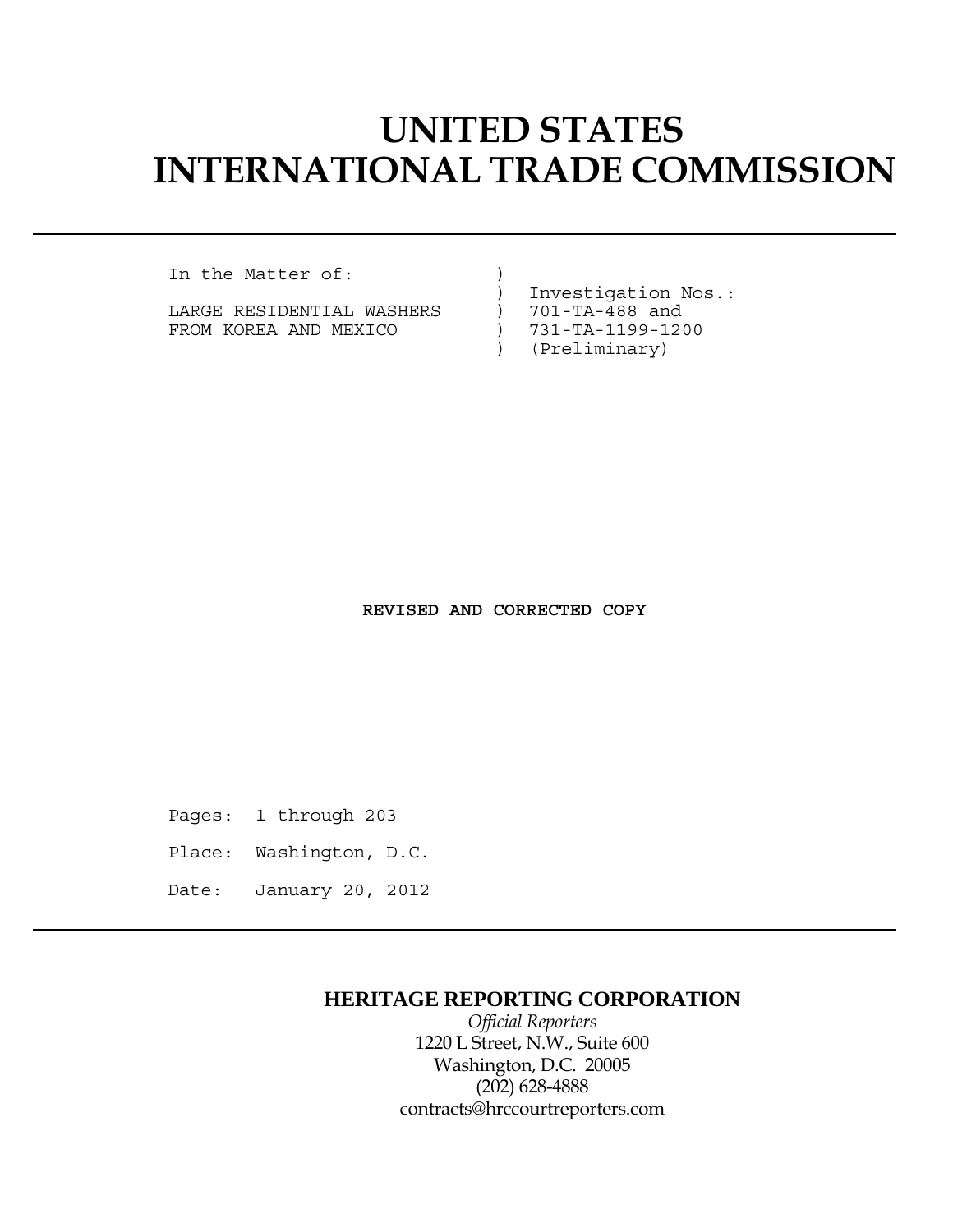#### THE UNITED STATES INTERNATIONAL TRADE COMMISSION

| In the Matter of:         |                     |
|---------------------------|---------------------|
|                           | Investigation Nos.: |
| LARGE RESIDENTIAL WASHERS | 701-TA-488 and      |
| FROM KOREA AND MEXICO     | ) 731-TA-1199-1200  |
|                           | (Preliminary)       |

 Friday, January 20, 2012

 Room No. 101 U.S. International Trade Commission 500 E Street, S.W. Washington, D.C.

 The preliminary conference commenced, pursuant to Notice, at 9:35 a.m., at the United States International Trade Commission, CATHERINE DeFILIPPO, Director of Investigations, presiding.

APPEARANCES:

On behalf of the International Trade Commission:

### Staff:

 CATHERINE DeFILIPPO, DIRECTOR OF INVESTIGATIONS EDWARD PETRONZIO, INVESTIGATOR KEYSHA MARTINEZ, INVESTIGATOR FALAN YINUG, INTERNATIONAL TRADE ANALYST WILLIAM DEESE, ECONOMIST JUSTIN JEE, ACCOUNTANT/AUDITOR KARL VON SCHRILTZ, ATTORNEY/ADVISOR JAMES McCLURE, SUPERVISORY INVESTIGATOR BILL BISHOP, HEARINGS AND MEETINGS COORDINATOR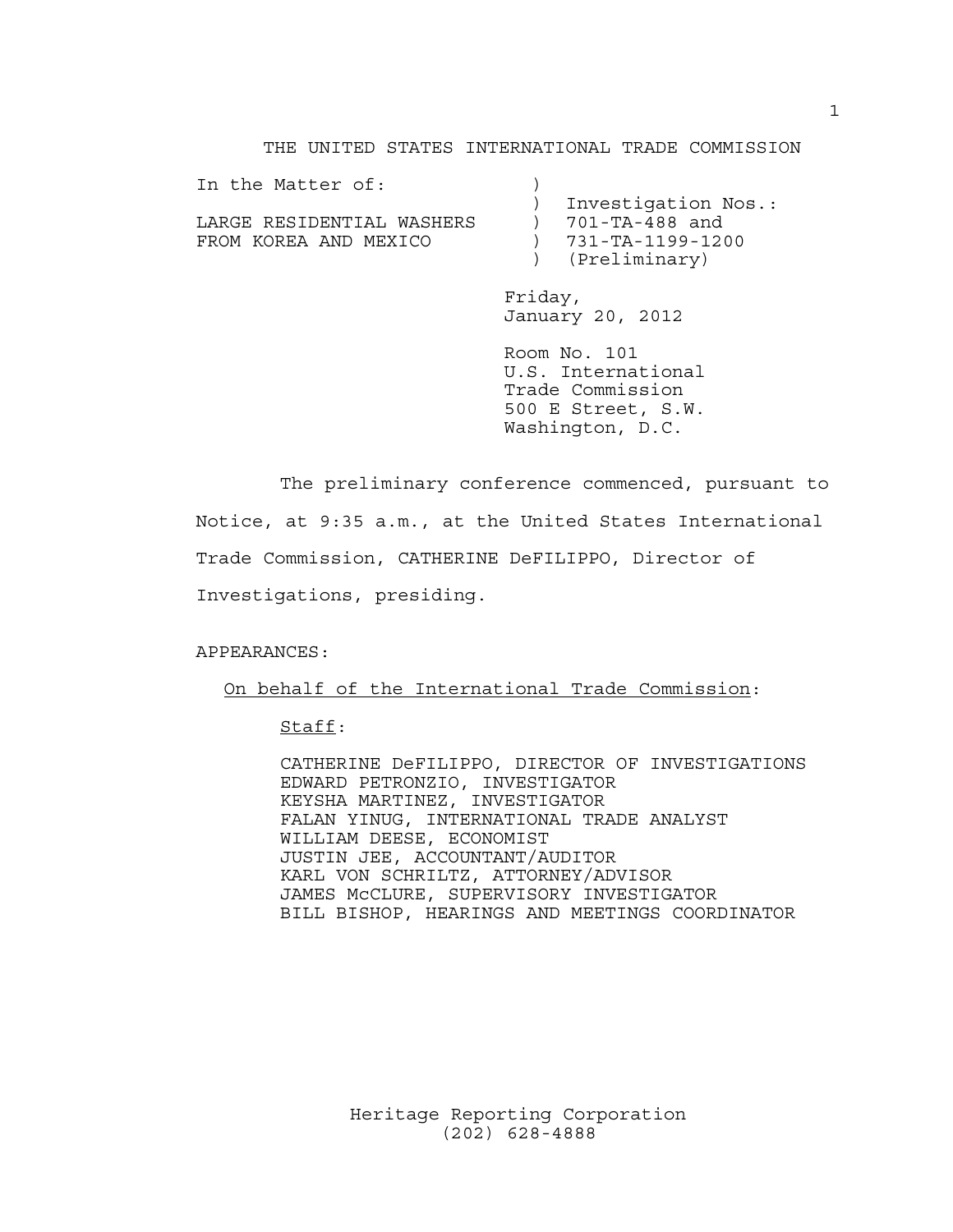APPEARANCES: (cont'd.)

In Support of the Imposition of Antidumping and Countervailing Duty Orders:

On behalf of Whirlpool Corporation:

 MARC BITZER, President, North America Region, Whirlpool Corporation THOMAS SCHWYN, Vice President & Associate General Counsel, North America Region, Whirlpool Corporation NORBERT SCHMIDT, Senior Director, Fabric Care, Whirlpool Corporation CASEY TUBMAN, Director of Merchandising, Fabric Care, Whirlpool Corporation DR. RICHARD L. BOYCE, Economist, Econometrica International, Inc. CARL MOYER, Economist, Cassidy Levy Kent (USA) LLP

 JOHN D. GREENWALD, Esquire JACK LEVY, Esquire Cassidy Levy Kent (USA) Washington, D.C.

In Opposition to the Imposition of Antidumping and Countervailing Duty Orders:

On behalf of Samsung Electronics Co., Ltd. (SEC), Samsung Electronics Mexico S.A. de C.V. (SEM) and Samsung Electronics America, Inc. (SEA):

> KEVIN DEXTER, Senior Vice President, Home Appliances, SEA KURT JOVAIS, Director of Marketing, Home Appliances, SEA DEAN BRINDLE, Director, Laundry Products, SEA DAN WITTE, Assistant Manager, Laundry Marketing, SEA SOON CHOI, Business Manager, Laundry Marketing, SEA WARREN E. CONNELLY, Esquire JARROD M. GOLDFEDER, Esquire

 Akin Gump Strauss Hauer & Feld LLP Washington, D.C.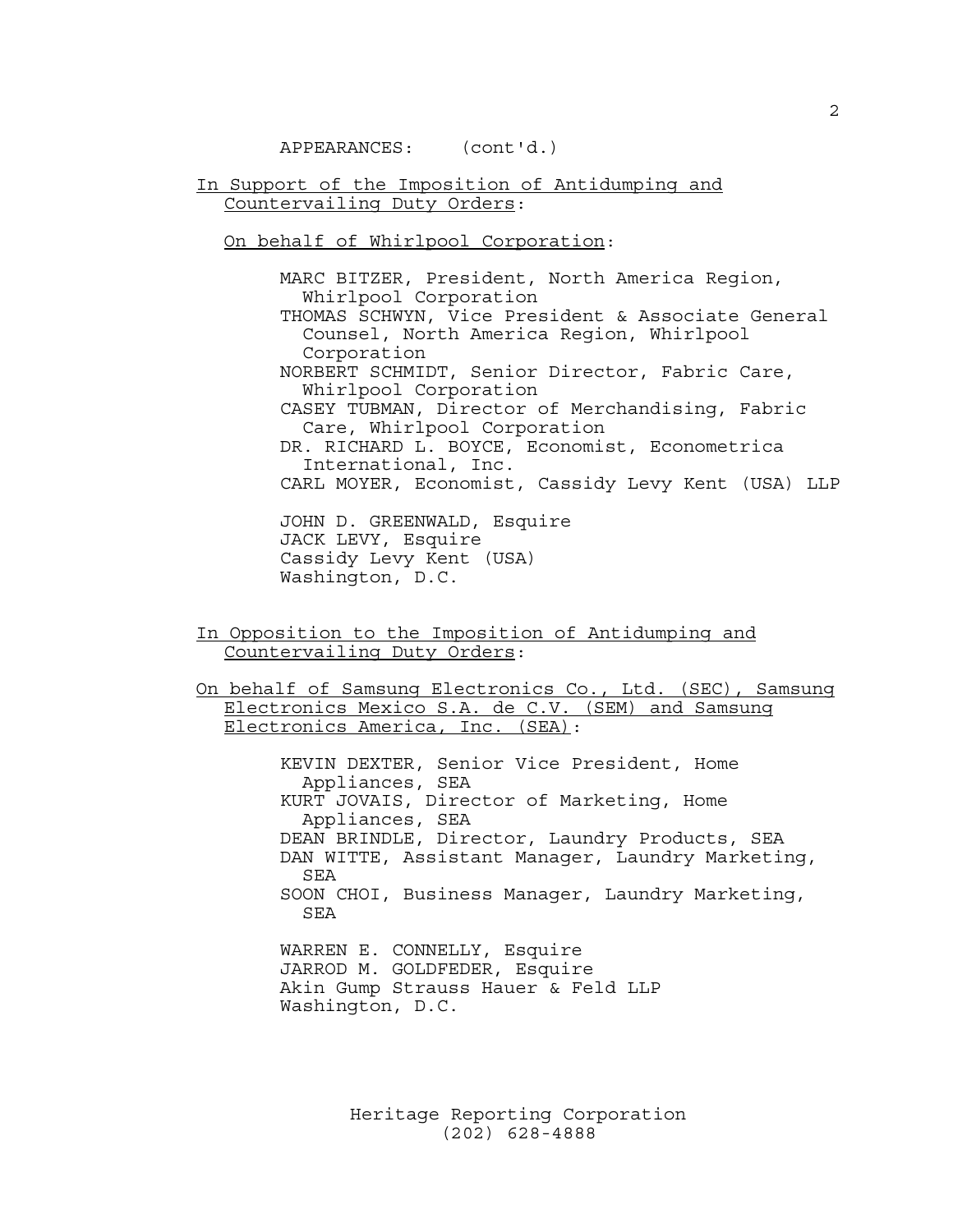APPEARANCES: (Cont'd.)

On behalf of LG Electronics USA, Inc. (LGEUS):

 JOHN HERRING, Vice President of Sales, Home Appliances, National Accounts, LGEUS SUNG HAN (ANDREW) KIM, Product Manager for Laundry, LGEUS DANIEL W. KLETT, Economist, Capital Trade Inc.

> RICHARD O. CUNNINGHAM, Esquire THOMAS J. TRENDL, Esquire Steptoe & Johnson LLP Washington, D.C.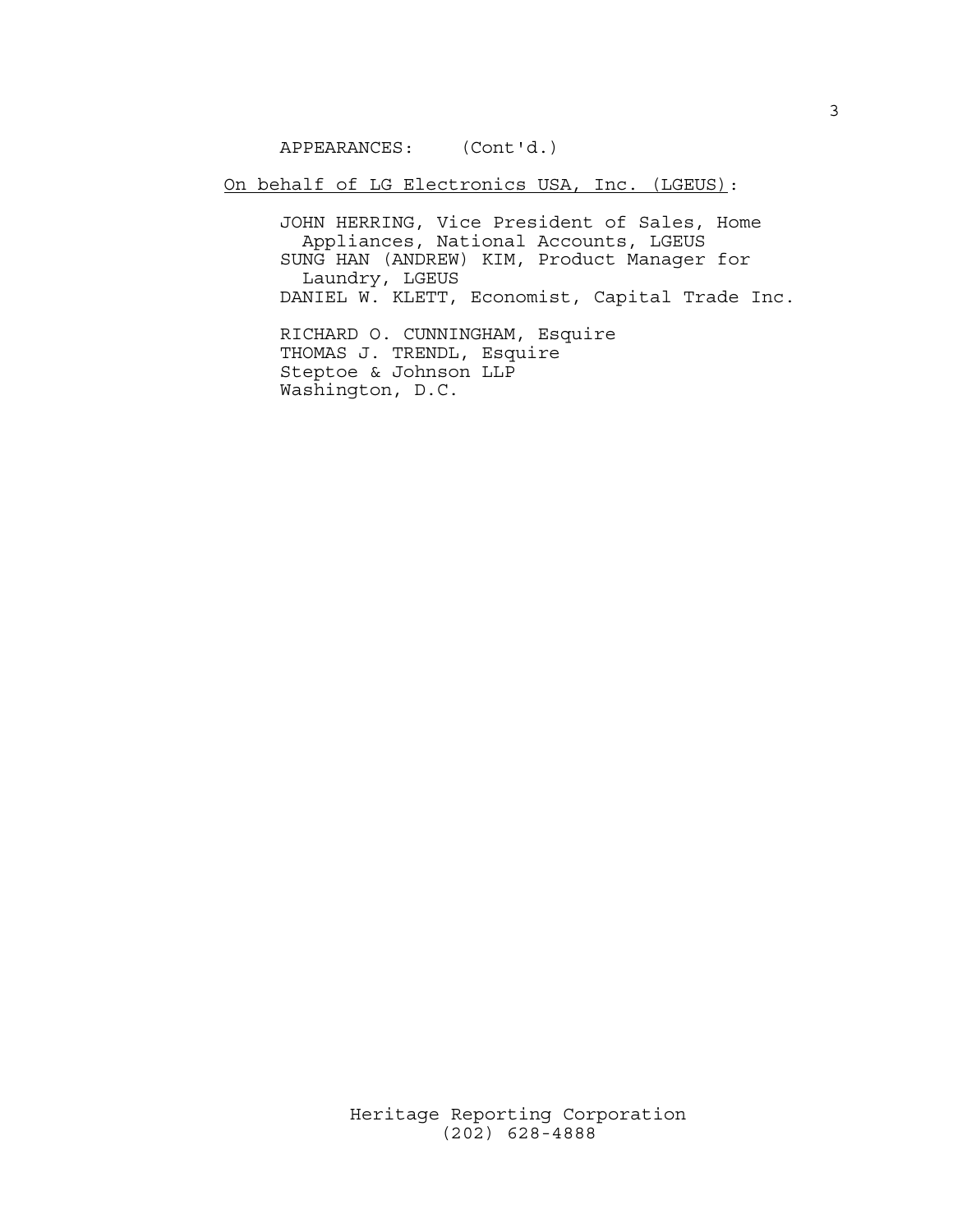## I N D E X

## en de la provincia de la provincia de la provincia de la provincia de la provincia de la provincia de la provi

| OPENING STATEMENT OF JOHN D. GREENWALD, ESQUIRE,<br>CASSIDY LEVY KENT (USA) LLP                  | $7\phantom{.0}$ |
|--------------------------------------------------------------------------------------------------|-----------------|
| OPENING STATEMENT OF WARREN E. CONNELLY, ESQUIRE, 11<br>AKIN GUMP STRAUSS HAUER & FELD LLP       |                 |
| STATEMENT OF JACK LEVY, ESQUIRE,<br>CASSIDY LEVY KENT (USA)                                      | 15              |
| STATEMENT OF MARC BITZER, PRESIDENT, NORTH AMERICA<br>REGION, WHIRLPOOL CORPORATION              | 18              |
| STATEMENT OF JOHN D. GREENWALD, ESQUIRE,<br>CASSIDY LEVY KENT (USA)                              | 44              |
| STATEMENT OF CASEY TUBMAN, DIRECTOR OF<br>MERCHANDISING, FABRIC CARE, WHIRLPOOL CORPORATION      | 58              |
| STATEMENT OF NORBERT SCHMIDT, SENIOR DIRECTOR,<br>FABRIC CARE, WHIRLPOOL CORPORATION             | 93              |
| STATEMENT OF RICHARD O. CUNNINGHAM, ESQUIRE<br>STEPTOE & JOHNSON LLP                             | 106             |
| STATEMENT OF KEVIN DEXTER, SENIOR VICE PRESIDENT,<br>HOME APPLIANCES, SEA                        | 120             |
| STATEMENT OF WARREN E. CONNELLY, ESQUIRE,<br>AKIN GUMP STRAUSS HAUER & FELD LLP                  | 120             |
| STATEMENT OF JOHN HERRING, VICE PRESIDENT OF<br>SALES, HOME APPLIANCES, NATIONAL ACCOUNTS, LGEUS | 133             |
| STATEMENT OF DANIEL W. KLETT, ECONOMIST, CAPITAL<br>TRADE INC.                                   | 141             |
| STATEMENT OF DEAN BRINDLE, DIRECTOR, LAUNDRY<br>PRODUCTS, SEA                                    | 149             |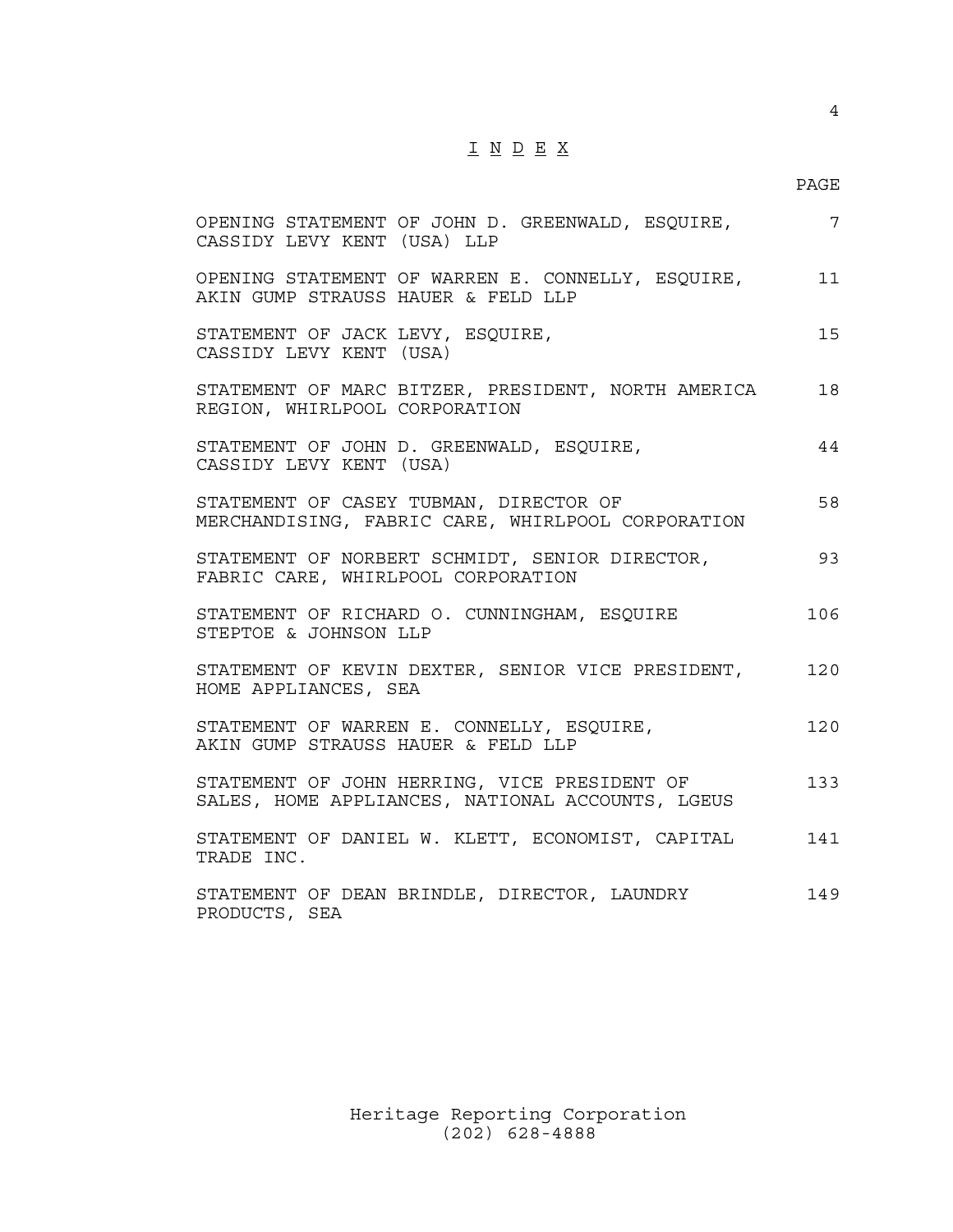## I N D E X

en de la provincia de la provincia de la provincia de la provincia de la provincia de la provincia de la provi

CLOSING STATEMENT OF JOHN D. GREENWALD, ESQUIRE, 191 CASSIDY LEVY KENT (USA) LLP

CLOSING STATEMENT OF RICHARD O. CUNNINGHAM, ESQUIRE, 197 STEPTOE & JOHNSON, LLP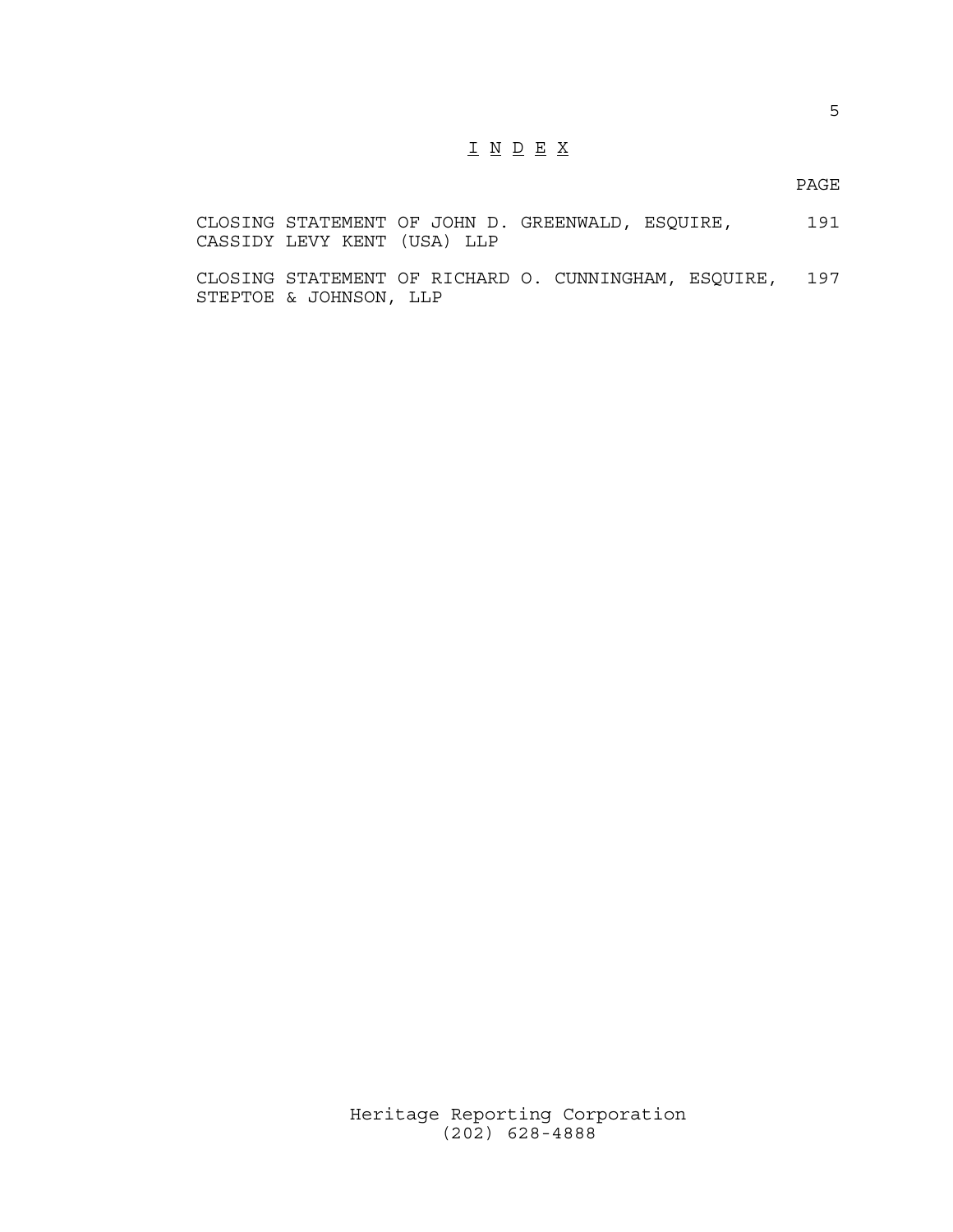### 1 P R O C E E D I N G S

2 (9:35 a.m.)

3 MS. DeFILIPPO: Good morning and welcome to 4 the United States International Trade Commission's 5 conference in connection with the preliminary phase of 6 antidumping duty and countervailing duty investigation 7 Nos. 701-TA-488 and 731-TA-1199-1200 concerning 8 imports of Large Residential Washers From Korea and 9 Mexico.

10 My name is Catherine DeFilippo. I am the 11 Director of the Office of Investigations, and I will 12 preside at today's conference. Among those present 13 from the Commission staff are, from my far right, 14 James McClure, the supervisory investigator, Keysha 15 Martinez, investigator, Edward Petronzio, 16 investigator, to my left, Karl von Schriltz, the 17 attorney/advisor, William Deese, economist, and Falan 18 Yinug, the industry analyst.

19 I understand that parties are aware of the 20 time allocations. I would remind speakers not to 21 refer in your remarks to business proprietary 22 information and to speak directly into the microphone. 23 We also ask that you state your name and affiliation 24 for the record before beginning your presentation or 25 answering questions for the benefit of the court

> Heritage Reporting Corporation (202) 628-4888

6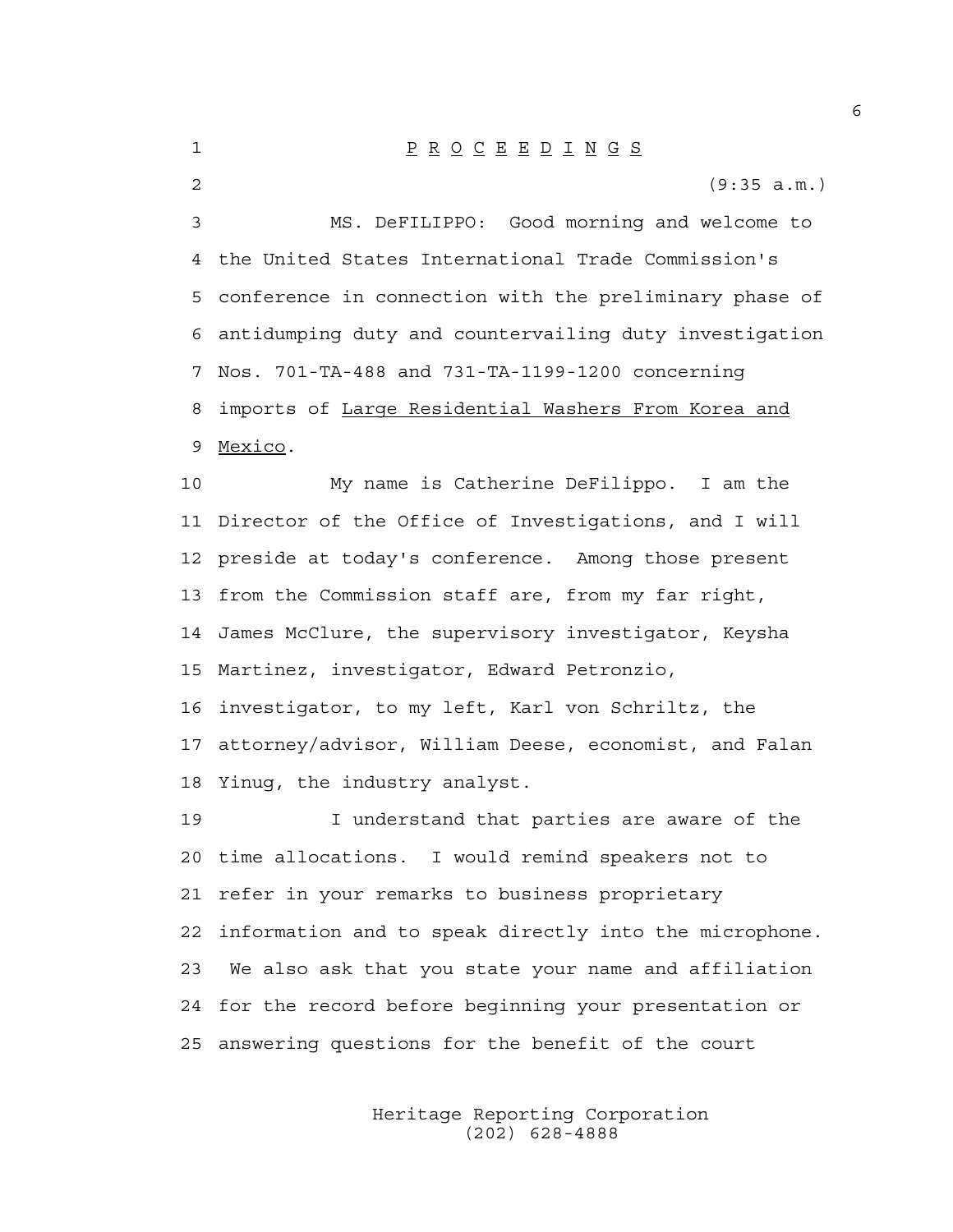1 reporter.

2 Finally, speakers will not be sworn in, but 3 are reminded of the applicability of 18 U.S.C. 1001 4 with regard to false or misleading statements and to 5 the fact that the record of this proceeding may be 6 subject to Court review if there is an appeal. 7 Are there any questions? 8 (No response.) 9 MS. DeFILIPPO: Hearing none, we will 10 proceed with the opening statements. 11 Mr. Greenwald, welcome. Please join us, and 12 when you're ready please begin with your opening 13 statement. 14 MR. GREENWALD: Thank you, Ms. DeFilippo. 15 Commission staff, good morning. My name is John 16 Greenwald from the law firm of Cassidy Levy Kent. We 17 are here to represent Whirlpool in this proceeding. 18 Nine months ago we appeared before you in a 19 Bottom-Mount Refrigerator case, another appliance, and 20 in that case Samsung and LG argued essentially that 21 their dumping was beside the point of the Commission's 22 investigation because sales of bottom-mount 23 refrigerators are not sensitive to price discounting. 24 In your preliminary determination you rejected that 25 argument on all of its counts, and you did so for good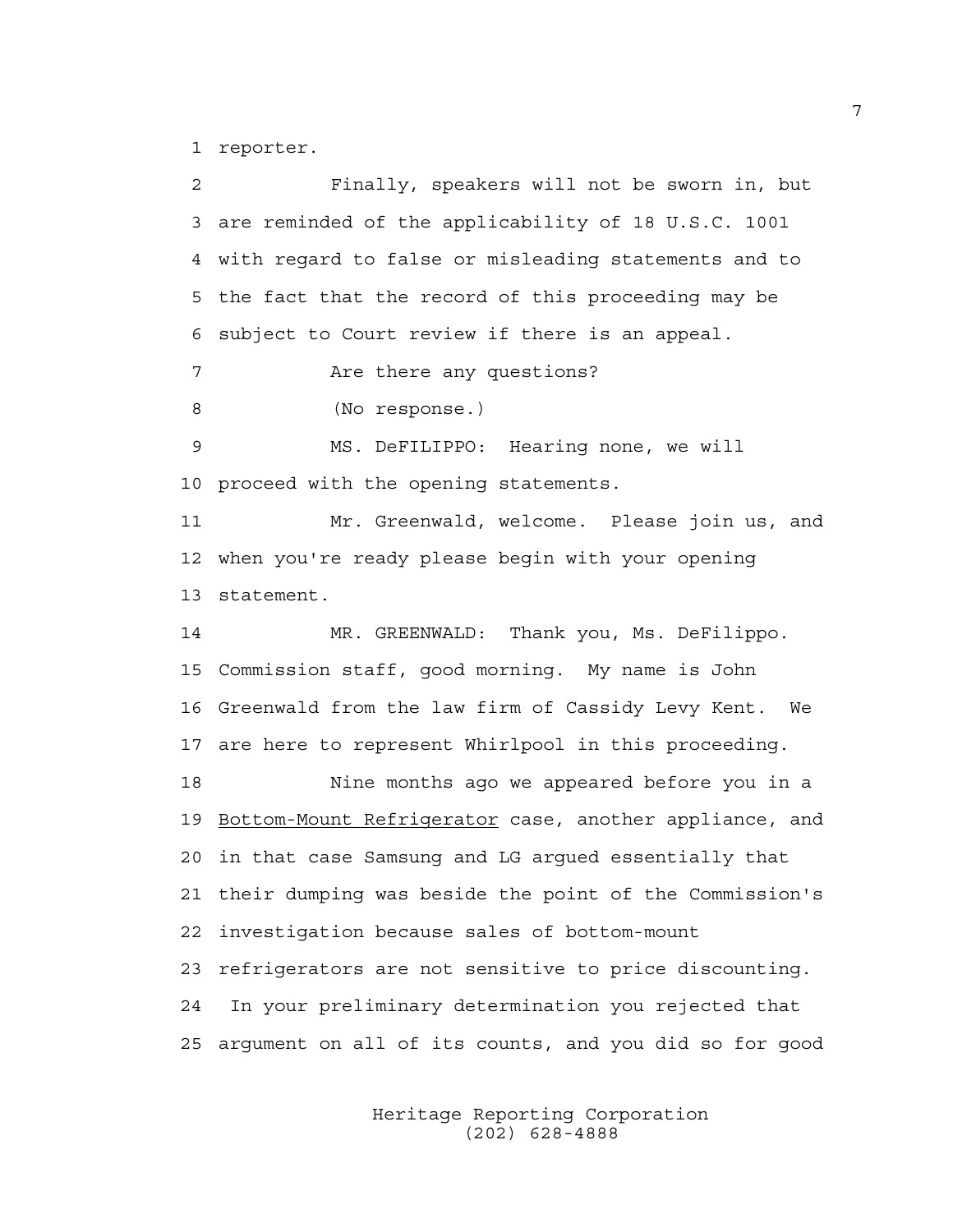1 reason.

2 This case involves the same sets of issues. 3 Like refrigerators, the market for washers is 4 sensitive to changes in price. Like refrigerators, 5 the economics of producing washers depends on two 6 things: One, enough demand to fill capacity and, 7 second, pricing that is sustainable relative to cost 8 and changes in costs.

9 Once again we have an industry that is 10 clearly injured, and once again we have compelling 11 evidence of causation in the forms of: 1) Over the 12 period of investigation a very sharp rise in imports. 13 2) Uncontrovertible evidence of major lost sales and 14 3) The effects of price suppression in a period of 15 rising costs that have destroyed the value of the 16 business.

17 There are, however, some twists in this case 18 that were not present in Refrigerators that I would 19 like to talk about too. First, Whirlpool made a 20 decision at the beginning of the period of 21 investigation to repatriate its production of 22 high-efficiency front-load washers. Second, Whirlpool 23 pioneered the development of high-efficiency top-load 24 washers, which has become the fastest growing segment 25 of the market, and Samsung and LG only recently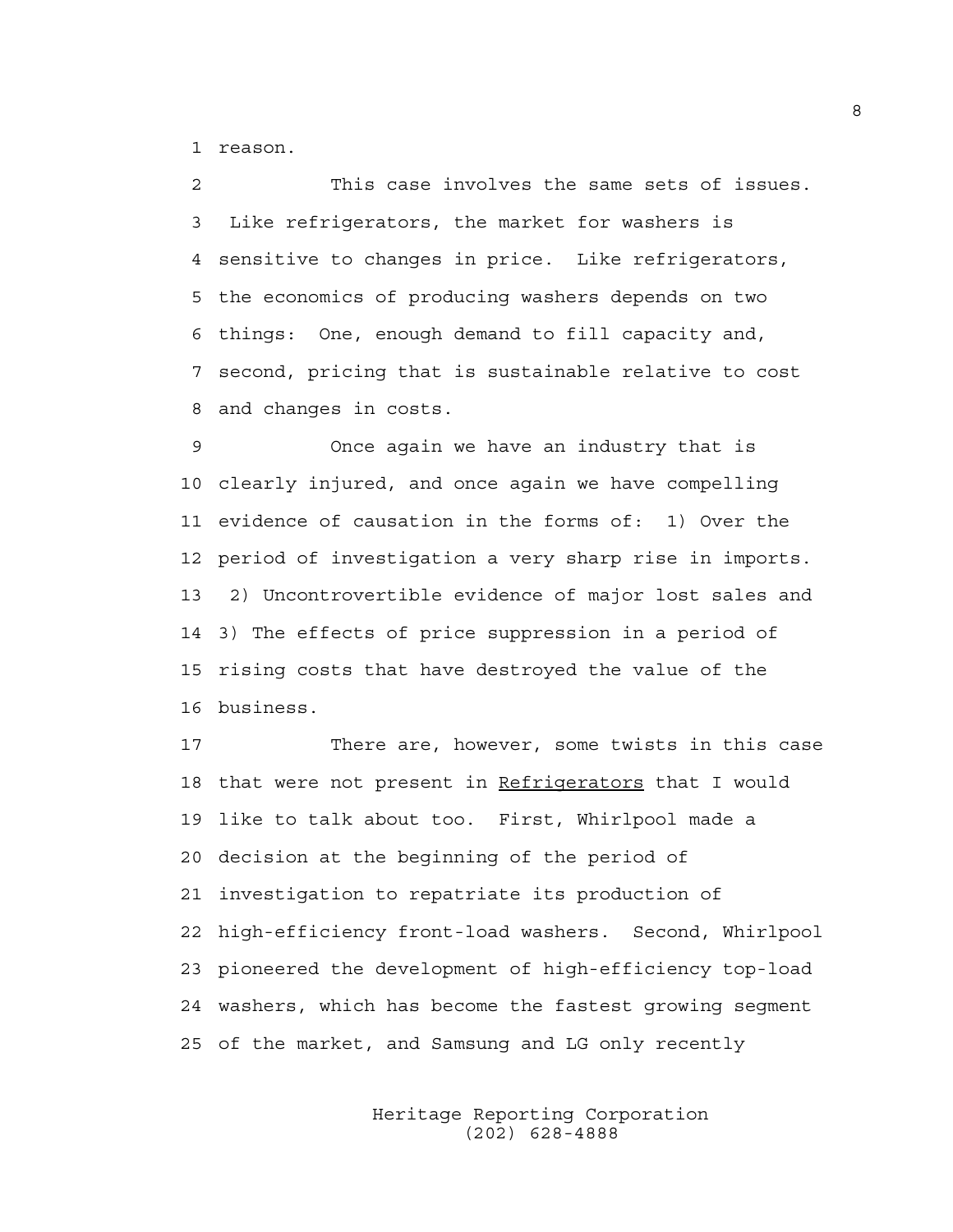1 introduced their own high-efficiency top-load washers 2 into the market.

3 Because of this, there is no significant 4 decline in Whirlpool's sales, and the growth of 5 Whirlpool's domestic sales of high-efficiency washers 6 has been significant. What I suspect is likely to 7 happen is that Respondents will try to use these facts 8 to argue that any injury that Whirlpool can 9 demonstrate must be attributable to factors other than 10 subject imports.

11 If that is in fact the way their argument 12 unfolds, please bear in mind the following four 13 points: First, repatriation necessarily means an 14 increase in U.S. production. If you want to bring 15 jobs back to this country, production will grow. The 16 test is not whether repatriated production is 17 increasing, but rather whether the dumped and 18 subsidized imports have an impact on repatriated 19 production that destroys the economics of it.

20 Second, while it is true that Samsung and LG 21 only recently began to market their own washers, their 22 own high-efficiency top-load washers, it is equally 23 true that when you look at the data what you will find 24 as soon as they entered the market the value of that 25 part of Whirlpool's business simply disappeared.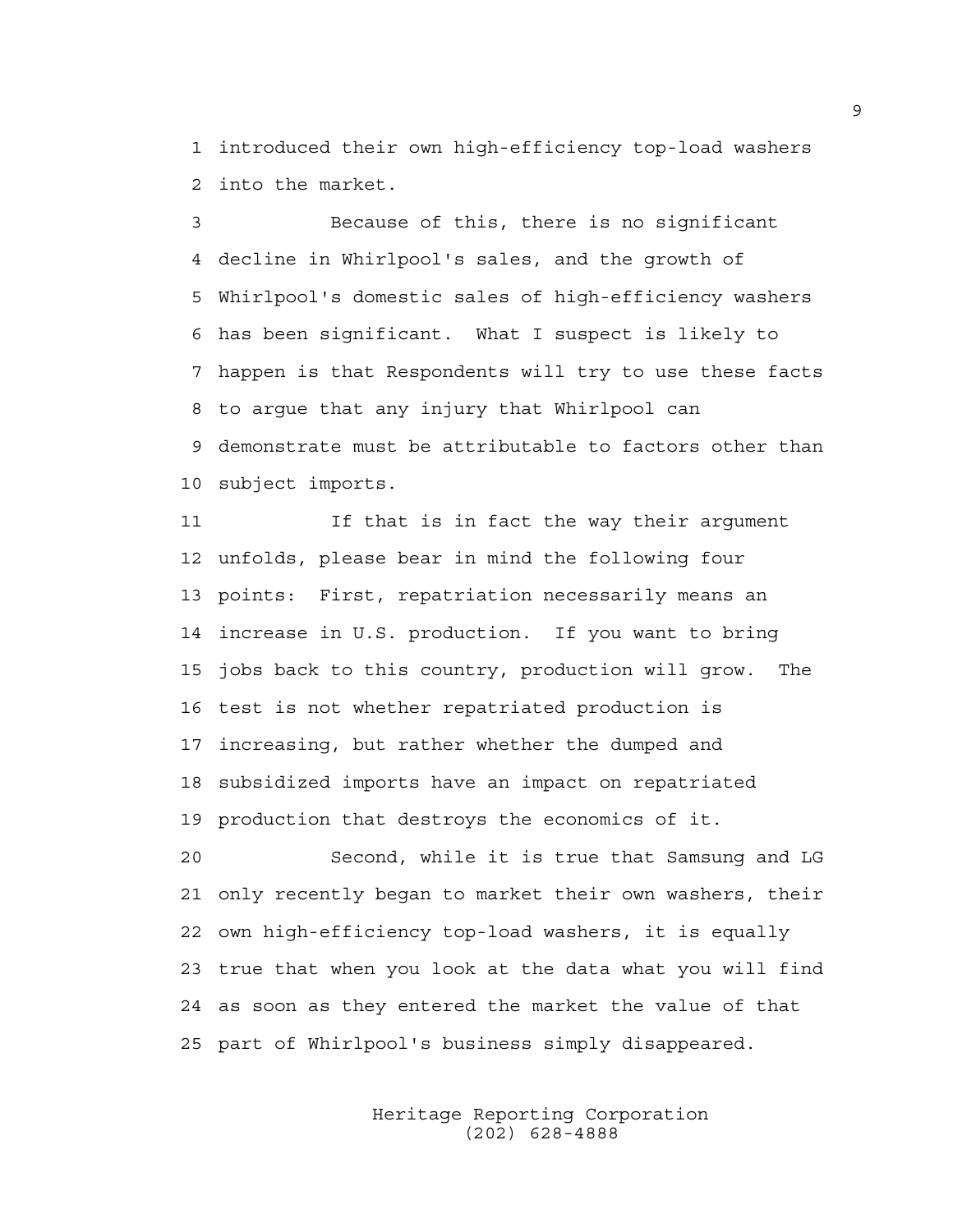1 Third, we have presented evidence of lost 2 sales, and the evidence is irrefutable. And, fourth, 3 I would like you to pay particular attention to the 4 data in this most recent Black Friday. During this 5 past Black Friday, that is 2011, Samsung and LG 6 discounted heavily, and they did so essentially for 7 the full month of November. You have collected 8 information on their November sales. Whirlpool, by 9 contrast, did not discount deeply, nor did it discount 10 for the same length of time.

11 You have collected data on Whirlpool's Black 12 Friday sales. Those data stand for the proposition 13 that: 1) Price discounting does matter, as Whirlpool 14 asserts and 2) If you discount, if you change relative 15 pricing, if you change the value perceived and the 16 offer to the consumer, your sales will rise and your 17 competitors' sales will fall.

18 When sales fall, capacity utilization drops. 19 When prices are discounted, pressure on the other 20 competitors' pricing in the marketplace increases, and 21 under those circumstances with rising costs the 22 economics of even a well run domestic business are not 23 sustainable.

24 MS. DeFILIPPO: Thank you, Mr. Greenwald. 25 We will now have opening statement by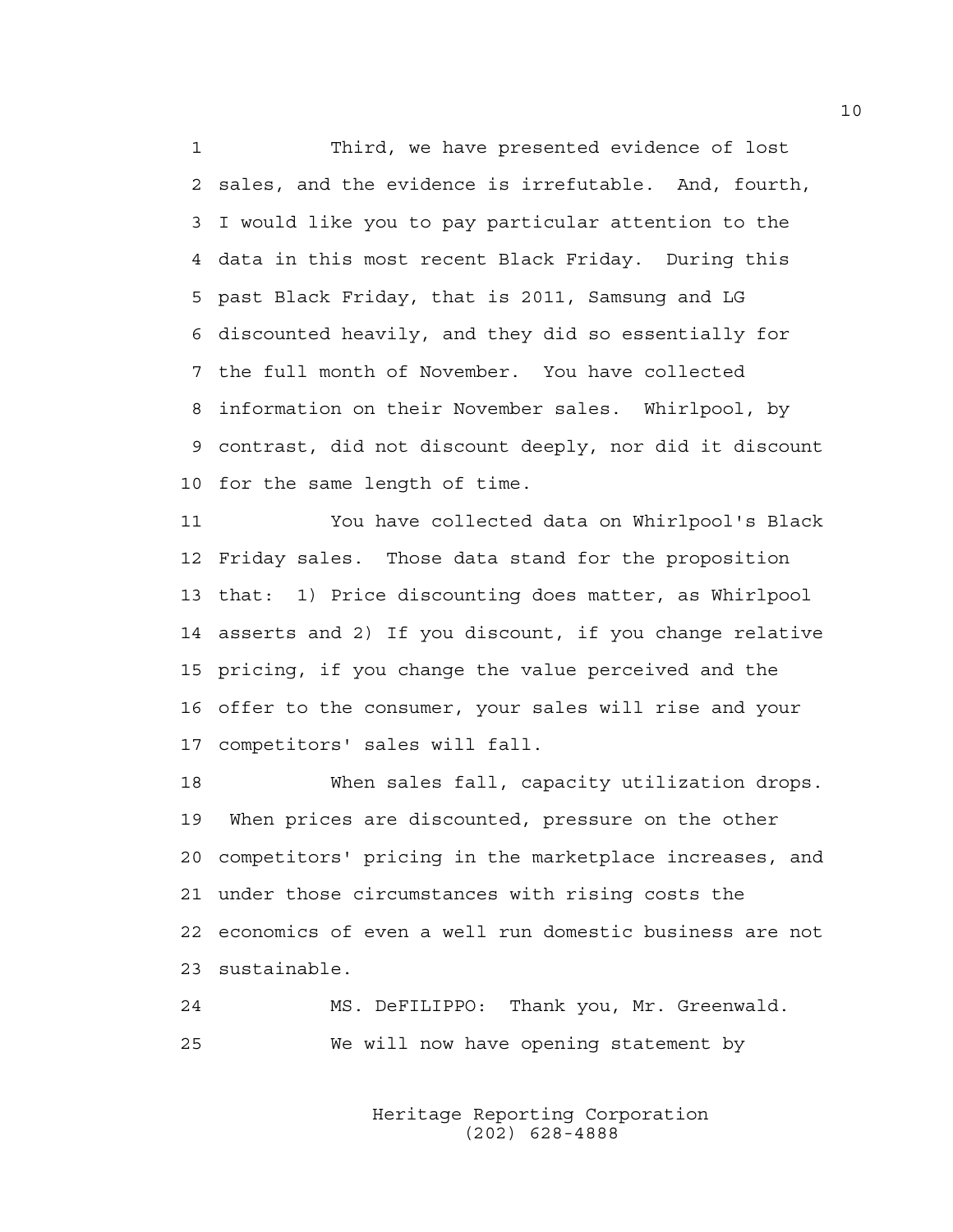1 Respondents. Mr. Connelly, are you talking to us 2 first?

3 MR. CONNELLY: Yes, I am.

4 MS. DeFILIPPO: Excellent. Please proceed 5 when you're ready.

6 MR. CONNELLY: Good morning. I'm Warren 7 Connelly with the Akin Gump law firm, and I'm going to 8 present opening remarks on behalf of Samsung and LG. 9 Whirlpool's petition contains at least five 10 fundamental defects that compel a negative 11 determination in this preliminary phase. First, 12 Whirlpool has incorrectly defined the like product as 13 all large residential washers. In fact, there are 14 three like products: Conventional top-load washers 15 with agitators, second, high-efficiency top-load 16 washers and, third, high-efficiency front-load 17 washers.

18 The three categories have significant 19 physical differences. They sell at different price 20 points, and they appeal to different types of 21 consumers. Conventional washers are much cheaper, but 22 they are not energy efficient. The Commission's 23 finding in the Refrigerators case that top-mount and 24 side-by-side refrigerators were not the same like 25 product as bottom-mount models compels the same result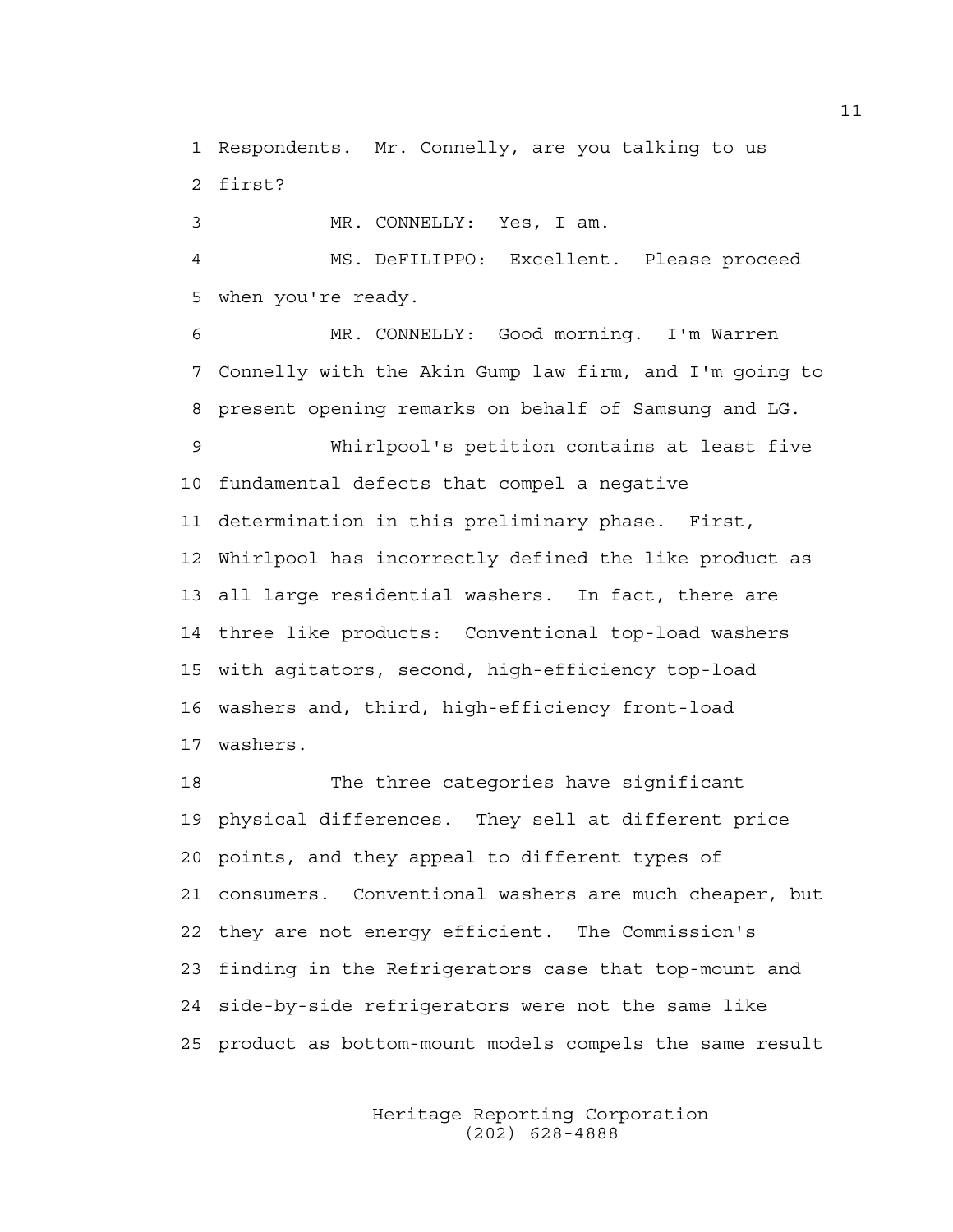1 here.

2 The like product definition is important 3 because Whirlpool thoroughly dominates the market for 4 conventional washers, which constitute more than half 5 of the entire market. In contrast, neither Samsung 6 nor LG sells any conventional washers in the United 7 States, and neither company has any intent to do so in 8 the future.

9 HE washers, on the other hand, are the 10 product category in which substantially all 11 competition occurs between the domestic industry and 12 subject imports. So to lump statistics on 13 conventional washers with statistics on HE washers 14 would provide a distorted picture of very different 15 industry segments with very different dynamics. HE 16 top-load and HE front-load washers are also separate 17 like products for reasons that we will explain in 18 detail.

19 Now the second defect. Whirlpool is not 20 suffering material injury, and Whirlpool for all 21 intents and purposes is the domestic industry. The 22 traditional indicia of material injury strongly 23 support a negative determination no matter how the 24 like product is defined. These indicia include 25 production, shipments, employment and financial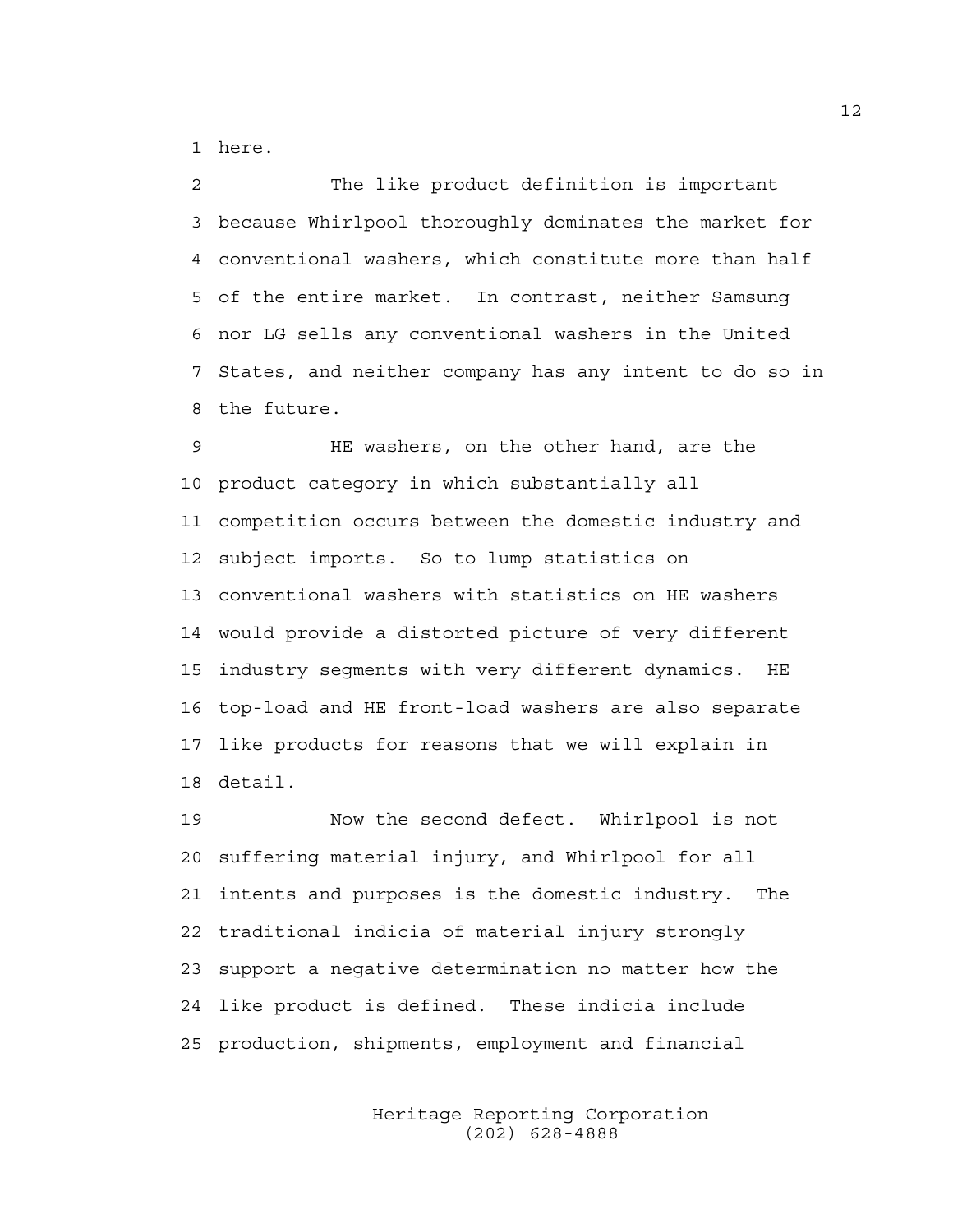1 performance.

2 One critical aspect of Whirlpool's financial 3 condition is the enormous federal tax credit that it 4 earns for producing energy-efficient washers, which is 5 as high as \$225 per unit. We estimate that this tax 6 credit will generate \$200 million in benefits on 7 washers in 2011 alone. This is pure profit, and it 8 must be considered in any analysis of Whirlpool's 9 condition.

10 The third defect. The confidential pricing 11 data are going to reveal a dramatically different 12 picture from what Whirlpool has claimed concerning the 13 extent of underselling by subject imports, and when 14 you conduct the underselling analysis it is essential 15 to reflect all of the indirect discounts and rebates 16 that Whirlpool provides.

17 The petition focuses on front-end direct 18 discounts offered by Samsung and LG, but it is well 19 known that Whirlpool is a much greater user of 20 back-end indirect discounts. Equally important, in 21 the HE segment price is frequently not a significant 22 purchase factor.

23 Consumer surveys repeatedly find that the 24 primary purchase motivators are capacity, quality, 25 reliability, energy efficiency, fit, feel and finish.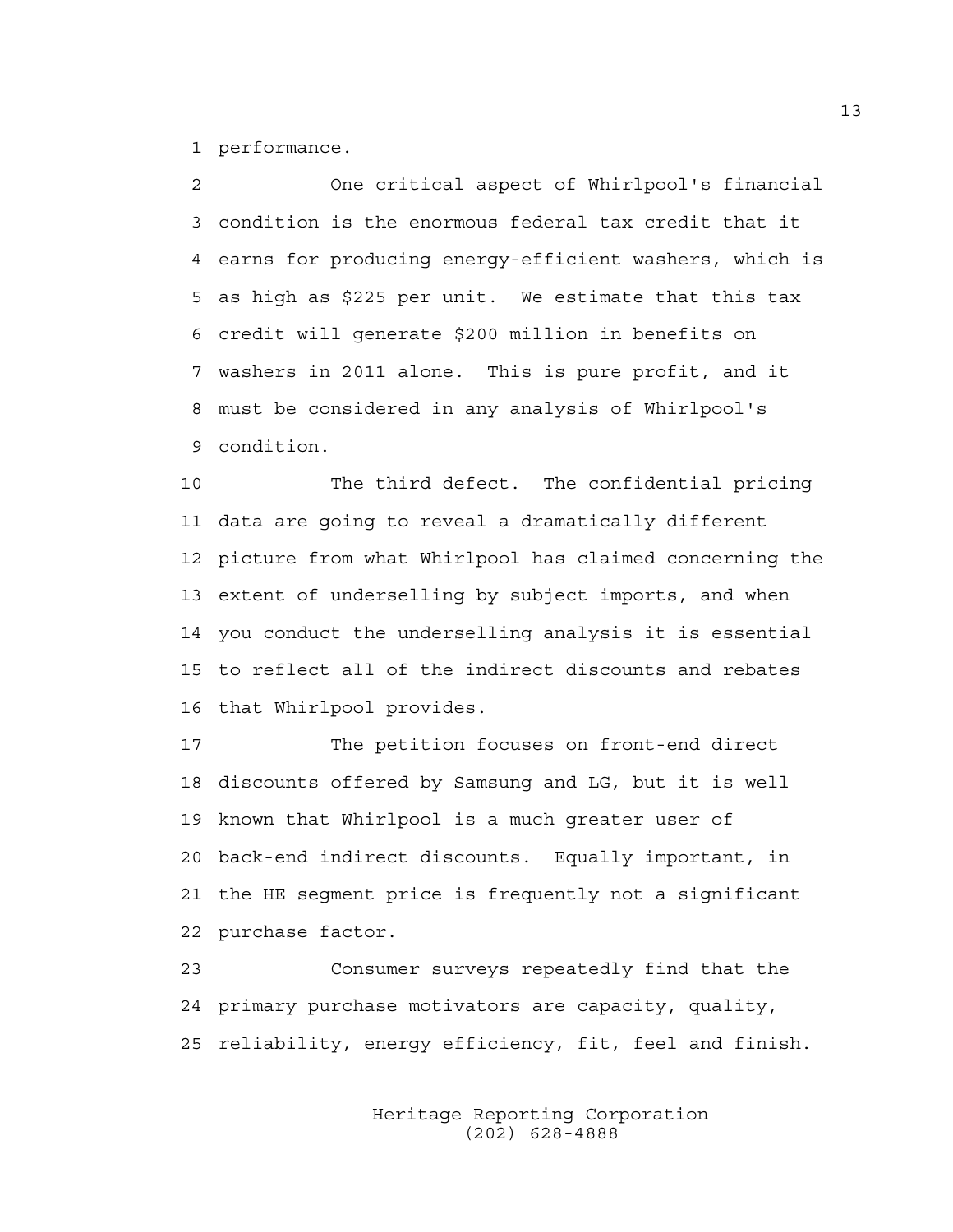1 Samsung and LG are viewed by consumers as superior in 2 those qualities. Needless to add, Whirlpool does not 3 mention any of these surveys, much less provide them.

4 The fourth defect. The market situation in 5 the HE segment is just the reverse of how Whirlpool 6 has described it. Beginning in 2009, before Samsung 7 and LG entered the HE top-load segment, Whirlpool 8 sought to increase its HE top-load sales with 9 aggressive pricing. Whirlpool is frequently the price 10 leader on front-load sales as well, and we'll discuss 11 just how aggressively Whirlpool has priced both its 12 top-load and front-load models, especially on Black 13 Friday, even in Black Friday 2011. So it is the 14 Korean and Mexican producers that have had to react to 15 Whirlpool's low prices during the most recent 16 promotions and not vice versa.

17 Finally, Whirlpool has tried to spin its 18 decision to move front-load production from Germany 19 and Mexico back to the United States as an element of 20 its injury case. However, unless Whirlpool provides 21 the Commission with a complete explanation of the 22 reasons for its move, along with a complete accounting 23 of all of the costs it incurred in making that move, 24 the argument should not be considered.

25 As the record now stands, you don't have a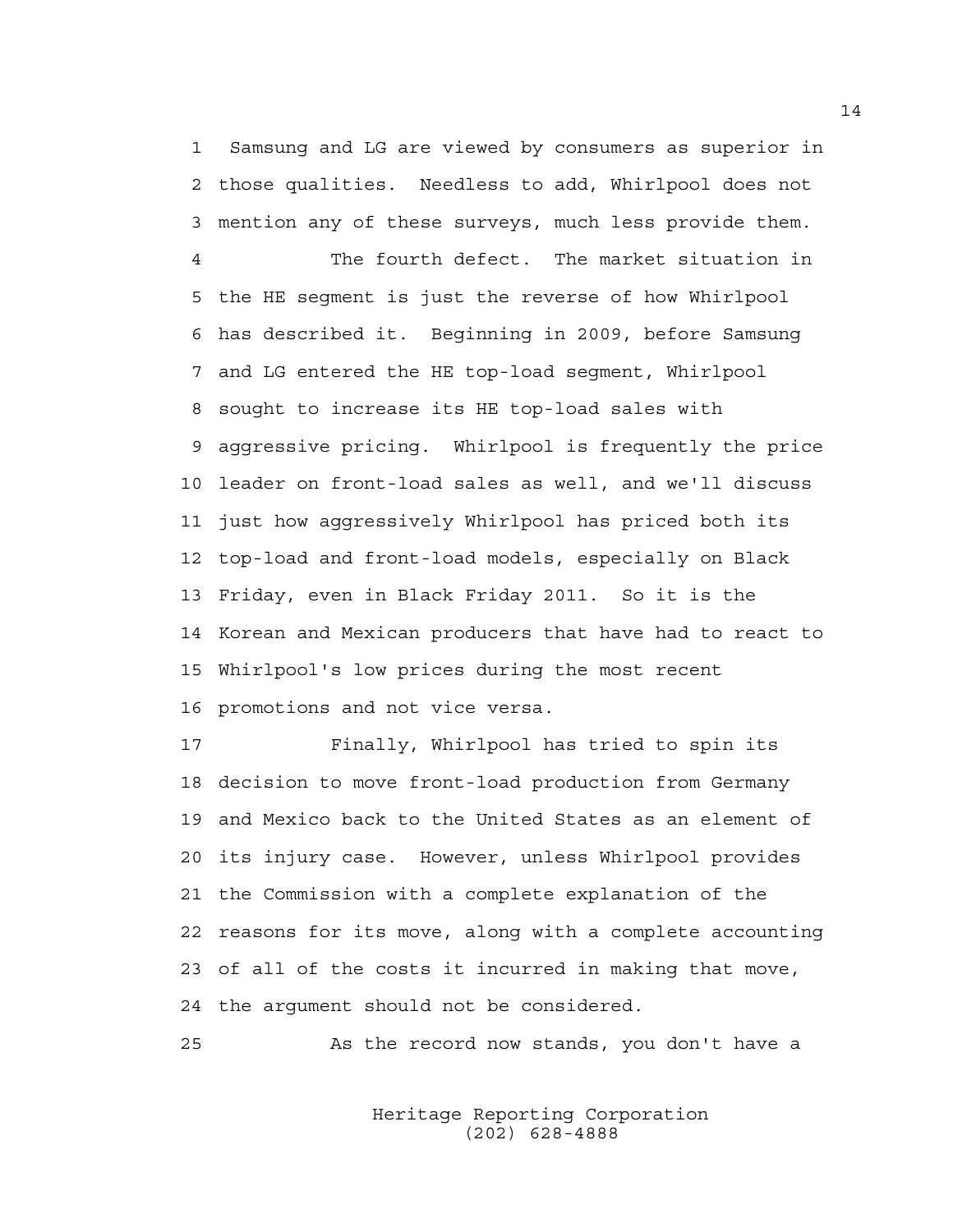1 basis to make a reliable judgment as to the effect of 2 any subject imports on Whirlpool's own formerly 3 nonsubject imports, which it has turned into domestic 4 production.

5 My last point. By the end of today's 6 conference, you, in our view, will come to understand 7 that the reality in the washers market is very 8 different from how Whirlpool has described it. Thank 9 you.

10 MS. DeFILIPPO: Thank you very much, Mr. 11 Connelly.

12 We will now move into the presentation by 13 Petitioners. Mr. Greenwald, if you and your group 14 would like to go on up to the table?

15 Good morning, gentlemen. Thank you all for 16 being here. Mr. Greenwald, when you're ready please 17 feel free to begin.

18 MR. LEVY: Good morning. It's good to see 19 you all again. For the record, my name is Jack Levy 20 of the law firm Cassidy Levy Kent, counsel for 21 Petitioner Whirlpool Corporation, and I'm joined today 22 by my partner, John Greenwald.

23 We've assembled an expert panel of industry 24 witnesses for you today. Let me briefly introduce 25 each of them for you. Leading our panel is Marc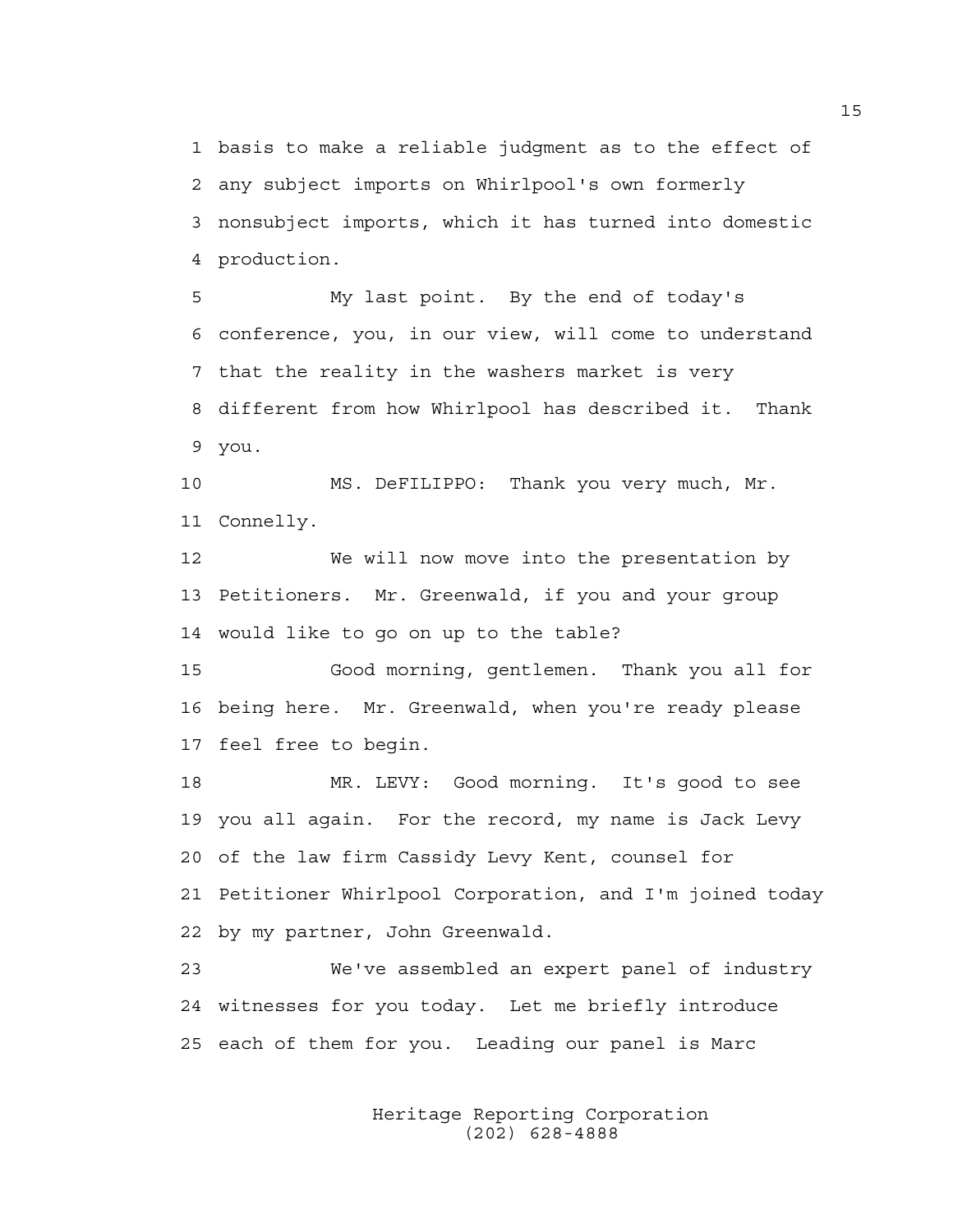1 Bitzer, President of Whirlpool North America and 2 Executive Vice President of Whirlpool Corporation, who 3 will be providing our affirmative presentation for the 4 ITC staff conference.

5 He is joined by several of his colleagues 6 with particular subject matter expertise, and I trust 7 that you'll find them a valuable resource during the 8 question and answer period. We have Norbert Schmidt, 9 Senior Director of Fabric Care, and we have Casey 10 Tubman, Merchandising Director for Fabric Care. These 11 gentlemen have expert knowledge in the areas of 12 strategic planning and product development and in the 13 marketing, merchandising and sales areas relating to 14 large residential washers.

15 We also have with us a senior member of 16 Whirlpool's in-house legal team, Thomas Schwyn, Vice 17 President and Associate General Counsel for the North 18 America Region, who has been with the company for more 19 than 25 years and who also has a rich knowledge of the 20 industry and the products. And finally, we have our 21 economic experts, Dr. Richard Boyce of Econometrica 22 International and my colleague, Carl Moyer of Cassidy 23 Levy Kent.

24 Let me briefly preview for you the testimony 25 of Marc Bitzer. He will describe the product, large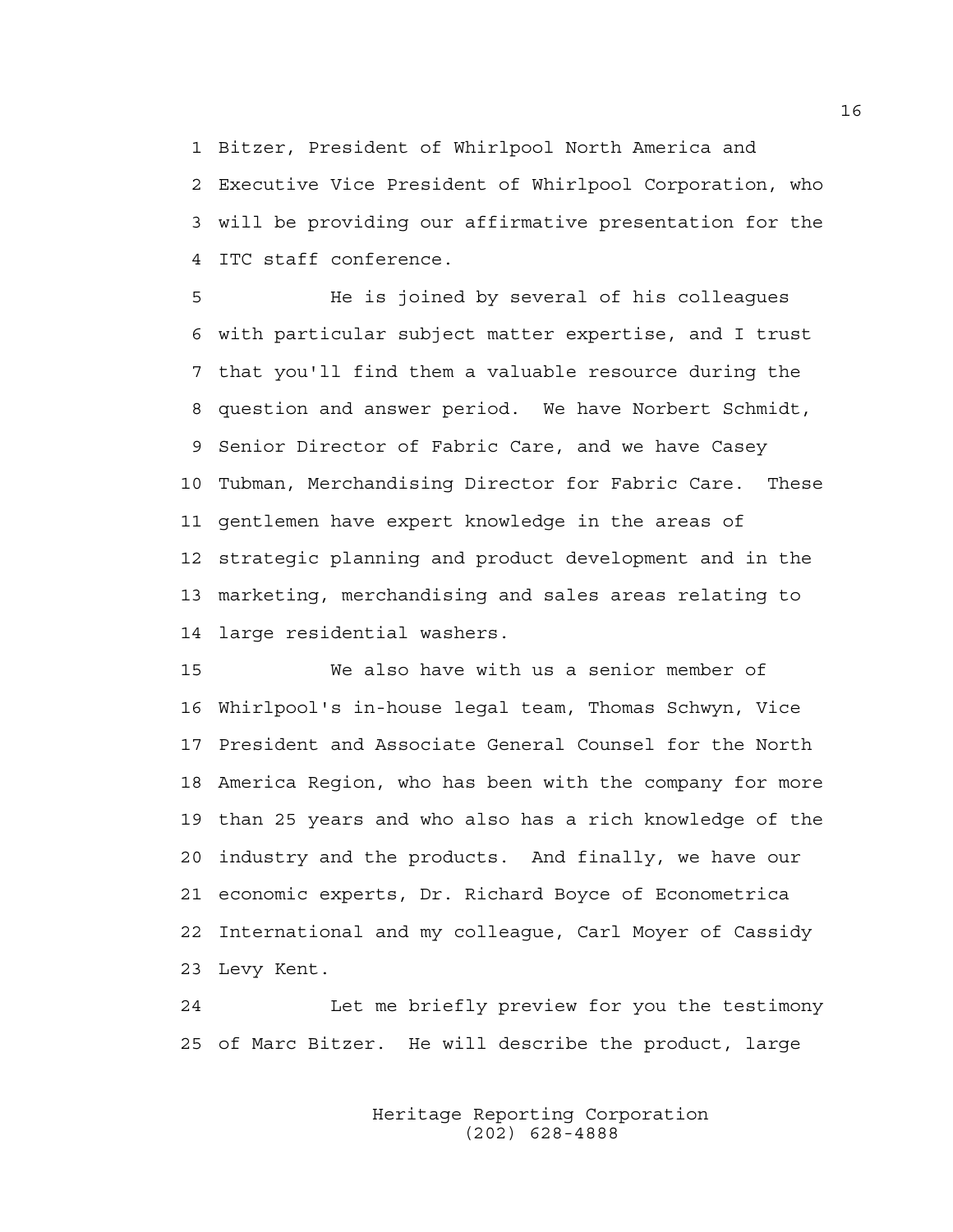1 residential washers, which is a single like product, 2 and discuss demand trends in the industry. He will 3 describe the economics that govern the industry, and 4 he will provide you with an overview of the structure 5 of the market, including the producers in the U.S. and 6 overseas and the channels of distribution.

7 He'll explain the way in which LRWs are 8 sold, and he'll briefly explain the role that features 9 such as color, capacity and energy efficiency -- the 10 features, the role that they play in consumer 11 purchasing decisions. The point here is that 12 consumers look to a combination of both features and 13 price to assess the total value of an LRW.

14 Finally, he'll describe for you how 15 Whirlpool has been injured and provide a very detailed 16 account of how subject imports have caused that injury 17 in the various LRW market segments throughout the 18 period of investigation and also during Black Friday 19 of 2011.

20 Whirlpool has worked very hard to prepare 21 its petitions and to assemble the questionnaire data 22 that you require for your analysis, and I trust that 23 you'll find today's presentation very helpful and 24 informative. So with that very brief introduction, 25 I'd like to turn things over to Dr. Marc Bitzer,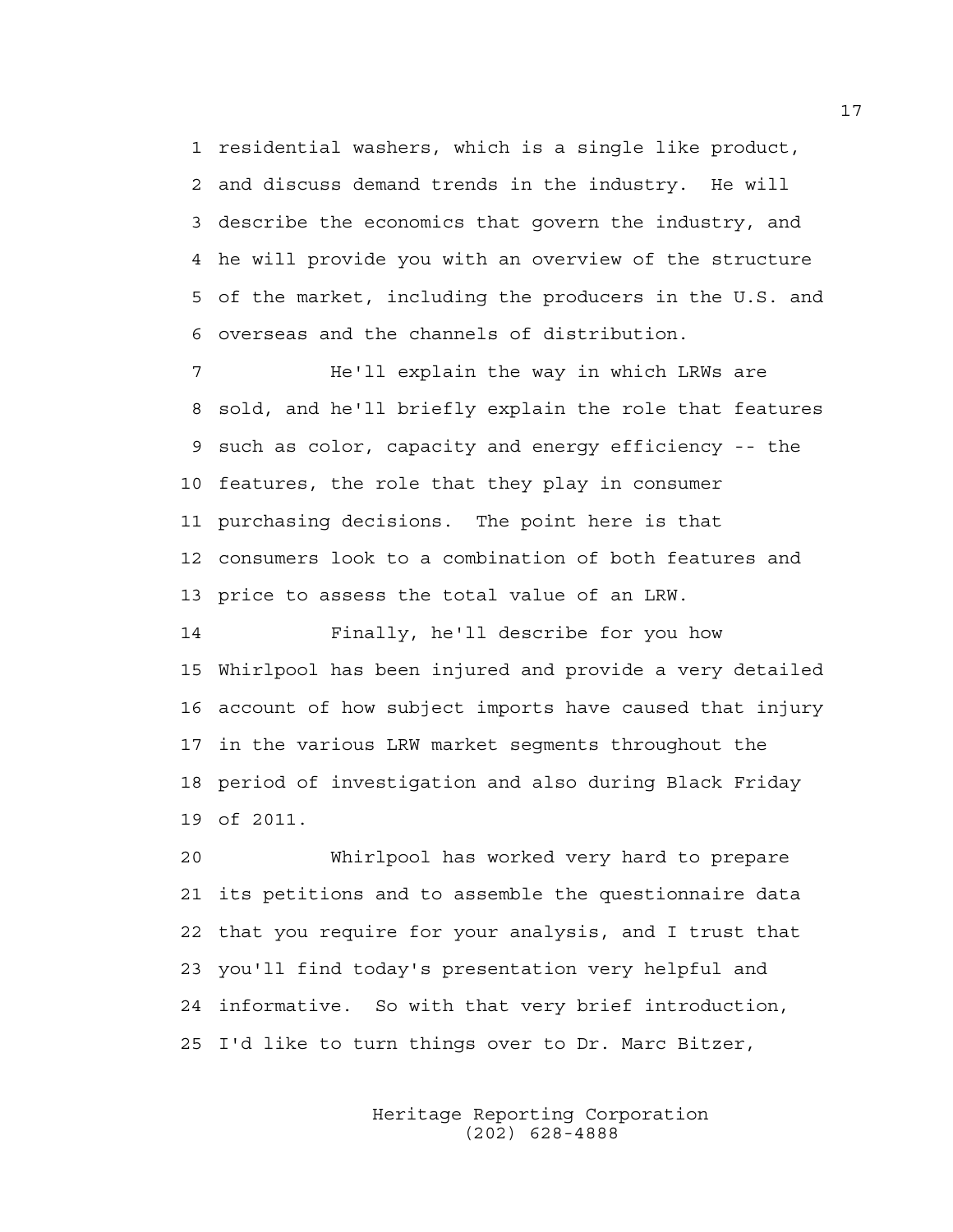1 President of Whirlpool North America.

2 MR. BITZER: Good morning, My name is Marc 3 Bitzer. I'm President of Whirlpool North America. I 4 appeared here nine months ago, and I recognize some 5 faces.

6 In April we talked about how two Korean 7 companies, Samsung and LG, destroyed market value in 8 the Bottom-Mount Refrigerators in the United States. 9 Today I'm appearing here to talk about our large 10 residential washer business, and I will just refer to 11 it as LRW because I know it's not an easy term, and to 12 describe the impact that imports from Samsung and LG 13 are having on our financial performance and our 3,500 14 plant workers in Clyde, Ohio.

15 Before I go any further, I just want to 16 thank you for listening and paying attention to our 17 petition. It is a very important matter for us, and 18 we appreciate you taking the time for it. Let me just 19 begin by saying a few words about Whirlpool. 20 Whirlpool was founded in 1911 actually with the 21 development of an electric wringer washer in Benton 22 Harbor, Michigan, so we are a washer company from our 23 roots, and you can see on Exhibit 1 it was our first 24 product. We don't sell it anymore, but it was very 25 successful at that time.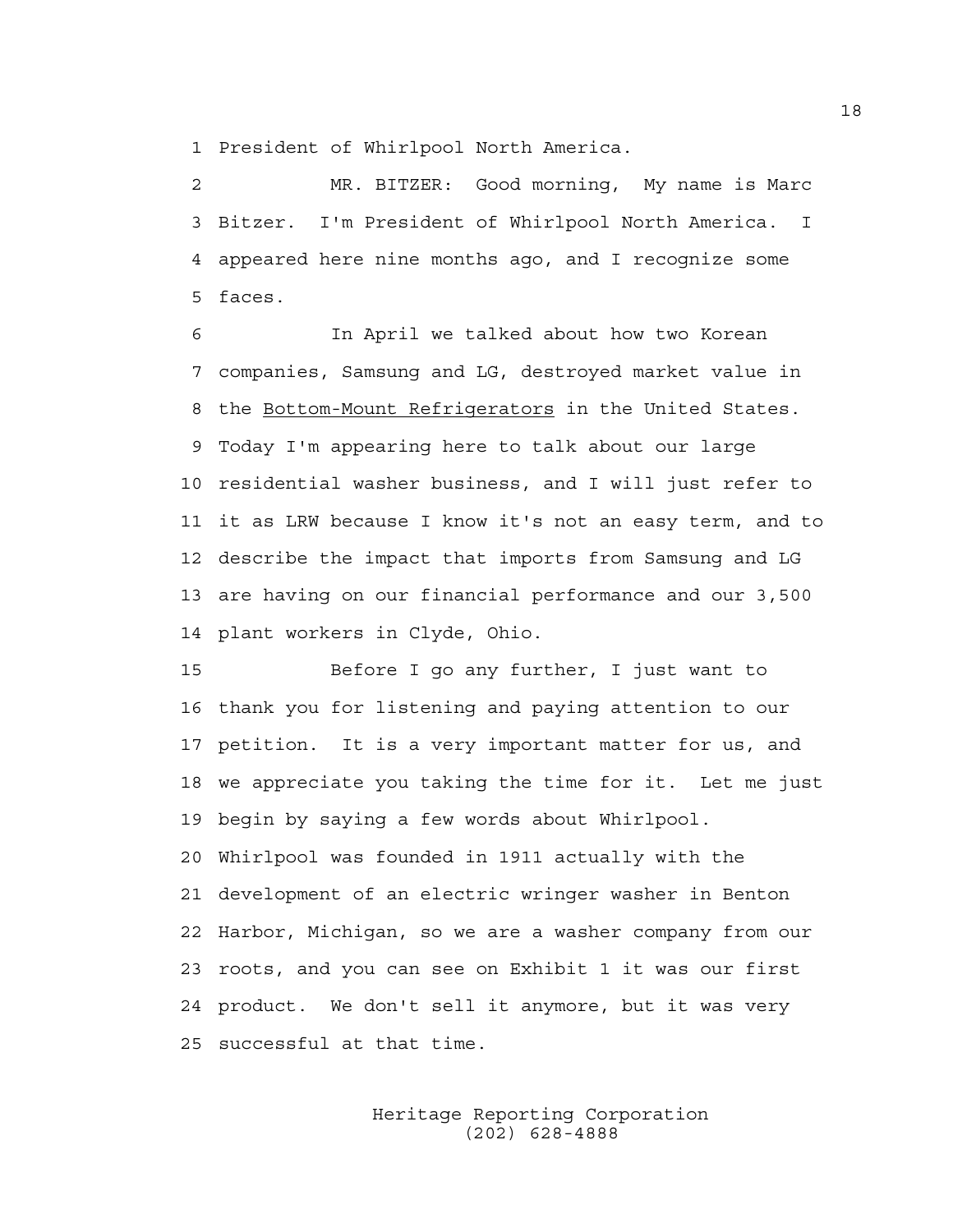1 Actually this past November we celebrated 2 our 100th anniversary as a company, and even today 3 Whirlpool is still headquartered in Michigan actually 4 just a few miles from where we started producing that 5 wringer washer. We currently employ more than 23,000 6 people in the United States, globally 68,000. Our 7 brands include Whirlpool, Maytag, Jenn-Air, 8 KitchenAid, Amana just to name a few.

9 We're a global manufacturer with annual 10 revenues in excess of \$18 billion, and we're the 11 world's leading house appliance company. But even as 12 we have globalized, our American roots have grown 13 deeper. Today we have operations across America, and 14 you see that on the map here, including facilities in 15 Ohio where we have more than 10,000 workers, Iowa, 16 Tennessee, Michigan, Indiana, Arkansas and Oklahoma.

17 More than 80 percent of what we sell in the 18 United States is produced in the United States. And 19 again, on this visual here you see. You get a 20 perspective of our brand portfolio and our geographic 21 footprint.

22 Our company wouldn't have succeeded at 23 competing for an entire century without a track record 24 of quality, customer service and innovation. You may 25 not believe me at this point, and I guess it was also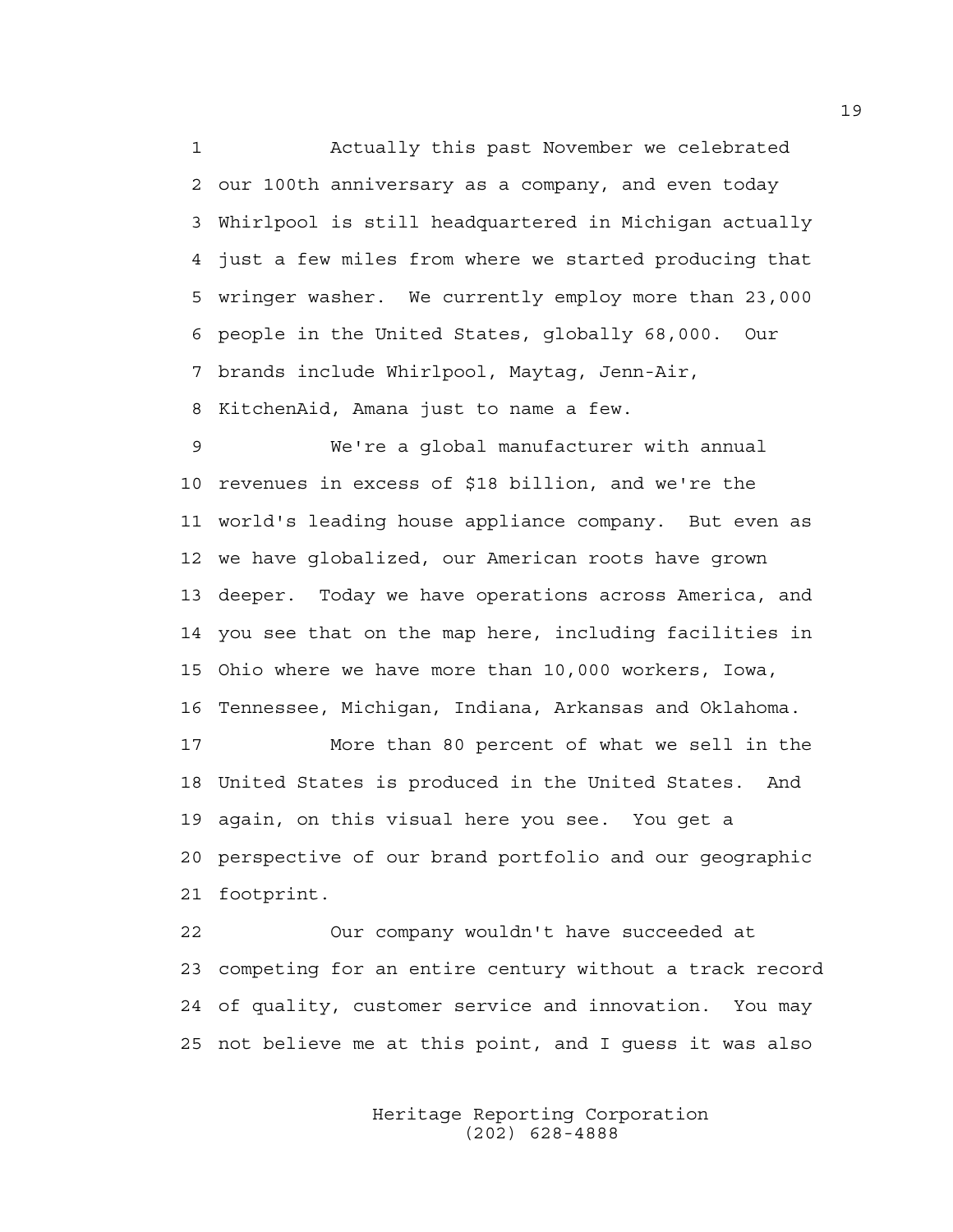1 suggested in the previous statement, but just go on 2 line on Consumer Reports, which is probably publicly 3 recognized as the only independent source for relevant 4 consumer data.

5 And if you would go under washers you would 6 find that in front-load washers Whirlpool occupies the 7 top three of the top five rankings, including the 8 number one. In the top-load washer category our 9 products occupy four of the top five rankings. So I 10 guess it's fair to say we have all the different high 11 performing products.

12 Whirlpool continues to invest in our plants 13 and our people. Our company recently recommitted to 14 invest \$1 billion -- and these are not operating 15 expenses. These are capital investments and R&D 16 investments -- including more than \$175 million in our 17 washer plant in Clyde, Ohio. So at a time when many 18 are declaring American manufacturing is dead, we are 19 very proud of our commitment to our American 20 manufacturing jobs.

21 Now, with that introduction, I would like to 22 begin talking about the product at issue and the like 23 product, large residential washers. As you know, the 24 scope of this investigation covers three washer 25 configurations: Front-load washers, top-load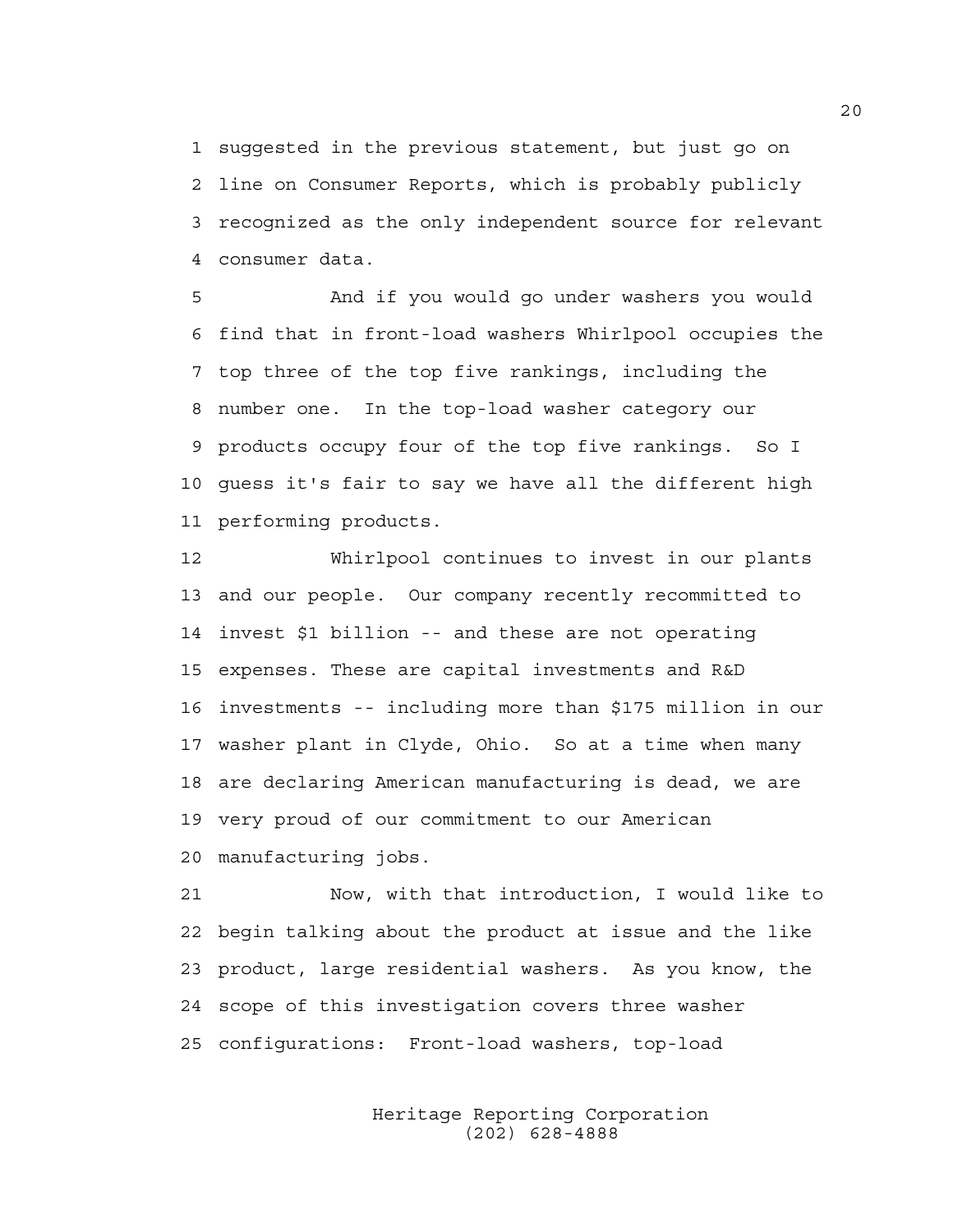1 high-efficiency and conventional top-load washers. 2 And you see that on Exhibit 4.

3 Let me first talk about front-load washers, 4 which are all high-efficiency machines, but are 5 positioned typically at the premium end of the market, 6 and they typically cover a retail price point of \$499 7 to up to \$2,099. These units are accessible through a 8 front door, can contain a wide variety of features and 9 generally rotate on a horizontal, but also on a tilted 10 axis. So it's not purely horizontal. There's also a 11 number of tilted axes.

12 Whirlpool has been producing and selling 13 front-load washers for more than 50 years. This is 14 also a segment of the market where Samsung and LG have 15 discounted their products most aggressively and they 16 have already established a very substantial position 17 in the U.S. market over the past five years.

18 The second configuration in the middle is 19 high-efficiency top-load washers. Let me be clear. 20 By high-efficiency I'm referring to both energy 21 consumption and water usage as defined in an industry 22 norm. High-efficiency top-loaders occupy a relative 23 new and fast-growing segment in the market, and retail 24 prices typically range from \$499 to \$1,999.

25 These units can contain a wide variety of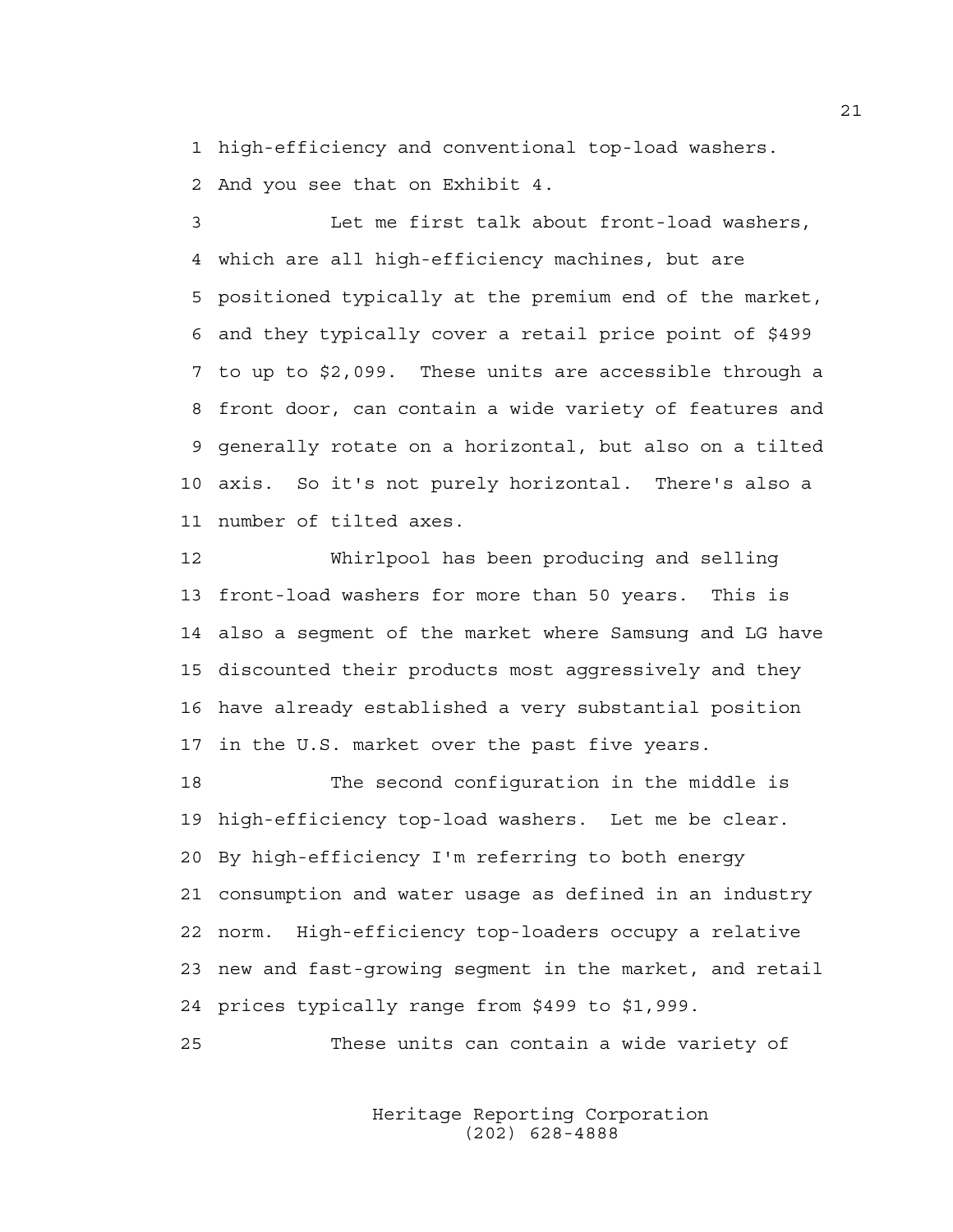1 features. These units are accessible from the

2 top-door lids and generally rotate on a vertical axis. 3 However, there are also some units with a horizontal 4 axis, so you would see both configurations.

5 The third LRW configuration is conventional 6 top-loaders. Yes, these units are not technically 7 high-efficiency according to industry norms, but some 8 units -- and that is wrong from previous statements -- 9 are energy efficient and qualify for E-Star. In fact, 10 several hundred thousand units of what we sell. And 11 lastly, that was a very significant part of our work. 12 So it is an energy efficient product. It qualifies 13 for E-Star, not for high-efficiency, and that's under 14 the Department of Energy efficiency standards.

15 These units typically have an agitator in 16 the middle of a drum and consume a slightly higher 17 volume of water. Conventional top-loads are generally 18 priced in the range of \$299 to \$799. Now, consumers 19 do readily switch between these product configurations 20 based on perceived overall value, including feature, 21 color and price.

22 If you just look at Exhibit 5 where you have 23 an LG advertisement for both top-load and front-load 24 washers, the ad tells consumers that both 25 configurations deliver significant consumer value, and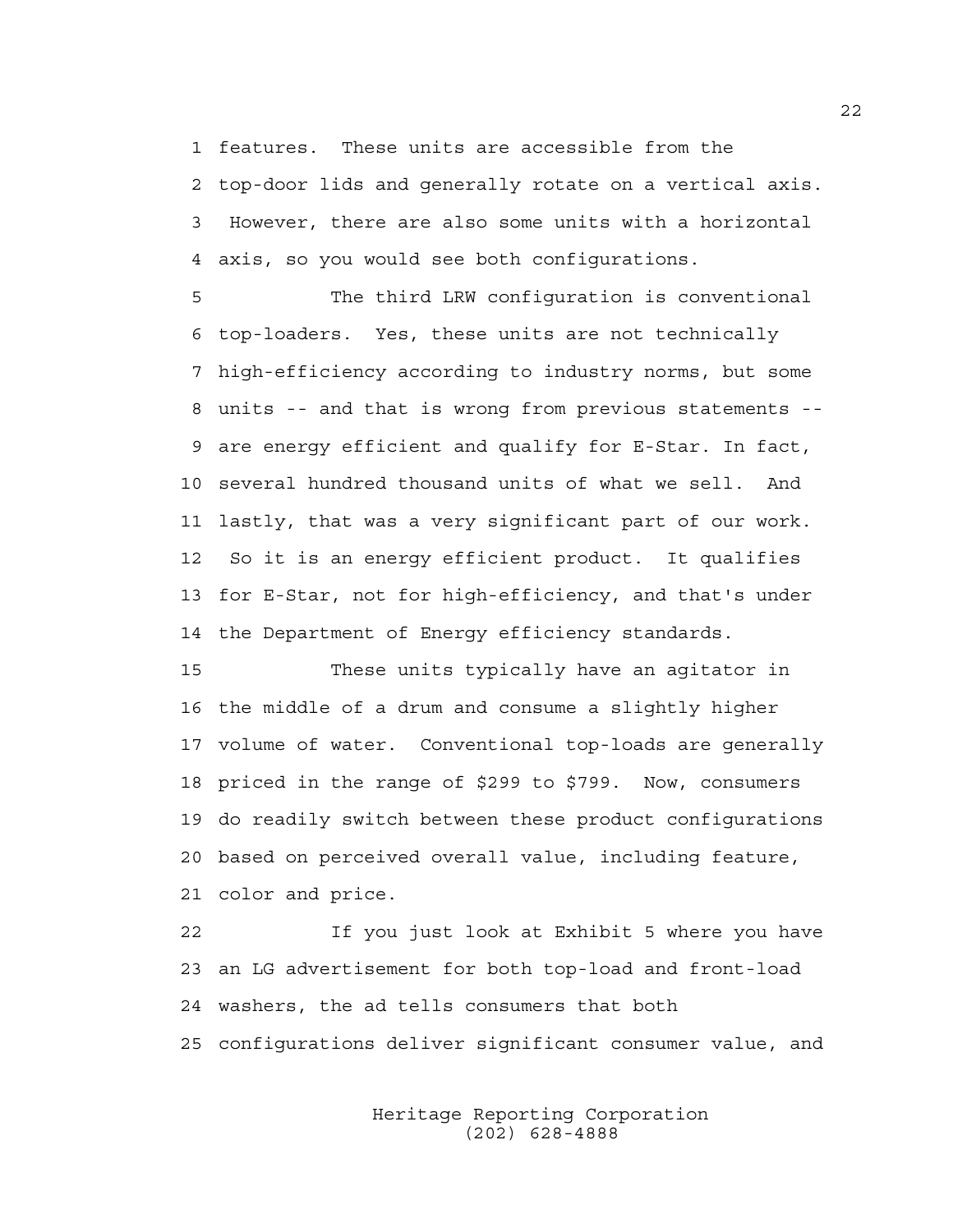1 it's ultimately your choice between these LRW 2 configurations. You would also typically find in 3 stores very often the top-load and the front-load 4 washer next to each other, referring to it's your 5 choice. You would also find in a number of consumer 6 surveys consumers switching between front and top and 7 between top and front.

8 Each of these LRW configurations is mass 9 produced in the same plant and share the same common 10 fabrication shops. In essence, you have a cabinet, 11 you have a washer drum which is married, as we say, 12 within the factory, and it typically comes off in the 13 same factory so we produce it under the same roof, and 14 most competitors produce also under the same roof.

15 In terms of U.S. demand trends, what we see 16 is that demand for LRWs has actually been relatively 17 stable from the beginning to the end of the period of 18 investigation with some minor fluctuations. You see 19 that on Exhibit 6. You see here that we summarize the 20 U.S. demand data for front-load and top-load washer 21 segments.

22 First of all, as you see on the top the 23 overall industry has been relatively flat. You see, 24 however, growth in the top-load high-efficiency 25 segment -- that's the middle segment -- and some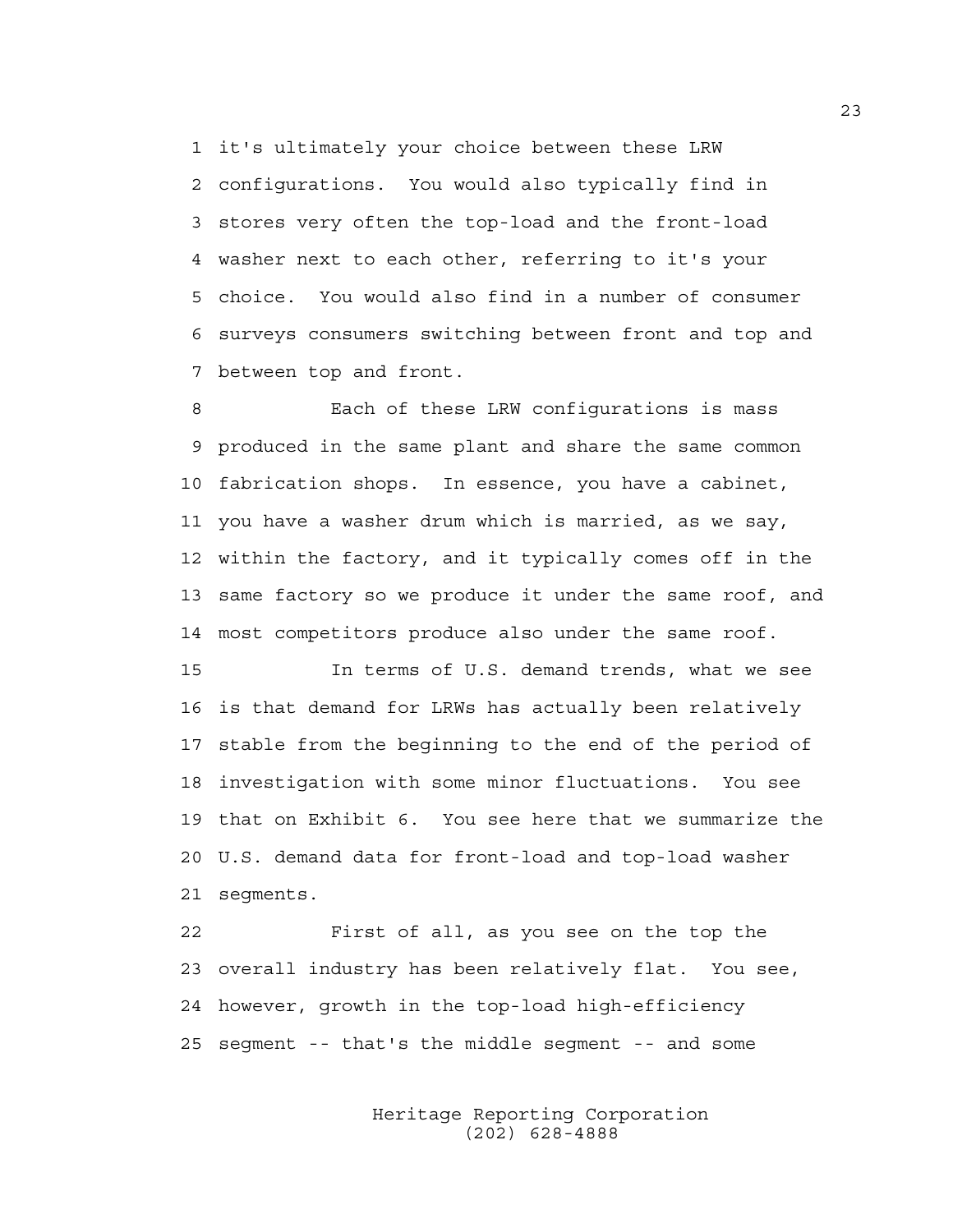1 recent declines in front-load segments and

2 conventional top-load, which again reconfirms a point 3 that consumers are switching between these different 4 segments. Whirlpool overall expects that demand for 5 LRWs would grow moderately, driven primarily by 6 consumers' desire to replace or upgrade their existing 7 washing machines.

8 Next, let me just make a couple or several 9 base points about the economics of our business. So 10 first let me talk about investment economics in our 11 business. Without getting into proprietary data, the 12 point I want to make is that this is a business that 13 requires substantial fixed cost investments. So 14 typically when you invent or invest in a new washer 15 platform, a new front-load or top-load, you easily 16 invest about \$100 million capital and \$50 to \$80 17 million engineering. So we're talking about very 18 significant fixed cost investments.

19 As a result of that you have two very 20 important business implications. The first one, 21 because you have such enormous fixed cost investments 22 you need to maximize capacity utilization in order to 23 basically leverage that fixed cost base and to 24 effectively manage your unit cost. In other words, 25 when you lose volume, it hurts you not just on the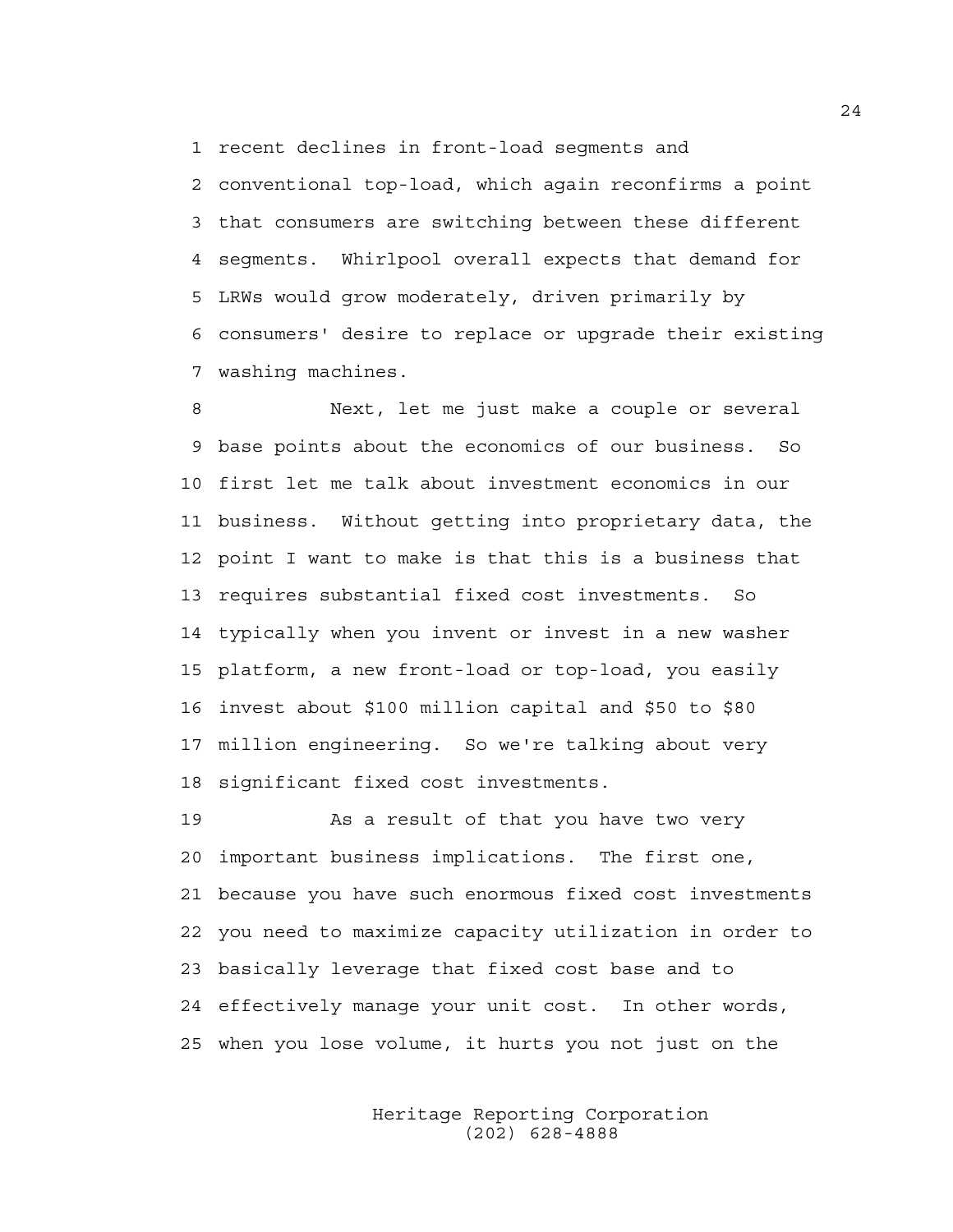1 revenue line. It hurts you also on the product cost 2 line because the entire depreciation and fixed cost 3 leverage works against you.

4 The second point is because the up-front 5 investment costs are so substantial we are governed by 6 the very fundamental principle of reinvestment 7 economics, i.e. you make a capital outlay, you have to 8 pay for that capital at one point. You've got to 9 generate a return. And typically what we expect is it 10 has to at a minimum break even after about four years. 11 That isn't agreed. That is just very basic because 12 typically these platforms last on the market four or 13 five years, so of course you want to have a return 14 prior to introducing a new platform.

15 The other point that I want to stress at 16 this point is what we're experiencing and have 17 experienced over the last couple years, the cost/price 18 squeeze. This is a business where you have very 19 significant purchase material components -- that's 20 steel, resins, electronics -- and they comprise the 21 vast majority of our manufacturing costs.

22 Just in the last year, we've witnessed a 23 dramatic increase in our raw materials, more than 20 24 percent, although Whirlpool has not been able to raise 25 prices commensurate with these material cost increases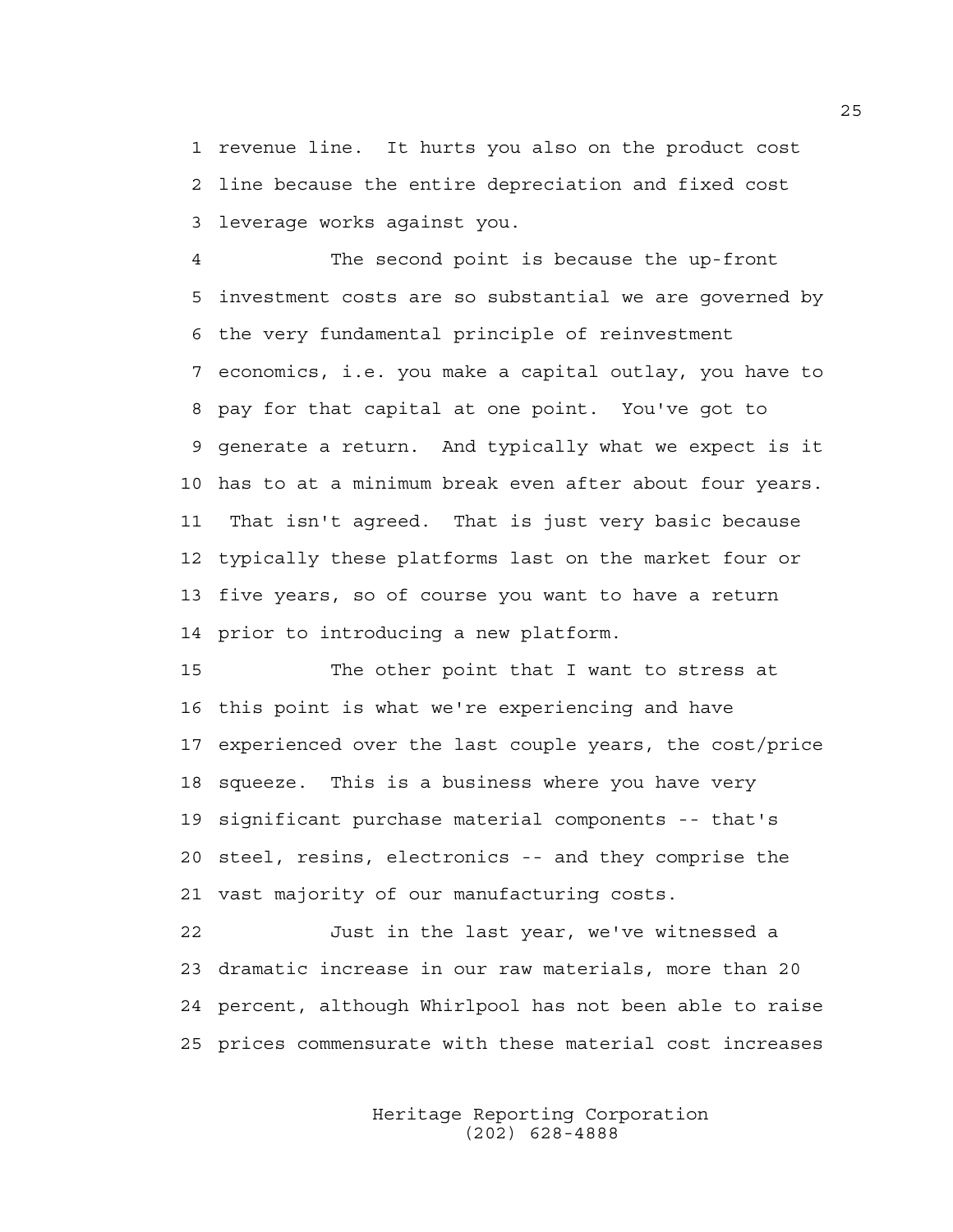1 due to very aggressive price competition from Samsung 2 and LG. The economics of production in this market 3 demand are simply not sustainable.

4 So let me just give you a brief overview of 5 the structure of our market. So today Whirlpool 6 represents more than 90 percent of the U.S. 7 production, the other U.S. manufacturers being GE, 8 Alliance and Staber Industries. At the beginning of 9 the period of investigation other significant U.S. 10 producers included Electrolux, Bosch and Fisher 11 Paykel, but each of these companies have since 12 shuttered their large residential washer manufacturing 13 operations. Bosch has exited the U.S. LRW business 14 entirely, and Electrolux and Fisher Paykel have moved 15 production overseas.

16 At the same time that other producers have 17 exited U.S. production, Whirlpool has actually 18 repatriated its production of front-load washers to 19 Clyde, Ohio, which may sound a little bit 20 counterintuitive, and I will explain it later on. Of 21 course, our U.S. production capacity of front-loaders 22 is actually expanding.

23 Domestic producers currently supply about 24 two-thirds of the market with the other major sources 25 being Korea, Mexico, which represents nearly the rest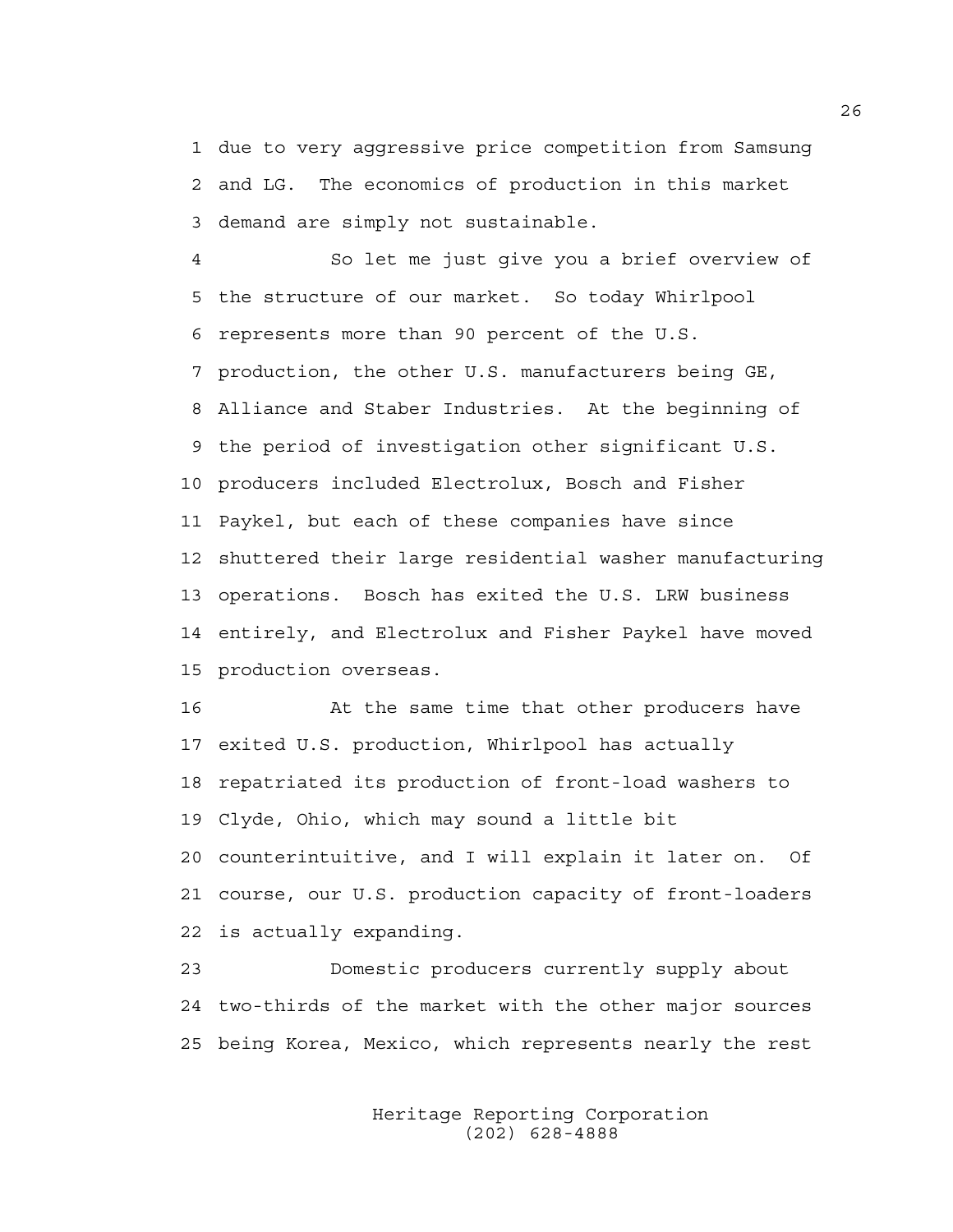1 of the market, and nonsubject imports mostly from 2 China and Germany have represented as much as 3 8 percent of U.S. consumption in recent years, but 4 today are representing less than 3 percent.

5 From Korea you have Samsung and LG as the 6 major suppliers, although there are some volume and we 7 see some volume from Daewoo. From Mexico, LRW 8 producers include Samsung, Electrolux and Whirlpool, 9 although Whirlpool has made a strategic decision to 10 stop exporting LRWs to the U.S. market entirely later 11 this year and to refocus that plant on other markets.

12 Germany also produces LRWs, but again we 13 have made a strategic decision to stop exporting LRWs 14 to the U.S. later this year. The German plant will 15 actually be retooled by another company to produce 16 solar cells. In China, a company called Little Swan 17 produces front-load washers for sale under the GE 18 brand, and these products have not been a very 19 important factor in the U.S. markets. There are also 20 some very small top-load volumes from high end China. 21 Finally, to complete the description of how 22 the LRW market works, I just want to briefly describe 23 the channels of distribution. So large residential 24 washers are to a large extent sold to consumers 25 through retail channels, and that's including Sears,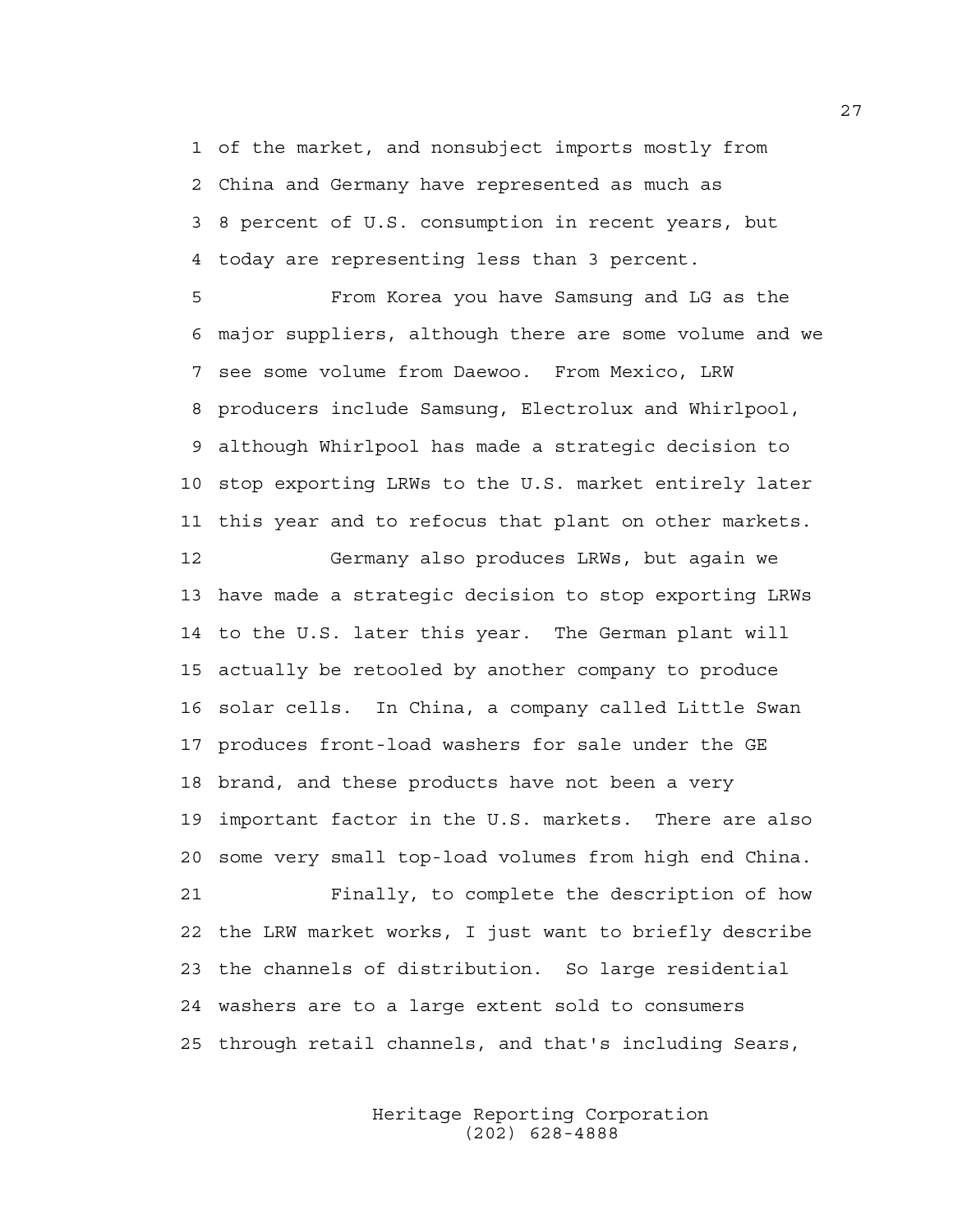1 Lowes, Home Depot, H.H. Gregg or Bray & Scarff here in 2 the D.C. area. There are also LRWs sold through what 3 we call the contract channel, which is largely the 4 residential builder market.

5 Now, the way in which washers are marketed 6 through retailers in our terminology to the trade is 7 common to other household appliances, and it's similar 8 to the case which we had in April. So basically a 9 manufacturer suggests a nonbinding retail price for 10 their product, the so-called MSRP, and we typically 11 offer retail as a profit margin which is expressed as 12 a percentage of the so-called minimum advertised price 13 or MAP.

14 And during promotion periods, manufacturers 15 generally lower their MAPs and provide additional 16 promotional support to somehow preserve a retailer's 17 profit market. Now, there are in addition other 18 incentives that we refer to as back ends, and they're 19 generally not tied to specific SKU sales.

20 So now let's talk about the conditions of 21 competition between Whirlpool and subject imports. 22 The first point I want to emphasize is that in the 23 appliance industry features matter. I know we had 24 this discussion before, and let me maybe correct 25 myself. It's not just the appliance industry. It's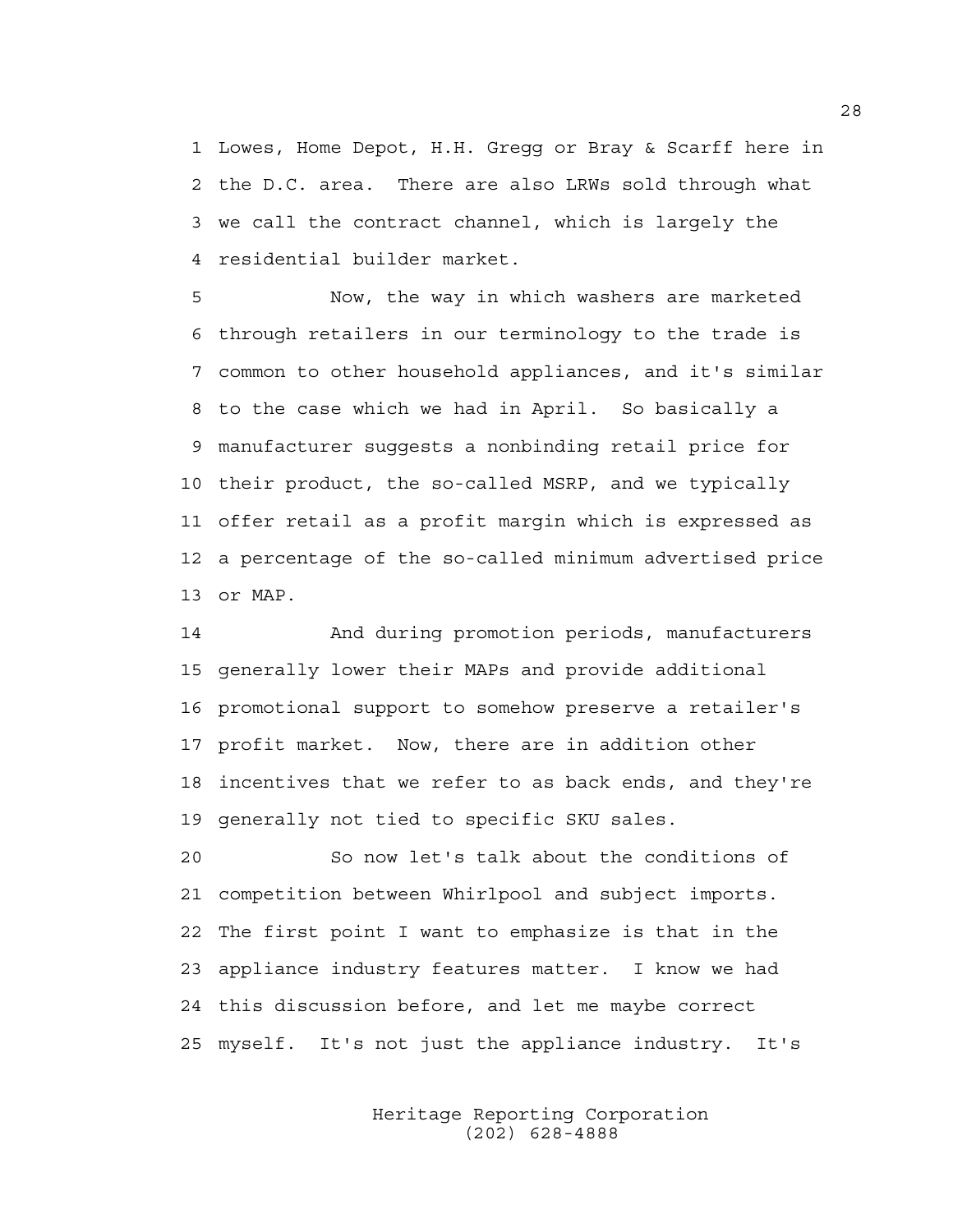1 probably every single consumer durable.

2 If you buy a car you would expect that a 3 fully loaded car with a V-8 engine is more expensive 4 than a less loaded car with a V-4 engine. If you buy 5 a TV, you would expect that a 70-inch flat screen 3D 6 TV is more expensive than a 24-inch. If you buy an 7 iPad or iPod you would expect that a 160 gigabytes is 8 more expensive than a 60. And exactly the same is 9 true for household appliances.

10 The point here is that consumers ascribe 11 significant value to product features, and competition 12 in the marketplace occurs on the basis of total value. 13 That is, the features offered at a particular price 14 point. Just to give you an illustration of the kind 15 of features that matter, please refer to Exhibit 7, 16 which shows a front-load washer marketed by Samsung.

17 Here you can see that Samsung is emphasizing 18 the importance of such features as color, capacity, 19 vibration reduction technology, steam, energy 20 efficiency and others. Now, features cost money in 21 the production, and Samsung and LG have been including 22 premium features in their models at lower and lower 23 price levels that we believe are heavily dumped and 24 subsidized.

25 The second point I want to make, which I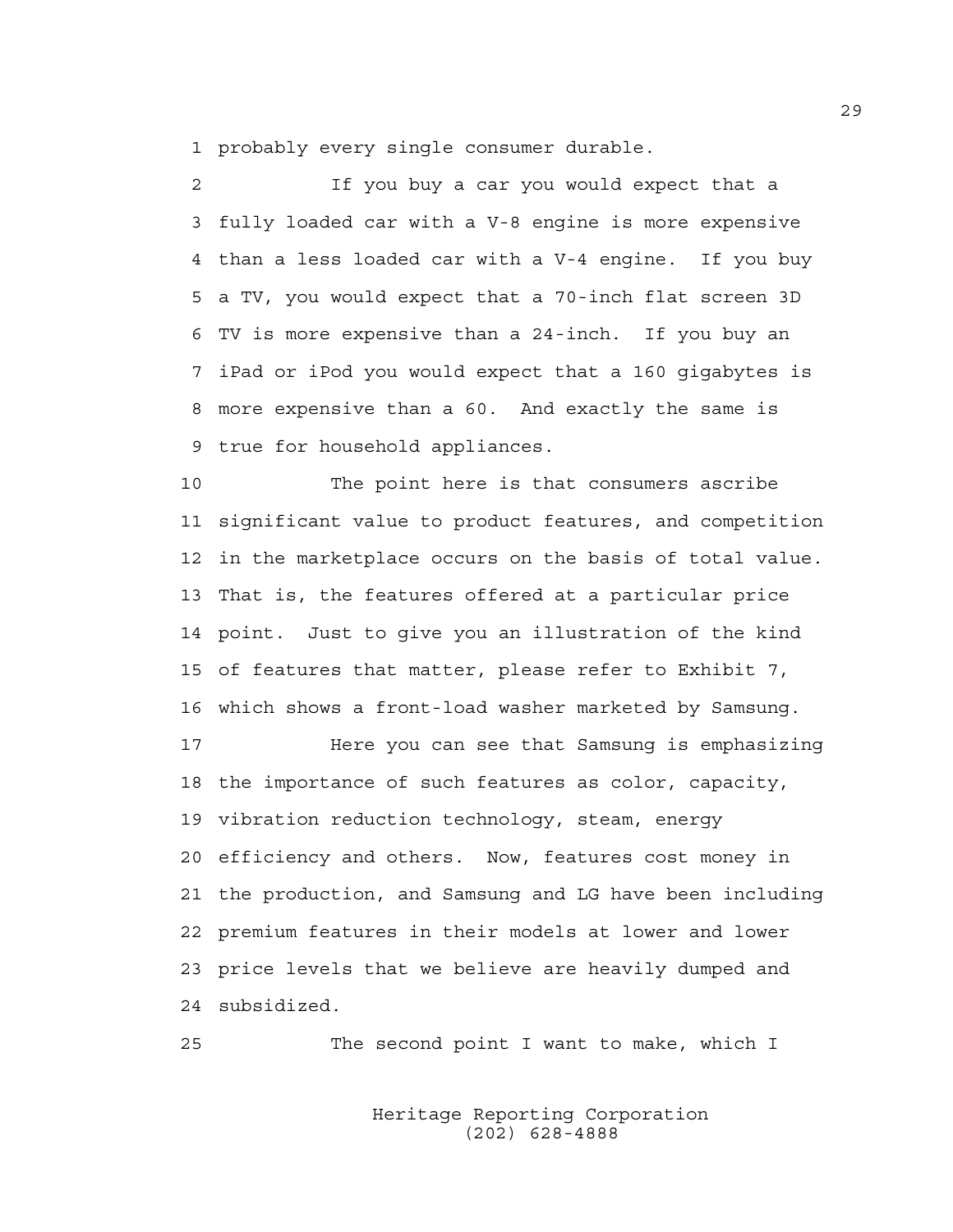1 hope will be fairly obviously, is price matters. That 2 is, consumer choice among various product offers is 3 highly sensitive to promotion prices. As I will 4 discuss later in my testimony, Samsung heavily 5 promoted certain front-load washers during Black 6 Friday of 2011. The inevitable result was that sales 7 volume for its promoted SKUs increased by more than 8 830 percent from October/November, but sales volume 9 for the nonpromoted SKUs declined over the same 10 periods. These changes in demand were unquestionably 11 driven by pricing.

12 With that overview of the industry, let me 13 just emphasize that Whirlpool's U.S. business for 14 large residential washers has been injured. This is 15 true for the large residential washer category as a 16 whole, and it's equally true for each of the 17 front-load and top-load configurations. The details 18 of our financial performance are of course 19 proprietary, but when you read our confidential 20 questionnaire response I don't think there can be any 21 serious question that Whirlpool's results have been 22 dismal and we have been severely injured.

23 Now, given that there was a reference made 24 to the energy tax credits and that seems to be a 25 recurring theme, let me also demystify that story. We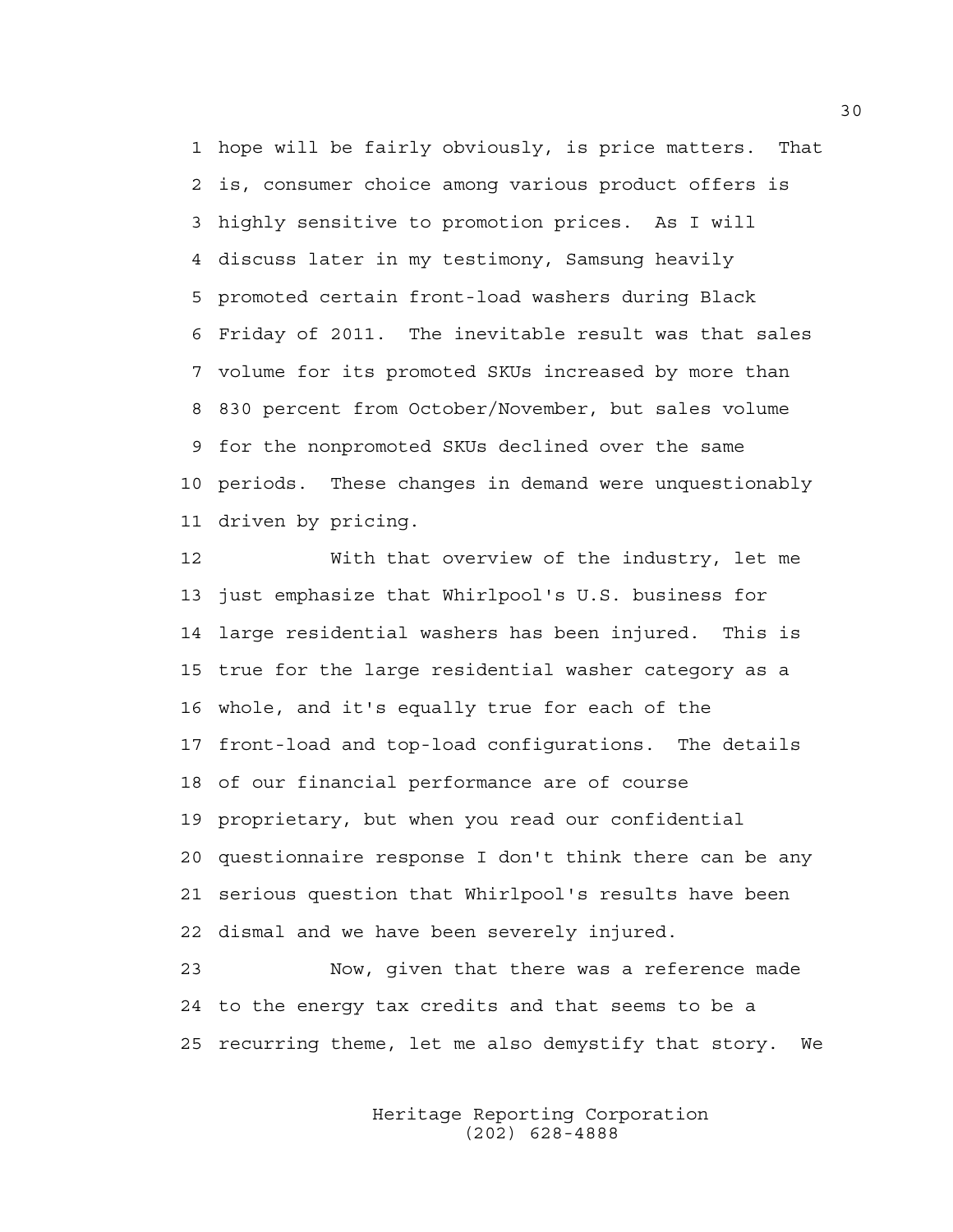1 had been trying to do that already in April, so let me 2 do it again. Energy tax credits have been introduced 3 by the government of the United States to support and 4 promote the production of energy efficient appliances. 5 We did that.

6 The statement was earlier made that energy 7 tax credits are pure profit. That is simply wrong. 8 It's simply wrong. Everybody knows energy tax credits 9 you can utilize if and only if you make a profit. So 10 if you don't make a profit there's nothing you can 11 utilize, so just to demystify this one. The current 12 situation overall from financial perspective is simply 13 not sustainable for us or for our workers. I will 14 discuss in the next element subject imports are a 15 problem.

16 Now, to understand the impact that imports 17 have had on our U.S. production I should first note 18 that the U.S. industry has lost market share over the 19 entire period of investigation. The trend is shown in 20 Exhibit 8, and you see here the overall U.S. 21 production 2008, 2009, 2010, and you see 2011 the 22 first nine months. I also would like to point out 23 that once you would include the entire 2011, including 24 the Q4 data which is not yet fully available, we 25 expect the results would resemble much more of a 2010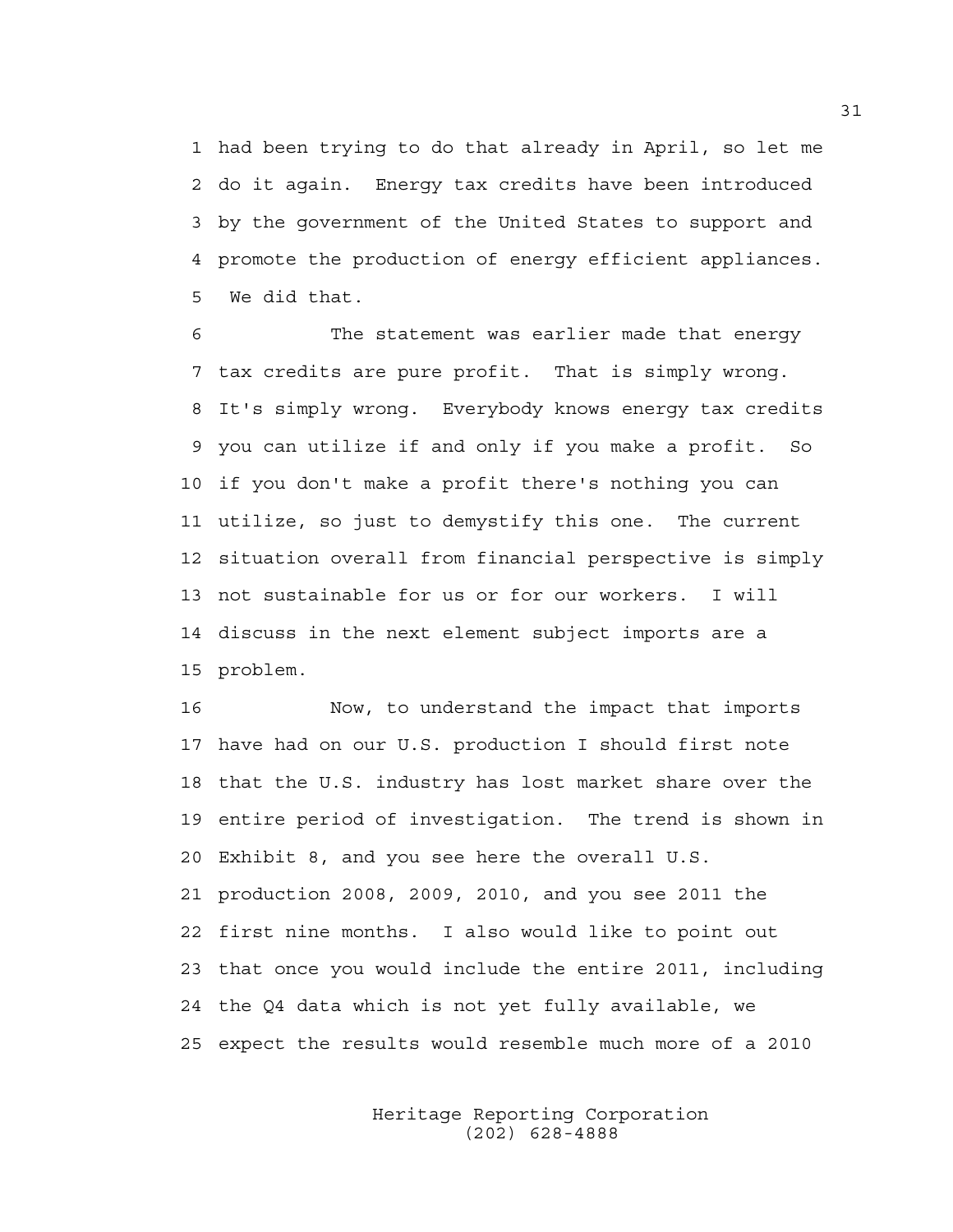1 picture. So, yes, there has been a market share 2 decline over the extended period.

3 Now, in order to understand what's going on 4 at a more granular level, I think it is useful to talk 5 about large residential washers by category. So let 6 me just start with the front-load category. The 7 front-load category, that's essentially a story of 8 Whirlpool's decision to repatriate production into the 9 U.S., which has economically gone awfully wrong. Let 10 me just explain that.

11 Whirlpool began the period of investigation 12 supplying front-load products from its manufacturing 13 facilities in Germany and Mexico. We did not at that 14 time produce any front-load washers in the United 15 States. In 2008, Whirlpool made the strategic 16 decision to invest more than \$100 million in 17 production of front-load washers in Clyde, Ohio, and 18 this decision was predicated on relatively 19 conservative assumptions about prevailing U.S. market 20 prices for front-load washers and the expected return 21 on investment.

22 Now, given that the question was raised 23 earlier so why did you make a decision to move 24 products from Germany to the U.S., so let me just 25 maybe explain that a little bit. At that time, I was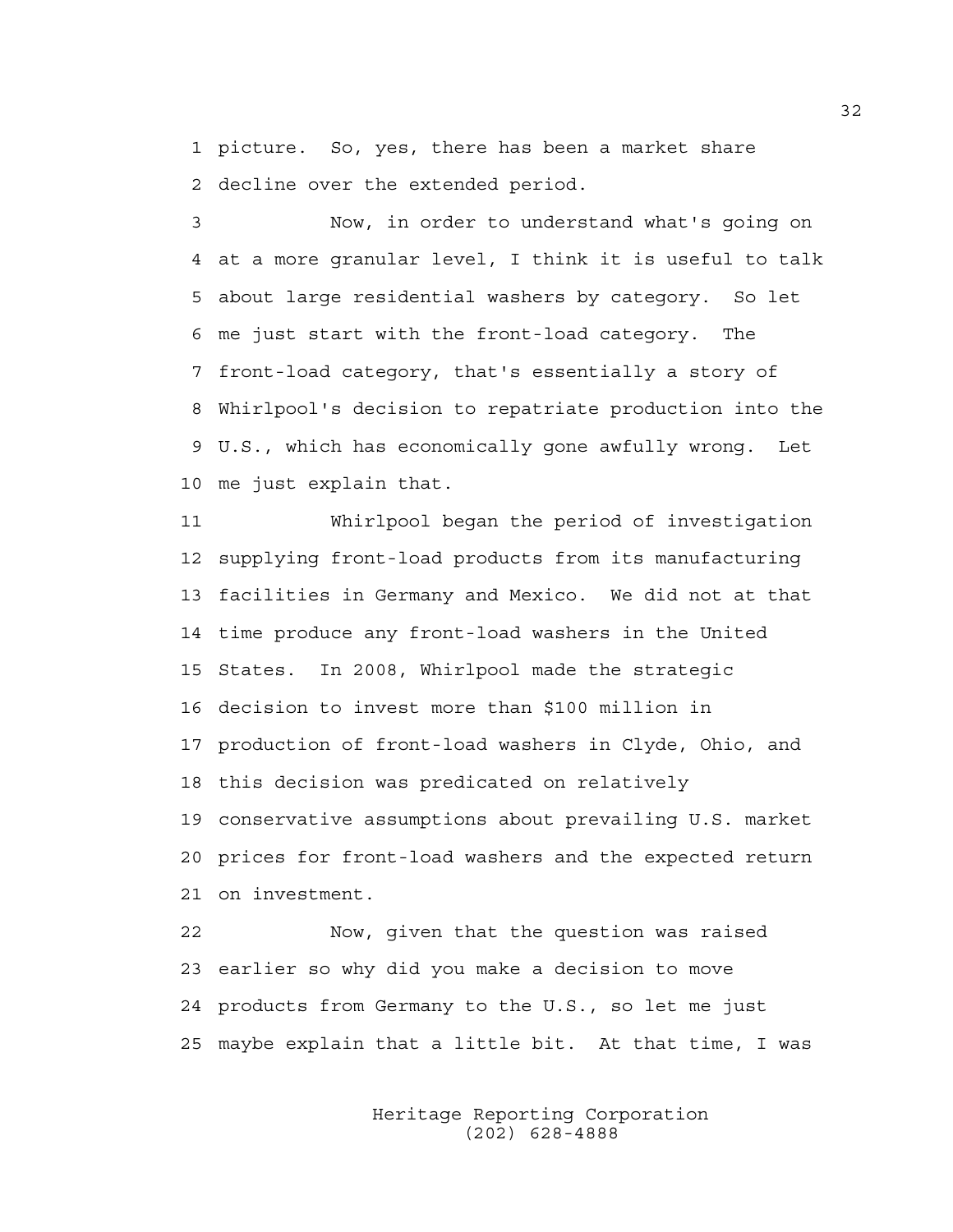1 actually in charge of all European operations, so I 2 know that situation very well.

3 We started originally referring to the 4 production as a world washer in Germany because that 5 factory was largely tooled as front-load and some top-6 loaders also. That business became very successful, 7 and we actually had a very successful growth of that 8 business.

9 In 2007 and 2008, we made a fundamental 10 assessment, as we do regularly, what is the long-term 11 production site of such a front-load business, 12 particularly in a growing environment. We came to the 13 conclusion that in a normal undistorted market 14 environment the economics of labor arbitrage or other 15 product cost/benefits are far outweighed by logistics 16 costs, i.e., the cost of importing from Europe to U.S. 17 were not justified at all, and from a long-term 18 perspective it made much more sense to produce it 19 either in U.S. or Mexico. We had an honest 20 assessment.

21 Now, the ultimate decision was made to 22 produce in the U.S. That was a borderline decision 23 between Mexico and U.S., but we did it for the sake of 24 preserving our factory in Clyde and expanding it. So 25 that's the full background. Again, that decision was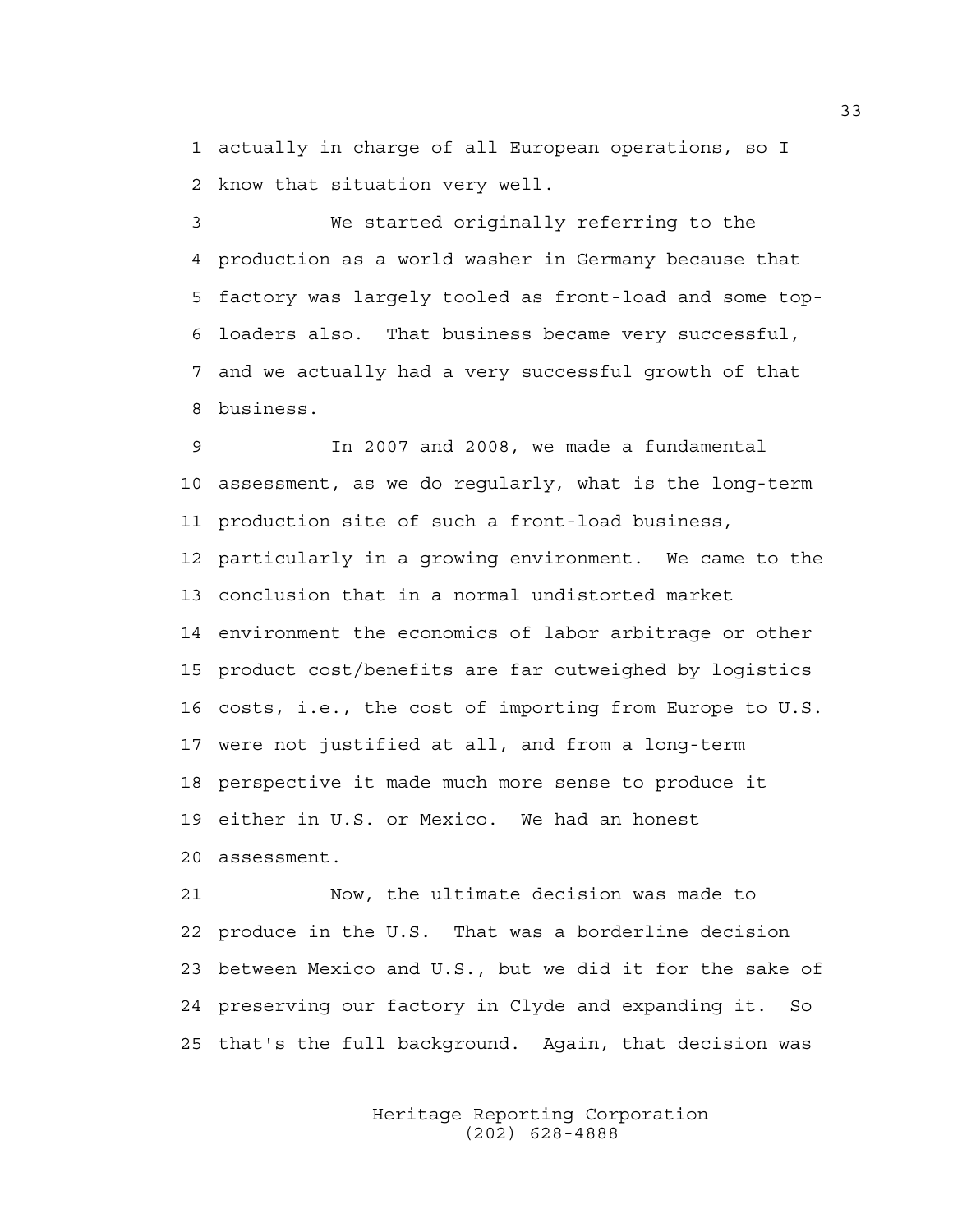1 made in the context of logistic cost, labor cost and 2 the market price environment, which in 2008 looked 3 very, very different than in 2010.

4 Now, in 2010, in October 2010, when our 5 front-load manufacturing operations actually came on 6 stream in Ohio we encountered unprecedented U.S. 7 market conditions that can no longer support the 8 economics of our investments. You see that here in 9 Exhibit 9.

10 Now, average retail prices for Samsung and 11 LG front-loaders decreased by nearly 25 percent or 12 more than \$200 during that period of investigation, 13 and all this at a time when costs were rising. Now, 14 let me also explain, because that point was also made 15 earlier. This business used to be very profitable for 16 us. It was not in our intention or interest to take 17 down a business from prices where you made a lot of 18 profits in the past.

19 Another important point is worth noting 20 here. Whirlpool data shows a significant rise in U.S. 21 front-load production and U.S. market share precisely 22 because of a decision to repatriate production from 23 its plants in Mexico and Germany. Of course, when 24 U.S. production volumes start at zero they have 25 nowhere to go but up. It's just the simple logic.

> Heritage Reporting Corporation (202) 628-4888

34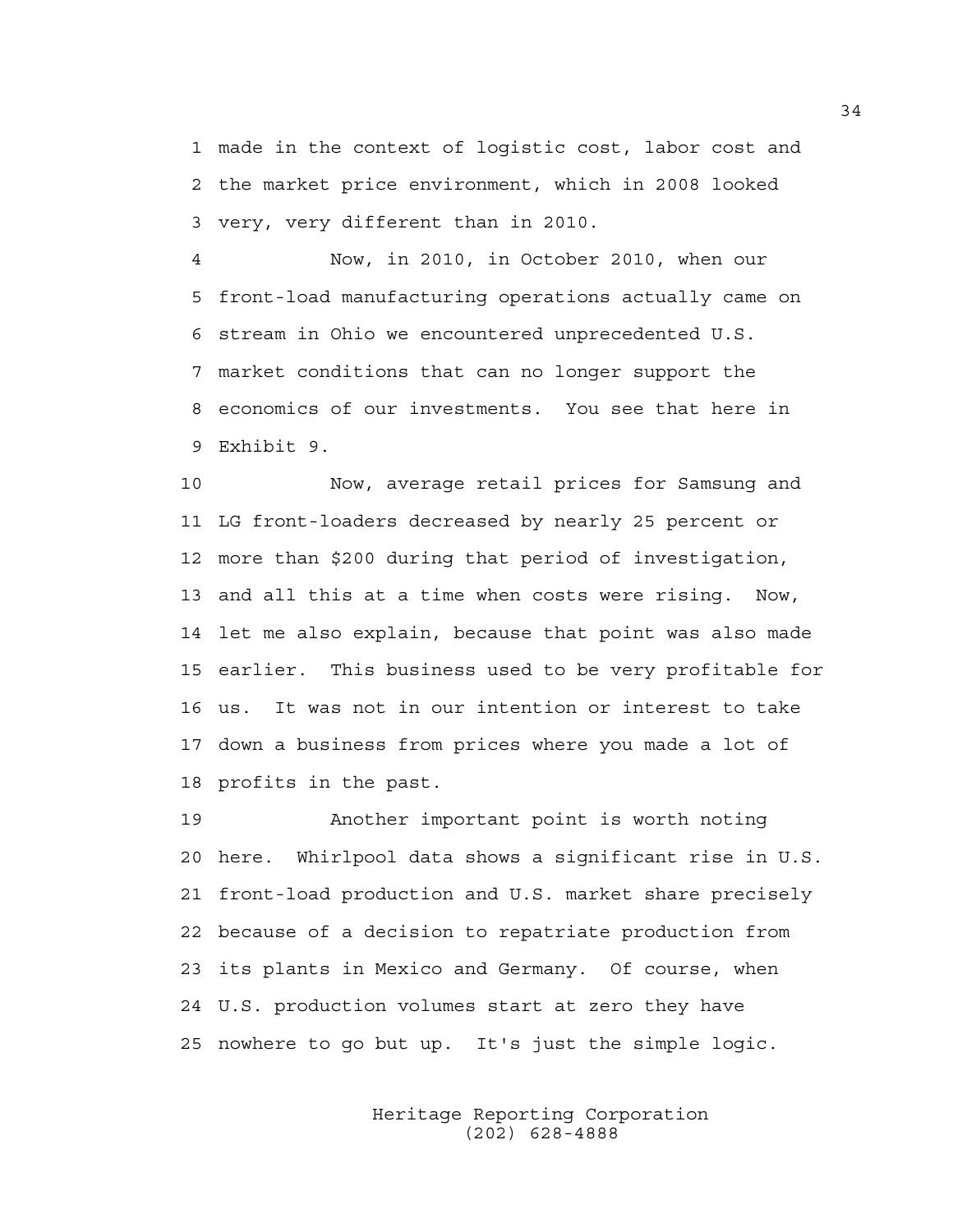1 However, the increase of U.S. production is 2 less than the decline of front-load imports from 3 Mexico and Germany. Put another way, even with a rise 4 in our U.S. production, Whirlpool as a company is 5 still losing U.S. market share to Samsung and LG in 6 the front-load segment of the LRW market.

7 Significantly, we also lost a substantial 8 private label contract to LG representing a 9 significant share of the total front-load market, and 10 there's no question that we lost the sale on the basis 11 of price. Simply put, we have reached a point that we 12 can no longer justify our substantial investment in 13 American manufacturing. This is evidenced also by the 14 fact that other U.S. front-load producers -- Bosch and 15 Electrolux -- have exited U.S. manufacturing for 16 front-loaders.

17 Today we are the last American front-load 18 washer manufacturer left standing, and the outlook is 19 bleak. Whirlpool did exactly what the President and 20 Congress asked us to do. Basically we made a decision 21 to repatriate U.S. manufacturing and create American 22 jobs, but what we see is that the economics of such 23 business decisions are being destroyed by dumped and 24 subsidized imports.

25 Now, the story on the top-load categories is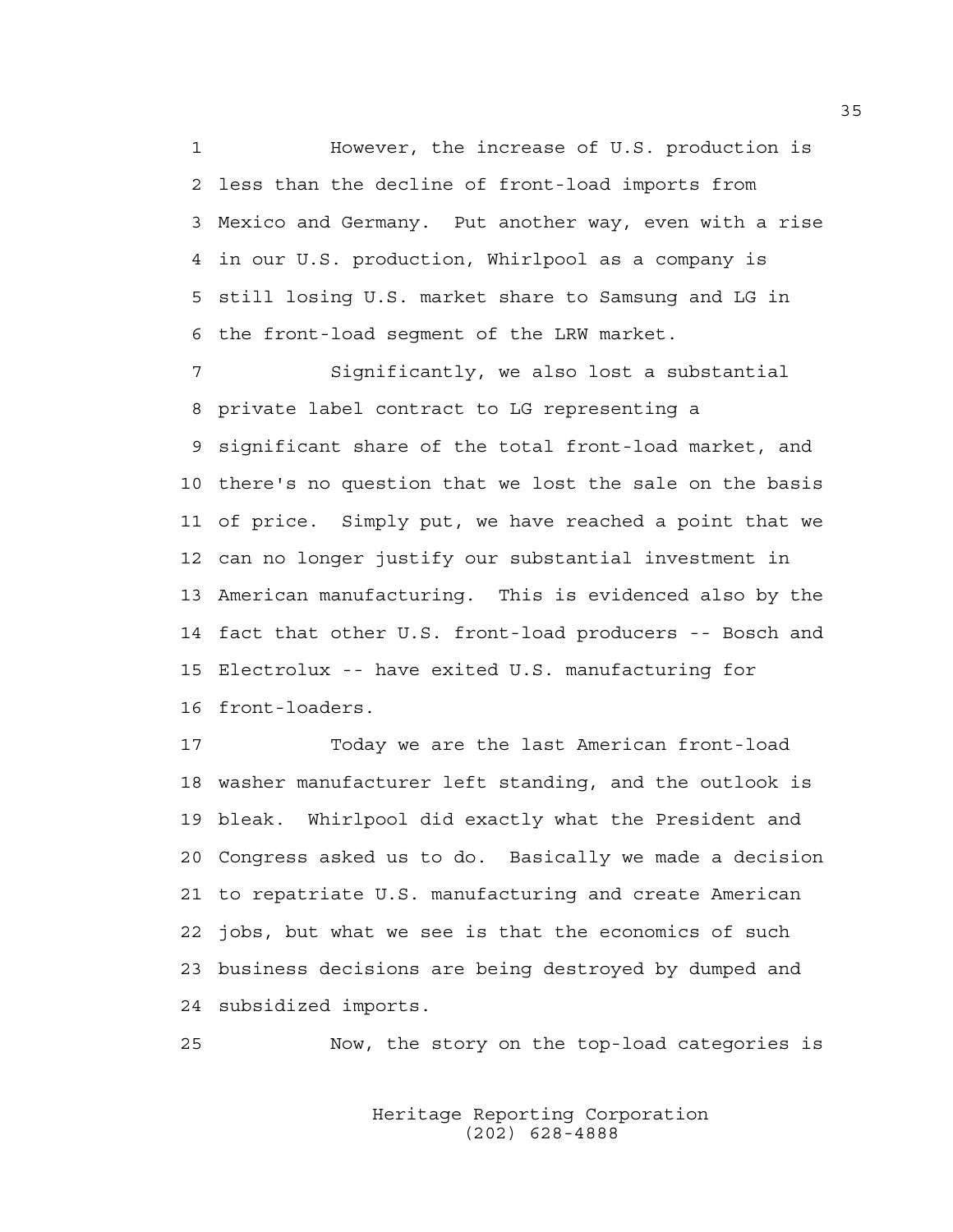1 a bit different. With respect to high-efficiency 2 top-loaders, which is a popular growth segment among 3 consumers -- Whirlpool invented the first HE top-load 4 washers in 1999 and has pioneered their product 5 configuration for more than a decade. In 2006, we 6 launched our Oasis platform, which represents a 7 premium segment of the HE top-load category. Even 8 today, our Oasis models dominate the Consumer Reports 9 ranking, and until recently our Oasis platform was a 10 tremendous financial success.

11 In 2010, LG launched a similar product line 12 under its own brand, and in 2011 Samsung also entered 13 the market with a comparably featured product. Now 14 referring to Exhibit 10, we have witnessed an 15 unprecedented, rapid decline in price as a result of 16 import competition from LG and Samsung. Just to 17 highlight, the curves look very similar. What is very 18 different is the X axis. What you saw before were 19 years and these are now quarters, so we saw an 20 acceleration of a price decline we've never seen 21 before.

22 The exhibit shows retail prices for 23 comparable LG and Samsung products in the marketplace. 24 In the case of LG, in a little more than a year LG 25 retail prices declined more than \$250 or more than 15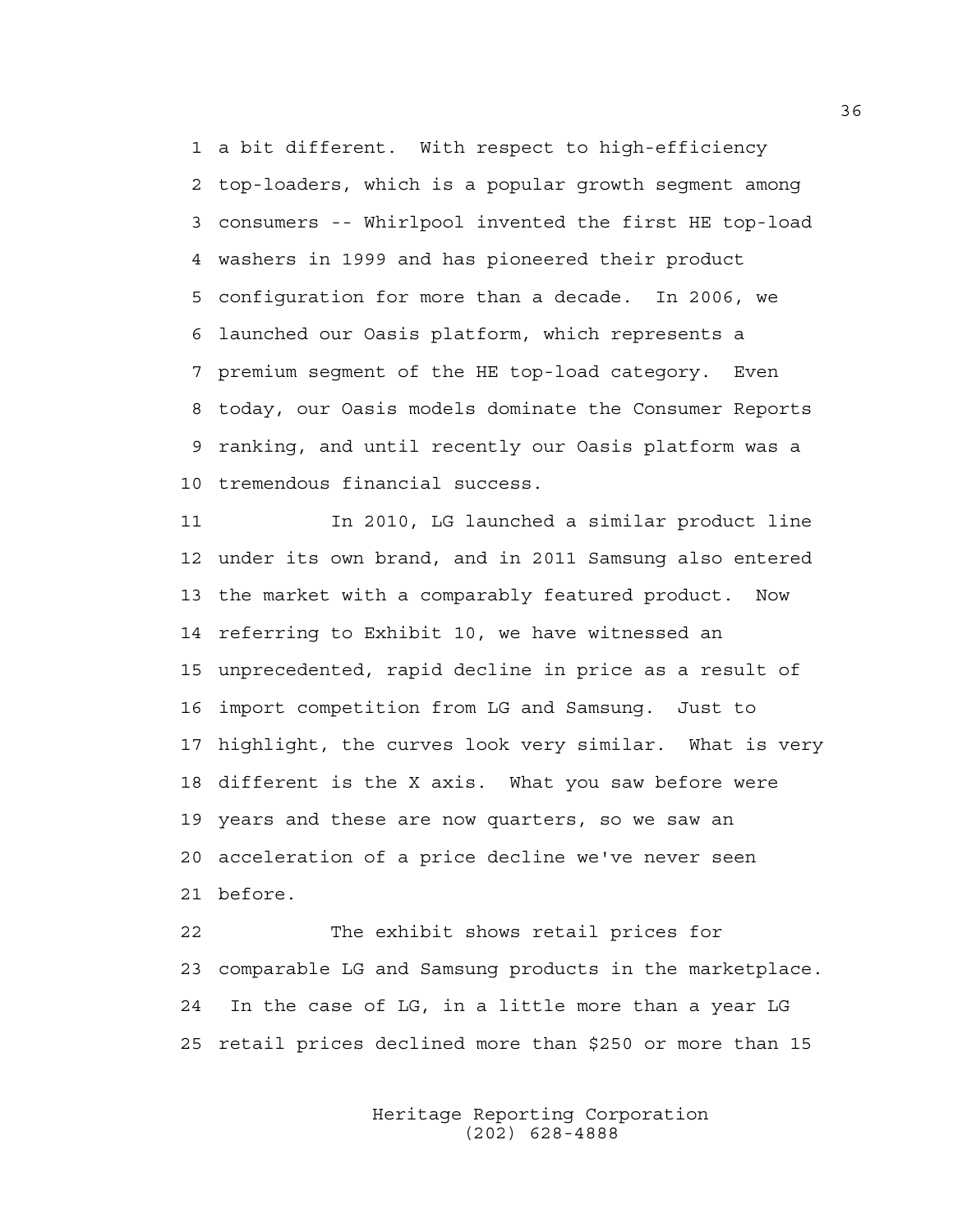1 percent. In the case of Samsung, in a little more 2 than six months Samsung retail prices declined nearly 3 \$150 or more than 15 percent.

4 As a result of the aggressive pricing from 5 LG and Samsung, our Oasis platform is no longer 6 profitable. Making matters worse, Whirlpool has lost 7 an important P&L, private label, contract to supply a 8 substantial portion of the U.S. market, and the 9 inescapable explanation for the lost sales is price. 10 Now with regards to conventional 11 top-loaders, the fact is yes, we have not seen any 12 conventional top-load washers from the subject 13 countries competing head-to-head with our domestic 14 offerings, but make no mistake. When subject imports 15 depress prices for high-efficiency top-loaders there 16 is an undeniable cascading effect down the entire 17 continuum of our product lineup. Exhibit 11 clearly 18 illustrates that point.

19 You will also see in the confidential 20 version of our petition describes an example where we 21 lost a sales opportunity for conventional top-loads to 22 an HE top-load from LG, so without question we're 23 seeing overlapping competition across washer 24 configurations. In sum, even if there are no 25 conventional top-load imports, subject imports have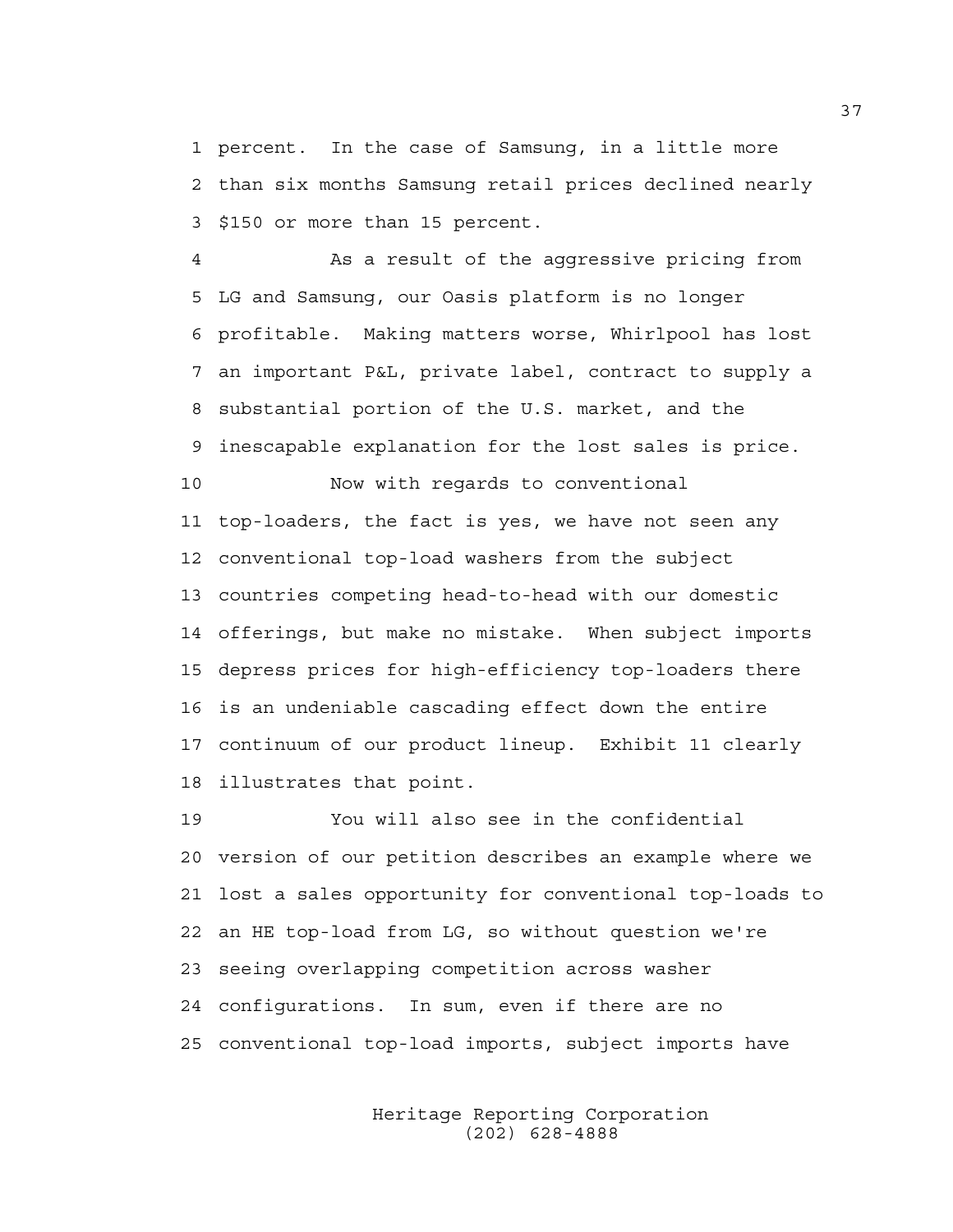1 certainly negatively affected pricing and volumes in 2 this category and have certainly been a cause of 3 injury to Whirlpool's large residential washer 4 business.

5 Finally, if you have any doubt as to whether 6 this harmful behavior from Samsung and LG is a thing 7 of the past and, however, price is the driving factor 8 behind consumer purchasing decision, you need to only 9 examine the stunning events from this past Black 10 Friday, November 2011. Exhibit 12 contains a sample 11 of heavily discounted front-load and top-load washers 12 from Samsung and LG by as much as 50 percent.

13 Now, if you turn to Exhibit 13, let me just 14 explain what you see here. You see on the left side 15 you see front-load SKUs or front-load sales which have 16 been deeply discounted, deeply discounted in the range 17 of more than \$150 just month over month, i.e., from 18 October to November. On the right you see the rest, 19 i.e., SKUs which have not been deeply discounted \$150 20 from October to November.

21 What we can see is that Samsung's sales 22 volumes for deeply discounted SKUs skyrocketed from 23 October to November by 67,000 units or 830 percent. 24 LG's sales volumes for deeply discounted SKUs 25 increased from October to November by 17,500 units or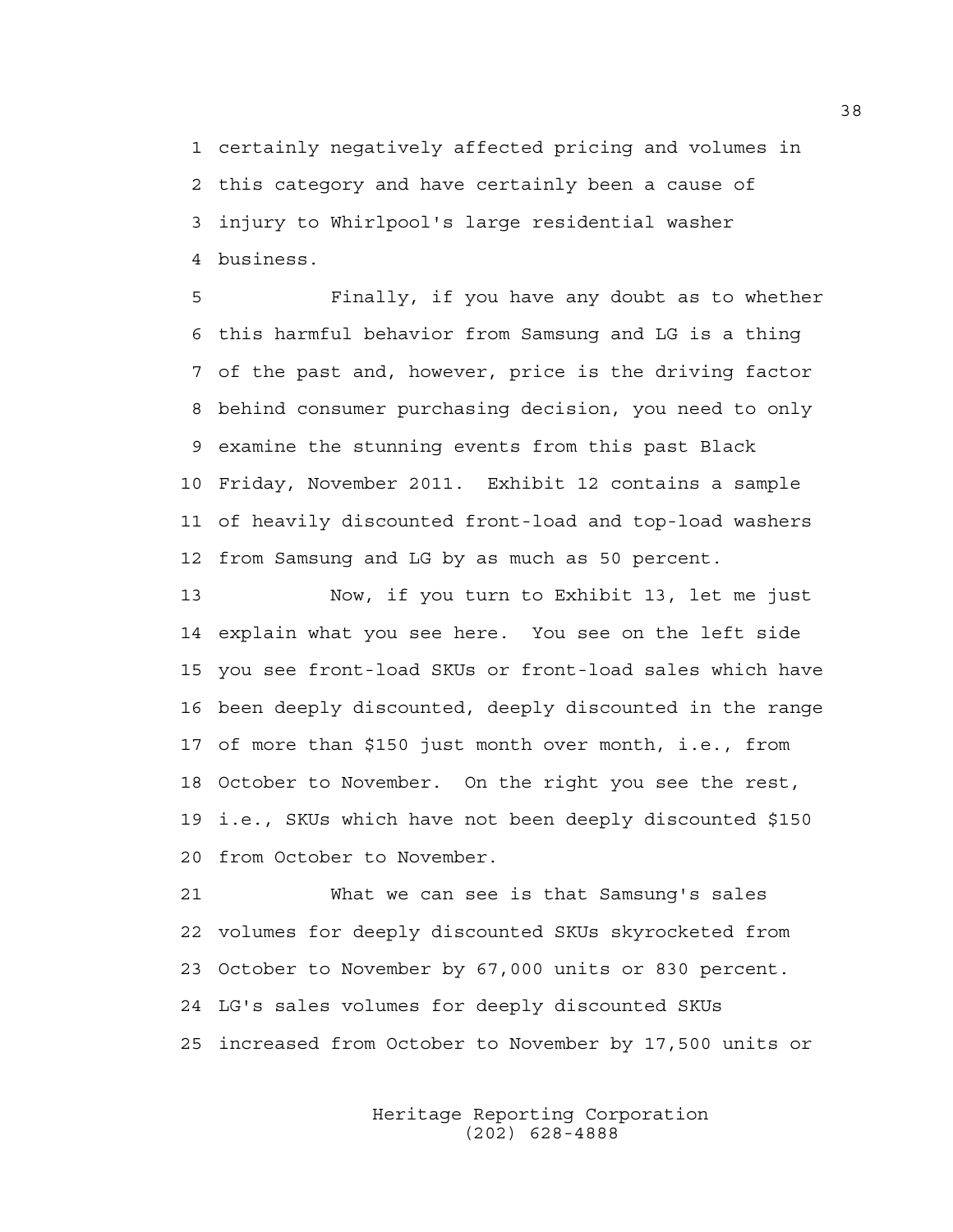1 430 percent. There's one caveat. In the data that 2 you see, LG is likely understated because that data 3 source does not fully cover sales from one of LG's 4 biggest accounts, Home Depot.

5 Now referring to the chart on the right, 6 this shows the front-load washers where Samsung, LG 7 and Whirlpool retail prices were not heavily 8 discounted for Black Friday, were promoted by less 9 than \$150. What we can see is that the sales volume 10 for Samsung and LG SKUs declined from October to 11 November, while the sales volumes for Whirlpool SKUs 12 remained relatively flat month over month.

13 Now, what this exhibit shows, among other 14 things, is that price matters, and it actually matters 15 very greatly. The exhibit also demonstrates how 16 Whirlpool clearly lost substantial market share to 17 Samsung and LG in November 2011, precisely because we 18 declined to discount our products as heavily as LG and 19 Samsung. In short, the connection between imports and 20 our lost sales during Black Friday 2011 should be 21 perfectly clear.

22 Now, as bad as the current situation is, all 23 indications are that Samsung and LG intend to make 24 things even worse. Please refer to Exhibit 14, which 25 is an exhibit which we showed you last year in the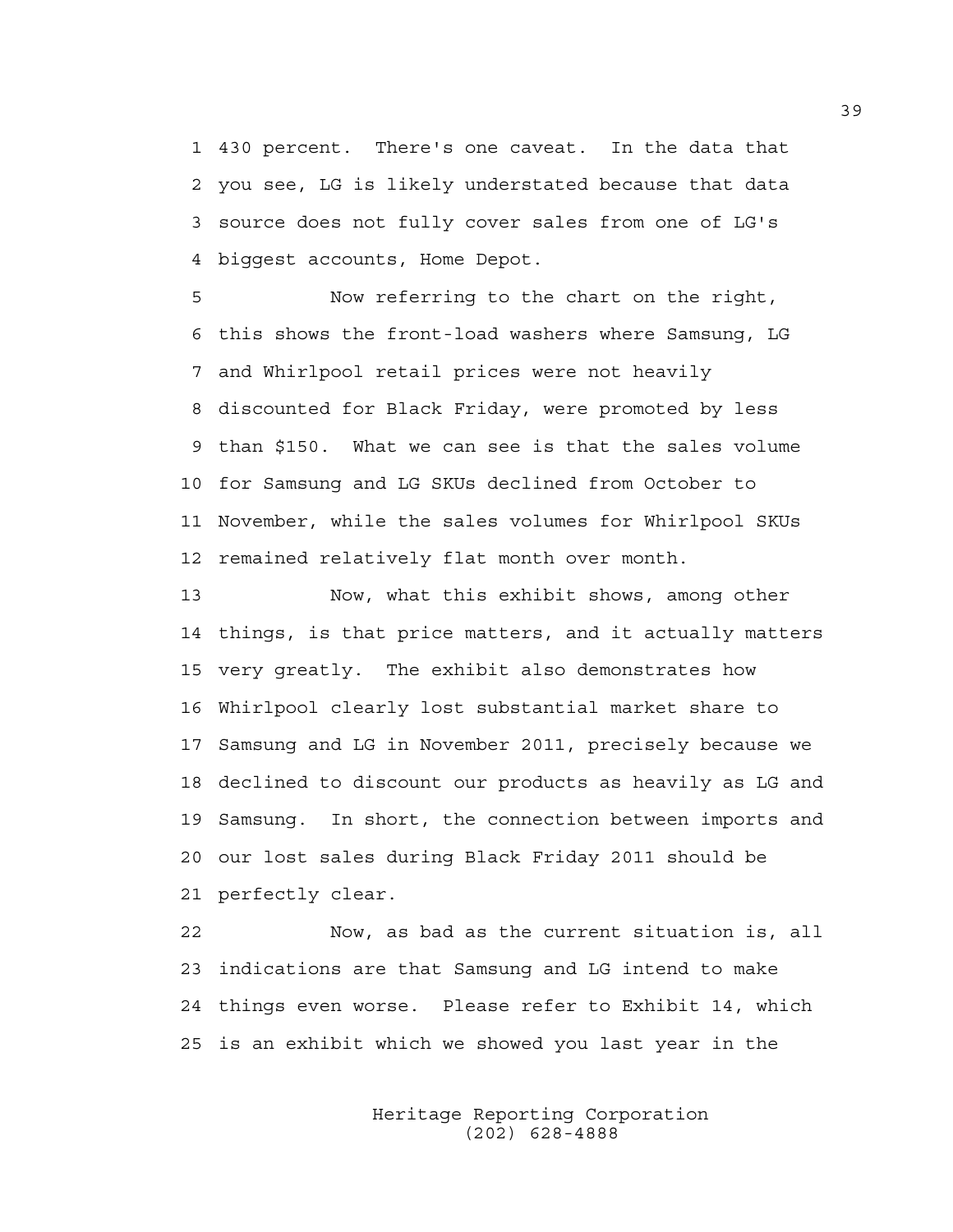1 Refrigerator case and we slightly updated it. What 2 you can see here is a series of quotes from Samsung 3 and LG about their plans to become number one in the 4 appliance industry.

5 According to the reports, Samsung last year 6 invested \$1 trillion yuan or \$1 billion in its 7 appliance business, and they expect that they 8 eventually pay off somewhat. Along the same lines, in 9 January 2011 Earnings Call Samsung reported that 10 within the next three years they expect their 11 appliance business to become eventually profitable.

12 Both Samsung and LG have each proclaimed the 13 same goal to become the biggest producers of home 14 appliances, including large residential washers. The 15 point was most recently reinforced as of Monday of 16 this week by LG. What is so disturbing is that they 17 are apparently willing to accomplish this by selling 18 below cost, effectively buying U.S. market share over 19 a sustained period of time. This behavior is 20 uneconomic and is only made possible by a combination 21 of government subsidies and a protected home market in 22 Korea which Samsung and LG are using to support their 23 exports.

24 Let me just end here with just some final 25 thoughts. For decades, Whirlpool has competed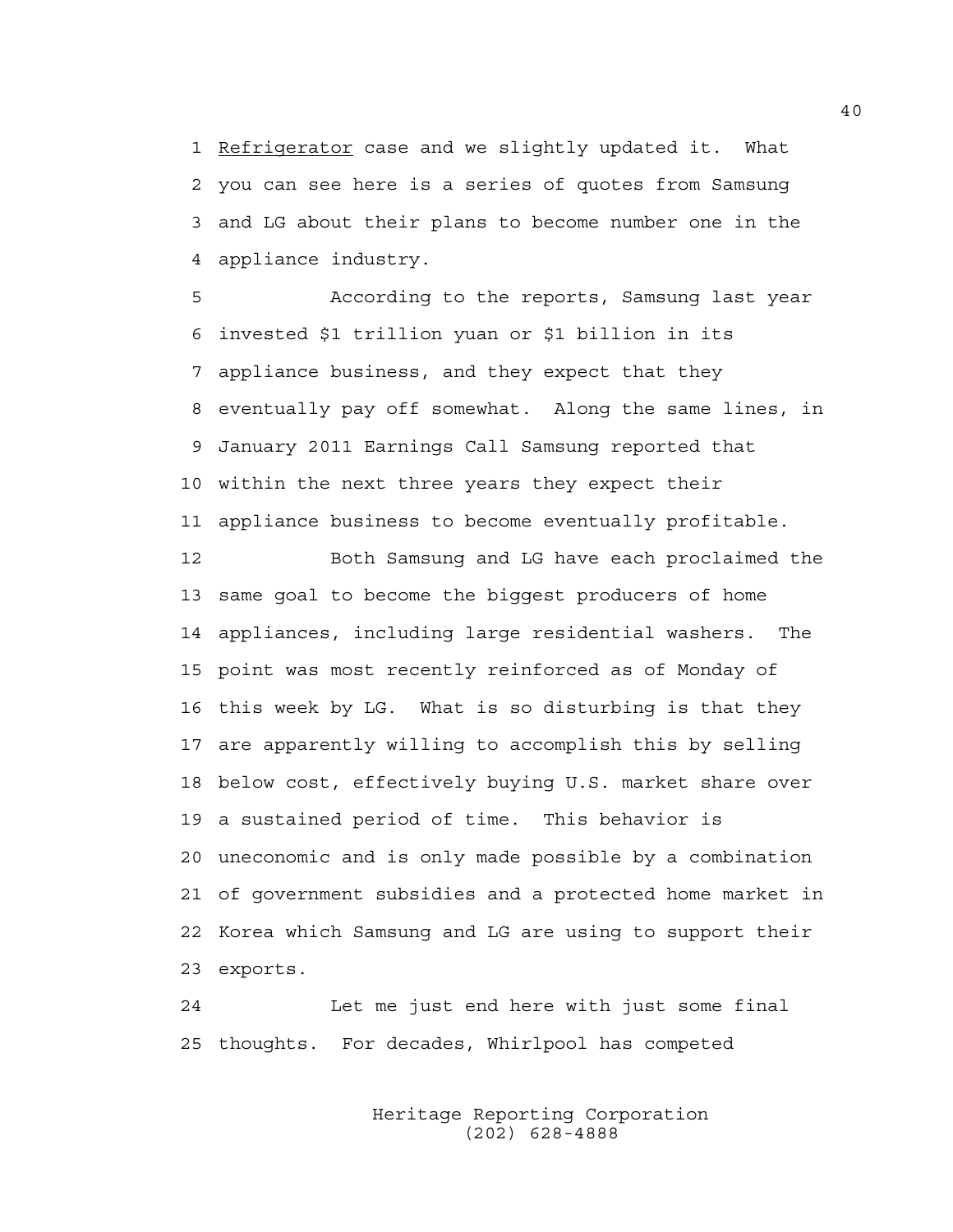1 successfully against such world class manufacturing 2 companies and appliance companies like General 3 Electric and Electrolux. We're not afraid of 4 competition.

5 The problems which we're encountering today 6 are unprecedented and call into question the 7 sustainability of American manufacturing generally. 8 We have the largest and most efficient washer factory 9 in the world in Clyde, Ohio. We are committed to 10 invest in America and support manufacturing jobs, but 11 our ability to invest in America remains seriously in 12 doubt as long as Samsung and LG can sell into the U.S. 13 at prices that are dumped and subsidized, unless of 14 course antidumping and countervailing duty orders are 15 put in place.

16 With that I want to thank you for your 17 attention, and I look forward to your questions.

18 MR. LEVY: Jack Levy again from Cassidy Levy 19 Kent for Petitioner. There really isn't that much 20 more to add for our affirmative presentation. 21 Whirlpool has painted for you a picture of a global 22 company rooted in Michigan that is diligently doing 23 its part to lead America into a new century, one of 24 product innovation and new manufacturing jobs. 25 They have committed to \$1 billion in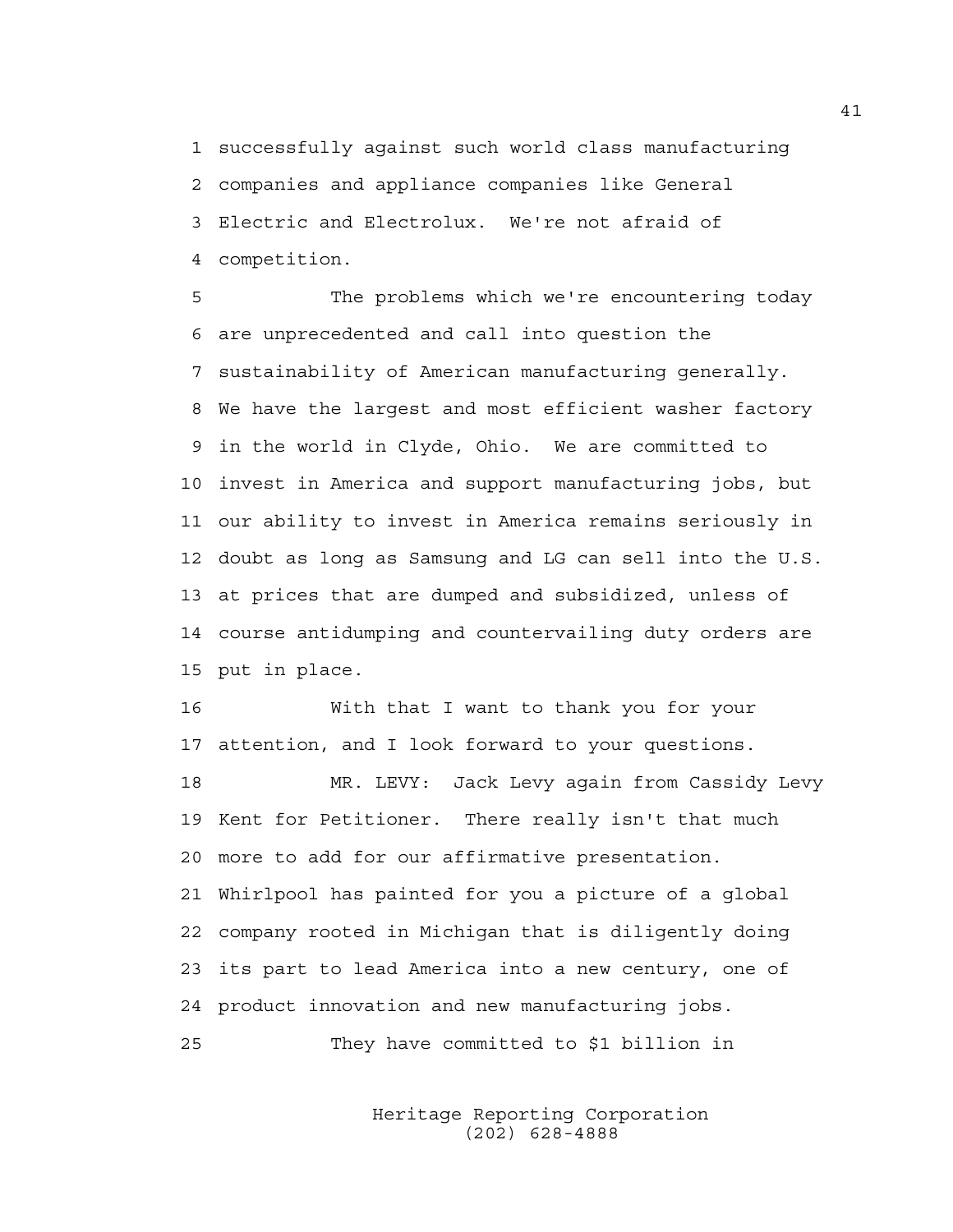1 investments in American manufacturing, including LRWs, 2 but so far its investment plans are backfiring 3 terribly, and the reason is that subject imports have 4 destroyed the economics of reinvestment for its LRW 5 business, and subject imports are suppressing market 6 prices in an environment of rising material costs.

7 As you know, Electrolux, Fisher & Paykel and 8 Bosch have all closed their U.S. plants during the 9 period of investigation. Many hundreds of American 10 jobs have been lost. In the case of Bosch, the 11 Department of Labor has already determined that 12 imports contributed importantly to the plant closure, 13 resulting in the approval of trade adjustment 14 assistance.

15 Now Whirlpool is the last major LRW 16 manufacturer left standing in America, and the 17 situation is untenable. In reviewing the 18 questionnaire data, I don't think there could be any 19 question that Whirlpool is already materially injured. 20 Given the clear evidence of lost OEM sales already on 21 the administrative record, the threat of future injury 22 is palpable.

23 We are requesting these antidumping and 24 countervailing duty investigations because there's an 25 urgent need to impose discipline on Samsung and LG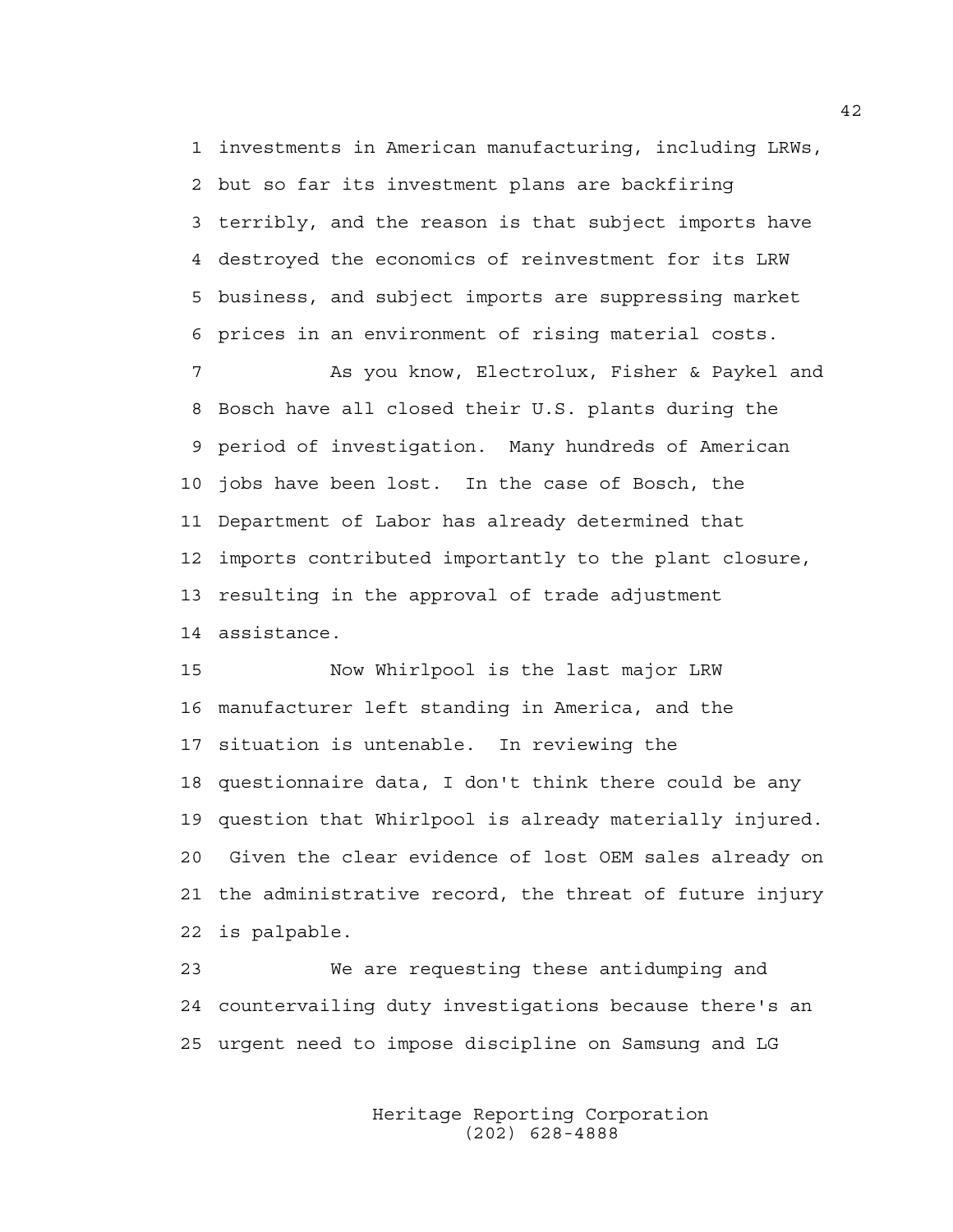1 pricing and a need to restore hope and opportunity to 2 an industry that's currently under siege and to 3 thousands of American workers in Clyde, Ohio, who 4 deserve the chance to compete on a level playing 5 field.

6 So thank you for your time and for your 7 commitment to enforcing our laws. Our panel looks 8 forward to your questions.

9 MS. DeFILIPPO: Thank you very much, Mr. 10 Levy, and thank you to the panel for being here today. 11 It's always very, very helpful to have company 12 officials come and explain to us their product and be 13 available for questions. I know it's not easy getting 14 away from your jobs, so we very much appreciate it.

15 With that we will start staff questions, and 16 I will start with Ms. Martinez.

17 MS. MARTINEZ: Good morning. Thank you all 18 for being here. I will start off by asking do you 19 believe there are any significant U.S. producers 20 missing from the data set at this point?

21 MR. LEVY: We have reviewed as of yesterday 22 the EDIS docket and noted that Electrolux has not yet 23 completed a U.S. producer's questionnaire response or 24 I believe a U.S. importer questionnaire response. 25 Their participation in the marketplace is material to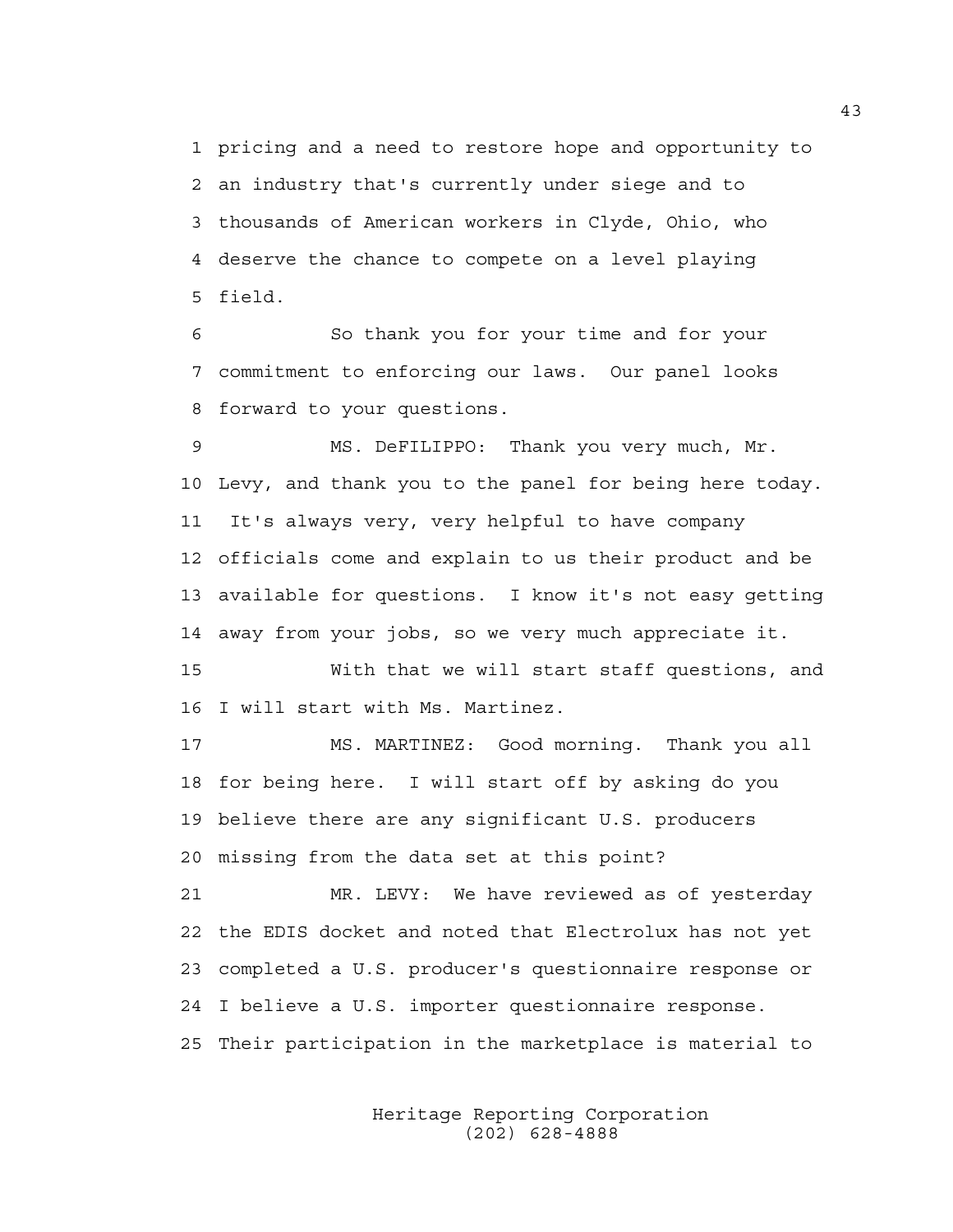1 an accurate and complete analysis during the period of 2 investigation.

3 MR. GREENWALD: Let me elaborate a bit on 4 that. Electrolux left the U.S. market. Their major 5 product, as I understand it, was the high-efficiency 6 front-load washers. They were producing in the United 7 States before Whirlpool was.

8 If you're looking at what happened to the 9 U.S. industry -- and it is wrong to say Whirlpool for 10 the full period of investigation is the U.S. industry 11 -- you have to look at what happened to Electrolux. 12 You have to look at what happened to Bosch. You have 13 to look at what happened to Fisher Paykel.

14 If Electrolux does not for whatever reason 15 provide the data, please bear in mind that they are 16 now an importer of subject merchandise, so they matter 17 in two respects. What we don't want to have happen is 18 any form of adverse inference relative to the domestic 19 industry.

20 The adverse inference must be relative to 21 the impact of subject imports, and the inference must 22 be, absent a response, that they left the U.S. market 23 precisely because of the problems they faced in 24 competition with dumped imports from both Samsung and 25 LG.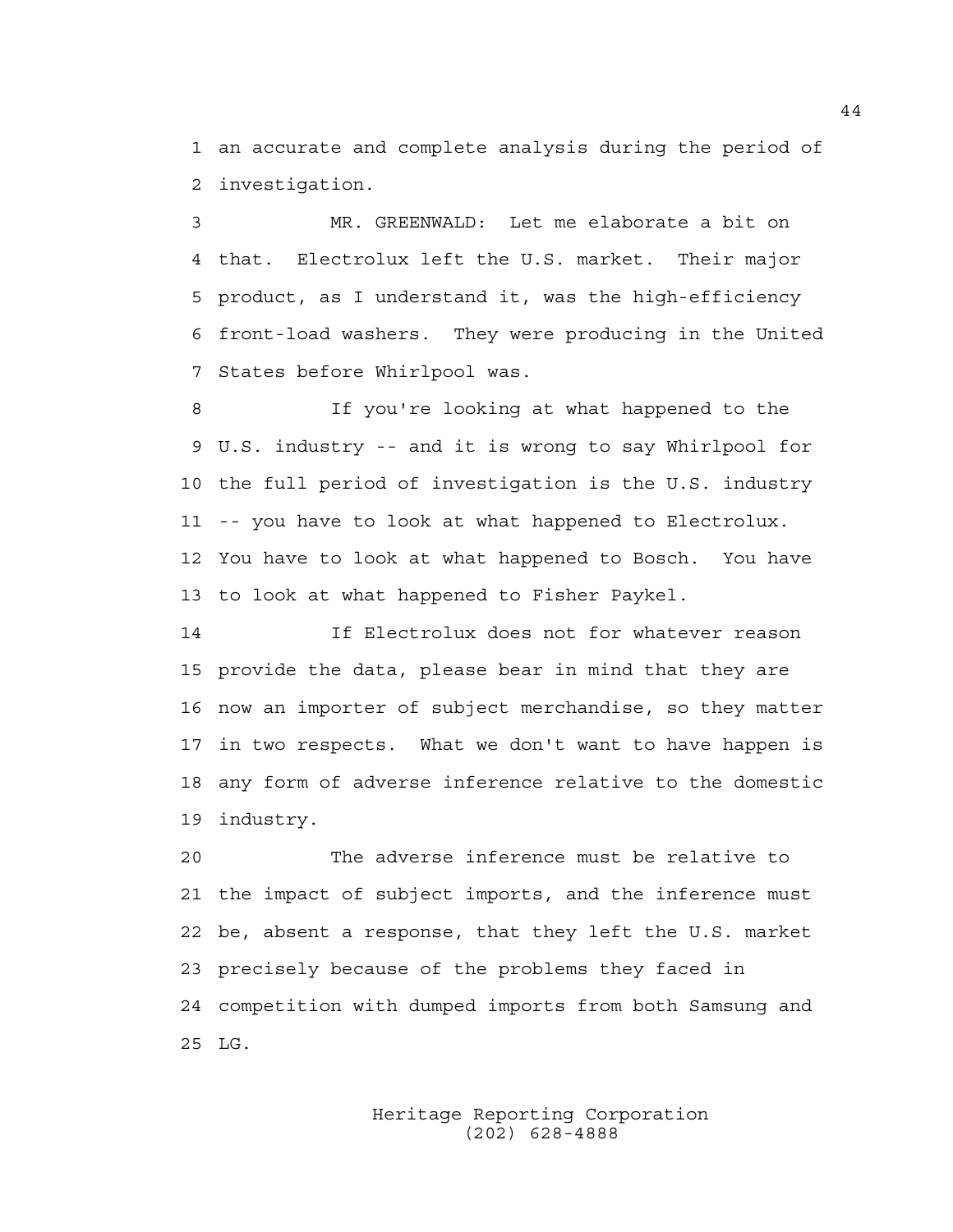1 MS. MARTINEZ: Thank you. Do you know what 2 Bosch and Fisher & Paykel produced, what type of 3 washers?

4 MR. BITZER: It's Marc Bitzer. I can try to 5 answer that. First of all, I expect it is also in 6 very respective findings.

7 Bosch actually produced a front-load washing 8 machine in New Bern. That's where they also produced 9 their dishwashers. It is a front-load platform, which 10 in similar ways is used in Europe and also China, very 11 successfully competes even against the Chinese 12 competition.

13 From what I recall, they started this 14 production around 2008, but I'm not exactly -- or 15 2007, and they left market and the factory last year. 16 MS. MARTINEZ: And that was high-efficiency? 17 MR. BITZER: That was front-load washing 18 machines.

19 MS. MARTINEZ: Okay.

20 MR. BITZER: Bosch, from my best knowledge, 21 has not been producing top-loaders.

22 Fisher Paykel has typically produced in the 23 past a top-load washing machine from what I recall 24 -- please correct me -- in Ohio, and they stopped that 25 production I think in 2008 or 2009.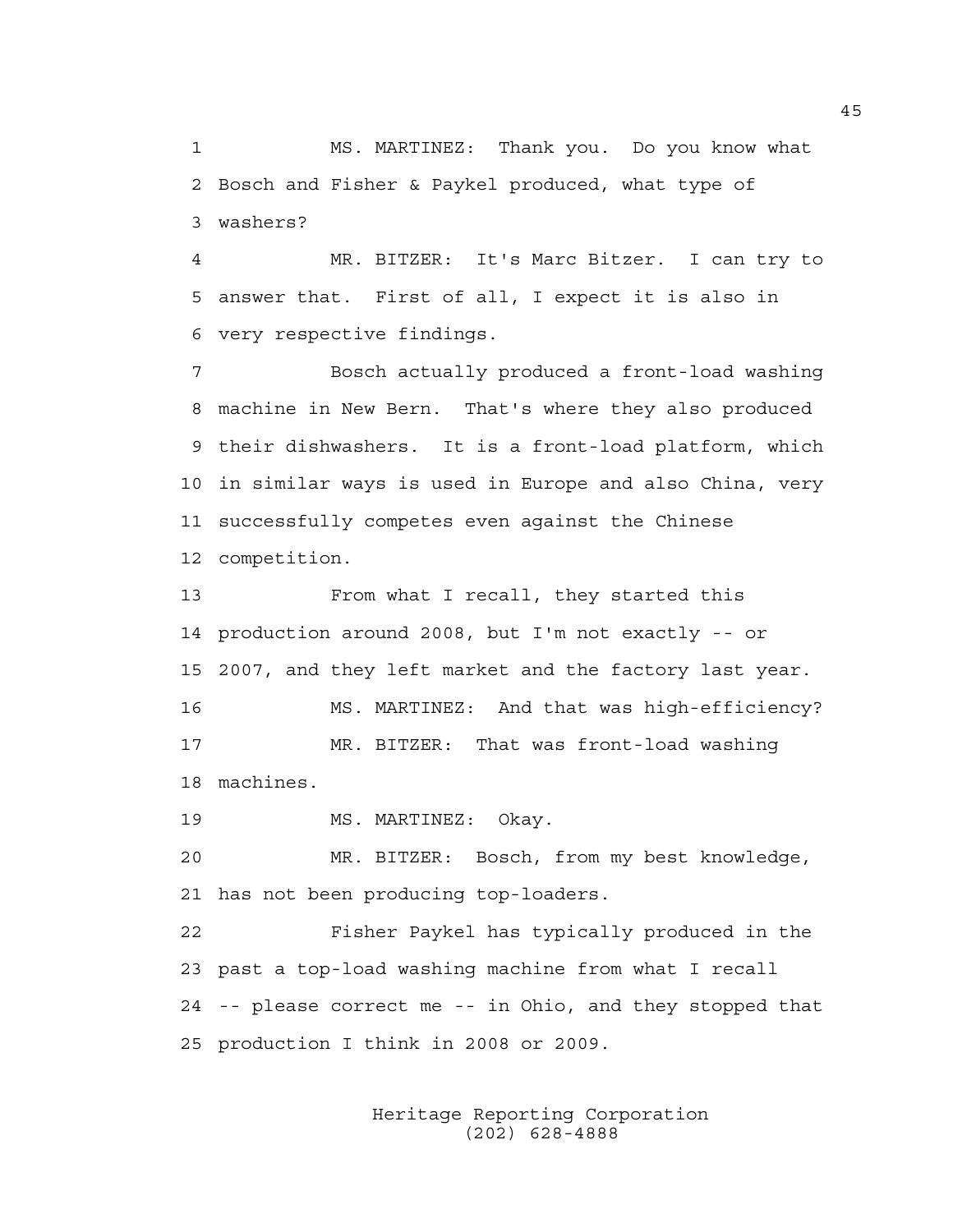1 MR. TUBMAN: That's correct.

2 MR. GREENWALD: But to your point, Bosch 3 would be a high-efficiency front-load washer.

4 MS. MARTINEZ: Okay. Thank you. Now, do 5 you believe that official import statistics accurately 6 represent U.S. imports and that's what we should use 7 in our analysis?

8 MR. LEVY: The U.S. import statistics are 9 not a perfect fit. We have identified one category 10 which overlaps substantially with the scope of the 11 investigations, and that's profiled in the scope 12 language and in the petitions, but it does encompass 13 some nonsubject merchandise.

14 Similarly, there are going to be other 15 tariff subheadings that could encompass subject 16 merchandise and so we would urge you to rely primarily 17 on questionnaires for a full and complete 18 understanding of import trends during the period of 19 investigation.

20 However, I would say that relying on the 21 primary subheading profiled in the petitions, that is 22 the best representation of imports. If you're going 23 to look in one place, that would be it.

24 MS. MARTINEZ: So questionnaire data is 25 preferable, you would say, for the --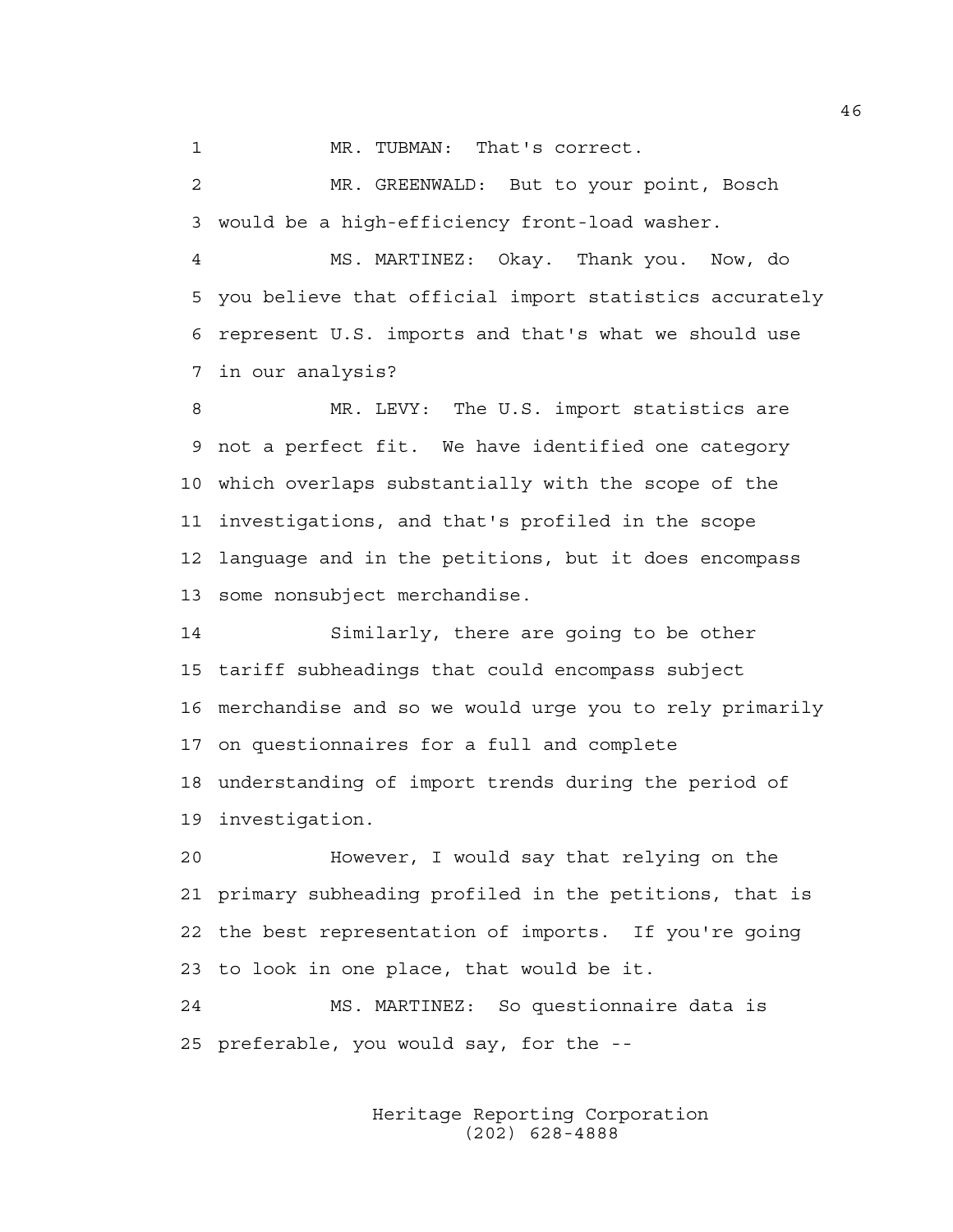1 MR. GREENWALD: I think the answer to that 2 is clearly it depends on whether or not there's any 3 major exporter now that is missing from your database, 4 but because of product definition issues, because of 5 the inclusion of nonsubject and various tariff 6 subheadings, I think our view would be the 7 questionnaire response data, to the extent it is 8 there, is the best source of what's going on.

9 And then you have a question of what happens 10 if a major exporter doesn't supply you any information 11 or the importer doesn't respond to your questionnaire. 12 That's an issue.

13 MS. MARTINEZ: Thank you. Now looking at 14 the import trends, I notice that the imports from 15 Mexico and Korea decrease in the first three quarters 16 of 2011 when compared to the three quarters in 2010. 17 Do you have an explanation for this?

18 MR. GREENWALD: Look first to Whirlpool. 19 When you look at imports from Mexico in particular, 20 the first question you should ask is to what extent is 21 that the flip side of repatriation, and one of the 22 things I think you will find interesting is that much 23 of the apparent drop is in fact simply Whirlpool 24 relocating production to the United States.

25 Again, a point that it's a variant on this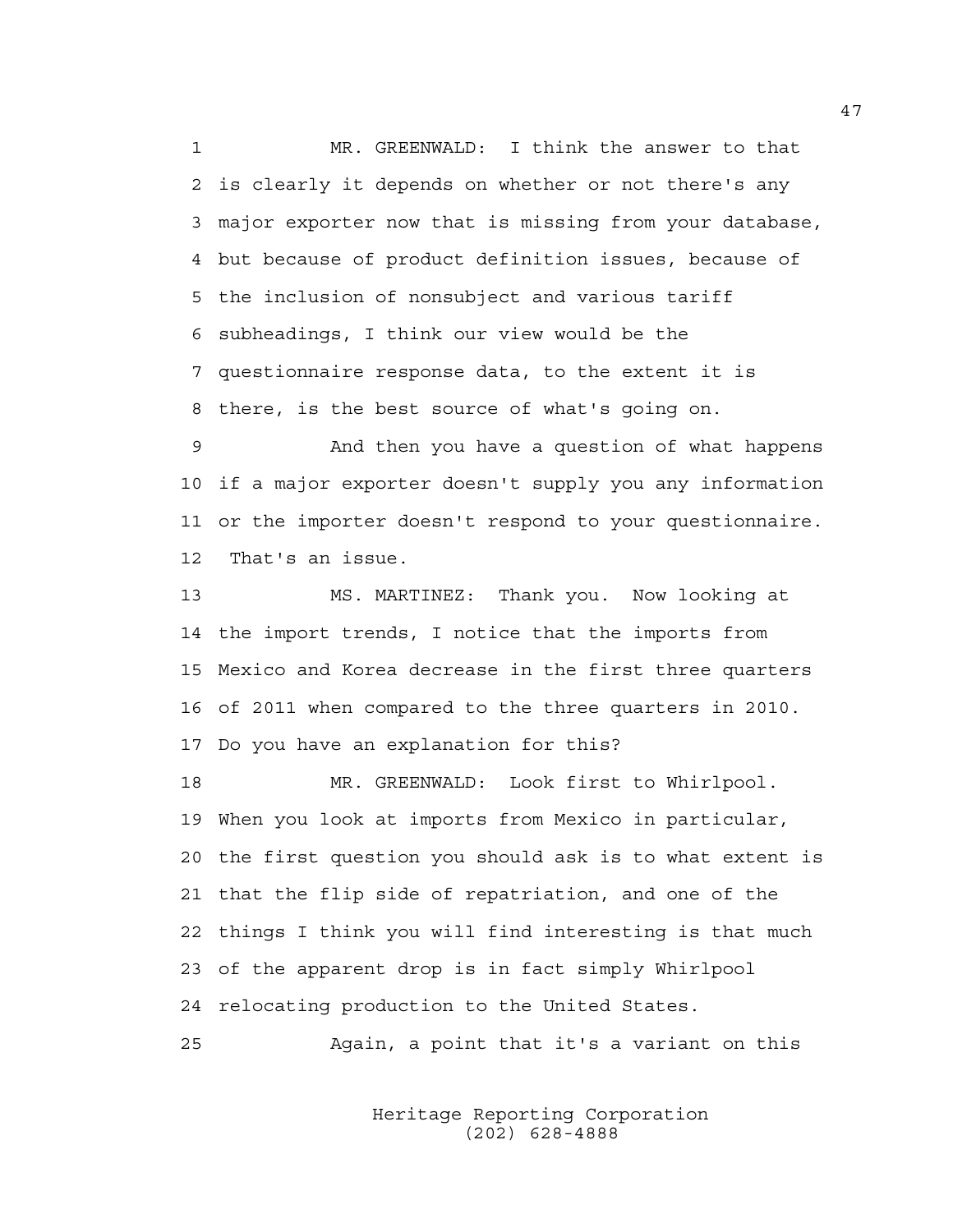1 question, but something I hope you'll bear in mind. 2 Dr. Bitzer said in his testimony that the rise in U.S. 3 production of front-load high-efficiency washers is 4 less than the drop in Whirlpool's own imports, so 5 what's happened actually, one of the reasons for the 6 disappointing performance so far of this repatriated 7 U.S. production, has been that has not stemmed the net 8 loss of Whirlpool as a company's share of the market. 9 MS. MARTINEZ: The repatriation is from

10 Germany, correct?

11 MR. BITZER: This is Marc Bitzer. It's 12 twofold. It's Germany -- that's where we started the 13 repatriation -- but we also started repatriating last 14 year from Mexico, and we're going to complete that 15 throughout this year.

16 MS. MARTINEZ: And in terms of Korea, you 17 don't have an idea as to why there are less imports? 18 MR. GREENWALD: Well, there what you have to 19 look at is the shift, the increase of exports from 20 Mexico by Samsung, which located and started up its 21 Mexican production during the period of investigation. 22 So again, the net drop is not nearly what it looks 23 like from the import stats.

24 MS. MARTINEZ: Okay. All right. Thank you. 25 And also again the import trends. Imports have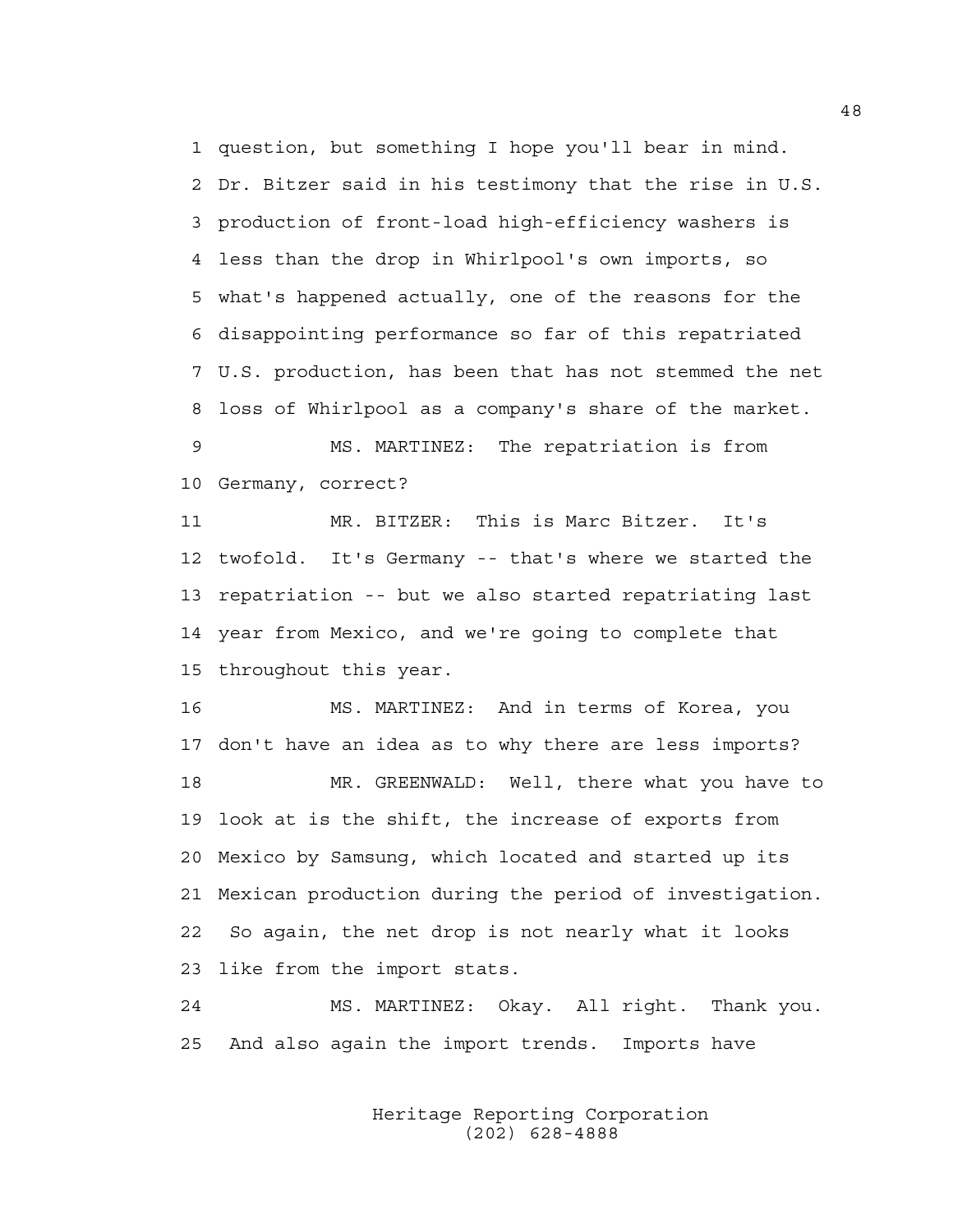1 increased in each annual year of the period, but from 2 what I got from your presentation is that they didn't 3 come into the high-efficiency segment until late in 4 the period. So if you could just elaborate on that? 5 MR. BITZER: And it's Marc Bitzer. Let me 6 correct. In the entire period you saw it already in 7 front-load high-efficiency. In top-load 8 high-efficiency you saw it at the end of the 9 investigating periods.

10 MS. MARTINEZ: Okay.

11 MR. GREENWALD: When you go back and you 12 look at imports from Korea -- and it's also true for 13 Mexico, but Korea in particular -- or if you just 14 focus on the company, that is Samsung and LG, combined 15 imports, the period of investigation increase is 16 astonishing. It starts at a low base, and it grows by 17 several factors.

18 What you see in 2011 is as the success of 19 the high-efficiency top-load segment increases it's 20 taking sales away from both high-efficiency front-load 21 and conventional top-load. Both Samsung and LG are 22 late entrants. You'll see this in the data. Are late 23 entrants into that market.

24 But the astonishing thing is the minute they 25 come in, and they come in first with a competitor of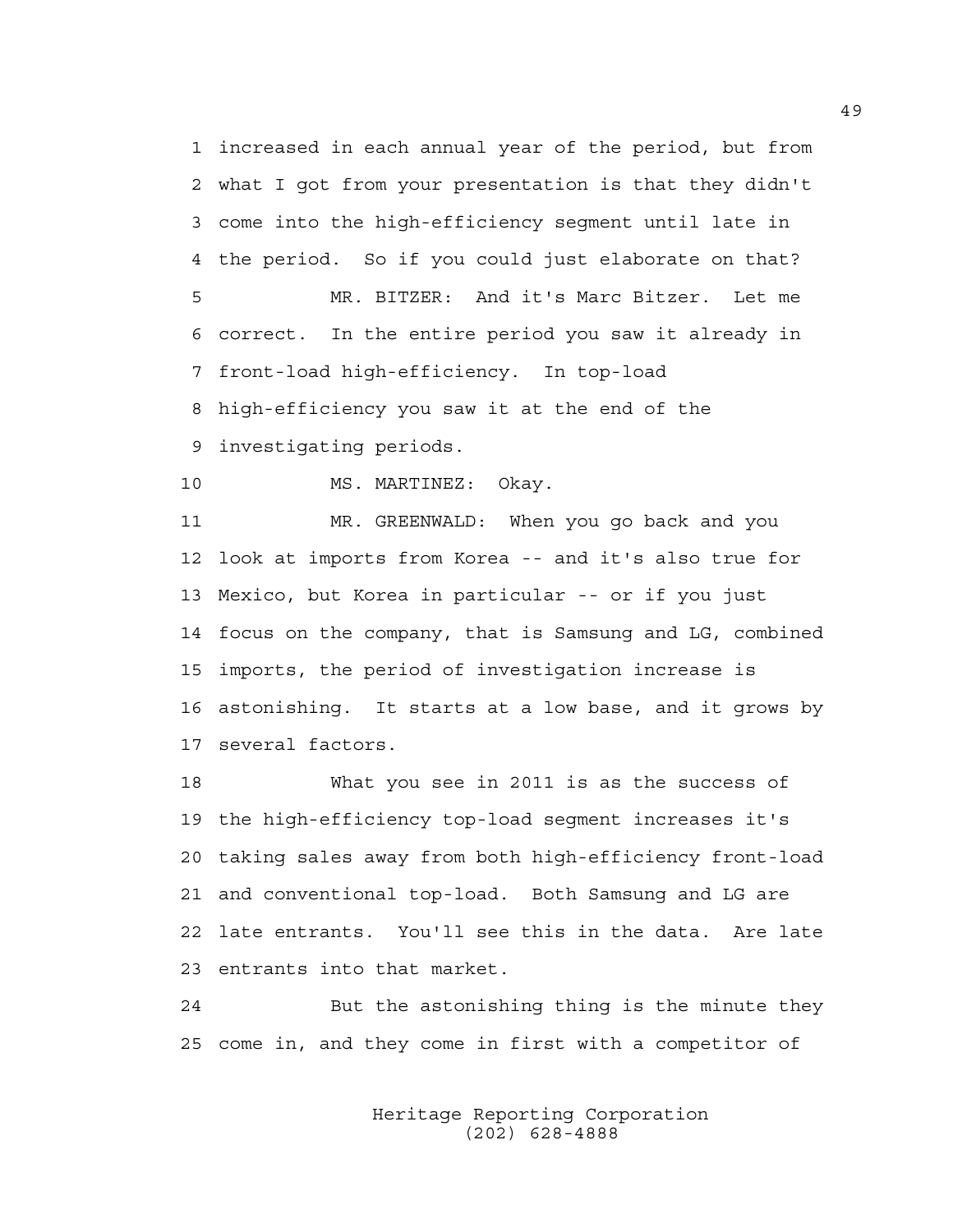1 Whirlpool's larger high-efficiency top-load washer, 2 what they call the Oasis platform. The economics of 3 that production in the United States simply goes from 4 good to bad over a period of less than a year. The 5 impact that these two companies have had once they 6 enter a market is astonishing.

7 And let me again close this point by 8 stressing the importance of Black Friday 2011 data. 9 You've collected data for November 2011. The question 10 you want to be asking yourself is are Samsung and LG 11 doing now in this top-load high-efficiency segment 12 exactly what they did in the front-load 13 high-efficiency segment, and I think the answers are 14 evident from the data you've collected.

15 MS. MARTINEZ: Thank you. Now, I know that 16 our attorney, Mr. von Schriltz, will touch upon this 17 in more detail, but if you could just comment on how 18 do you respond to the Respondents' statement regarding 19 three like products?

20 MR. LEVY: We'll address the like product 21 issue fully in our postconference brief. Obviously 22 the starting point for any like product analysis has 23 to be the scope itself, so here we're talking about 24 large residential washers, and the like product should 25 presumptively be coextensive with the scope.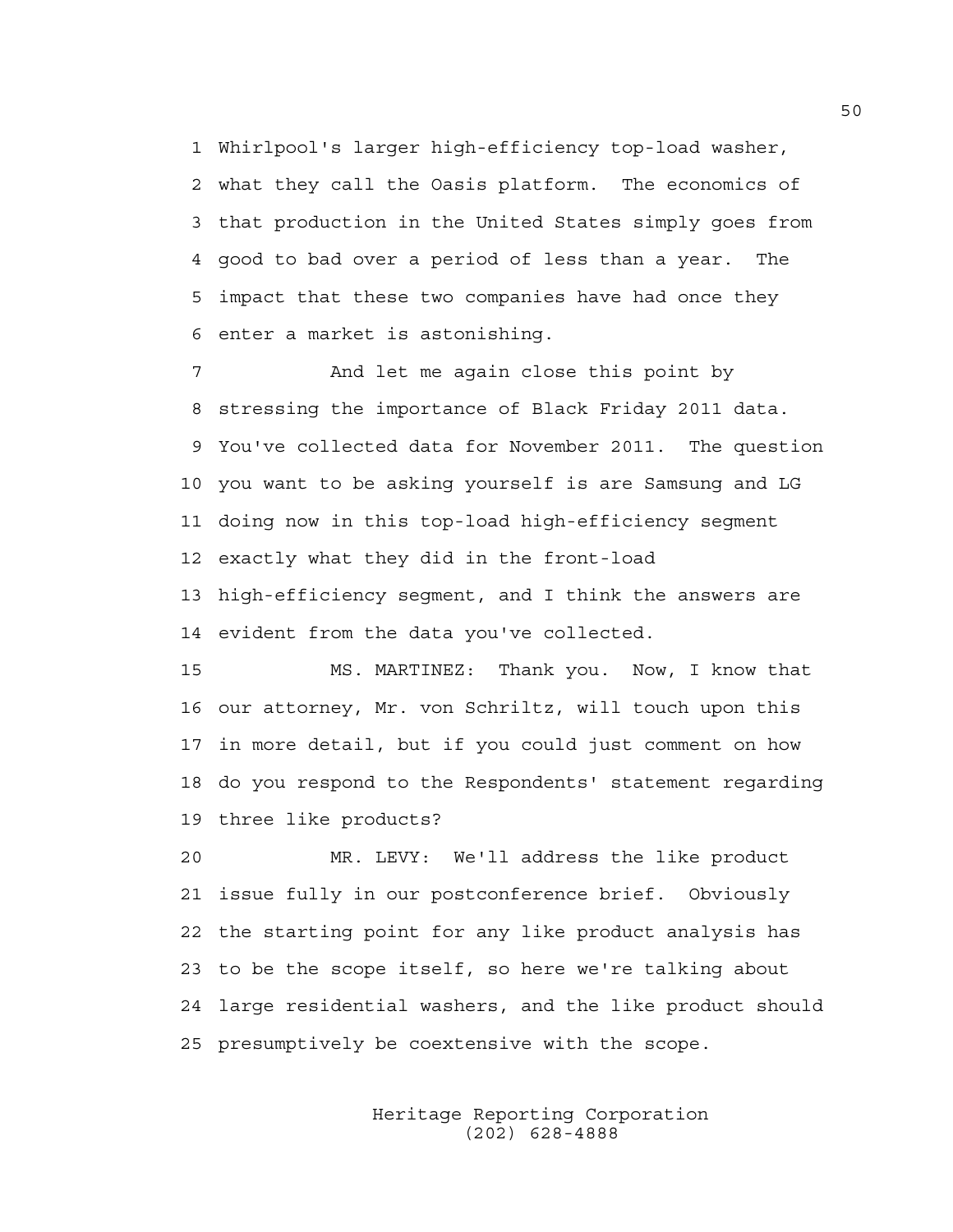1 According to the statute, the Commission 2 needs to examine whether there are clear dividing 3 lines among possible like products and to disregard 4 obviously minor variations. There are a number of 5 factors that matter, and I'll just speak to a few of 6 them briefly this morning.

7 End uses. Whether you're talking about a 8 high-efficiency front-load or a high-efficiency 9 top-load or a conventional top-load washer, they can 10 all wash large loads of clothing for households.

11 **In terms of physical and performance** 12 characteristics, there are obviously different 13 physical configurations. There are differences about 14 where you load the clothing. But, as Mr. Bitzer has 15 testified, front-load washers can have a horizontal or 16 a tilted axis. Top-load washers can have a vertical 17 or sometimes even a horizontal axis.

18 Front-load washers are all HE. Top-load 19 washers can be high-efficiency or they can be 20 conventional, but even conventional top-load washers 21 can be E-Star certified, as Dr. Bitzer testified.

22 Manufacturing facilities. These units are 23 all made in the same plants under the same roof with 24 the same employees, and they share common fabrication, 25 painting, testing shops, so from a manufacturing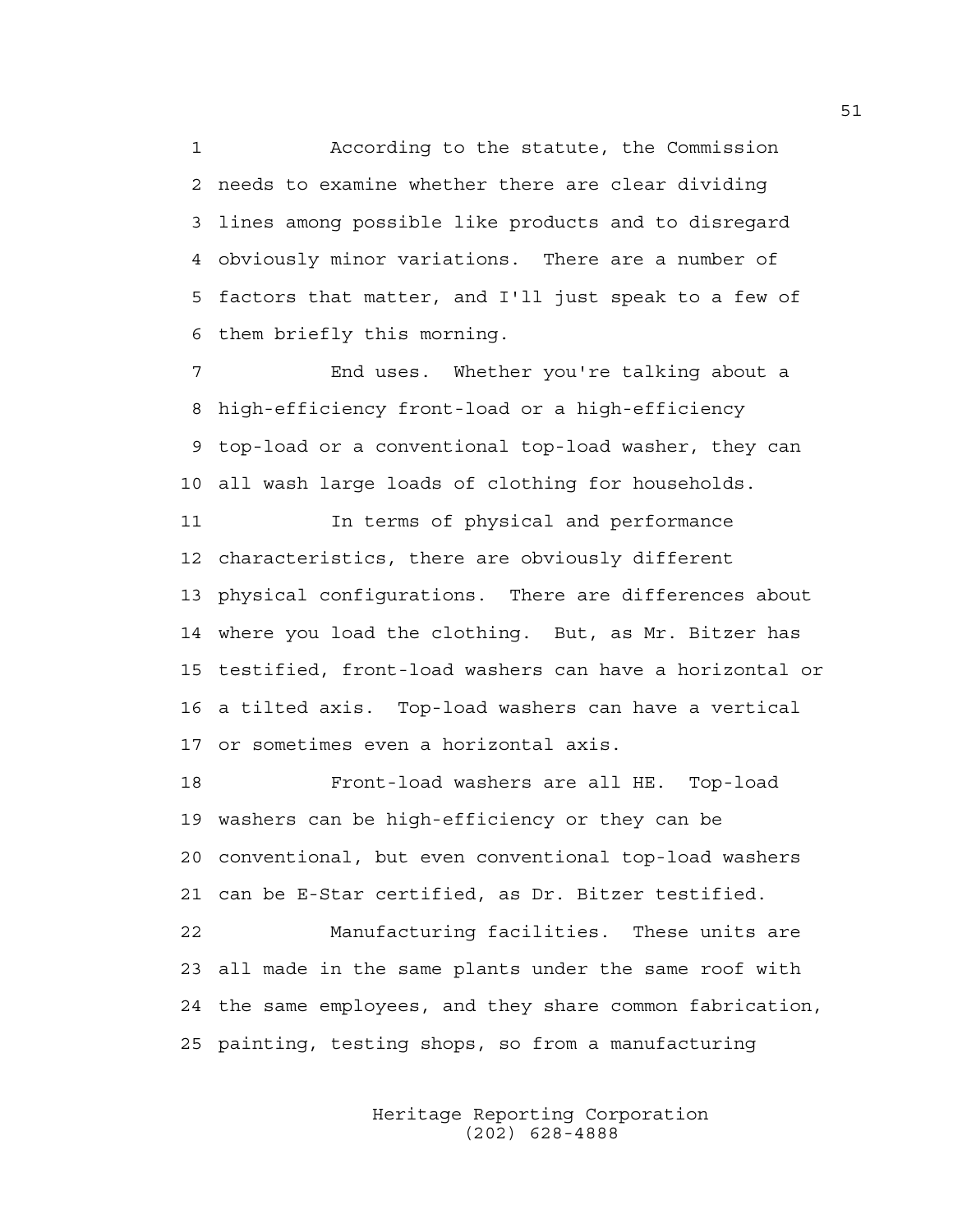1 facility standpoint that bespeaks the existence of one 2 like product.

3 Producer and customer perceptions. Again, 4 as Dr. Bitzer illustrated with an exhibit, and I think 5 it was Exhibit -- well, I don't remember the number, 6 but it was an LG ad saying your choice as between a 7 front-load and a top-load washer. So consumers switch 8 between these products based on total perceived value, 9 both features and price, the combination.

10 And on the price issue, if you look at 11 Exhibit 4 you can actually see an overlap, and I'm 12 talking about retail prices for purposes of this 13 morning's discussion. An overlap, a substantial 14 overlap in prices across the different configurations 15 -- high-efficiency front-load, high-efficiency 16 top-load, conventional top-load -- depending again on 17 the associated feature content of the machine.

18 So again, we will brief this fully in our 19 brief, but I don't think there's any serious issue 20 that under the statute and the relevant criteria 21 considered by the Commission that large residential 22 washers comprise a single like product.

23 MR. BITZER: It's Marc Bitzer. Let me also 24 try to give an answer maybe not in legal terms -- I'll 25 leave that to the others -- but just from pure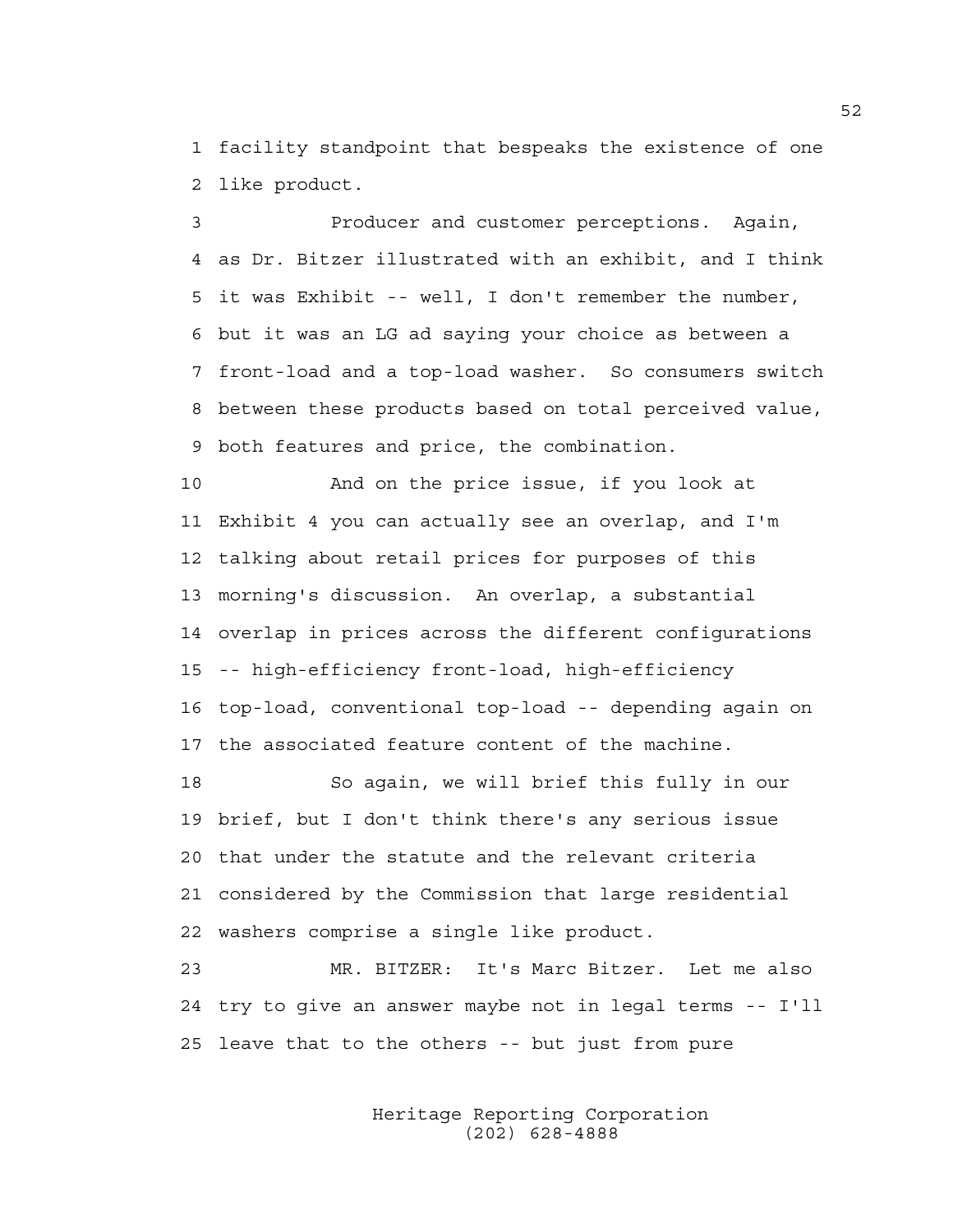1 commercial terms.

2 There have been two questions raised. One 3 is top-load conventional versus top-load 4 high-efficiency and front-load versus top-load. So to 5 echo what Jack was just saying, between top-load 6 conventional and top-load high-efficiency, first of 7 all you need to understand we're making a line here, a 8 dotted line across what is an industry norm. 9 The industry norm on high-efficiencies is 10 basically it's a water consumption and energy 11 consumption. But it's a moving norm. It's like the 12 DOE sets the E-Star every couple of years. Same as on

13 HE. So it's a norm along a continuum, and depending 14 on where you are you can call yourself E-Star or HE. 15 It is not a structural difference. It's a performance 16 along a certain norm.

17 To further illustrate that point, let me 18 talk about one of actually the most important 19 top-loader platforms. We in 2010 introduced a brand 20 new top-loader platform which we call VMW. You don't 21 need to remember that. We're not very creative about 22 these terms. We just call it VMW. That replaced a 23 platform which we had for 30 years in the business, 24 the so-called Leap platform where we produced 90 25 million units, nine zero.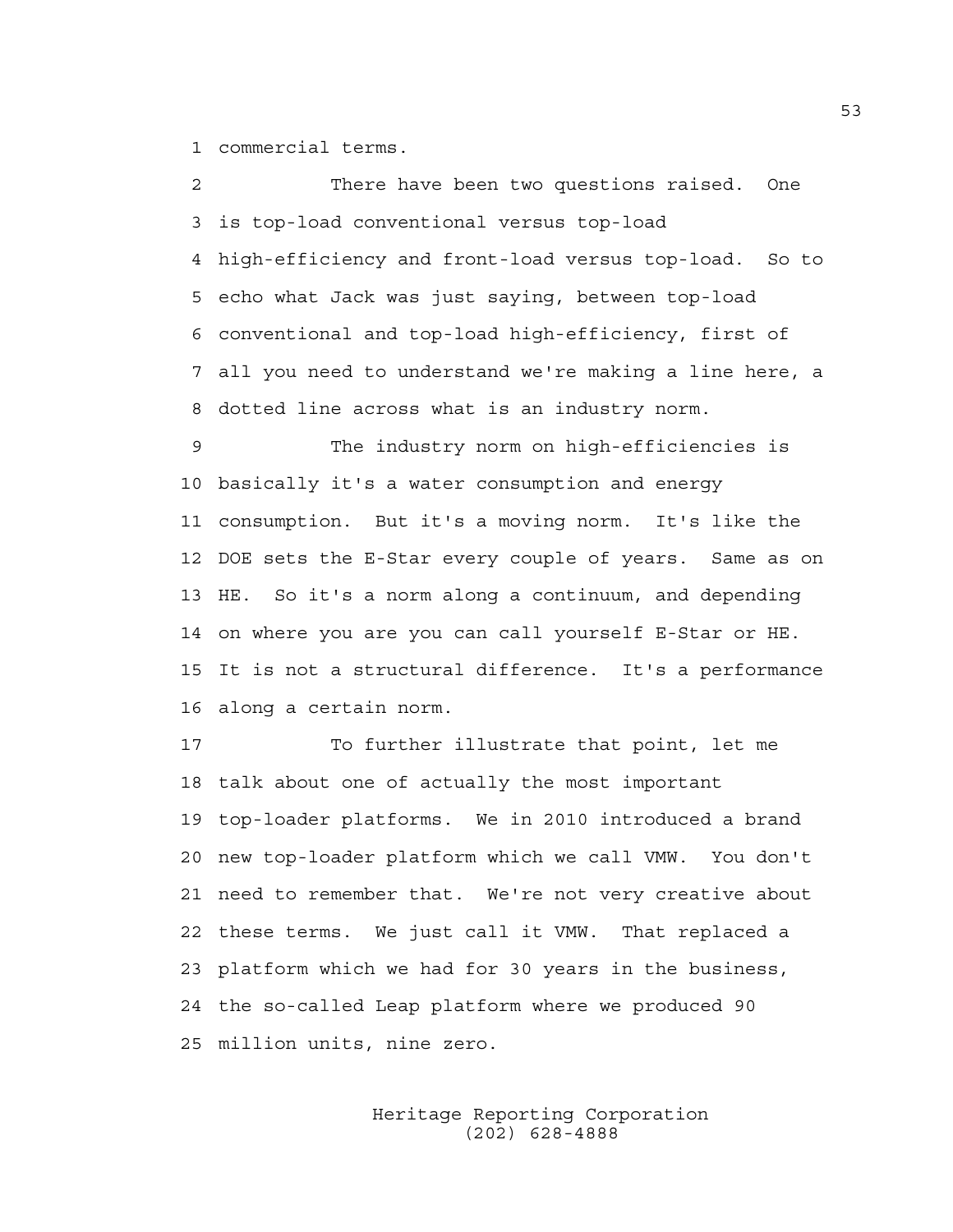1 That VMW platform is actually we sell both 2 HE, E-Star and conventional, which just tells you from 3 a technical perspective you can easily have a product 4 which covers all these segments, which again confirms 5 a point. It's a continuum. It's not a structural 6 difference which is somewhere given through physics. 7 It's just a performance difference along a norm.

8 Now, in general terms between front- and 9 top-loads, and again we've seen it over and over. 10 Consumers switch from top to front, and they switch 11 from front to top. We have promoted in-store and 12 several of our competitors also with your choice. We 13 like to have the product even displayed next to each 14 other, like many competitors, so that consumers can 15 make an independent choice between a front- and 16 top-load washer.

17 Even from a technical perspective, as Jack 18 as eluded, the lines are more and more blurring. You 19 have horizontal axis which are tilted, actually 20 sometimes tilted up to 60 degrees. As mentioned 21 before, you have top-load washers with horizontal 22 axis, so you have very blurring lines.

23 Essentially the product is very simple. You 24 have a big drum. You have a wash system, what we call 25 it. You have a drive system, and you have a cabinet.

> Heritage Reporting Corporation (202) 628-4888

54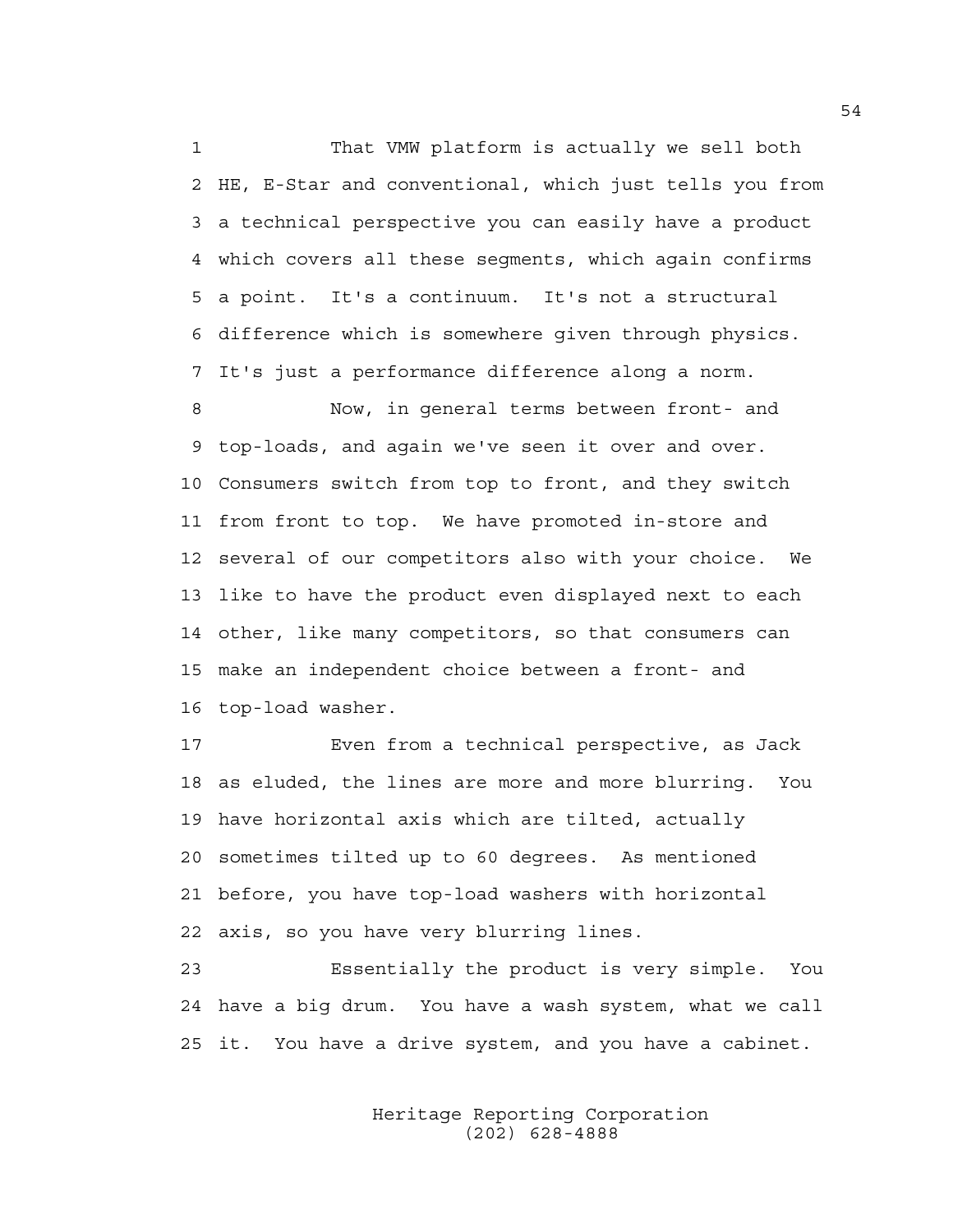1 That's why we also assemble them in the same factory. 2 There's some very, very close similarities between 3 these different product configurations.

4 MR. LEVY: I would also add, just by way of 5 clarification, if I were on your side of the table I'd 6 be wondering what does HE really mean?

7 And just to be clear, as Whirlpool 8 understood it and I think frankly as consumers and 9 producers generally understand it, HE denotes 10 obviously high-efficiency, but it is a norm 11 established by the Consortium for Energy Efficiency, 12 the CEE board of directors, so this is an industry 13 norm that has changed over time and indeed has changed 14 over the period of investigation.

15 And by the way, it's a norm that takes into 16 account very complex metrics for both energy 17 utilization and water consumption, so you'd have to 18 have an X and a Y axis and graph them both against one 19 another to understand whether a particular unit would 20 meet a CEE norm at a particular point in time. But 21 from a marketing perspective, being able to represent 22 something as HE matters.

23 That's to be distinguished from Energy Star, 24 which is a Department of Energy standard reflected in 25 U.S. Government regulations. Obviously E-Star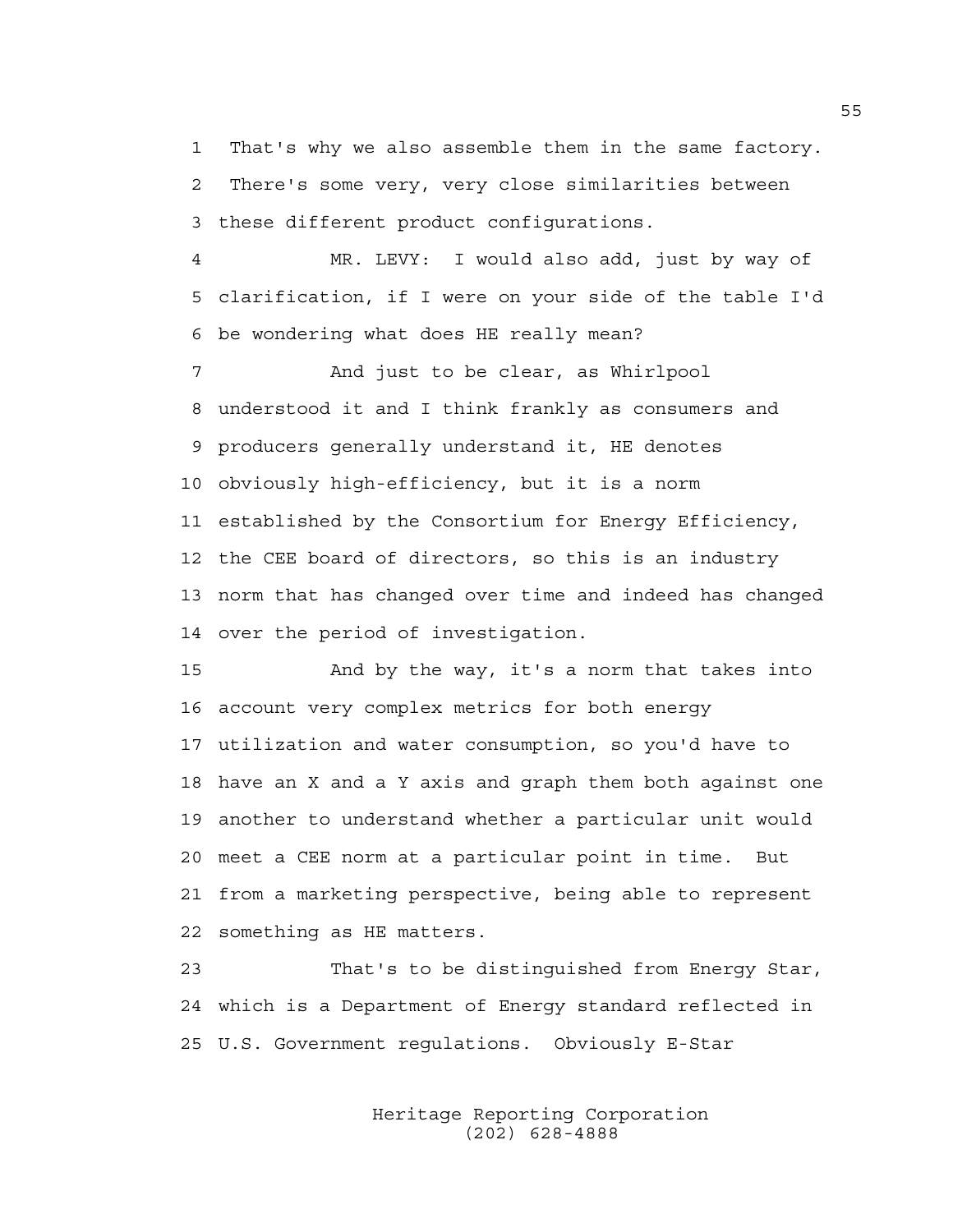1 products are energy efficient, although they can be to 2 a lesser degree obviously, and what Respondents I 3 think this morning referred to as conventional washers 4 are, as Dr. Bitzer illuminated, many of them in fact 5 are E-Star qualified.

6 So there is a level of energy efficiency as 7 recognized by the U.S. Government inherent in 8 "conventional" top-load washers, the point being here 9 that it is a continuum. The lines are very blurry. 10 There are no clear dividing lines.

11 MS. MARTINEZ: All right. Thank you. I 12 just have a couple more questions.

13 Regarding the production of other products 14 on the same equipment and machinery and using the same 15 workers, how common is that in the industry?

16 MR. BITZER: I can take it. It's Marc 17 Bitzer. It's actually very common. I can only refer 18 to our factories, but under the same roof in Clyde, 19 Ohio, we produce the top- and front-load.

20 And again that comes from if you go through 21 our factory you basically have a big, metal sheet. 22 You basically form from pure metal sheets the 23 cabinets. That cross is very similar between a top 24 and a front. It's just a different U-shape. You have 25 basically a drum basket production, a so-called drum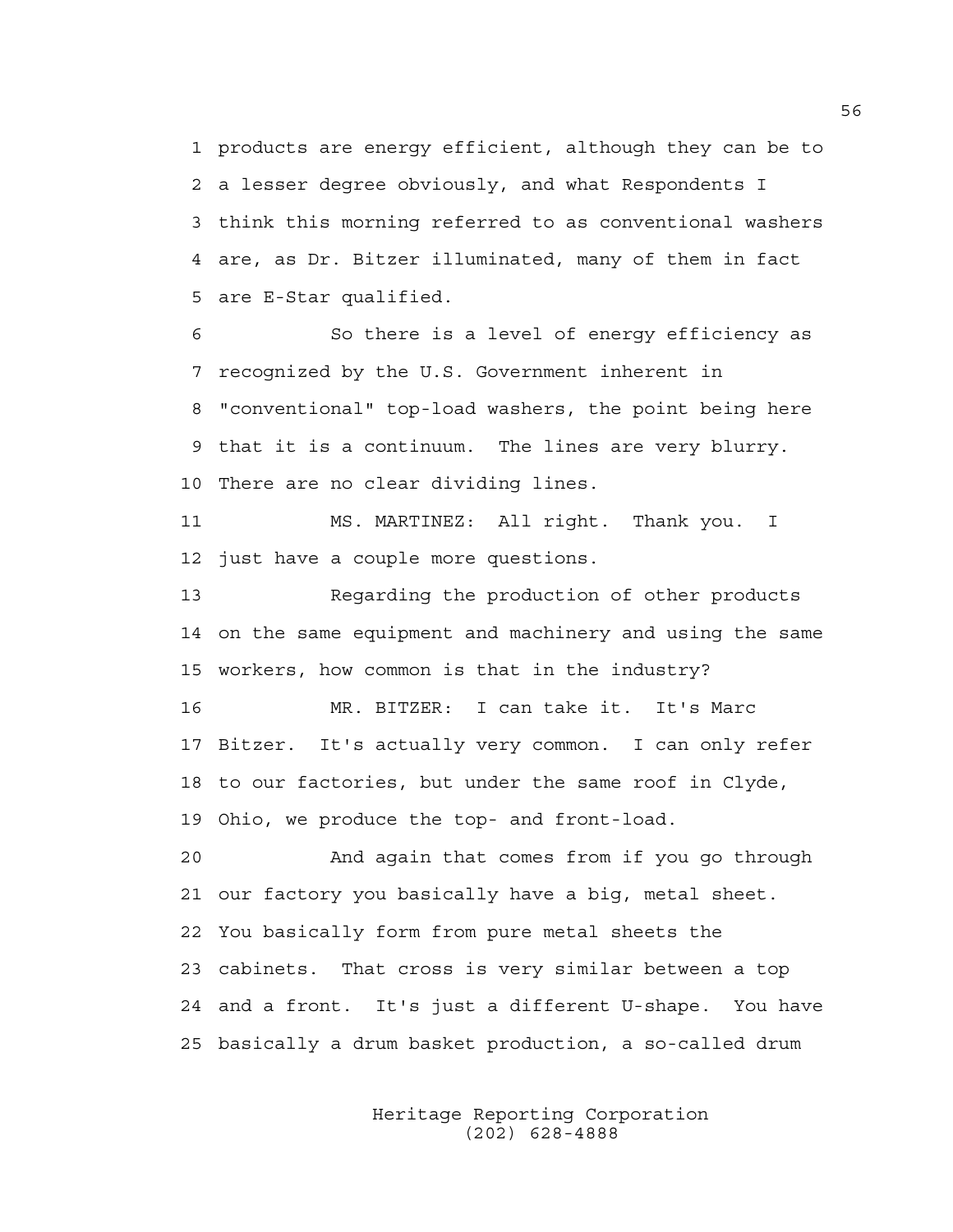1 line. They're also very similar in terms of 2 processes.

3 Now, the actual equipment may be different, 4 so it's technically different lines, but the 5 fundamental process is not very different. You 6 typically have a huge paint shop where you basically 7 take a cabinet in. That process is almost identical. 8 And then you have the actual assembly where we call 9 the marriage of the wash unit with the cabinet where 10 it all comes together.

11 So the fundamental processes are very 12 similar. The actual lines by definition are different 13 because it's just different tools used. We have 14 similar in our factories globally -- the same setup, 15 for example, in Prague, Czechoslovakia. We have 16 top-load and front together. We used to have in 17 Germany also the top- and front-load together.

18 It just confirms very similar processes. I 19 can't speak for the other manufacturers, but it's at 20 least in our company.

21 MS. MARTINEZ: Are dryers produced on the 22 same line?

23 MR. BITZER: No. Dryers are produced -- 24 again, Marc Bitzer, and I speak for our own company. 25 Dryers are produced in a completely different factory,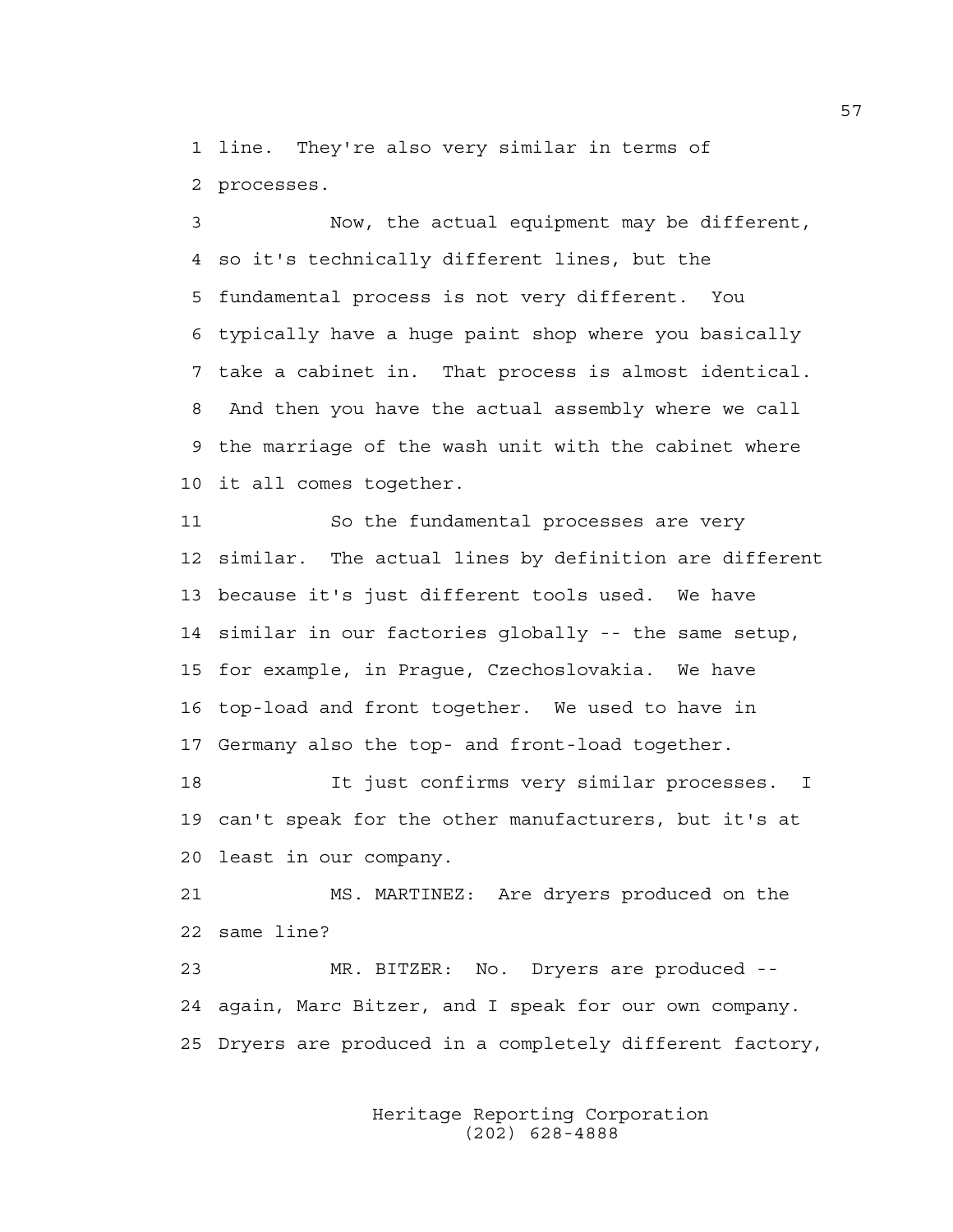1 so our dryers are produced in Marion, Ohio.

2 The same will be true in our global 3 operations. Our dryer production in Europe is a 4 complete different place than our washer production. 5 It's different processes. You don't have a wash unit. 6 It's a different process.

7 MS. MARTINEZ: Okay. Thank you very much. 8 Lastly, how has the economic recession affected the 9 industry, if at all?

10 MR. BITZER: It's Marc Bitzer. For once I 11 would put that on to Casey so Casey can also speak. 12 Casey Tubman.

13 MR. TUBMAN: Excuse me. Let me make sure I 14 answer the question correctly. In terms of the impact 15 to the industry, obviously consumers are still buying 16 washers and dryers even in a recession I'll call it.

17 Typically consumers are out buying units 18 when theirs breaks down. It's a replacement market. 19 We looked at some of the data, and it appears about 20 5 percent of the industry is for new home sales, and 21 therefore 95 percent are just replacing what's in 22 their home.

23 Some wait until it actually breaks down, in 24 which case they're in the market for about four to 25 seven days purchasing. Others know it's starting to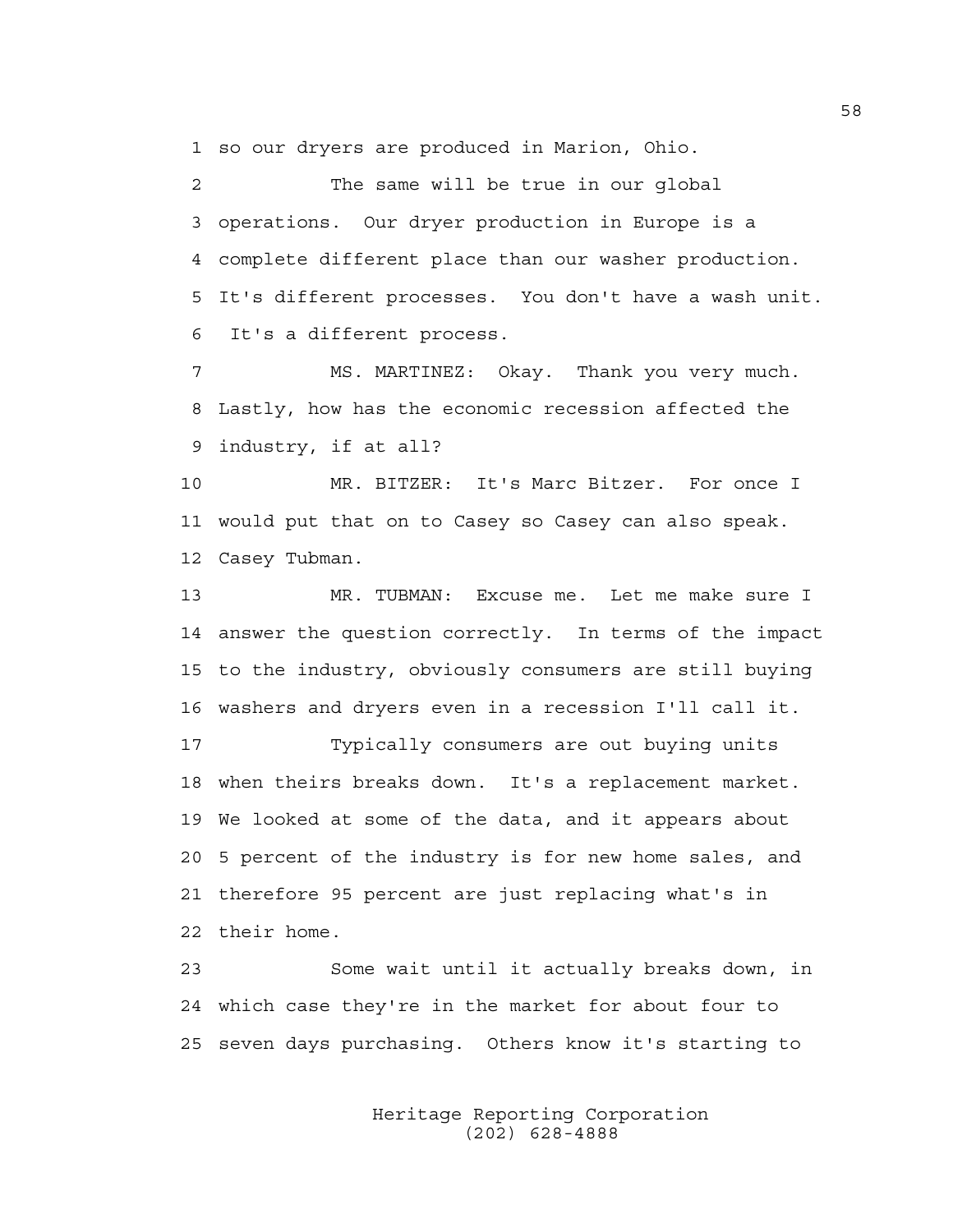1 go, and they're in the market for anywhere from four 2 to six weeks so it's a little bit longer, but again it 3 is mostly a replacement market that they're going 4 after.

5 MS. MARTINEZ: Thank you. Those are all my 6 questions for now.

7 MS. DeFILIPPO: Thank you, Ms. Martinez. 8 We'll start with Mr. Petronzio until we go into break 9 for the vote.

10 MR. PETRONZIO: Good morning. Ed Petronzio 11 from Investigations. I want to thank you all for 12 being here. If we could start out first by so between 13 the three, the three product lines, in terms of cost 14 of production is one more expensive to produce than 15 another?

16 I mean, I see, as you said, there's a huge 17 range between the prices and given that range that 18 they all kind of equal out depending on the features, 19 but I'm seeing front-load. Is front-load more 20 expensive than say a top-load?

21 MR. BITZER: And it's Marc Bitzer. In 22 general terms, front-loaders are a little bit more 23 expensive to produce than top-loads. That's just very 24 -- because typically of the horizontal nature of the 25 axis or tilted you have more moving weight which needs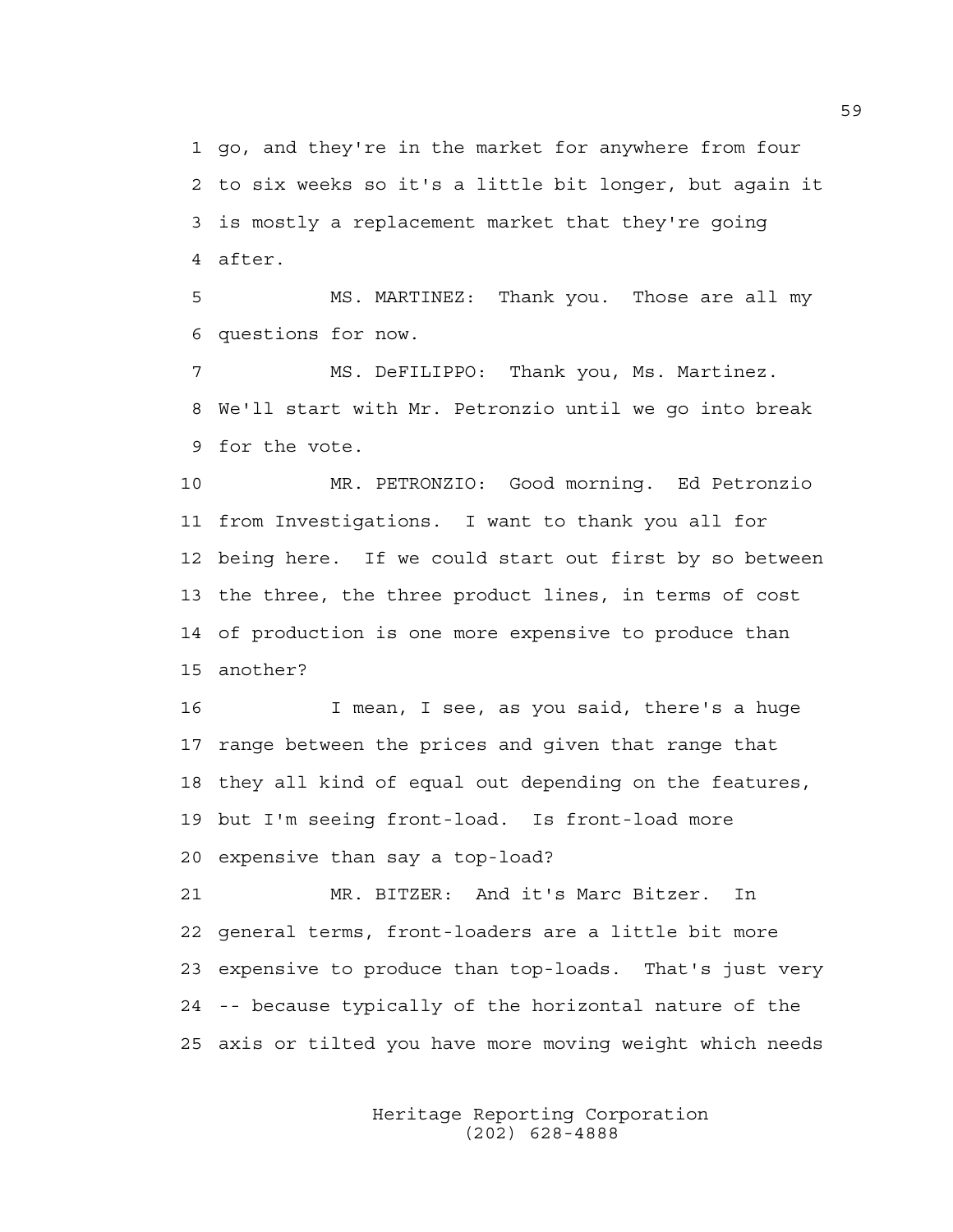1 to be counterbalanced and corrected. There's just 2 more weight circulating. That typically makes it a 3 little bit more expensive. Production cost 4 differences are I would say the low double digit 5 percentage.

6 Between conventional and high-efficiency 7 it's more a reflection -- it's basically along the 8 continuum of how many features and performance 9 features you add in. So typically a top-load HE, 10 first of all it's larger capacity, which just bears 11 more material, but then in order to get to the energy 12 and water efficiency you sometimes have different 13 motors or wash systems, which are more expensive, or 14 you have just more electronics, which is again more a 15 reflection of feature though.

16 So it's more a continuum in terms of how you 17 add features, how much capacity you add, which is then 18 more reflective of production costs, but there's no 19 structural cost difference as such.

20 MR. PETRONZIO: Okay. Thank you. Again 21 getting back to the efficiency issue, so if I 22 understand this correctly the E-Star is a lower 23 barrier than the CEE stamp of approval basically. 24 So does the product actually have CEE on it? 25 I mean, we've seen the Energy Star. Is it something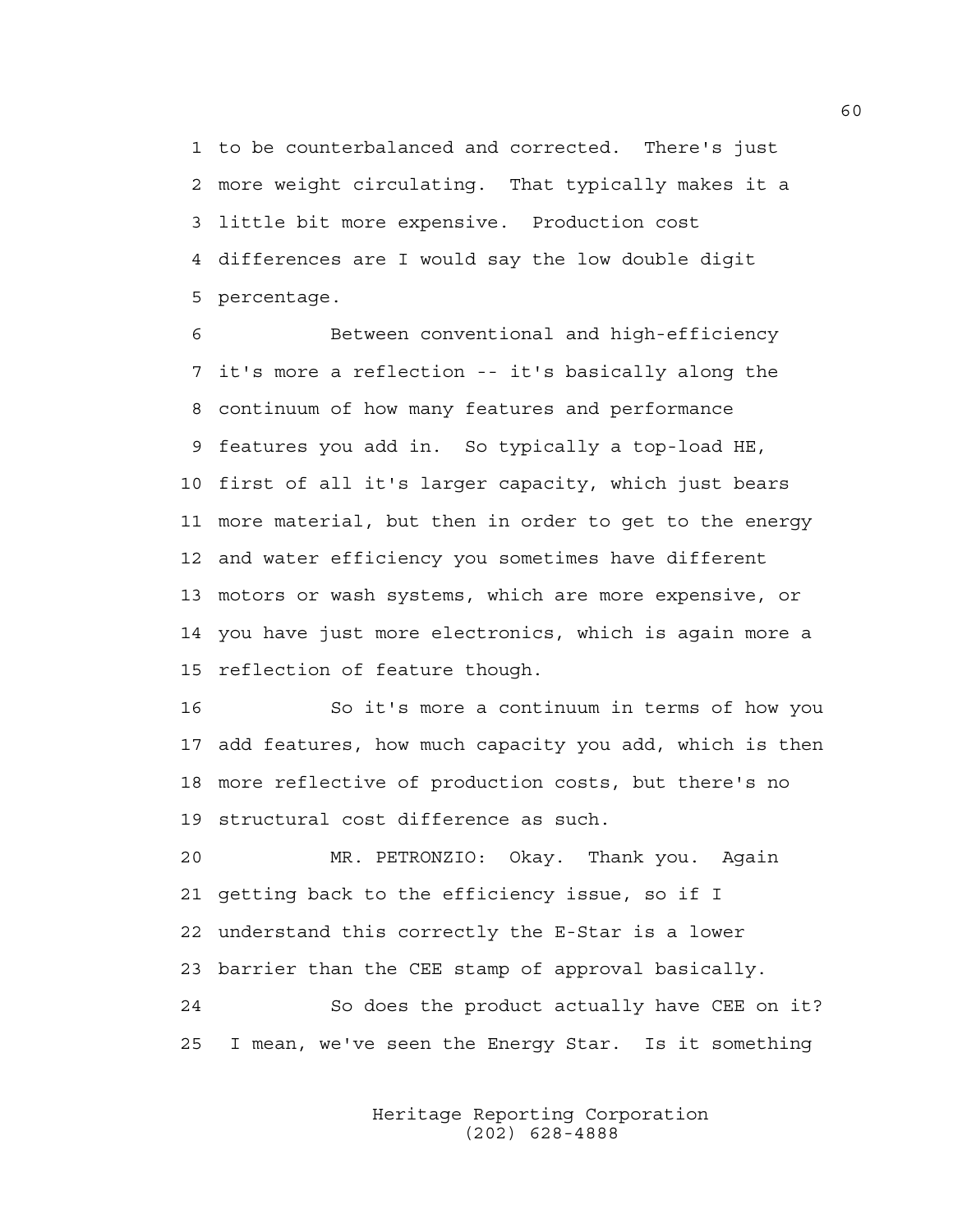1 that it has to pass Consortium standards to get that 2 stamp on it?

3 MR. BITZER: The E-Star as defined by the 4 DOE has a slightly lower standard than the HE in the 5 case of washers. Even though it's along the same, if 6 you would see a chart, and we'll have to provide that 7 chart, it's along the same matrix of KPIs, if you want 8 to say so. It's basically a matrix with E-Star 9 slightly below HE.

10 And again, E-Star we can easily achieve with 11 conventional top-loads so they are energy efficient, 12 but HE is even a higher standard.

13 MR. PETRONZIO: Okay. So the CEE is kind of 14 taking the -- I mean, they're basing a lot of their 15 standards on what DOE is saying? What's the 16 relationship between the Consortium and the Department 17 of Energy standards?

18 MR. BITZER: Yes. The original standards, 19 and again maybe, Norbert, please correct me if I'm 20 wrong. The original standards have basically been 21 developed by the industry in its recommendation for 22 DOE, AHAM and everything else. That's how it's 23 originally been developed and then adopted by the 24 respective agencies.

25 Again with DOE, at one point they'll raise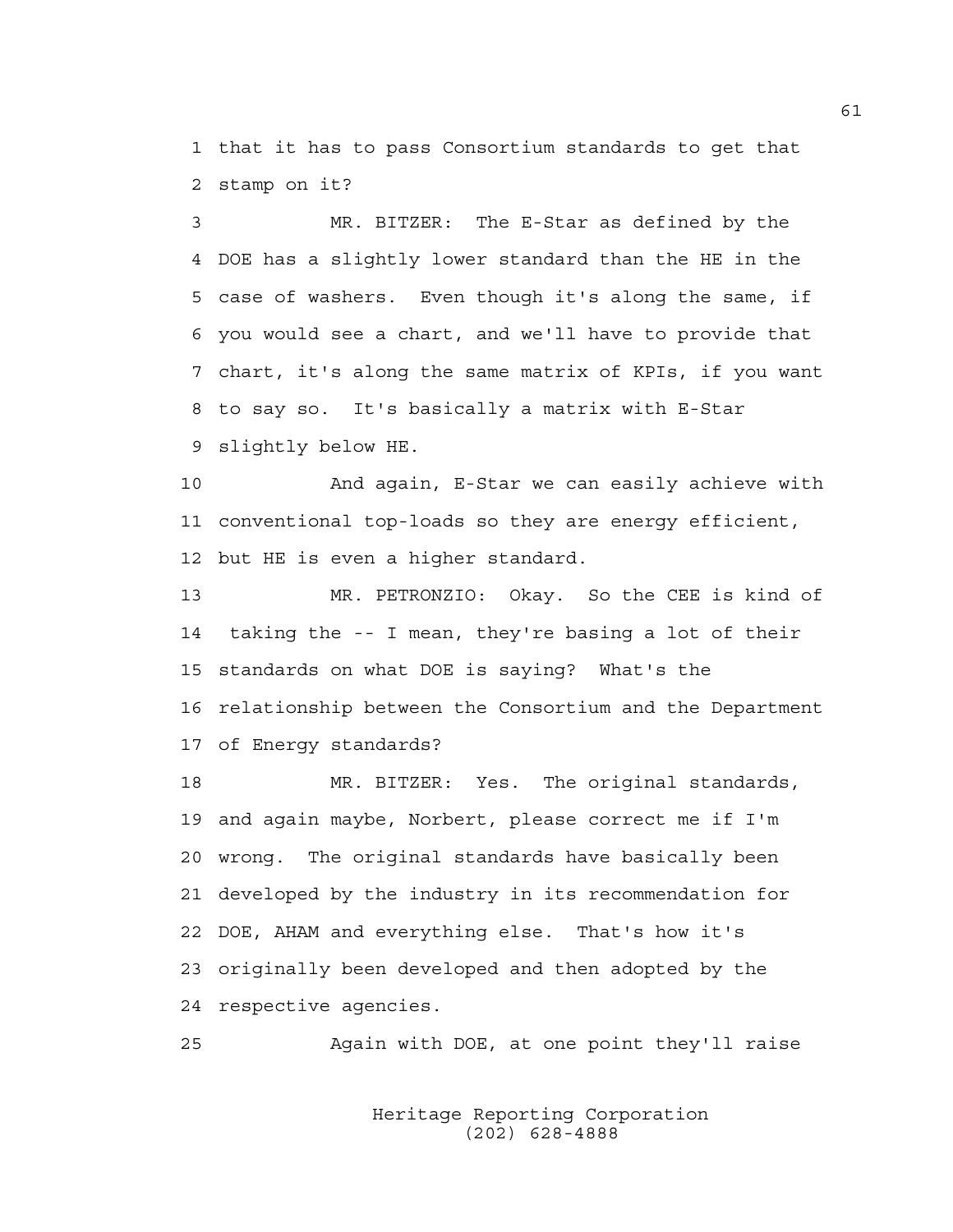1 the level for E-Star. That's the philosophy of

2 raising it every couple of years, and I would also 3 expect that's happened already in HE. That standard 4 will be also raised at one point.

5 MR. PETRONZIO: Okay.

6 MR. TUBMAN: This is Casey. I just want to 7 add one thing is that you asked about does E-Star meet 8 a CEE level. There are tiers within CEE, so the 9 Consortium has a Tier 1, a Tier 2, a Tier 3.

10 Typically Tier 1 is equivalent to Energy 11 Star, so they try to line -- I don't know that they 12 try to line them up, but what we've seen is they line 13 them up. When they come out they've been lined up to 14 Tier 1. So Energy Star would be considered an 15 efficient appliance under that level of Tier 1.

16 MR. PETRONZIO: And a Tier 2? When do we 17 get into high-efficiency? Tier 2?

18 MR. TUBMAN: Tier 2 is a little bit better. 19 It's an industry norm, so there's not really a hard 20 and fast definition of this is high-efficiency. So 21 that's why I want to make sure E-Star is considered 22 efficient.

23 Sometimes when you hear people talk they'll 24 say high-efficiency. It's hard to say where exactly 25 that line starts. Typically we look for for sure a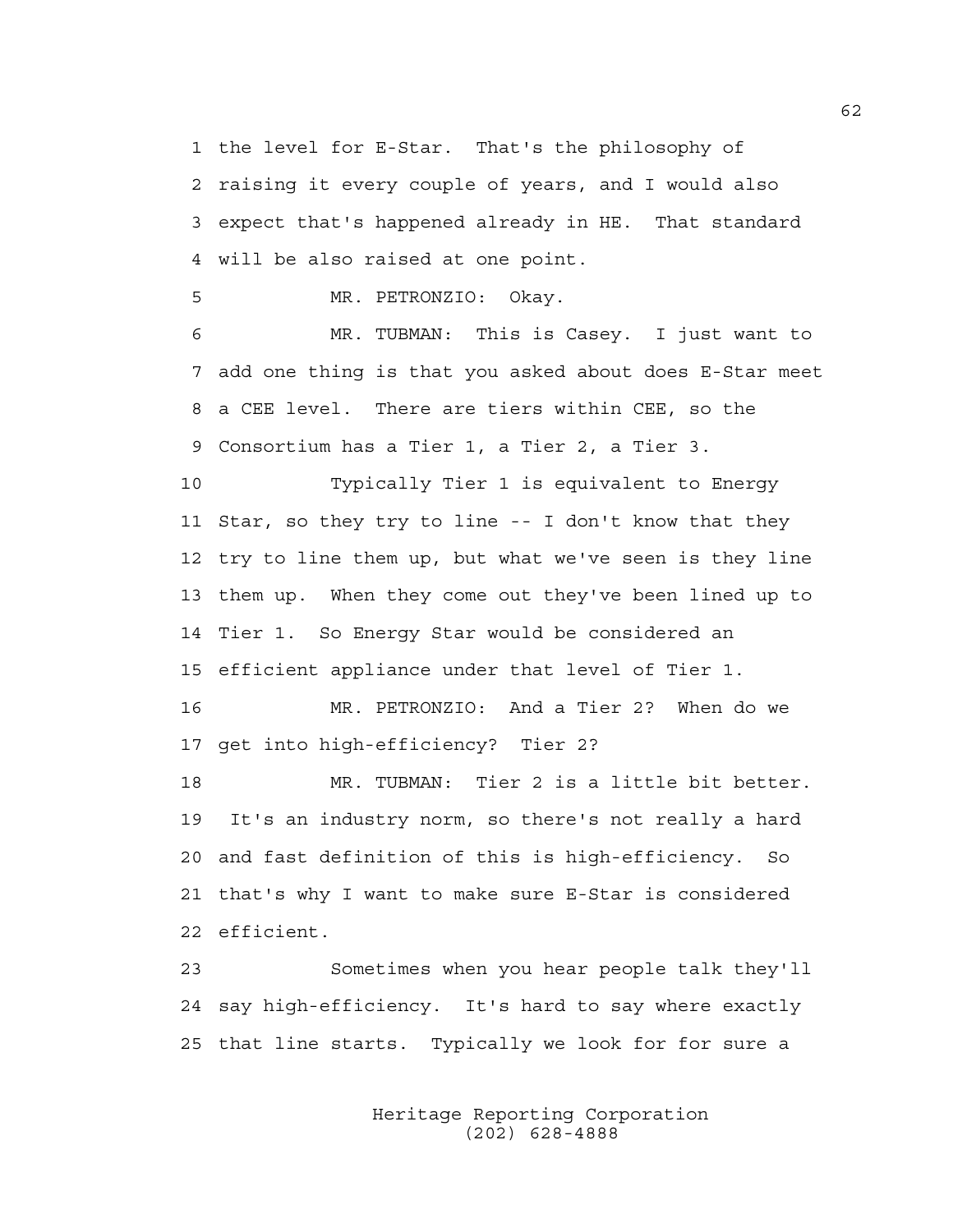1 CEE Tier 3 would be considered high-efficiency. Tier 2 2 is typically talked about as high-efficiency, and 3 then Tier 1 would be typically called just E-Star 4 because that's what it lines up with.

5 MR. PETRONZIO: Okay. Thanks. That's 6 helpful.

7 Mr. Bitzer, you talked a bit about the role 8 of fixed costs and having to maintain the high level 9 of capacity utilization ideally. Obviously you'd want 10 to maintain the highest utilization possible, but what 11 would you say in your estimate to make a good return, 12 a level of capacity utilization that you would find 13 sustainable or --

14 MR. BITZER: Again, it's Marc Bitzer. When 15 you look at the product mix then you've got to look at 16 the entire lifetime of that product mix, and typically 17 economics are very simply driven by how many units you 18 sell at what price -- that is one part of the equation 19 -- and then basically at what cost.

20 So if you sell less units you basically 21 generate less margin, but you just basically with the 22 same less units you have to cover much more fixed 23 costs than with the higher quantity. That fixed cost 24 component is significant.

25 Again, you've got to bear in mind typically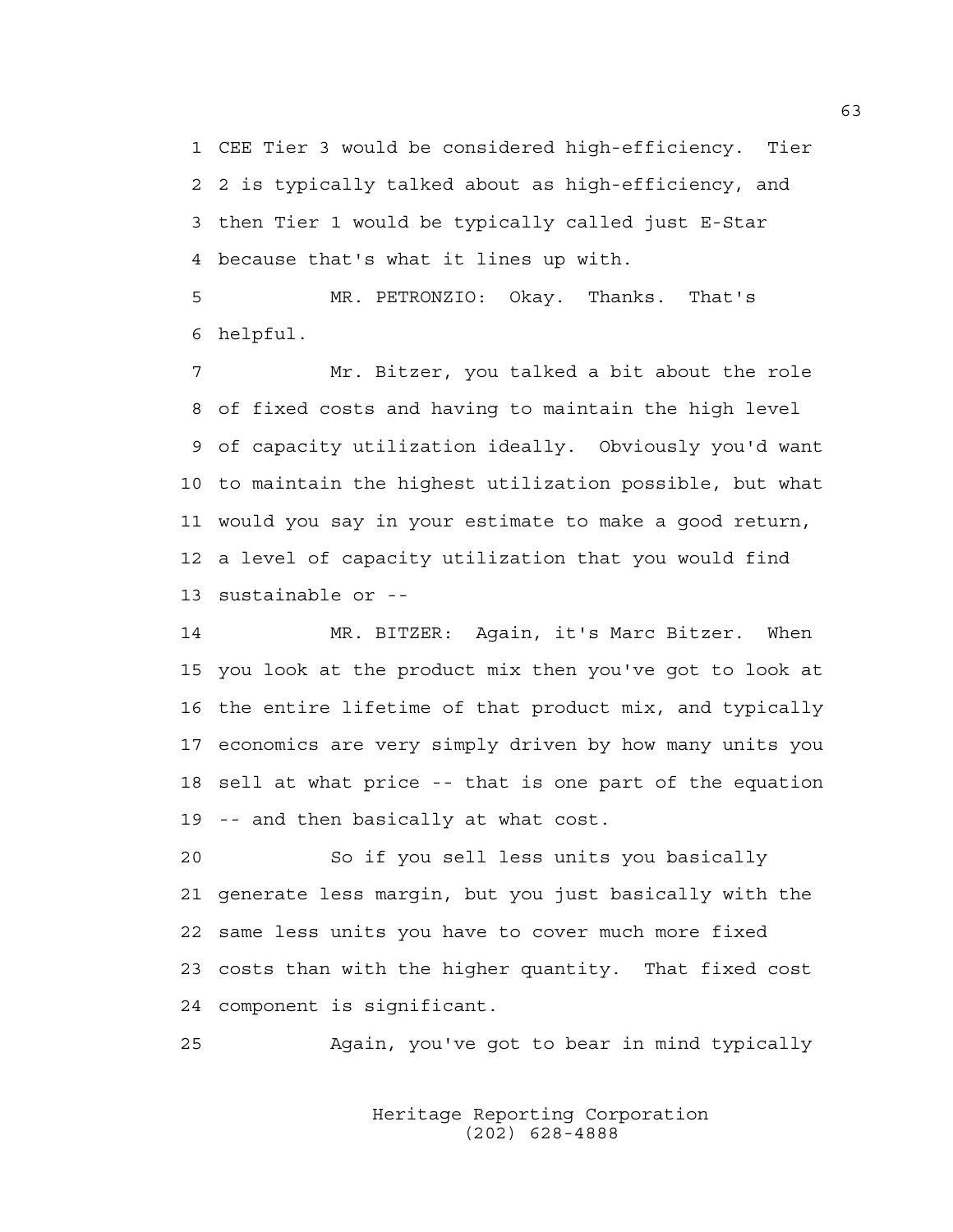1 if every platform you capitalize around \$100, \$150 2 million, so now you can do the math. If you sell a 3 couple hundred thousand units less the remaining units 4 have to take a significant higher proportion of what 5 we call depreciation.

6 Typically what we aim for, but again it 7 differs, you aim to run a factory at a minimum of 70 8 to 80 percent capacity utilization. If you don't then 9 you start descaling the factory, and that is a very 10 ugly picture.

11 MR. PETRONZIO: Okay. Thank you. Okay. In 12 terms of the repatriation from Germany and Mexico, 13 what is the current status of those factories? Are 14 they producing the same product line? What was the 15 decision or the timeline for the plan?

16 MR. BITZER: Again, it's Marc Bitzer. To 17 step back, we have been producing -- let me first 18 start with the Germany situation. We have been 19 producing front-loaders in Germany since that's what 20 we call the big U.S. size front-load washers, the 27 21 inch, producing since 2000 or 2001 -- correct me. 2001 22 -- which again was introduced as both a front-load 23 washer both in Europe and U.S -- it was a very similar 24 product -- and have steadily increased that production 25 since.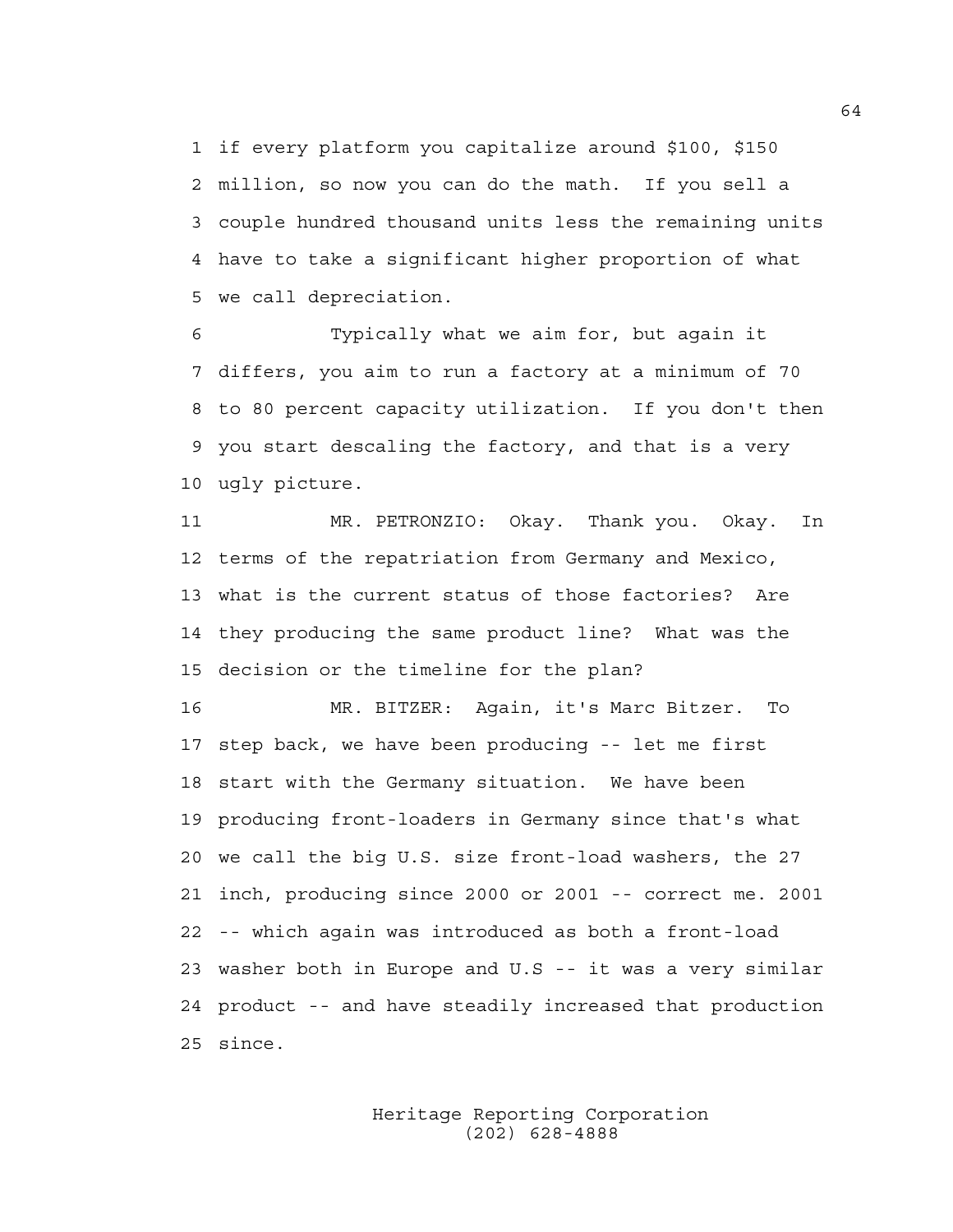1 In 2008 we just made an assessment, A, 2 because the market was growing. What is the long-term 3 destination of the factory, I mean, or where should we 4 produce because back then if you have every year 5 several hundred washers in containers across the 6 Atlantic it's very expensive.

7 So we looked at where should we produce it. 8 We made an assessment between Mexico and U.S., which 9 is ultimately you look at labor costs, logistic costs, 10 because again you're talking about shipping a 200 or 11 300 pound product. It's a very expensive logistic 12 cost. We ultimately decided in favor of Clyde, Ohio, 13 because that's where we had the roots of our washer 14 factories, and we wanted to preserve the jobs there.

15 Today if you right now would look at the 16 factory there's significantly low volume because any 17 such transition and repatriation is a gradual process. 18 So we started ramping down one factory, ramping up 19 our Clyde, Ohio, factory, and we expect that complete 20 repatriation to be complete pretty much by summer of 21 this year from Germany.

22 The Mexico one we started slightly later 23 initially more to augment the Germany production, and 24 that's basically how it originally started, but also 25 here we made the strategic decision to kind of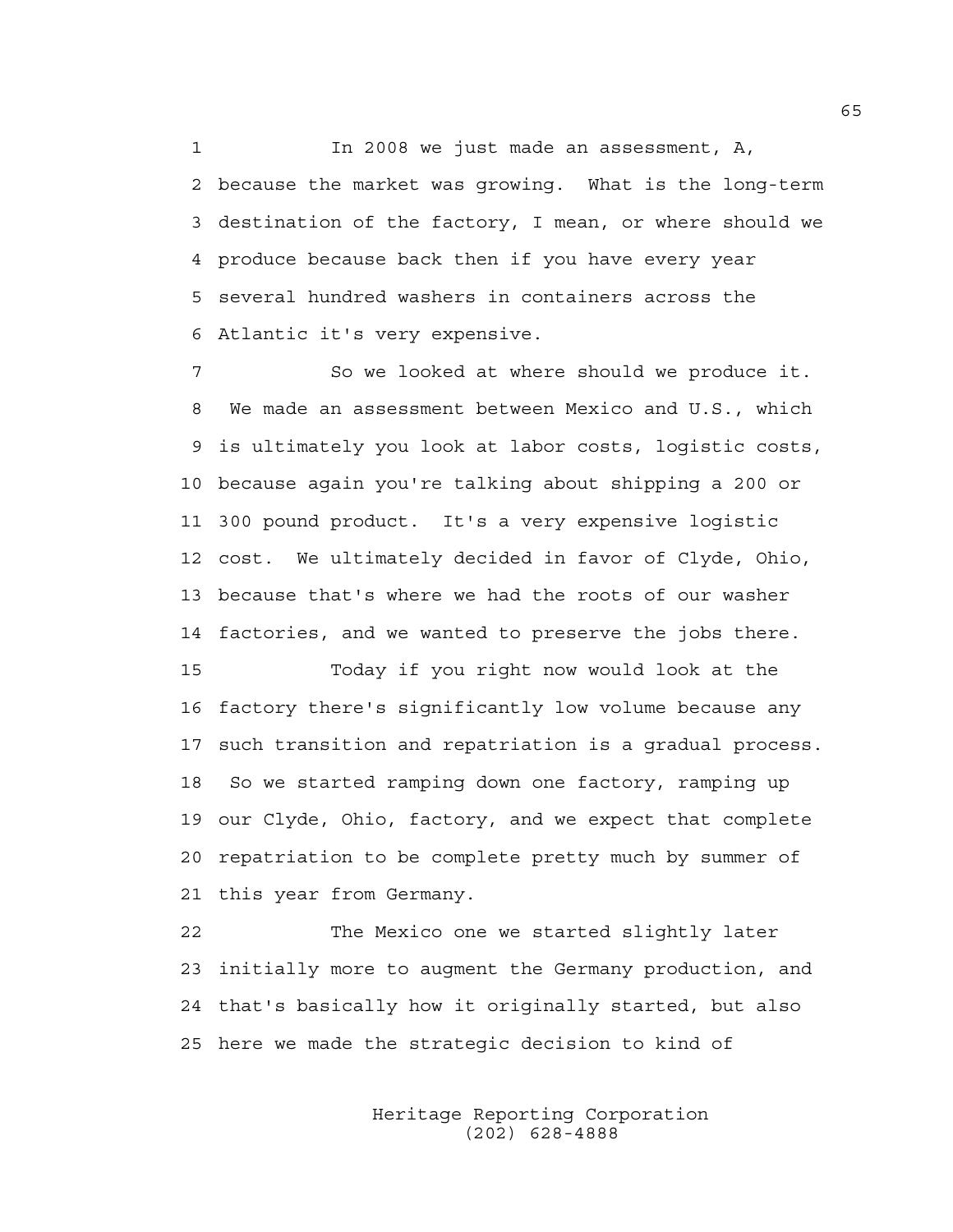1 basically concentrate all front-load production for 2 the U.S. in Clyde, Ohio, and not have different 3 production sites.

4 The logistic costs in that case were almost 5 the same as the labor arbitrage. That's why we said 6 we will repatriate it.

7 MR. PETRONZIO: Okay. Thank you. 8 MR. BITZER: Again, if you would look at the 9 return of business case which we presented to our 10 board in 2008 it's not a good picture because you 11 simply don't -- I mean, you don't have the prices nor 12 the volumes right now.

13 MS. DeFILIPPO: We're going to do one more 14 question.

15 MR. PETRONZIO: Okay. Here's a quick one. 16 So in terms of the export data, Mr. Greenwald, you 17 were saying in terms of the major exporters and as far 18 as our data set, would you say obviously that LG and 19 Samsung represent a huge part of the market?

20 Are you saying that would you consider those 21 obviously big exporters? Are we missing any big 22 exporters, or are there any other Korean producers 23 currently in our data set that you feel are missing? 24 MR. GREENWALD: Dr. Bitzer's testimony 25 mentioned they are exporting. I don't know the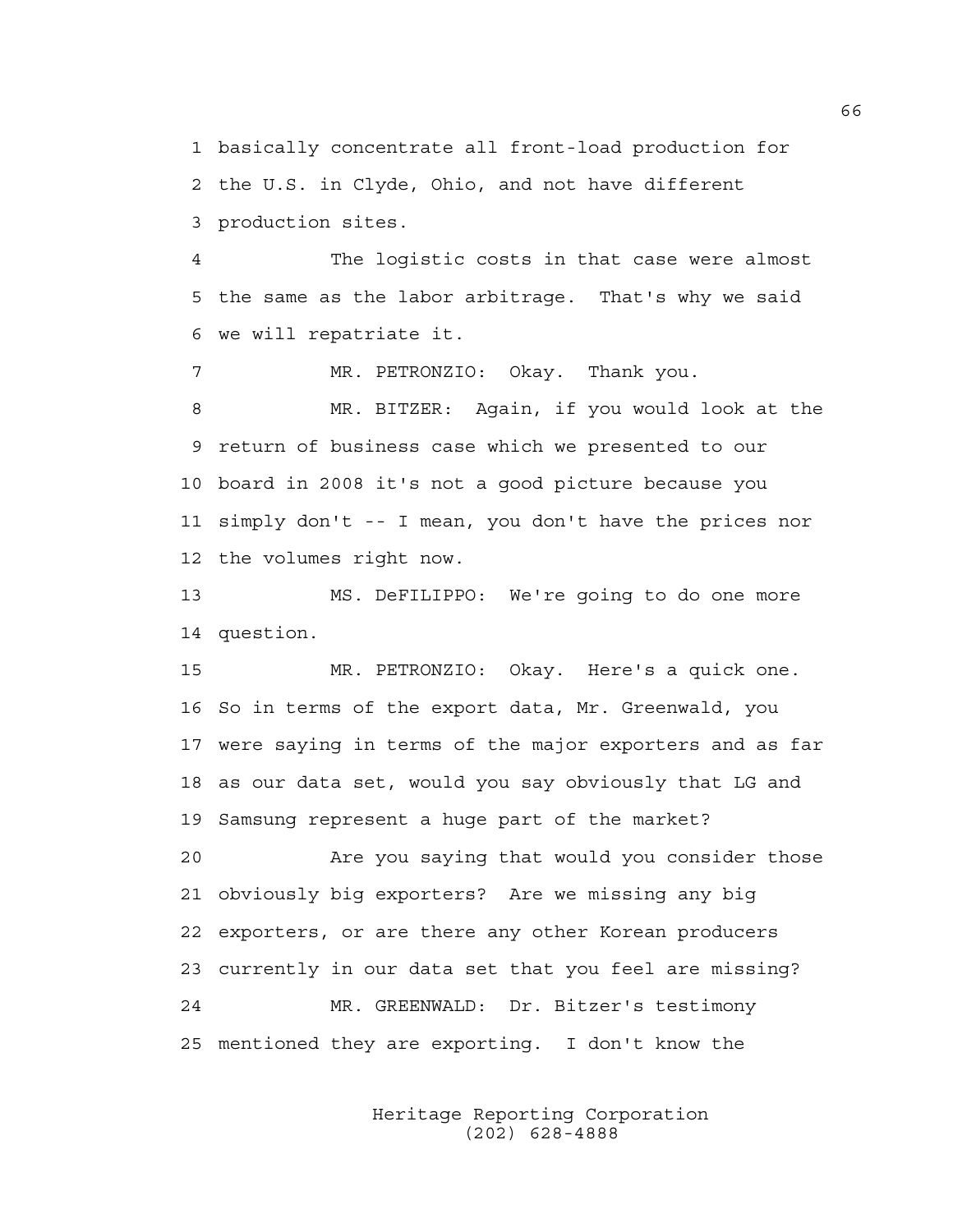1 volumes. I think they're much smaller. Korea is 2 essentially Samsung and LG, and much of this case is 3 frankly about Samsung and LG because they are the 4 problem, but Daewoo is in Korea, and then in Mexico, 5 you do have an issue of significance with whether or 6 not you get a full questionnaire response from 7 Electrolux.

8 MR. PETRONZIO: Thank you.

9 MS. DeFILIPPO: All right. We will go in 10 recess until 11:15 so the Commissioners can do the 11 vote in Furfuryl Alcohol.

12 I appreciate your patience in taking this 13 vote. You're welcome to stay in the room. It is a 14 public vote. But we will resume at 11:15 in case you 15 do step out.

16 (Whereupon, a short recess was taken.)

17 MS. DEFILIPPO: Welcome, everyone, and thank 18 you again for your patience while we voted on furfuryl 19 alcohol. We will resume where we left off. Mr. 20 Petronzio, do you have more questions or are you -- 21 MR. PETRONZIO: Actually, I'm all set. 22 MS. DEFILIPPO: Okay. 23 MR. PETRONZIO: Thank you all for your time.

24 MS. DEFILIPPO: Thank you. We will now turn 25 to our attorney, Mr. von Schriltz.

> Heritage Reporting Corporation (202) 628-4888

67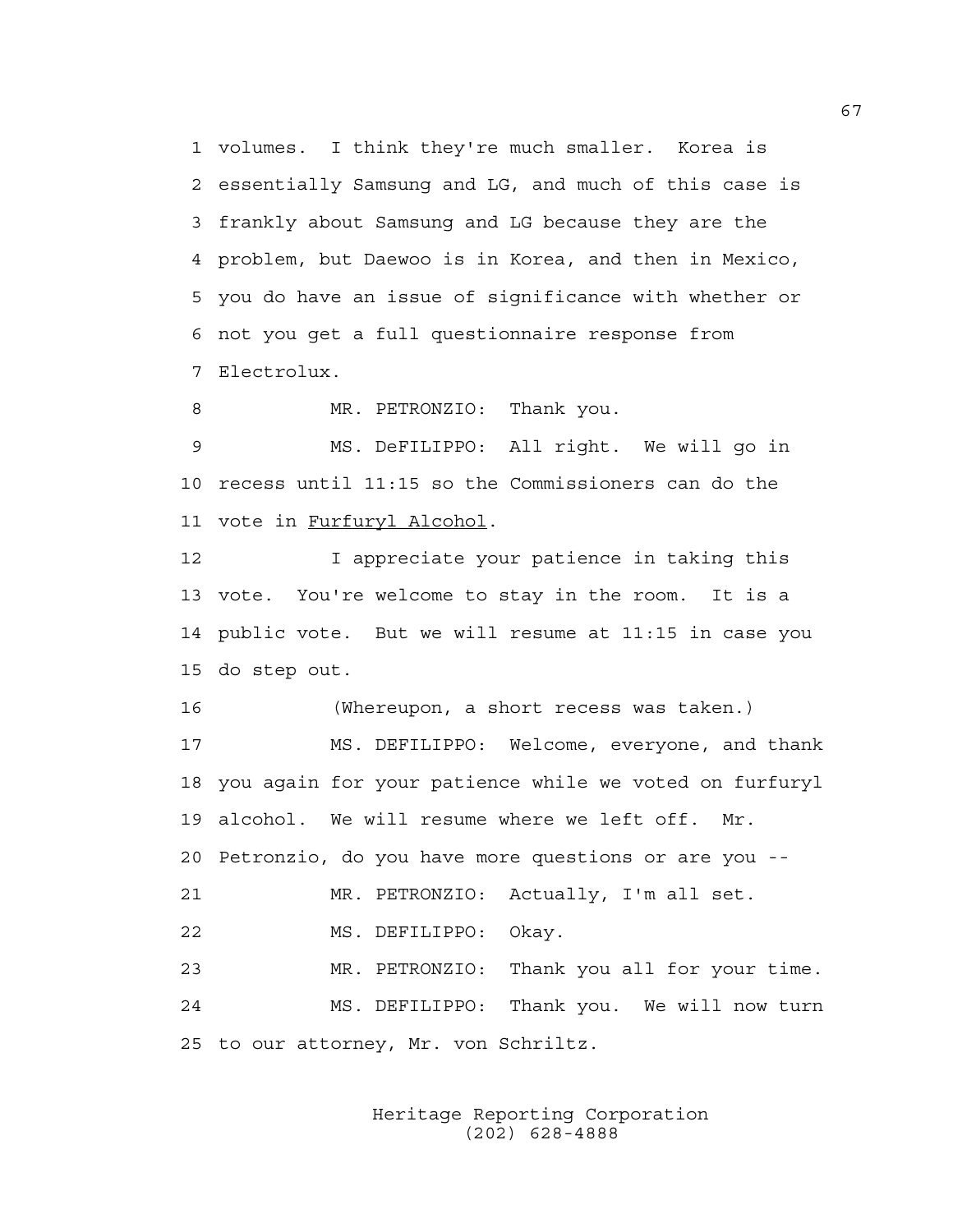1 MR. VON SCHRILTZ: Thank you, Cathy.

2 Welcome, everyone. Have a number of questions. Like 3 to begin with like product as that would appear to be 4 a live issue here. Now, you've already addressed the 5 like product factors but I do have a question. Now, 6 when it comes to the fungibility of the HE models, you 7 point to some advertisements that say your choice and 8 you note that the top load and the front load HE 9 models were often displayed side by side in the 10 retailers but would consumers ever cross-shop 11 conventional top load large residential washers with 12 HE top load and front load large residential washers?

13 MR. BITZER: It's Marc Bitzer. Yes, they 14 do. We are more than happy to in post filings give 15 you the consumer surveys. So what we typically do in 16 our company, every year we ask a sample of consumers 17 what do you have today, what do you intend to buy, and 18 we also ask what did you have previously? You see 19 quite a bit of move in particular between HE top load 20 and the HE front load, but also between HE top loads 21 and top load conventional. Even more, that it's more 22 and more people are moving just up into the HE 23 segment. So we have surveys we can provide you with. 24 MR. VON SCHRILTZ: Would consumers ever move 25 the other direction? In other words, they might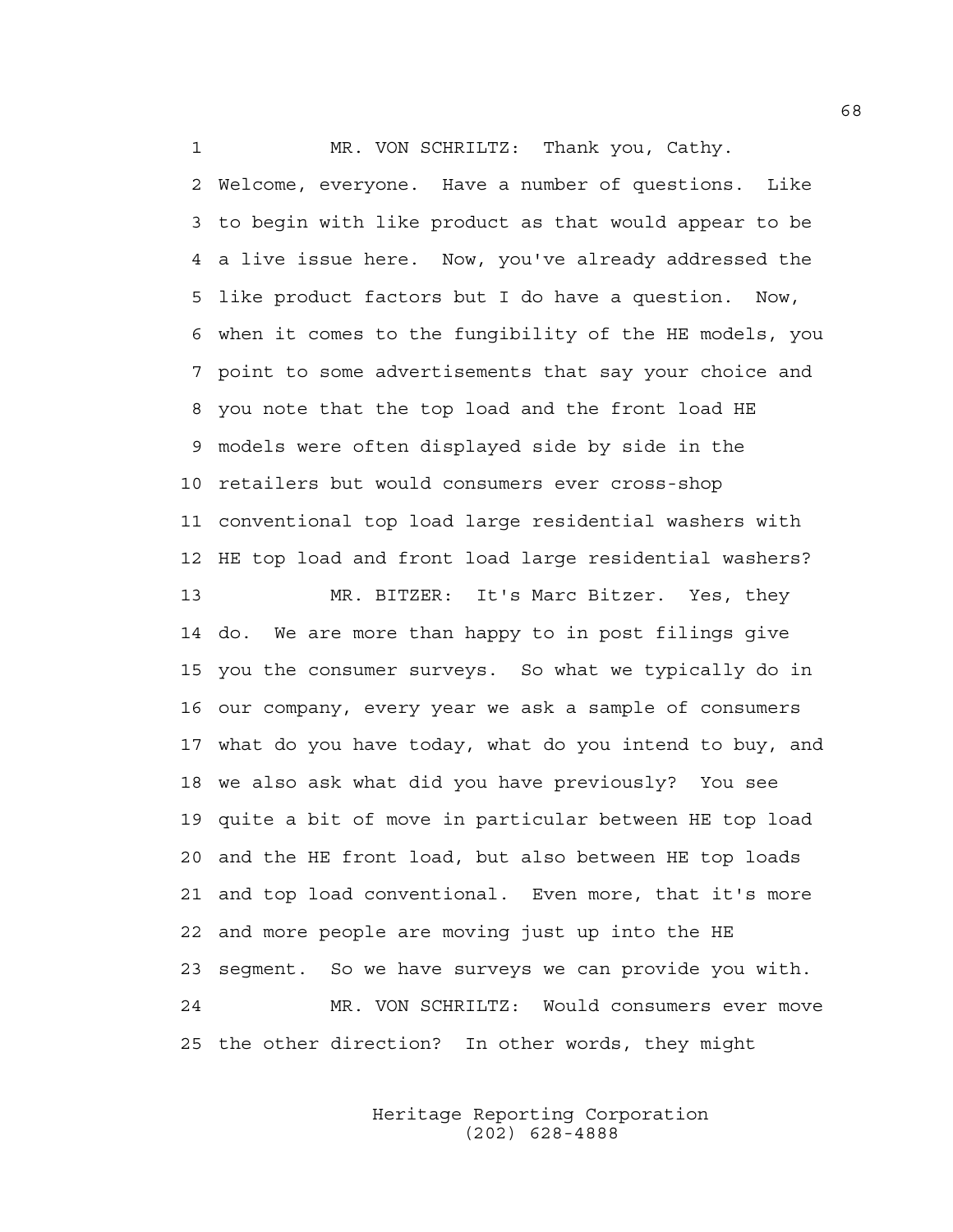1 cross-shop a conventional and an HE model and decide 2 to go with the conventional?

3 MR. BITZER: Yeah, of course you will find 4 consumers, but in generally, the move has more been 5 from conventional into top load HE. What we've also 6 seen over past couple of years is initially there was 7 a move more from conventional top into front loaders 8 and now we see a little bit of move back from front 9 loaders to conventional top load. Again, that's on an 10 aggregate basis. Every consumer will have different 11 movement.

12 MR. GREENWALD: Let me, just to add 13 something that I hope isn't missed in all of this, it 14 all depends on relative pricing. If you offer a large 15 conventional top loader for \$1 and your price on the 16 high efficiency is \$1,000, my guess is you're going to 17 sell an awful lot of the conventional top loaders and 18 not too many of the high efficiency. Price matters, 19 and so when you look at consumer choices what you have 20 to think about is at what pricing?

21 MR. VON SCHRILTZ: Thank you. Now, the 22 channels of distribution for the three types of large 23 residential washers we're talking about are the same 24 for all three?

25 MR. BITZER: They are by and large the same.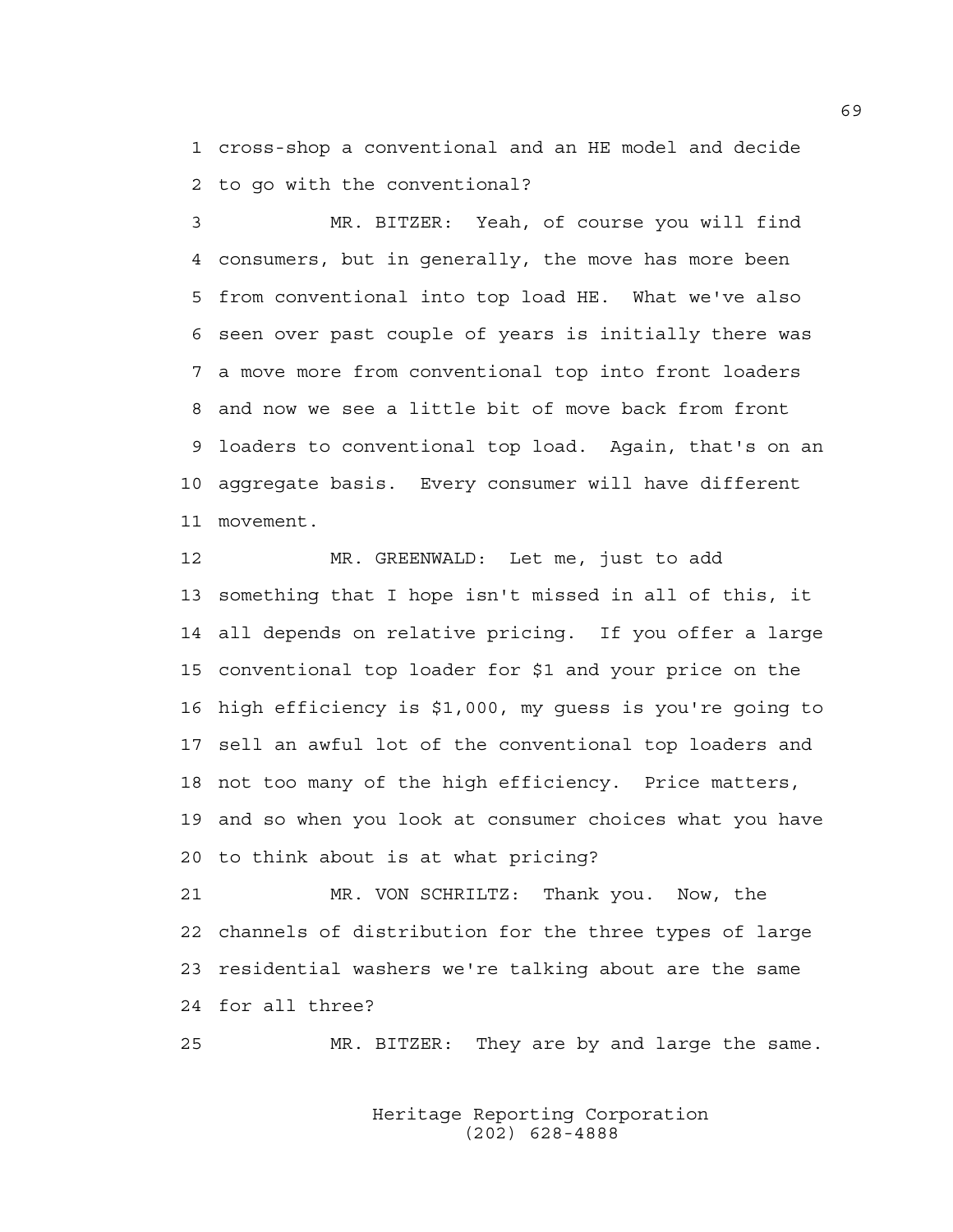1 I mean the only small difference you would find in 2 what we call the contract channel may be more 3 conventional top load, but these are marginal 4 differences. In principle, you would see the same 5 distribution, or, in other words, I don't think you 6 will find a retailer who would only assert front, or 7 only assert conventional top. Typically, I sold all 8 of them.

9 MR. VON SCHRILTZ: So most retailers stock 10 all three types of large residential --

11 MR. BITZER: Yes. I would almost dare to 12 say all retailers.

13 MR. VON SCHRILTZ: Now, you emphasize that 14 the major difference between the HE models and the 15 conventional models are the efficiency in terms of 16 water and electricity consumption. Now, are there 17 some additional features that HE models have that 18 conventional models don't have?

19 MR. BITZER: Again, it's Marc Bitzer. I 20 mean typically when you go up the price points, beyond 21 the energy efficiency, you also add other features. 22 So, first of all, most important is capacity. HE top 23 loads typically tend to be sold of larger capacity 24 than conventional, but then you have other more, I 25 would call decorative elements. Like, for example,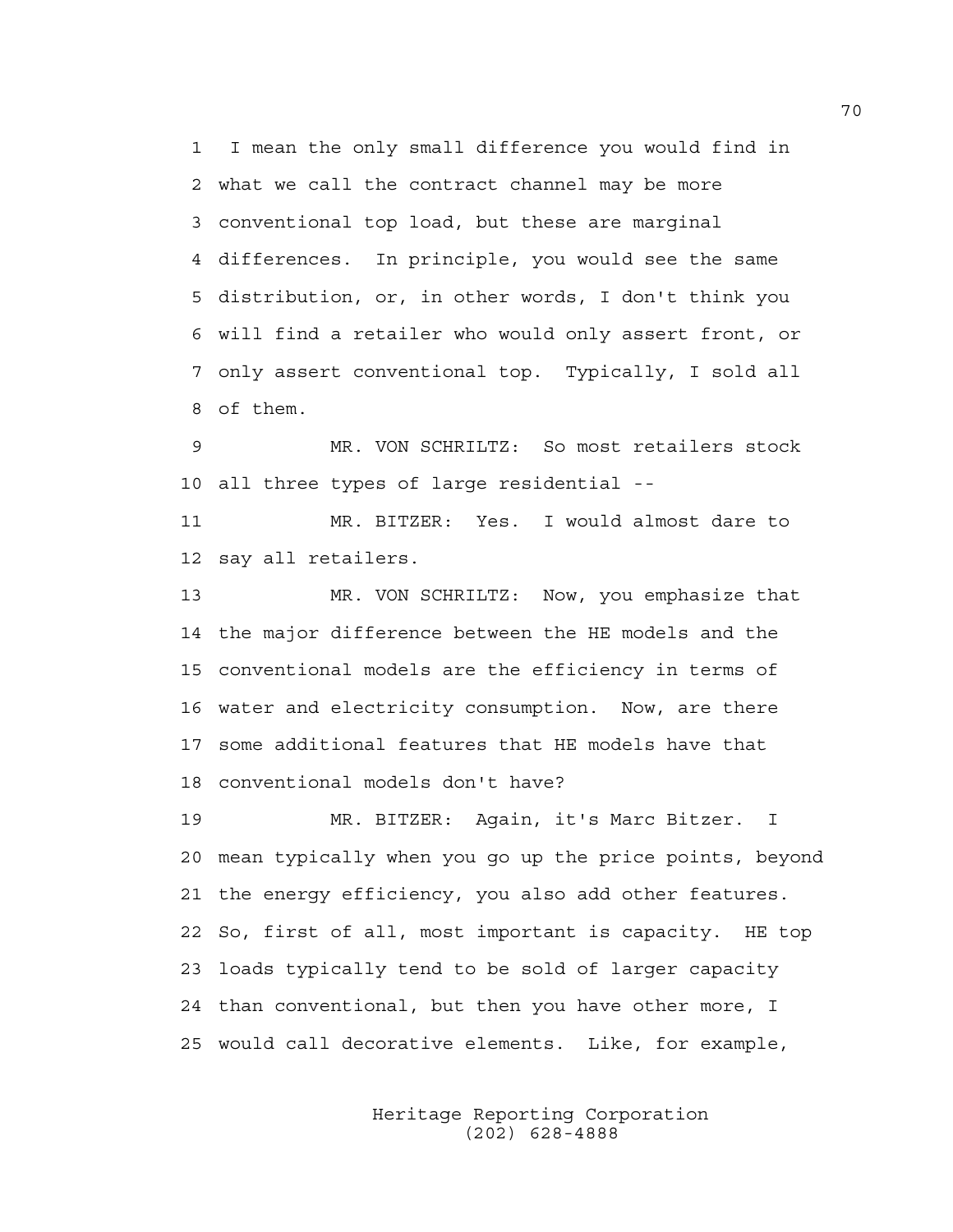1 you would have a glass lid, you would have a dampener 2 on the lid close. So you typically add other features 3 just to also justify a higher price point.

4 MR. VON SCHRILTZ: Thank you. Could you 5 talk a little bit about how competition from subject 6 imports has affected the floor space that retailers 7 have allocated to your large residential washers?

8 MR. TUBMAN: I guess starting from the 9 initial part of the investigation period it has gone 10 down for us and gone up for importers. I mean, simply 11 stated, as they bring more products into the U.S., 12 they gain floor space.

13 MR. VON SCHRILTZ: Could you supply some 14 information on that in your postconference --

15 MR. TUBMAN: We could. We keep a balance of 16 floor document over time and we can show that.

17 MR. VON SCHRILTZ: Excellent. Thank you. 18 MR. LEVY: This is Jack Levy. Just to 19 elaborate on that, the floor space issue really has 20 two dimensions. One is obviously when you lose floor 21 space you're naturally going to lose sales volume. If 22 the consumer doesn't see it on the floor, it's much 23 less likely to sell. The other dynamic is one where 24 retailers use a low priced offerings from subject 25 imports as a hammer to get domestic suppliers, like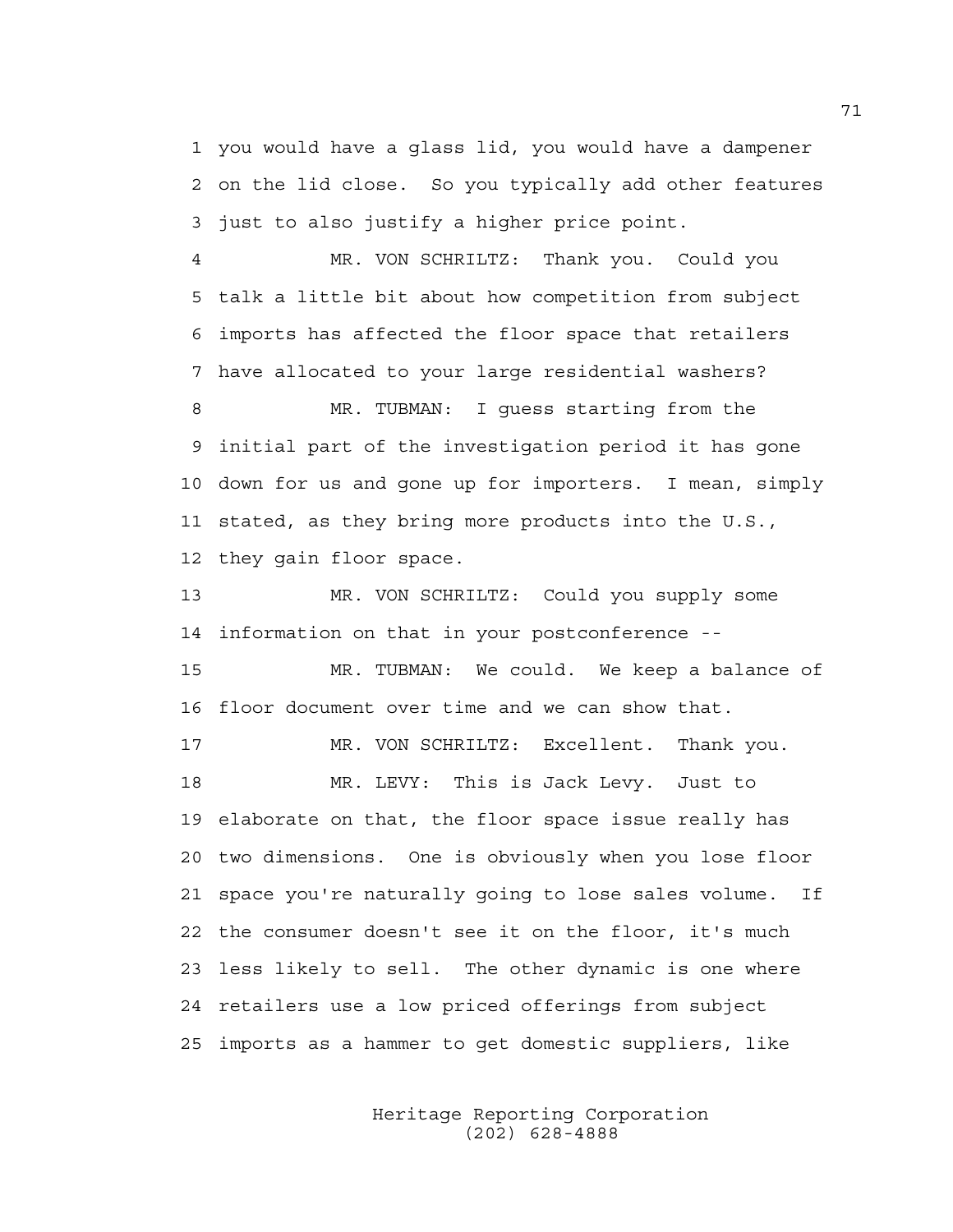1 Whirlpool, to lower its price, essentially saying you 2 will lower your net invoice price to me for a 3 particular washer, else you will lose this floor spot. 4 So the floor spot issue has two dimensions. One, a 5 lost sales dimension, the other, essentially it's a 6 driver of lost revenue in particular cases.

7 MR. BITZER: So again it's Marc Bitzer. To 8 elaborate that point a little bit more, first of all, 9 when we talk about floor space at retail, you always 10 talk about it's constrained space. So most retailers, 11 to entire washer category -- LRWs, if you also look at 12 dryers, they would typically have anywhere between 30 13 SKUs to up to 80, 90 SKUs. They will not expand the 14 floor space. It's very rare to expand floor space. 15 So, yes, it is a fight for who gets the first floor 16 space. Without flooring, you don't sell.

17 So, for example, to illustrate the point 18 that Jack was saying, when we launched this new front 19 loader after having repatriated from Germany we 20 initially had a price point in mind and then I think 21 even in the filing documents we give some testimony, 22 or give some evidence of this one, and we were clearly 23 told you will not get the floor space, in fact, you 24 will lose floor space at that price. We have a 25 competitive product at that price and if you don't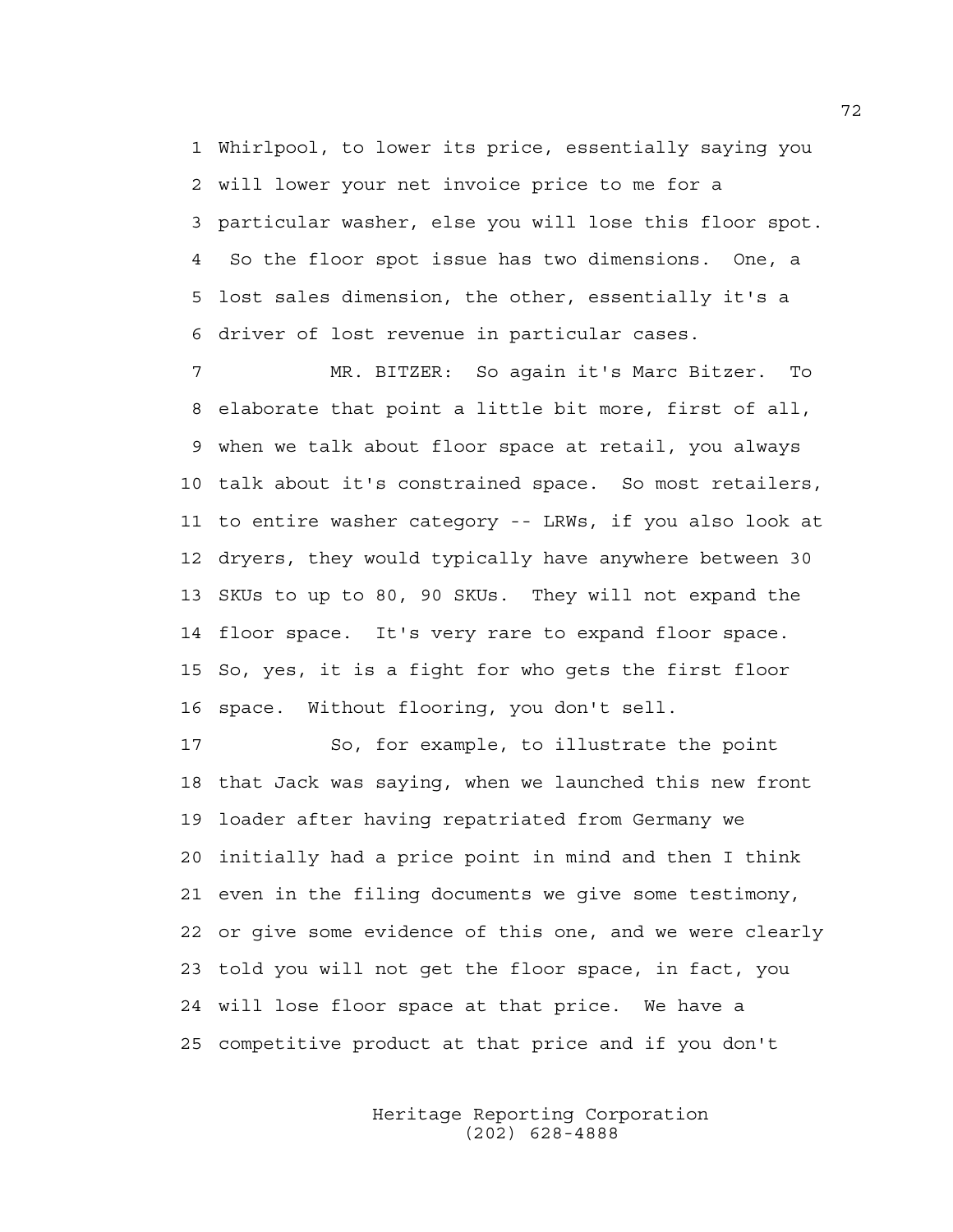1 lower it to that price, you will not get the floor 2 spot. So that's a very typical discussion that you 3 would have a trade partner. If you don't get to *Y* on 4 price, you will not get the floor spot.

5 MR. VON SCHRILTZ: Thank you. That's very 6 helpful. Now, you mentioned that LG and Samsung both 7 introduced a top load HE large residential washers in 8 2010. Now, when did they enter the market for the 9 front load HE large residential washers?

10 MR. BITZER: First of all, just to clarify, 11 on the HE top load, but again, you probably may want 12 to ask the other side also for that, on that brand 13 business, LG, in 2010 and some later, Harper LG 14 supplies some products under the GE brand before that 15 time. It was the GE Harmony. So that was on the top 16 load. On the front load it's, but again, I don't want 17 to say anything wrong, I think it was around 2005, 18 2006.

19 MR. VON SCHRILTZ: Okay. Thank you. Yes. 20 I'm wondering, you mentioned that in your view subject 21 import competition has placed Whirlpool in a cost 22 price squeeze. Now, what are the factors that have 23 contributed to increasing costs? I mean given the 24 economy has sort of been in the doldrums, you would 25 expect a lot of costs to go down. What's been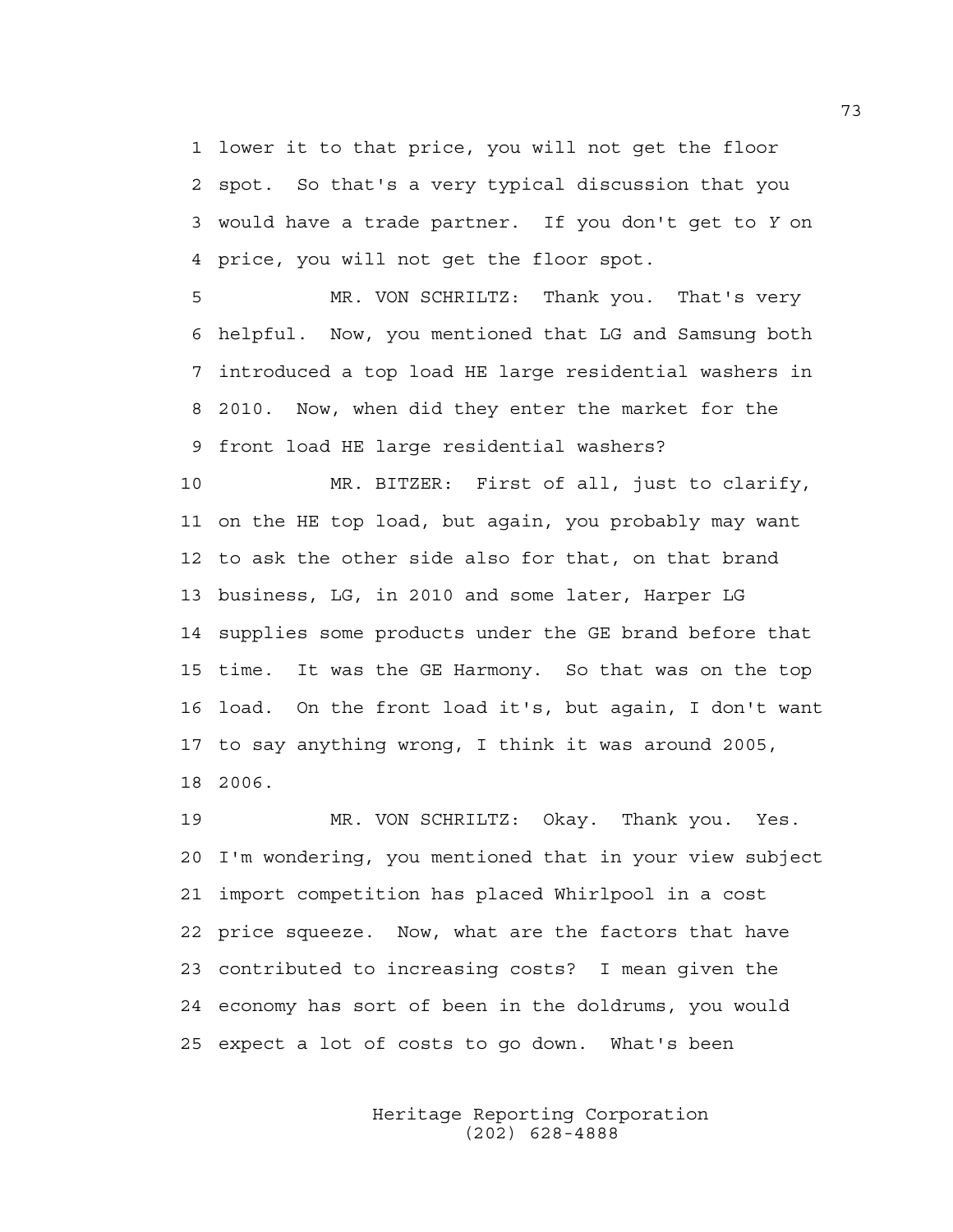1 happening?

2 MR. BITZER: Again, it's Marc Bitzer. Just 3 to clarify what we said, subject imports put pressure 4 on consumer and retail prices, the invoice prices, so 5 that, of course, drives down the overall margin. What 6 I was referring to as cost price squeeze is that 7 behavior is even more irrational taking into account 8 the price pressure you get from your input materials. 9 So that is, you know, typically in environments where 10 you over last decade basically, you've seen a 11 continuing trend of rising commodity prices.

12 Now, there's some ups and downs, but the 13 general trend has been going up both in steel, resins, 14 et cetera. We had over entire periods, but also, in 15 particular, in 2011, there have been significant 16 increases on your raw materials. Again, for us the 17 biggest one is steel and resins, which is basically 18 all denominated. So in that environment and not being 19 able to pass on material costs, it's even a double 20 whammy because your consumer price go down and your 21 import or input cost, they go up.

22 MR. VON SCHRILTZ: So the main raw material 23 costs that have increased over the period of 24 investigation have been steel and resins for you? 25 MR. BITZER: Again, it's Marc Bitzer. We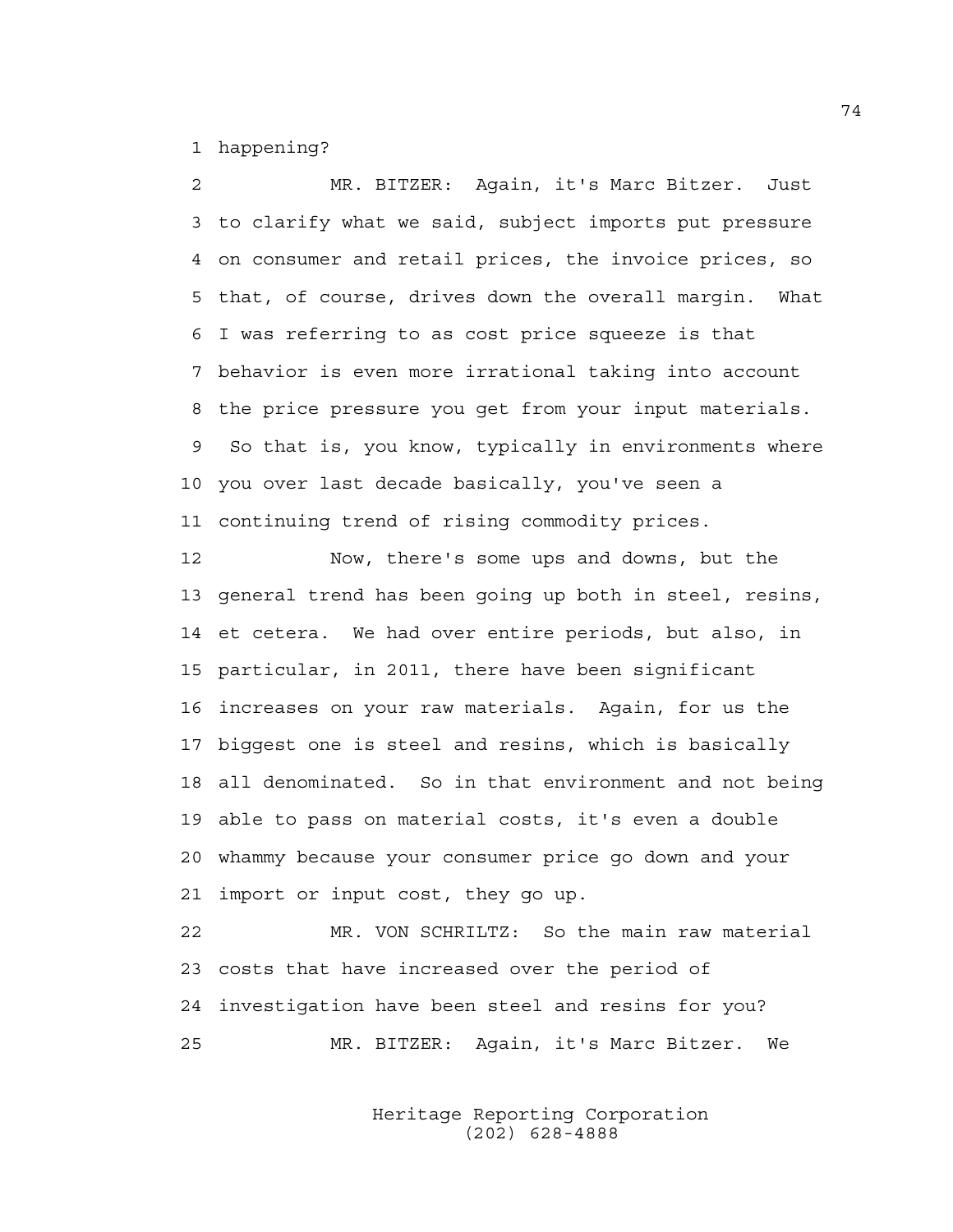1 can give you a detailed breakdown of typical input 2 costs on a washing machine, but as you can imagine, 3 the biggest for washing machine is steel. There's a 4 fairly significant amount of steel coming in. Steel 5 has gone through ups and downs, and even though some 6 people are now referring to the steel prices going 7 down, they're still significantly higher than in 2010. 8 There was just in 2009 a little blip after the 9 initial break out of the crisis.

10 The other big component is oil which 11 indirectly finds its way in all kind of resins which 12 is not directly related, but it's a very strong 13 driver. As you all know, oil prices have, despite 14 global recession, have not gone down significantly. 15 They dipped in 2009 \$50 to \$60, and they're now back 16 above about \$100. That is a key driver. Then you 17 have other components and other raw materials which 18 also find its way, including all things like 19 significant amount of cardboard, which has also, has 20 been only known one way but up.

21 MR. VON SCHRILTZ: Thank you.

22 MR. BITZER: I'm referring to cardboard as 23 packaging, not as input for washer. No.

24 MR. VON SCHRILTZ: Now, you mentioned that 25 the Commission's quarterly pricing data might obscure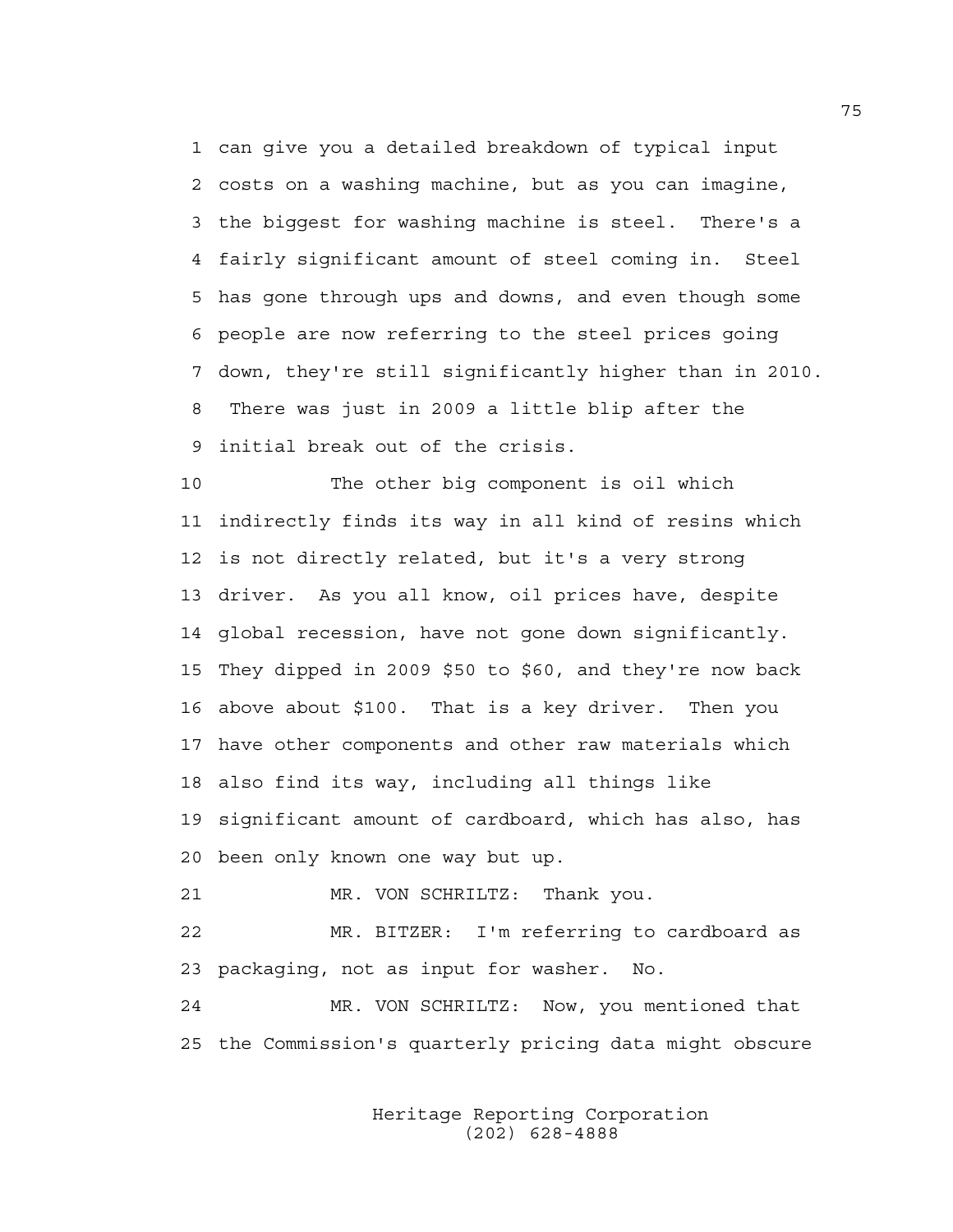1 the impact of special promotions on market prices. 2 Now, I think we collected data on prices in November 3 of 2011, but speaking more generally, what do you 4 mean? How would quarterly pricing data obscure the 5 impact of special promotions on market prices?

6 MR. BITZER: I mean I can take it. Marc 7 Bitzer again. You know, in general terms, when you -- 8 promotions drive significant volume up and down, but 9 as we indicated earlier, you basically, what you pull 10 forward is consumer demand, which is still essentially 11 around the replacement window. The consumer either 12 has an immediate need to replace a product or knows, 13 okay, I would have to pay \$20 to repair it, should I 14 buy or not?

15 So typically what happens in promotions, if 16 you take a Black Friday, you either, you have a little 17 bit pent up demand because consumers are just waiting 18 on that Black Friday because they know we have to 19 replace, but you're talking about the weeks of demands 20 now in the entire quarter where it's almost leveled 21 out. That's the counterintuitive nature of some of 22 these promotions. People buy quickly up, but an 23 entire quarter, actually, demand pretty much 24 stabilizes. Therefore, if you look at average price 25 data and average volume data for quarter, you may miss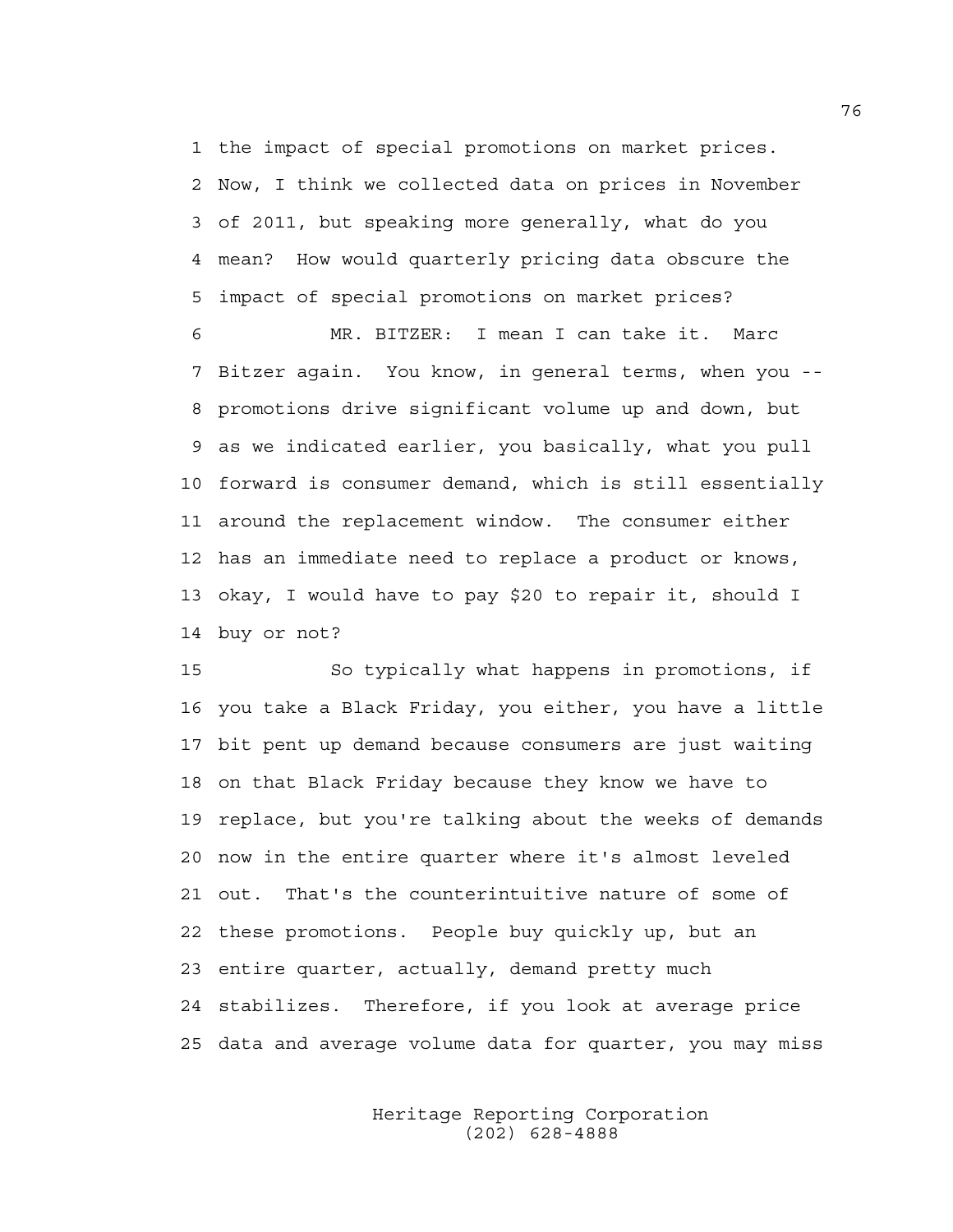1 these big moves which you have around promotional 2 windows.

3 MR. LEVY: Jack Levy. Kind of like to add 4 to that on the issue of quarterly pricing. I think 5 there are sort of two areas that will make reliance on 6 the quarterly pricing data a particular challenge for 7 the Commission in this investigation. The same issues 8 arise, frankly, in the bottom out refrigerator 9 investigation. One has to do with the valuation 10 issues themselves, the latter has to do with sort of 11 the products in the basket of a particular product 12 definition.

13 With regard to the prices themselves, you 14 have structured a questionnaire that allows you to 15 identify discretely gross invoice prices to the trade 16 partner and then separately certain back end discounts 17 to arrive at net net pricing on a FOB basis. In 18 particular there, you break up the back end between 19 things that are directly attributable to particular 20 SKUs being sold at a particular point in time, and 21 then things that are indirectly attributable such that 22 allocations need to be made over a broader base of 23 products or a broader period of time.

24 I think that is all exactly right. I would 25 simply caution you to look at the reported data with a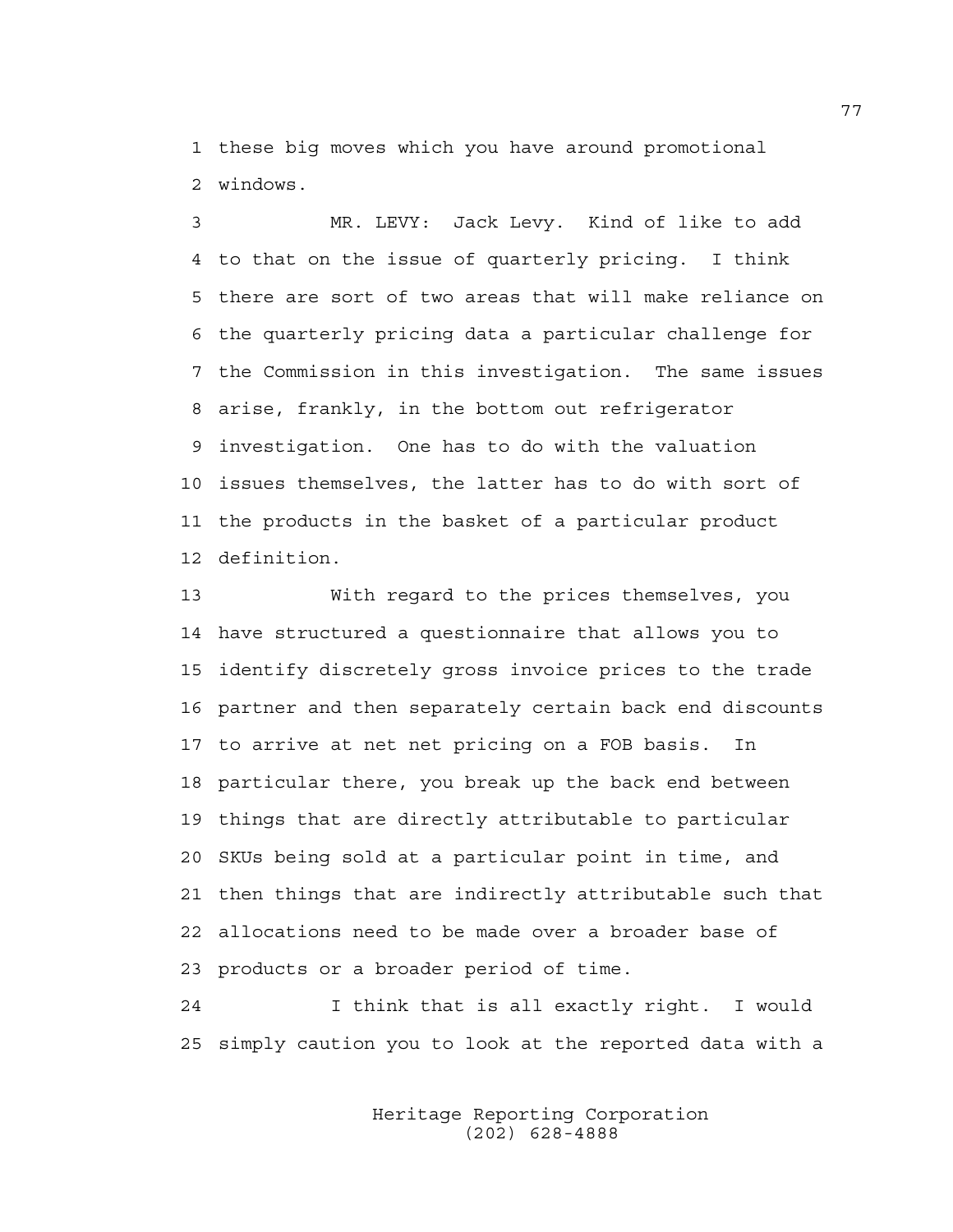1 very cold eye and understand that there is a

2 tremendous risk of distortion, if not manipulation, in 3 the data. This has been a major issue in the Commerce 4 Department's investigation of dumping, so much so that 5 it had to reach adverse factual inferences for one 6 Respondent in the preliminary investigation. So I 7 would urge you to be, to scrutinize those data with 8 great care and understand what's going on because the 9 magnitude of back end adjustments can vary greatly 10 between SKUs and over time.

11 If a Respondent were to report things on a 12 peanut butter spread basis when a more direct 13 allocation could be made, it would mask underselling 14 in a big way. So that's the issue of valuation for 15 your attention. With regard to the product categories 16 themselves, as Dr. Bitzer has testified, large 17 residential washers are highly differentiated products 18 with all sorts of features up and down a product line 19 up. Each of these features, in principle, command a 20 different price.

21 So the product categories that your 22 questionnaires delineate are the relevant starting 23 point, but I think here, also, you've properly 24 separated between a Category A and a Category B and 25 instructed Respondents to provide back up detail of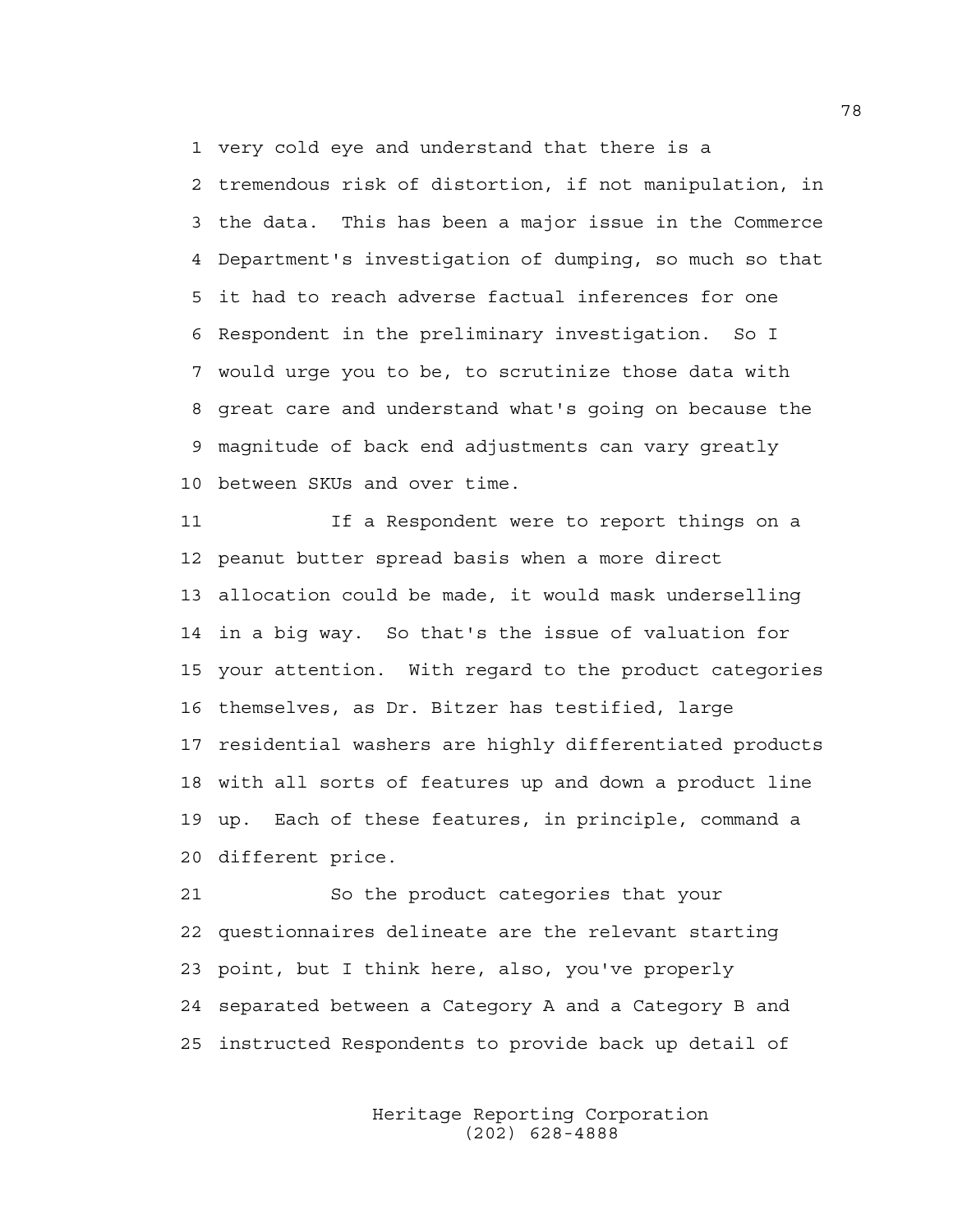1 what SKUs are in the basket. So this may be one of 2 those investigations where it becomes important to 3 sort of look behind the curtain and understand what 4 SKUs are in the average and what's going on with 5 product mix that might explain relative differences in 6 price, because product mix can be another source of 7 distortion in making quarterly price comparisons as 8 between subject imports and the domestic like product.

9 MR. VON SCHRILTZ: Thank you. That's very 10 helpful. I think you mentioned that this past Black 11 Friday Whirlpool, in fact, I think you showed us an 12 exhibit indicating that Whirlpool didn't discount any 13 of its large residential washers over \$150 per unit. 14 You also mentioned that Whirlpool really didn't 15 discount its large residential washers aggressively 16 during this past Black Friday while LG and Samsung 17 did, according to you, aggressively discount their 18 models, and, as a result, your exhibit indicated that 19 there was a huge spike in sales of those discounted 20 models. Now, why didn't Whirlpool aggressively 21 discount its large residential washers during this 22 last Black Friday?

23 MR. BITZER: We would like to make some 24 money. That's a simple answer. No, but to expand a 25 little bit more, the exhibit what you saw before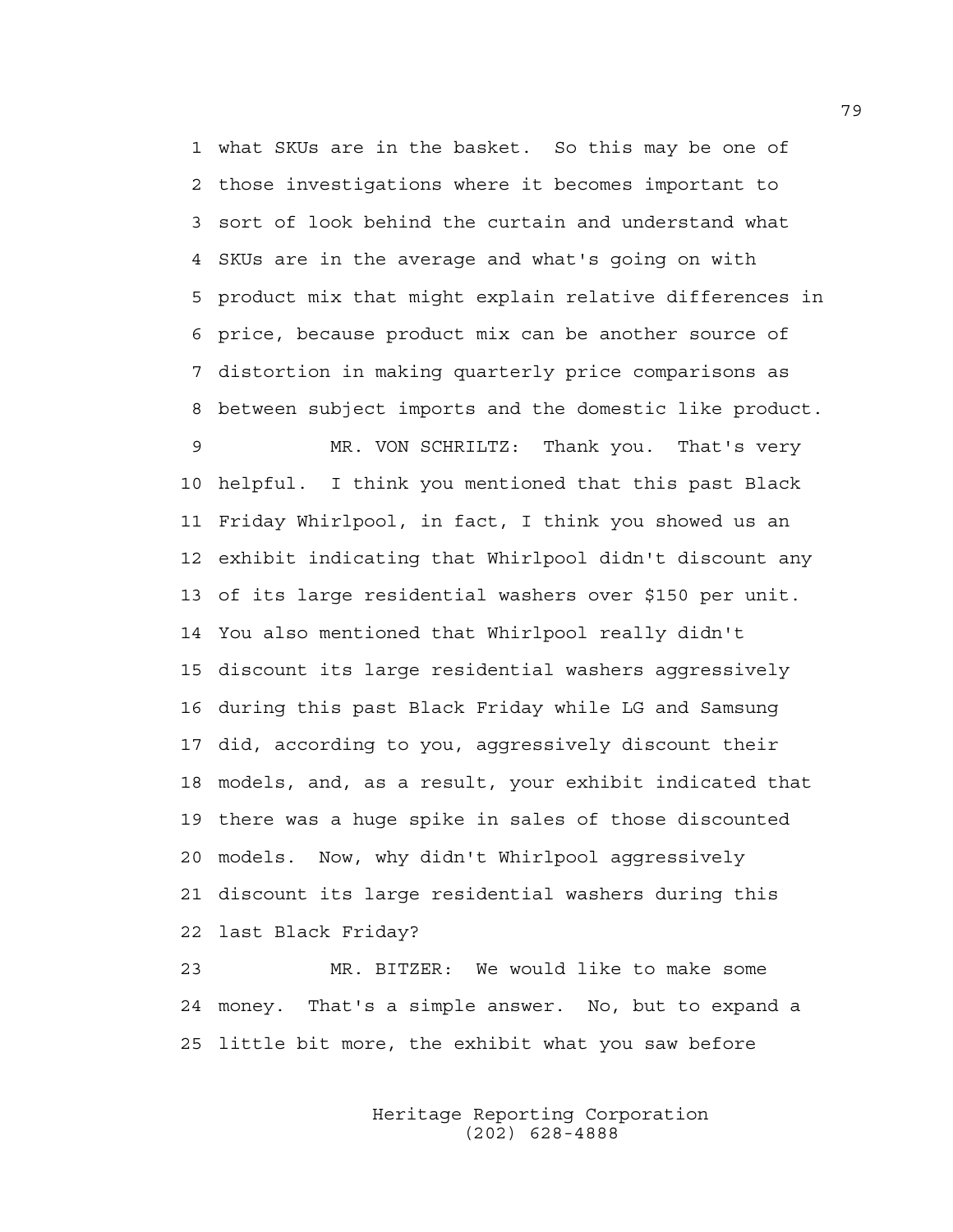1 refers to front loaders, just perfectly clear. So 2 probably on top load HE, we would have to do the same 3 analysis, you would find some discount. I don't know. 4 We'd have to do the same analysis. It's front 5 loaders and front loads we did not do any heavily deep 6 discounted products. The simple reason of this one is 7 the economics in the front loads business.

8 Even post repatriation and post any start up 9 costs or anything else are so negative, it just 10 doesn't make sense for the fronts. The other point is 11 very simply also is, it comes a little back to our 12 earlier point, this is largely replacement markets. 13 There's only so many consumers you can pull into that 14 window. It's not that you just make a spontaneous 15 impulse purchase, honey, I bought a second washer. 16 You just don't do it. So the economics, the return 17 that you have on putting someone in the market and 18 then having a much higher unit sales just doesn't 19 justify it.

20 MR. TUBMAN: Just one point of 21 clarification. The way the data is looked at, it's 22 month over month, so to be clear, we had sales on our 23 front load washers, but they weren't as deeply 24 discounted month over month.

25 MR. VON SCHRILTZ: So the discount is just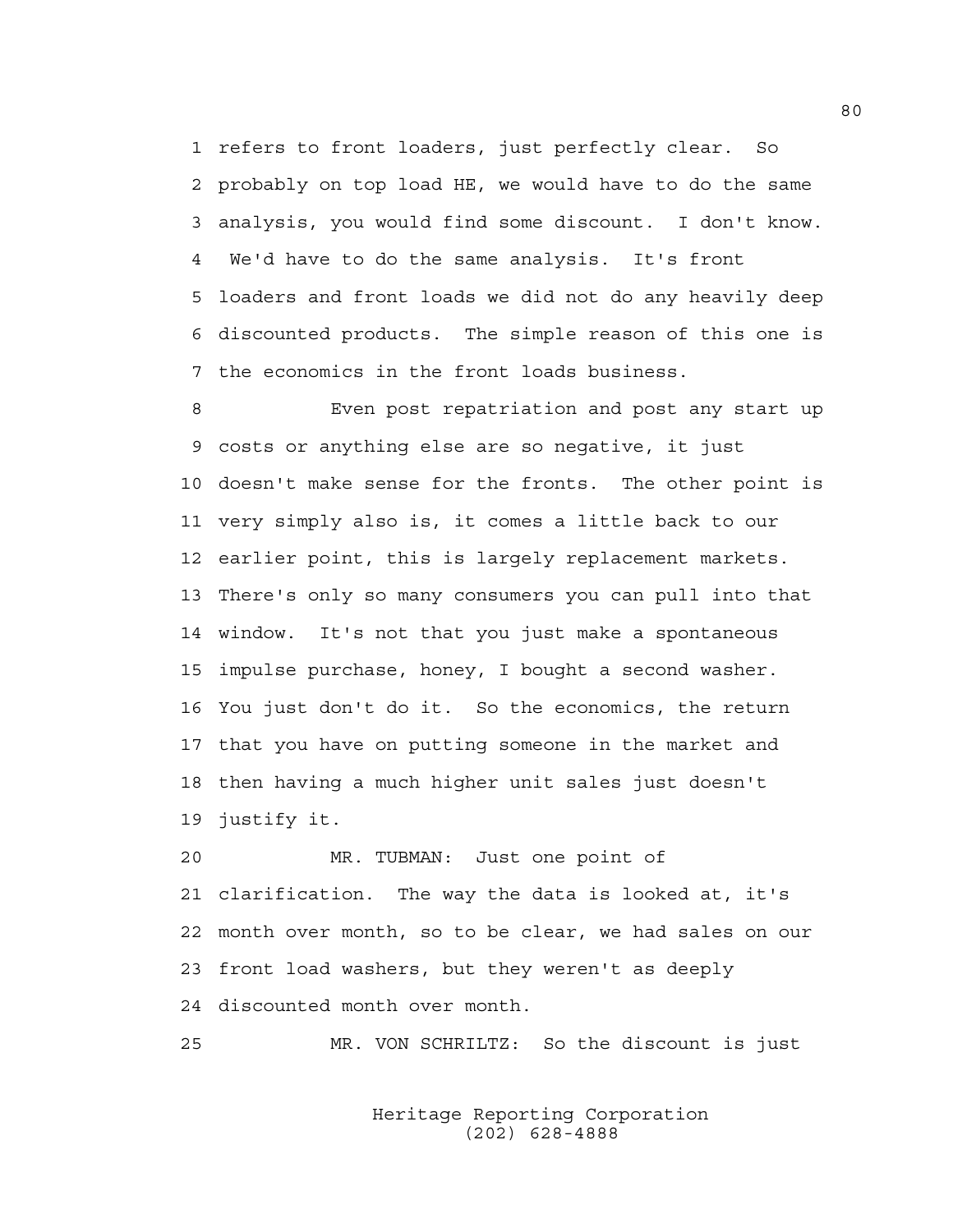1 comparing the prices in October with the prices in 2 November.

3 MR. TUBMAN: Correct.

4 MR. VON SCHRILTZ: Okay. Thank you. Now, I 5 think you answered one of my questions earlier. I 6 think I heard you say, Mr. Bitzer, that when you're 7 choosing between producing your front load HE large 8 residential washers in Mexico versus Ohio, that 9 Whirlpool determined that the labor cost advantage of 10 producing in Mexico was wiped out by the logistical 11 cost disadvantage of producing in Mexico.

12 MR. BITZER: Again, it's Marc Bitzer. By 13 and large. I mean technically speaking, back then if 14 you go down to the last cent, you probably still would 15 have produced Mexico, but then again, it's not always 16 about the last cent, so we made the decision in favor 17 of Clyde. It's true that the logistic cost almost 18 outweighed the labor cost arbitrage.

19 MR. VON SCHRILTZ: And your Mexican plant is 20 still producing large residential washers. Where will 21 they be sold?

22 MR. BITZER: The Mexican plant is still 23 producing LRWs. First of all, there's a fairly, not a 24 small, domestic home market, and then there's quite a 25 bit of exports into Central America.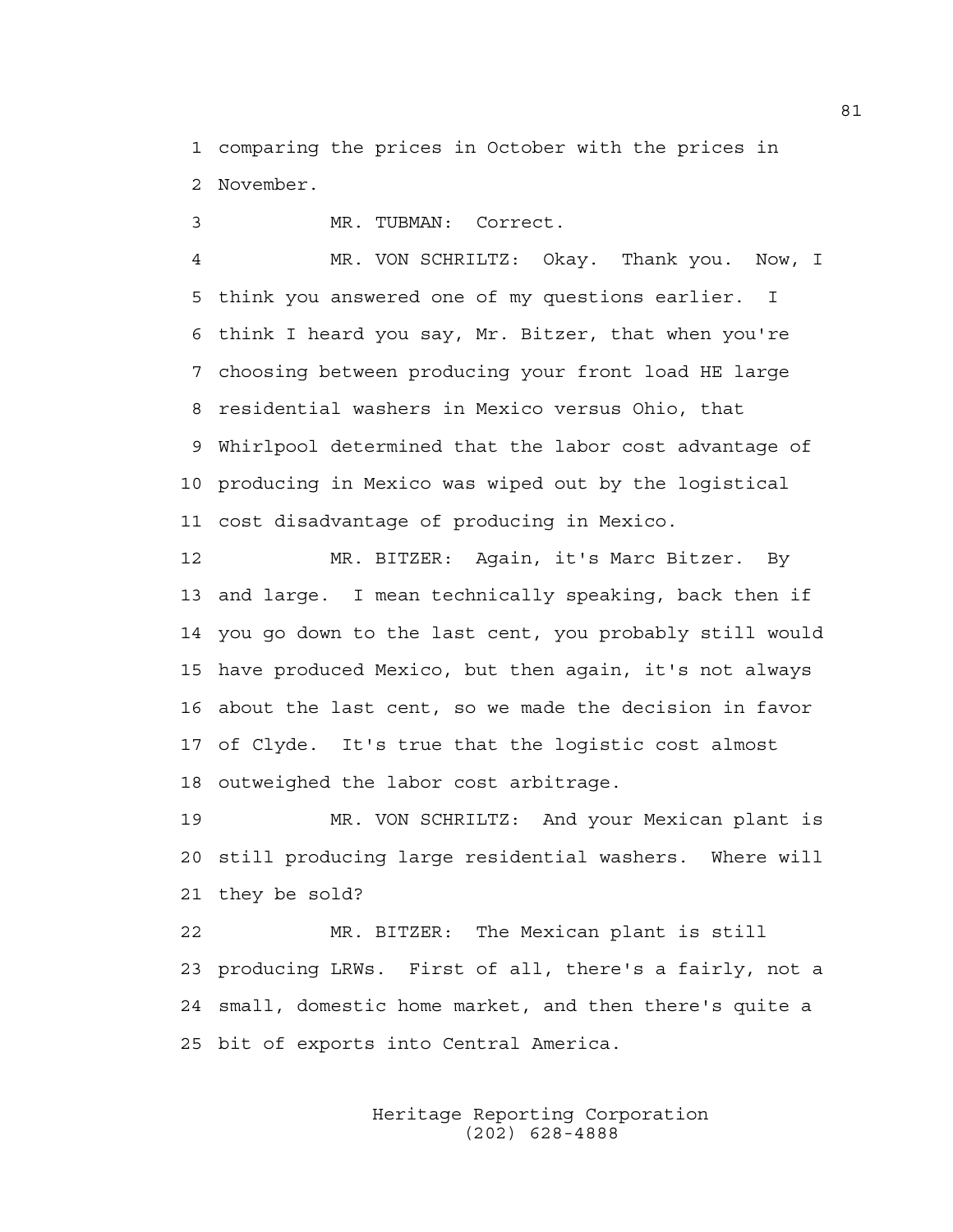1 MR. LEVY: And also Canada.

2 MR. BITZER: Yes, and Canada. Sorry. 3 MR. VON SCHRILTZ: Will you also be serving 4 the Canadian market from the Ohio plant?

5 MR. BITZER: The Canadian market has been 6 served from our Ohio factory for about 60 years now. 7 MR. VON SCHRILTZ: Thank you. Now, I've 8 also heard, I believe I heard you mention that you 9 haven't really reduced your workforce a whole lot in 10 large residential washers over the period of 11 investigation. Why is that? I mean you testified 12 that your large residential washer business is not 13 doing well. Why wouldn't you have reduced your U.S. 14 workforce in response?

15 MR. BITZER: First of all -- again, it's 16 Marc Bitzer -- if you would go back further in time, 17 you would see that the workforce is quite a bit 18 smaller when, you know, in its peak. The factories 19 today not producing the capacity, not even remotely, 20 on these levels which I mentioned before. The fact 21 that you didn't see a huge reduction workforce is 22 again simply reflection of repatriating products into 23 Ohio. So basically, the equivalent of what we used to 24 have in Schorndorf, which was like 600 or 700 people, 25 you would find that, but to a lesser extent back in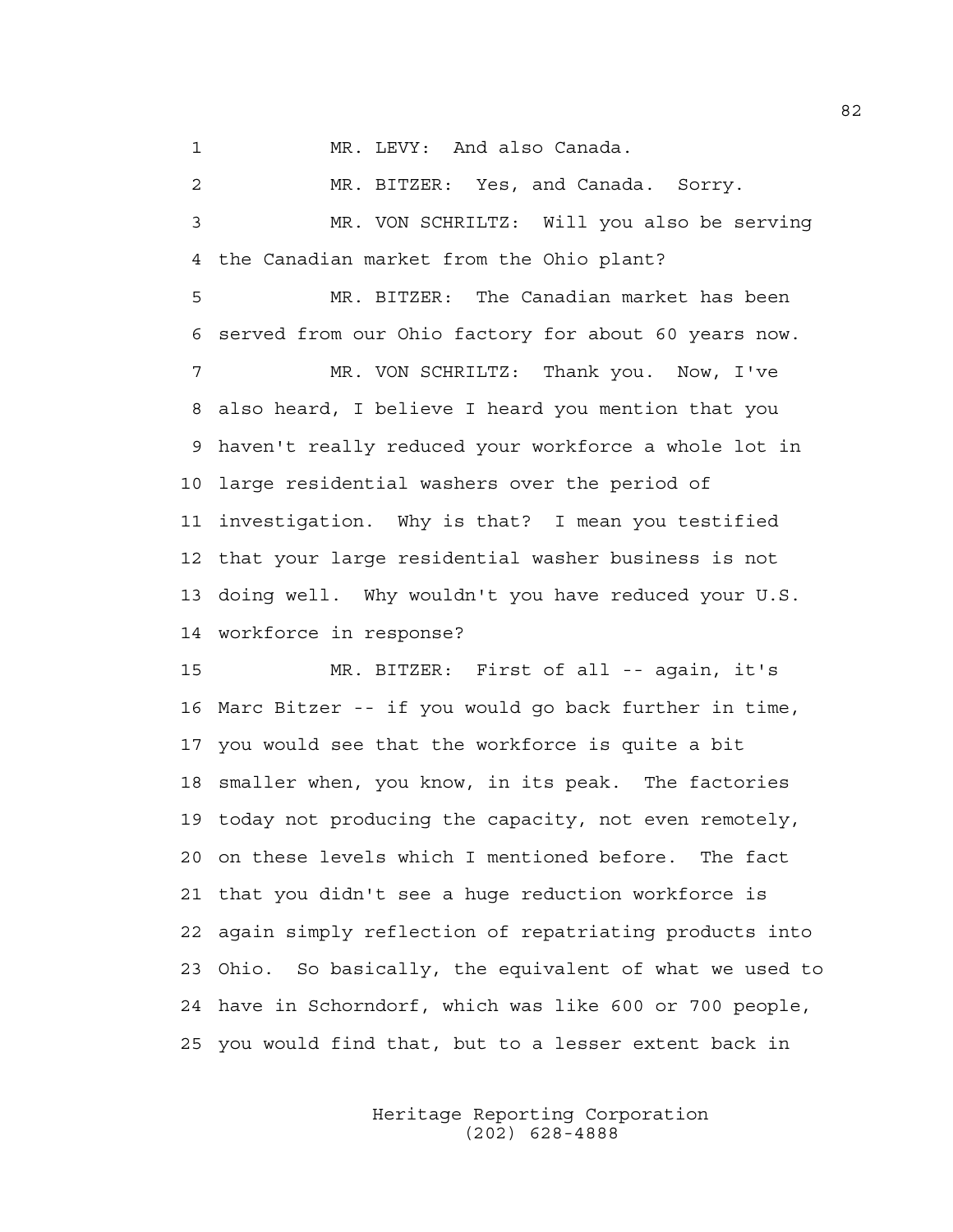1 Ohio because we never got the volume back.

2 MR. VON SCHRILTZ: So you're saying that 3 absent the repatriation of these front load HE models 4 to Ohio, there probably would have been employment 5 reduction.

6 MR. BITZER: You would have seen more for 7 employment reduction.

8 MR. VON SCHRILTZ: I have no further 9 questions at this time. Thank you.

10 MS. DEFILIPPO: Thank you, Karl. Mr. Deese, 11 questions, please, for this panel?

12 MR. DEESE: Hi. I'm Bill Deese from the 13 Office of Economics. I just have a few questions 14 about prices. You've already explained how the 15 minimum advertised price works fairly well, so I just 16 have a couple of things to clarify. Could you explain 17 in a little more detail what it means to, and maybe 18 give some examples, to offer a retailer allowances for 19 promotion and offer them machines on a buy in basis? 20 Could you explain what those terms mean?

21 MR. TUBMAN: Sure. Sure. It's Casey Tubman 22 again. First of all, as far as an allowance, so we 23 work from an MSRP, obviously, the suggested retail 24 price. We have a MAP, which is minimum advertised 25 price, again, to protect our brand integrity and the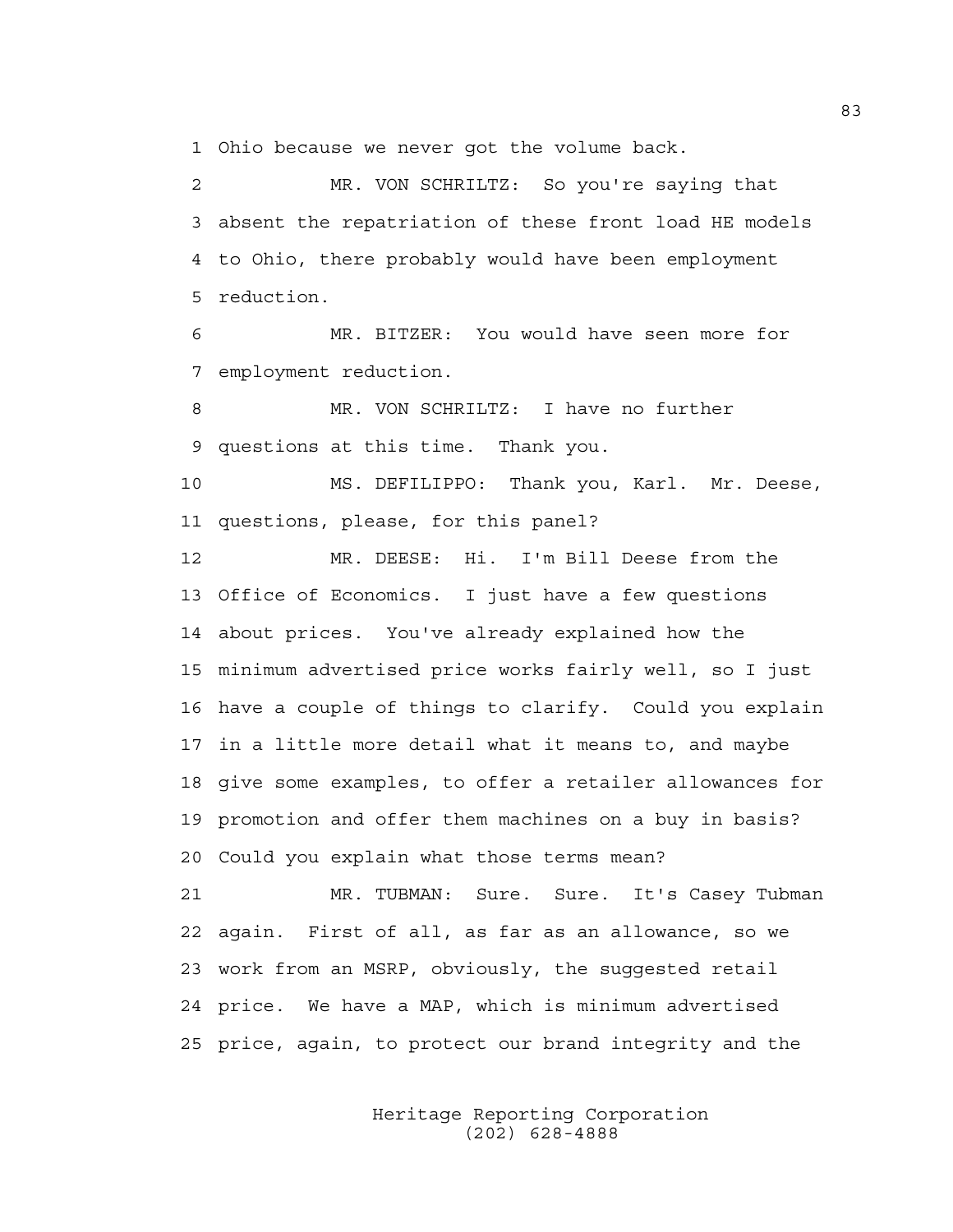1 value of it in the marketplace. That said, retailers 2 alone can determine their selling price. So while we 3 may incent them to sell at a certain price, we use 4 allowances to do that. You might hear that word, 5 allowances, or TPI, trade partner investment, money.

6 The way it works is we would structure it to 7 say -- say it was a \$999 product and we were going to 8 go to \$899 with it, so it's \$100. Say they were 9 making 30 points of margin on that at \$999. When they 10 bring it down to \$899, they're going to make less 11 dollars and also less points of margin. We would help 12 make some of that up. Typically, it's not to the full 13 extent of the dollars, it's typically to the extent 14 that we try to keep them near whole on their margin 15 percentage, but at the same time, then, we would pay 16 that allowance to cover that difference.

17 MR. DEESE: So that you're in effect 18 lowering the invoice price to them.

19 MR. TUBMAN: The invoice price stays the 20 same but it is paid separately as an allowance, so, 21 but, in effect, that net, yes, it brings it down.

22 MR. DEESE: Okay.

23 MR. TUBMAN: Does that help? Okay. 24 MR. DEESE: Yes, that helps. 25 MR. BITZER: Again, it's Marc Bitzer. But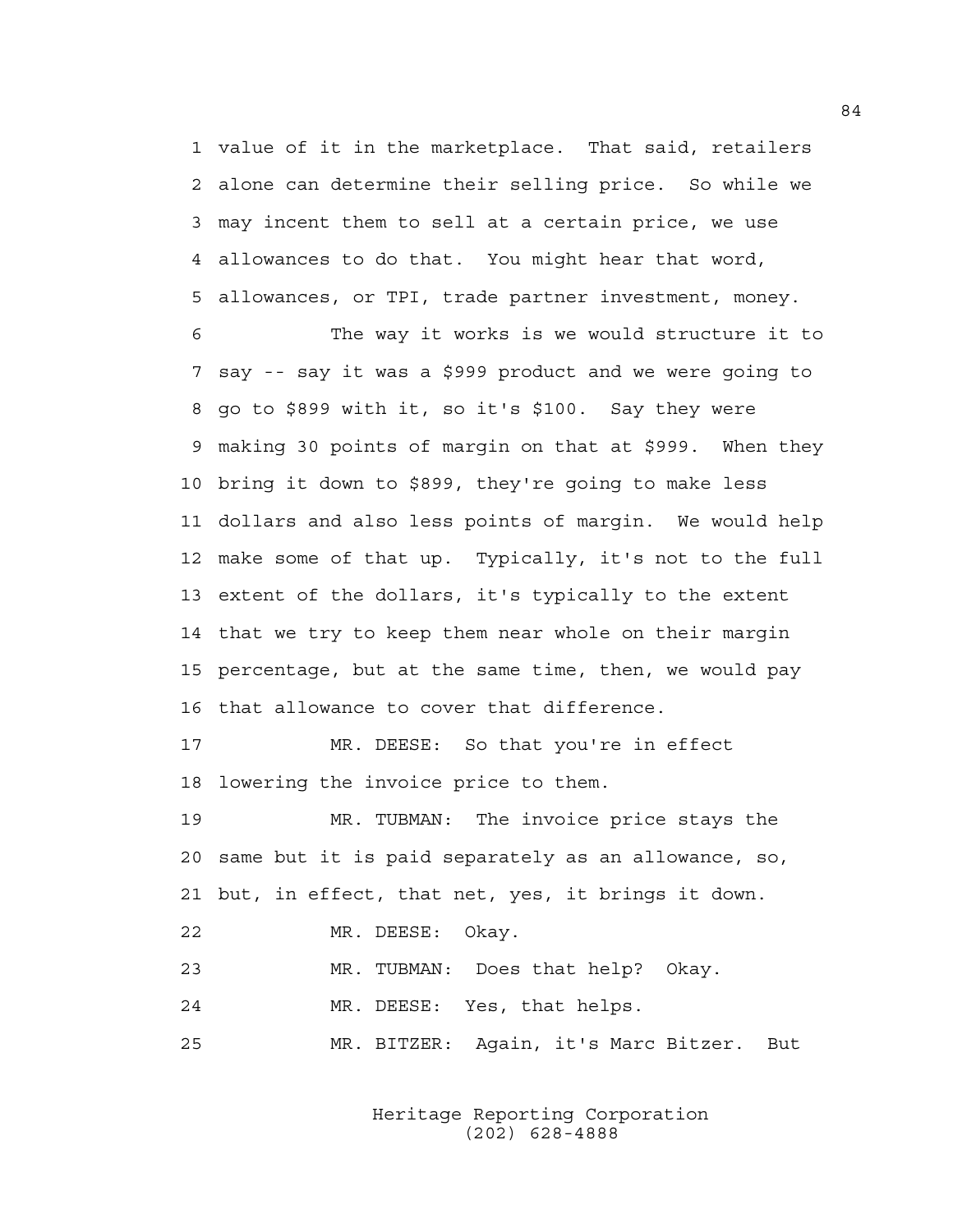1 that can take numerous forms. So you would find 2 retailers where you would see it actually an invoice 3 price, you would find retailers where we would make an 4 RSA in which there's a shop floor allowance, you would 5 retailers where this is paid on sell through and not 6 sell in. So I think the way how the support of margin 7 would show up is, I would argue, would find 100 8 different ways.

9 MR. DEESE: So what happens then in the case 10 say a retailer buys a large number of machines from 11 you. What if one of the models doesn't sell? Is the 12 retailer stuck with them, or does he move them out 13 back to you?

14 MR. TUBMAN: Typically, we have two types. 15 As Marc mentioned, there's the buy in and there's also 16 sell through allowances. We try to operate the 17 majority of our business on sell through promotions, 18 so as they sell, we then would reimburse them for the 19 allowance money on that sale. For a small portion of 20 our business, we do it on a buy in, so they can buy an 21 amount. If they don't sell through them, they've 22 boughten them at a lower cost and are able to continue 23 to sell them and make, at the lower price and try to 24 sell through them quickly.

25 Otherwise, they can sell them, again, at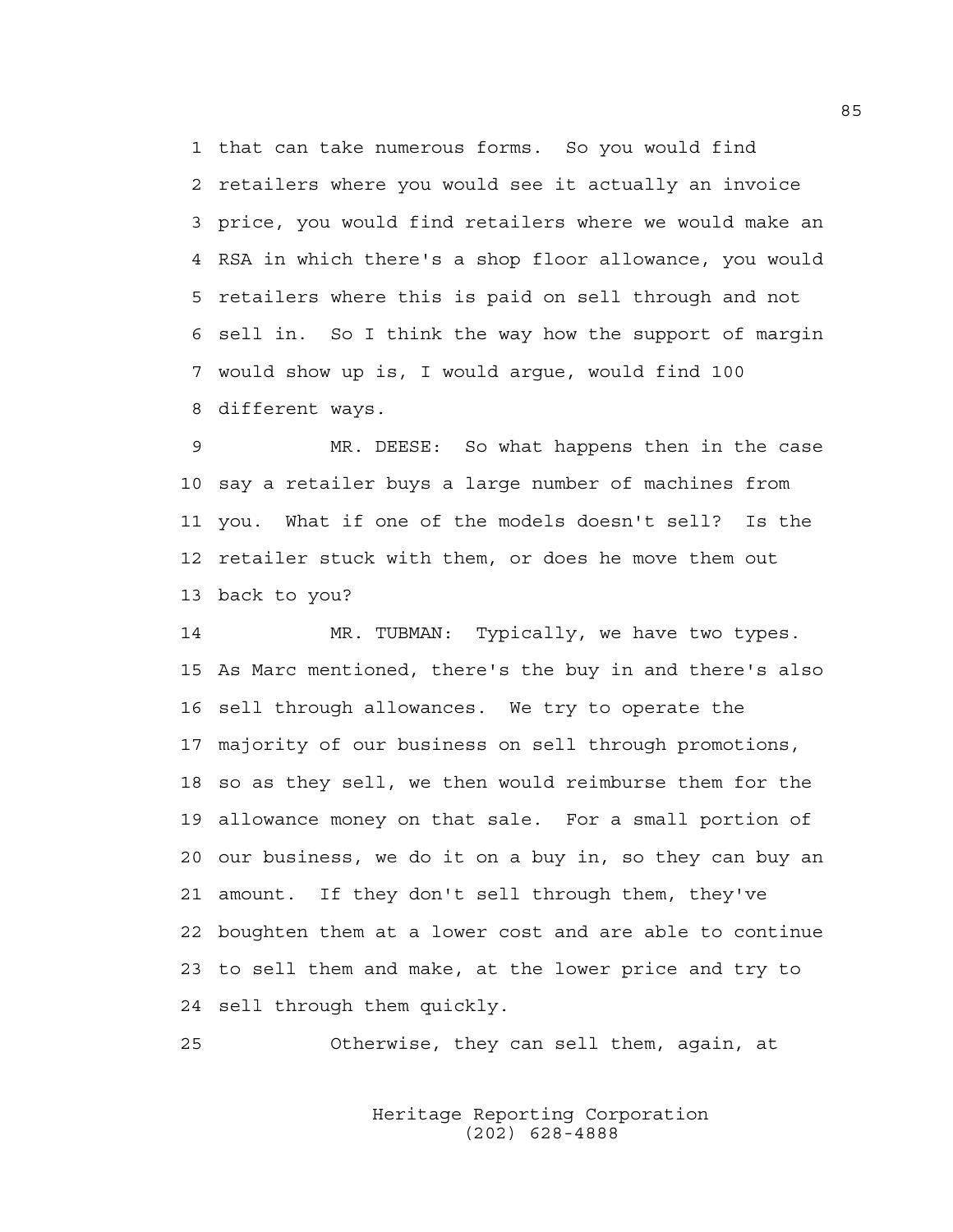1 full price and make a higher margin in their pocket 2 and stretch it out over time. Typically, we only do 3 that for the very small, I'll call them mom and pop 4 type stores, which can't have large buy ins. They 5 don't have anywhere to store them. Our larger ones 6 that have warehouses of their own we would do on a 7 sell through basis.

8 MR. BITZER: The other point which I want to 9 clarify -- again, it's Marc Bitzer -- between our 10 context may be slightly different than in Respondent's 11 context, given that we have our factories in U.S., our 12 supply chain is fairly short, which also means our 13 retailer, there's -- with the huge, we load you versus 14 huge buy in, you're stuck on a huge amount of 15 inventory. That's the benefit of having production in 16 U.S. You basically have a very, very short supply 17 chain. You pretty much ship what you have sold the 18 last week. That's the fact what we do. So we don't 19 have the issue of, okay, here's a boat load coming, 20 you sell in program, and now, how do we get rid of 21 inventory?

22 MR. DEESE: Okay. I have one more question. 23 You talked about floor space and pressure to reduce 24 price in order to maintain floor space at different 25 retailers. I get the picture that most people buying

> Heritage Reporting Corporation (202) 628-4888

86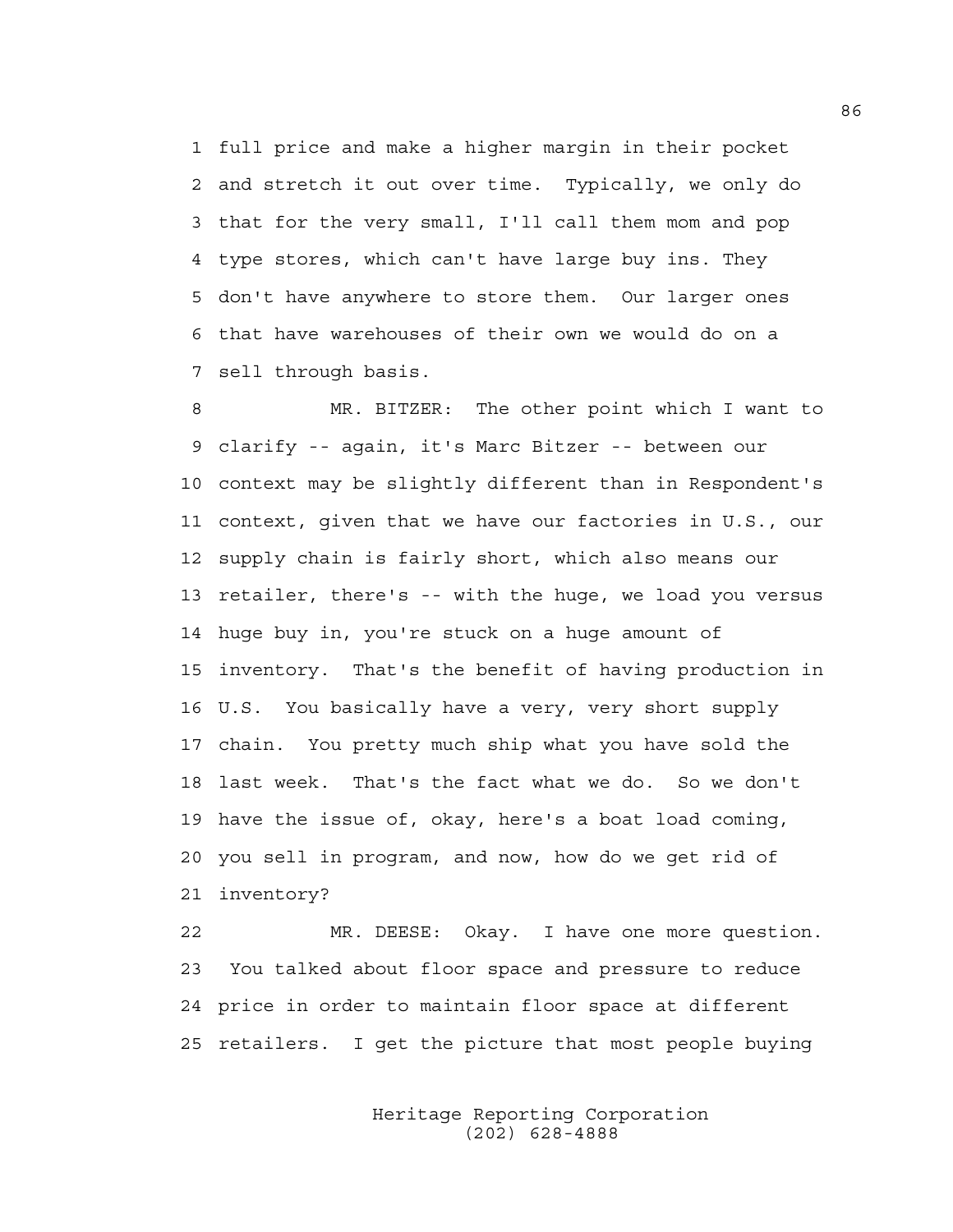1 washing machines actually go to retailers and look at 2 them, but I've also heard that if you buy them say 3 over the internet, you have a choice of a greater 4 number of models. Could you comment on the importance 5 or the unimportance of sales over the internet?

6 MR. BITZER: Again, it's Marc Bitzer. The 7 U.S. data for online sales in appliances in general is 8 7.8 percent of the total market, or 7.9 percent. I 9 think I would say in the case of washing machines, or 10 LRWs, it should be pretty much the same. We can 11 probably reconstruct it. So the actual amount of 12 transactions is somewhat limited. As a side note, 13 these transactions would be typical brick and mortar, 14 i.e., a Home Depot online or Sears, it will be pure 15 players, like an Amazon, even though that's very 16 small, or manufacturer direct. So it's compromise.

17 So the actual online portion is somewhat 18 smaller. What is true, and that's what I guess what 19 you're alluding to, is that the online or the internet 20 has replaced newspapers as the number one information 21 source, so typically what you would find is that 60 22 percent of consumers prior to entering a store have 23 visited internet.

24 MR. DEESE: So do you market any washing 25 machines directly through the internet instead of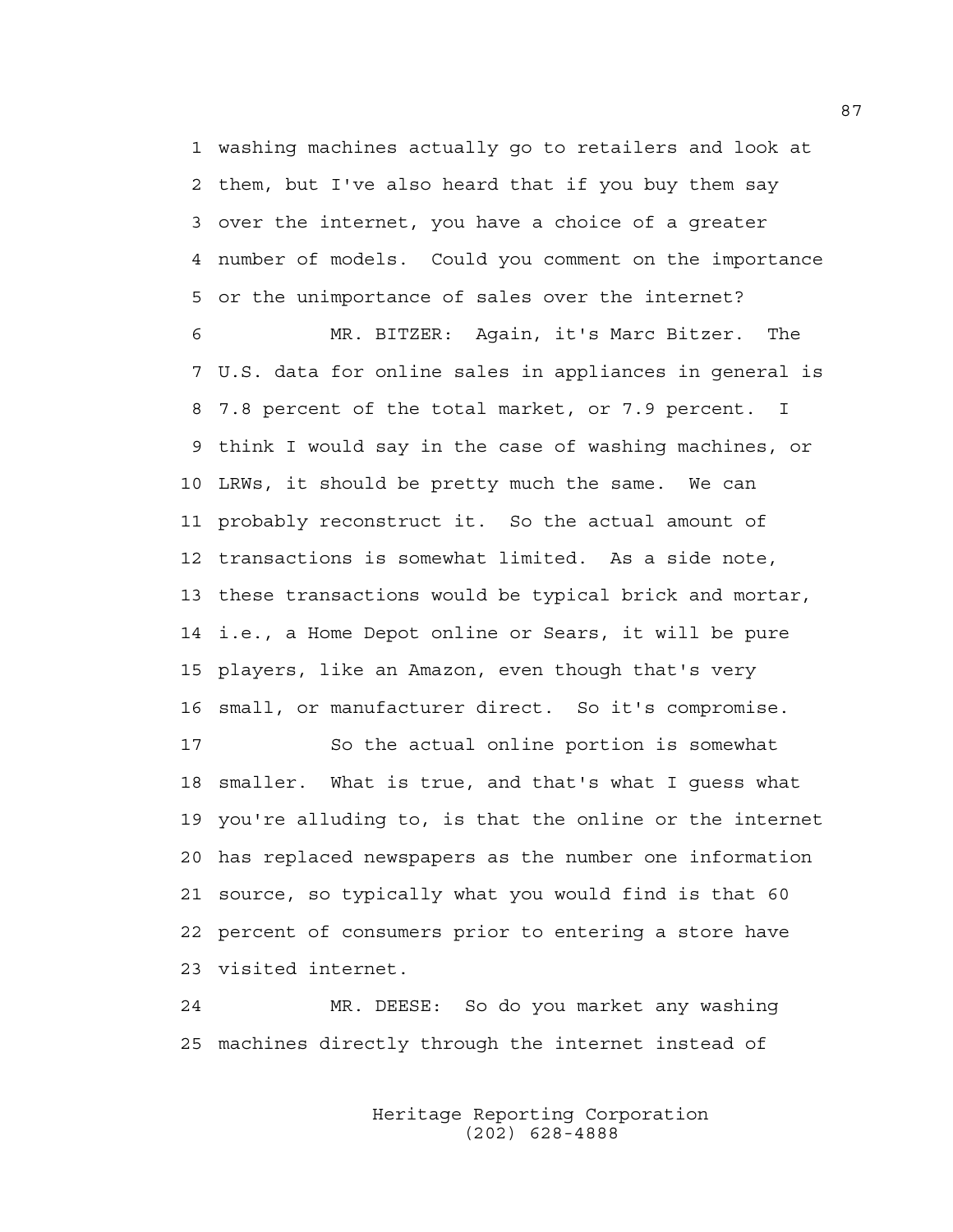1 going through a retailer?

2 MR. BITZER: Again, it's Marc Bitzer. The 3 only thing which we market directly is VIP online to 4 our employees. We have a friends and family program 5 and we have a small outlet store where we basically 6 sell discontinued product online, but not company 7 direct. That would create somewhat of some 8 discussions with some trade partners.

9 MR. TUBMAN: You did ask a question about 10 selection as far as online versus in the store. I 11 just want to make sure we answer that. Typically, in 12 the store, they are able to order all the selection. 13 It's not that it would be limited. So if you came in 14 as a consumer and saw one on the floor but wanted one 15 that had a glass lid, per se, on it, you would then 16 just special order that product and they would have it 17 shipped it. So from a selection standpoint, it 18 wouldn't be different.

19 MR. DEESE: Okay. Thank you very much. I 20 have no further questions.

21 MS. DEFILIPPO: Thank you. Mr. Yinug, do 22 you have any questions for the panel, from you for 23 this panel.

24 MR. YINUG: Thank you for your questions, 25 especially on product features and product production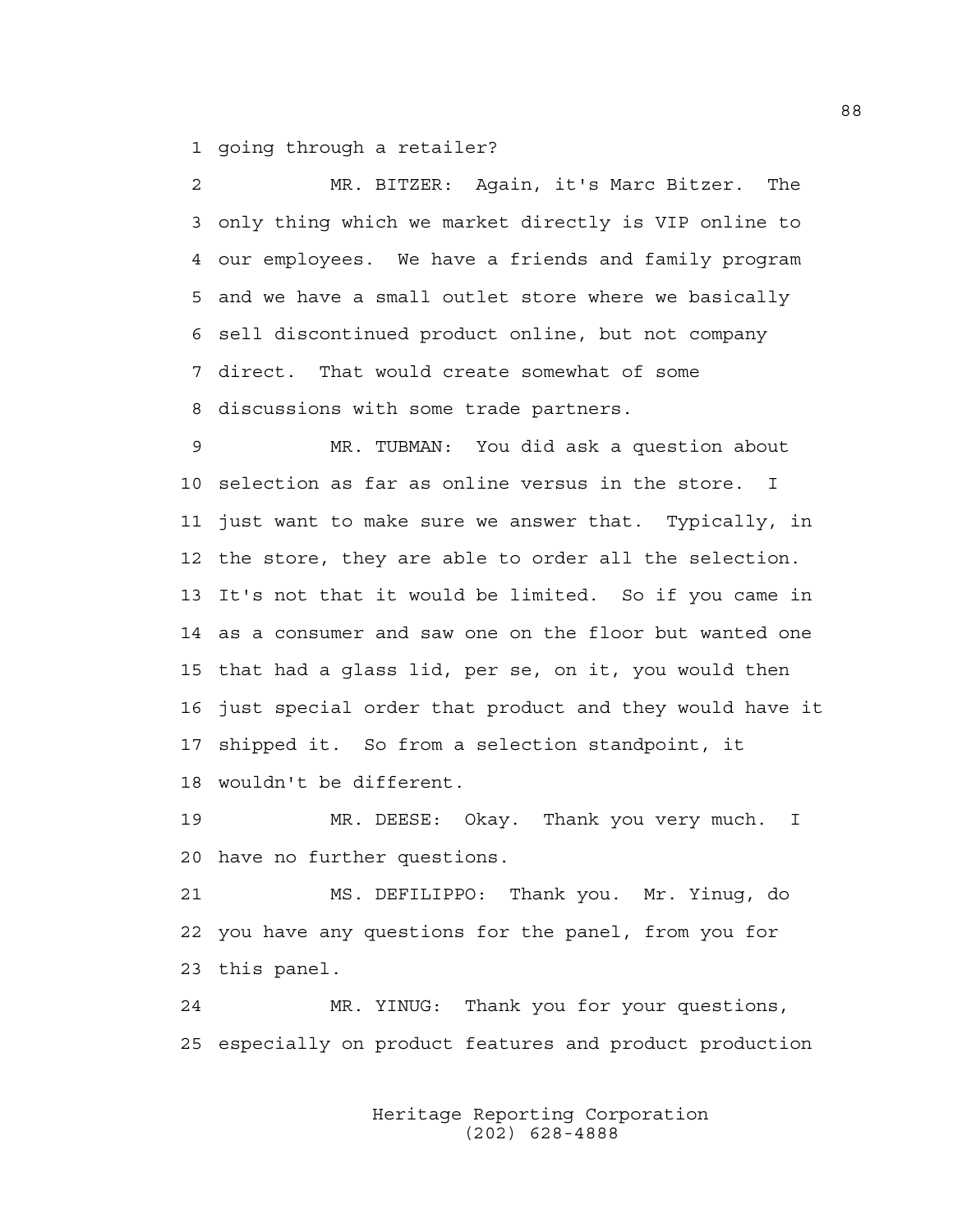1 process. I just want to ask a couple more follow-up 2 questions in those areas, and perhaps a couple others. 3 On Exhibit 7 of your presentation you list a number of 4 I guess performance features. I just want to clarify. 5 The difference between the high efficiency machines 6 and the conventional is strictly water consumption and 7 energy consumption. Can the performance features that 8 are listed for these and other machines, the range of 9 those features, can they be included in all three 10 types?

11 MR. BITZER: Again, it's Marc. If you refer 12 to Exhibit 7 so that I can go through that list and 13 Norbert can also chime in. Color, yes, you can apply 14 to anything. However, what you would typically see is 15 that on the low end conventional you would see few 16 silver or chrome-plated washers, but you can apply it. 17 It's basically, as I said before, it's a 18 manufacturing process. You basically put the cabinet 19 through a big paint shop. So that's irrespective of 20 platform.

21 Capacity, again, there is no structural 22 reason why one and not -- what typically happens is 23 that HE top loaders tend to have a higher capacity 24 than conventional. As I mentioned before, we have 25 also hybrid in between where we can use a platform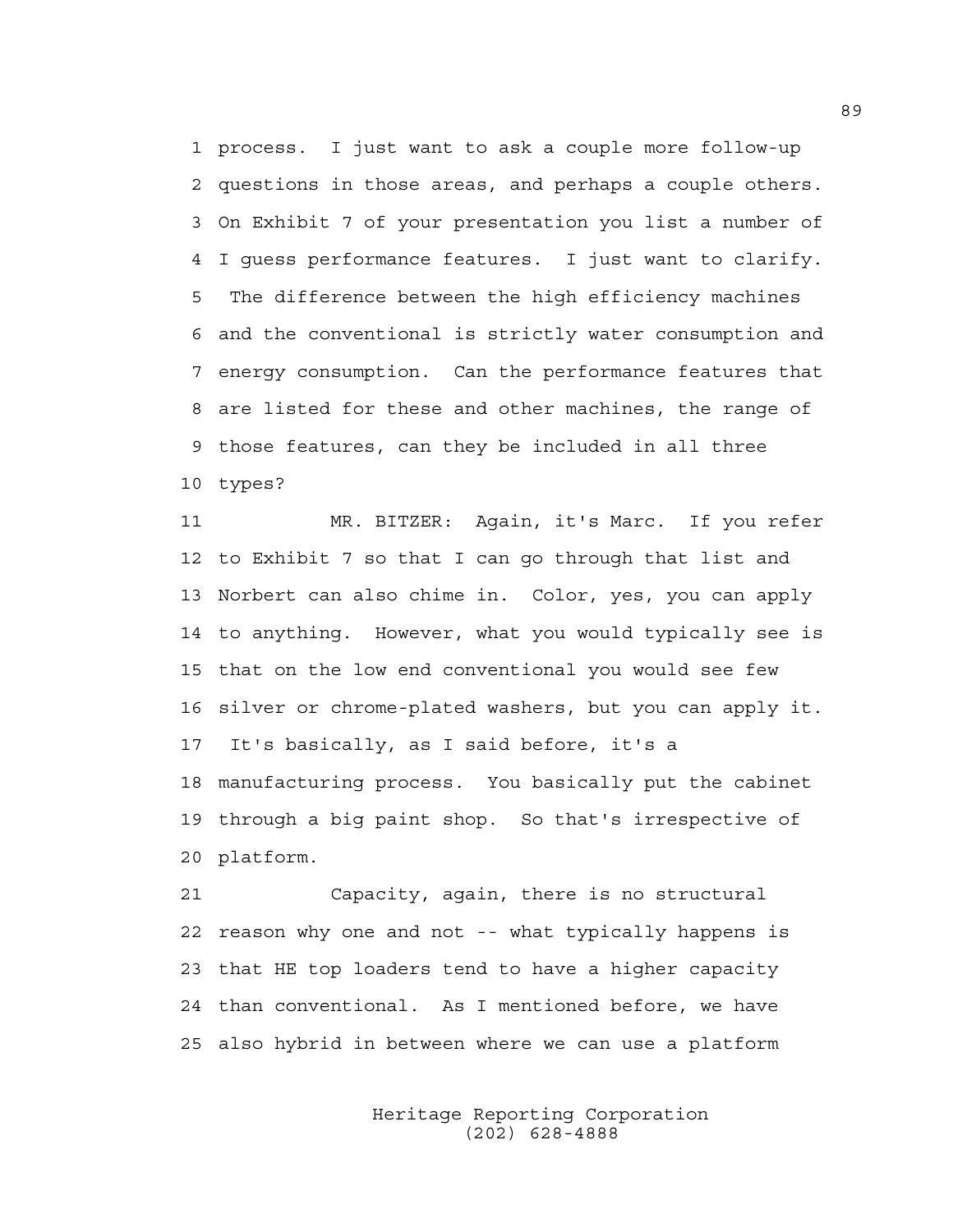1 which we largely have on conventional which has an HE 2 but for smaller capacity. So, again, it's more, it's 3 your choice. VRT is a Samsung-specific vibration 4 reduction. We have similar technologies. Again, you 5 can apply to multiple platforms.

6 By the way, irrespective of front or top 7 loader. Typically the reduction technology is direct 8 drive drive systems or to fairly complicated 9 counterbalancing algorithms which you can apply on 10 both front and top loaders. Steam, you have it on 11 both between front and top. Energy efficiency, again, 12 I mentioned before that's a continuum and you can have 13 it on both.

14 MR. YINUG: Okay. So there's no real 15 product features besides the energy consumption and 16 water consumption that would distinguish a 17 conventional from a high efficiency?

18 MR. GREENWALD: I think the answer is no. 19 MR. YINUG: Okay.

20 MR. BITZER: I think what you may hear is 21 that one is typically sold with an impeller and the 22 other one is an agitator. That's to achieve to --

23 MR. YINUG: Okay. Now, from the point of 24 view of your consumers, hypothetically, if they didn't 25 consider, if price wasn't a consideration, and this is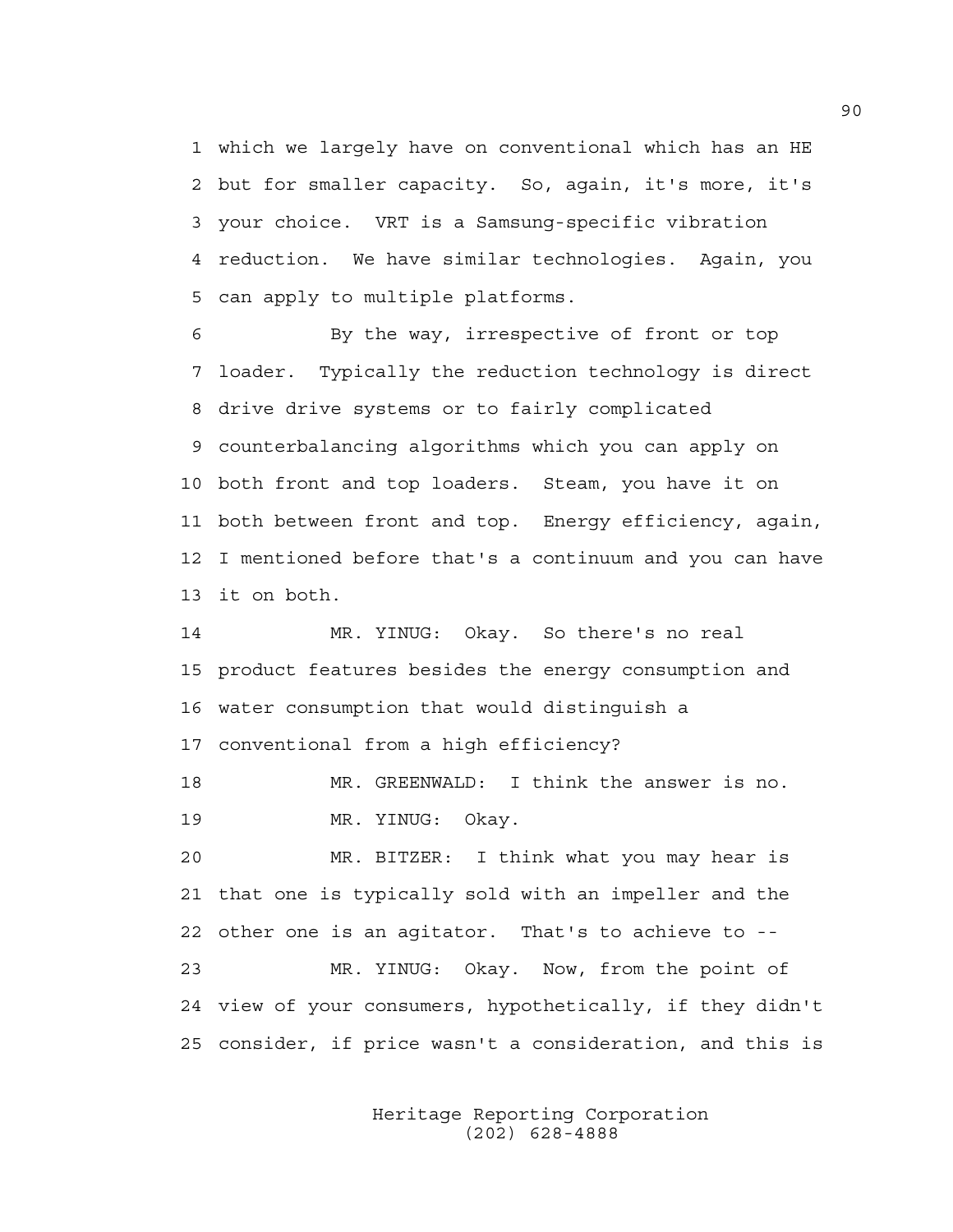1 all completely hypothetical, if price wasn't a 2 consideration, can you provide some insight on what 3 product features listed here or others that are 4 available in the washing machines that they typically 5 view as important to them and less important to them, 6 so, to sort of distinguish between important features 7 when they shop and less important features?

8 MR. TUBMAN: It's Casey Tubman. When the 9 consumer comes in, a lot of the times you'll find out 10 whether they're a, I'll call it a full family with 11 multiple children so they're looking at capacity, or 12 they don't need capacity if there's maybe only two of 13 them at home. So capacity is one of the features that 14 they look at. The energy and water consumption of it, 15 that's a comparison. They're using the energy tag to 16 do that, visit E-Star. Does it have a tier rating? 17 Does it have a tier rebate?

18 One thing that hasn't been mentioned today 19 is there are sometimes utility rebates for products 20 that have different energy standards tied to them so 21 that will come into play. Then you might hear someone 22 ask about a noise piece on washers sometimes. That's 23 a fourth thing that will come into play. You have 24 aesthetics that come into play, glass lids. I mean a 25 lot of times consumers coming in now, they haven't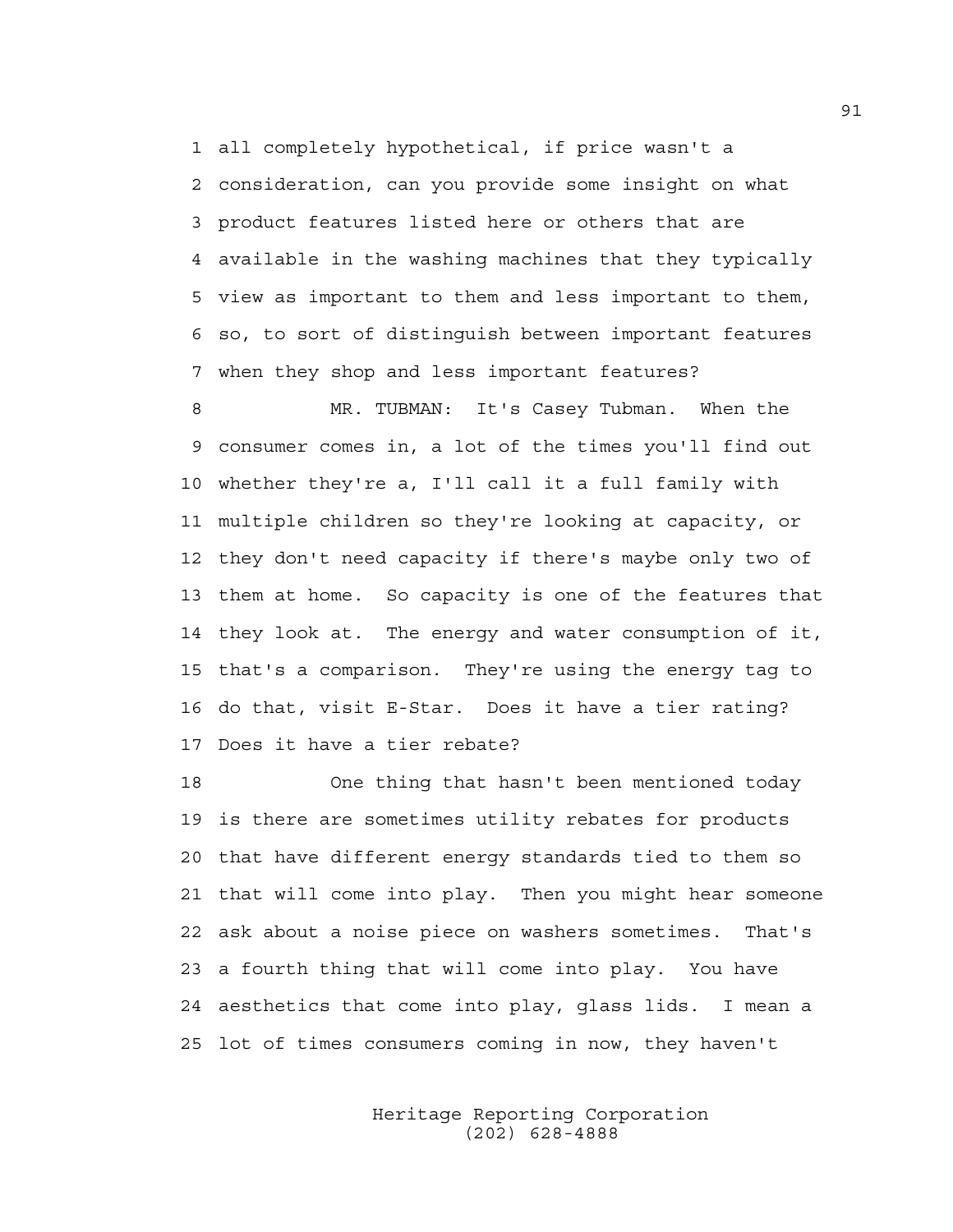1 been in the market for 10 years. We have to educate 2 them, the sales associate needs to educate them on 3 what's available.

4 They come in thinking I'm buying what I had 5 10 years ago and 10 years ago, I mean most people were 6 buying an agitator washer. Now they're coming in and 7 they're seeing much bigger capacities, they're seeing 8 stainless steel tubs, they're seeing no agitator in 9 the washers. So other features come into play at that 10 point in time, and typically, they have to be educated 11 on those, and then you'll find out what's important to 12 that consumer that's coming in.

13 MR. YINUG: Okay. So it can vary based on 14 the customer.

15 MR. BITZER: The only thing which I want to 16 add is what you would also hear many consumers just 17 simply ask for reliability. What is typically 18 referred to were *Consumer Reports*, also have long-term 19 reliability, which, as a side note, fundamentally 20 different from J.D. Powers which is just the first 21 year satisfaction. So typical consumer asks what 22 lasts longest, which is a multiyear reliability study 23 based on consumer unit reports, and that's, on this 24 line you would find us faring very, very well. 25 MR. YINUG: Okay. A question on the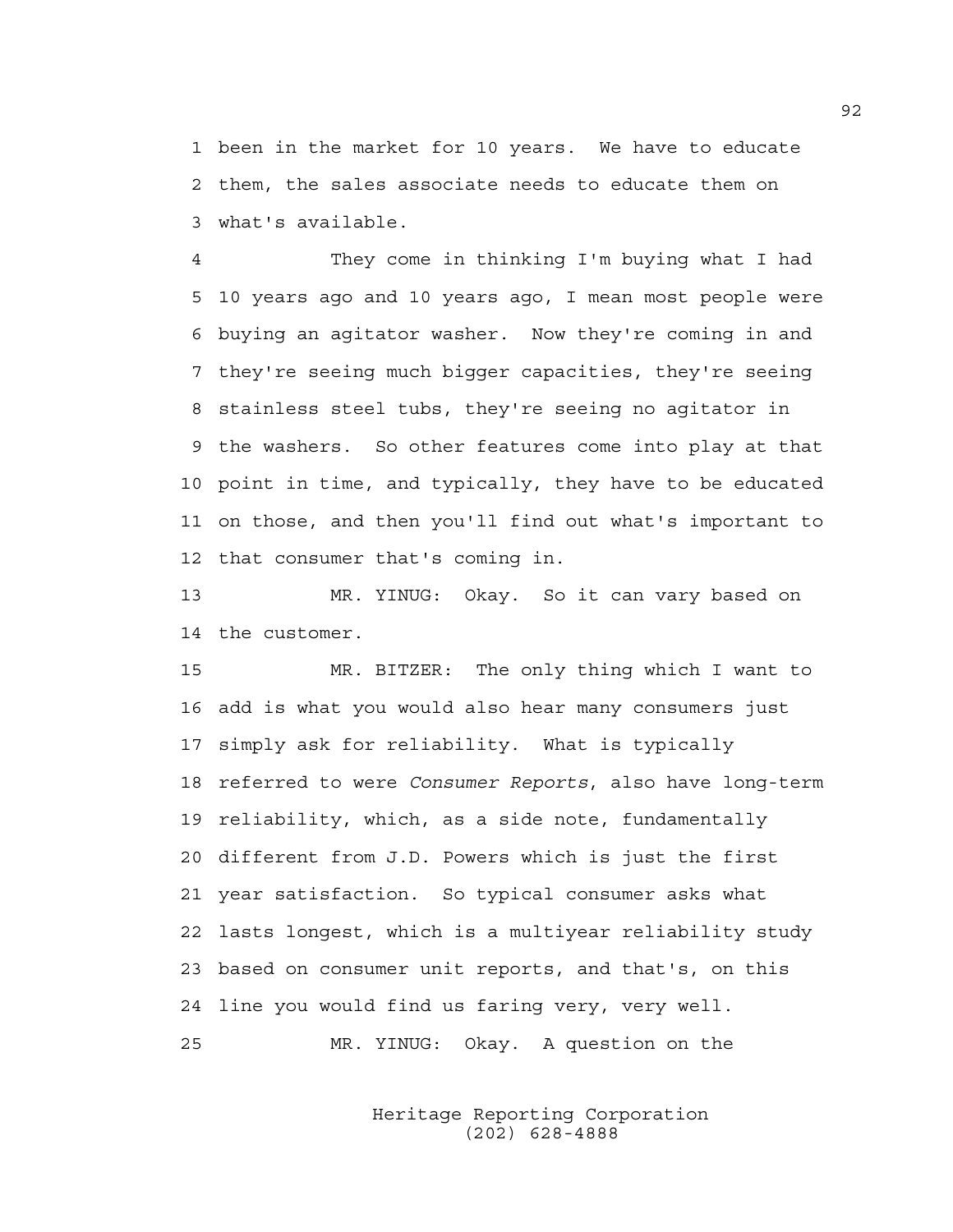1 production process. You mentioned in your

2 presentation the production process. I think in your 3 petition you broke down materials into three general 4 categories: bulk, cut, shaped, painted pieces and 5 then component systems. In terms of the value of the 6 typical washer, can you sort of provide a breakdown 7 how much each component is part of the value of the 8 actual washer?

9 MR. LEVY: I think we'd be happy to address 10 that but given the proprietary nature, we'll do so in 11 a postconference briefing.

12 MR. YINUG: Okay. Also, the development of 13 new product features or advances in existing features, 14 how much typically do you devote to trying to either 15 increase innovation in current features or create new 16 features? I've heard often the term smart feature in 17 describing certain new models of washers. Do you 18 consider product development a major factor in what 19 you do to maintain competitiveness?

20 MR. SCHMIDT: Yeah. Absolutely. This is 21 Norb Schmidt. I think I'm on. We invest 22 significantly every year. You heard Marc talk about 23 our commitment to invest over \$1 billion in 24 innovation, in bringing innovation to market in major 25 home appliances. In fact, just recently \$175 million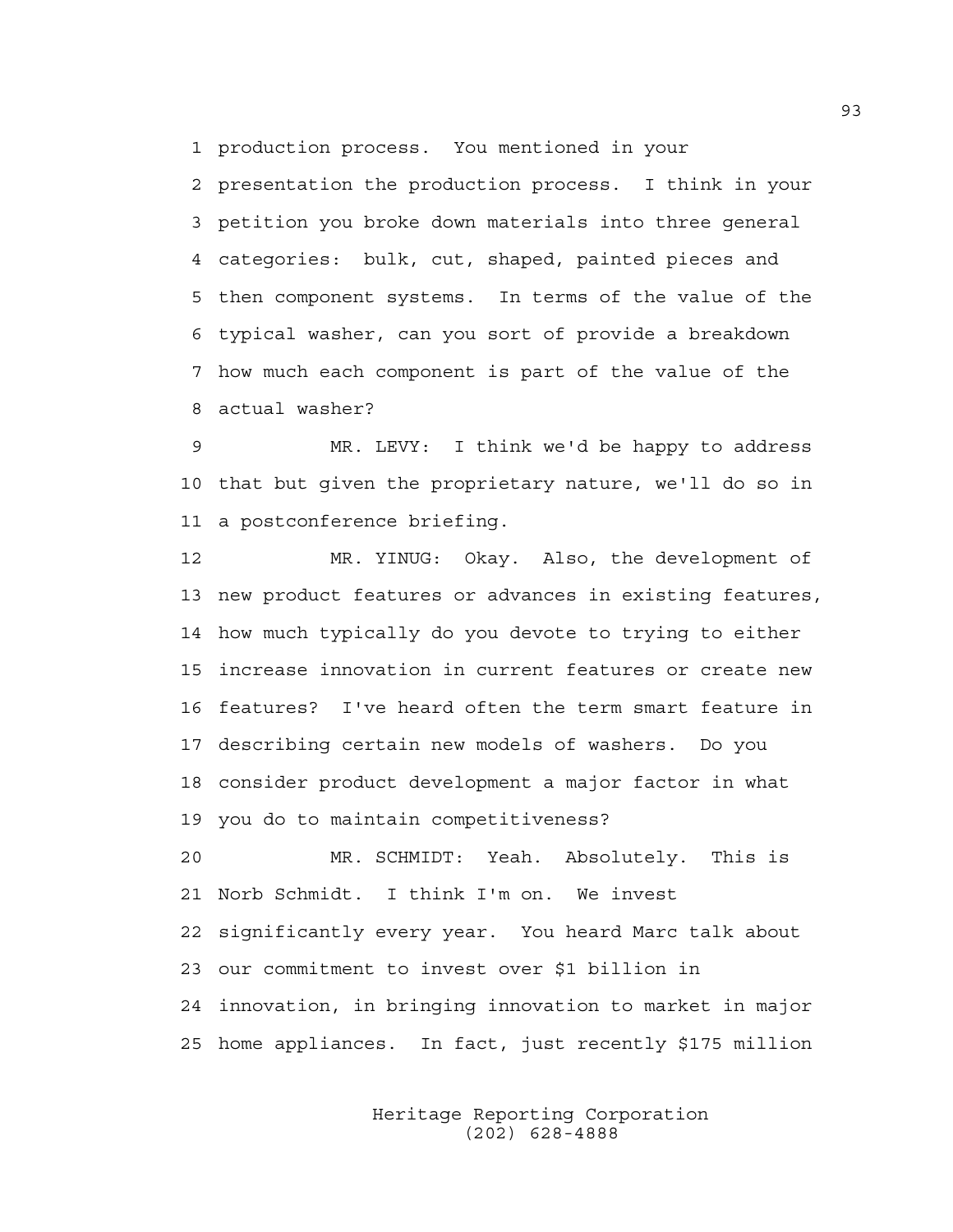1 investment in Clyde alone to bring innovation in 2 washers. If you just look at this year, and again, 3 maybe given the proprietary nature of some of it, we 4 can provide that information today to the group, but 5 we invest significant money to bring new innovation, 6 new features that win with consumers in the market.

7 MR. BITZER: It's Marc Bitzer again. Just 8 in what's somewhat proprietary, we have more than 9 1,000 engineers doing nothing else than washer 10 technology development just in U.S. So it is a fairly 11 significant amount of people working on this one. 12 That is typically along how do you get to the next 13 level of energy/water consumption? It is typically 14 about the basics of how do you improve washers? I 15 mean just cleaning, basically washing. You would have 16 engineers working on how do we find a result that you 17 can multicolor, all in one load without color 18 dilution. So it goes back to the fundamental basics 19 very often.

20 MR. YINUG: Okay. Thanks. Well, you also 21 mentioned -- this is a different focus -- you 22 mentioned certain firms that have closed recently 23 during the period of investigation. I think you 24 mentioned Electrolux. Can you provide any other 25 events or of closings or transfers during the period,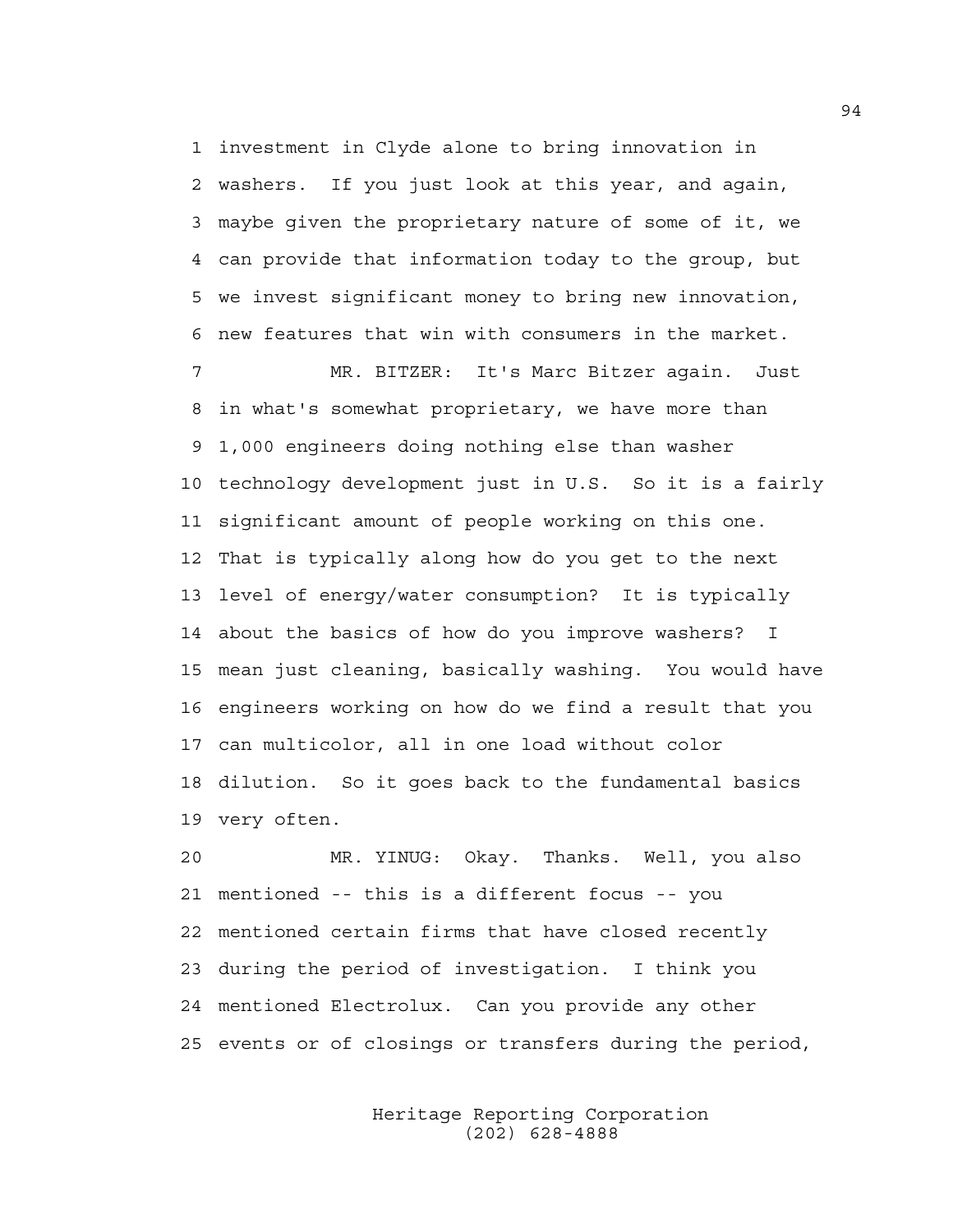1 or, also, we'd also be interested knowing about the 2 major events in the industry, including curtailments 3 in production, acquisitions, expansions, renewed labor 4 contracts, et cetera, major events in the industry, 5 and happy to provide it in a postconference brief.

6 MR. BITZER: Again, it's Marc Bitzer. I 7 mean a general industry world that was referring to is 8 the Bosch closure by front load factory in New Bern, 9 Carolina. Electrolux. They had a production at Sioux 10 City, Iowa, which been moved to Juarez, Mexico. 11 Fisher Paykel had a production in Ohio which I think 12 they moved to Thailand. So that's, these are the 13 major events of factory moved as such. In terms of 14 repatriation, from my knowledge, we are the only one 15 who moved production back, which in that case was 16 front loads from both Germany and Mexico.

17 There have been press announcements and 18 press releases that GE plans to move production back, 19 but so far it's not yet in the marketplace. GE is 20 today sourcing product, front loads, from Little Swan 21 in China, and top loaders, high efficiency top loaders 22 from LG, and conventional were produced themselves. 23 Beyond this one, I'm not aware of a material made 24 acquisition which would have changed the picture 25 completely. There has not been kind of labor contract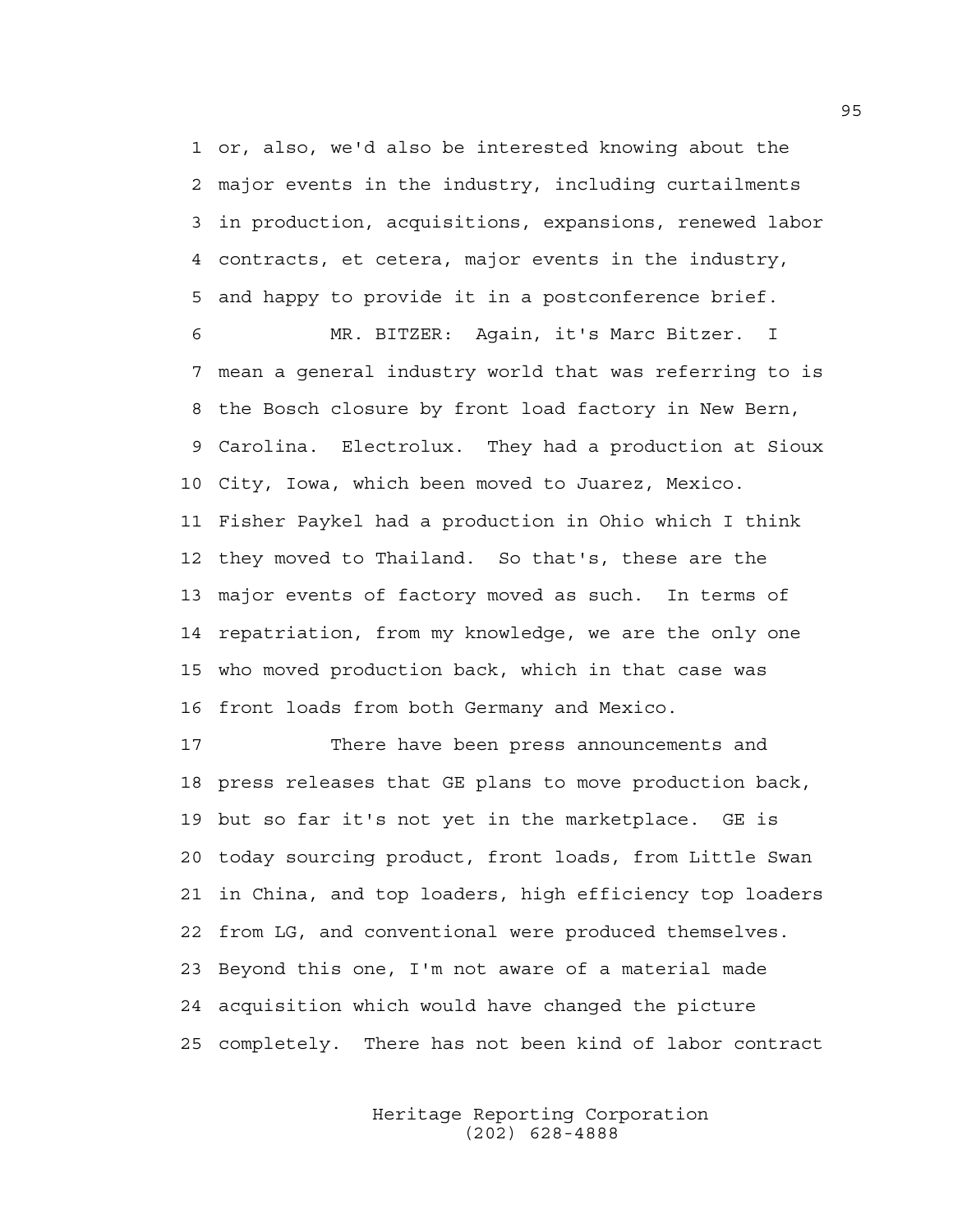1 changes you talk about. It's, you know, typically one 2 or two percent increases on an annual basis on the 3 labor cost, but it's tiny in the broader context of 4 product cost.

5 MR. LEVY: Correct me if I'm mistaken, but I 6 do believe that GE also produces some high efficiency 7 top loaders in the U.S. Is that right? Okay. That's 8 correct.

9 MR. YINUG: Okay. I thank you. That's it. 10 MS. DEFILIPPO: Thank you. Mr. McClure, 11 questions from you?

12 MR. MCCLURE: Jim McClure. Nice to see all 13 of you again. I've been trying to decide which is the 14 most apt analogy, whether it's deja vu all over again 15 or Groundhog Day. When in doubt, I always go with 16 Yogi. Staff has asked most of my questions, and in 17 the course of your very useful responses, you've 18 addressed many of my thoughts. One quick thing. You 19 mentioned that Bosch had applied for and been approved 20 for trade adjustment assistance. What about 21 Electrolux and Fisher Paykel?

22 MR. LEVY: I think the answer in both cases 23 is yes. We will provide you in our postconference 24 submission copies of the relevant documentation from 25 the U.S. government.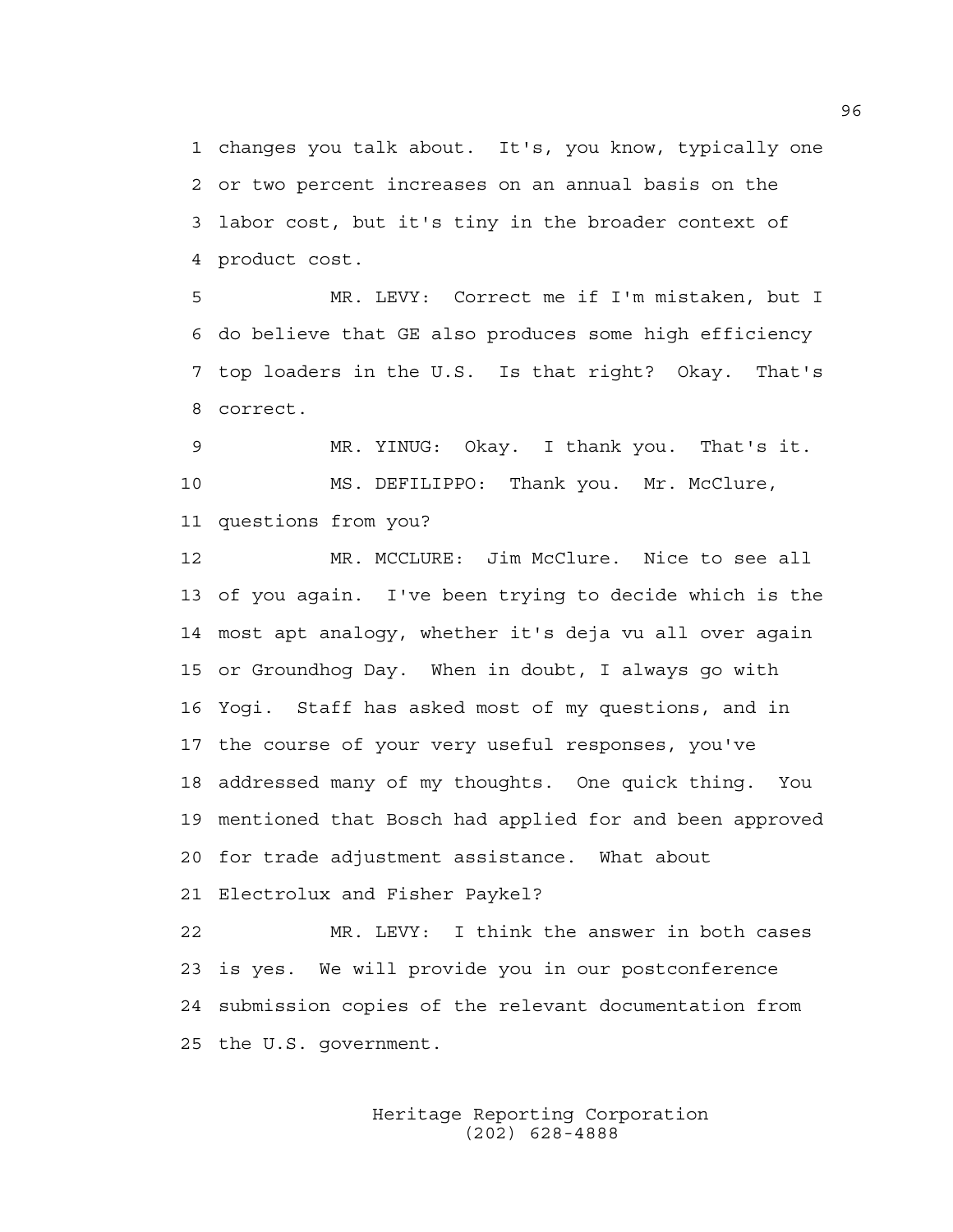1 MR. MCCLURE: Yes, they've applied, or yes 2 that they've applied and been certified?

3 MR. LEVY: I believe the latter, although 4 I'm not an expert on trade adjustment assistance, but 5 I think that the analysis that applies is different to 6 some degree when you're closing a plant because of 7 imports on the one hand and you're making an internal 8 global corporate business decision to relocate, and so 9 it's sort of, you know, you're doing it to yourself on 10 some level when you move a plant to Iowa to Juarez, 11 Mexico, whereas if it's in the case of Bosch, there's 12 only one way to look at it.

13 So I think that the language used by the 14 Department of Labor in the case of Bosch was clear 15 that imports contributed importantly. In the case of 16 Electrolux and Fisher Paykel, we'll provide you with 17 those materials, I think the language recited by the 18 Department of Labor in approving trade adjustment 19 assistance is different.

20 MR. MCCLURE: Okay. Thank you. That's all 21 I had.

22 MS. DEFILIPPO: Thank you, Mr. McClure. 23 Most of my questions have been answered. I've learned 24 a lot, particularly that probably the noise that comes 25 from my basement that I have affectionately referred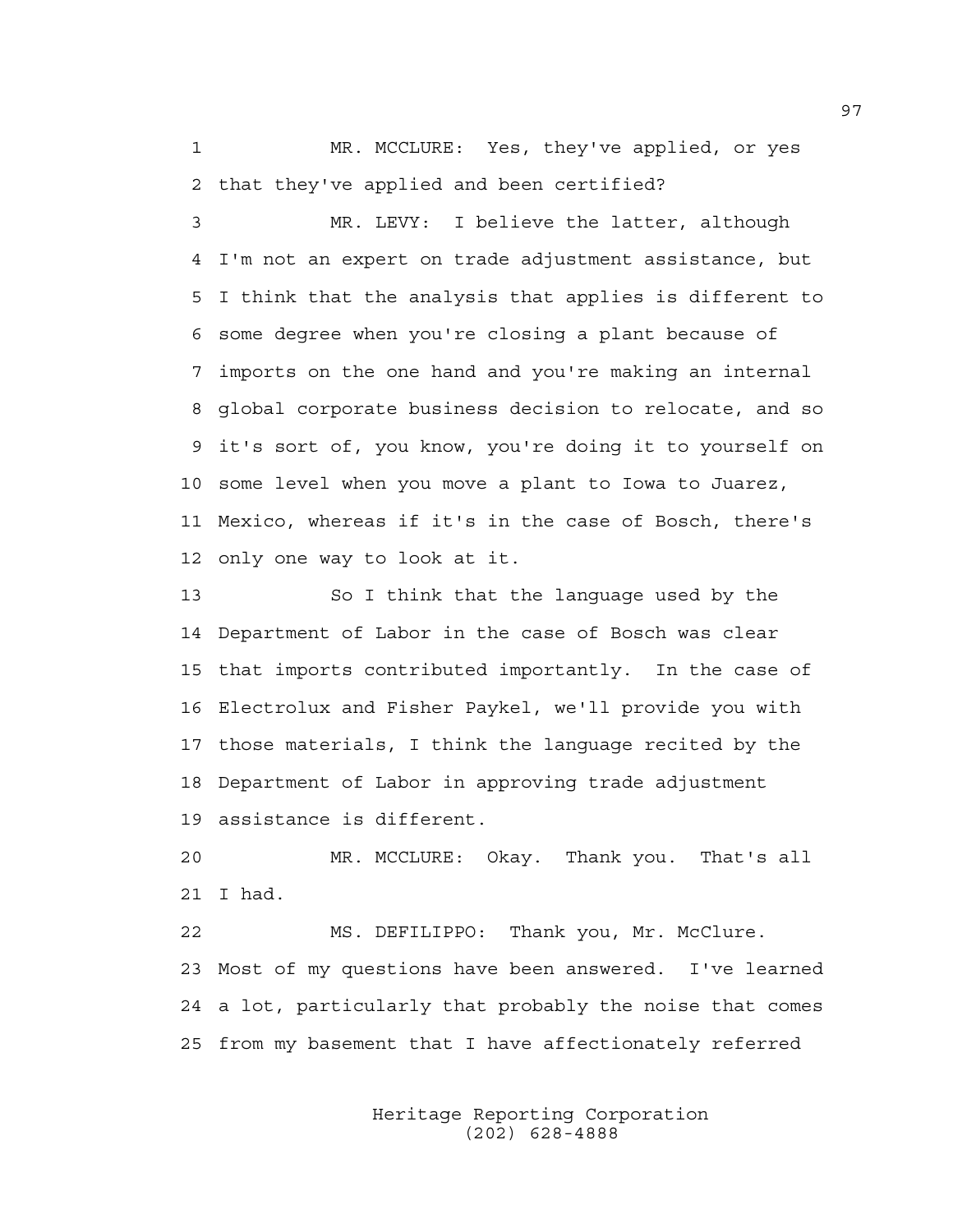1 to as the washing machine dance is probably not a good 2 thing, so I may be in the market sooner rather than 3 later. A couple of sort of clean up questions that 4 come along after some of the ones that people had 5 asked earlier.

6 I think Mr. Deese was asking some about the 7 discounts. You talked about, or there was talk about 8 discounts being tied to specific SKU, and then some 9 that weren't. Are there discounts -- if they're not 10 tied to a specific SKU, are they still tied to washing 11 machines or are there discounts that you give that 12 spread across different products: washers, dryers, 13 refrigerators, other appliances?

14 MR. TUBMAN: They would typically be tied to 15 washers. There are, however, across retail trade 16 partners what you call volume rebate incentives which 17 would encapsulate more than just the laundry business.

18 MS. DEFILIPPO: Okay.

19 MR. LEVY: And if I could amplify on that. 20 MS. DEFILIPPO: Sure.

21 MR. LEVY: If the question is not just about 22 Whirlpool but perhaps Respondents, what we would 23 expect to see, based on Whirlpool intelligence, is 24 that you will have some incentives that are tied to 25 SKUs, others that are tied to large residential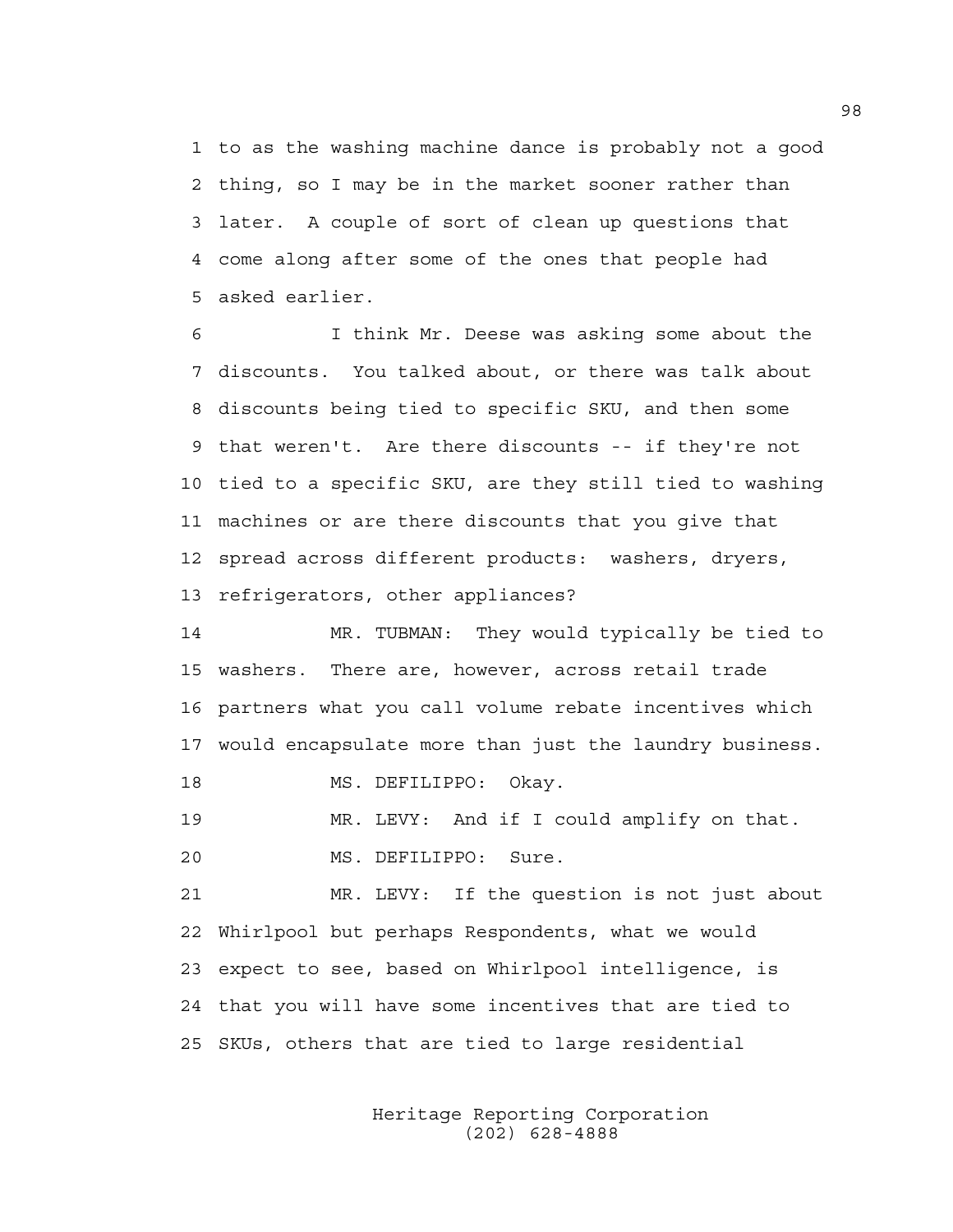1 washers, others that are tied to appliances generally, 2 and others that encompass brown goods, like flat panel 3 displays sold at a given retailer.

4 MR. GREENWALD: In the refrigerator case 5 there was a very serious problem, if you recall, about 6 the way in which Respondents reported their discounts. 7 From what we have seen, and without going into any 8 detail, those same sorts of problems have come up in 9 this case.

10 MS. DEFILIPPO: If you want to be specific 11 in your brief and elaborate on that, please do so we 12 can ensure where you're looking at it. We talked a 13 little bit about features and I don't know if this was 14 asked this way. This was an issue that's coming to 15 mind from the refrigerators case. In terms of sort of 16 the universe of features, are there any significant 17 features or any features that are specifically offered 18 by either you or the subject imports?

19 I think there were some different features 20 in the refrigerator case that were available in 21 subject imports and not domestic or vice versa, but 22 are there any features that are just something that 23 you offer or just something that the subject imports 24 offer?

25 MR. BITZER: I can give a shot. It's Marc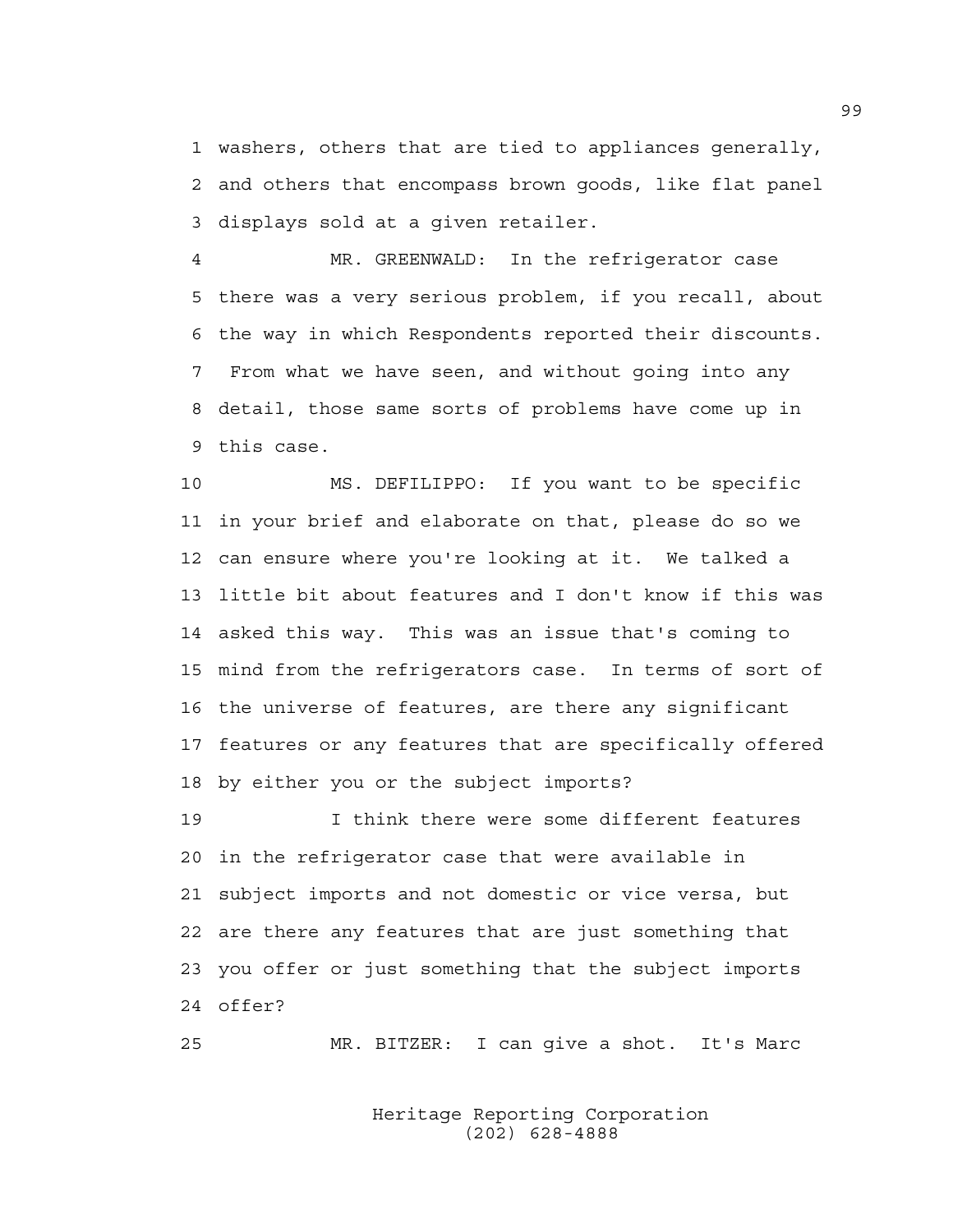1 Bitzer again. First of all, we will be happy to 2 replace your front load washer, but then we don't want 3 to inference --

4 MS. DEFILIPPO: Mine's a conventional top 5 load.

6 MR. BITZER: So on the feature question, I 7 would argue most features can be replicated by 8 everybody else. Now, you will probably hear different 9 arguments. So, for example, I would expect when 10 something says VRT, vibration reduction is unique. 11 You can achieve reduction of vibration basic through 12 direct drive drive systems, and then the algorithms, 13 in particular in front load, how they counterbalance 14 is recalculate every time it spins around.

15 Some of the basic technologies you can 16 achieve in multiple different ways. There have been 17 unique color codes which again can be over time 18 replicated everywhere else. So if you would say, 19 well, that specific can be cherry or whatever color, 20 yes, but by and large, those features can be 21 replicated.

22 MS. DEFILIPPO: Okay. Thank you. In terms 23 of the different sort of the continuum we've talked 24 about, the conventional top load, high efficiency 25 front load, high efficiency top load, I think I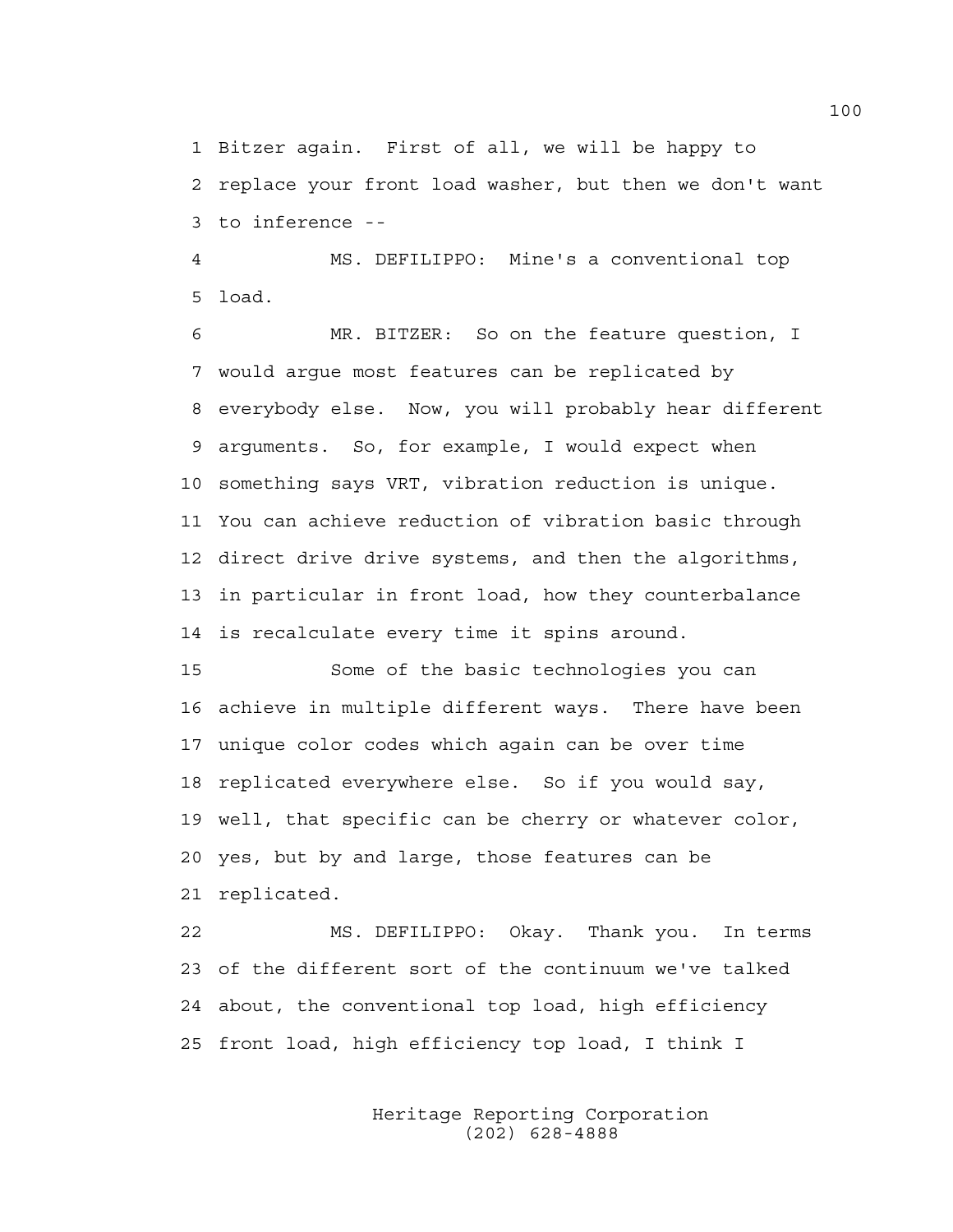1 understand that sort of the conventional was the 2 first, but then you went to the high efficiency front 3 load and then to the high efficiency top load. It 4 seems, I'm wondering why we didn't go top load, high 5 efficiency. I mean is there any reason why top load 6 came later?

7 MR. BITZER: First of all, step back in 8 time. Conventional top load has been around for 9 basically 100 years. Front load were introduced in 10 1937 --

11 MS. DEFILIPPO: Really?

12 MR. BITZER: -- by Bendix. We start 13 producing our first front load in '40s and '50s both 14 in Europe and U.S. So they've been around for a very, 15 very, very long time. Most people would argue the 16 front load segment has been reinvented by the Maytag 17 Neptune, but the product itself has been around for 18 many decades. Basically, when you, what you back then 19 saw on the market was, on one hand, this front load 20 appeal, which also came with a pretty nice and new 21 design, and the conventional top loads. Then we, kind 22 of looking at this market development, they said, 23 okay, there must be space in between, which is the 24 high efficiency top load which basically gives you the 25 efficiency of a front loader and also the more modern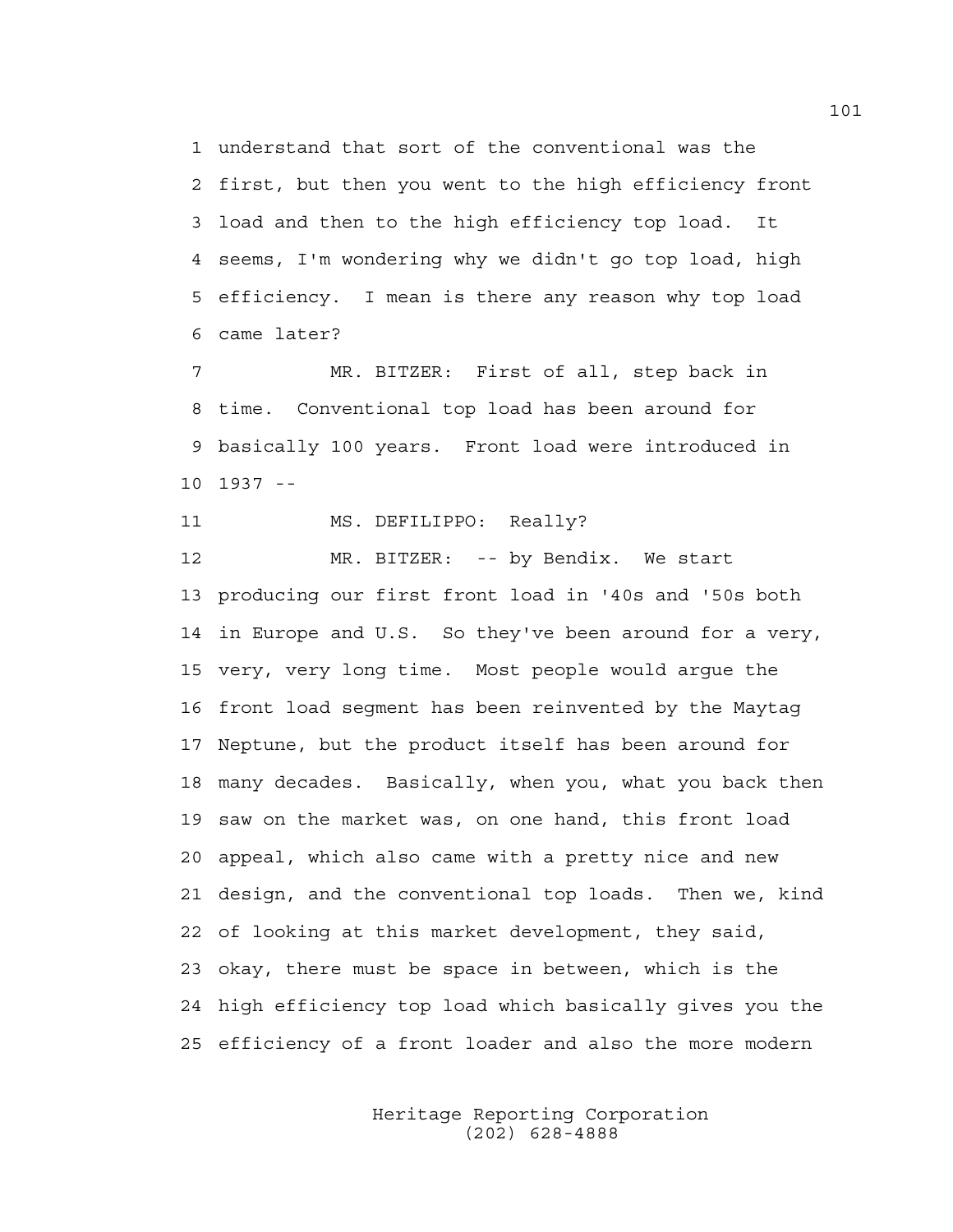1 designs. That's basically how it evolved.

2 MS. DEFILIPPO: Okay. Thank you. That's 3 helpful. Is brand loyalty a significant factor in 4 this market?

5 MR. TUBMAN: I'll answer it. This is Casey. 6 Yes, it is to a certain extent. At the same time, 7 when price comes into play, for the most part, people 8 can be swayed between brands.

9 MS. DEFILIPPO: The last question I had was 10 we talked a lot about the deeply discounted SKUs and 11 how Black Friday can, you know, there's a large volume 12 being sold around that time and that that can distort 13 some of the data. It seems like there's been an 14 increasing number of discount days: Columbus Day, 15 President's Day. Do you agree with that? I mean over 16 the last -- I'm now very attuned to looking in the ads 17 these days, but it seems like there have been more of 18 these discount days. Would you see any similar 19 pattern in other months around a Columbus Day or 20 around a President's Day?

21 MR. BITZER: It's Marc Bitzer. Yes. You're 22 right. There have been quite a bit of proliferation 23 of these days. I mean there's Columbus Day, there's 24 Fourth of July, there's Earth Day, which we call 25 scorch the Earth day because of our promotions. I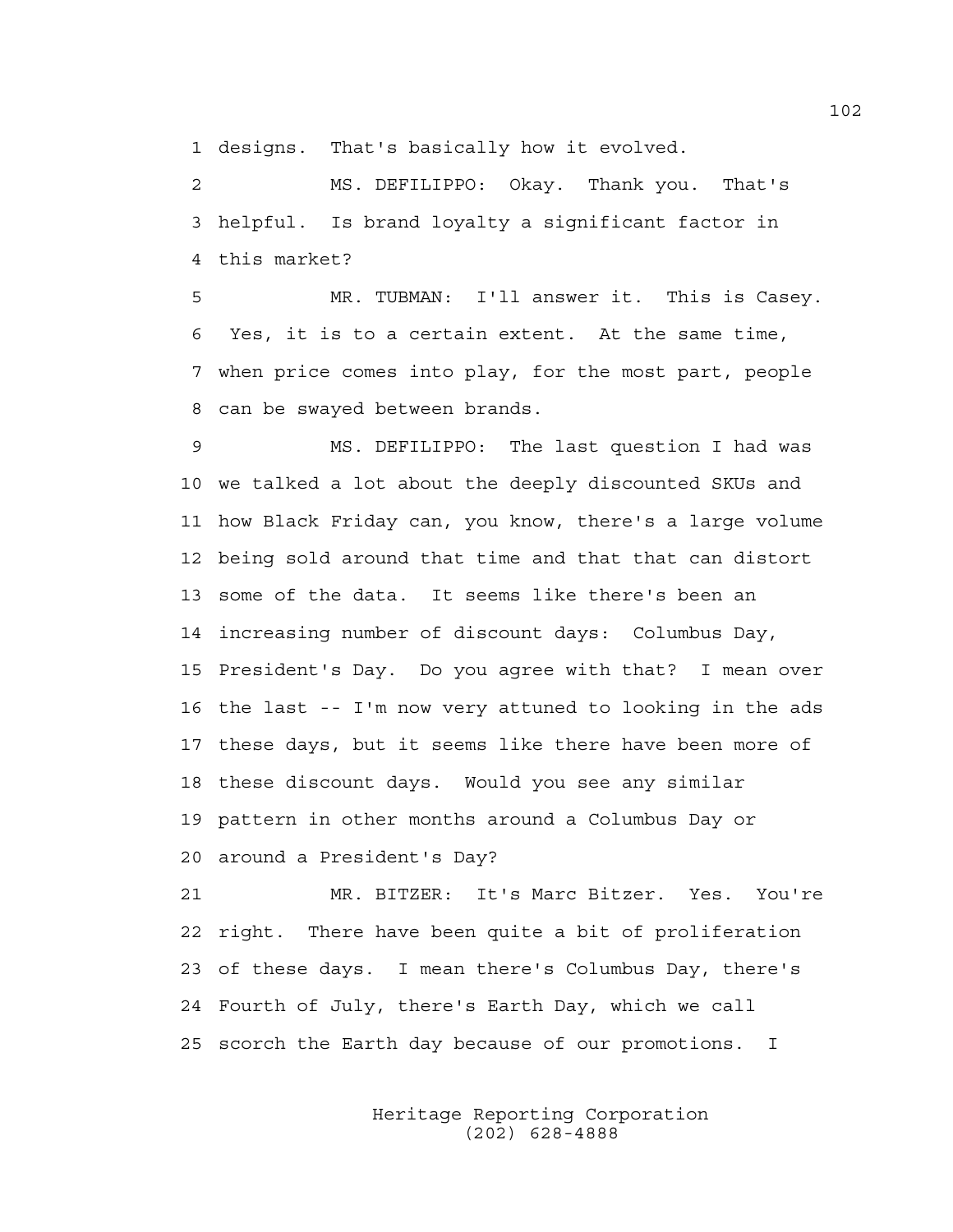1 mean there's been an extreme variety of promotional 2 days. The most extreme on a full year base is still 3 the Black Friday which morphed from a Black Friday 4 into a black week into a black month. So it's an 5 extended promotional period, basically, right now.

6 The economic reason for this one is 7 questionable because in a market where you have a huge 8 replacement demands there's just so many consumers on 9 whom we can pull forward. The discretionary purchase 10 is very little and that's why it's highly questionable 11 if these spikes make sense from an economic 12 perspective.

13 MR. GREENWALD: But let me sort of close our 14 response with the lesson that these data allow for 15 your, for the threshold question of is the market 16 responsive to price? What Black Friday offers you and 17 what none of the other holiday promotions do is 18 essentially a full month for comparison. Both Samsung 19 and LG began their Black Friday promotions this year 20 very early on, around Veteran's Day, I think. So you 21 had a test of relative impact on pricing, on purchase 22 decisions, simply comparing October data and the NPD 23 pricing in that to November data. We know what we 24 did, and you can tell by the NPD pricing which models, 25 which SKUs, were reduced by \$150 or more. The results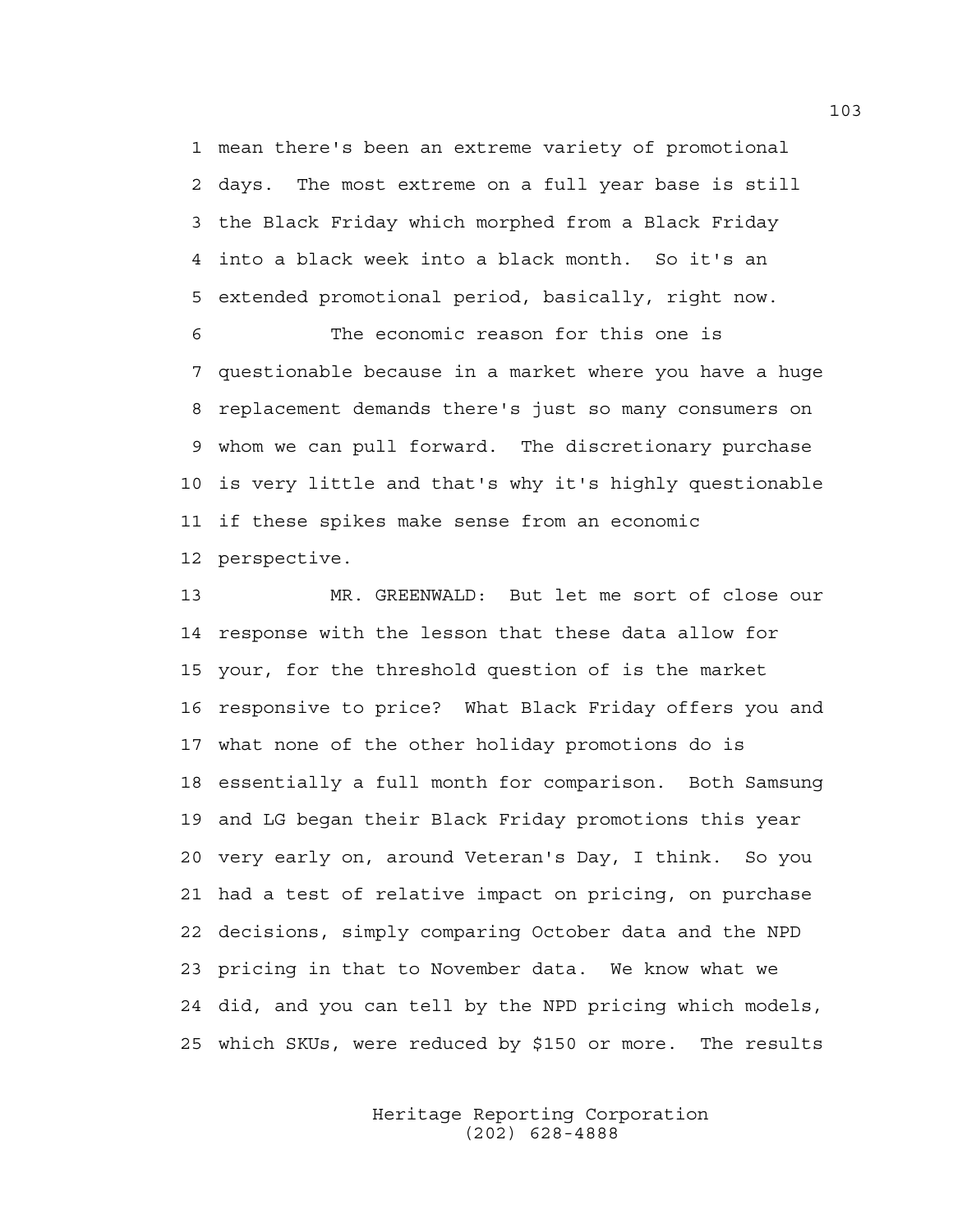1 were simply staggering. It is impossible to look at 2 these data and come away saying price discounting 3 doesn't matter in this business.

4 MS. DEFILIPPO: Okay. I don't know if 5 anyone asked for that, but to the extent you have this 6 data for the other two types of washers, if you could 7 include that in your postconference brief, that would 8 be interesting. With that, I am done with my 9 questions. I'll look up and down the table, see if 10 anyone has any additional ones.

11 MR. VON SCHRILTZ: I have one.

12 MS. DEFILIPPO: All right.

13 MR. VON SCHRILTZ: Hi. Karl von Schriltz. 14 I do have an additional question. I went back and 15 looked at the Respondents' opening statement and there 16 was something that I thought I would ask you to 17 address. Yes. I believe that Respondents claimed 18 that Whirlpool began heavily discounting its top load 19 HE large residential washers in 2009, before LG and 20 Samsung had introduced their competing top load HE 21 models. What's your view of that?

22 MR. BITZER: It's Marc Bitzer, and Casey can 23 also add. I would object to that view. Actually, our 24 top load high efficiency business was so successful it 25 actually up until summer 2010, and I don't want to get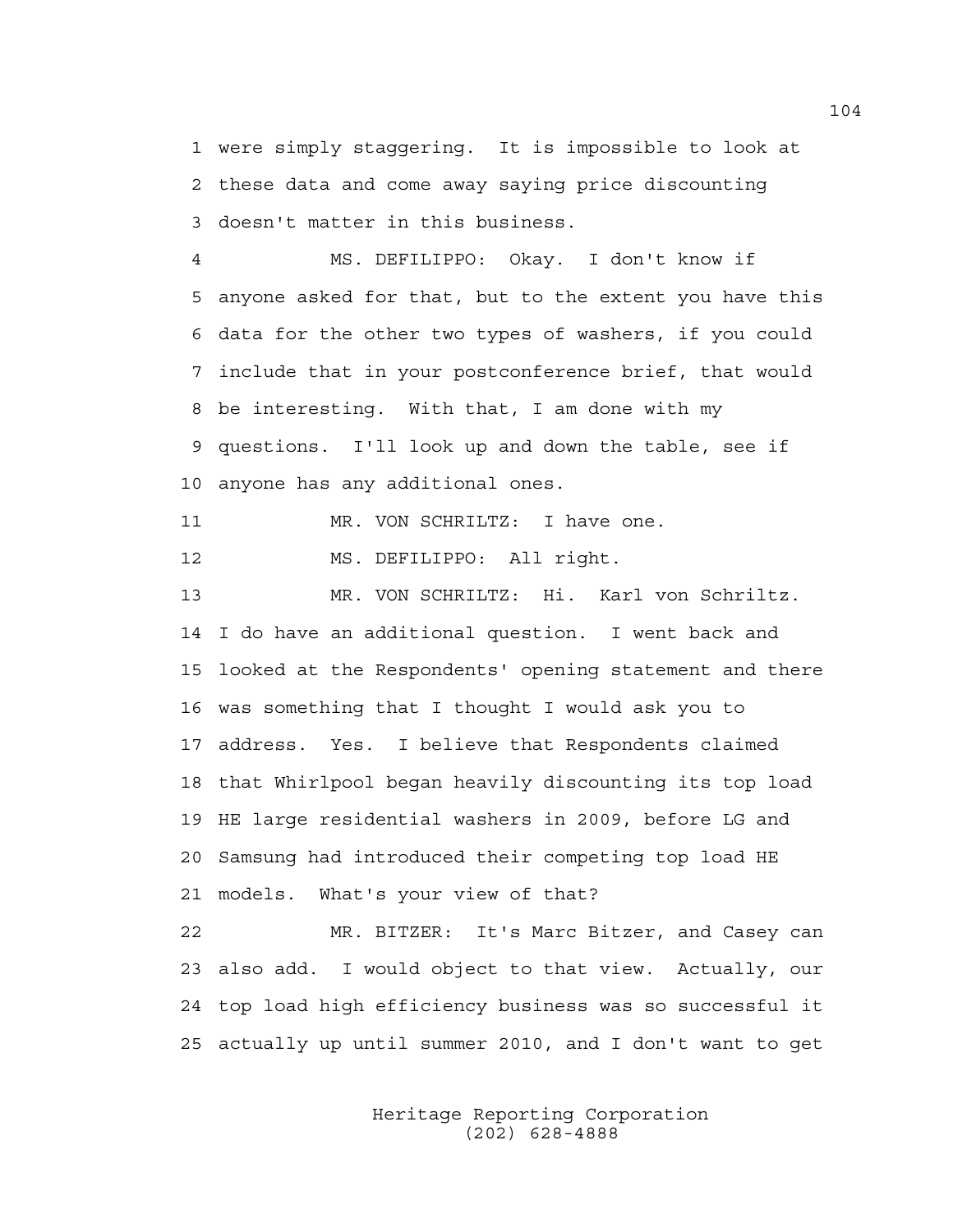1 in too much proprietary, was one of our most 2 profitable businesses. Actually, as late as of summer 3 2010, we actually even had to expand capacity on that 4 specific line. So the notion that we lowered the 5 price at that period is just, I mean it didn't make 6 sense. I mean why would you lower your price in your 7 most profitable business? You have capacity 8 constraints but you have to expand capacity. Casey? 9 MR. TUBMAN: I think that's exactly right. 10 MR. VON SCHRILTZ: Thank you.

11 MS. DEFILIPPO: Thank you. With that, I 12 believe we are done with our questions. Again, I 13 thank you all very much for coming and presenting both 14 your direct testimony and being very patient with us 15 while we asked a number of questions but it's been 16 very helpful in our understanding of the product. It 17 is a little after 12:00. We'll take a 15 minute break 18 just because we've had one and I know people are 19 probably trying to get back home after, before a 20 weekend. So we'll come back 12:18. Thank you. 21 (Whereupon, a short recess was taken.) 22 MS. DEFILIPPO: Welcome back, everyone, and 23 welcome to the panel here that is the group of 24 Respondents speaking in opposition to imposition of 25 antidumping and countervailing duties. Welcome, Mr.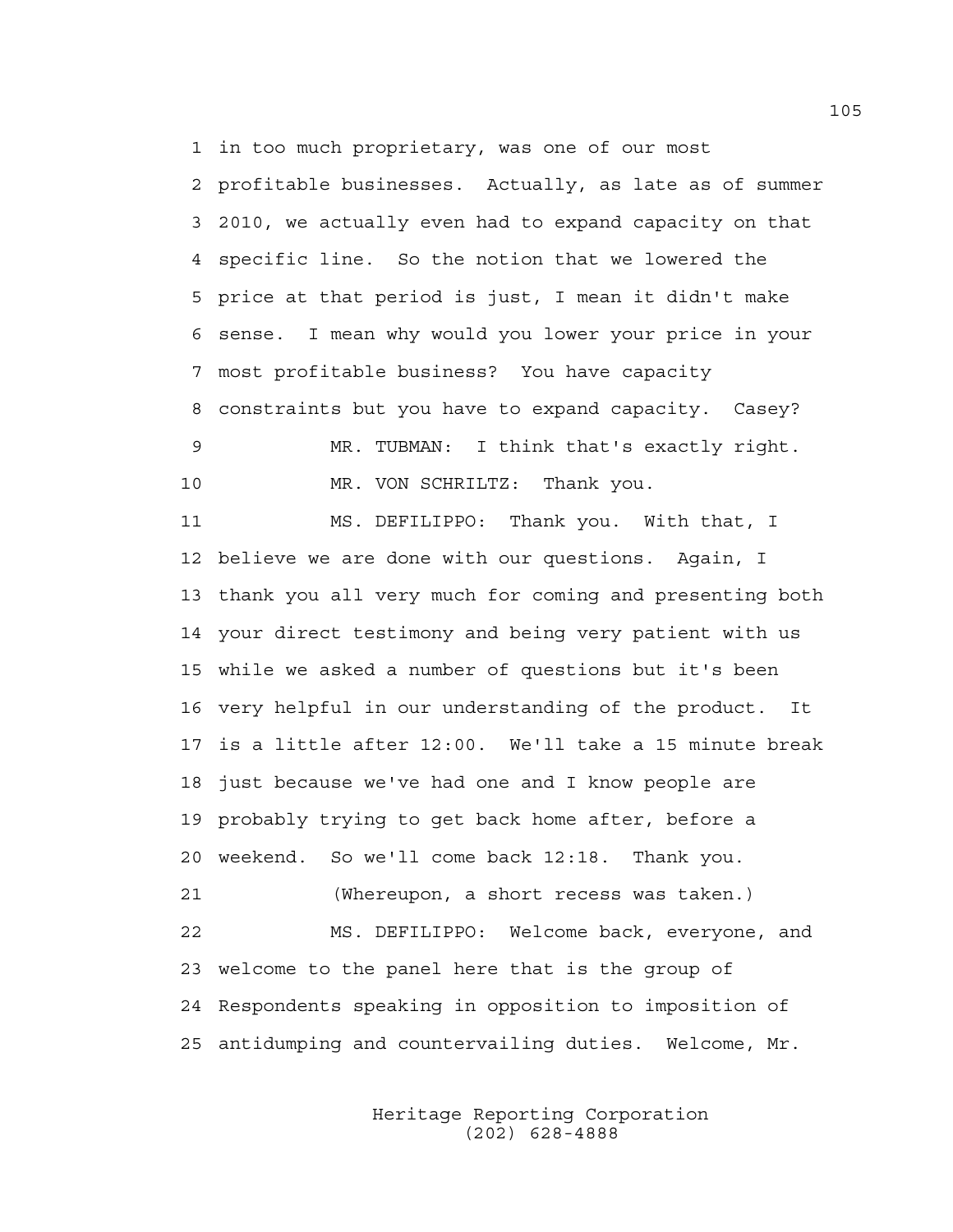1 Cunningham. Are you taking the lead on this panel? 2 MR. CUNNINGHAM: I am, indeed, Ms. 3 DeFilippo.

4 MS. DEFILIPPO: Excellent.

5 MR. CUNNINGHAM: It's good to see you all 6 again including the imuno -- at my far left of Mr. 7 McClure who assumes he saw me today express great 8 surprise that I was still alive. I'm Dick Cunningham. 9 I'm counsel for LG Electronics in this proceeding. 10 I'm going to say some harsh things today, harsher than 11 I intended to actually about some of the data 12 presented by Petitioners, but I want to begin by 13 saying some nice things.

14 Now, what I mean here is nice things about 15 the staff. Staff here does a great job and always 16 does a good job with the questionnaires, but in this 17 case you have done a particularly good job in two 18 absolutely critical areas of the questionnaire. The 19 first is, as you have heard in the testimony today, 20 there are no imports of conventional washers. There 21 are only imports of HE washers.

22 The staff has done an immensely useful thing 23 by dividing the financial data in your requests and 24 other data requests among the three categories of HE 25 front load, HE top load and conventional top load.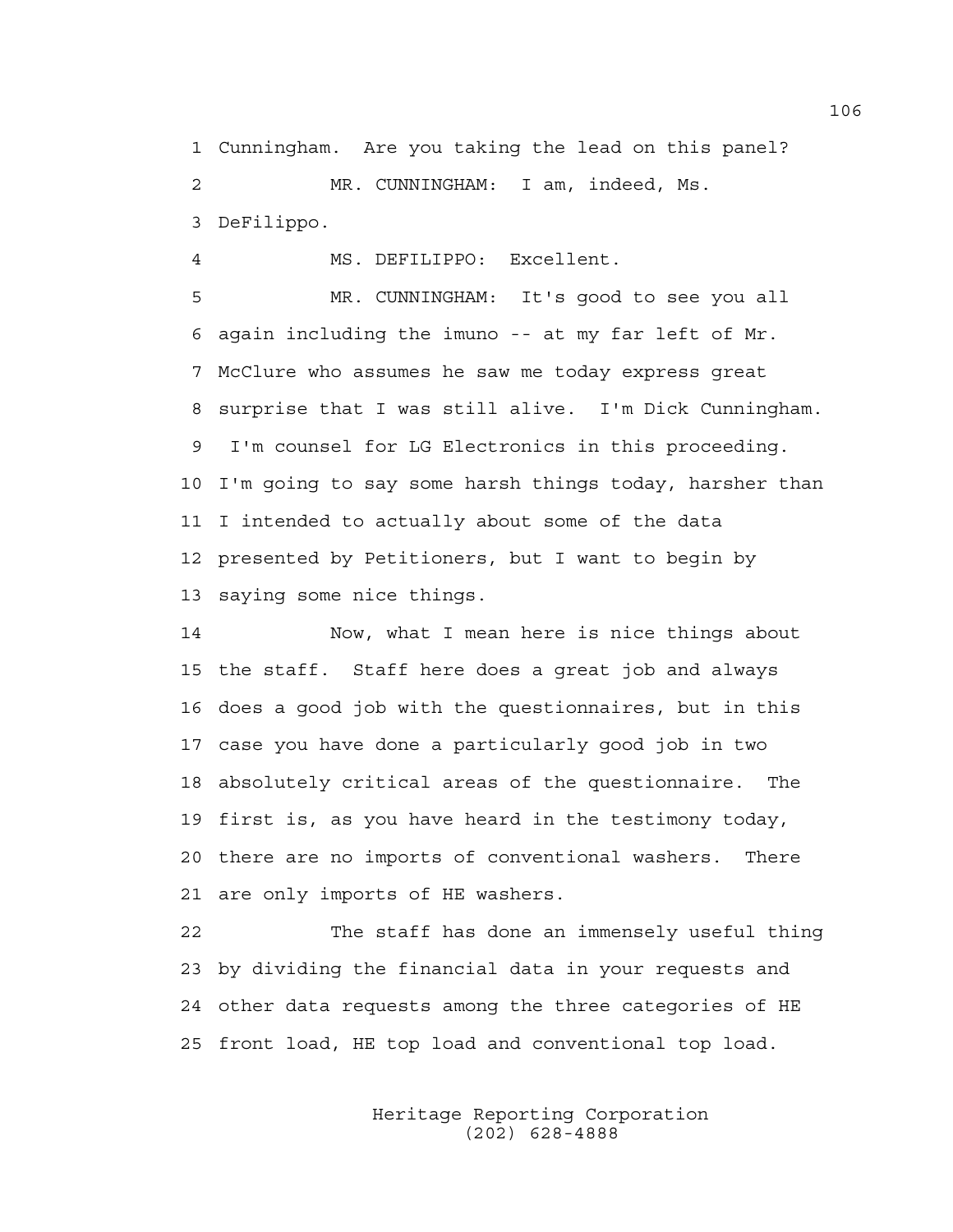1 That will be of great assistance, and I will show you 2 today how it is really important in analyzing the 3 injury issue in this case, and I emphasize the injury 4 issue because you don't get a whole lot of preliminary 5 determinations in which the clearest issue is that the 6 domestic industry is not suffering injury.

7 Most preliminary injury cases we wallow 8 about in the intricacies of causation and try to 9 determine whether harm the domestic industry is 10 obviously suffering is in fact caused by imports or by 11 something else, and certainly there is a causation 12 issue that you can look at here, particularly 13 underselling again, but the clearest most dispositive 14 issue in this case is the domestic industry simply is 15 not injured, and I'm going to explain that to you.

16 The second thing that you've done in the 17 questionnaire that's immensely helpful is that you've 18 expanded the pricing requests beyond what was done in 19 the Refrigerator case to go to indirect discounts as 20 well as direct discounts. You have heard today, and 21 you will hear more today, that there are all sorts of 22 ways in which discounts are granted by manufacturers 23 to retailers. I think Mr. Bitzer said hundreds of 24 ways.

25 What you have also heard, and will hear more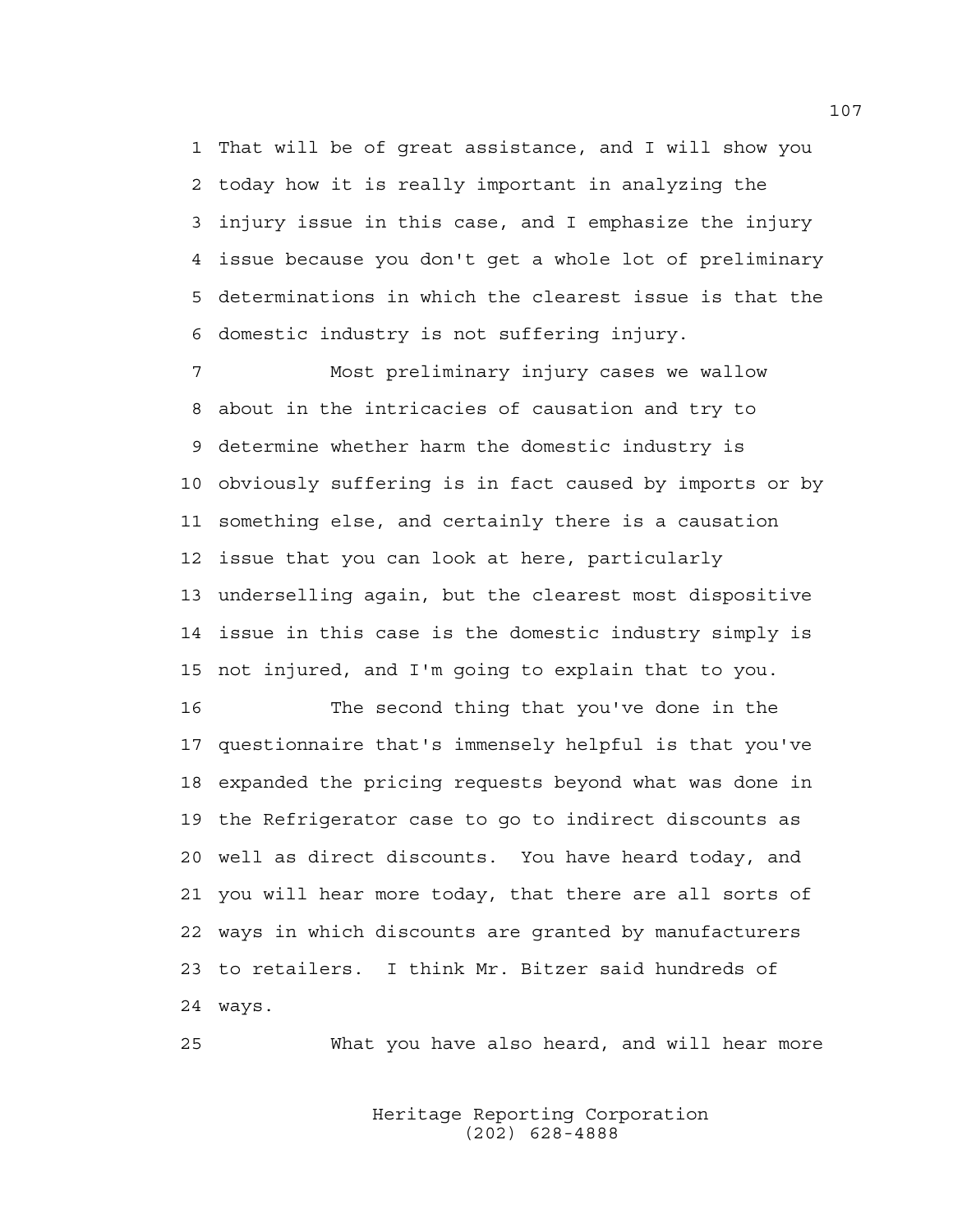1 about is that the practice of Whirlpool and its 2 companies is to emphasize much more heavily the 3 indirect discounts whereas the two companies you see 4 here focus more on the direct discounts. Therefore, 5 getting both is critically important to your analysis 6 of the relative pricing, and particularly 7 underselling, in this case.

8 Now, before going forward, let me say, as I 9 announced, I'm going to say some kind of harsh things. 10 I know in a public hearing you are dealing as an 11 arguer with data that you're reluctant to deal with it 12 on the confidential APO data, so you present other 13 public data, and that's fine, except in my view, you 14 have an obligation not to present public data that you 15 know is inconsistent with the data that you, yourself, 16 have presented to the Commission in confidence, and 17 which shows different, more favorable trends, more-18 favorable-to-your-case trends, than the data that you 19 have submitted to the Commission in your confidential 20 questionnaire responses and in your petition.

21 I'm going to talk about a couple of those 22 things because I got a little angry today. At any 23 rate, let me say at the outset that I have 24 distributed, and I think everybody has a copy of a 25 statement of mine that I'm going to walk through that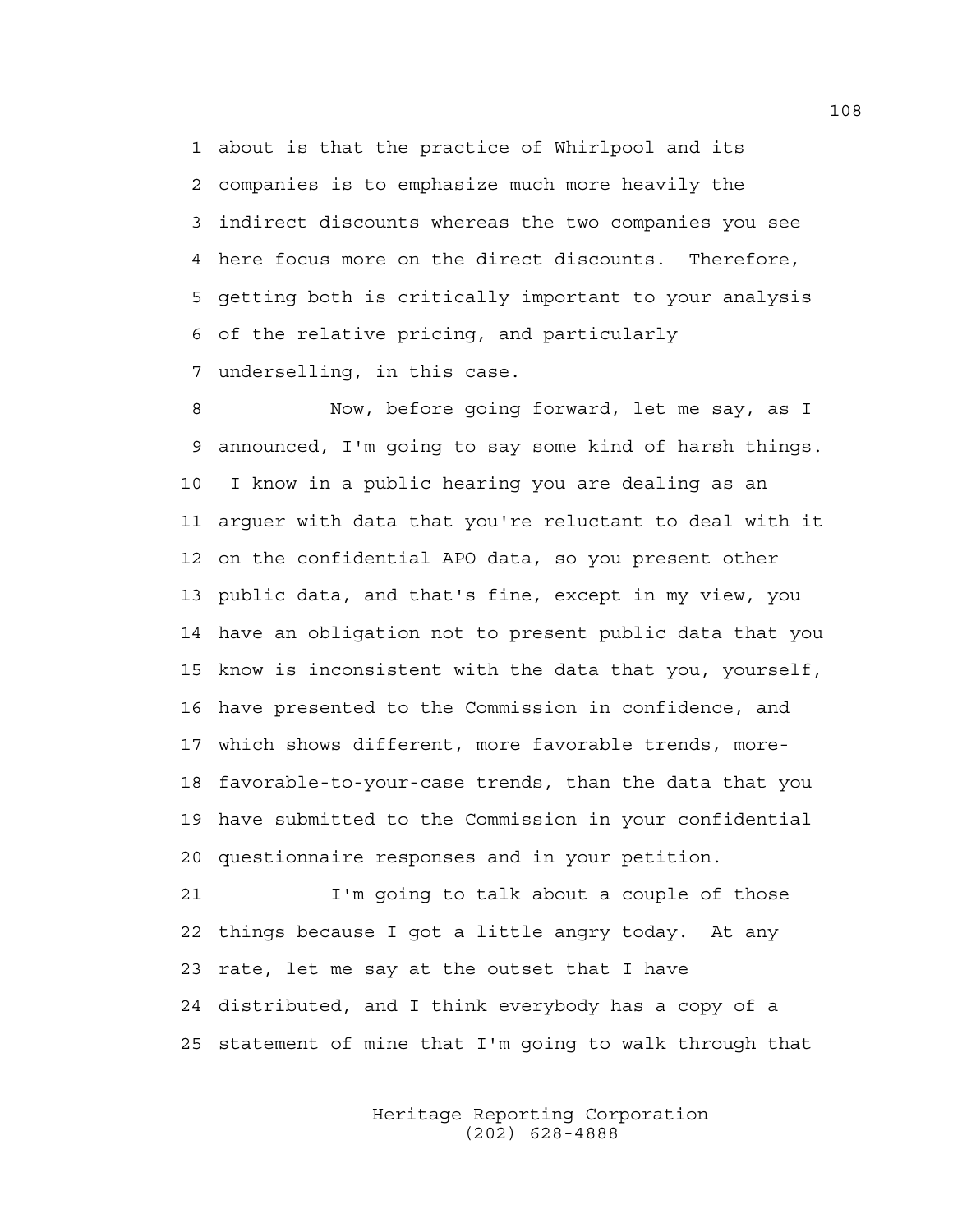1 has blanks in it. The blanks are confidential data. 2 I will describe it without tip-toeing over the APO 3 line, but there is a confidential version of this 4 which we will be serving as soon as possible after the 5 hearing on the staff and on all parties.

6 Let me go to that statement now, if I may, 7 and I let me start with what I think is the 8 fundamental and clearest point in this case, which is 9 that the domestic industry is not materially injured. 10 At the outset, one thing that we and Whirlpool agree 11 on is this case is basically about Whirlpool. 12 Whirlpool is the domestic industry. There is a very 13 high percentage of domestic large residential washer 14 production represented by Whirlpool. The confidential 15 version of my statement has the data taken form 16 Whirlpool's and the questionnaire data.

17 We and Whirlpool agree that the issue of 18 material injury is whether Whirlpool is injured here, 19 but more specifically I'm sure there are some other 20 companies that during the period did some production 21 in the United States. General Electric still does 22 some production, but I think we would all agree that 23 if you were to find that Whirlpool is not materially 24 injured, you can't find that the domestic industry is 25 materially injured.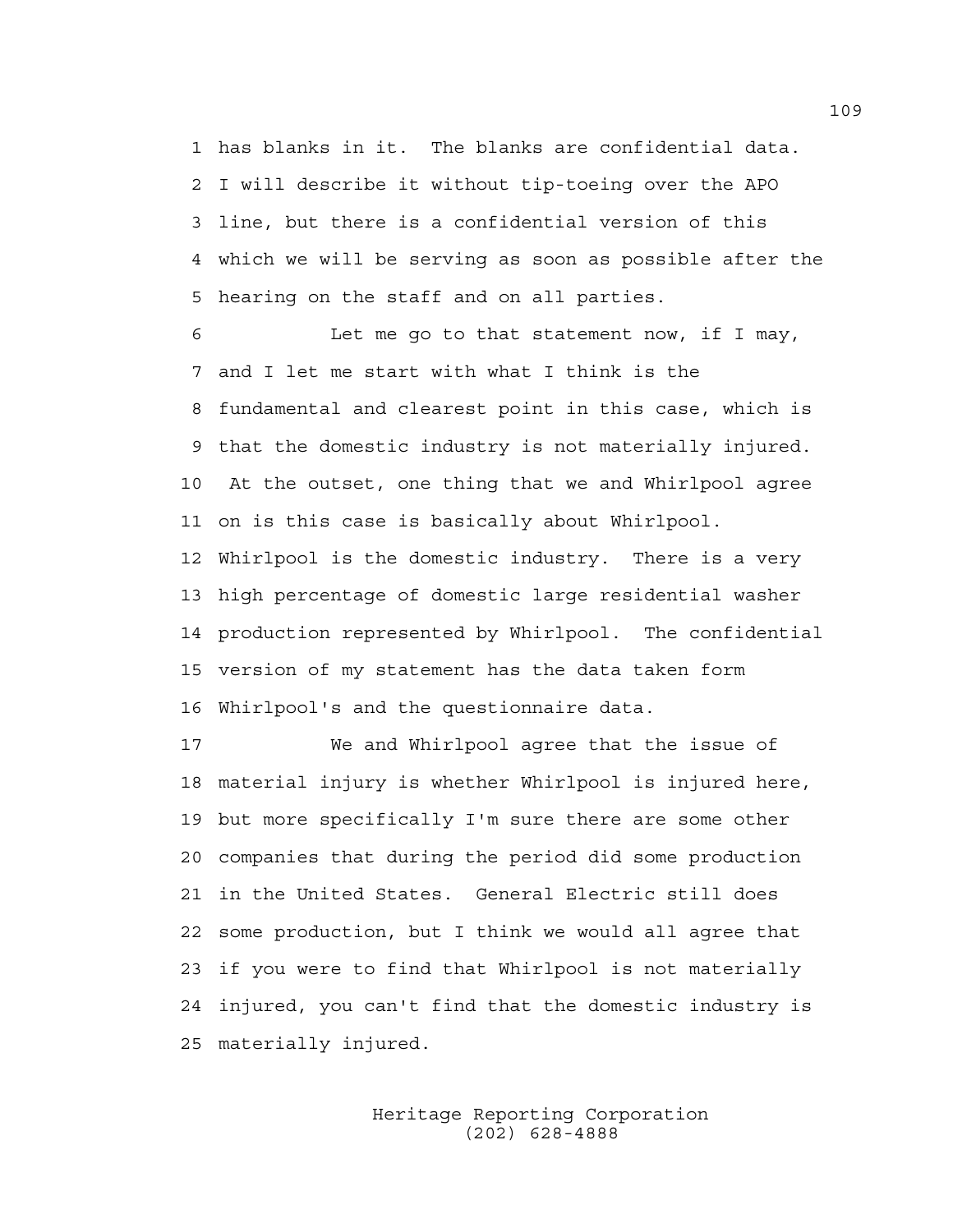1 What's eminently clear here is that 2 Whirlpool is not injured in either of the ways, volume 3 or price, that the effective imports can be felt in 4 the domestic producer's operating results. Now let me 5 look first at Whirlpool's volume, and here I would 6 direct your attention to Table 13 from page 162 of the 7 petition. In my statement, there is a big blank page 8 at the end which contains that table that has all of 9 the description of what it says, but none of the 10 numbers.

11 That statement traces Whirlpool's production 12 through the period of investigation. The first line 13 of it does that, and let me quote Whirlpool, what they 14 say about that, "Whirlpool's domestic production rose 15 from 2008 to 2010, and did not fall significantly in 16 the first nine months of 2011." Now, I would suggest 17 to you that that's important, but not as important as 18 the second and third lines of the table, which are 19 Whirlpool's U.S. commercial sales in both units and 20 value.

21 If imports had a volume effect on Whirlpool, 22 it would be reflected in Whirlpool's sales volume, and 23 where you see a domestic industry that sales volume 24 and sales value are continuing to rise throughout the 25 period, I submit to you that the Commission in cases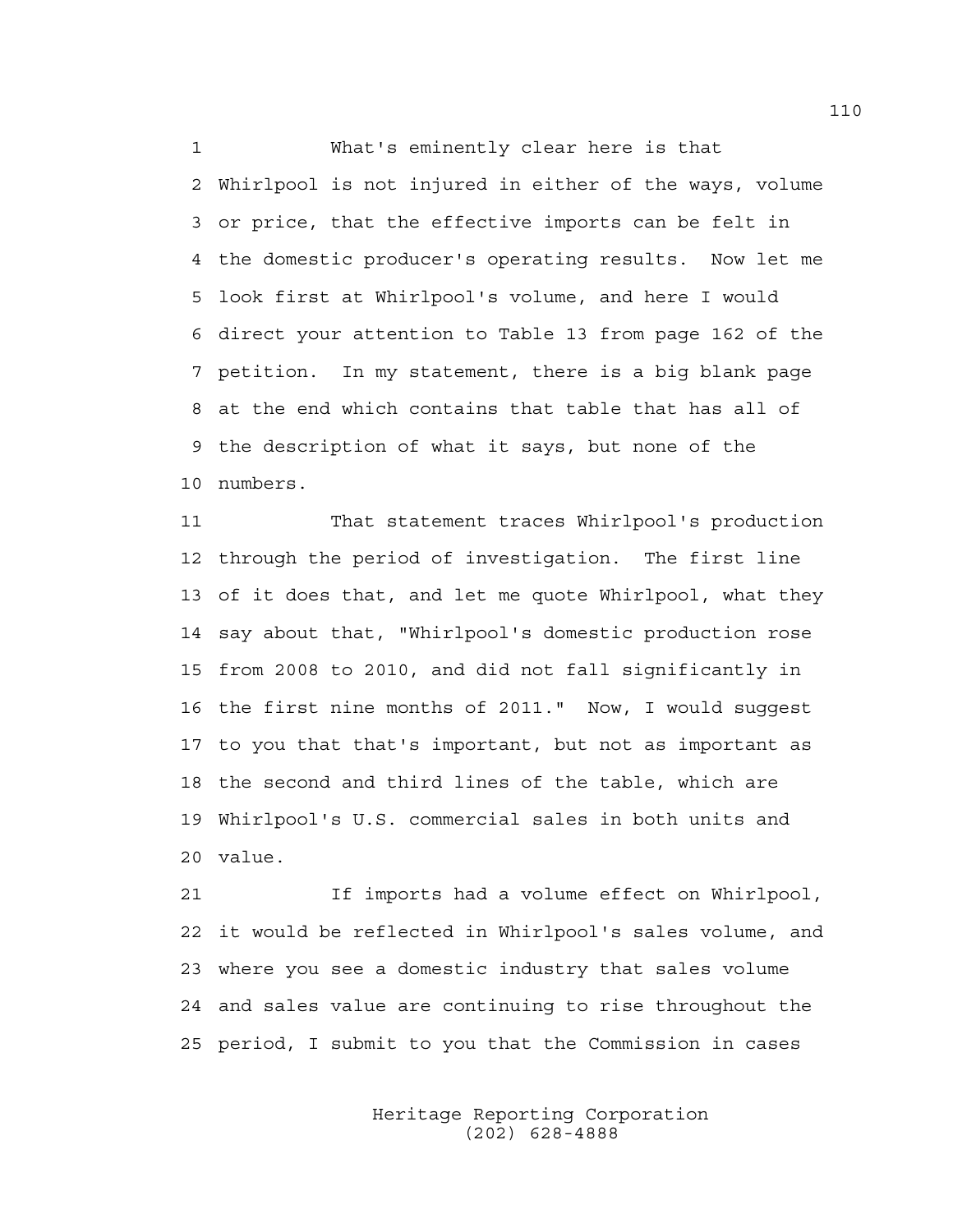1 like that has said even if imports volume has 2 increased faster, and imports volume has taken greater 3 market share, you do not have an injured domestic 4 industry if its sales results are continuing to 5 improve despite the fact that imports may be doing 6 even better. I suggest to you that that's what you 7 have in this case.

8 Look at, in particular, I would suggest, at 9 the most recent nine month's data in the right column 10 on the second and third lines. That is the last nine 11 months of the period of investigation. I don't think 12 you can see a domestic industry that's injured when 13 you read that figure in conjunction with the figures 14 in the earlier months in the earlier years. Okay. 15 But of course, the domestic producer or industry can 16 also feel injury from imports' prices. It can force 17 down their prices.

18 The important factor in this I would suggest 19 to you is not to look at trends in the market and 20 pricing and things like that. The key thing in terms 21 of whether an industry or a company is injured in 22 terms of its prices is the trend of its realized 23 prices. If its realized prices are doing well, it is 24 not suffering price injury.

25 Now, I've got a line here taken from the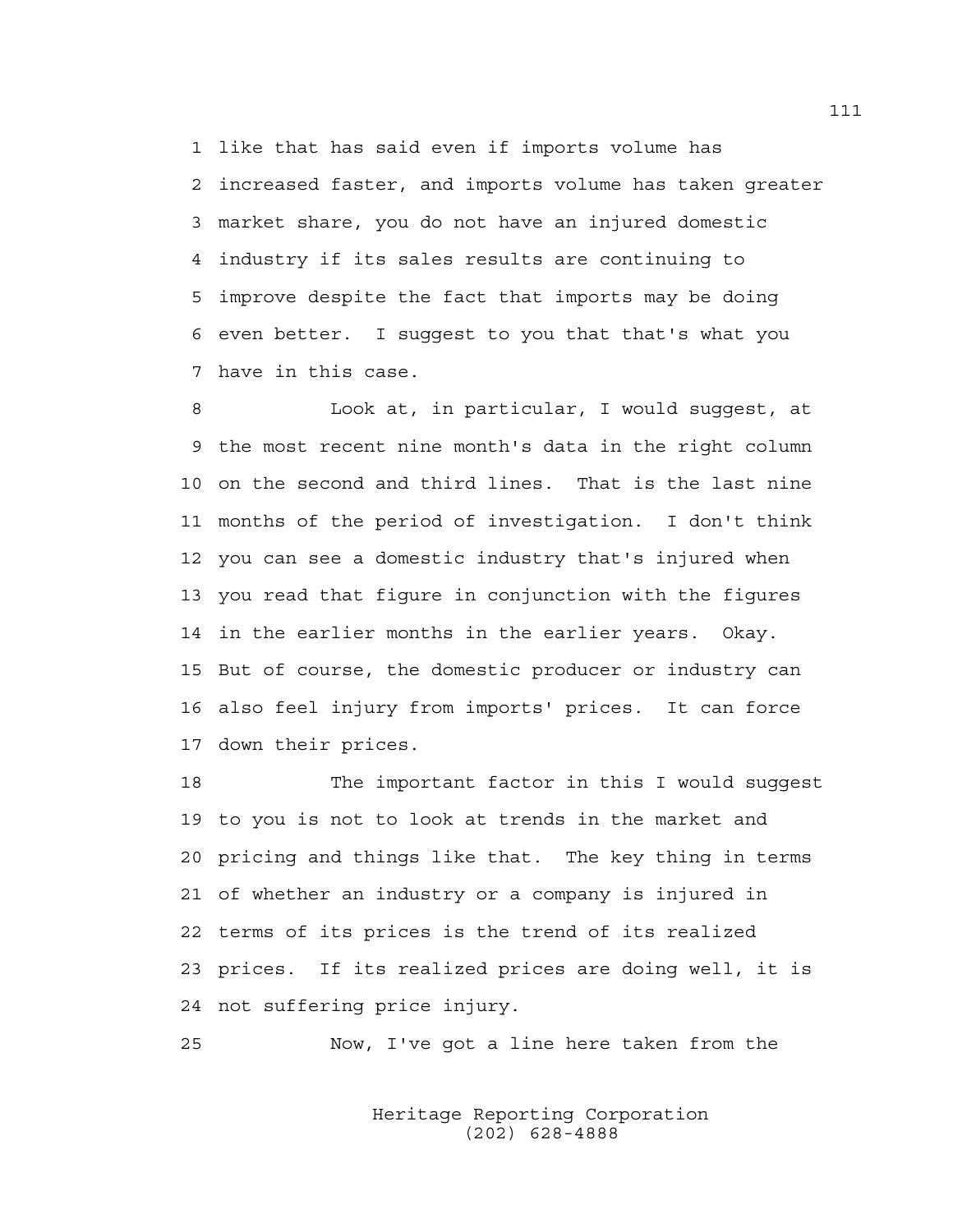1 petition Exhibit 2, the last page of that petition, 2 which shows Whirlpool's realized prices on its large 3 residential washer sales throughout the period of 4 investigation. I urge you to look at that and 5 determine for yourselves whether there is any pricing 6 impact adverse to Whirlpool in this case, so whatever 7 was the trend of import prices, or even whether they 8 were underselling, they simply did not result in a 9 trend in Whirlpool's prices that you could find to be 10 injurious. It's absolutely inconsistent with a claim 11 of material injury.

12 Now, this is consistent with what you will 13 hear from Mr. Klett and what your pricing data shows 14 about underselling. A feature of this case, we argue, 15 and we believe that the facts in both the 16 questionnaire responses and in the public data will 17 show, is that there is a no significant underselling 18 in this case by imports, so in summary, Whirlpool's 19 production, unit volume of sales, realized prices and 20 value of sales all show trends that completely refute 21 any claim of material injury.

22 Now, I want to pause here for just a second 23 because I want to get to the first of my complaints on 24 some of the stuff the Petitioner has submitted, and 25 I'd like you to look at Petitioner's Exhibit 6 here,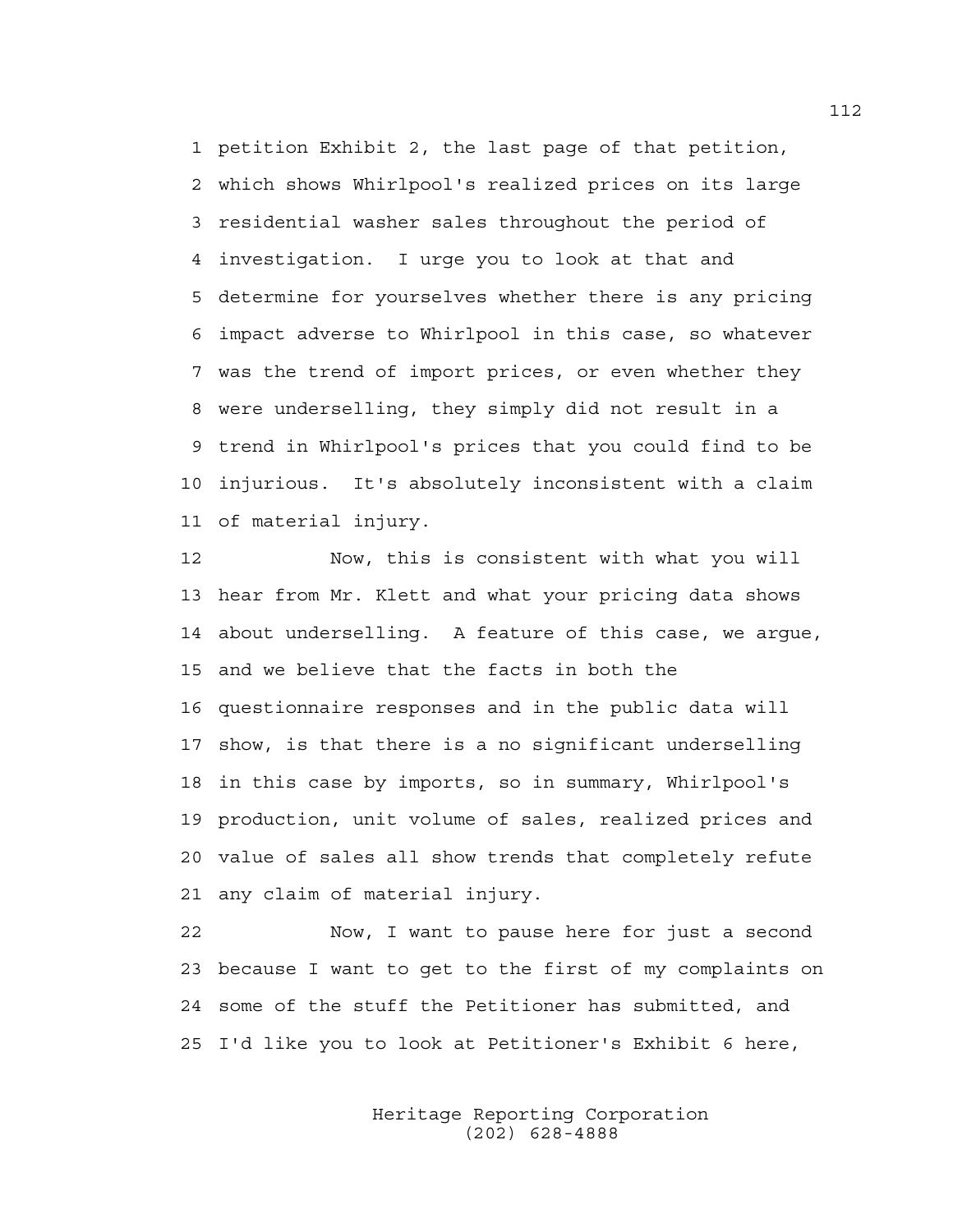1 which purports to show demand in the marketplace,

2 purports to show a generally declining overall demand. 3 I would direct you to look at Petitioner's Exhibit 3. 4 This data in the hearing Exhibit 6 is based on AHAM, 5 that is Association of Home Appliance Manufacturers 6 public data.

7 Petitioner has submitted contrary data to 8 you which shows a different trend, a trend that is 9 less favorable to its case than this data. I do not 10 think it is cricket for Petitioner to put this data in 11 the hearing when it is contrary to the data that it 12 has submitted to the Commission in its own petition 13 and which is based on actual data. Okay. Let me go 14 now to parse the injury issue just a little bit 15 further.

16 Whatever you decide to do about the light 17 product definition in this case, and we'll get to that 18 at some point, I'm sure, one fact jumps out from the 19 data. Neither LG nor Samsung have sold any 20 conventional washers in the U.S. market, only HE 21 washers, High-Efficiency washers. Now, that being the 22 case, one would assume that Whirlpool's operations on 23 HE washers would be suffering if subject imports are 24 injurious, and its operations on conventional washers 25 would be doing fine or at least relatively better. In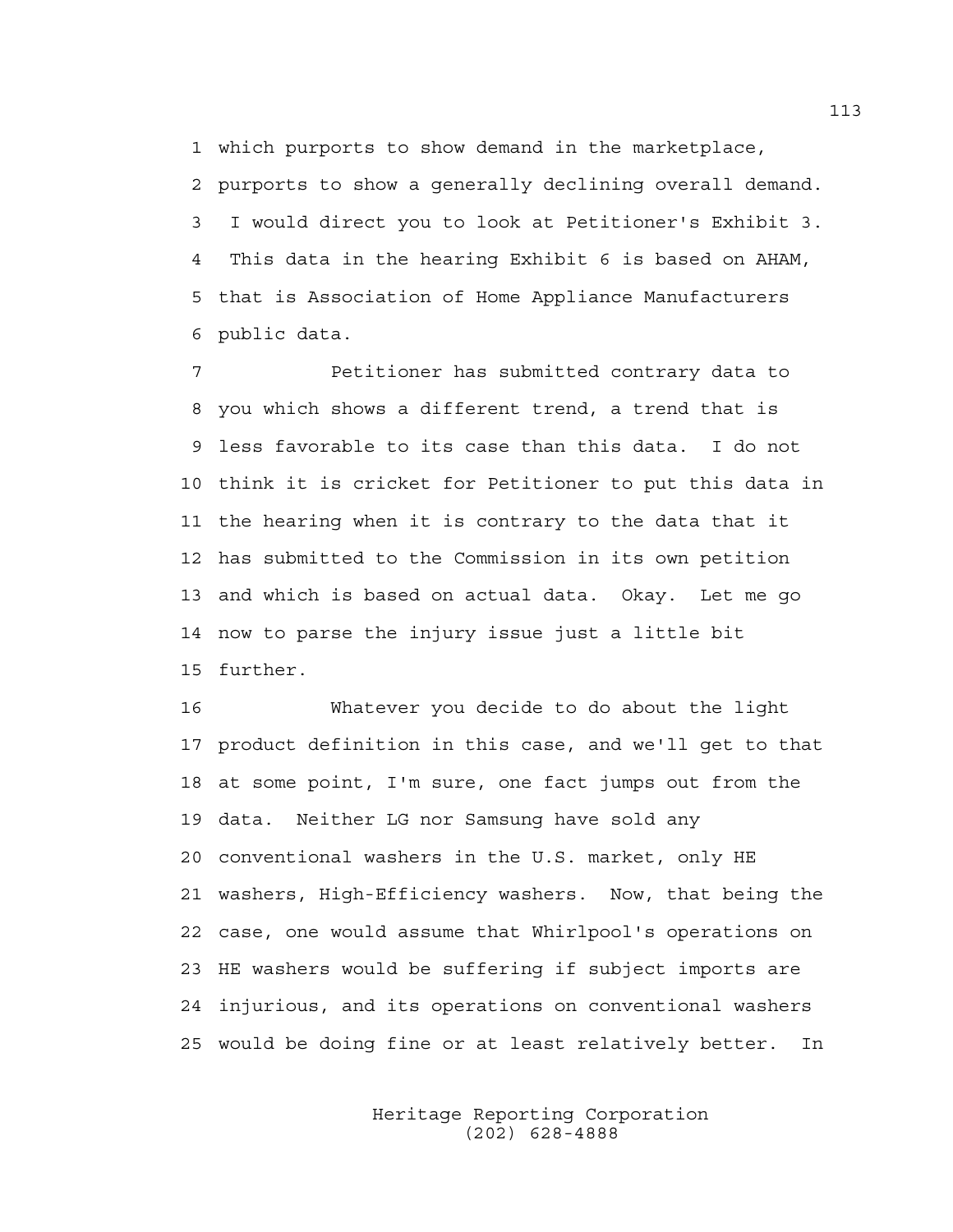1 fact, just the opposite is the case.

2 Now, I've set a forth a table here, one of 3 those great big blank tables from Whirlpool's 4 questionnaire response, pages 9, 10 and 11, which sets 5 forth for HE washers combining the two HE tables, the 6 front load and the top load, and conventional washers, 7 the trend in Whirlpool's quantity of sales and the 8 value of sales. I urge you to look at that very 9 carefully.

10 The strong message of that table is if there 11 is a sector in which Petitioner is suffering material 12 injury, it is not in the sales of HE washers, where 13 imports are in issue, but rather in the sales of 14 conventional washers, where imports are no issue 15 whatsoever. Now, I can hear chortling behind me here 16 from Mr. Greenwald. Mr. Greenwald is saying to 17 himself Mr. Cunningham's up there, he's talking about 18 sales and prices and volume. He's not talking about 19 profits, and we're complaining that our profits are 20 suppressed and all of that.

21 Well, first of all, it takes a bit of a leap 22 to say if our prices are doing fine, and our volume is 23 doing fine in the two areas where imports can impact 24 us, well, somehow imports are impacting our profits. 25 Well, the reason we're not talking about profits here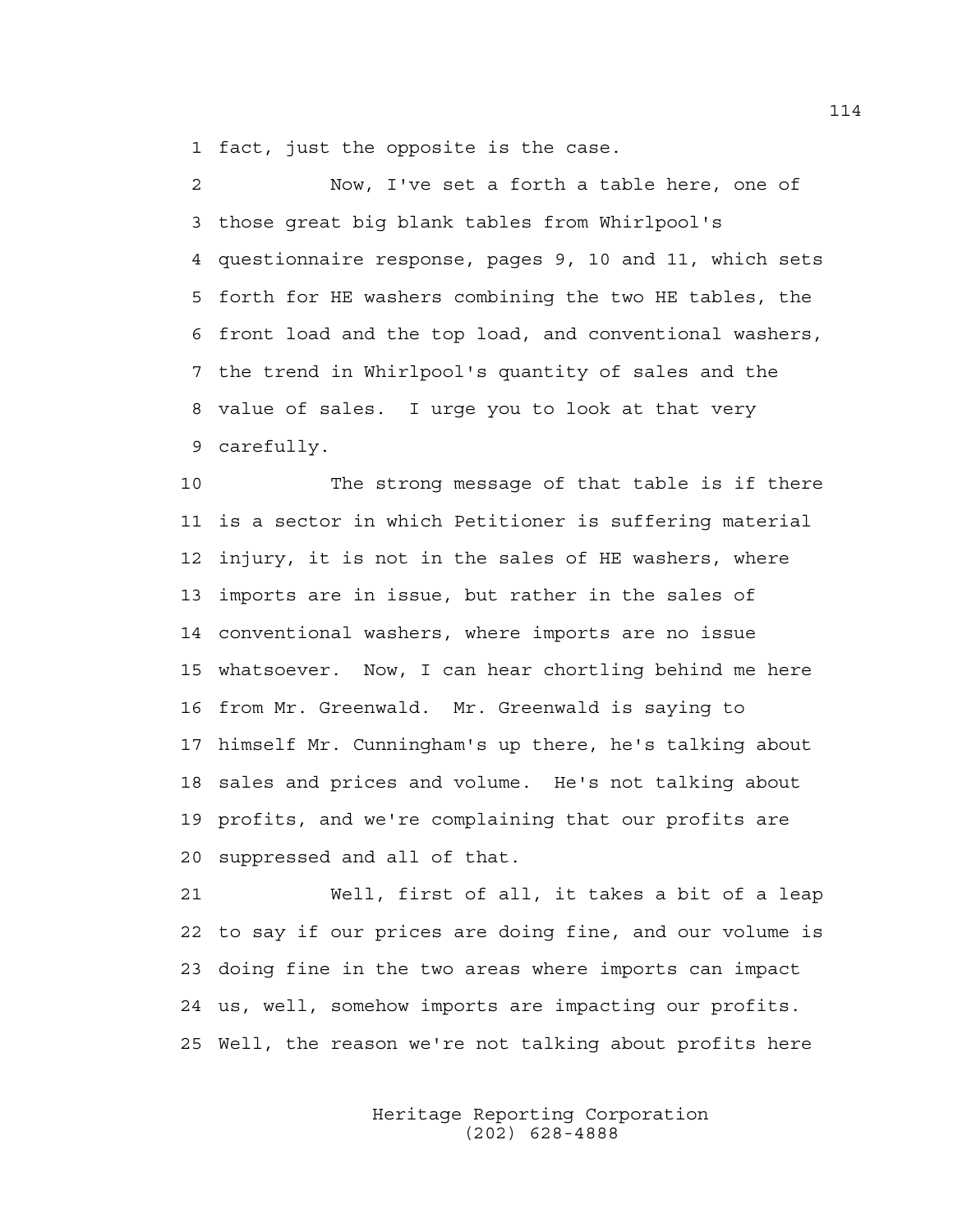1 is that's really complex to talk about in a public 2 forum because it relates very specifically to 3 information that's confidential, but let me suggest 4 two things to you.

5 First, I urge you to review Whirlpool's 6 questionnaire response and compare the profit trends 7 on the two HE categories with the profit trend on 8 conventional. Remember, import competition in HE, no 9 import competition in conventional. Second, as to 10 their profit argument, Whirlpool has a problem owing 11 to what we've seen in the trends of their volume 12 sales, prices and revenues, and so they come up with 13 something to say well, we've got big increases in 14 costs, so even though our prices may appear like they 15 have a decent trend, we're not able to recover our 16 cost increases, and they've talked about raw material 17 increases of everything from steel to cardboard.

18 Let me ask you to look hard at their 19 questionnaire response. If the problem was increases 20 in raw material costs, you would see it reflected in 21 the line for gross profit and loss because all of the 22 raw material costs are above that line, and I would 23 urge you to look at that for the two HE categories and 24 look at the trends there and tell me if you see that 25 kind of cost-price squeeze in the areas where there's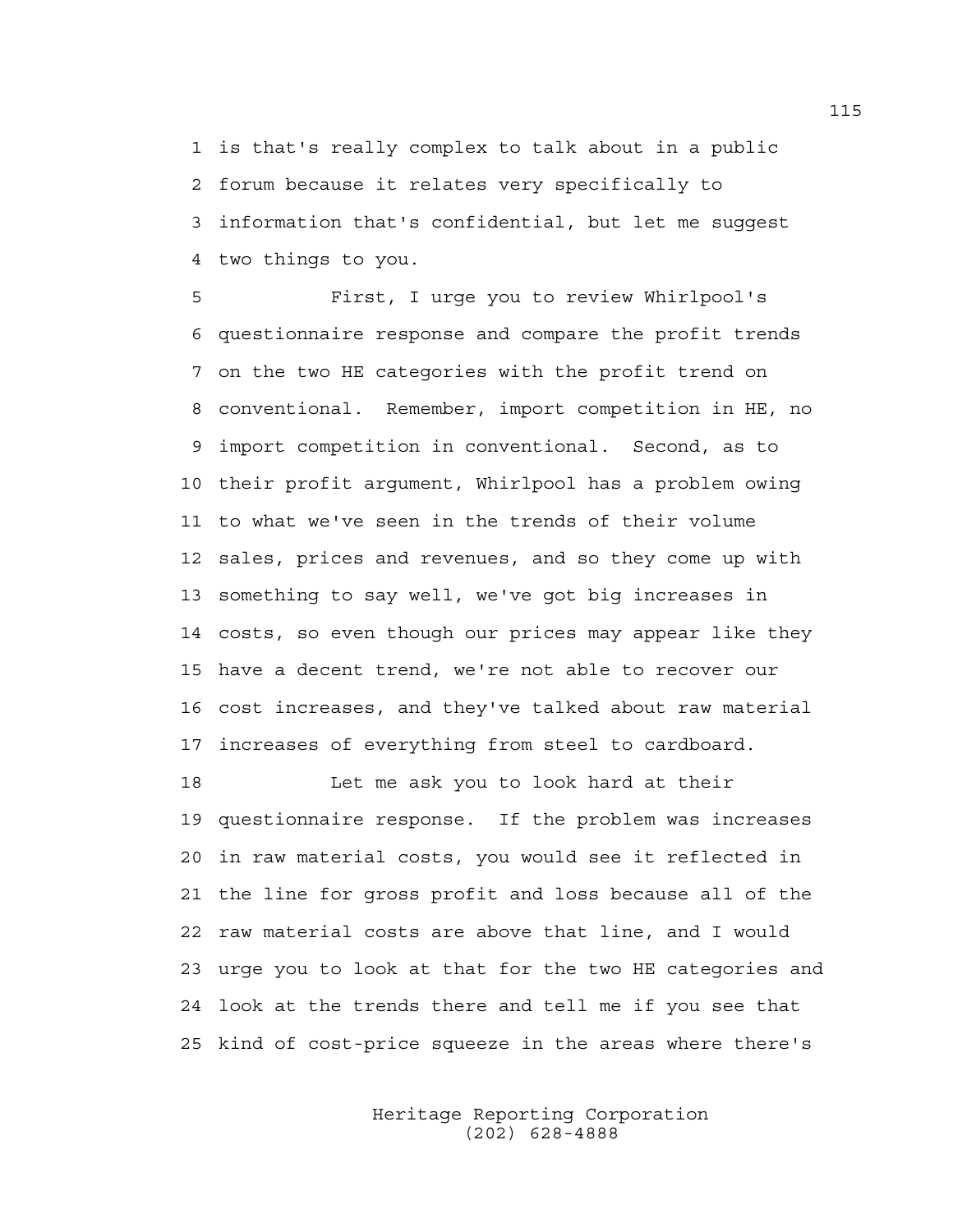1 import competition.

2 Suppose you saw a different trend, different 3 from the gross profit and loss line in the operating 4 income or loss line? Okay. What would that mean? 5 Basically, that would mean the SG&A had a trend that 6 affected the difference between those two. I would 7 suggest to you if something like is what you want to 8 look at, there's something you need to look at. 9 Whirlpool has been repatriating, particularly on front 10 load washers, Whirlpool has been repatriating 11 production from Germany and Mexico.

12 Those repatriations have costs. I suggest 13 to you that those costs have nothing to do with the 14 impact of imports on the business, but if it is those 15 costs that produce the difference between the 16 operating income line and the gross profit and loss 17 line, I suggest that you don't find an import-caused 18 injury. Okay. Let me come back to the last point I 19 want to make, and I'm really kind of peeved about this 20 in two massive ways.

21 You've heard a lot today about 2011 Black 22 Friday promotional discounting. That's in the fourth 23 quarter of 2011. This is a case brought to you by a 24 sophisticated company with sophisticated lawyers who 25 knows how POIs are set up by this Agency. They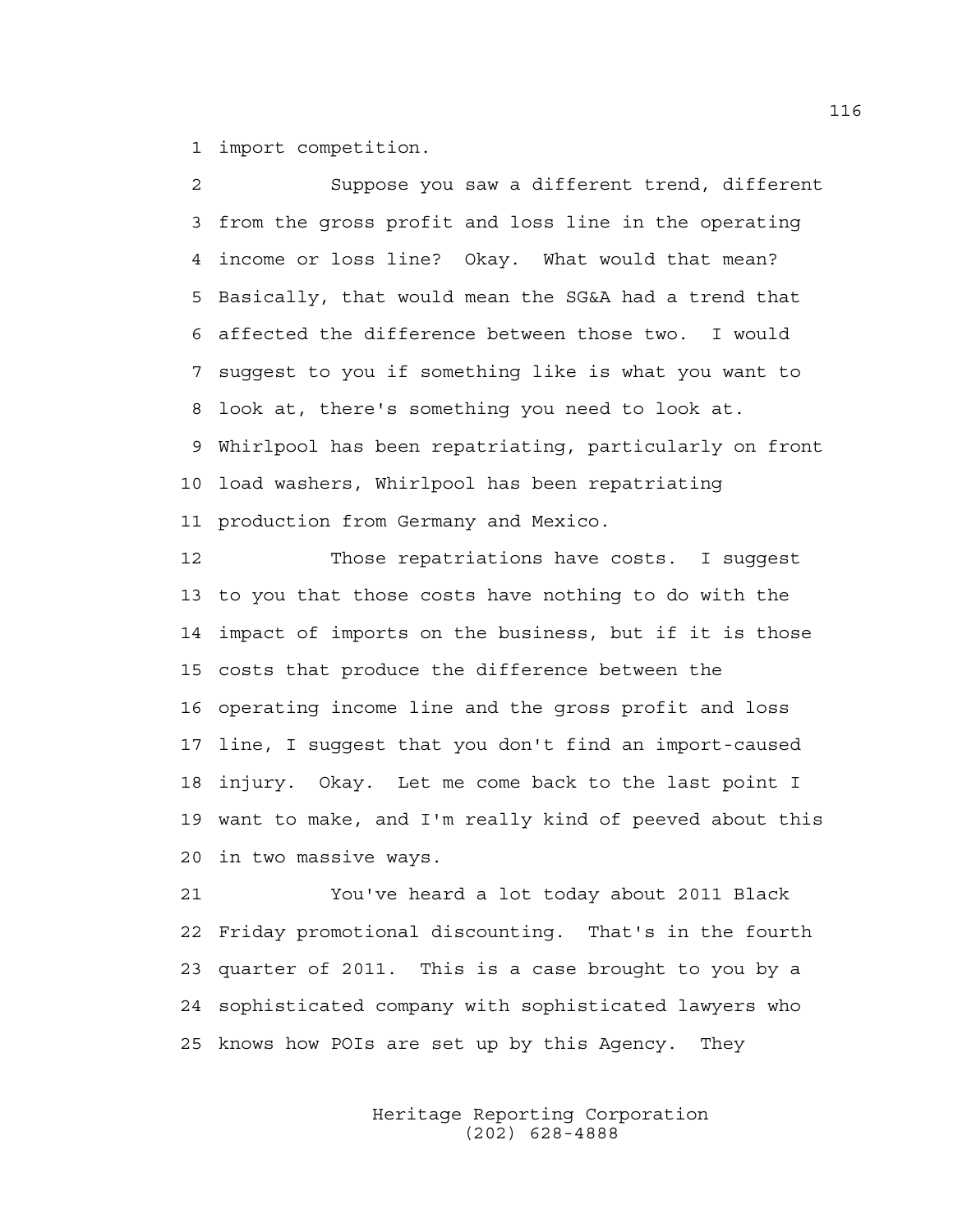1 brought this case three days before the end of the 2 year. If they wanted the fourth quarter to be in 3 there, all they do is had to wait three days and file 4 the case.

5 Now, maybe you guys told them we want you to 6 bring it immediately. If that's so, I retract my 7 concern, but if it's their judgment to bring the case 8 in a way that sets up a POI that ends on the end of 9 the third quarter, I have trouble with them coming in 10 here and saying as both Mr. Bitzer and Mr. Greenwald 11 said that one of the most important things you want to 12 look at is something outside the POI that we set up 13 for you. Okay. But that's not my biggest problem 14 with their Black Friday thing.

15 My biggest problem is this chart here, 16 Exhibit 13, Black Friday Front Load Sales Volume, 17 which supposedly shows that they never, almost never - 18 - I take that back. They never did any discounting of 19 more than \$150. Now, you probe them a little bit on 20 that, and they say wait a minute, that's only front 21 loads. Well, first of all, what that ought to tell 22 you is take a hard look at what their discounts were 23 on top load, and we're going to get to that in just a 24 moment here, but this is where I have my biggest gripe 25 with what's been presented here.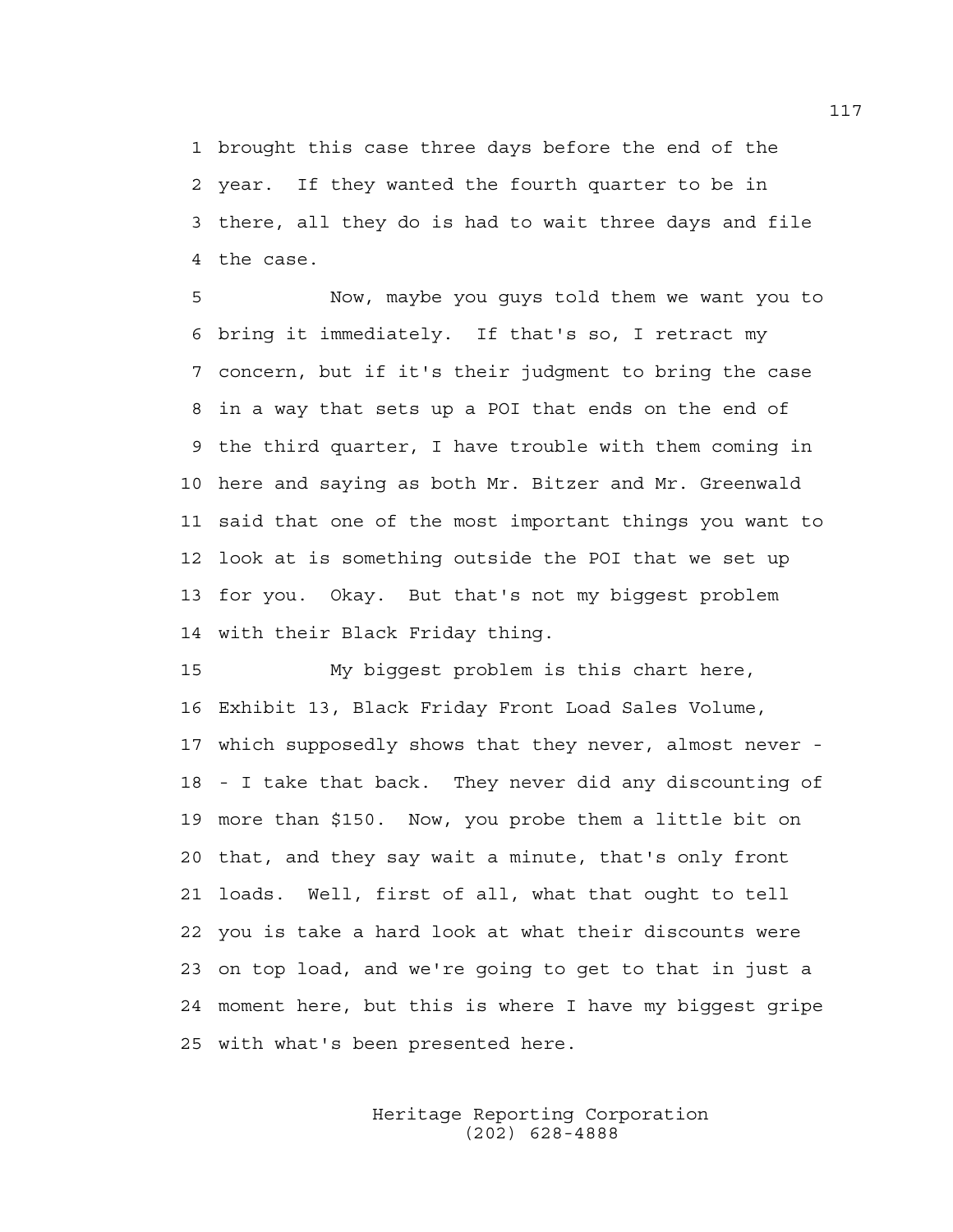1 I would ask the Commission staff to look 2 carefully at Exhibit H of the January 9 submission by 3 Whirlpool, responses to supplement question on 4 amendments. That is a table, confidential, from one 5 of the major retailers, and it sets forth the 2011 6 Black Friday discounting by the manufacturers that 7 sold to that retailer. One of the Whirlpool companies 8 is prominent in that table.

9 I urge you to look at the front load 10 discounts in that Black Friday from the Whirlpool 11 company and find me any product, any product, on which 12 their discounting was \$150 or less. If you do, please 13 call me because maybe my reading skills have gone bad. 14 That's just dirty pool. It's just not telling you 15 the truth. now, let me come back to something because 16 my last suggestion to you as to how you ought to think 17 about the discounting on promotional periods like 18 Black Friday.

19 These are promotional periods where it's 20 become customary in the industry for all of the 21 manufacturers in cooperation with all of the major 22 retailers, pretty much all the retailers, to engage in 23 promotional campaigns. Manufacturers, usually based 24 on discussion that they've had with retailers, pick 25 models that they want to be featuring as their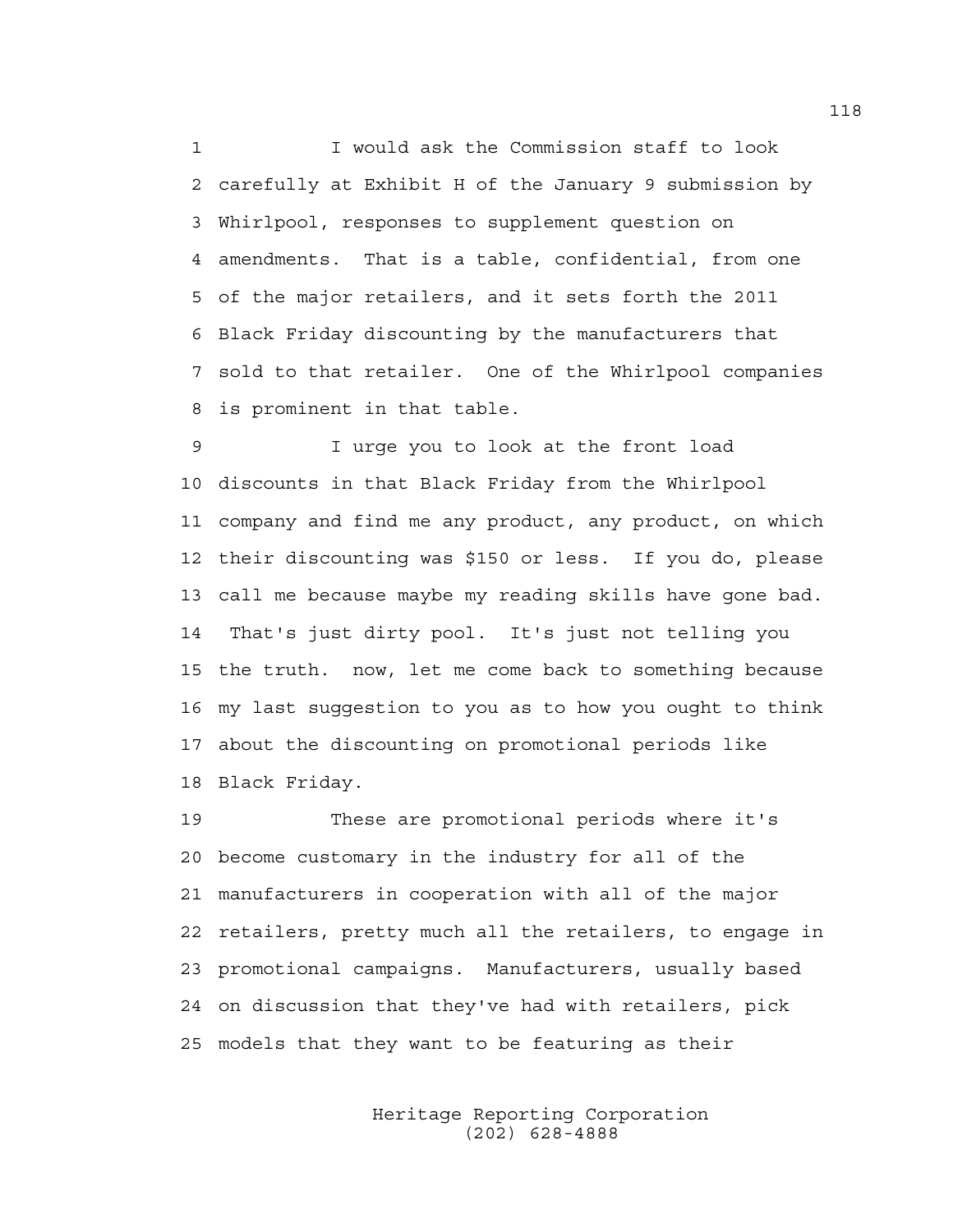1 discounts. Nobody discounts all their models, so you 2 will have one manufacturer heavily discounting one 3 model, another manufacturer discounting another model.

4 The question it seems to me in those is not 5 so much whether there is underselling in each of those 6 models by the manufacturer who's doing the discounting 7 because the other manufacturers just picked a 8 different model to discount. What you ought to be 9 thinking about is who or being more or less aggressive 10 in their discounting, look at the various models and 11 find that out.

12 I've set up a table for you here, which of 13 course again I can't talk about any in this hearing, 14 which shows from that same exhibit, from Whirlpool's 15 exhibit, and it's Attachment H to their January 9 16 submission, and it shows a couple of models in front 17 loading where LG gave quite substantial discounts and 18 shows how much volume it got. It shows a couple of 19 models in top loading where Whirlpool gave, I would 20 suggest to you, essentially the same level of 21 discounts and got comparable volume.

22 I would suggest to you the conclusions there 23 that you should draw is both of these companies are 24 engaging in the same practice to the same degree. 25 This is not underselling. This is not one company's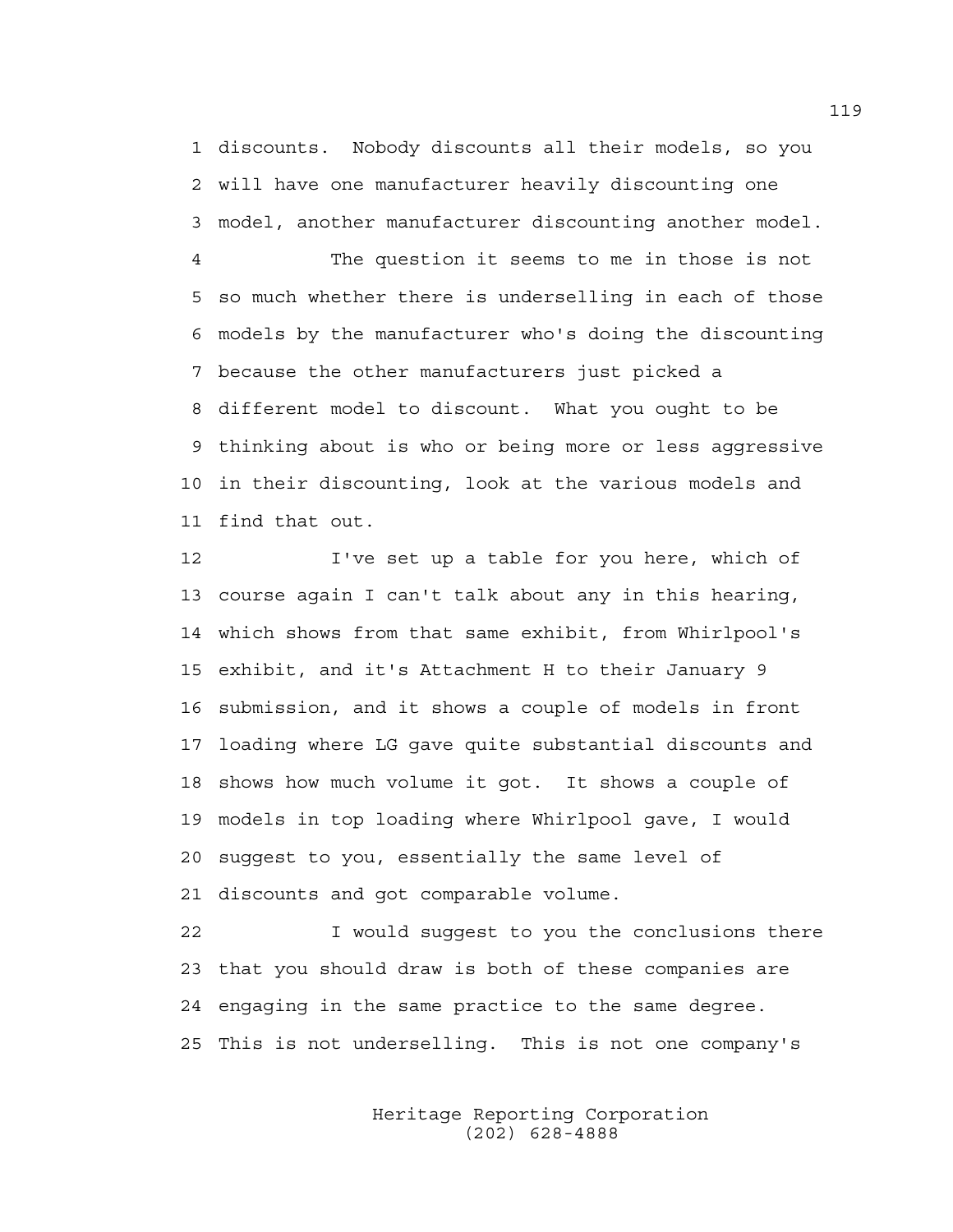1 predatory effort to seize market share from another. 2 It's each company choosing a model, figuring where it 3 would get the most bang for the discount buck, making 4 big discounts there, and they generally are not the 5 same directly competitive models, and you need to 6 analyze it in a little different way, but when you do, 7 you're going to see Whirlpool is as aggressive in this 8 last Black Friday even if you look at it, damn it, 9 which you shouldn't as LG and Samsung.

10 The lesson here is clear. Both of these 11 companies by these comparable discounts are gaining 12 significant volume, and just the fact they've chosen 13 different models doesn't mean that one's more 14 aggressive or one's underselling its competitors. 15 That concludes my opening statement. Let me turn it 16 now over to Mr. Connelly.

17 MR. CONNELLY: Thank you, Dick. Samsung's 18 presentation is going to be given by Kevin Dexter, but 19 also here to answer your questions are Kurt Jovais, 20 Dean Brindle, Dan Witte and Soon Choi of Samsung 21 Electronics America, and also Jarrod Goldfeder from 22 Akin Gump, so with that, we'll turn it over to Kevin. 23 MR. DEXTER: Good afternoon. Thanks for 24 having us this afternoon. Again, my name is Kevin 25 Dexter, and I'm the Senior Vice President for the Home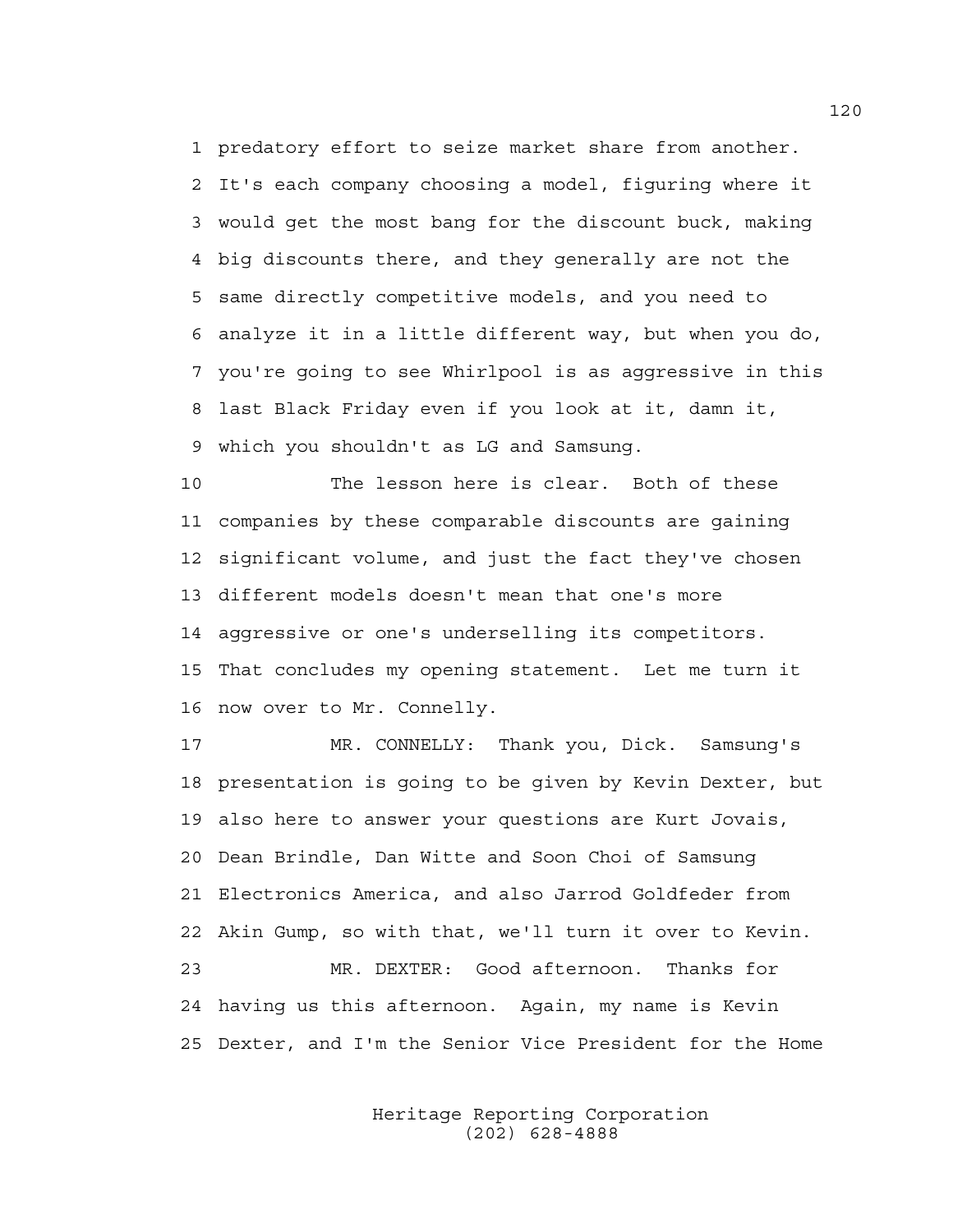1 Appliance Division of Samsung Electronics America. In 2 this capacity, I have overall responsibility for sales 3 and marketing for Samsung Home Appliances in the U.S. 4 Before joining Samsung, I was with Electrolux for 15 5 years. As a result, I'm extremely familiar with the 6 dynamics of the domestic washers' market and the 7 nature of competition in that market.

8 Today, my testimony will focus on four 9 subjects. First, the reasons why there are three like 10 products in this investigation, conventional washers, 11 high-efficiency or HE top load washers and HE front 12 load washers. The most obvious distinction among 13 these three categories is their very different 14 physical characteristics. Conventional washers have 15 agitators.

16 HE top load and HE front load are further 17 distinguished by their method of loading the wash and 18 their performance. These three categories have very 19 different price points and customer perceptions. In 20 addition, the production processes are different, and 21 they're almost always produced on separate production 22 lines. They may have the same channels of 23 distribution, but they are merchandised differently 24 because most customers consider the three types to be 25 very different products.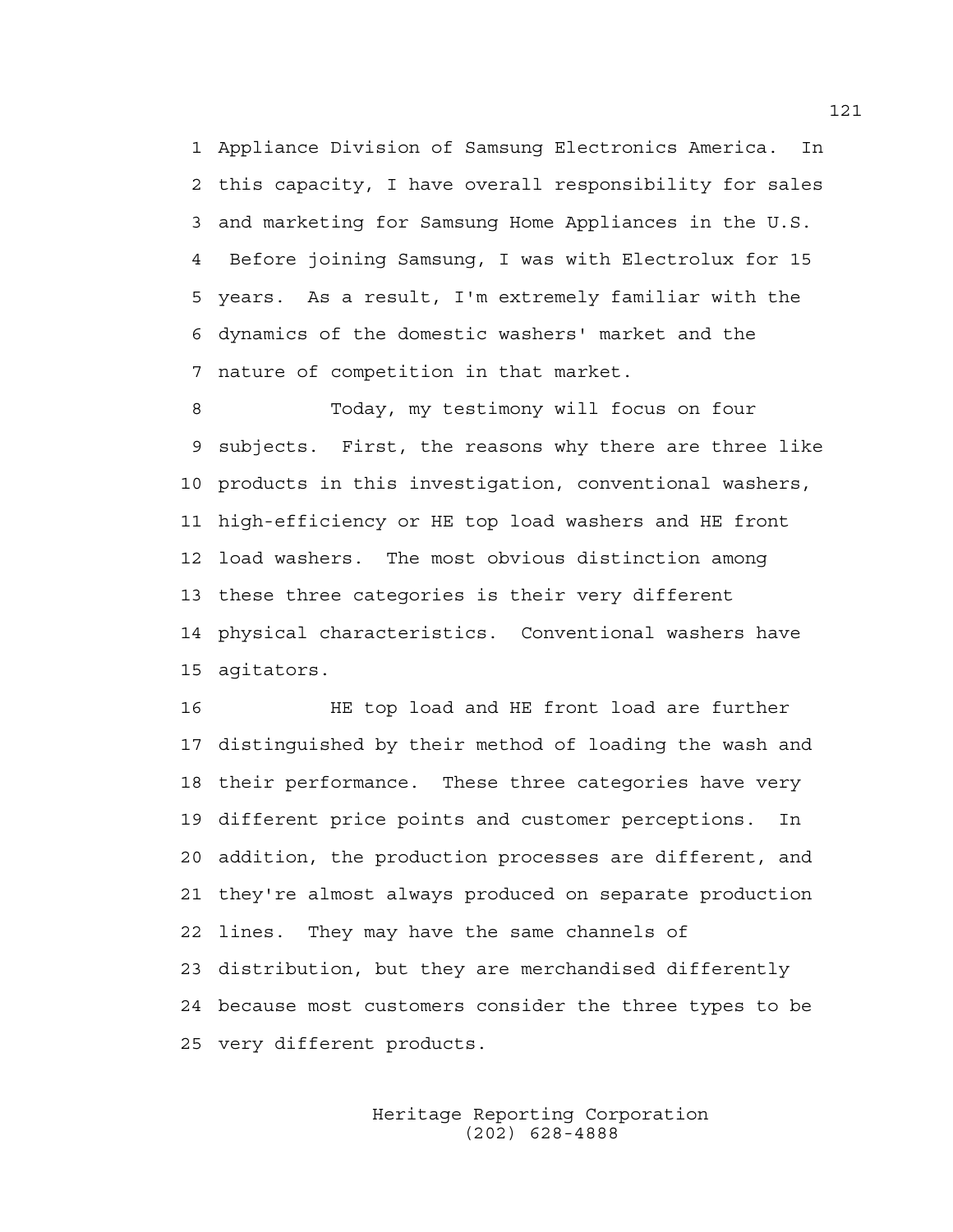1 The second top I want to discuss is the 2 nature and evolution of the U.S. market and Samsung's 3 participation in it. The third topic is the factors 4 that influence a customer to buy a specific brand of 5 washer, and in particular, a Samsung washer versus a 6 Whirlpool washer, and finally, the prices charged in 7 the discount programs that Whirlpool and Samsung used, 8 including Whirlpool's pricing strategy that is so 9 aggressive that it has adversely affected the pricing 10 of Samsung's HE front load and top load models.

11 Conventional versus high efficiency, on this 12 subject of the like-produce definition, I want to 13 first discuss the differences between conventional and 14 high efficiency washers. Conventional top load 15 washers have agitators that force the load back and 16 forth. These are the washers that most Americans grew 17 up with and may still have in their basement.

18 These conventional washers have smaller 19 capacity than comparable high-efficiency washers since 20 the agitator takes up space. They use much more water 21 and more energy than HE washers. They're not Energy 22 Star rated in most instances and therefore do not 23 qualify for federal, state or local rebates or 24 benefits. They tend to be harder on fabrics than HE 25 washers, especially since the agitator tends to twist

> Heritage Reporting Corporation (202) 628-4888

122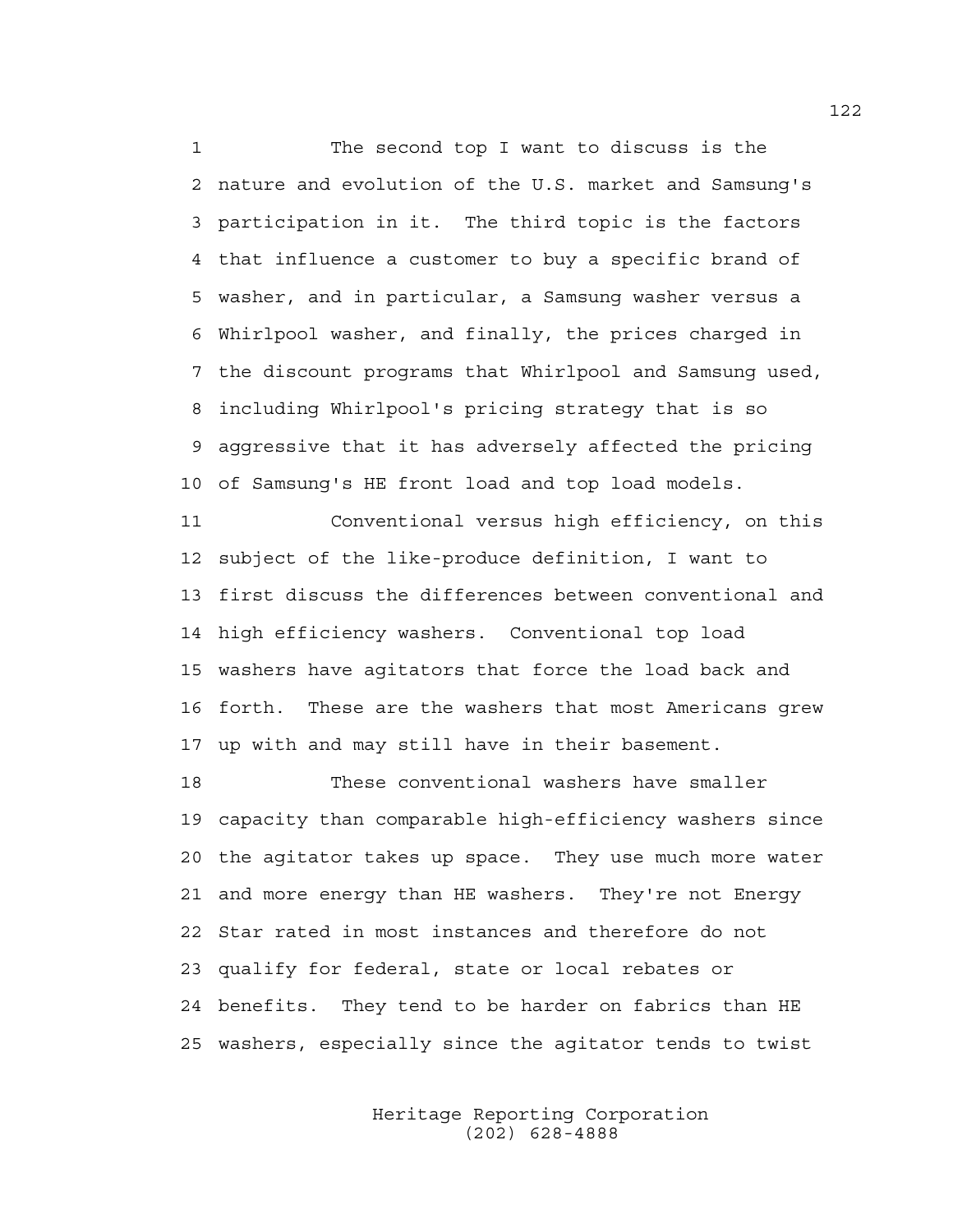1 and tangle the wash load with much higher mechanical 2 forces, and they spin clothes slower, which means that 3 the clothes come out wetter, and the drying cycle 4 takes longer, consuming more energy.

5 A typical high-efficiency top loader can 6 remove 20 to 30 percent more water than a conventional 7 washer. HE top load and front load models are about 8 40 percent more expensive than conventional washers, 9 and finally, according to consumer reports, the 10 washing performance of conventional models "if often 11 mediocre or worse." Samsung has never exported 12 conventional washers to the United States, and we have 13 no intention of doing so. Therefore, there is no 14 possibility that we cause material injury or are 15 threatening injury to Whirlpool's production and sales 16 of conventional washers.

17 There are also very significant distinctions 18 between HE top load and HE front load washers. First, 19 there are very obvious physical distinctions, 20 including how the wash is loaded, that drive consumer 21 preference. Second, HE top load washers typically use 22 more water and energy. Third, HE front load washers 23 clean more effectively and are more gentle on fabrics. 24 Fourth, HE front load and HE top load washers are 25 usually produced on different production lines.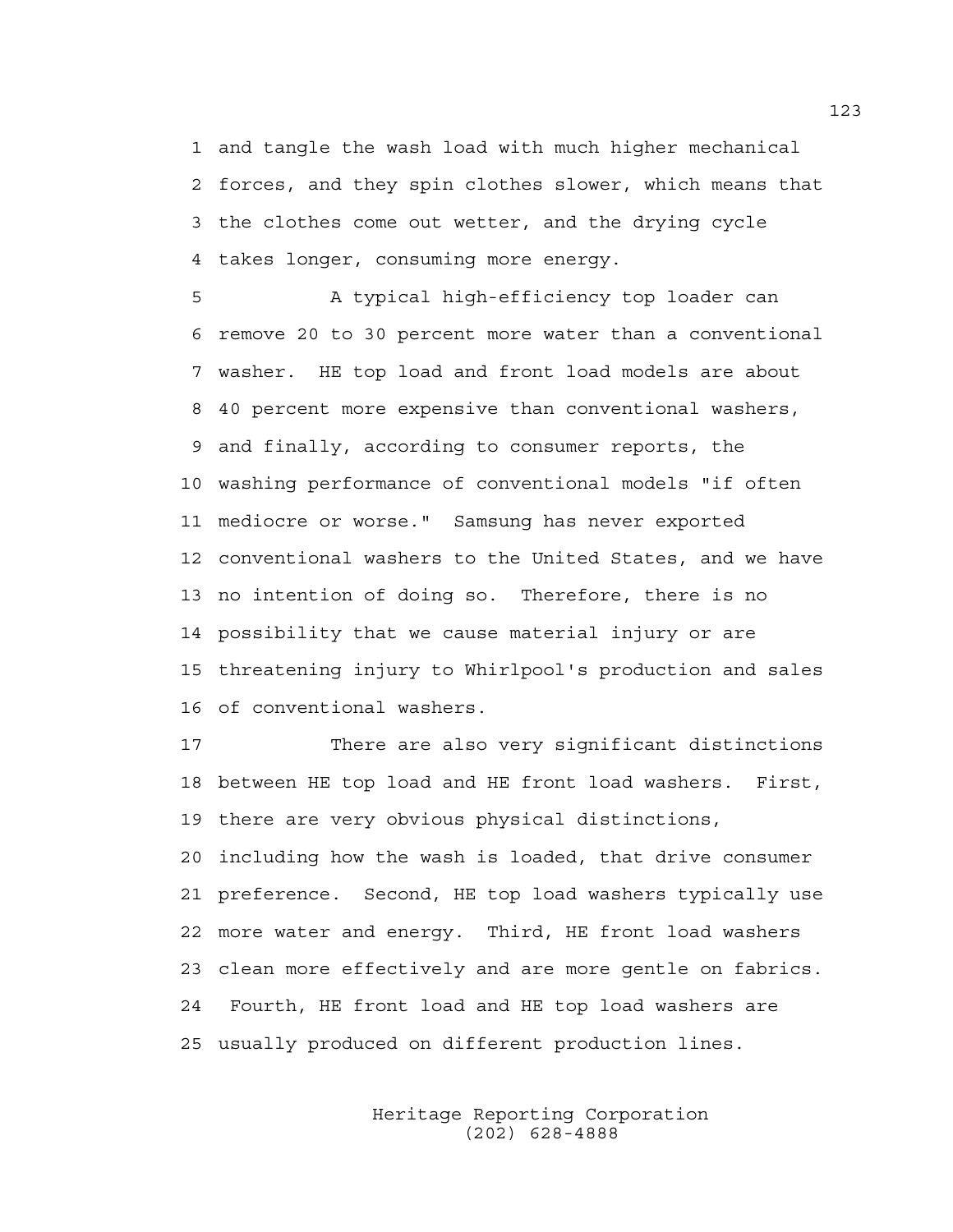1 Fifth, typically HE top load washers require a smaller 2 installation footprint.

3 Sixth, front load washers can be stacked 4 with dryers, but top loaders cannot. Seventh, there 5 are well-known customer perceptions as well as 6 litigation relative to mold, mildew and odor issues 7 that have arisen from certain front load models, and 8 finally, the prices of HE front load washers are 9 currently 20 percent higher on average than HE top 10 load washers for models with comparable capacity and 11 features.

12 Turning to the U.S. market and how Samsung 13 views the U.S. market, conventional top load 14 technology has remained mostly unchanged since the 40s 15 when agitators were first introduced. As consumers 16 search for better solutions, front-load washers were 17 introduced in the mid-1990s delivering improved 18 performance and lower water and energy usage, yet 19 these washers had limited features. In the late 20 1990s, new front-load models were introduced with more 21 features. Front-load prices exceeded \$1,000 at retail 22 as consumers were willing to pay more for an 23 innovative product than the conventional top load. 24 The front-load market experienced double 25 digit annual growth in the early 2000s. In the mid-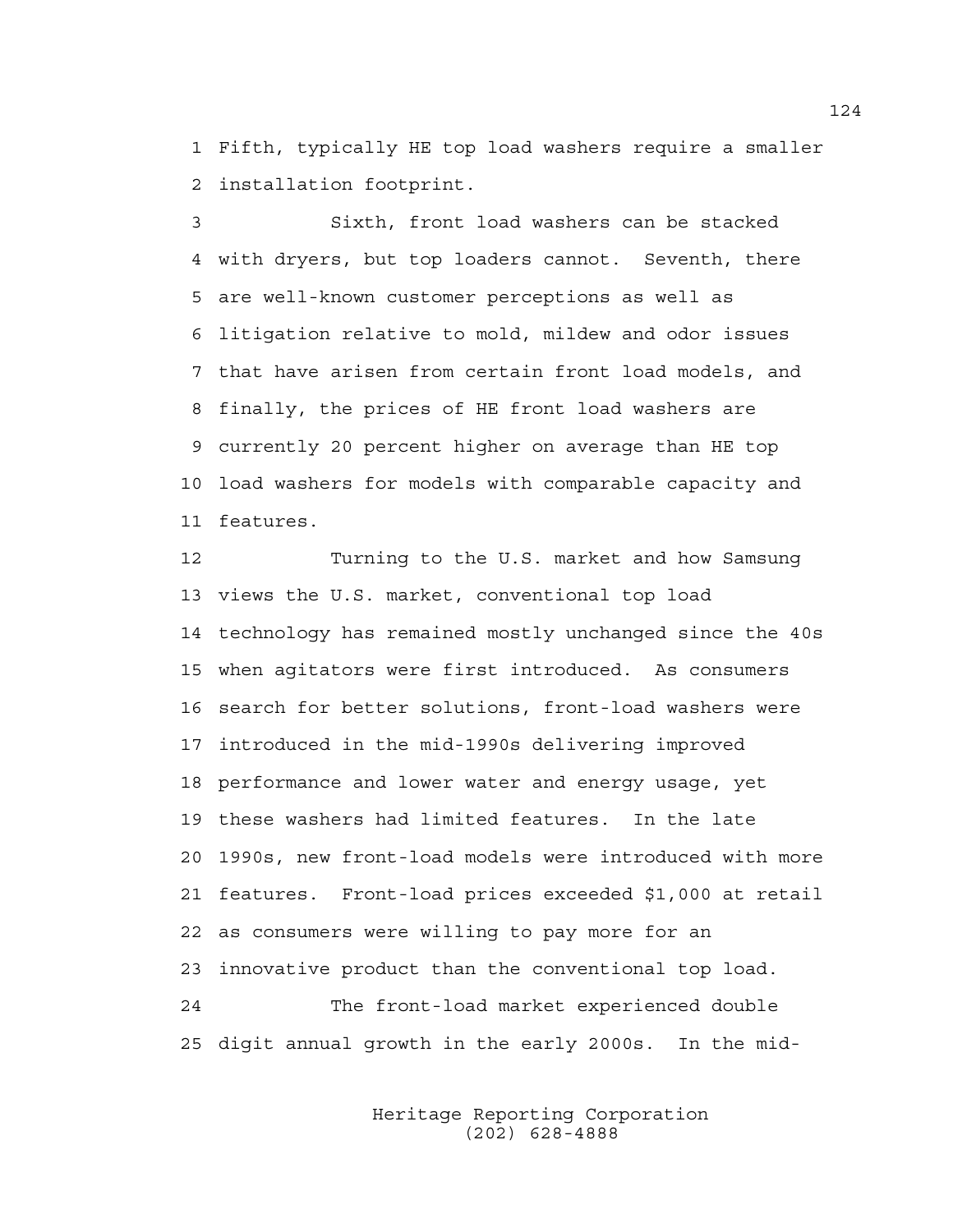1 to late 2000s, Samsung and LG entered the front-load 2 market with more innovative feature sets. These 3 features included vibration reduction technology and 4 steam as well as improved styling and design, 5 including colors and chrome accents. Samsung and LG 6 also provided significant improvements in quality and 7 durability. These advantages allowed us to charge 8 higher prices than our competitors while still gaining 9 market share.

10 Whirlpool introduced its Oasis platform into 11 the HE top load market and 2006, and it experienced 12 significant market growth. Long before either Samsung 13 or LG entered the HE top load market, Whirlpool began 14 aggressively discounting its own HE top load products 15 in order to drive growth for its top load models at 16 the expense of its own front load sales. From 2008 to 17 2009, with no competition from subject imports, 18 Whirlpool decreased pricing at retail from \$770 to 19 \$600 or by 22 percent on its HE top-load models. This 20 price move was designed to position HE top load 21 significantly below the HE front load.

22 From 2009 to 2010, Whirlpool reduced its 23 average selling price at retail for HE top load by 24 another 10 percent. We did not begin selling HE top-25 load models here until May 2011, and the only HE top-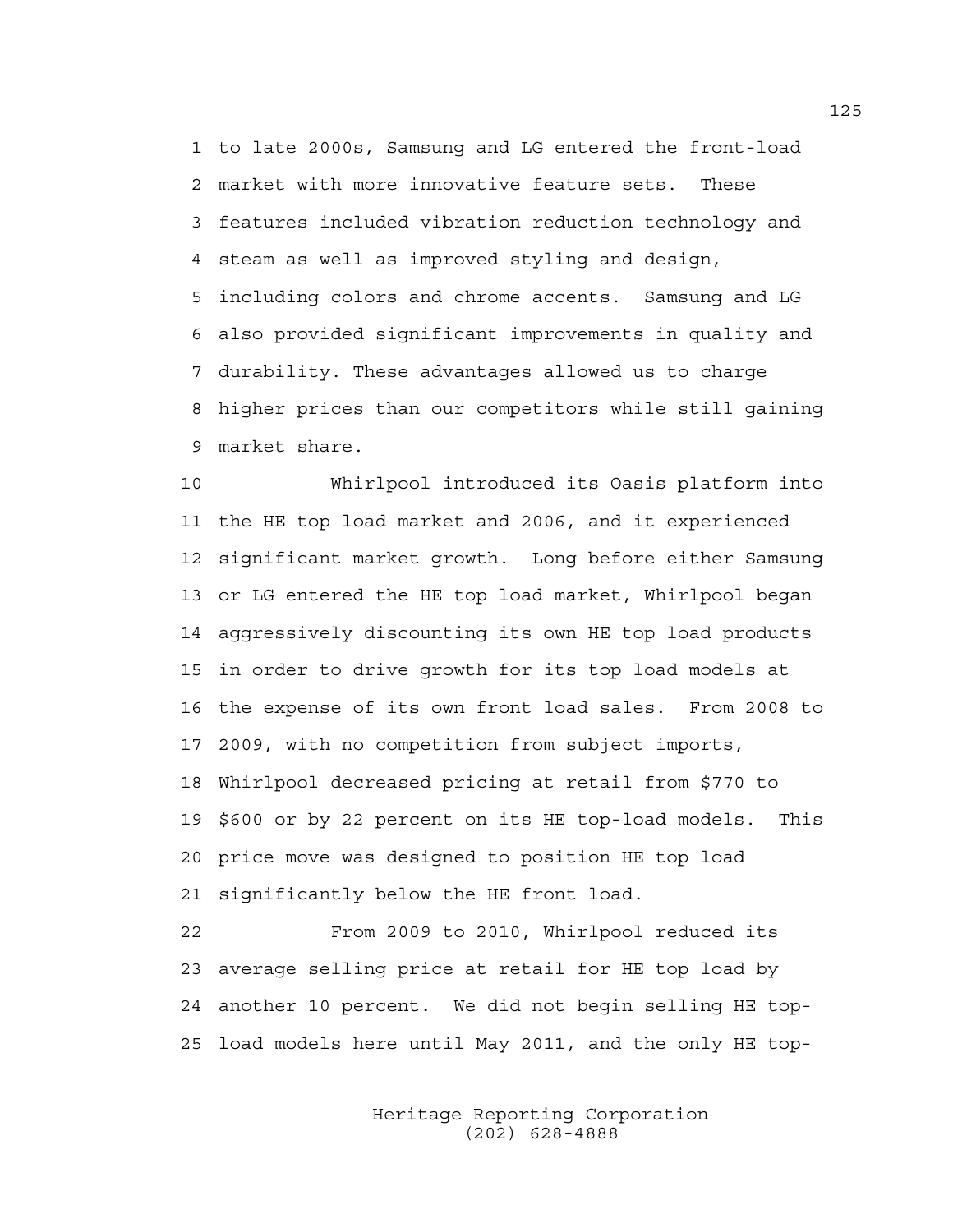1 load model that we sold was an extra-large capacity, 2 4.7 cubic foot unit. Capacity is one of the top three 3 purchase factors for consumers, and the fact that we 4 don't sell medium and large capacity top-load washers 5 serves to greatly reduce the amount of competition 6 with other brands in the HE top-load segment.

7 Samsung held only a small share of the HE 8 top-load market in 2011. In our view, given our minor 9 market presence, there is no possibility that the 10 prices of Samsung's HE top-load models could have 11 injured Whirlpool. One important factor the 12 Commission needs to keep in mind as it considers the 13 relationship between HE top-load and HE front-load 14 pricing is that the competition between these two like 15 products is attenuated.

16 There is an overlap between the prices of HE 17 top-load and HE front-load models, as you've heard 18 today, but many consumers won't even consider a front-19 load model, especially given Whirlpool's aggressive 20 pricing on top-load models. Our own analysis shows 21 that 70 percent of HE top-load buyers will only 22 consider another top-load model. On the other hand, 23 the smaller group of front-load consumers that prefer 24 to buy another front-load model also do so about 70- 25 percent of the time.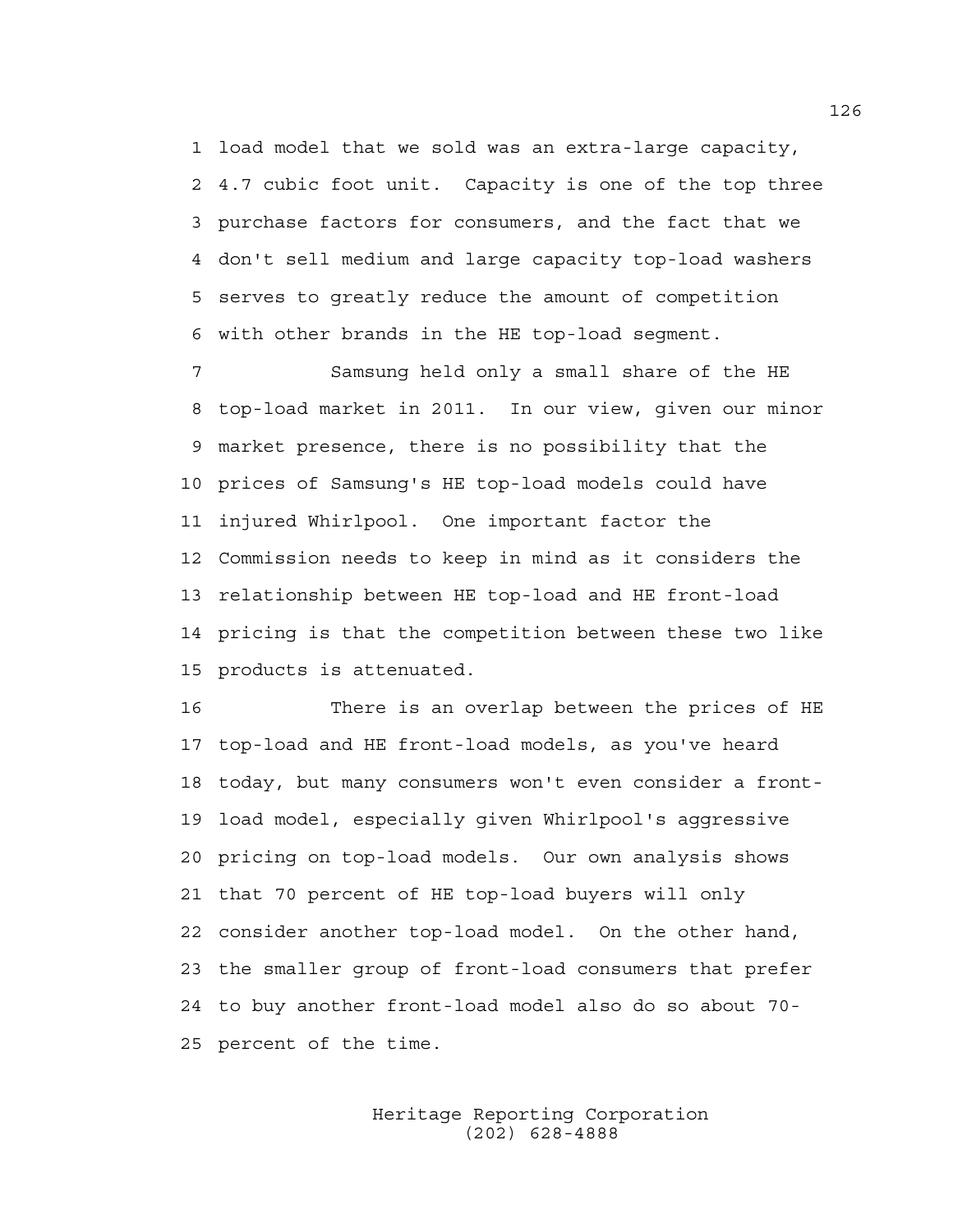1 Thus, about 25 to 30 percent of consumers 2 are willing to consider both HE front-load and top-3 load models at the same time, and Whirlpool is now 4 converting more of those open-minded consumers to HE 5 top-load models because of its own aggressive pricing 6 strategy. Thus, Whirlpool's claim that Samsung's 7 front-load prices have suppressed its own HE top-load 8 prices ought to be viewed with a great deal of 9 skepticism.

10 Turning to the consumer, I'd like to discuss 11 the reasons why Samsung has been successful in the 12 U.S. HE market. We have extensive data in the form of 13 both public and proprietary studies that tell us what 14 Samsung does well and what we need to improve on. 15 Among the best-known public studies are those 16 published by JD Power. That organization rated 17 Samsung washers No. 1 in customer satisfaction in 18 2011. This is the third straight year in which we've 19 achieved this rating.

20 In contrast, among the 17 brands surveyed, 21 the Whirlpool, Maytag, Amana, Roper and Admiral brands 22 all finished below the industry average on an overall 23 customer satisfaction. Nevertheless, Whirlpool claims 24 that its models are highly rated by Consumer Reports, 25 but that same publication listed six Whirlpool and

> Heritage Reporting Corporation (202) 628-4888

127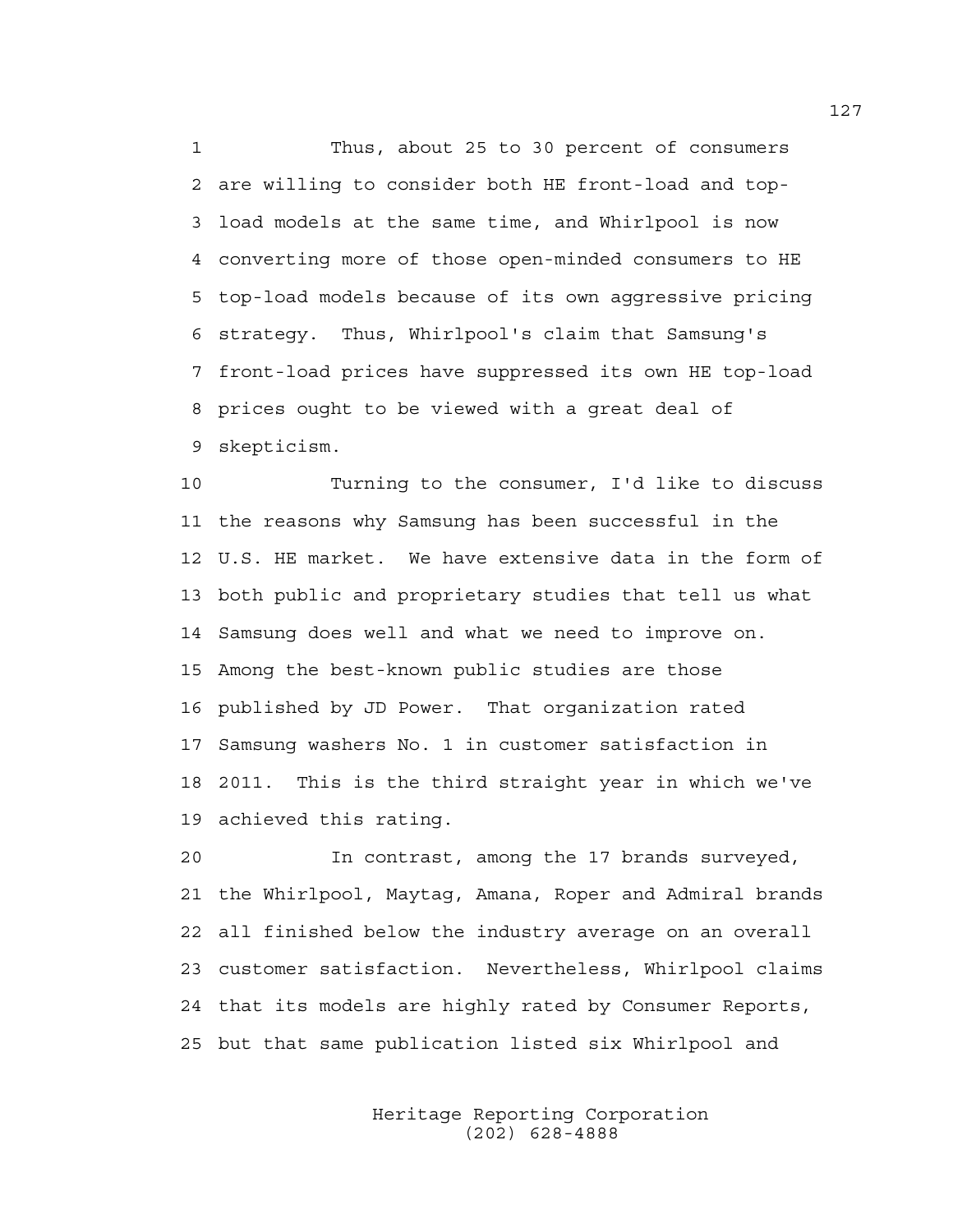1 Maytag models as "wash day washouts" due to their poor 2 performance. No Samsung or LG model qualified for 3 this dubious distinction.

4 Equally important, one study found that 5 price was the main purchase reason for a relatively 6 small percentage of Samsung brand buyers. On the 7 other hand, buyers of Whirlpool's brands identified 8 price as their main purchase reason much more 9 frequently. The percentage of buyers who bought 10 during an in-store promotion was very high for all 11 brands, but it was Whirlpool that offered by far the 12 highest discounts for its Duet line of front loaders.

13 Finally, over 50 percent of consumers buy 14 new washers because their old ones broke. The fact 15 that over 50 percent of consumers need to purchase a 16 new washer to replace an old one means that price 17 becomes much less of a factor since purchase decisions 18 are made in a very compressed time period. In fact, a 19 recent study shows that many consumers decide on the 20 brand they intend to buy before they even go to a 21 store. Online research now has a critical influence 22 on this purchase decision, and Samsung has the highest 23 online research rate of any brand.

24 One study found that retail sales persons 25 were about four times more likely to recommend a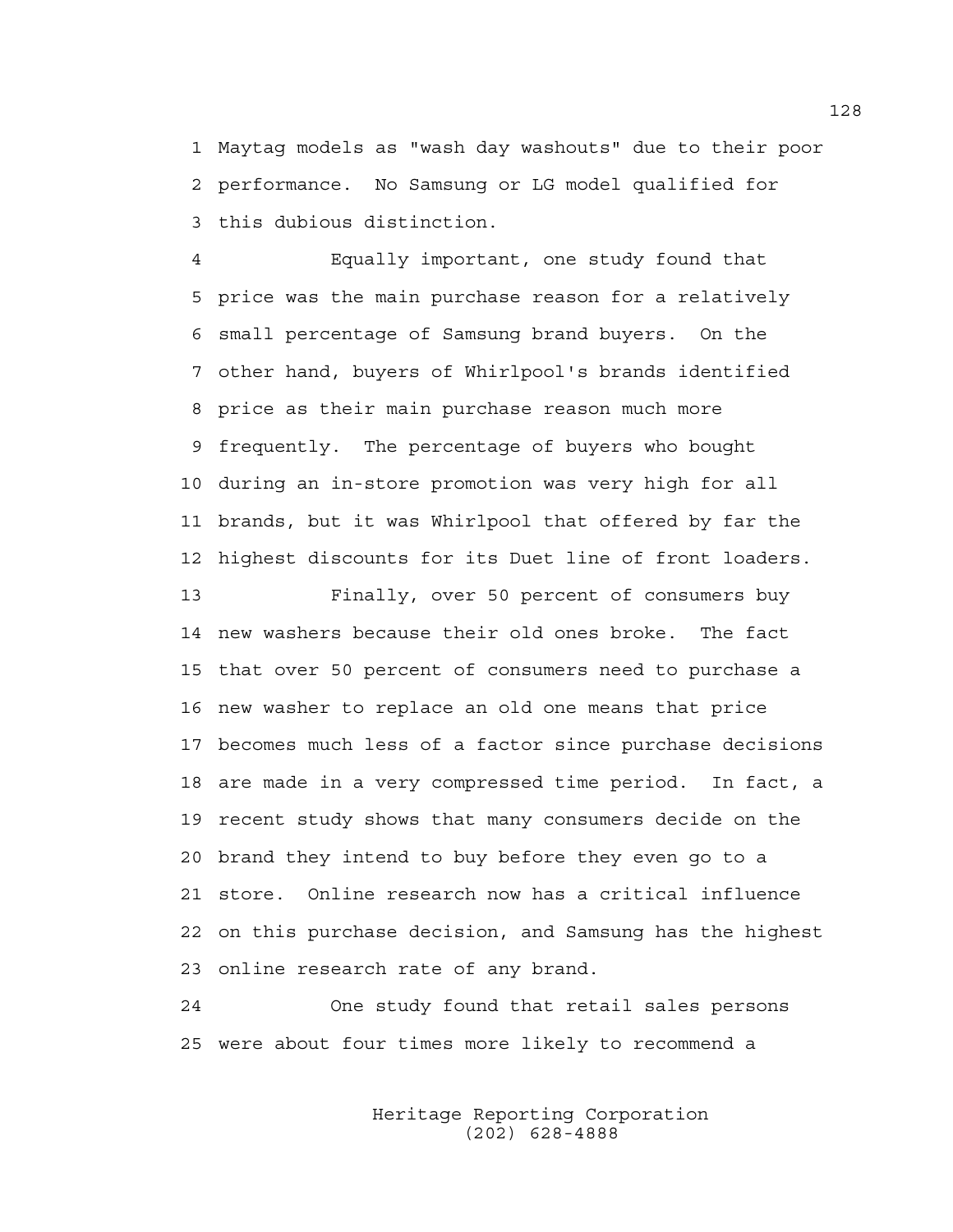1 Whirlpool model on the basis of its price than they 2 were a Samsung model. Conversely, those same sales 3 persons were almost three times more likely to 4 recommend a Samsung model for its features over a 5 Whirlpool model. On the basis of reviews and awards, 6 there was simply no comparison. Sales persons 7 overwhelmingly mentioned Samsung's awards, but rarely 8 mentioned that Whirlpool had won anything or gotten 9 favorable reviews.

10 Samsung also conducted its own proprietary 11 studies of why consumers buy our washers and not those 12 of our competitors. For example, when we introduced 13 a large-capacity front-load washer in late 2010, we 14 found that it was the feature set, not the price, that 15 convinced customers to buy the Samsung brand. 16 Finally, I want to address Whirlpool's claim that 17 Samsung's prices and discounts have cause it to incur 18 injury on all three like products.

19 As you consider the impact of subject import 20 prices on the domestic industry, we urge you to bear 21 in mind that price is not one of the main drivers of 22 many consumer purchase decisions for all the reasons 23 that I have discussed, but equally important, to the 24 extent that the relative prices of competing models do 25 have an effect on a consumer's purchase decision, it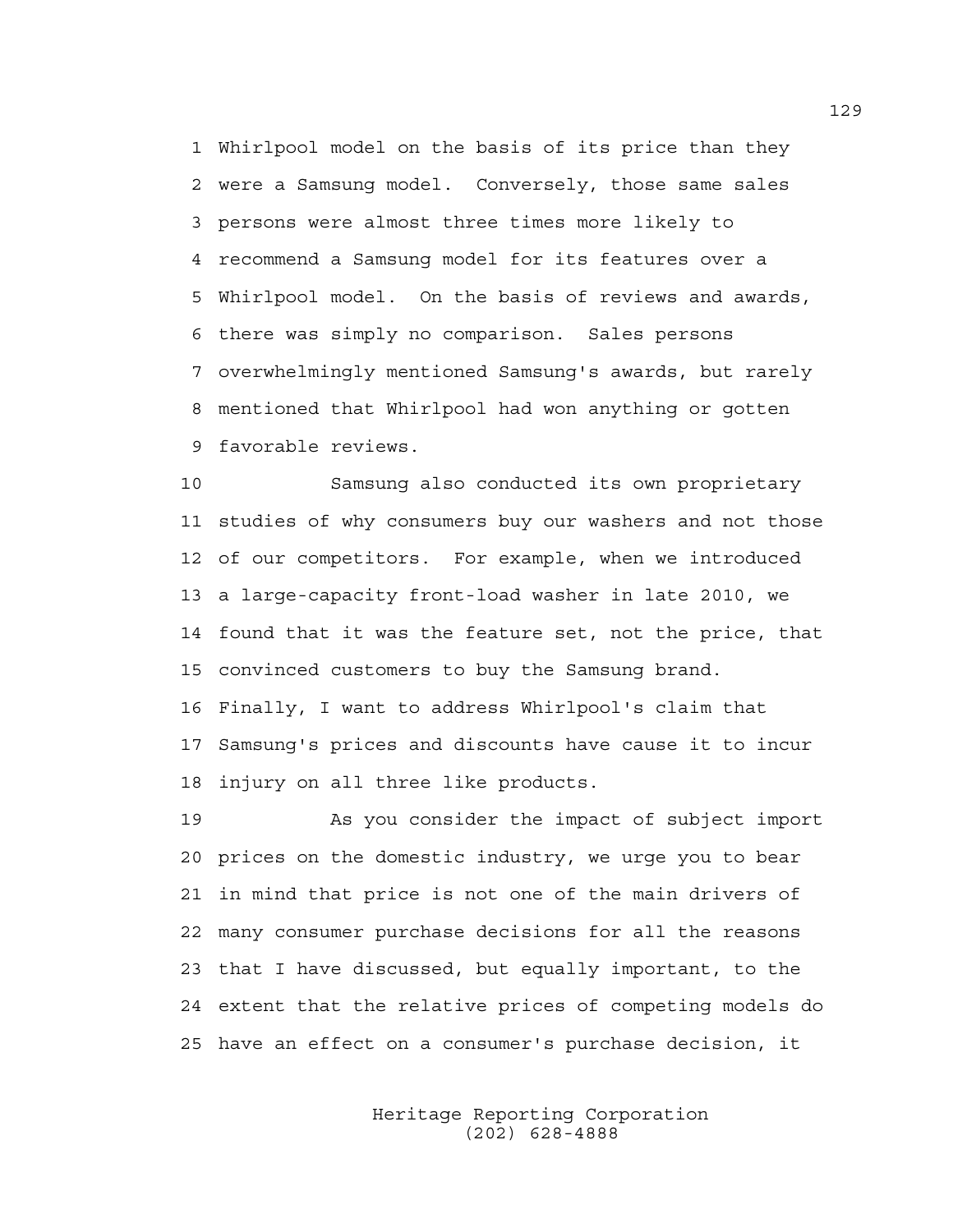1 is Whirlpool's aggressive pricing of all of its models 2 that have been the real problem here. Their pricing 3 has required Samsung to lower the prices on its front-4 load models, not the other way around as Whirlpool 5 claims.

6 We can document Whirlpool's pricing 7 practices using representative examples from 8 Whirlpool's holiday promotional activities. In our 9 handout, we have provided four Whirlpool promotions 10 for the 2009 Black Friday period. In each of those 11 promotions, the retailer offered a 38- to 45-percent 12 discount off the minimum advertised price on the 13 front-load models. These discounts could not have 14 been offered without substantial discounts to the 15 retailers from Whirlpool.

16 Similarly, for Black Friday 2010, our 17 handout contains Whirlpool promotions for both top-18 load and front-load models showing discounts ranging 19 from 33 to 50 percent off minimum advertised price, 20 and for Black Friday 2011, our handout once again 21 shows Whirlpool promotions for both top-load and 22 front-load models that show discounts up to 50 percent 23 off MAP. Whirlpool of course claims that it is 24 Samsung's pricing activity, not its own, that should 25 be faulted.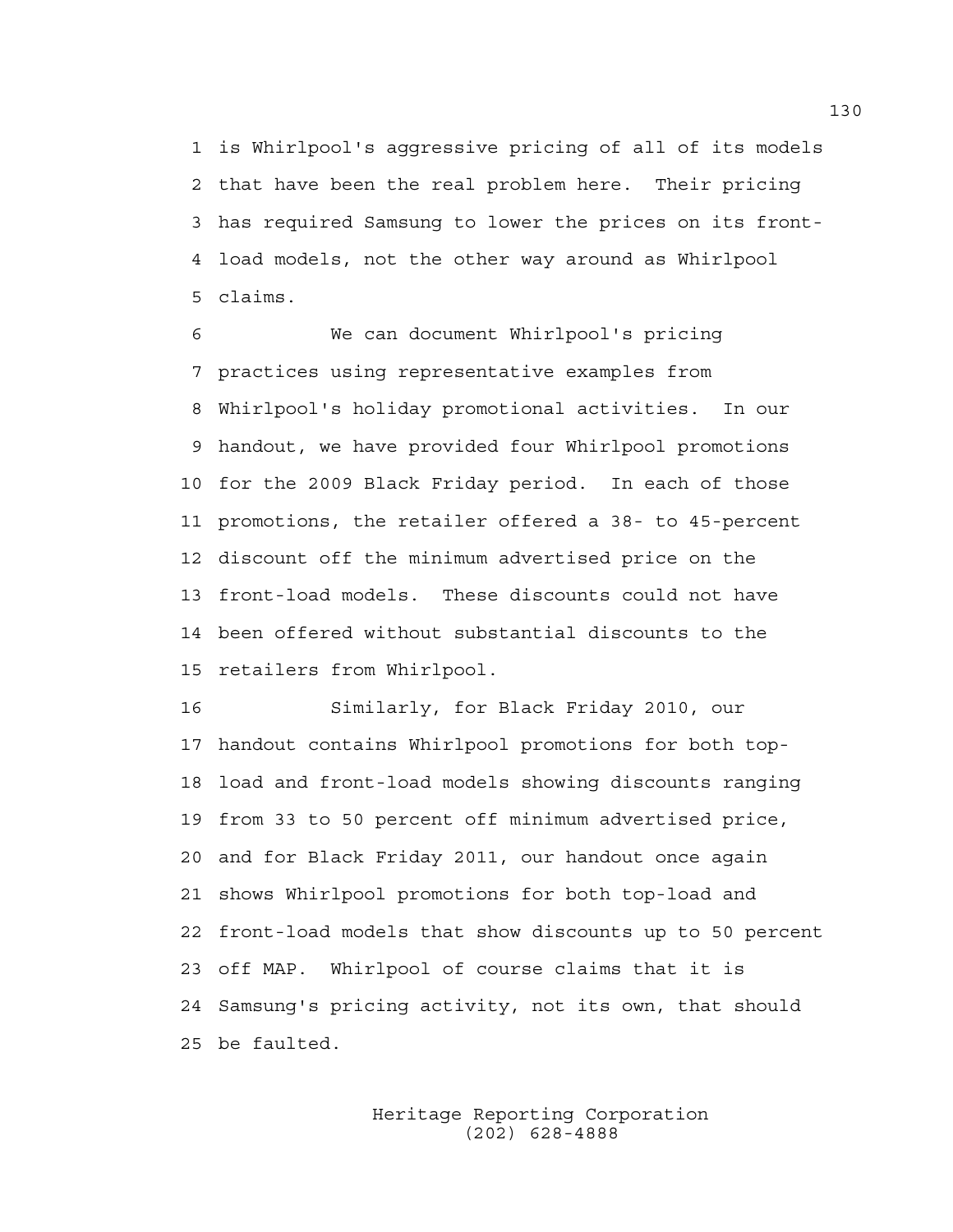1 As you consider Whirlpool's claim and 2 analyze the record, we urge you to keep in mind the 3 following: First, where front-load models do compete 4 head to head, it is Whirlpool that has been the 5 aggressive price leader. Whirlpool has emphasized the 6 importance of its Alpha line of front-load models 7 which it brought back from Germany in 2011, but one of 8 these models, the 94HEX, which is a 4.3 cubic-foot 9 model, was introduced at a price point \$400 lower than 10 what existed at the time, which put pressure on us to 11 reduce our own front-load prices.

12 Second, it is essential that when comparing 13 prices the Commission consider comparable models. 14 Whirlpool's petition in several instances has compared 15 a lower-capacity Samsung produce to a higher-capacity 16 Whirlpool product. I refer specifically to its 17 comparison on page 172 of the petition of the 3.7 18 cubic-foot Samsung Model WF350 to the just-mentioned 19 94HEX. Other comparisons are equally inappropriate 20 for reasons we will explain in our brief.

21 The third consideration, which is absolutely 22 critical, is that the quarterly pricing comparisons 23 must be made after deducting all direct and indirect 24 discounts, not just direct discounts. Samsung, 25 Whirlpool and LG use very different discount and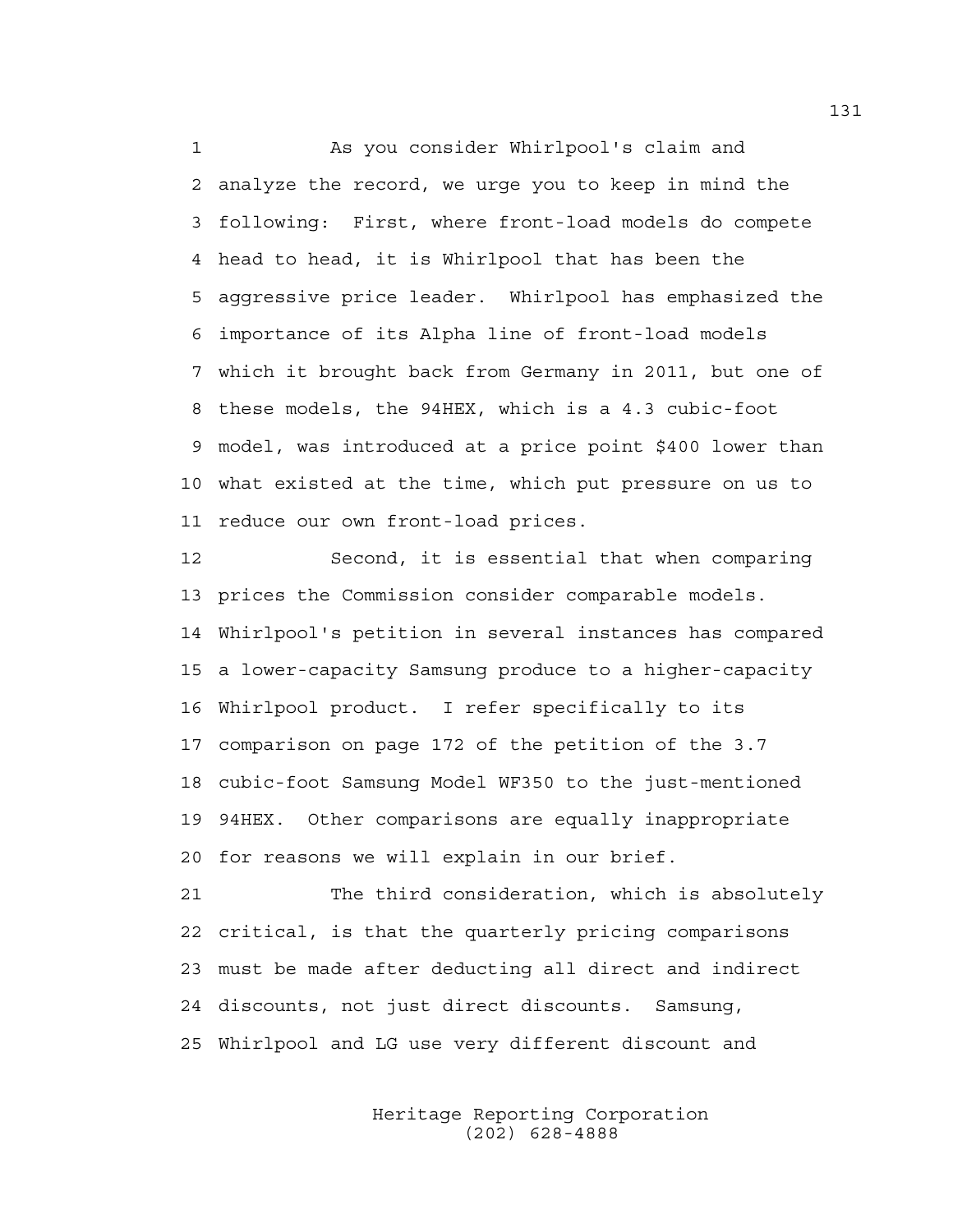1 rebate strategies. Samsung relies to a greater extent 2 on direct discounts, which we frequently offer on a 3 product-specific basis, while Whirlpool relies heavily 4 on indirect discounts.

5 One very important discount is Whirlpool's 6 laundry volume rebate or VR. At the end of each year, 7 and sometimes at the end of each quarter, retailers 8 have a huge incentive to aggressively price Whirlpool 9 models so that they can earn the VR rebate, which we 10 believe is very significant, and in fact in excess of 11 10 percent in many cases. Ignoring or de-emphasizing 12 the affect of indirect discounts by failing to discuss 13 or reflect their effect in your report would make 14 irrelevant the fundamental elements of the home 15 appliance pricing, in which manufacturers attempt to 16 offer the most attractive combination of direct and 17 indirect rebates.

18 In conclusion, Whirlpool has 19 mischaracterized what is happening in the U.S. washer 20 market. Whirlpool, not Samsung, is the aggressive 21 price leader. Samsung does not need to dump the 22 washers in order to compete here. As independent 23 studies consistently show, consumers love our washers 24 because of their performance, quality, features, 25 design, fit, fill and finish.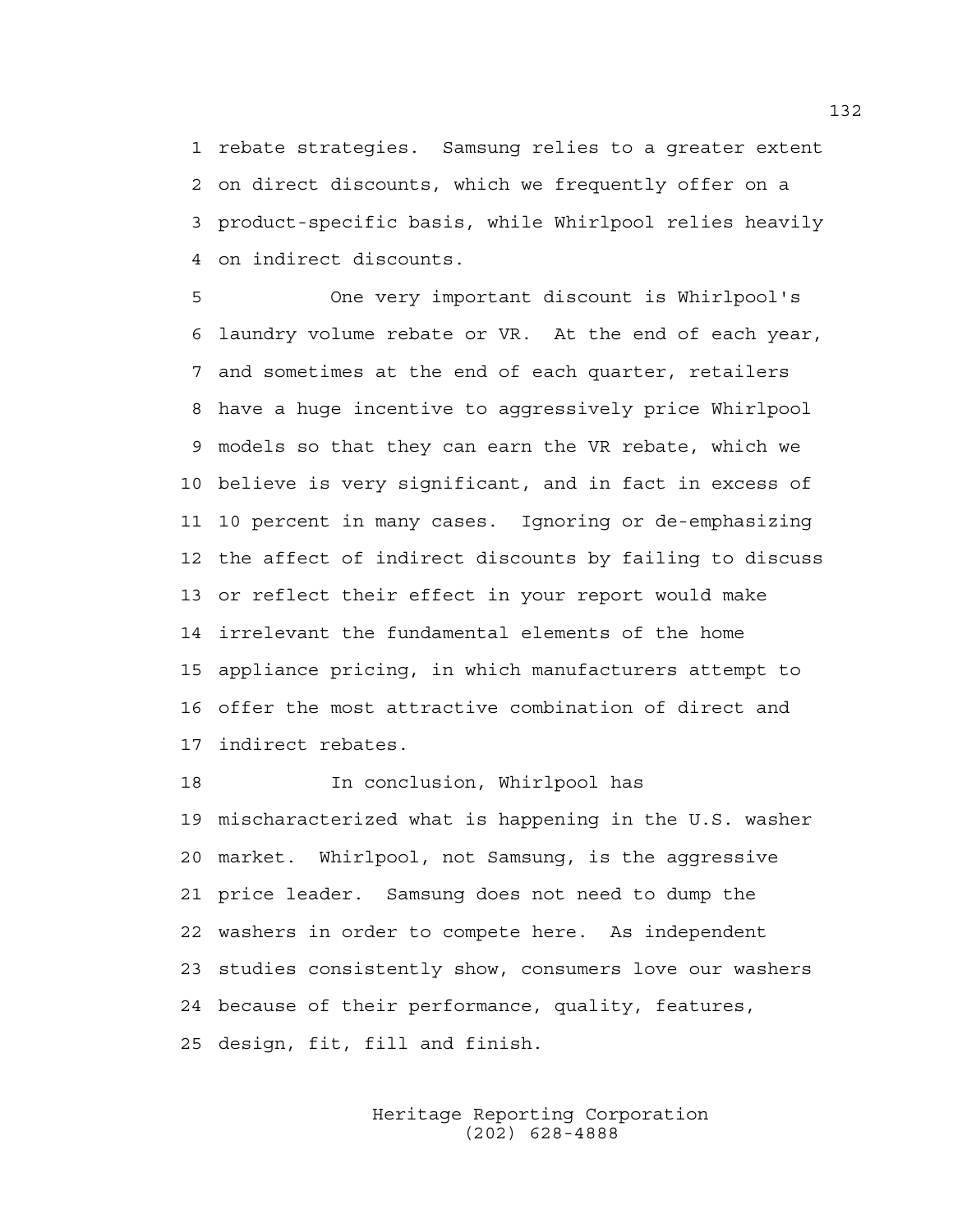1 Price is rarely why they choose our products 2 over Whirlpool's, and the number of instances in which 3 price is the deciding factor is limited. We hope that 4 your analysis will fully reflect all of the points 5 that we have made today and that we will expand upon 6 in our post-conference brief. Thank you. That 7 concludes my remarks.

8 MR. CUNNINGHAM: Now we'll have John 9 Herring, President of Sales for Home Appliances, 10 National Accounts. With him is Mr. Kim, Product 11 Manager for Laundry. Following his testimony, and Mr. 12 Kim is here primarily to answer questions, we will 13 have Daniel Klett from Capital Trade give you an 14 economic analysis of this case. John?

15 MR. HERRING: Good afternoon. My name is 16 John Herring. I work for LG Electronics. I'm the 17 Vice President of Sales for National Accounts for our 18 Home Appliance Division. I've been with LG almost six 19 years. Earlier in my career, I spent just over 12 20 years at Maytag, so collectively I've spent almost 18 21 years in the appliance business. Today, during our 22 time together, I want to focus on some key points. 23 One, LG is a leader in brining product 24 innovation to the appliance market, specifically the 25 washer market. LG is a leader in bringing style and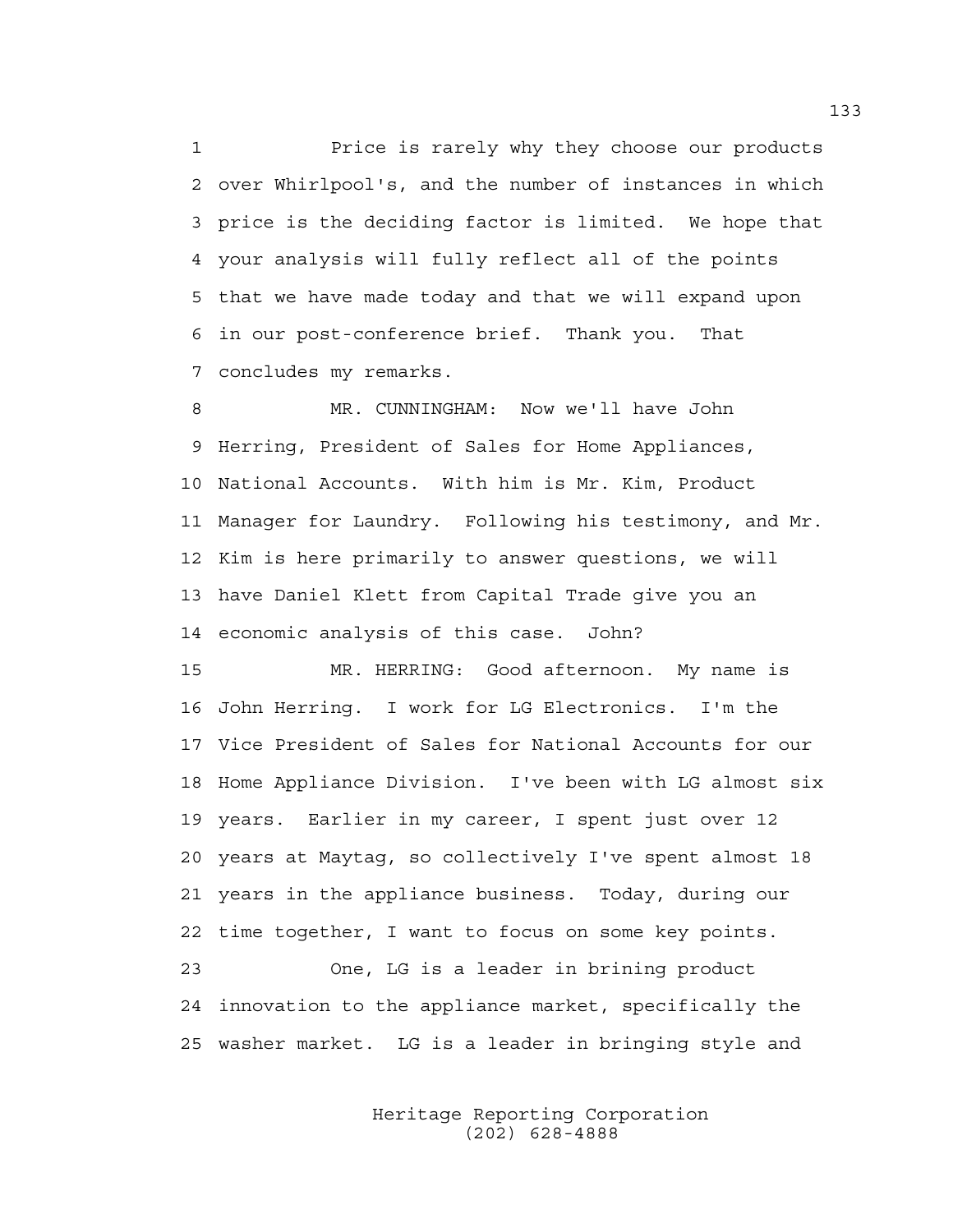1 design characteristics into the product as well. LG 2 is a leader in product quality and reliability, and 3 consumers are validating this through their purchase 4 decision and their reviews based upon those 5 characteristics, and the last thing, LG is generating 6 higher average selling prices, not lower average 7 selling prices in the washer marketplace.

8 First, LG is a leader in bringing innovation 9 to market. We've been creating consumer excitement 10 and incremental demand in the industry based upon the 11 innovation we brought to market. I'd like to point 12 you to Slide 1 of 5 called washer Innovation History. 13 This chart is an overview of LG, Samsung and 14 Whirlpool and different innovations and first to 15 markets. I'm not going to go through each one of 16 them, but just give you a sampling of innovation that 17 LG has brought to market. In 2003, LG brought direct-18 drive technology to market in our front-load washer. 19 It's more reliable, quieter and smoother operation. 20 A few years later, in 2006, LG 21 revolutionized the washer industry by introducing 22 steam into the washer platform. That technology was 23 launched at a premium price point, actually \$1,599 in 24 our midnight blue color. Third, in the following 25 year, in 2007, we continued to bring innovation to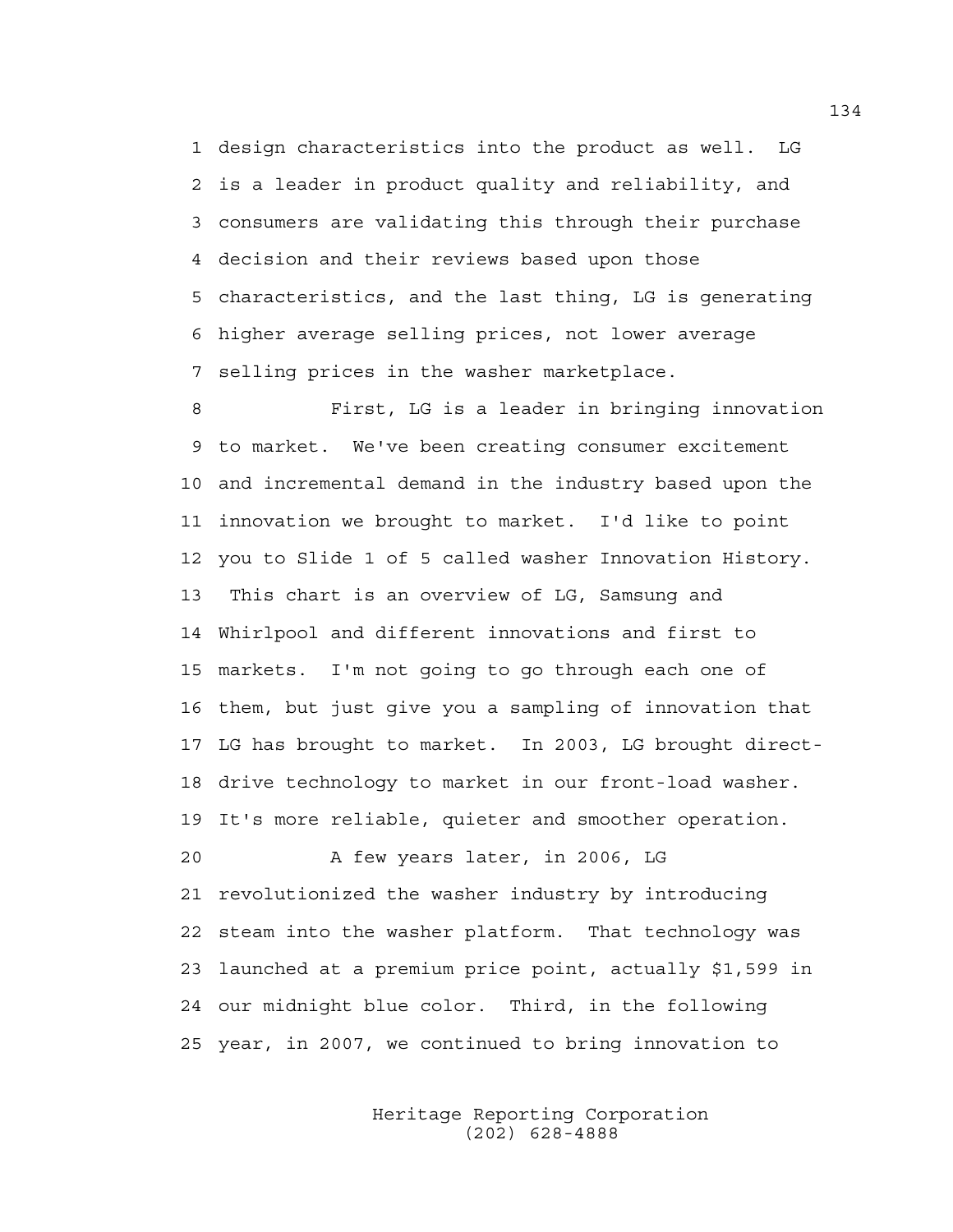1 market by bringing in an allergy friendly cycle to 2 market that's certified by the AAFA, again meeting 3 consumers needs and driving consumers to purchase at 4 higher average selling prices versus lower average 5 selling prices.

6 In many of these cases, Whirlpool actually 7 followed LG in bringing these types of innovations to 8 market. The second item I want to talk about is LG 9 being a leader in style and design, also on this same 10 chart. For the most part, appliances were white for a 11 long period of time. LG brought color into the washer 12 marketplace in 2004 by introducing a black color. The 13 following period, in 2006, LG launched a midnight blue 14 color at \$1,599 into the marketplace in early 2006.

15 A few months after that, we introduced the 16 wild cherry red steam color at \$1,399 later in 2006. 17 These were game changers in the industry. No one had 18 taken the risk to introduce product with these kind of 19 bold colors. Retailers stepped up and assorted those 20 products, and consumers not only selected them, they 21 selected them in large volumes and success, so they 22 really energized the washer market and changed the 23 complexion of it from that point forward.

24 In fact, as I mentioned before on the 25 innovation, a lot of the manufacturers followed LG in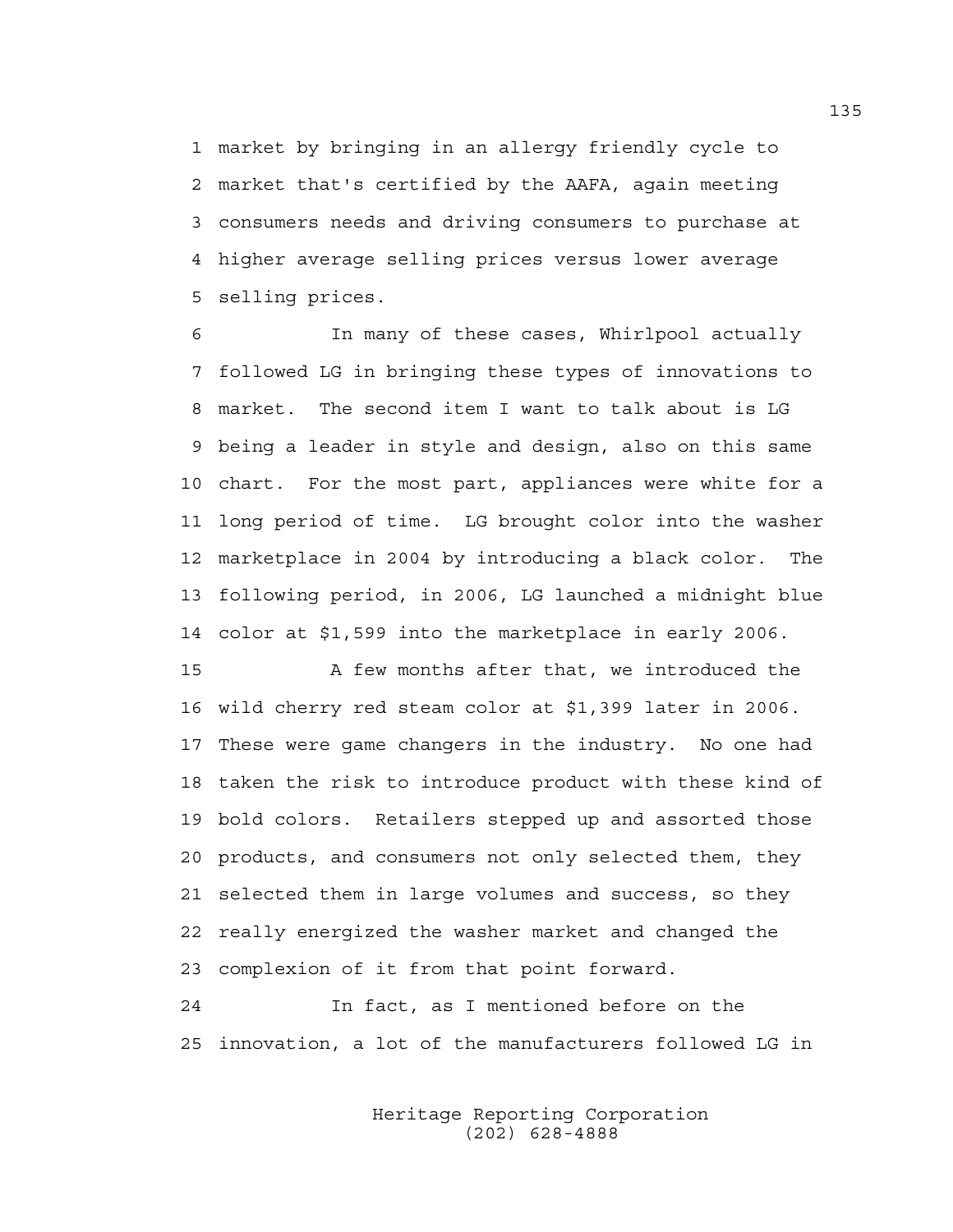1 introducing colors. In fact, I'll point you actually 2 to Whirlpool's page. It's a little flattering 3 actually that they're showing a washer in a color that 4 we actually launched in the marketplace, not only 5 that, the design of the door also is a following of LG 6 in terms of the product design characteristics that we 7 brought to market.

8 Fit, feel and finish are important 9 characteristics that consumers look at when purchasing 10 appliances. LG has done a phenomenal job at those 11 aspects, things like electronic controls, digital 12 displays and door construction design just to name a 13 few. Third point I want to re-emphasize is LG is a 14 leader in product quality. I point you to Slide 2 of 15 5. You've heard earlier some references to Consumer 16 Reports. This is a rating that's published in their 17 magazine that talks about the reliability of washers, 18 outlining fewer repairs versus more repairs.

19 On the upper right-hand side is the index 20 that they use over a survey over a broad period of 21 time. This shows between 2006 and 2010. During that 22 timeframe, LG "was the most reliable front-loader 23 brand, clearly the leader in reliability in the 24 marketplace with respect to front-load laundry. A 25 brief mention, Samsung is not listed in this chart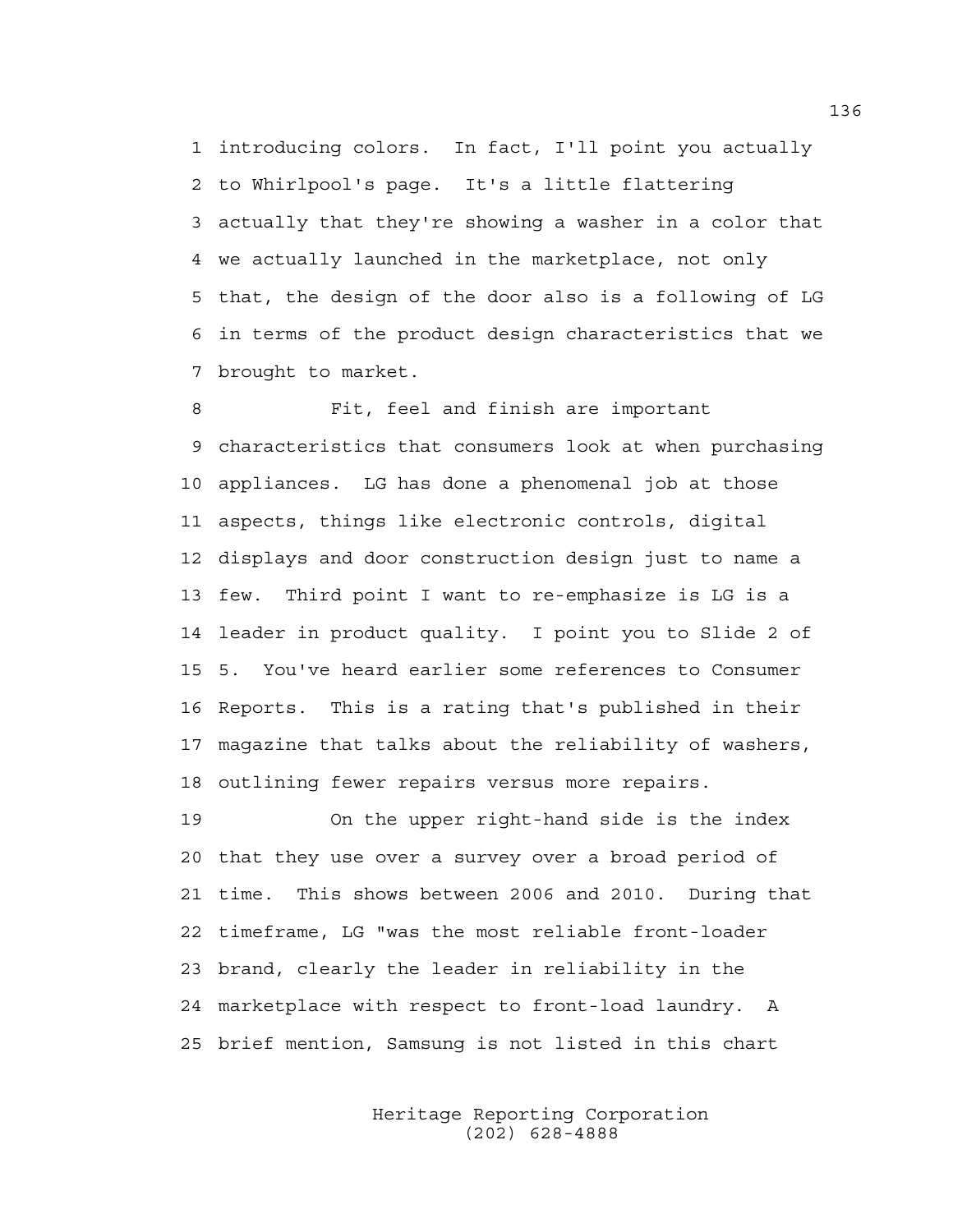1 because of the timing in which they entered the 2 marketplace, which was later.

3 The next thing to consider, I think 4 importantly, is what do consumers say about our 5 products. I'll point you to Slide 3 of 5. There's a 6 consumer survey done through Stevenson, also known as 7 TraQline, where they asked a question why did you 8 purchase a particular brand of product. We've shown 9 here in the far-right column LG brand results. In the 10 center is Whirlpool representations and the 11 characteristics to the left side.

12 Features desired, 47 percent of the 13 respondents said that LG was purchased based upon the 14 features offered versus 35 percent with Whirlpool. 15 The item that I talked about earlier around innovation 16 and steam and direct drive, even things like capacity 17 would fall into that category, which would lead you to 18 believe that LG is bringing more innovation and 19 features to the market that are driving consumers to 20 purchase LG at a higher rate than Whirlpool for that 21 reason.

22 The second item on there is competitive 23 price. Obviously, a lot of discussion around pricing. 24 Pricing is important to consumers when purchasing it. 25 Two points to point out on this area. One, consumers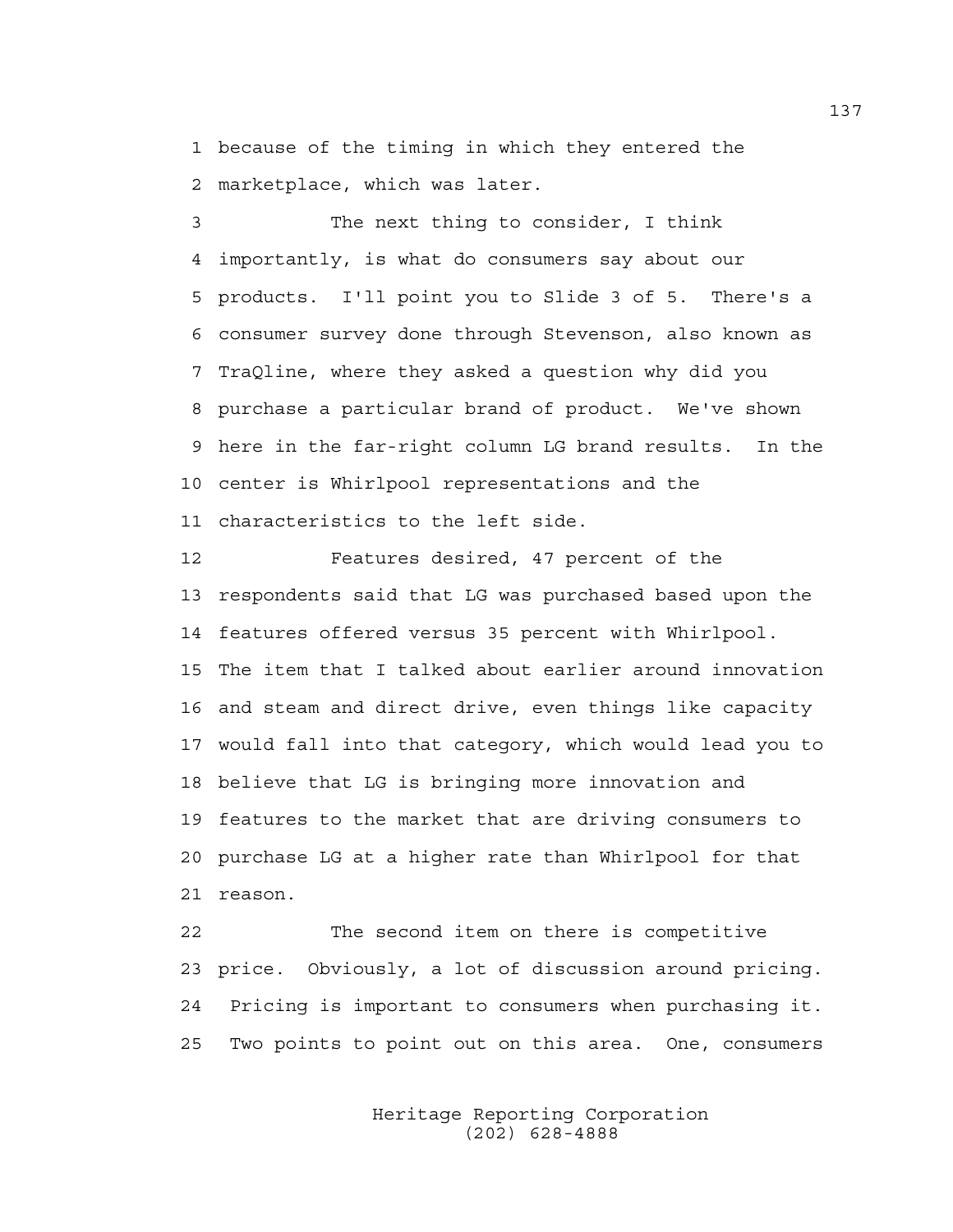1 purchase Whirlpool brand products at a higher rate 2 based on price versus LG, but I would say probably 3 even more significantly is over 50 percent of the 4 people did not purchase based upon price. There were 5 other characteristics that were more important, such 6 as features desired and the other items I'm going to 7 walk into.

8 The third item on there is appearance, which 9 is talking about the fit, feel and finish and style 10 and design characteristics I mentioned earlier. 11 Consumers purchased LG twice as frequently as 12 Whirlpool based upon those characteristics. Clearly, 13 the touch points the consumers interact with on the 14 product are important in their purchase decision. The 15 last item on there is around the quality of the 16 product.

17 Again, LG demonstrated as a leader in terms 18 of what consumers viewed during their purchase 19 process. Thirty-three percent purchased LG based upon 20 quality, which could be perceived quality or what they 21 understood to be quality based upon other ways of 22 doing research, again at a higher rate than Whirlpool, 23 so these support the items that I mentioned earlier 24 around innovation, style and design and quality as 25 being important drivers of why consumers are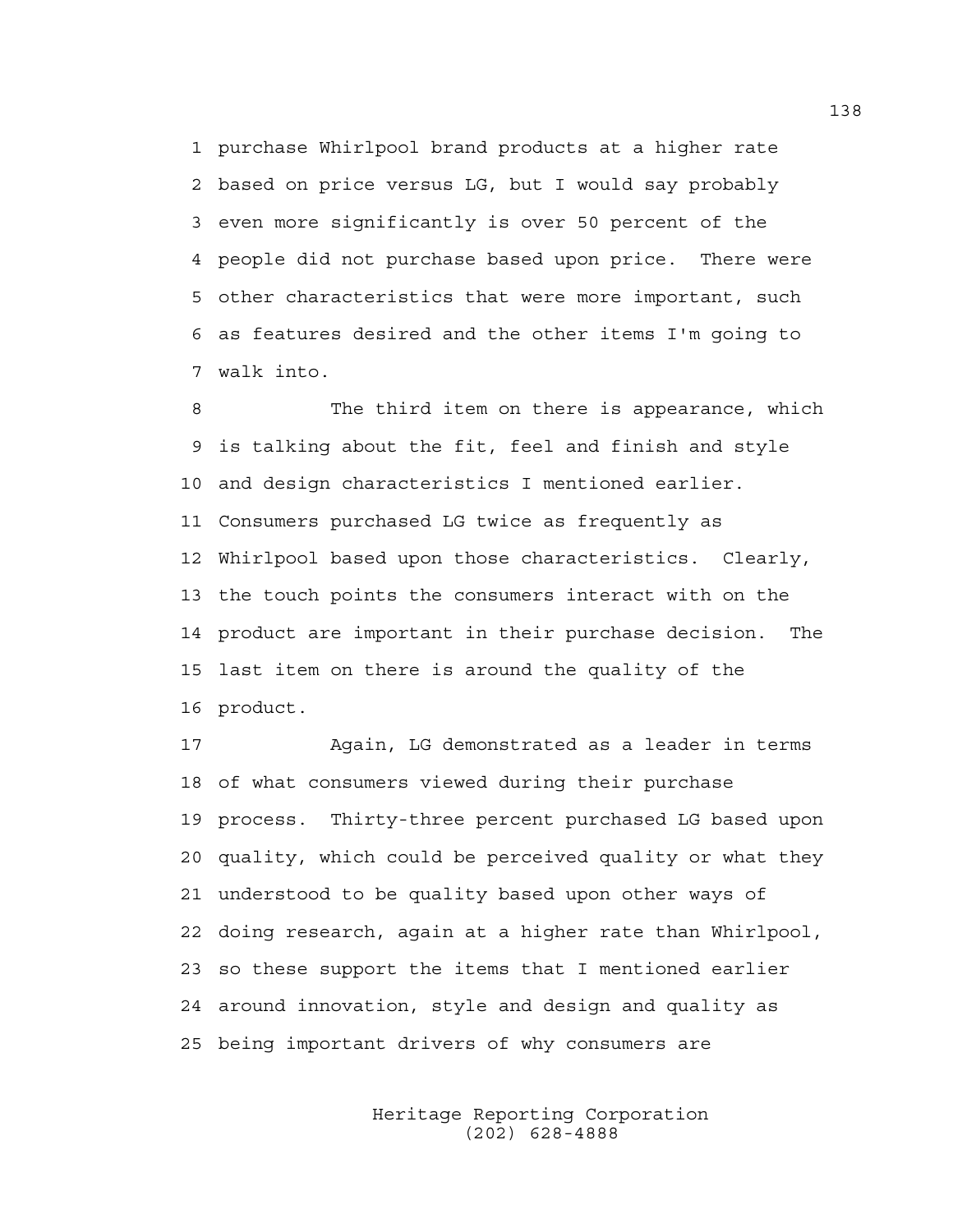1 purchasing LG products versus Whirlpool products.

2 Slide 4 of 5 is another point of reference, 3 and that's what consumers say. Obviously, we're all 4 aware that more and more consumers are going online 5 and giving feedback to the marketplace and the 6 manufacturers based upon their purchases. Online 7 reviews were collected from the top five appliance 8 retailers, Sears, Lowes, Home Depot, Best Buy and HH 9 Gregg.

10 We aggregated that information to look at 11 their ratings. Consumers rate them on a one- to five-12 star basis. This point out that after consumers 13 purchased the product, they were highly satisfied with 14 LG, more so than any other brand, and certainly more 15 so than Whirlpool and Maytag based upon their 16 experience. That held true for both front load and 17 top load. Obviously, a lot of characteristics go into 18 that, their actual satisfaction going back to the 19 features, the benefits, the appearance, the quality, 20 all of those items.

21 The last point I want to reference is all of 22 these items are contributing to LG driving higher 23 average selling prices, not lower. Slide 5 of 5 is 24 referencing the average selling price. Again, through 25 this research of data of Stevenson and TraQline, this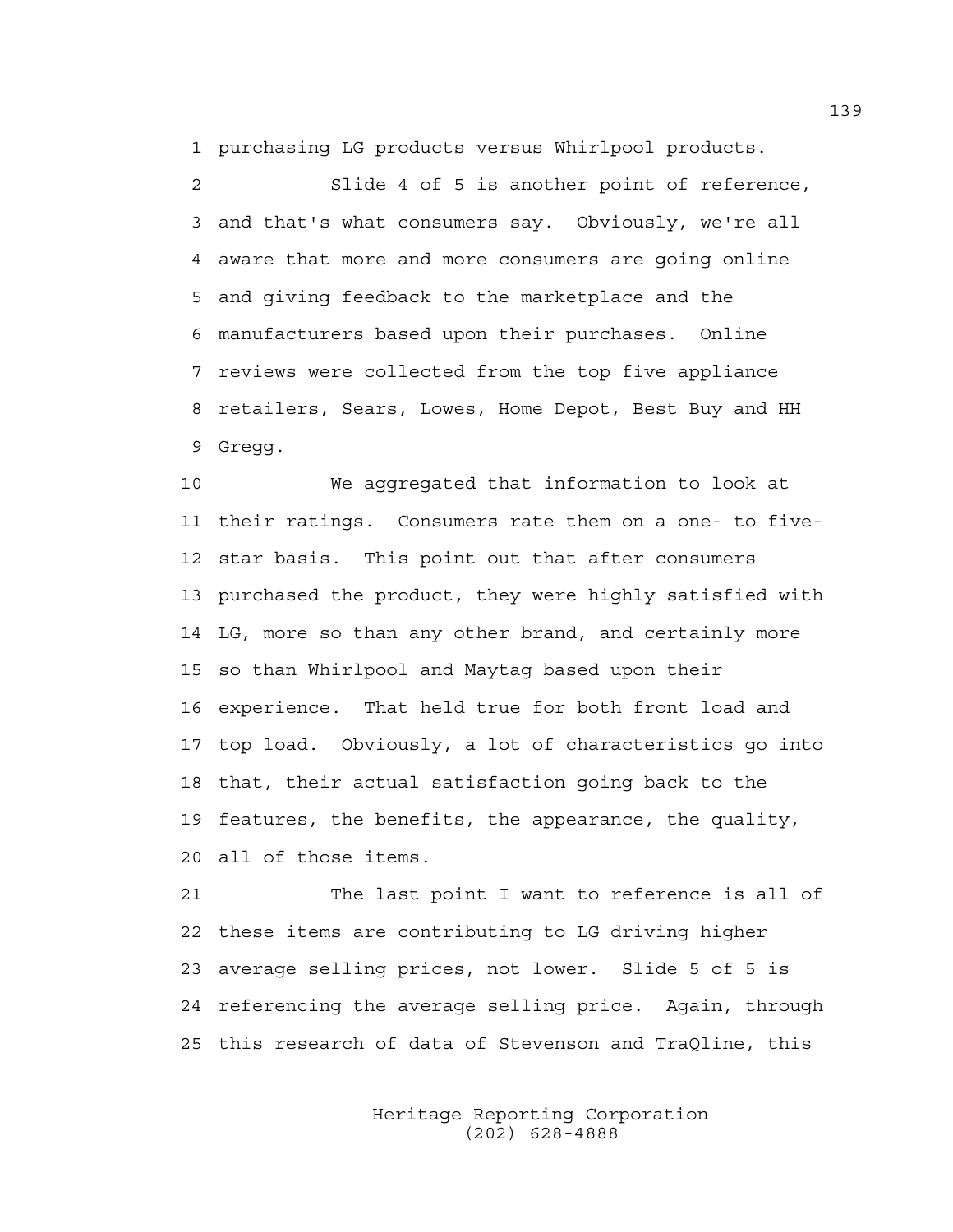1 is for the period of investigation, which is early 2 2008 through Q3 of 2011. The top line on the chart is 3 showing LG's performance and average selling price. 4 The bottom line is Whirlpool brands. Consistently, LG 5 has demonstrated higher average selling prices versus 6 Whirlpool.

7 In summary, LG has been a leader in the 8 industry by bringing innovation to market. Examples 9 such as steam and direct drive technology that are 10 eventually imitated and followed by other brands. LG 11 is a leader in bringing style and design, the fit, 12 feel and finish. Wild cherry is just an example of 13 really revolutionizing what the industry has 14 experienced with LG bringing to market and creating 15 incremental demand. Third is LG is a quality 16 producer. Consumers have validated Consumer Reports 17 as well as through their purchase decisions that LG is 18 a more reliable brand that Whirlpool brand products. 19 Fourth is consumers are validating this 20 through their purchase decision, through their online

21 research and through their purchase surveys that 22 demonstrate all of those key characteristics, and the 23 last is LG continues to generate higher average 24 selling prices by introducing technology and 25 innovation and design characteristics at the premium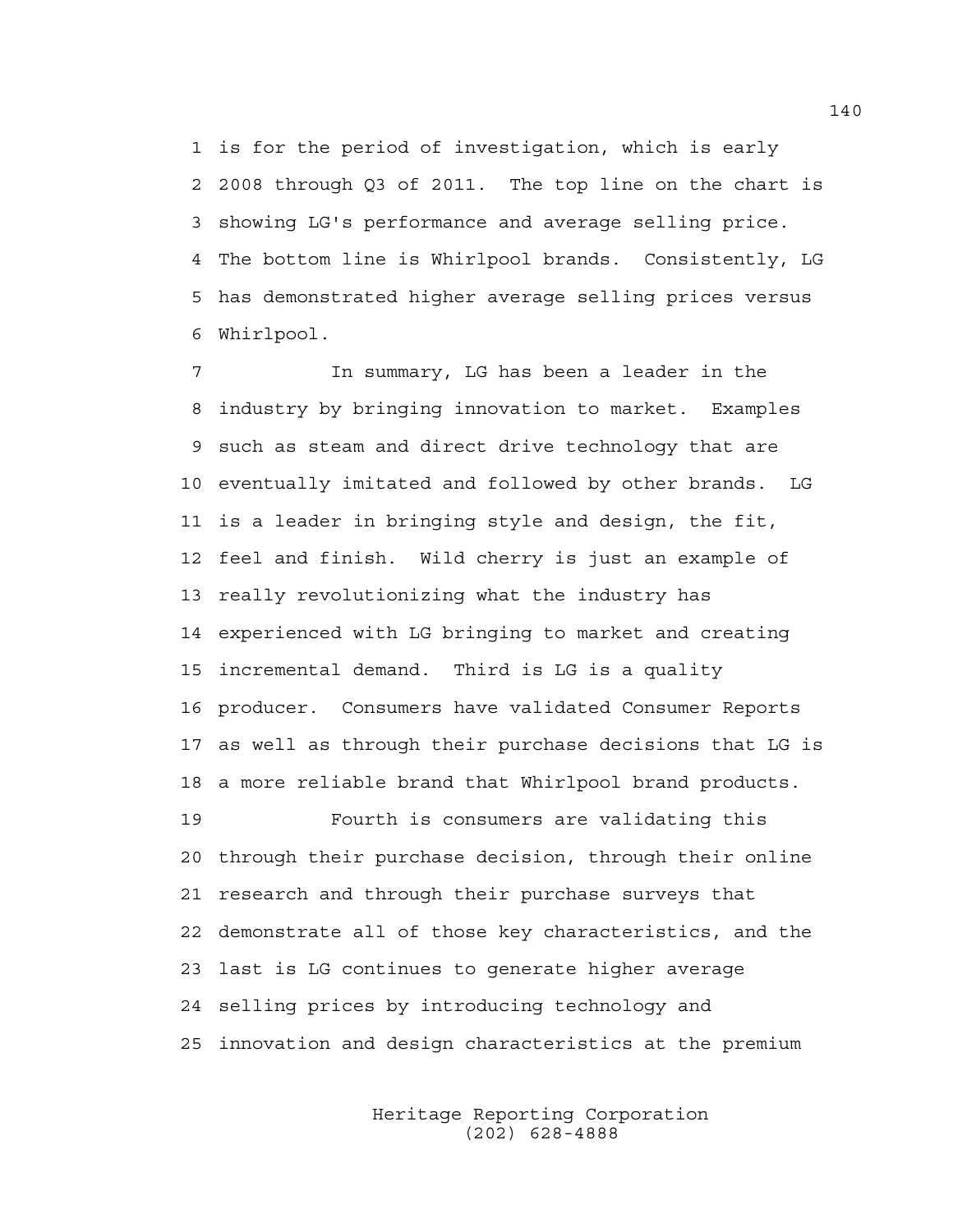1 end of the spectrum where retailers are actually

2 adding floor space for more expensive products for LG, 3 not less expensive. That concludes my remarks and 4 testimony. Thank you.

5 MR. CUNNINGHAM: Now for an economic 6 perspective, we'll just turn to Daniel Klett from 7 Capital Trade.

8 MR. KLETT: Good afternoon. My name is 9 Daniel Klett. I'm an Economist with Capital Trade, 10 Inc. testifying on behalf of LG and Samsung. My 11 testimony will focus on the stark segmentation in the 12 market regarding the types of washers Whirlpool sells 13 as to compared to where imports from Korea and Mexico 14 are concentrated and factors related to the price, 15 including showns (phonetic) and comparisons. My 16 analysis is largely based on NPD data. I recognize 17 that NPD does not include sales by Home Depot, but I 18 believe my general findings are still valid.

19 NPD includes information for other market 20 participants as well, but my focus will be on 21 Whirlpool, including all Whirlpool-owned brands, and 22 LG and Samsung, which are the focus of Whirlpool's 23 complaint. Slide 1 shows that Whirlpool has 24 significant volume for conventional top-load washers, 25 and I just want to know that NPD actually classifies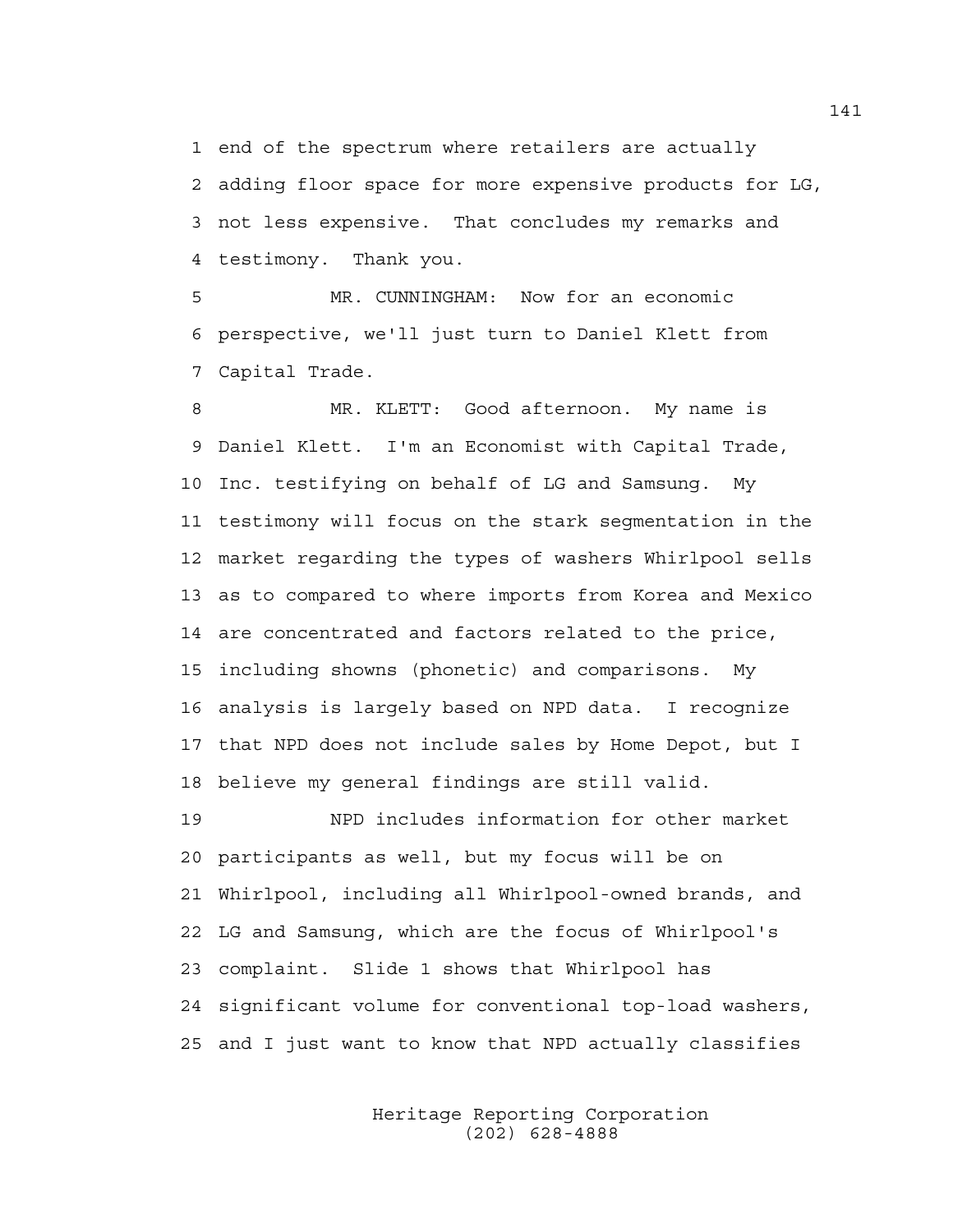1 Not-Energy-Star and Energy-Star rated, but as Mr. 2 Dexter testified, Not-Energy-Star rated is, in most 3 instances, conventional, so at least for purposes of 4 this analysis, those are the terms I'm using.

5 LG and Samsung are completely absent from 6 this market and have no intent on entering this 7 market. Conventional top-load washers are lower 8 priced than high-efficiency washers, so any injury 9 that Whirlpool may be experiencing here cannot be 10 attributed to price competition from Samsung or LG, 11 which sell exclusively high-efficiency washers in the 12 united states.

13 Whirlpool sales on conventional top-load 14 washers fell by 53 percent from 2008 to 2010 and fell 15 by another 33 percent in the first nine months of 16 2011. Now, you might wonder why Respondent would put 17 forth a slide like this which shows industry indicia 18 going south. Anyway, let me explain why. Slide 2 19 shows that Whirlpool dominates top-load E-Star washers 20 with no competition from LG or Samsung until 2010. 21 The data will necessarily show that

22 Whirlpool lost market share. However, one cannot 23 necessarily conclude that this reflects injury. 24 Whirlpool's sales increased by a factor of five from 25 2008 to 2010 and increased by another 22 percent in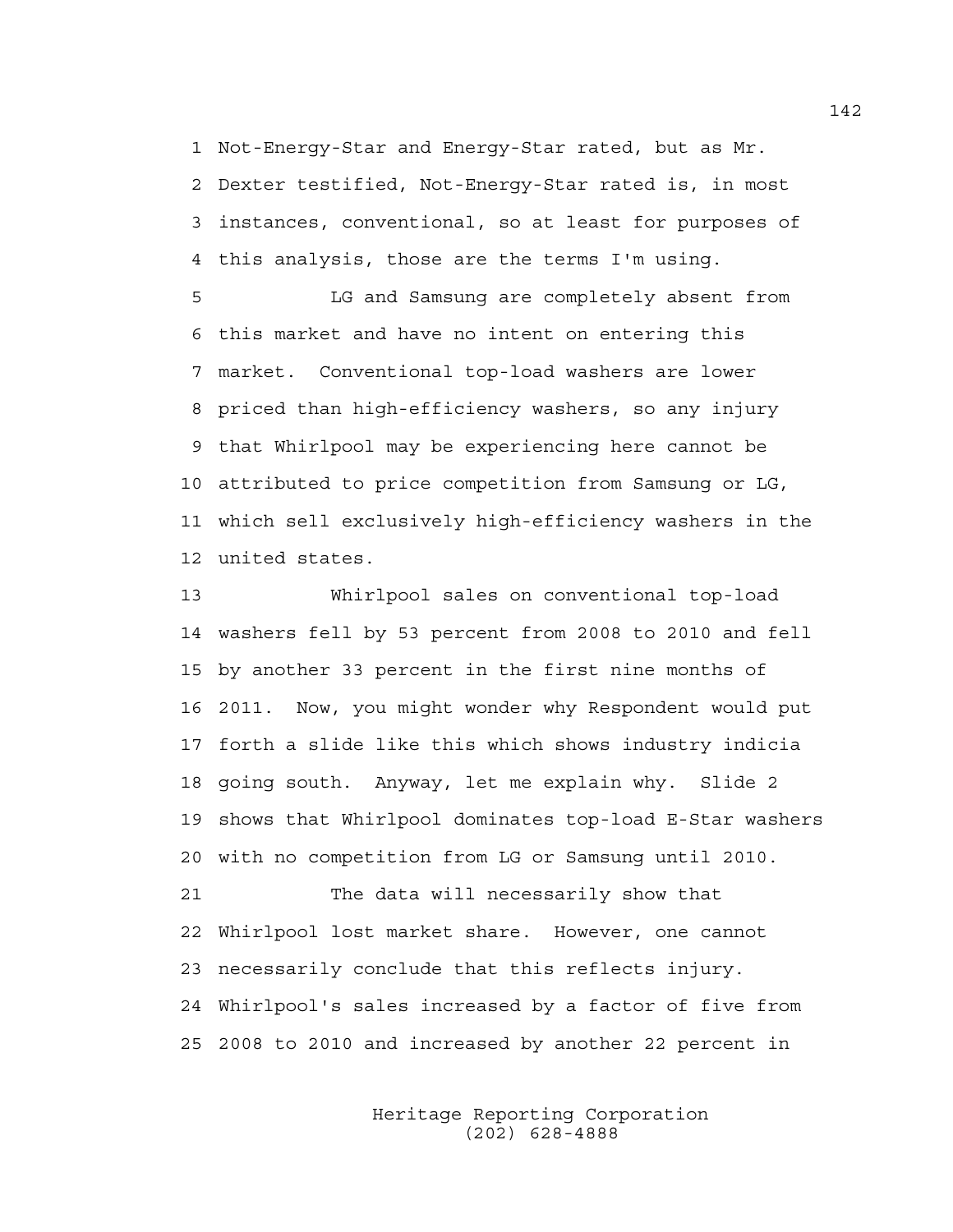1 the first nine months of 2011, and this is when the 2 United States was experiencing a severe economic 3 recession. Any loss of market share cannot be seen as 4 injurious given these trends and circumstances. 5 Contrast that with Slide 1, which is conventional 6 where, as explained before, there is no import 7 competition, and you see declining trends.

8 Second, as shown in Slide 3, LG and Samsung 9 imports were almost exclusively in top-load Energy 10 Star washers with capacities greater than 4.5 cubic 11 feet. However, Whirlpool's sales were concentrated in 12 smaller capacity models, which accounted for 78 13 percent of its sales in 2010 and 2011. In all 14 instances, the average price for Samsung and LG top-15 load E-Star washers was higher than that charged for 16 Whirlpool brands, so neither can any loss of market 17 share by Whirlpool be attributed to price, and there 18 is no basis from this data to support causation or 19 threat.

20 To summarize, as shown in Slide 4, 87 21 percent of Whirlpool's total top-load washer volume 22 during 2008 through 2011 were either conventional top-23 load washers or smaller-capacity E-Star top-load 24 washers where imports for Korea have a minimal 25 presence. In the remaining 13 percent, which is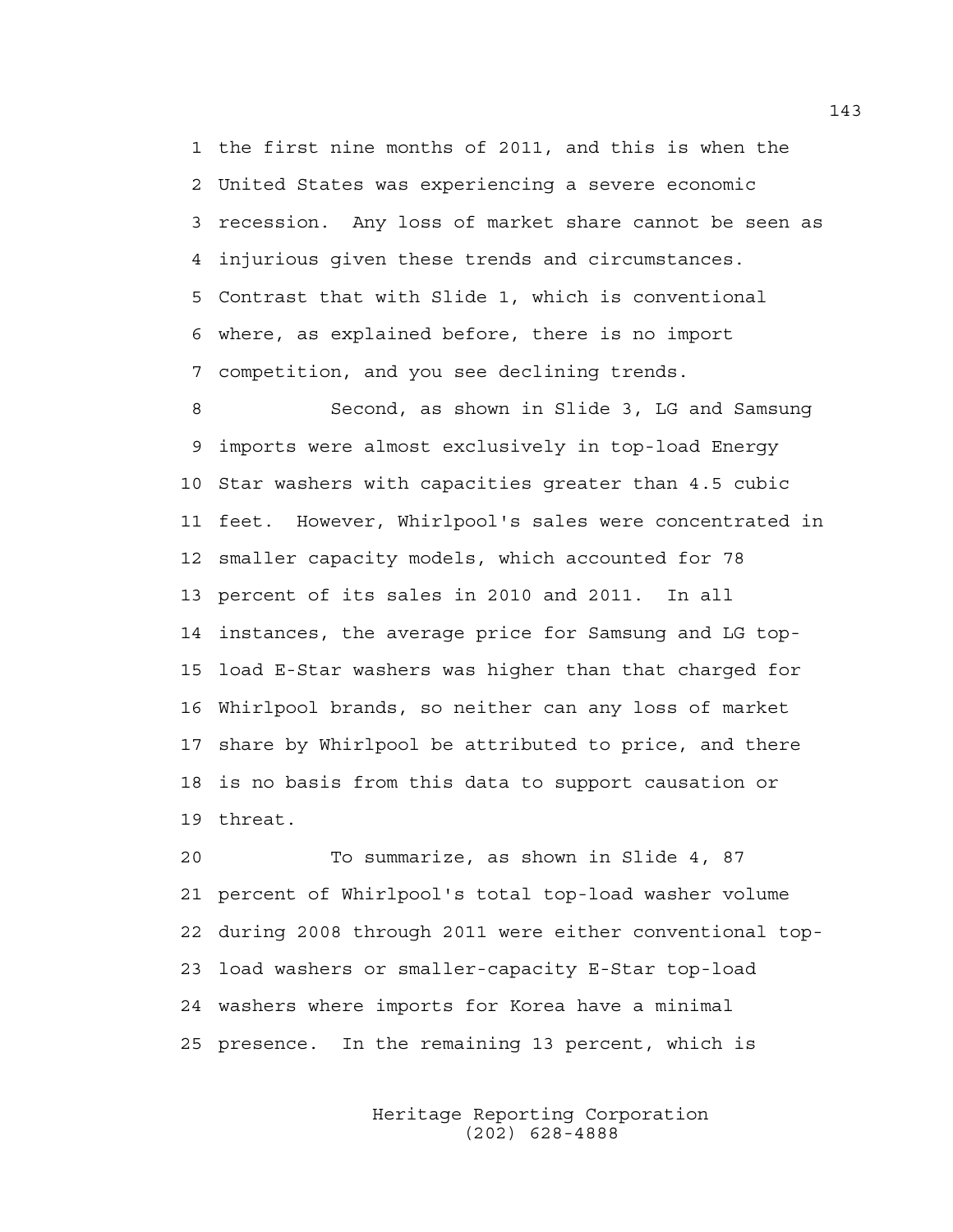1 comprised of the largest-capacity top-load HE washers, 2 Samsung and LG have always been higher priced.

3 I want to now turn specifically to front-4 load washers, which accounted for 28 percent of 5 Whirlpool's sales during 2008 to 2011. Whirlpool's 6 front-load washers include both U.S.-produced and 7 imported. As you can see from Slide 5, Whirlpool 8 washers as well as LG and Samsung experienced 9 increases in unit sales from 2008 to 2010. In the 10 first nine months of 2011, Whirlpool continued to 11 experience an increase in its front-load sales while 12 LG and Samsung experienced declines.

13 Average prices have declined for everyone -- 14 \$140 or higher in 2008, \$700 in 2011. However, prices 15 for Energy-star rated washers have declined across the 16 board, not just for front load, but also for top load 17 where imports from Korea had not been present until 18 just recently. This reflects a progression from E-19 Star rated washers being a smaller part of the overall 20 market in 2008 to today where E-Star washer sales 21 exceed conventional washer sales.

22 I understand that there may be some product 23 mix issues with the broad AUV comparisons I've 24 presented so far, so here's some more precise 25 comparisons. Slide 6 shows averages prices for NPD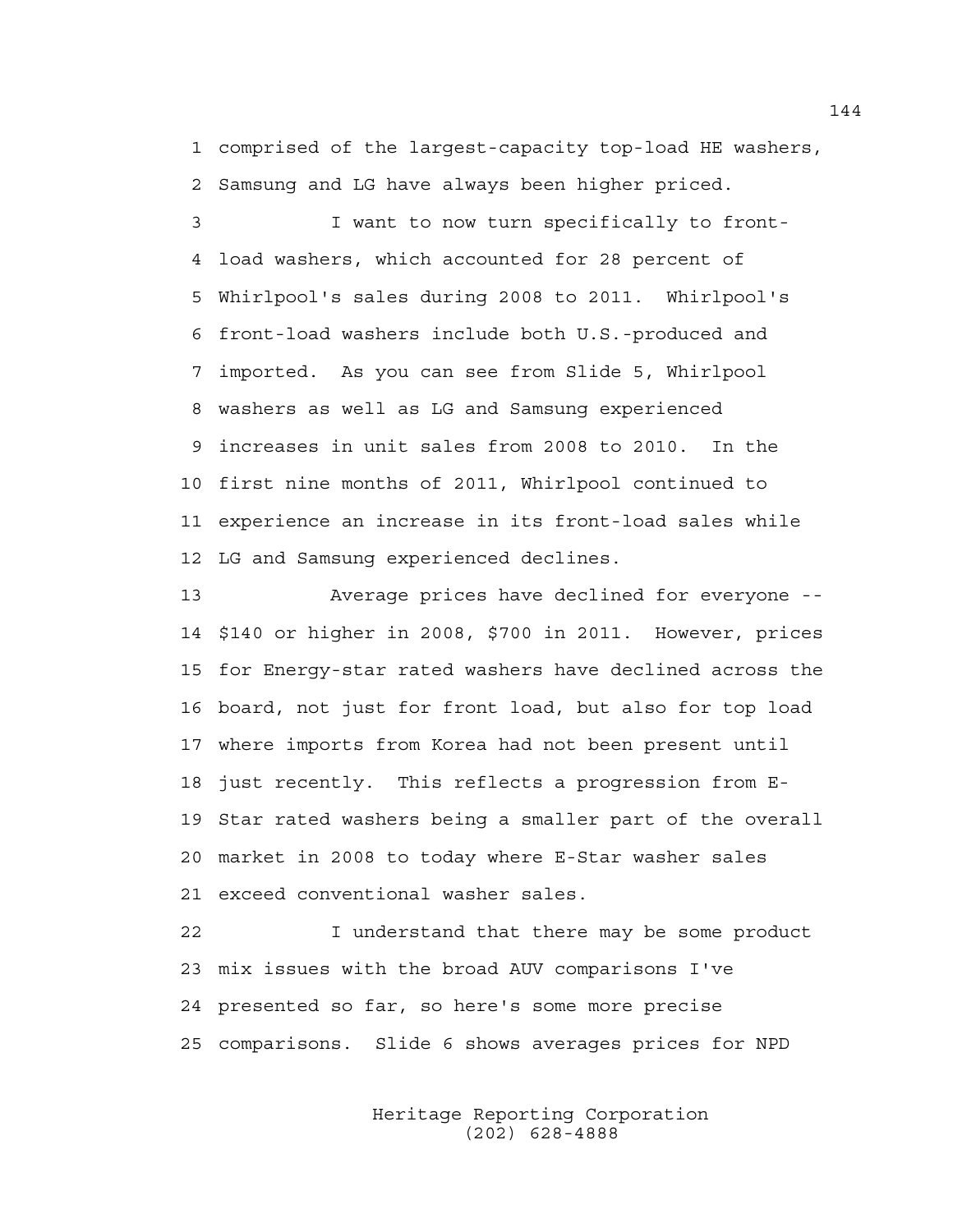1 data for top-load E-Star white washers by capacity. 2 From 2008 through 2011, the average price declined for 3 the largest-capacity washers, where LG and Samsung are 4 now in the market, was 22 percent. The average price 5 decline for the 4.0 to 4.4 capacity models, where 6 Samsung and LG are not present, was 32 percent, and 7 for the 3.5 to 3.9 cubic-foot capacity models, the 8 price decline was 22 percent.

9 Prices declined as much or more for those 10 sizes where Samsung and LG are not, or in very limited 11 extent, in the market as compared to those sizes where 12 Samsung and LG were present. Slide 7 shows average 13 prices for front-load washers by capacity. I have 14 focused on the two largest sized because these 15 accounted for 95 percent of Whirlpool's sales of 16 front-load washers in 2010 and 2011. In addition, for 17 earlier years, Whirlpool brands likely reflect imports 18 and not U.S. production, which is why I focus on these 19 last two periods.

20 As show, in all comparisons, LG and Samsung 21 were higher priced on average over these periods. I 22 recognize that the Commission normally relies on its 23 own questionnaire data, which was collected for sales 24 to retailers rather than at retail to consumers, which 25 is what the NPD price data collect. However, I still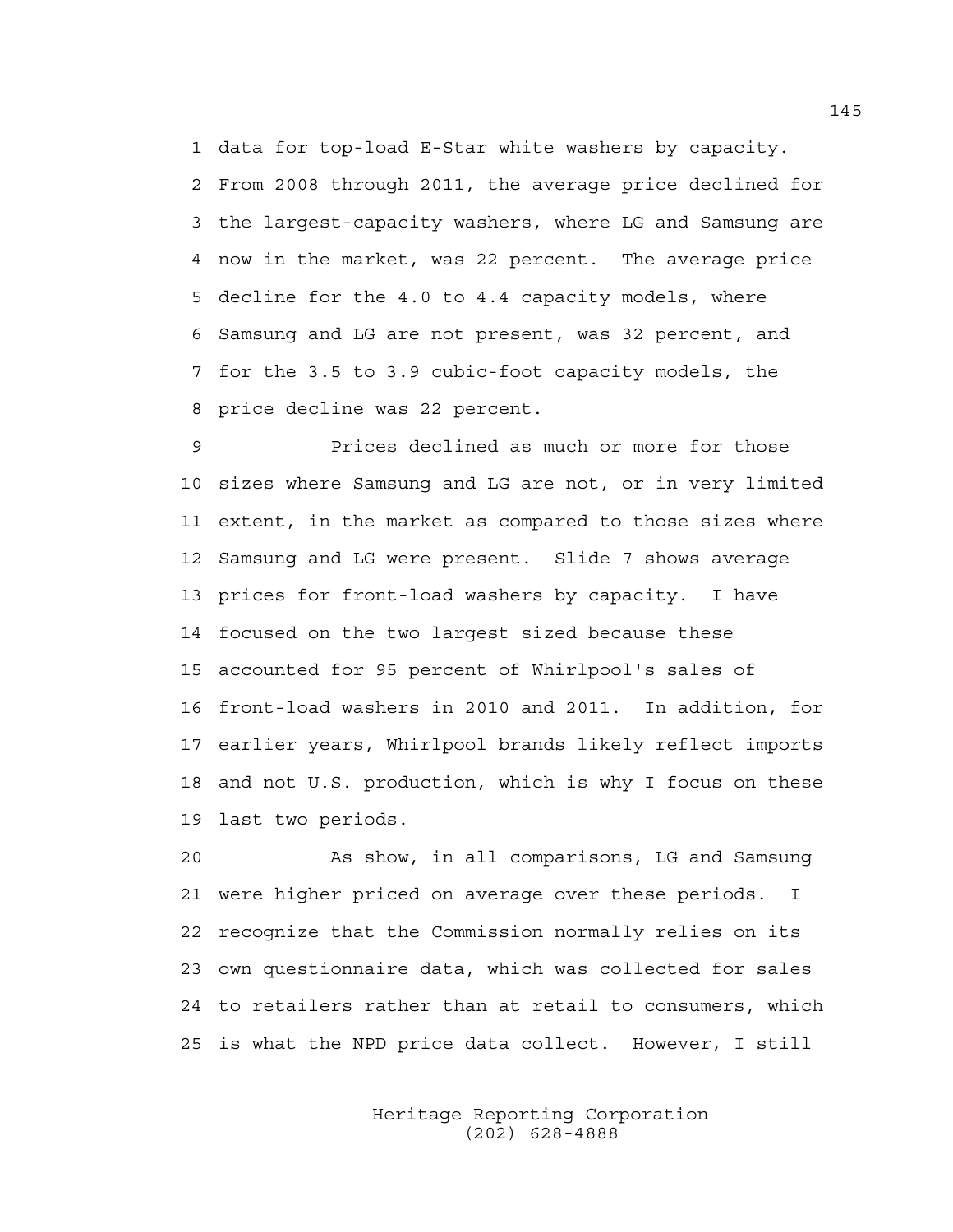1 believe that the NPD price comparisons are relevant as 2 purchases by consumers and their evaluation of 3 relative prices, and non-price factors ultimately 4 affect retailer's decisions on their purchases.

5 Petitioner also relied heavily on NPD data 6 in the petition. In any case, I will be reviewing the 7 questionnaire data that has been submitted so far and 8 believe that it also will likely be consistent with 9 the NPD data with respect to price relationships. 10 Finally, as in the Refrigerator investigation, 11 Whirlpool continues to argue that underselling can 12 exist when actual prices for imports are higher 13 because of differences in "perceived value for money." 14 Conceptually, Whirlpool is asking the 15 Commission to ignore the success of imports due to 16 non-price factors when they oversell U.S. production. 17 You heard testimony earlier from both LG and Samsung 18 witnesses on the non-price reasons why they have been

19 successful including innovations, features and 20 reliability.

21 Practically, the approach advocated by 22 Whirlpool would require the Commission to monetize any 23 non-price factors and may lead to observed price 24 differences, would unfairly penalize suppliers that 25 are successful on the basis of non-price reasons and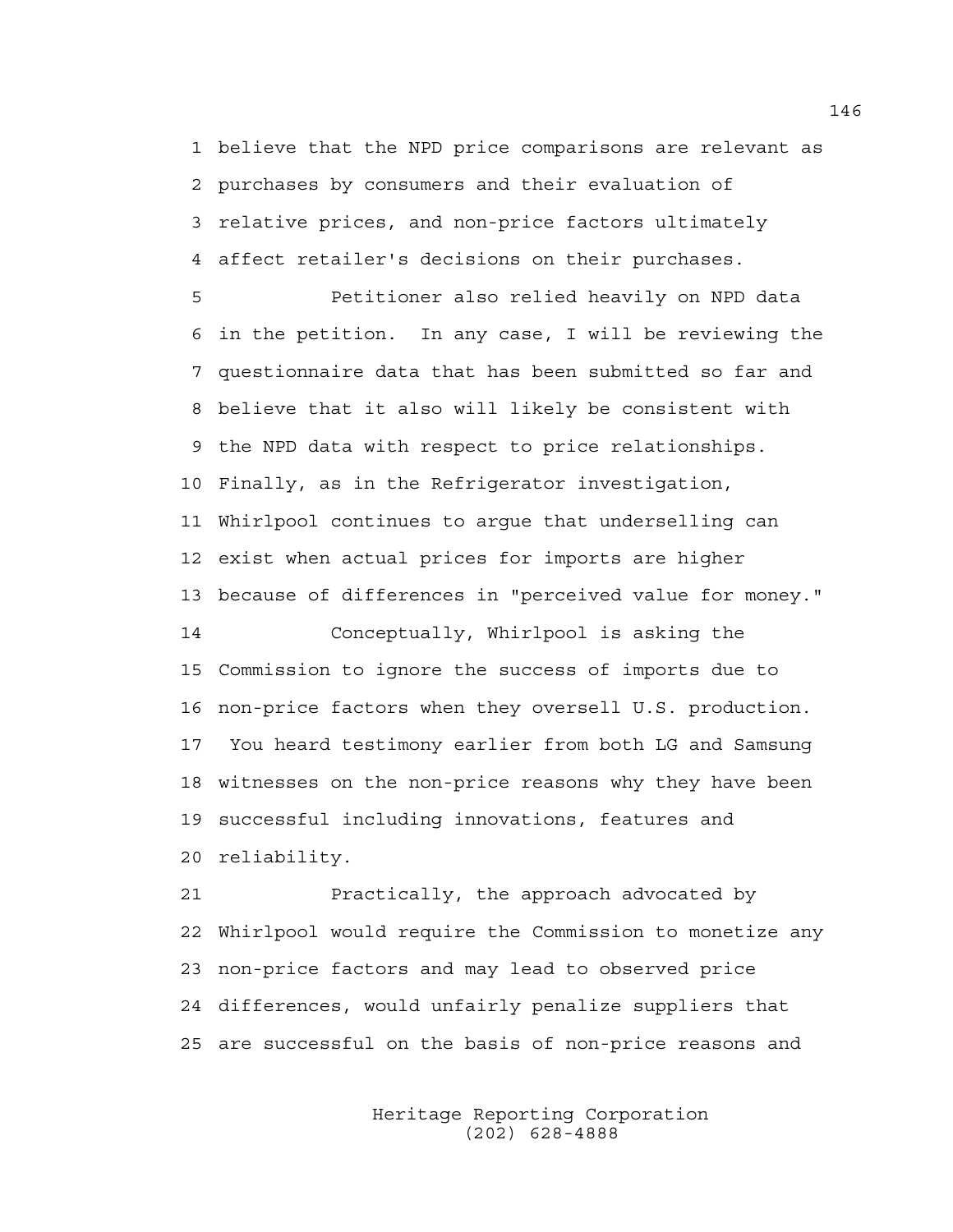1 in fact was rejected by the Commission in the 2 preliminary phase of the Refrigerator investigation. 3 Thank you.

4 MR. CUNNINGHAM: I'd just like to add one 5 footnote to Mr. Klett's testimony. I criticized the 6 Petitioners for using public data in a certain way. 7 Mr. Klett uses public data, but not in that way. Mr. 8 Klett's data, both as to Whirlpool volume and as to 9 the absence of underselling is consistent and 10 confirmatory of the data that is available in the 11 confidential record. Petitioner's problem is theirs 12 is not.

13 MR. CONNELLY: I think we're done. 14 MS. DEFILIPPO: Thank you, Mr. Cunningham 15 and Mr. Connelly, and thank you to the panel of 16 witnesses today for all of your testimony and 17 information. It has been extremely helpful. It's 18 always nice to have two well-attended sides in a 19 preliminary conference, so I greatly appreciate that. 20 We will start our staff questions with Ms. Martinez. 21 MS. MARTINEZ: Good afternoon. Thank you 22 all for being here. I'm going to start off with sort 23 of the same questions that I started with the 24 Petitioner. What is your view on using official 25 import statistics for the analysis versus

> Heritage Reporting Corporation (202) 628-4888

147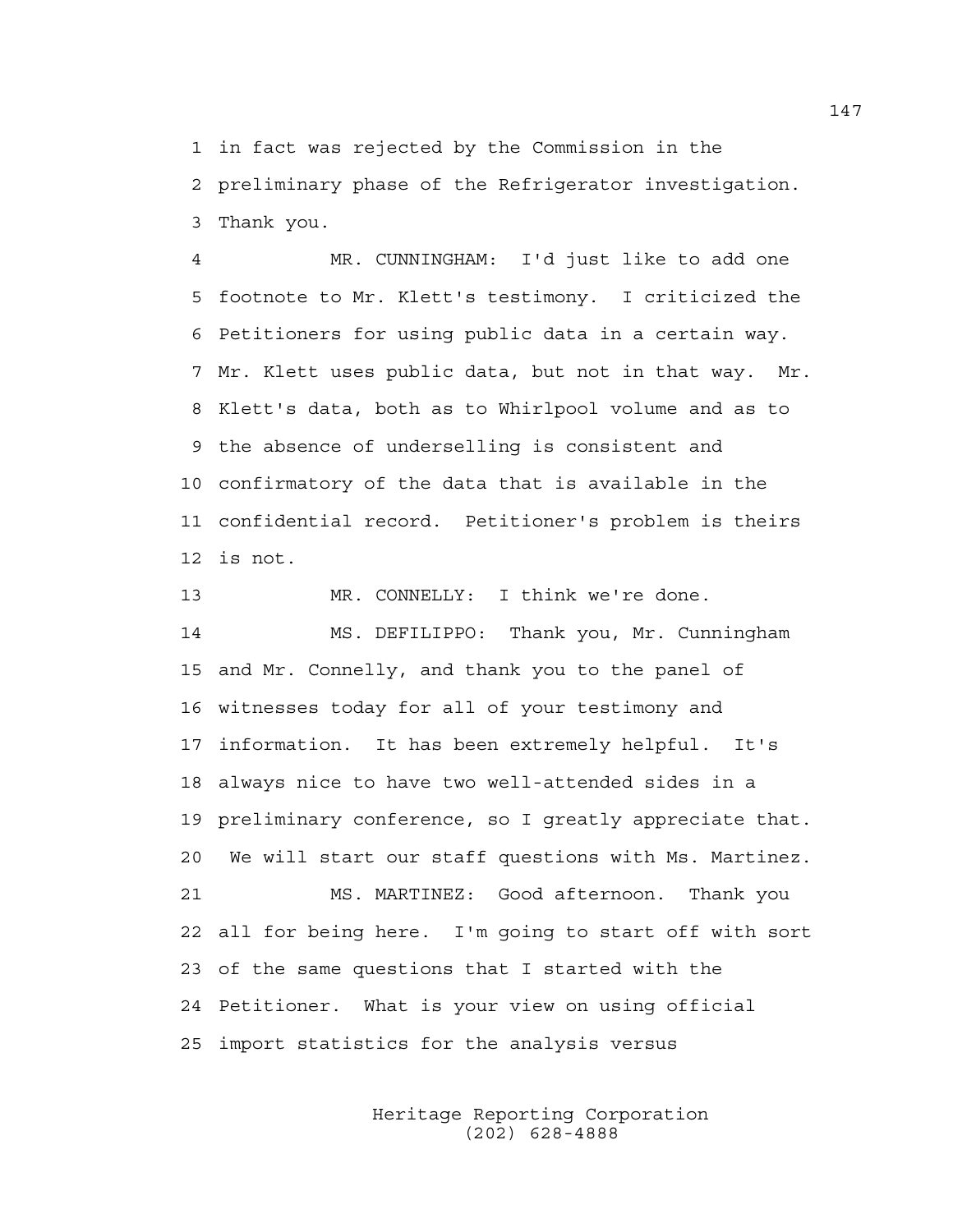1 questionnaire data.

2 MR. CONNELLY: We're in favor of it. I'm 3 sorry. I got it exactly the wrong way. We want you 4 to use the questionnaire data.

5 MS. MARTINEZ: Okay. Now, are there any 6 U.S. importers missing from the data set that you deem 7 important?

8 MR. CONNELLY: You've got Samsung and the LG 9 importer's response. This case is about Samsung and 10 LG by Whirlpool's own statement. We think the data 11 are more than adequate, more than sufficient to 12 produce you with a picture of what's going on in this 13 market.

14 MR. CUNNINGHAM: I guess I would say if we 15 were here making an argument saying that the effect of 16 the imports by LG and Samsung were all on some other 17 exporter as to some other imports, then it would be 18 really important for you to have those other imports, 19 but that's not our argument.

20 If we were saying to you hey, it's some 21 other imports that are really undercutting everybody 22 in the marketplace, it would be important for you to 23 have that data, and I think Electrolux, I think, is 24 the only one that you're not going to have, then I 25 think that would be important. I don't think those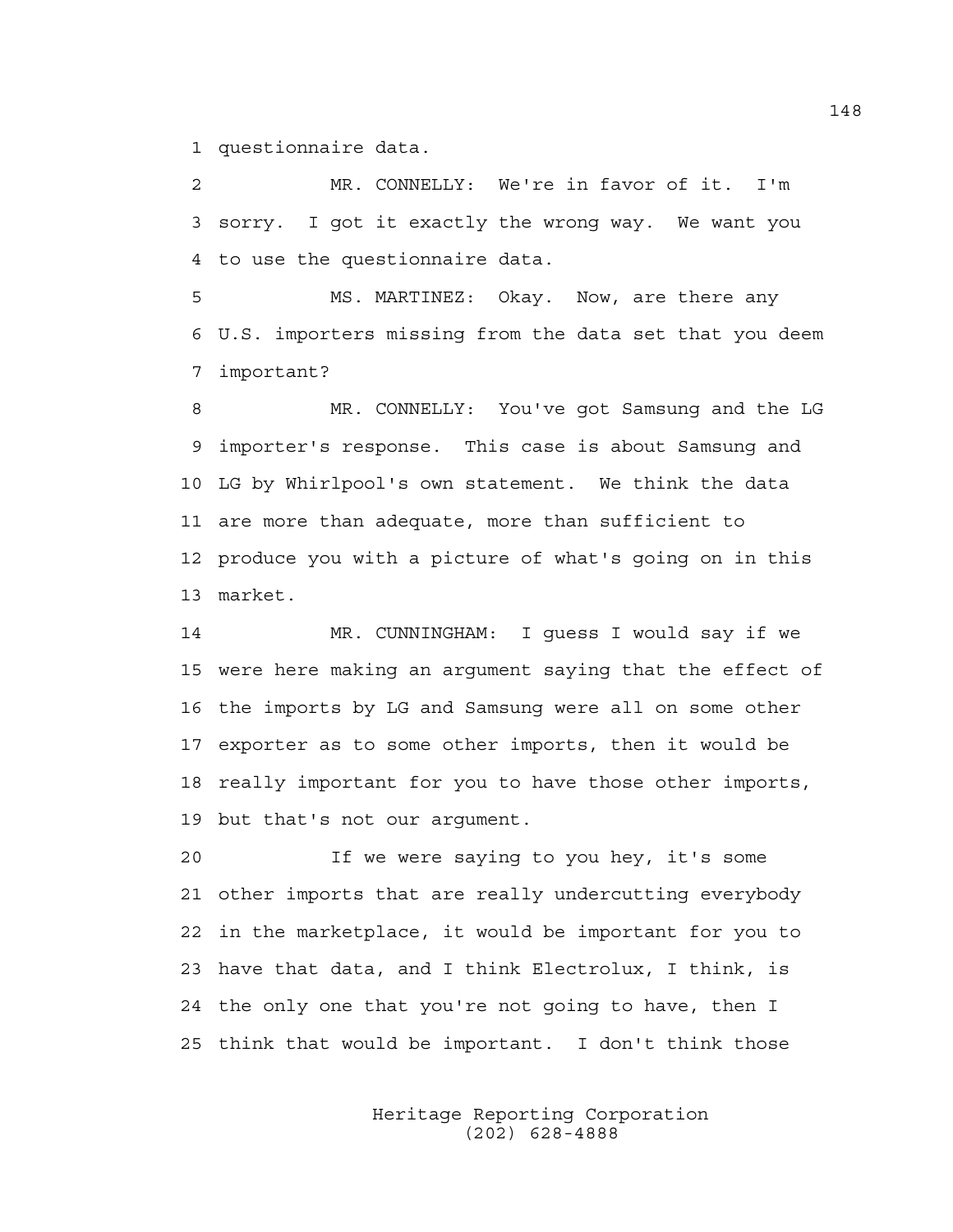1 are issues in the case, and so I don't think you need 2 to get it. I hope you do get it. It's always better 3 to have complete data, but I don't think you need to 4 worry about it much.

5 MS. MARTINEZ: Thank you. Now, I know you 6 went over this a lot in your testimony regarding the 7 like product, but if you could just comment a little 8 bit more because I'm a bit confused between the 9 conventional and high efficiency because it seems that 10 the high-efficiency front load and top load are talked 11 about almost interchangeably a lot of the times. If 12 you could just go over the nuances for me.

13 MR. CONNELLY: You want us to just address 14 the HE top load versus HE front load?

15 MS. MARTINEZ: Yes.

16 MR. CONNELLY: I assume you got the 17 distinction between conventional and HE?

18 MS. MARTINEZ: Yes. Whatever is helpful. 19 However you'd like --

20 MR. DEXTER: I'm actually going to turn that 21 over to Mr. Brindle who will be able to speak.

22 MR. BRINDLE: Dean Brindle, yes. I think 23 it's important to make a distinction between 24 conventional and HE top load first. A lot of 25 consumers understand the inherent performance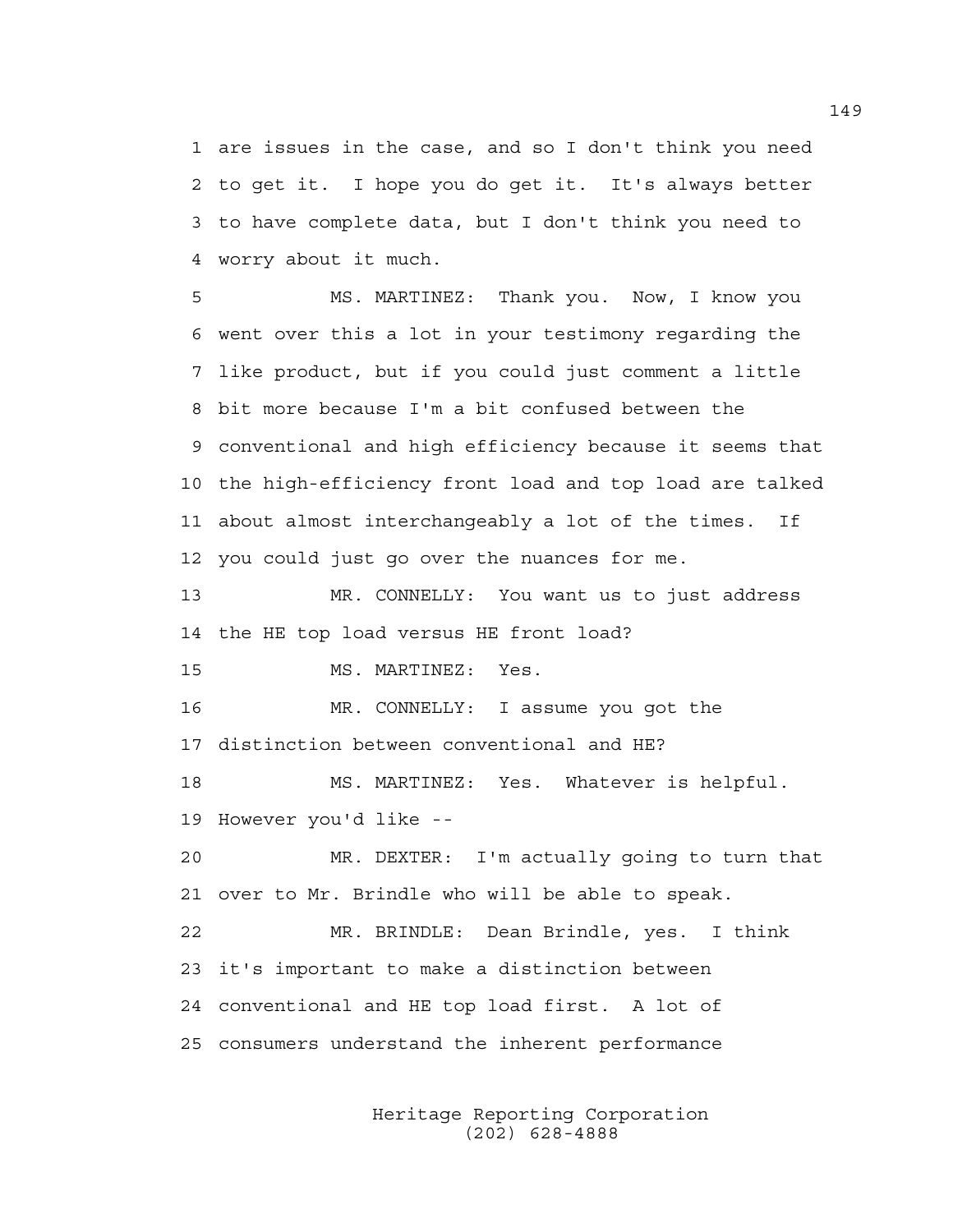1 differences between a conventional and an HE top 2 loader, so they look for performance as a 3 characteristic in that product, but also the agitator 4 they understand imparts a lot of damage to their 5 clothes, so in most cases, they'll make the 6 distinction regarding the agitator and the energy 7 performance between conventional and HE top load.

8 The distinction between HE top and load and 9 front load is much more different because even the 10 best HE top loader is not close to the best HE front 11 loader in performance, so when we look at the overall 12 characteristics in the market, the consumer looks at 13 front load as the highest performing and possibly the 14 most innovative based on feature sets, but the energy 15 differences, performance differences, drive preference 16 between front load and top load and also top load 17 versus front load in the way that they're loaded and 18 they're used.

19 If a top loader is perceived as easier to 20 use, that can simply drive preference for the 21 consumer.

22 MR. CUNNINGHAM: Can I ask John to make a 23 quick comment on this LG advertisement that was made 24 so much of, the Your Choice advertisement that was 25 made so much of by the Petitioners?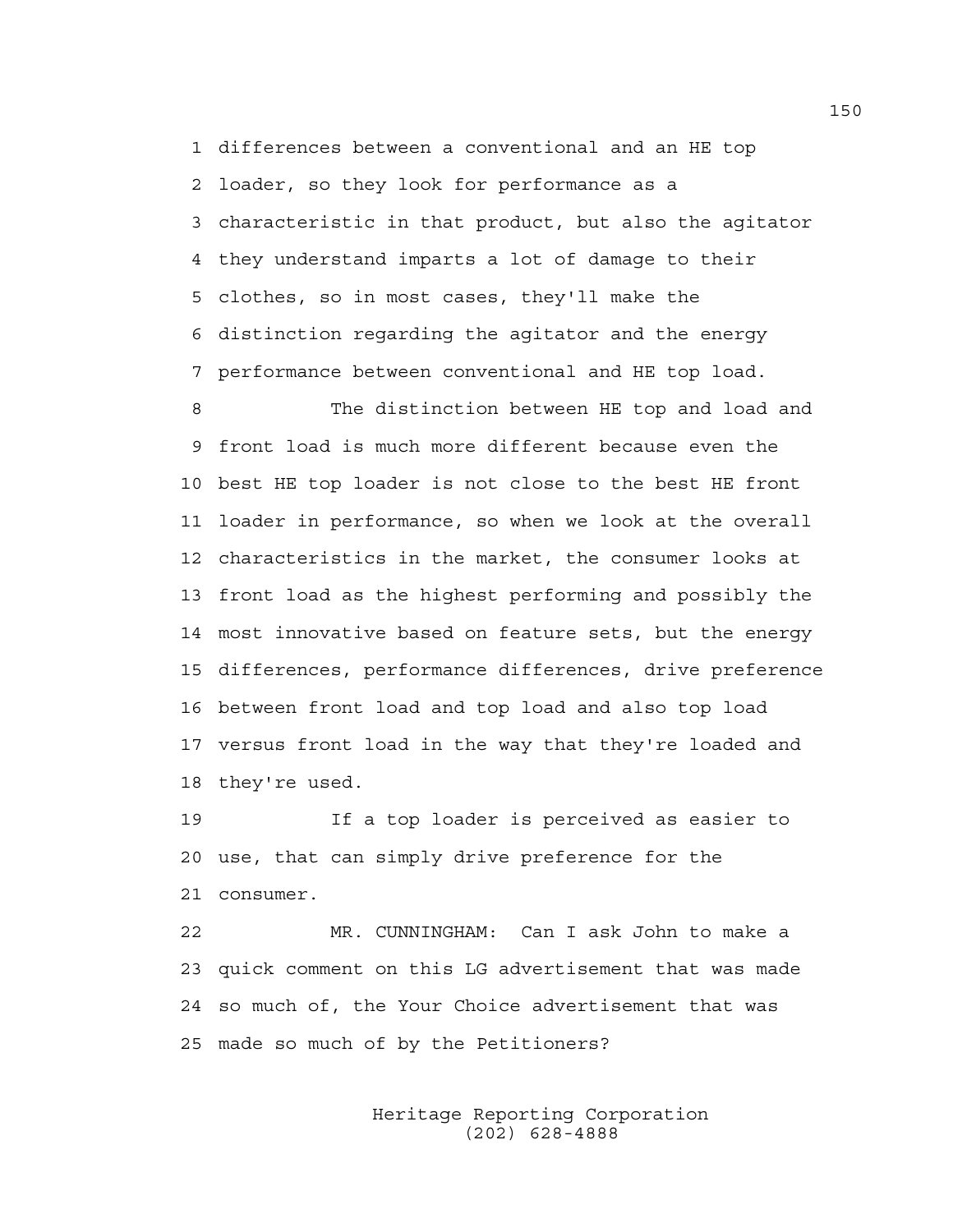1 MR. HERRING: John Herring, LG Electronics. 2 Yes, one of the exhibits shown was LG top load versus 3 LG front load, and your choice. Your choice meaning 4 LG offers options of high efficiency under both 5 platforms, and we know that the consumer has 6 preferences for each platform, and so we satisfy those 7 needs under whichever platform you desire.

8 MR. CONNELLY: I want to make another point 9 about that very same exhibit. Whirlpool finds it very 10 convenient to talk about the Refrigerators case when 11 the argument and the facts or the analysis seem to 12 support it, but notice that they didn't talk about the 13 Refrigerators case at all with respect to the like-14 product definition. We can show you side-by-side ads 15 from Whirlpool of side-by-side refrigerators versus 16 French door refrigerators.

17 The Commission had no trouble finding when 18 the consumer was offered a choice of side-by-side or 19 French door in the very same promotional ad that they 20 were separate like products. That's exactly the same 21 conclusion that the Commission ought to reach with 22 respect to front load and top load.

23 MS. MARTINEZ: Thank you. That was very 24 helpful. I have no more questions at this time. 25 MS. DEFILIPPO: Thank you, Ms. Martinez.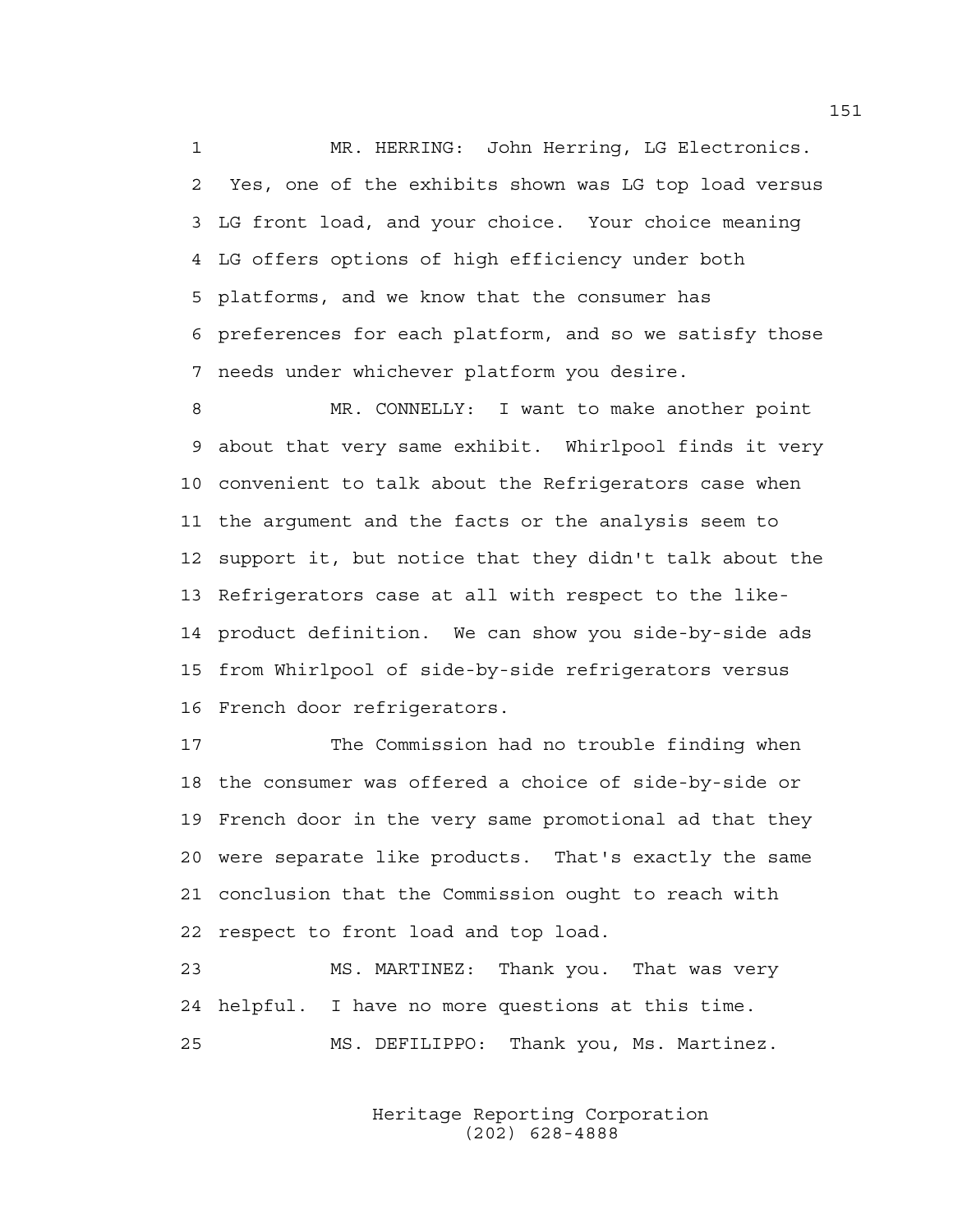1 Mr. Petronzio?

2 MR. PETRONZIO: Ed Petronzio, 3 Investigations, was there a strategic reason why 4 Samsung and LG did not choose to get into the 5 conventional market and just went with the high-6 efficiency front load and top load? Was there a 7 reason why?

8 MR. DEXTER: Yes, I think again as you heard 9 earlier today, and somebody asked a question on why we 10 didn't go from conventional in the industry straight 11 into high-efficiency top loader and then on to front 12 loader, and I think a lot of it has to do with, as you 13 also heard earlier, there were things going on across 14 the globe where front load was the technology that had 15 been introduced early in the U.S. and across the globe 16 was much more prevalent, and it's off of those 17 platforms that we leveraged and thought of our new 18 innovation and first entered the market.

19 Then, when we had developments in technology 20 and the advancement of high-efficiency top loaders, 21 then we chose to enter at that time as well.

22 MR. PETRONZIO: Okay.

23 MR. HERRING: John Herring, LG Electronics. 24 Our strategy is all around product leadership and 25 building a premium brand, and so if you look at our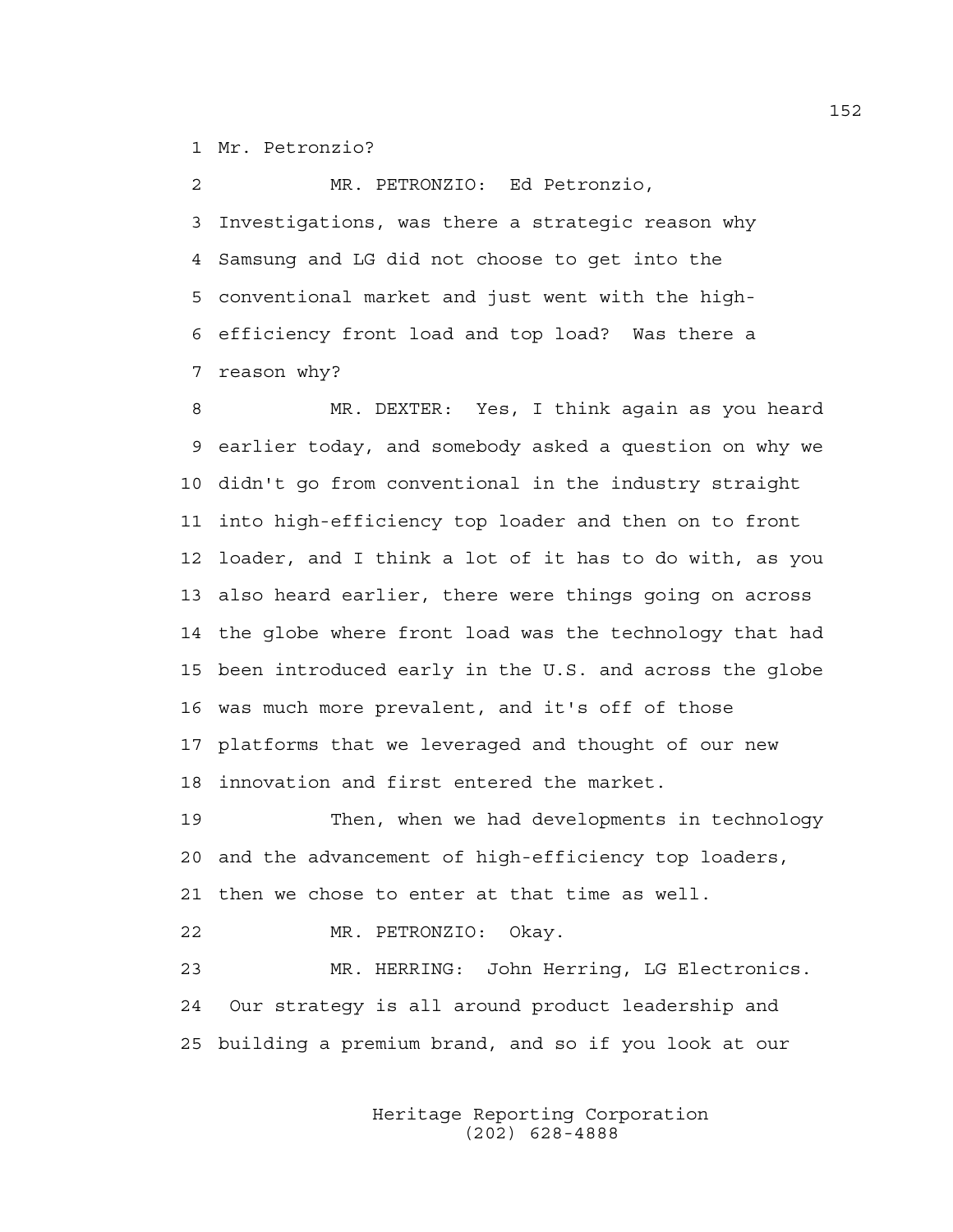1 past, not just in washers, but across our entire 2 portfolio, we introduce at the high end of the 3 marketplace. We're trying to drive innovation and 4 higher average selling prices. We don't typically 5 come in and offer the lowest price.

6 MR. CUNNINGHAM: And let me sort of put a 7 point on that. Put yourself in the shoes of a 8 manufacturer that wants to enter a new market. In 9 that market, there is an area of the market which is 10 not only completely dominated by one entrenched U.S. 11 manufacturer, but is an area of the market where it's 12 a very price-sensitive market. It's not a features-13 sensitive market. You're not going to see that market 14 as anywhere near as attractive just from a standpoint 15 of making money as a market where you can go into and 16 try to sell on the basis of features at relatively 17 high prices and do what each of these companies did, 18 which you will see from all of the data on the record, 19 is they entered the market at prices higher than the 20 incumbent U.S. firms, and particularly higher than 21 Whirlpool. They did that because the HE business was 22 an areas that led itself to that whereas they would 23 have had to come in and cut prices to establish a 24 position in the conventional market. It just didn't 25 make a lot of sense for them.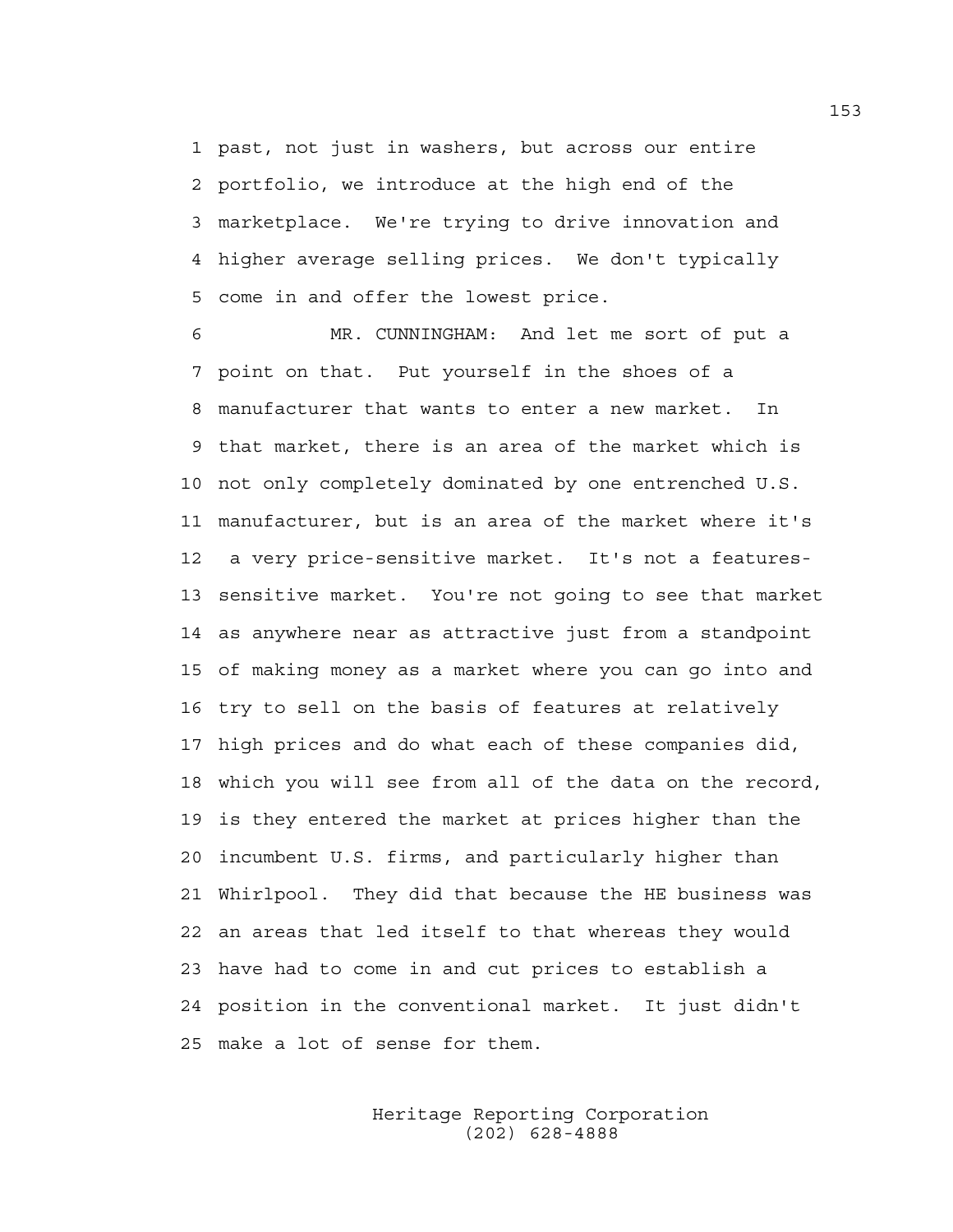1 MR. PETRONZIO: Do either Samsung or LG 2 product the conventional washers for the home market 3 or for export markets outside the U.S., or is it just 4 in a completely high-efficiency production line? 5 MR. DEXTER: High efficiency for Samsung. 6 MR. DEXTER: We're consulting. We'll be 7 with you in a minute. 8 MR. CONNELLY: Let us amend our answer. 9 MR. PETRONZIO: Okay. 10 MR. DEXTER: Correction. In India, we have 11 conventional. 12 MR. PETRONZIO: Okay. Okay. 13 MR. CUNNINGHAM: And I think the same is for 14 Korea. They don't make any conventional washers in 15 Korea. 16 MR. PETRONZIO: Okay. Okay. Well, if 17 there's anything in the post-conference brief you want 18 to include as far as that. Mr. Cunningham, you talked 19 a bit about Whirlpool's decision to repatriate 20 production from Mexico and Germany back to Ohio, and 21 you said that should be a major factor that we should 22 consider, the cost in that decision. Could you 23 provide maybe some examples of what the Commission 24 should examine or ask Petitioners to get a better 25 sense of that business decision and what led to it?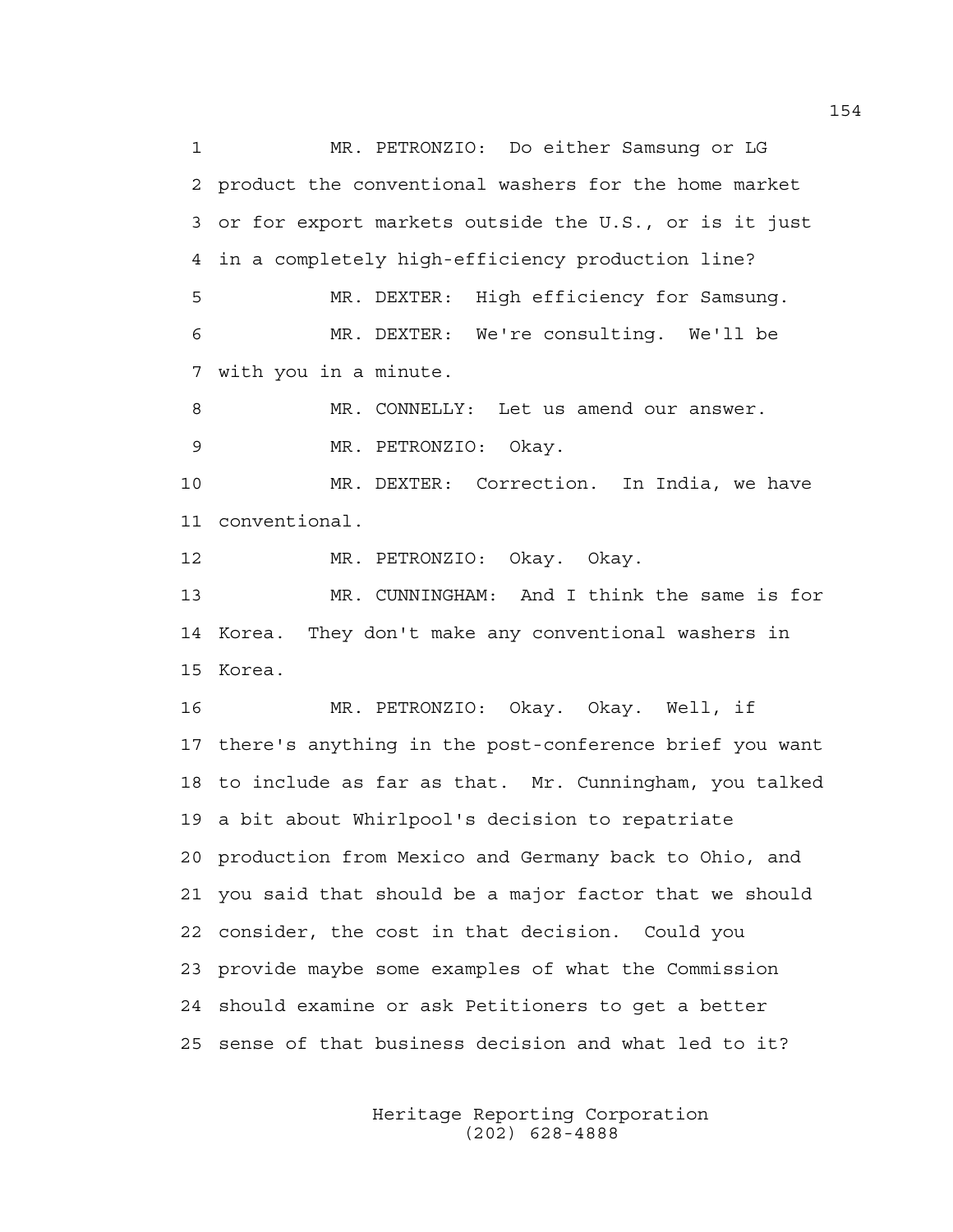1 MR. CUNNINGHAM: Yes. Let us give you a 2 submission on that. Let me just say first that the 3 way the Petitioners want to look at it strikes me as 4 totally inconsistent with the statute. The statute 5 protects American workers and American production 6 facilities. The idea that production, it has 7 increased in the United States because it's decreased 8 somewhere else in the world constitutes in some way 9 some element of intrigue strikes me as bizarre and 10 inapplicable to this statute.

11 Now, the question then becomes well, how 12 should you look at it? Well, the answer is it costs 13 money to do this, and we'll put together a little 14 paper on it for you. I am not the greatest cost 15 accounting expert in the world, so unless somebody 16 else wants to say something about it now, I'm not 17 prepared to do it.

18 MR. KLETT: Well, it really relates to the 19 costs of the repatriation and where that is in the 20 financials that were reported just as a general 21 matter, but I think also there was a statement that 22 there was some 2008 study done by Whirlpool on the 23 decision to come back to the U.S. versus Mexico, which 24 may also have some cost information.

25 MR. CONNELLY: Actually, Mr. Bitzer said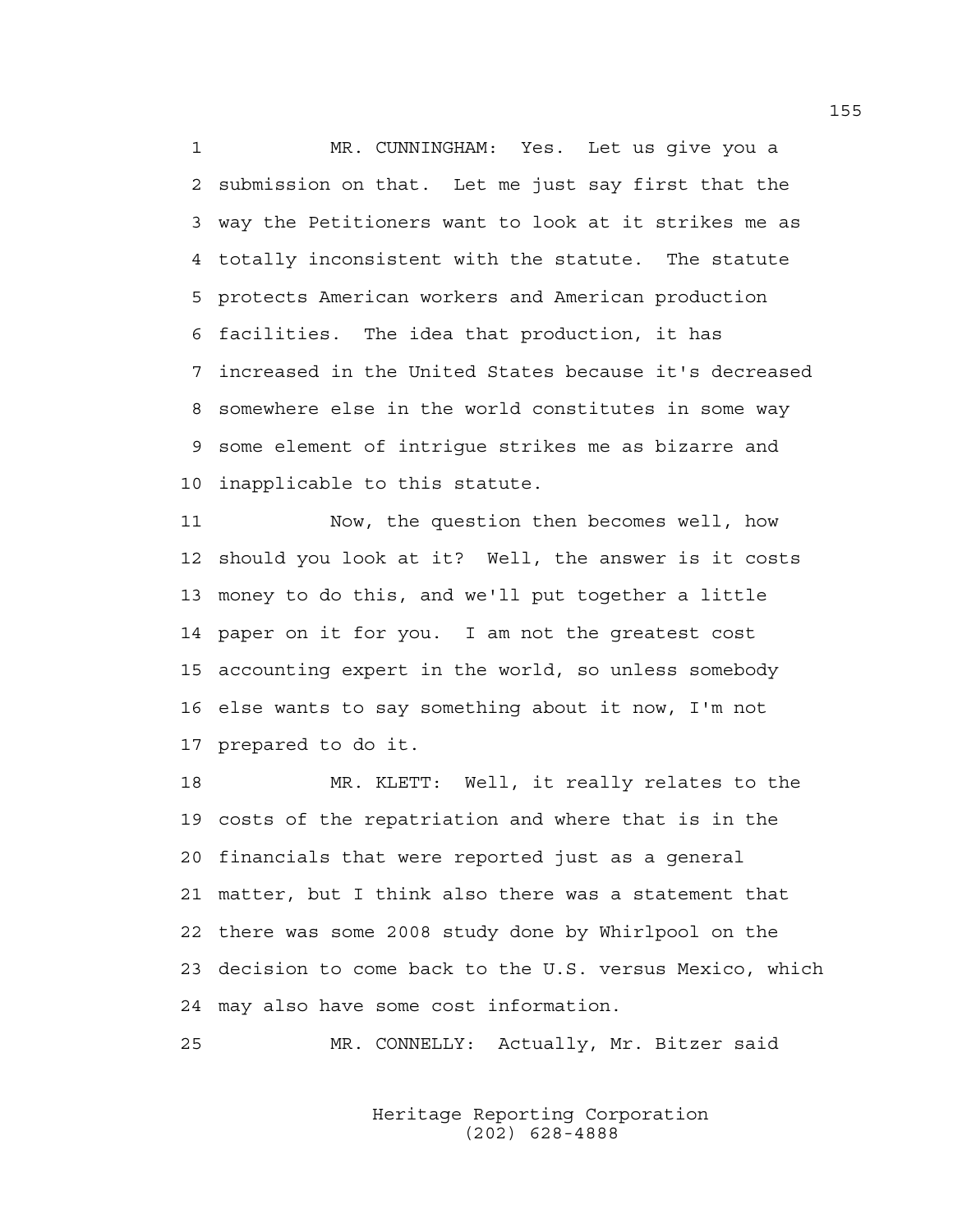1 they made a presentation to the board about the costs 2 and the benefits of moving back to the U.S., and I 3 would suggest that you should ask Whirlpool to provide 4 that presentation so we can evaluate all the factors 5 that were presented to the board.

6 MR. PETRONZIO: Okay. Thank you very much. 7 That concludes my questions.

8 MS. DEFILIPPO: Thank you, Mr. Petronzio. 9 Mr. von Schriltz?

10 MR. VON SCHRILTZ: Good afternoon. I have a 11 few questions that came to mind during your 12 presentation. Now one of your arguments that I hear 13 is that subject imports of HE large residential 14 washers couldn't injure Whirlpool's production of 15 conventional large residential washers.

16 Obviously, Whirlpool in its affirmative 17 presentation claimed that there was actually a cascade 18 effect, that if you discount HE large residential 19 washers enough, it would perhaps encourage consumers 20 to switch from conventional large residential washers 21 to subject imported HE washers, they argue, perhaps 22 faster than they would ordinarily or perhaps they 23 would have stuck with their conventional washers if 24 the HE washer prices weren't so low, so in this way 25 they argue in fact the discounts on HE washers do have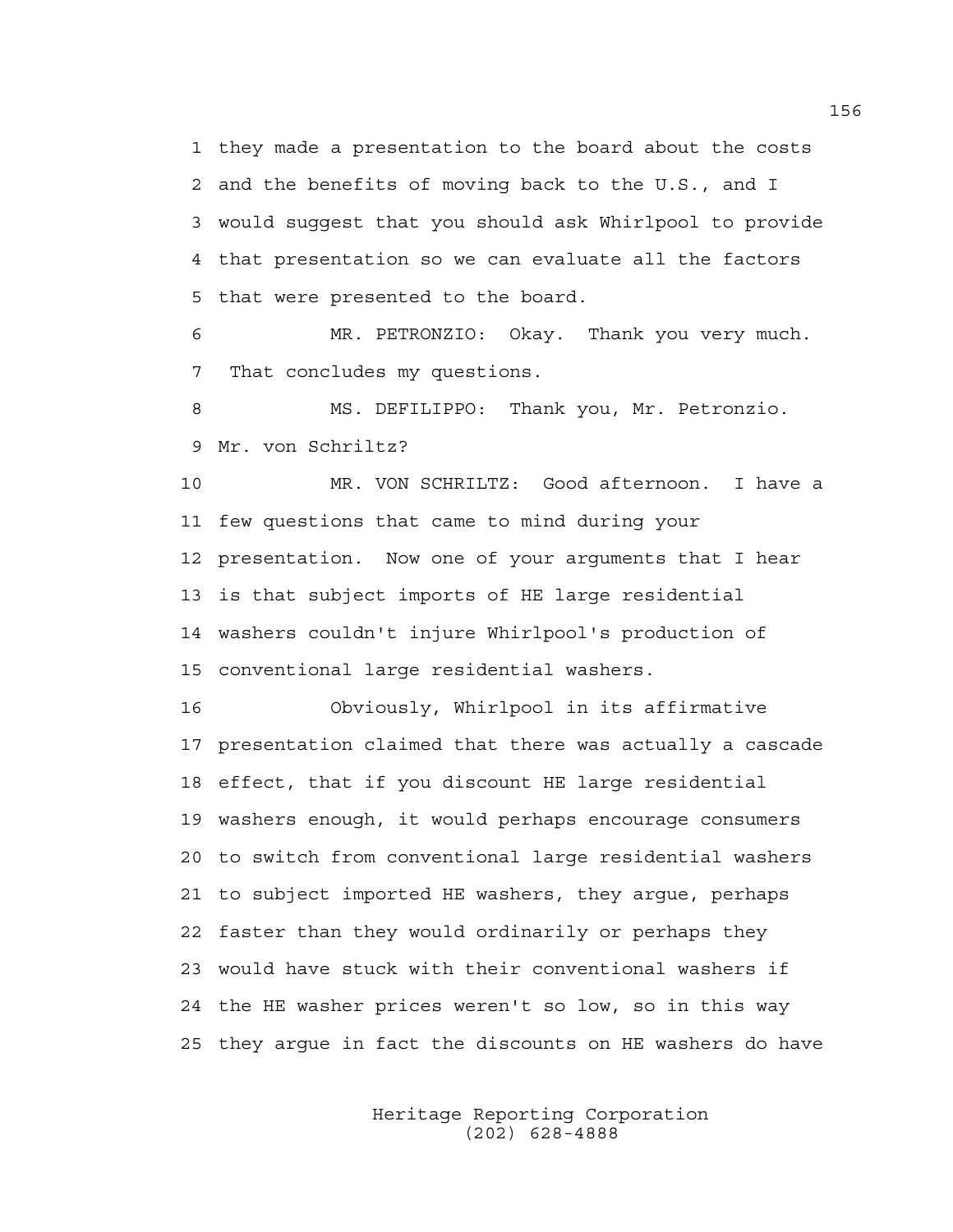1 an adverse impact on their sales of conventional 2 washers. How do you response to that?

3 MR. KLETT: This is Dan Klett, Mr. von 4 Schriltz. First of all, the HE washers as compared to 5 conventional, I think for similar features, are going 6 to be significantly higher priced if you look at the 7 similar capacity, similar other features, so the 8 adverse effect that they're talking about would be 9 associated with the product that is significantly 10 higher priced.

11 I mean, in general, high-efficiency washers 12 are significantly higher priced than the conventional, 13 so just as a general matter, they're arguing that 14 there's adverse effects where people are switching or 15 there's price suppression for conventional due to 16 higher-priced high efficiency, which I don't think is 17 a credible argument to make, and also, they claim that 18 there's a price correlation between the conventional 19 and the high efficiency I believe you would have to 20 show to support their allegation or their claim 21 anyway, and I don't believe in general that's 22 factually the case.

23 MR. DEXTER: I'd just like to add one more 24 thing if I could to the subject of the price 25 discounting and the data that we presented here is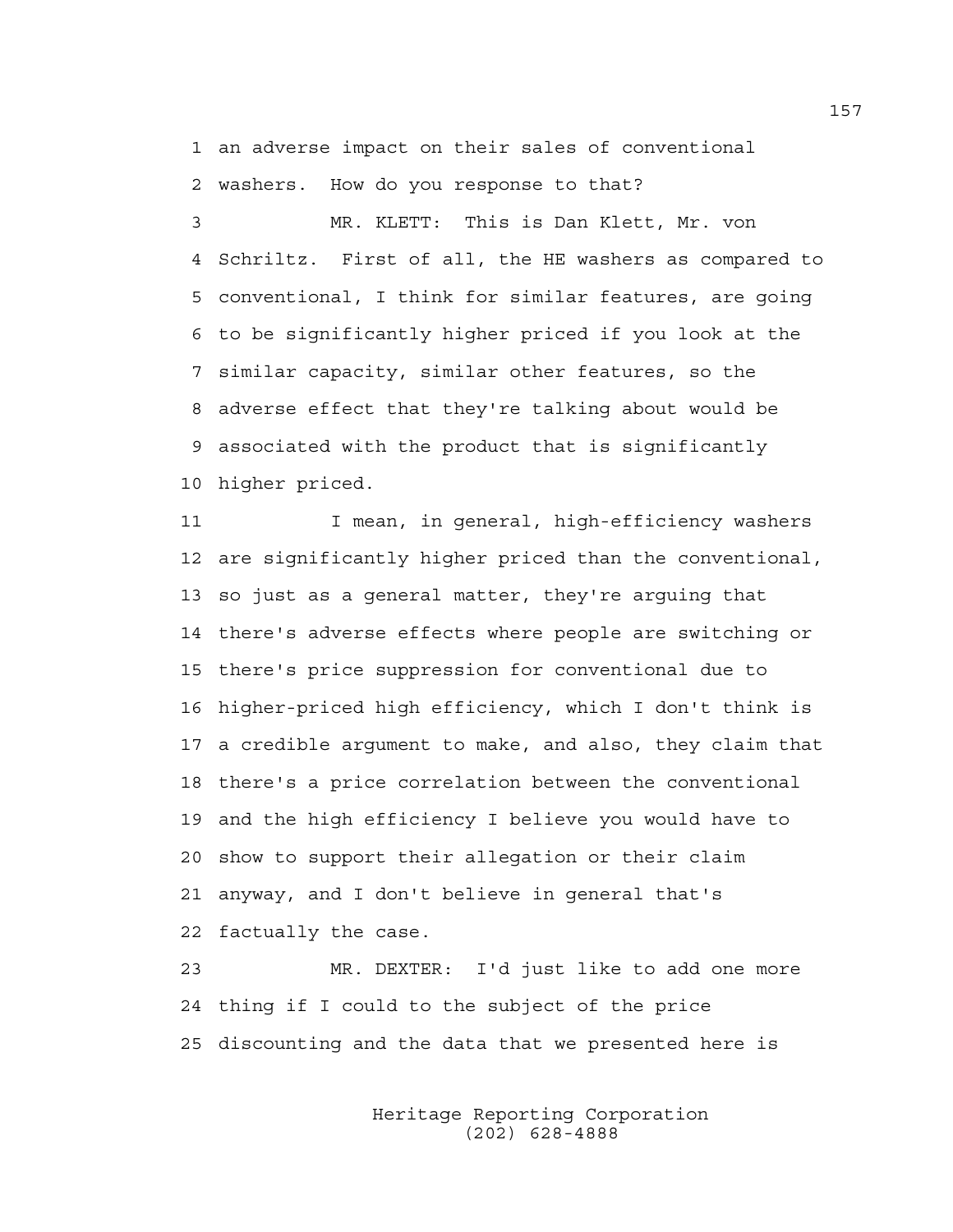1 that discounting on HE top load, specifically by 2 Whirlpool, had started prior to us entering the 3 marketplace.

4 MR. CONNELLY: And one more point, the so-5 called Alpha line was repatriated. One of the three 6 models that we understand to be in the Alpha line is 7 the 94HEX. The testimony earlier was that the price 8 point at which Whirlpool introduced the 94HEX was \$400 9 lower than the prevailing price point for a comparable 10 model, so if we're going to point the finger at 11 anybody, it's Whirlpool, and I want to make one 12 related point about promotions.

13 Mr. Bitzer said in response to a question 14 well, you engage in these discounts and these 15 promotional programs, but why didn't you do that in 16 the fourth quarter or in the Black Friday promotional 17 period in 2011, and his answer was, and I'm not sure 18 this is an exact quote, but I think it's close, he 19 said well, we want to make money. Now, does that 20 answer make any sense at all?

21 Think about it. This is a company that 22 aggressively promotes, as the exhibits in our handout 23 show, consistently from 2009 to 2010 and 2011 24 throughout the year, so consider the accuracy or the 25 candor of that statement in light of that fact and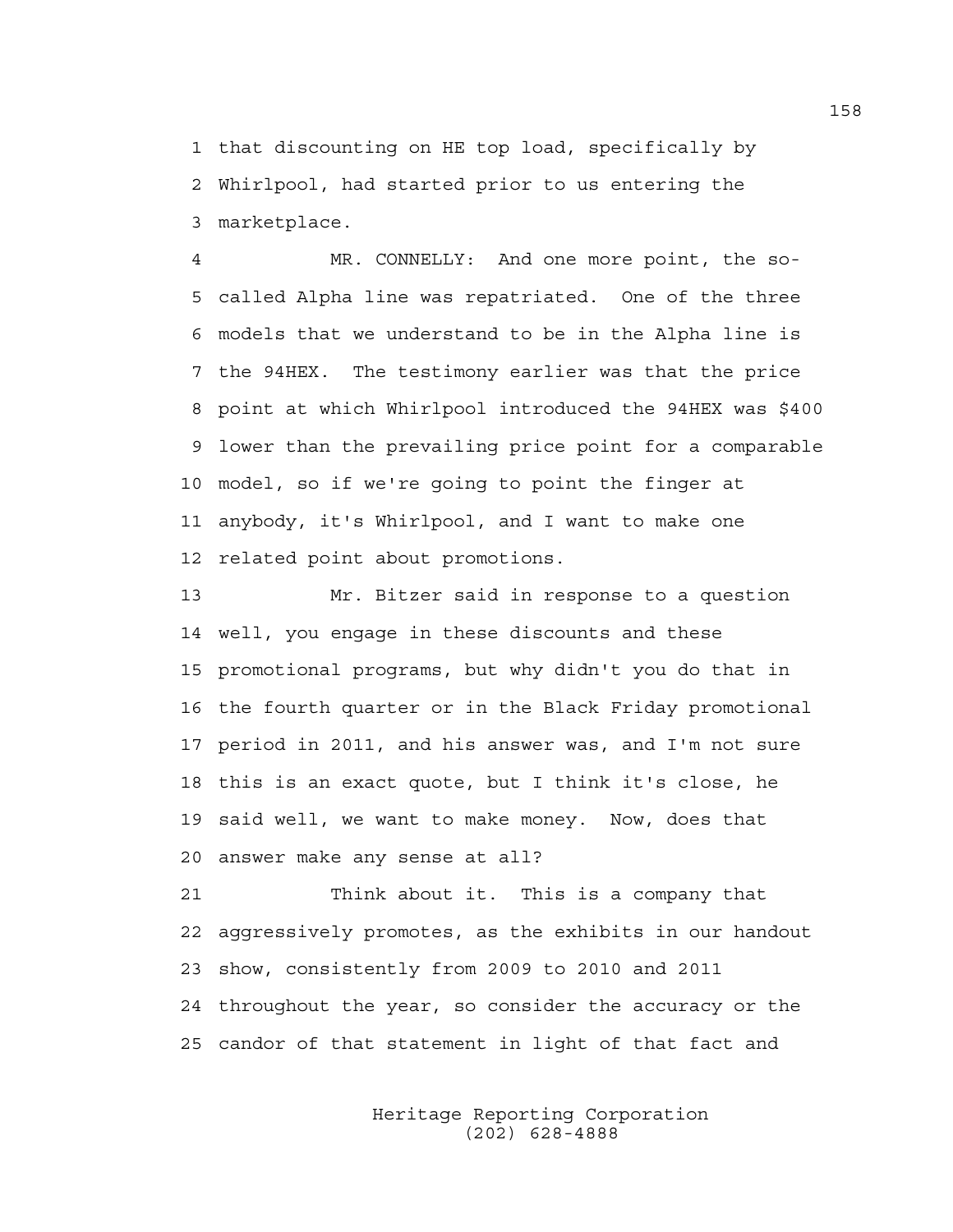1 also consider it in light of the fact that what he 2 said is not accurate. In fact, they did aggressively 3 promote in Black Friday of 2011, but they aggressively 4 promoted a top-load model, not a front-load model. 5 That's a business choice.

6 That's what this business is about. We all 7 read those ads in the Washington Post or wherever 8 every holiday and we see sometimes it's this model, 9 and sometimes it's that model, but for Mr. Bitzer to 10 stand up here and claim that they decided not to 11 discount because they wanted to make money in the 12 fourth quarter of 2011 in our view simply has no 13 credibility whatsoever.

14 MR. HERRING: Yes. John Herring, LG 15 Electronics. You heard Mr. Bitzer describe the 16 profitability of the HE top-load segment was highly 17 profitable for Whirlpool. Obviously, they would want 18 to encourage a higher mix of product in that area, so 19 promotional discounting is one venue that I don't have 20 the data in front of me, but I'm sure they were 21 promotionally discounting their own HE top-load washer 22 before LG and Samsung were even on the scene.

23 One of the things that we noticed is the 24 information they shared showed declining average 25 selling prices for LG and Samsung, but it didn't show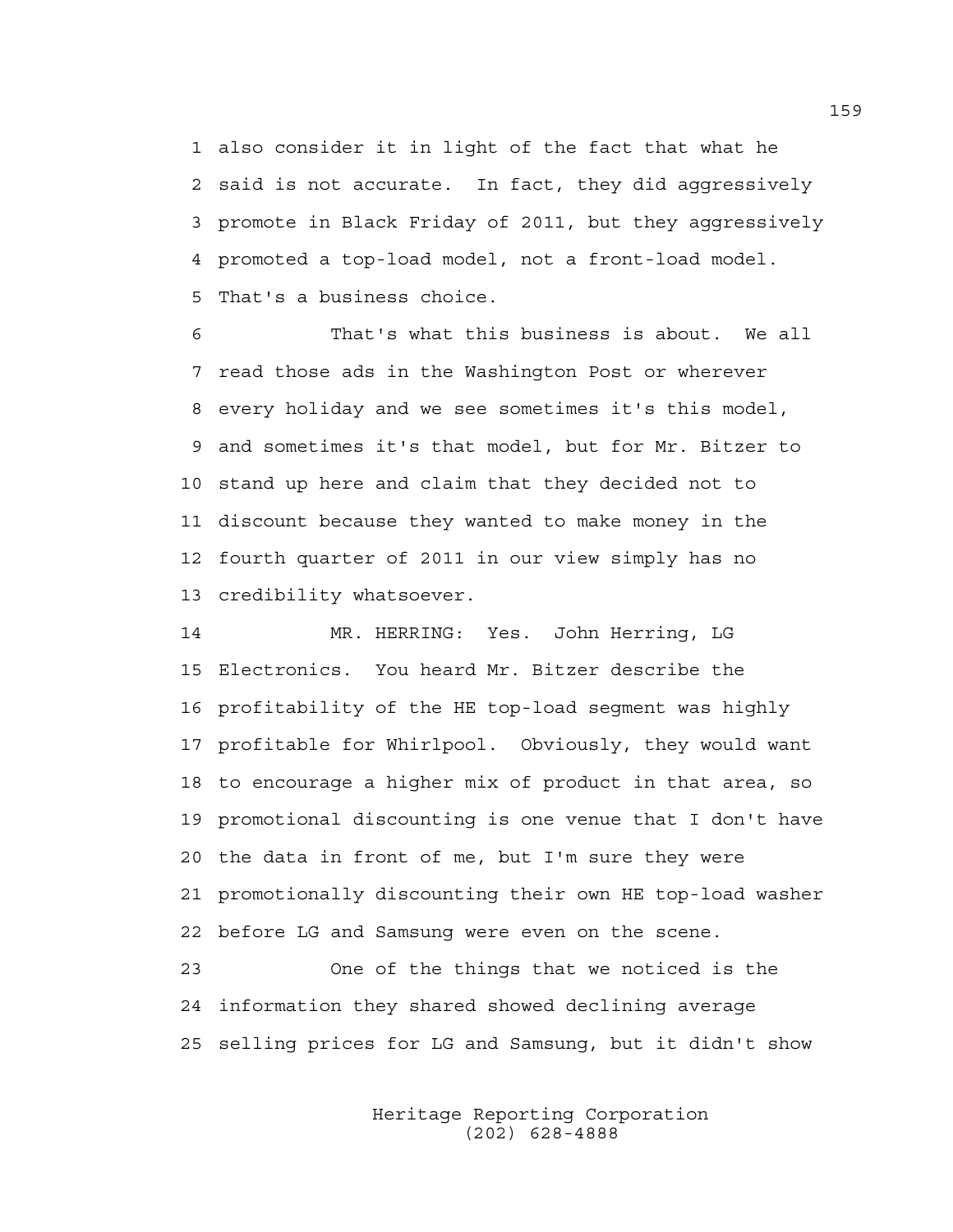1 theirs in relation to ours. It's been pointed out 2 earlier promotional discounting is a critical part of 3 being successful in this industry.

4 MR. CUNNINGHAM: There's also a timing 5 factor here that you need to think about. Remember 6 that LG and Samsung don't come into this market until 7 well into this period of investigation. If you will 8 look at Whirlpool's hearing Exhibit 6, the one that 9 roasted so substantially earlier, but I don't happen 10 to have the other figures here with me, you will see 11 that the conventional top-load market is decreasing 12 substantially from 2008 to 2009. It can't have 13 anything to do with LG or Samsung, and again in 2010, 14 they don't come into until well into 2010.

15 You should also look at Mr. Klett's Table 16 No. 3. One would think if there was impact between 17 the HE and the conventional, the most direct impact 18 since conventional is all top load would be HE top 19 load with conventional. Not only do LG and Samsung 20 not come into this market until the end of this period 21 after the decline in conventional is well under way, 22 but the LG and Samsung participation in the top-load 23 HE market is almost exclusively in the 4.5 plus cubic 24 feet, that is the highest-end of the top load, the one 25 that would seem to me to be least likely to affect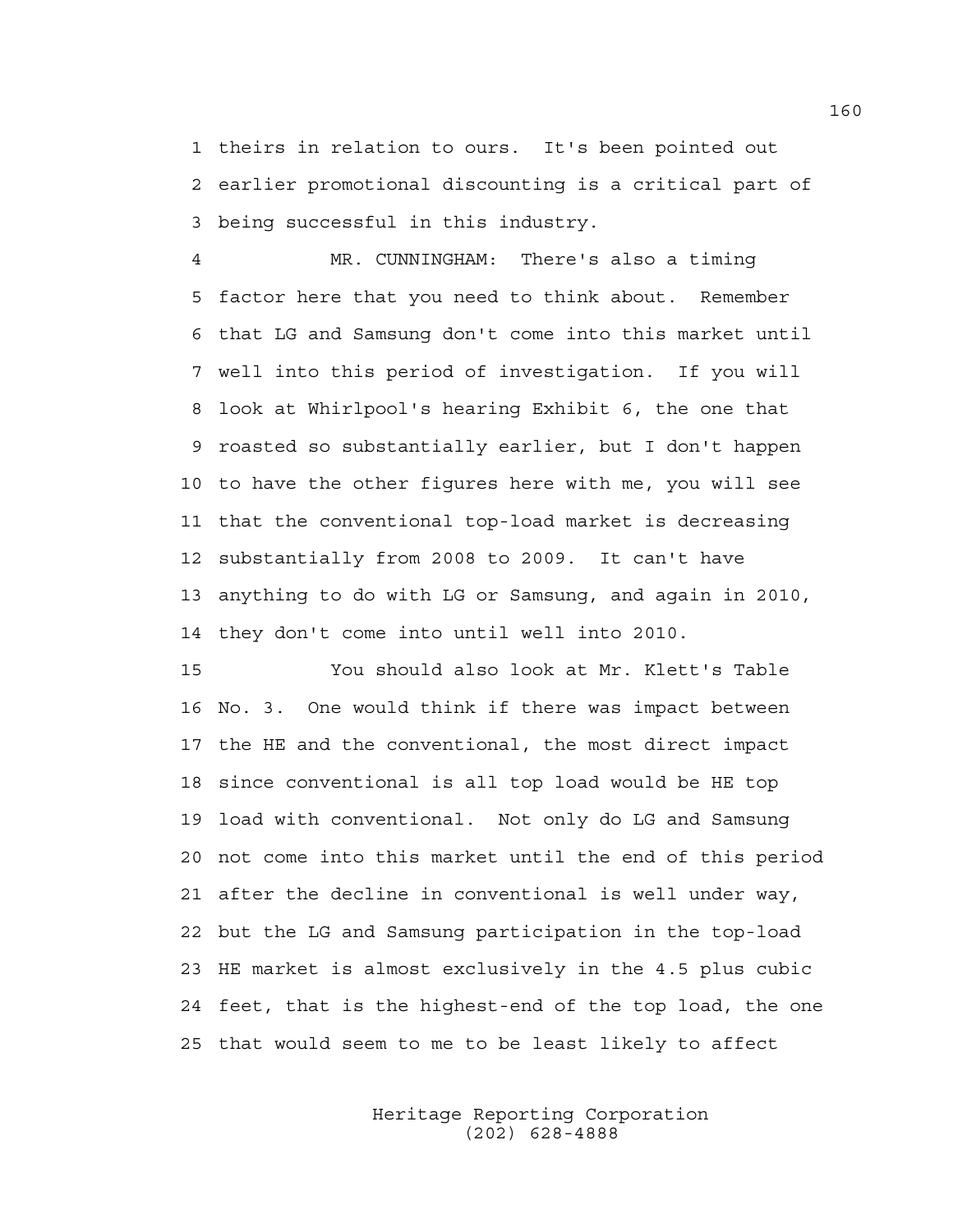1 conditions in the conventional market.

| 2  | MR. VON SCHRILTZ: Thank you for your                  |
|----|-------------------------------------------------------|
| 3  | answers to my question. Let's see. I did have a       |
| 4  | question about some of the LG slides that were        |
| 5  | presented, Slides 3 through 5. Now I'm wondering did  |
| 6  | those slides only include information on HE models or |
| 7  | would the Whirlpool data include information on both  |
| 8  | HE and conventional large residential washers.        |
| 9  | MR. CUNNINGHAM: For clarification, you're             |
| 10 | talking about the consumer survey slides?             |
| 11 | MR. VON SCHRILTZ: Yes, exactly, Slides 3, 4           |
| 12 | and 5 of Mr. Herring's exhibits.                      |
| 13 | MR. HERRING: John Herring, LG Electronics,            |
| 14 | so yes, the Stevenson TraQline data is broken down    |
| 15 | into top load and front load, so within top load, it  |
| 16 | doesn't delineate between high efficiency and         |
| 17 | conventional. Does that answer your question on that? |
| 18 | MR. VON SCHRILTZ: It does.                            |
| 19 | MR. HERRING: And then on Slide 4 --                   |
| 20 | MR. VON SCHRILTZ: Yes, the top load.                  |
| 21 | MR. HERRING: Which is consumer reviews, and           |
| 22 | yes, that would include conventional top load, HE top |
| 23 | load and front load, all three platforms.             |
| 24 | MR. VON SCHRILTZ: And then Slide 5?                   |
| 25 | MR. HERRING:<br>Yes                                   |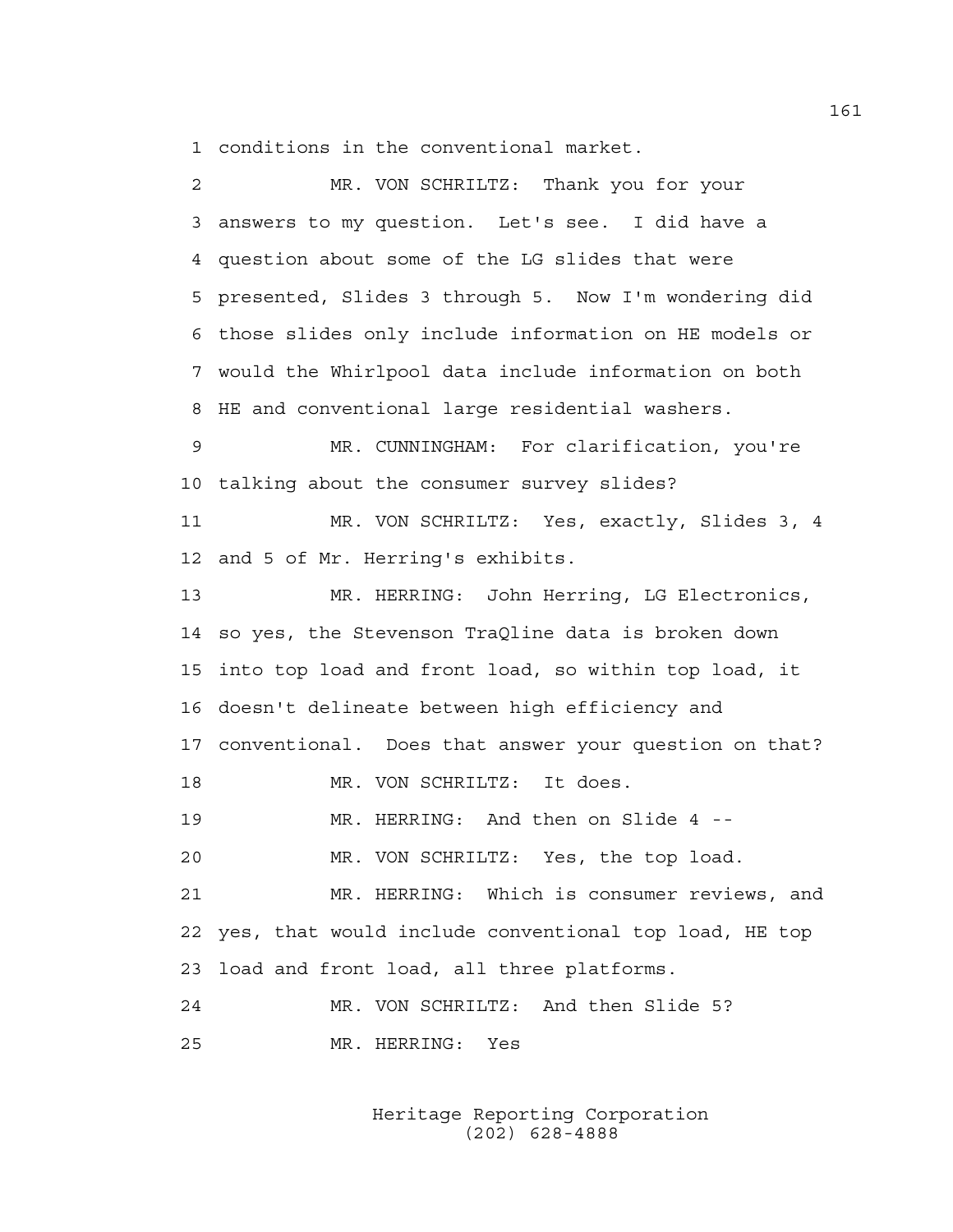1 MR. VON SCHRILTZ: The comparisons of the 2 prices. Would the Whirlpool data include the 3 conventional top load as well?

4 MR. HERRING: Yes, consistent based upon how 5 the petition was put together was all three platforms.

6 MR. VON SCHRILTZ: Okay. And do you think 7 that the inclusion of conventional top-load data in 8 Slides 3 through 5 would affect what the data seemed 9 to show in any way given that conventional large 10 residential washers are clearly priced much lower than 11 HE models and appeal to consumers who aren't really 12 looking for feature laden models and appearance so 13 much as a low price?

14 MR. HERRING: I would suggest that Slide 3 15 and 4 on the consumer survey data, I don't believe 16 there'd be a tremendous difference if you exclude a 17 conventional. From my experience, when consumers pay 18 more, they expect more, so lower-price-point products 19 don't have the same expectations. With respect to 20 Slide 5 on average selling prices, obviously if you 21 were to pull out conventional washers out of the data, 22 average selling prices would change, but the relative 23 point that LG continues to have higher average selling 24 prices consistently would remain unchanged.

25 MR. VON SCHRILTZ: And I wanted to ask you a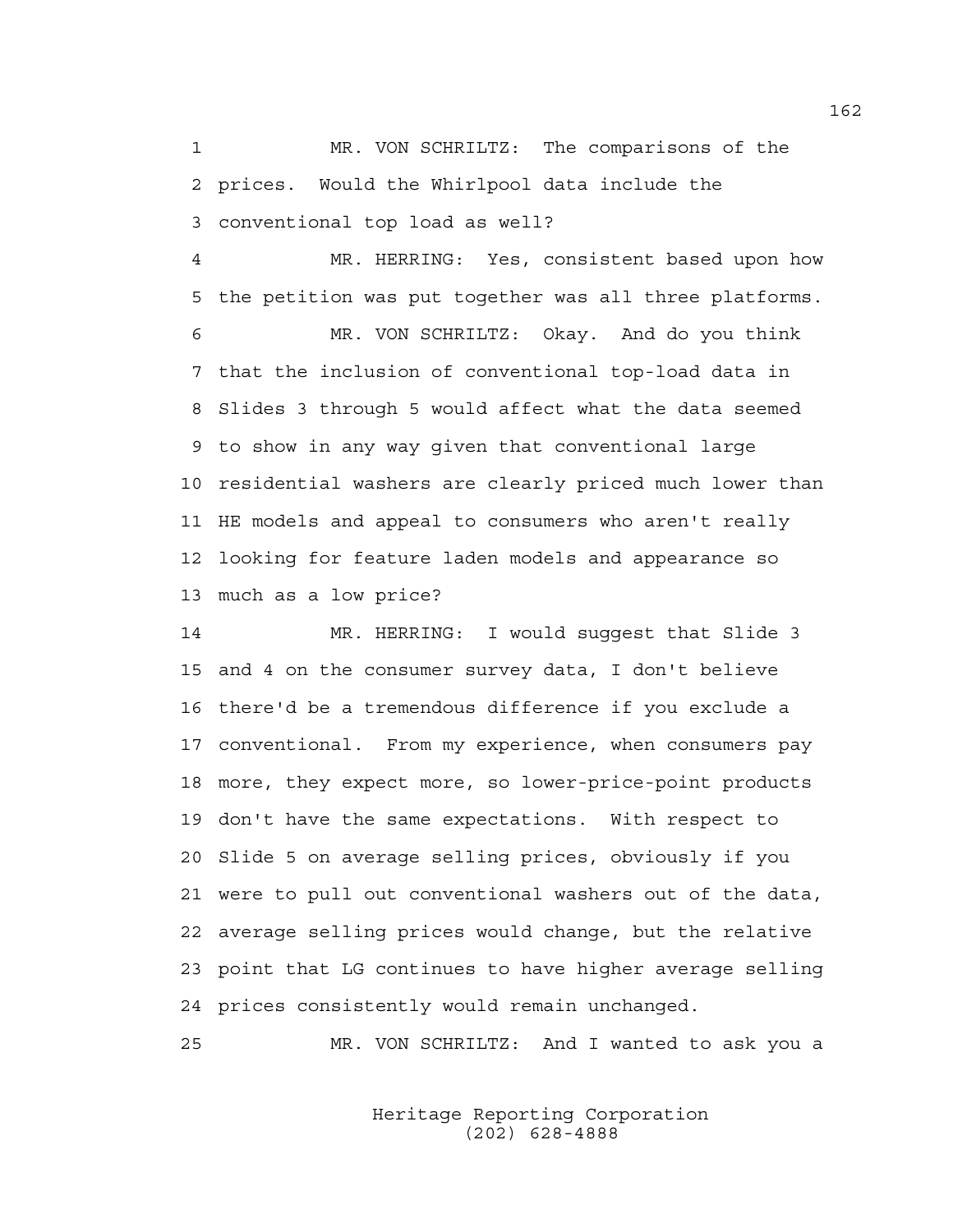1 follow up question about Slide 5. It looks like 2 Whirlpool's average price is up over the period here 3 whereas LG's price came down pretty significantly. 4 How do you explain those different trends?

5 MR. HERRING: A couple of key points. 6 Excuse me. John Herring with LG Electronics. One of 7 the key points is the mix of product in a platform, so 8 as an example, LG has a very significant portion of 9 our total washer business is in front load. As 10 mentioned earlier from the Petitioner as well that 11 front load is a more premium end of the spectrum or 12 more premium priced, so our average selling prices 13 because we competed dominantly in just front load are 14 higher.

15 As we entered the market into HE top load, 16 price points continue to go down because we're 17 expanding into lower-price-point product. The other 18 characteristic on ours would be we introduce lower 19 price, less feature-laden, lower capacity, less 20 innovation-type of platforms where you've taken cost 21 out to appeal to a different price segment, so over 22 time, as you grow, you start to expand your product 23 offering.

24 On the Whirlpool slide, I would suggest that 25 as they had more success in growing in the HE top-load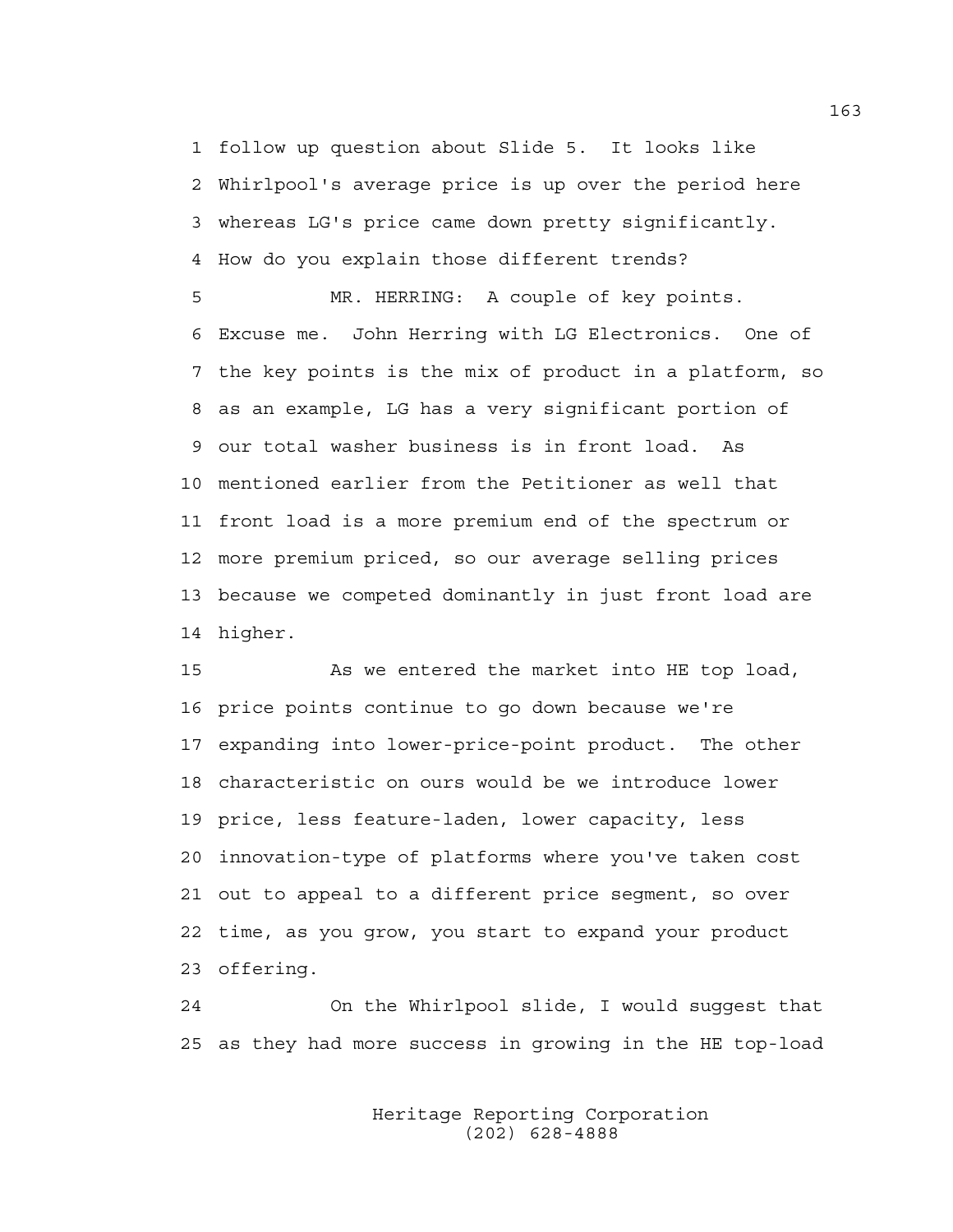1 segment that their average selling prices reflect an 2 increase in relation to going from conventional to 3 more HE top load because it had a positive impact on 4 average selling prices.

5 MR. VON SCHRILTZ: Thank you.

6 MR. CUNNINGHAM: Could I just observe that 7 the bottom line for Whirlpool there could be viewed as 8 a proxy for and is certainly consistent with one of 9 the lines that I have blocked out in my thing because 10 it's drawn from Whirlpool's own data, but this also 11 shows, and I think is particularly relevant in terms 12 of injury to Whirlpool, it also shows an increase in 13 what is Whirlpool's realized prices.

14 The fact that it may have a mix issue, you 15 could say well, that makes it not quite as good for 16 evaluating market price trends, but in terms of 17 evaluating injury to Whirlpool, the question is was 18 Whirlpool's realized selling price increasing, and as 19 this shows, it was.

20 MR. VON SCHRILTZ: Thank you. Thank you for 21 your answer. Excuse me. All right. I'll go back to 22 that. Now, Mr. Cunningham, I think it was your 23 argument that some of the information on the record 24 that undermines the Petitioner's case is evidence that 25 their realized prices on their large residential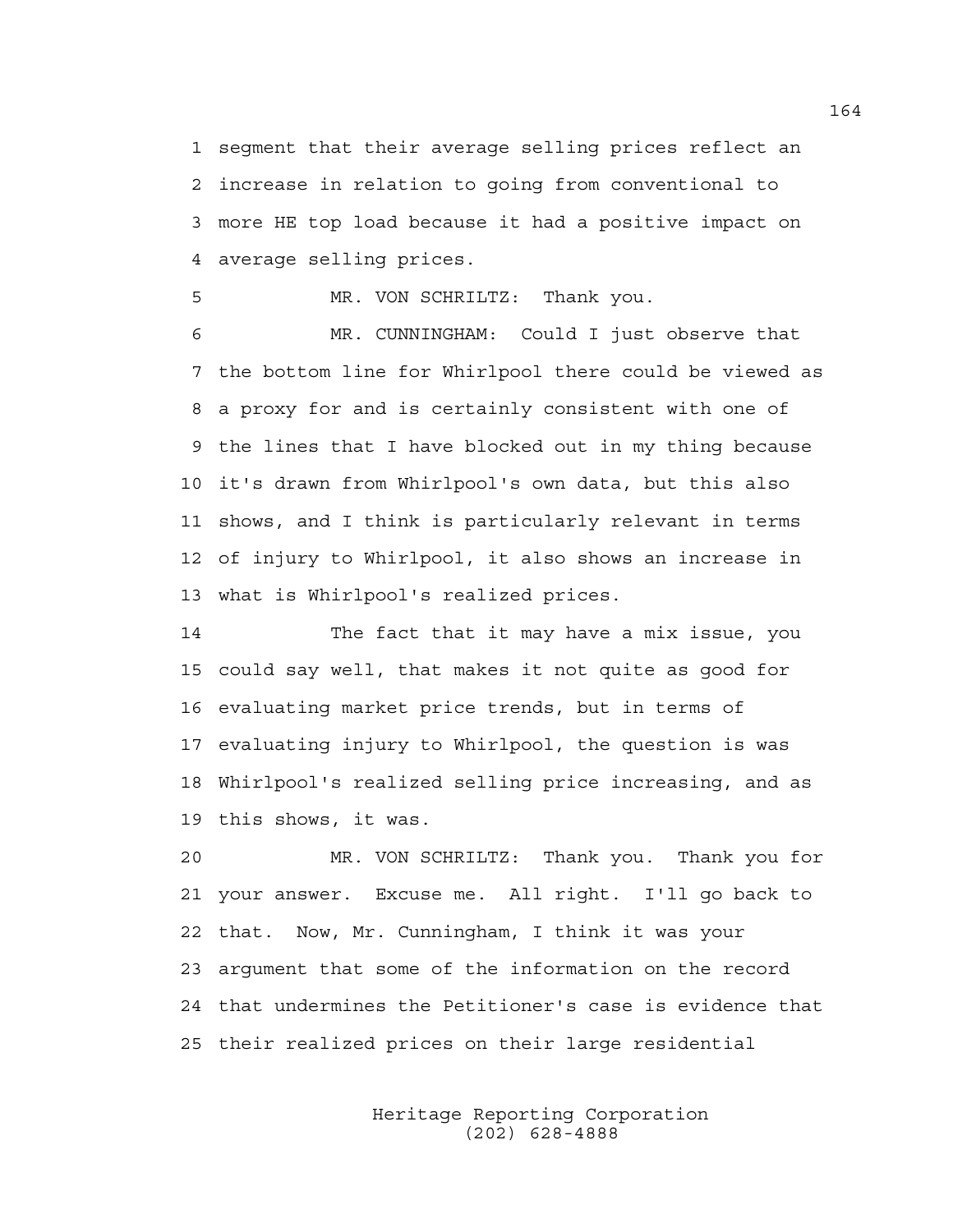1 washers went up over the period of investigation.

2 Now, not reviewing anything in this APO, is that their 3 realized price on all large residential washers 4 covered by the scope, or would that statement hold 5 true for realized prices with respect to all three 6 segments of the large residential washer market? 7 MR. CUNNINGHAM: I don't have it broken out

8 by segment.

9 MR. VON SCHRILTZ: Okay.

10 MR. CUNNINGHAM: That is overall for all 11 prices just as this line is for all Whirlpool's sales. 12 MR. VON SCHRILTZ: Okay. But then wouldn't 13 that suffer from this product mix issue that Mr. 14 Herring alluded to, and in fact you alluded to it as 15 well, that Whirlpool seems to have to a certain extent 16 cannibalized its own sales of conventional washers by 17 pushing higher-priced top-load HE washers.

18 MR. CUNNINGHAM: Right. Yes.

19 MR. VON SCHRILTZ: So to the extent that it 20 did that, that would make sort of its average realized 21 price seem to go up when in fact what's really 22 happening is the product mix is changing? 23 MR. CUNNINGHAM: But it is getting its 24 revenue per washer going up. That's the point for

25 income to the company, and you need to look at that in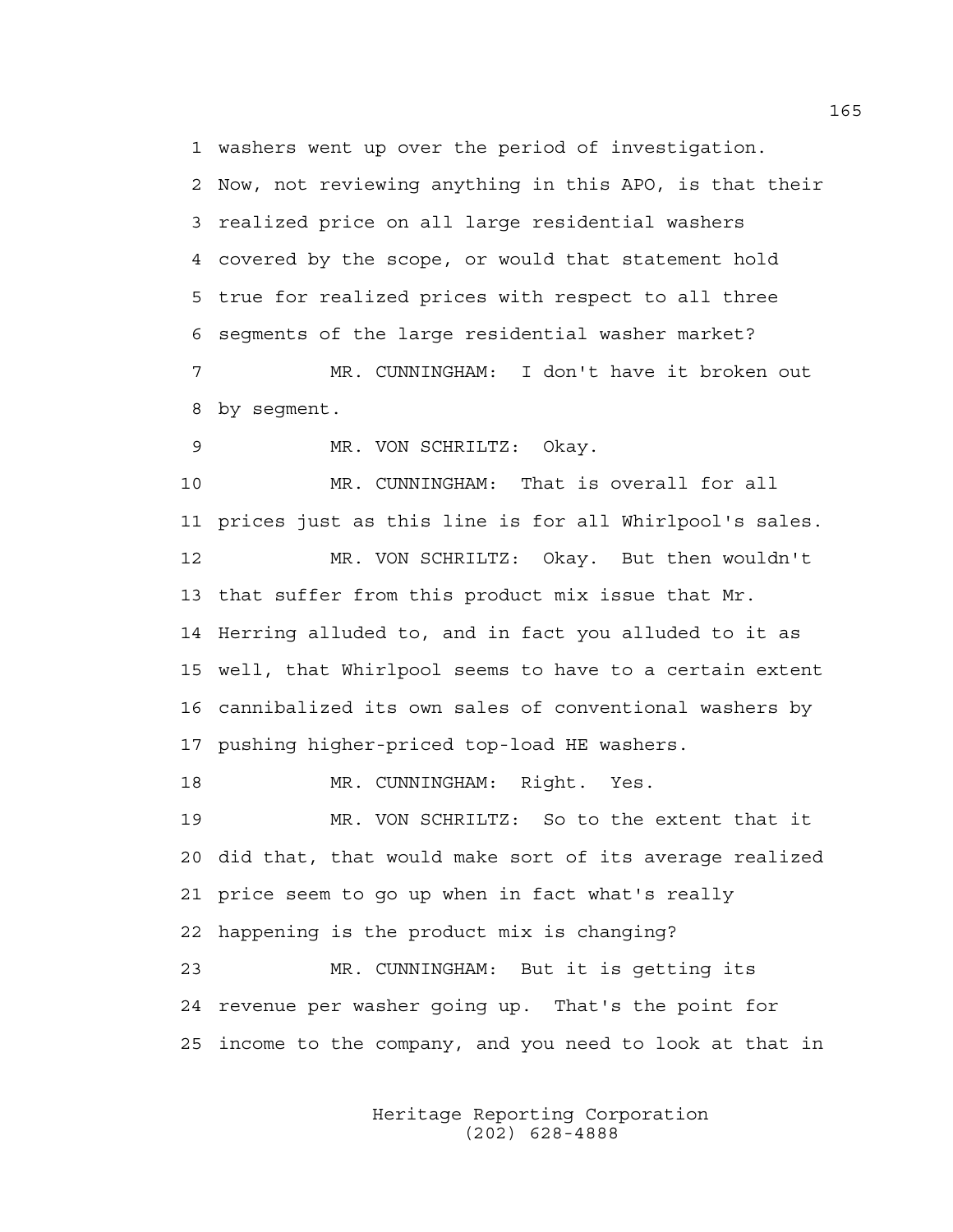1 conjunction with, as usual, I've buried it. The line 2 on --

3 MR. VON SCHRILTZ: Your mic isn't on.

4 MR. CUNNINGHAM: If you also look at that in 5 conjunction with the Table 13 on page 162 of the 6 petition, the U.S. commercial sales value, and what 7 this shows is the trend of that is what you would 8 expect given the trend in volume and the trend in 9 overall realized prices. Therefore, what this shows 10 is that the revenue that Whirlpool is getting in its 11 business has a trend that's inconsistent with injury, 12 and then you ask the question okay, if the revenue 13 from sales, which is normally what imports impact.

14 They either impact your revenue by cutting 15 your prices or impact your revenue by reducing your 16 volume. If that shows a trend inconsistent with 17 injury, then the question you have to ask is well, is 18 there something happening on the cost side that means 19 their revenue is not keeping page with costs, and I 20 talked about that with you again.

21 Again, I'm limited in what I'm going to say. 22 We'll address this in more detail in the brief. I'm 23 trying to walk a line here. The conclusion from that 24 is also inconsistent with injury caused by imports 25 reducing the cost price delta, and to the extent that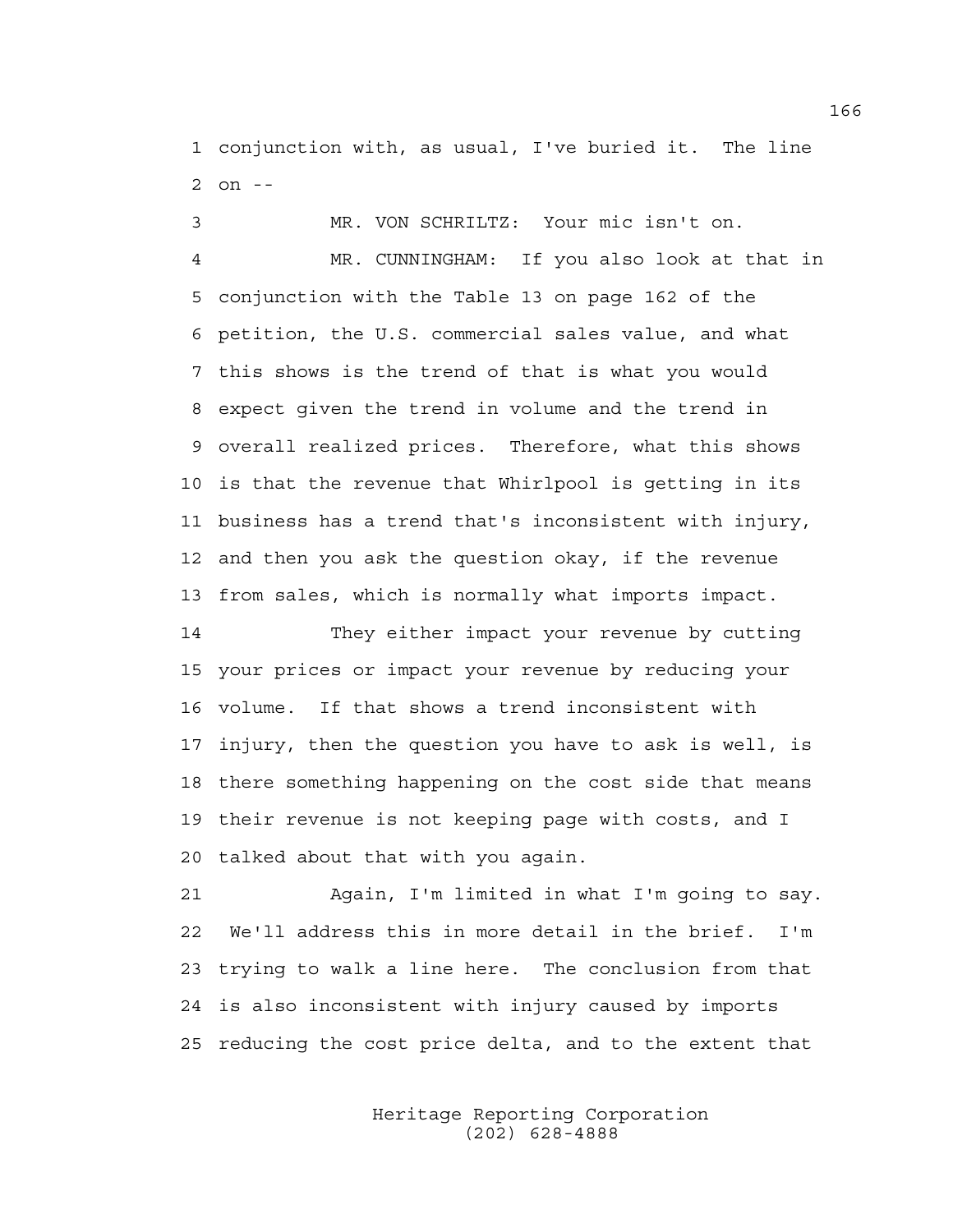1 there are issues there, you would need to do analysis 2 not of the type of costs that they have been talking 3 about, which are operating costs, but SG&A costs, and 4 I submit to you once you get down that road, you're 5 getting pretty far away from the idea that imports 6 have done something.

7 If your whole argument is imports are 8 hurting us because they're not enabling us to keep 9 pace with our SG&A rising costs, it's a pretty flimsy 10 injury case, and here it may well be an issue relating 11 to the costs incurred by their own decision for this 12 repatriation.

13 MR. VON SCHRILTZ: Thank you. Thank you for 14 your answer. I have no further questions at this 15 time.

16 MS. DEFILIPPO: Thank you. Mr. Deese, 17 questions from you for this panel?

18 MR. DEESE: I have one. Mr. Herring, you 19 were talking earlier that Whirlpool offers more 20 indirect discounts than say LG or likely Samsung, and 21 I think you gave an example of that. I can't remember 22 exactly what it was, but you had some examples of the 23 indirect discount by Whirlpool. I think earlier 24 Whirlpool had said that because Samsung and LG are 25 more multi-product companies that Samsung and LG offer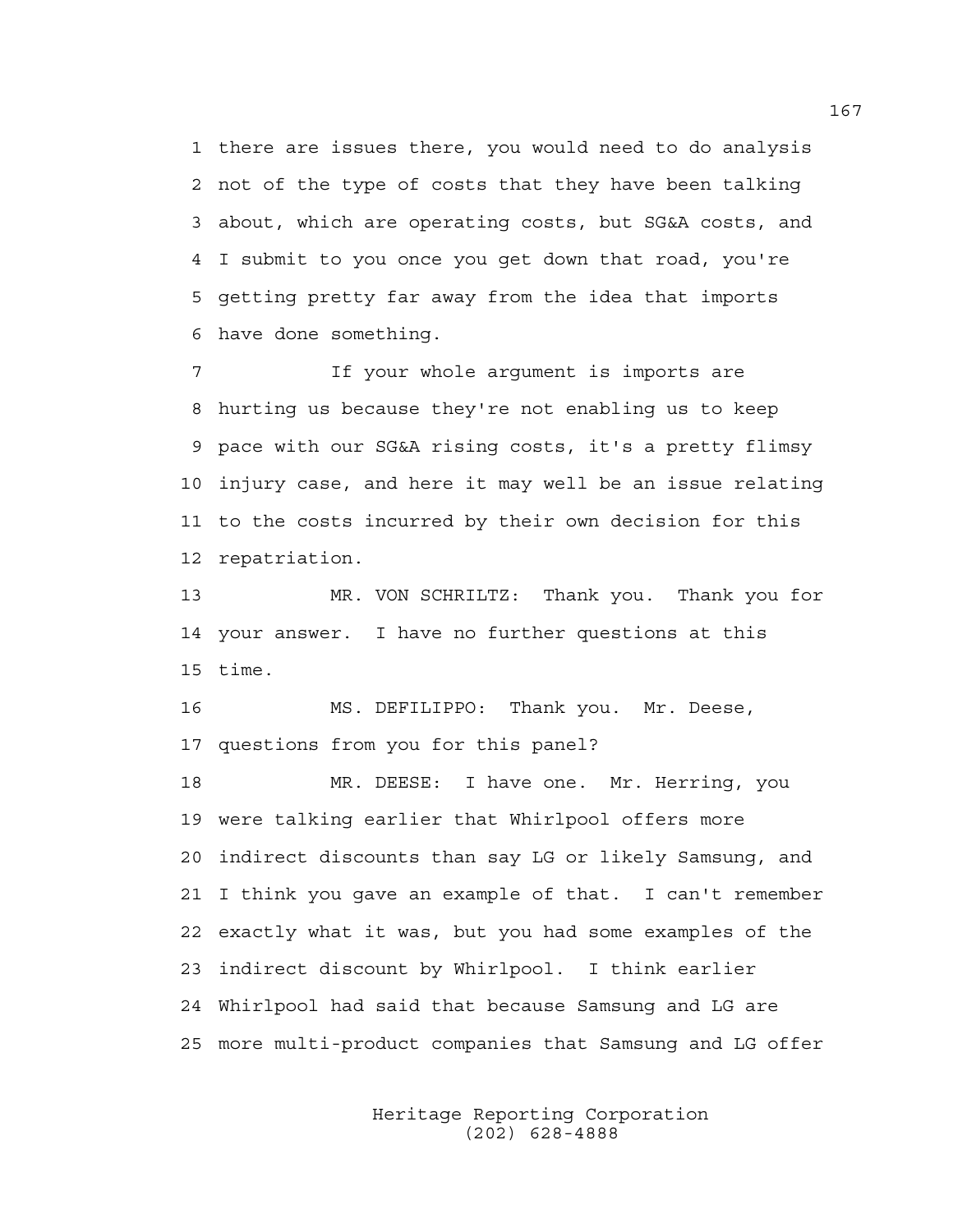1 indirect discounts that are on total sales of

2 essentially all items so clearly a huge range of types 3 of discounts.

4 I'm saying in your post-conference brief, 5 could you sort of lay out a typology of what kind of 6 discounts you offer, and you might also state what 7 kind of discounts you think the other party offers.

8 MR. CUNNINGHAM: Actually, I was the one who 9 made that remark. I don't think he's in a position to 10 know precisely what the other company's types of 11 discounts are. There is a conclusion to be drawn from 12 how the figures shake out in this case, and 13 particularly to compare it with the type of analysis 14 that we've done in the Refrigerator case, but I'm 15 getting too complicated now. We will certainly do 16 that. I can assure you that our list of discount 17 categories will be shorter than the hundreds that Mr. 18 Bitzer promised to put into his list.

19 MR. DEESE: Okay. Thank you. I have not 20 further questions.

21 MS. DEFILIPPO: Thank you, Bill. Mr. Yinug, 22 questions for you?

23 MR. YINUG: Thank you for your presentation. 24 I have a few questions. I think it was, Mr. Dexter, 25 in your presentation, you mentioned the distinction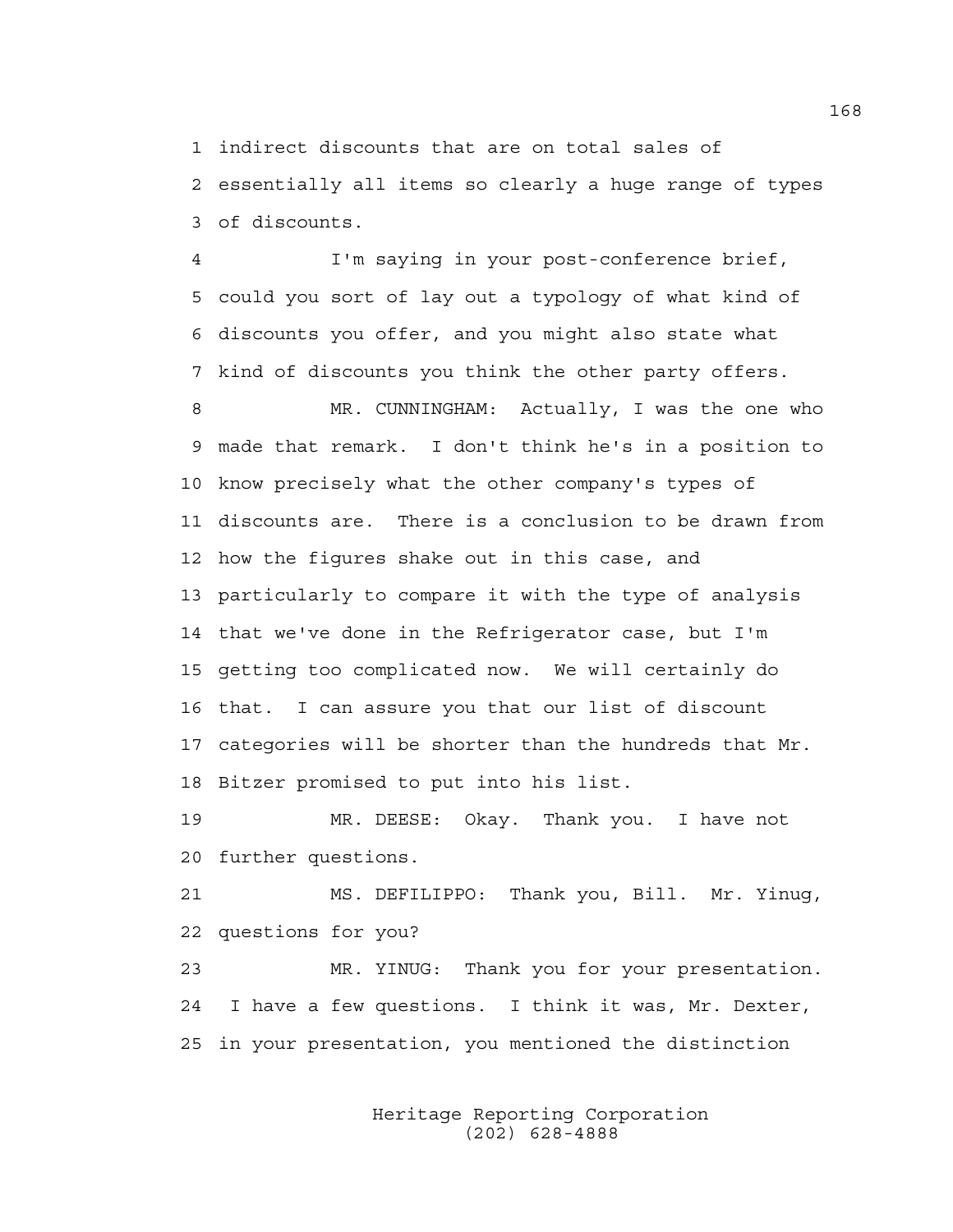1 between how different product lines within a plant can 2 actually produce different types of high-efficiency 3 top-load or front-load or conventional washers, I 4 guess. How easy from a practical standpoint is it to 5 switch a line from say high-end top-load production to 6 high-end front-load production. For example, if your 7 market has changed drastically, and there's high 8 demand for one, is it something that can be done 9 quickly or how it's done?

10 MR. DEXTER: Yes. Thank you, again. I'm 11 going to say that it's not something that's very 12 easily done, and I think you've heard comments today 13 where you talk about what happens under one roof, but 14 once you get underneath that roof, there's some very 15 distinctive things that have to happen, and again, I'm 16 going to ask Dean Brindle, our Director of Laundry, 17 who has extensive knowledge of manufacturing to add a 18 little more color commentary to that.

19 MR. BRINDLE: Sure. Dean Brindle again. I 20 think it would be very unusual to see a manufacturer 21 produce front load and top load on the same line based 22 on inherent physical differences of the platforms, 23 based on the access to the units versus top versus 24 front doors, drive systems, wash technologies, drum 25 systems as well. It's not likely that those would be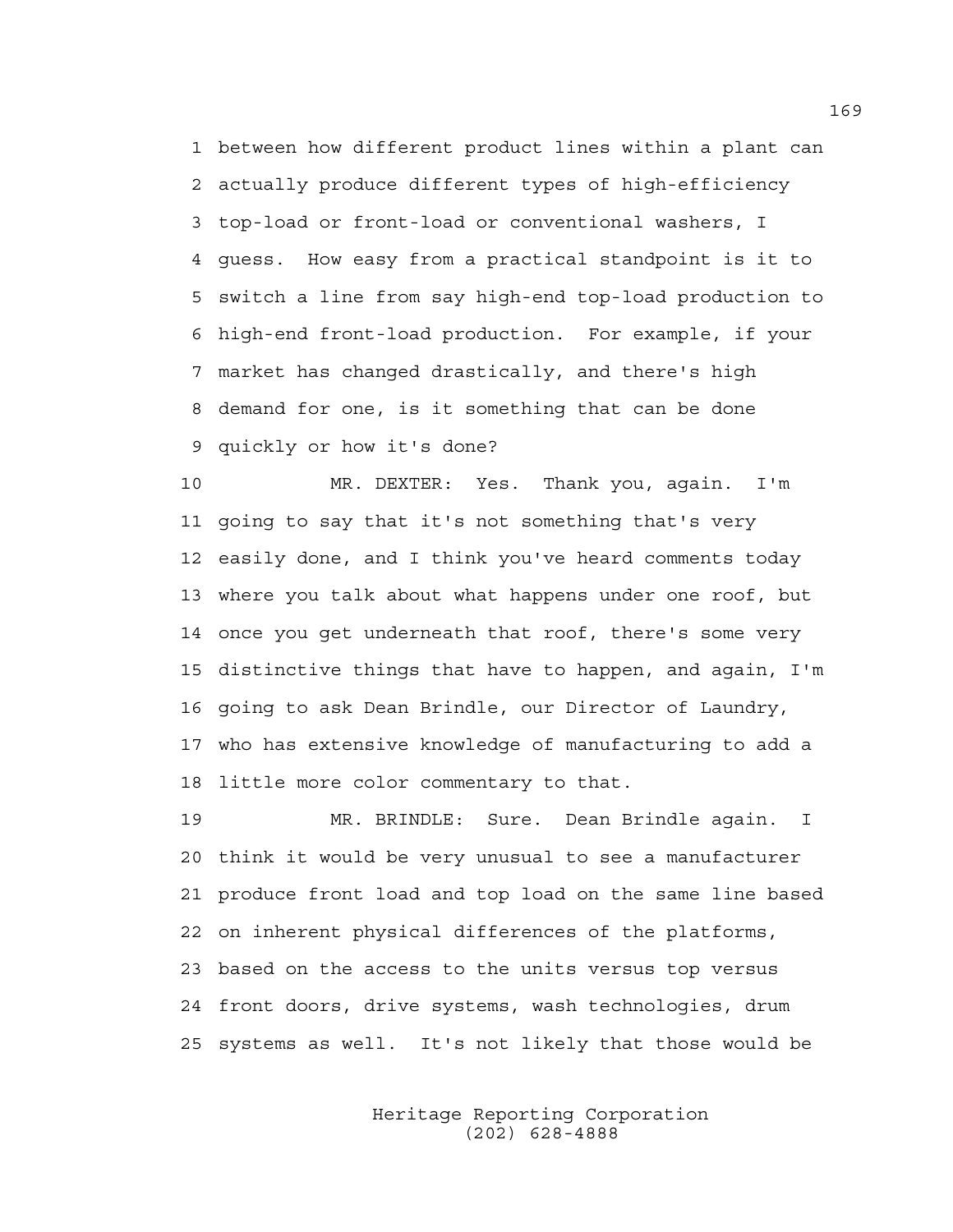1 assembled on the same manufacturing line -- the type 2 of washers being produced.

3 MR. DEXTER: That is common, yes.

4 MR. YINUG: Okay.

5 MR. CONNELLY: Can I just add one more point 6 to that?

7 MR. YINUG: Okay.

8 MR. CONNELLY: Whirlpool's use of the word 9 "under the same roof," that term was very deliberate. 10 But, I think that is not the Commission's criterion 11 when it looks at common manufacturing facilities. I 12 think, I'm not certain, but I think they look at 13 separate production lines, not whether different lines 14 are all under the same roof.

15 MR. YINUG: Thank you.

16 MR. BRINDLE: One clarification just to be 17 clear, as well. While it may be common, it's not our 18 practice to produce in the same facility.

19 MR. YINUG: Okay. A question about the 20 various markets that you serve besides the U.S., just 21 sort of take it a bit broader. Obviously, you export 22 to the U.S. Are there any other markets in the world 23 that you export your high efficiency front load and 24 top load washers to, from either Korea or Mexico? 25 MR. CONNELLY: Oh, boy. I don't think we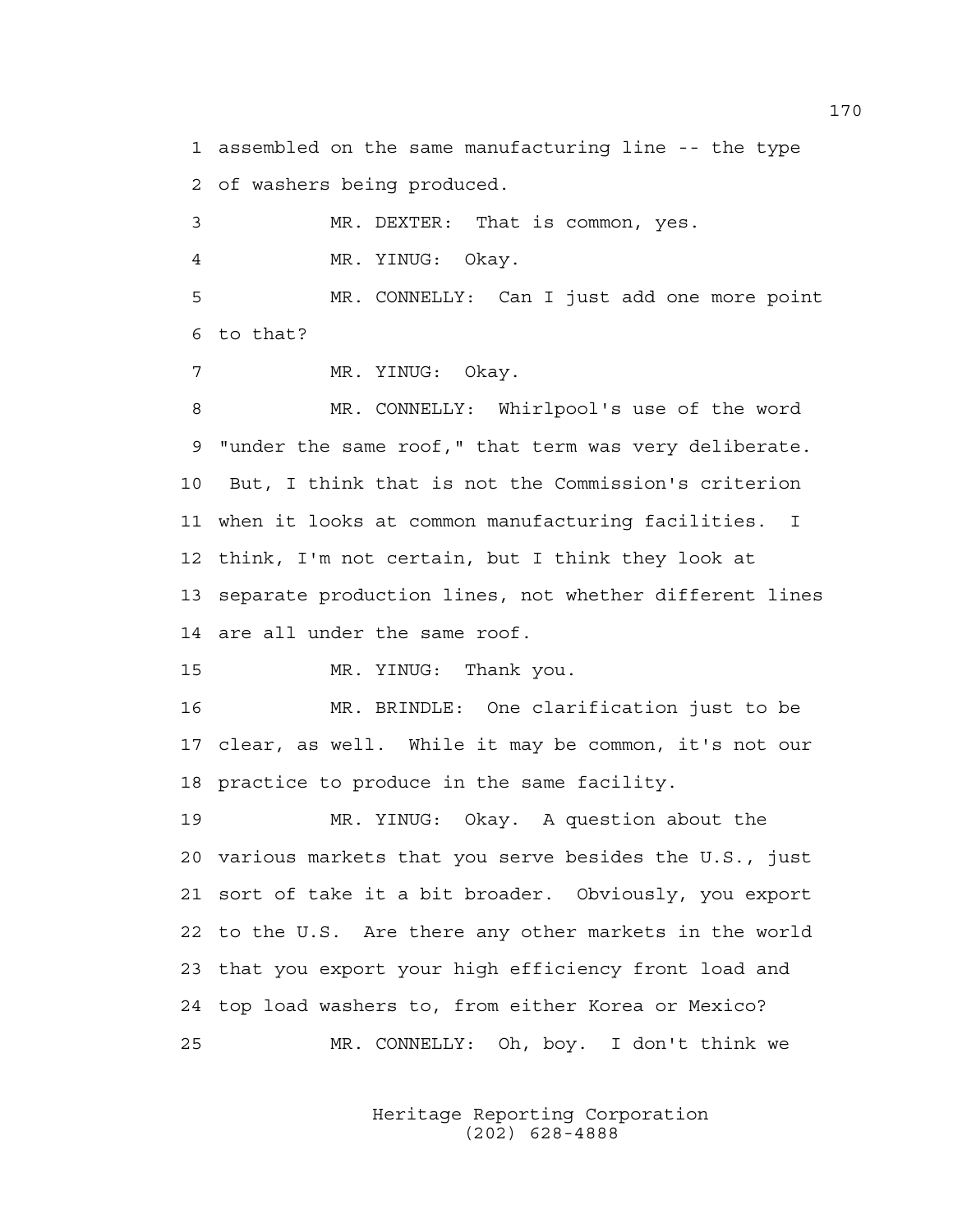1 actually have an answer right here, but we'll get it 2 for you in post-conference brief.

3 MR. YINUG: Okay. And if you could also 4 just provide the share, I guess, that is imported -- 5 or is exported from either Korea or Mexico to the U.S. 6 vis-a-vis the rest of your world market, that would be 7 helpful.

8 MR. CONNELLY: Sure.

9 MR. CUNNINGHAM: And we'll do the same for 10 LG.

11 MR. YINUG: Thank you. A question about one 12 of the, I guess, features or reasons why people buy 13 washers and I think this may be a question mainly more 14 for the production folks. Brand loyalty was mentioned 15 as a major factor for, I guess, why consumers purchase 16 certain products. As I understand it, also, this is a 17 highly replaceable feature or something that people 18 often buy when they already have one. I think 95 19 percent of purchases are purchases for replacing an 20 old machine. Would it be a normal practice or would 21 it be an affective practice for producers to, even if 22 they're selling at a higher price, to drop their price 23 a certain time for a long weekend, which seems to be a 24 common practice, to get a sale of someone who normally 25 -- who has already a different brand, with the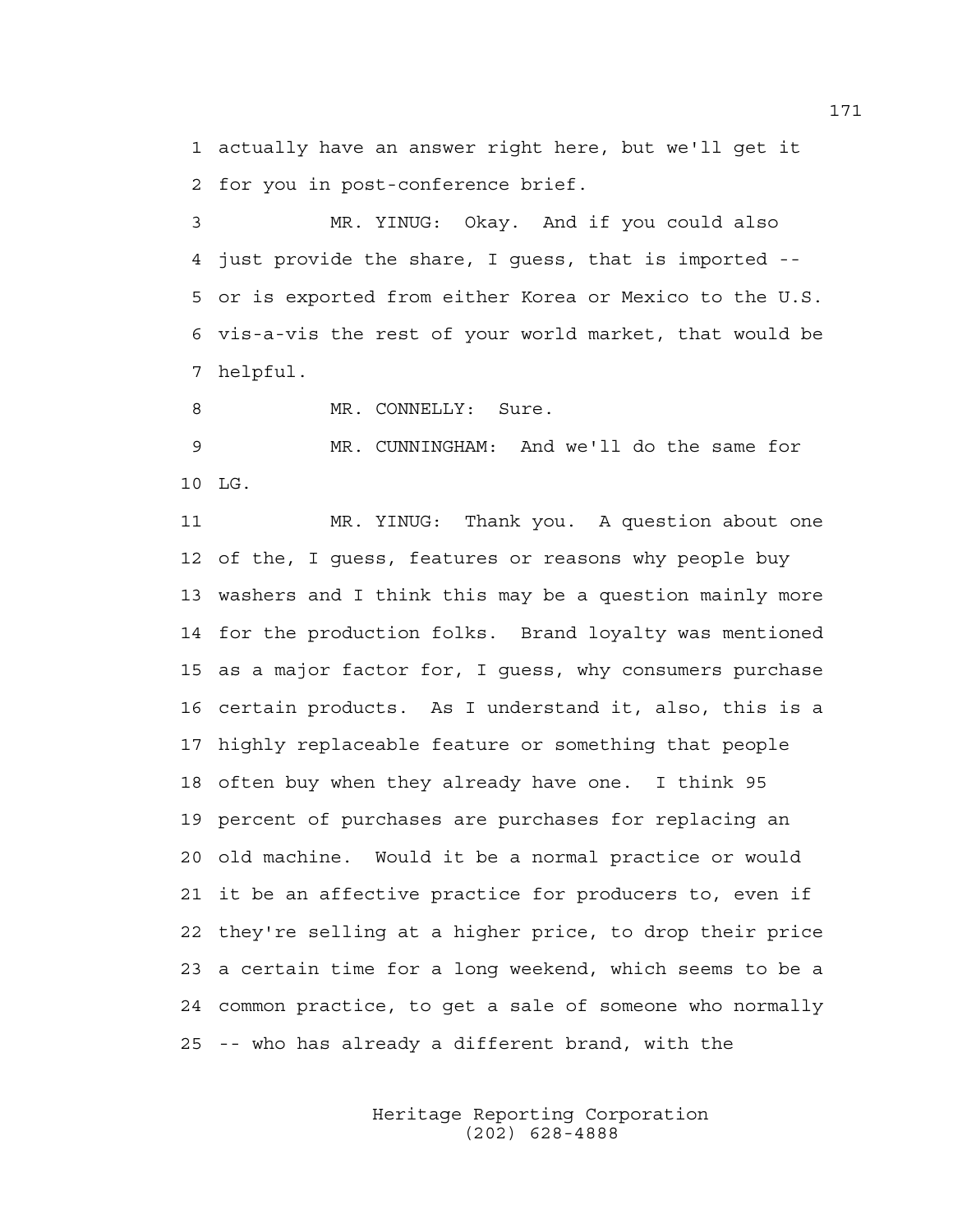1 assumption being that if brand loyalty is high, that 2 that 15 years or five years down the road when that 3 person is going to purchase another brand, that they 4 will most likely purchase the brand they already have, 5 if that makes sense?

6 Basically, if I -- okay, well, maybe to 7 simplify. If you took this chart on, I guess, slide 8 5.5 from the LG presentation, this is under -- by 9 quarter and I guess by quarter, most of LG -- well, 10 all of LG's average selling prices has always been 11 higher than Whirlpool's. If you took that and reduced 12 it, the time frames, to look at, say, weekly average 13 selling prices, would there ever be an instance, you 14 think, where the average selling price of LG would 15 drop below that of Whirlpool for particular weeks? 16 MR. HERRING: John Herring, LG. I think 17 your question is around brand loyalty, right? 18 MR. YINUG: Brand loyalty and whether you 19 get brand loyalty -- whether you would expect the 20 consumer to buy another replacement brand from that 21 same brand and how to get the product initially. 22 MR. HERRING: Certainly brand loyalty is a 23 function of a variety of different components. A 24 brand that's been established as long as Whirlpool 25 has, has very high brand loyalty because of the

> Heritage Reporting Corporation (202) 628-4888

172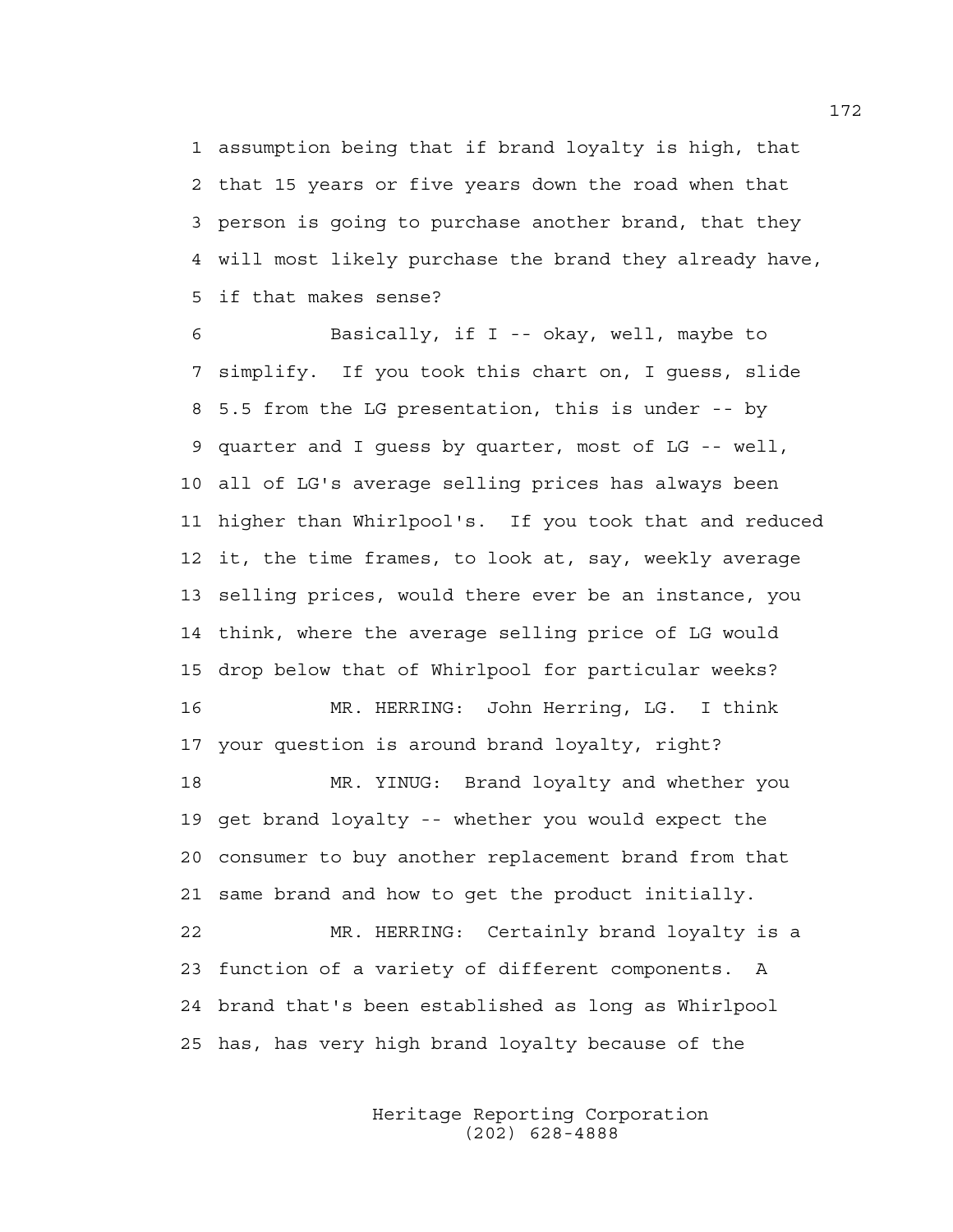1 awareness and the user base is significant and there's 2 a lot of people that have Whirlpool products in their 3 home.

4 When you're a new entrant in the market, 5 such as LG or Samsung, there is no user base of your 6 brand. It's very challenging to bring your brand 7 loyalty up. But as I pointed out actually in slide 8 three, that, yes, price is an important characteristic 9 but, over 50 percent of the time, people bought LG 10 brand for non-price factors, all the items that I 11 outlined: cosmetics, fit, feel, and finish, product 12 quality, reliability, innovation -- all of those 13 different components. So, certainly, price is a 14 factor, but there's a variety of items that impact 15 that.

16 I think the other thing that really impacts 17 brand loyalty is customer satisfaction. And as I 18 pointed out on slide four, the consumer reviews are 19 extremely high. So the people that get it, get LG 20 products or purchase LG products, they go on line, 21 they're passionate about it, they do good reviews, and 22 what happens is you get a recommendation rate, which 23 is consumers recommending your brand to others. We 24 have extremely -- we didn't share this today. We can 25 also provide it to you. We have one of the highest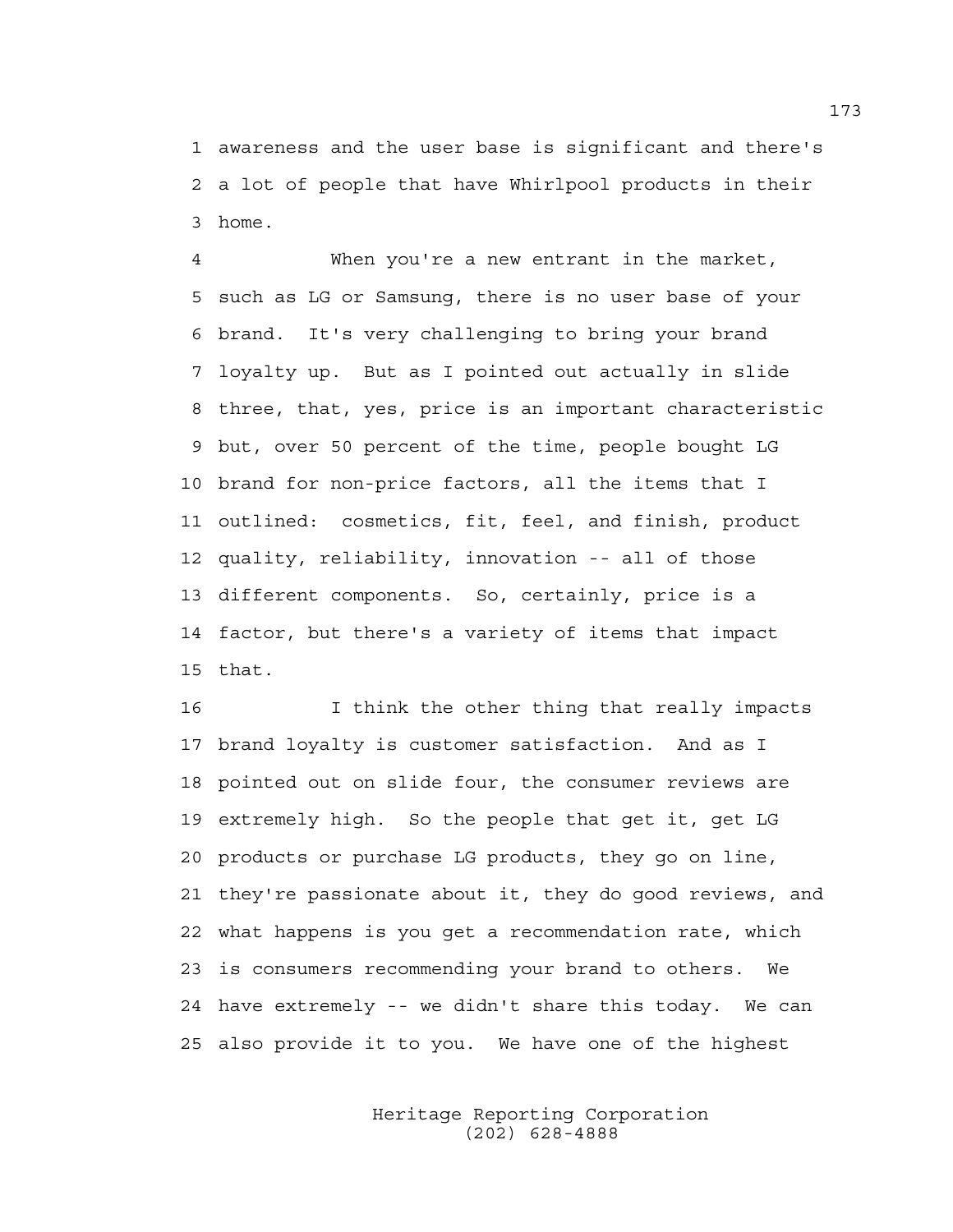1 recommendation rates in the industry. So, that's what 2 builds brand loyalty over time. It's not just price.

3 MR. DEXTER: Again from Samsung's point of 4 view, if I could just add a little to that and what 5 you heard there, but you heard earlier in the day 6 about the distribution of home appliances into the 7 marketplace. You know, it goes through the 8 traditional retailers that we've talked about. You've 9 got Sears, Lowe's, Home Depot, HHGregg you heard 10 about. And one of the thing in addition to what Mr. 11 Herring is talking about, consumer recommendation 12 rate, and I mentioned in my earlier comments is also 13 what happens at the trade. So, in other words, you 14 know, as that consumer comes into the marketplace for 15 the first time in 10 years, for example, or they're 16 sick of that vibration down in the basement and they 17 want to do something about it, they go talk to the 18 retail sales person, who has a large influence, just 19 like most of us when we purchase product, and my point 20 is, is that those recommendations are not driven 21 solely on price. Price can be a factor but those 22 retail salespersons are also doing quality, customer 23 satisfaction that they have, knowing that they can 24 stand behind it and recommend it. So, there's a lot 25 of those other factors that are going into that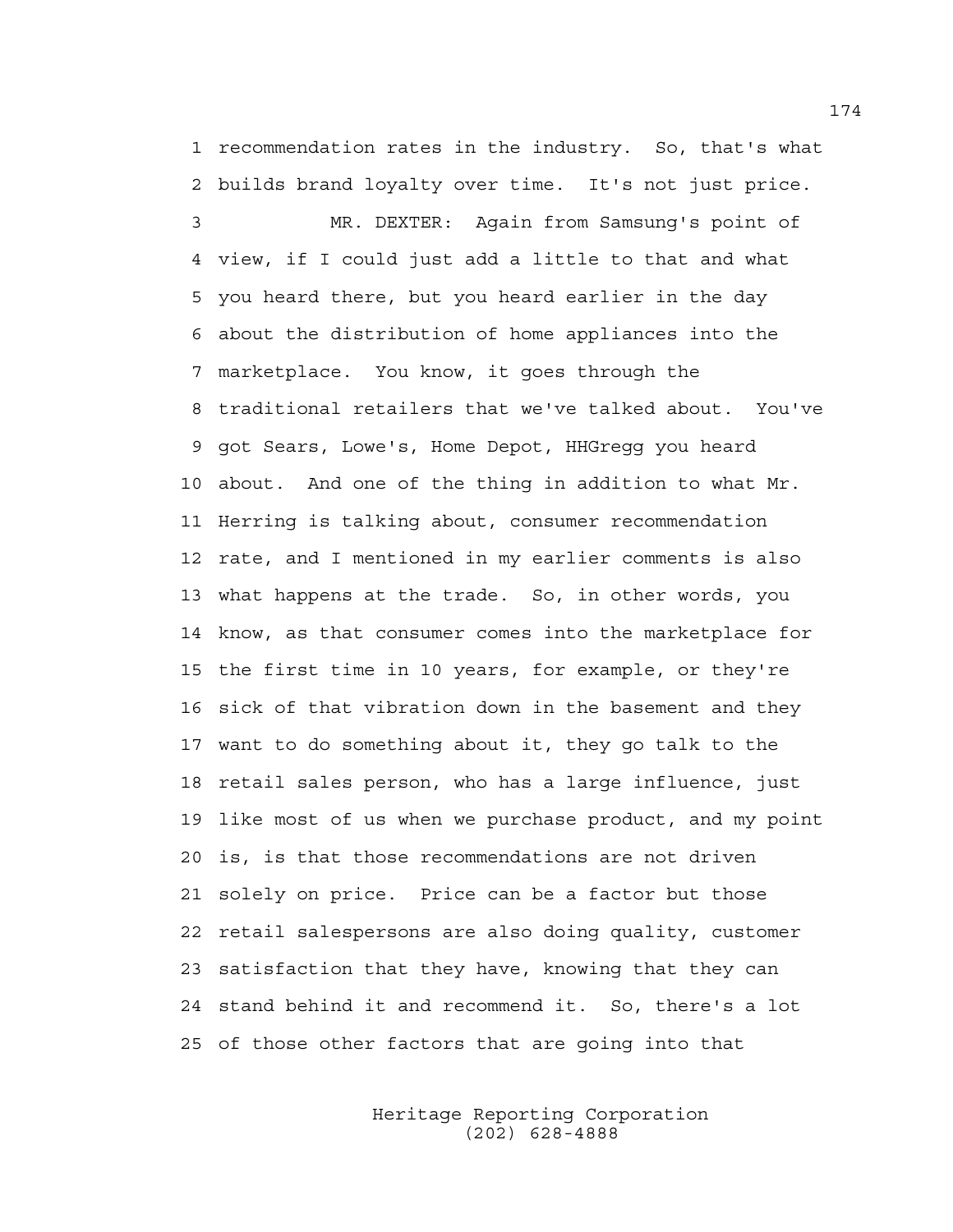1 recommendation that are not related to price.

2 MR. YINUG: Okay.

3 MR. CONNELLY: I want to add just a related 4 point on that. We're going to give you a number of 5 studies of consumer buying habits, preferences, with 6 our brief. The problem is sorting them out because 7 there are so many of them.

8 Now, think about the world's largest home 9 appliance manufacturer, Whirlpool. It has got to be 10 the case in the consumer electronics business and in 11 the home appliance business that they study the heck 12 out of this market. We study the heck out of this 13 market. Remember, we're trying to influence consumer 14 behavior. We want to know what consumers want, what 15 they don't want, what's important, what's not 16 important, so does Whirlpool. We all do the same 17 thing. And ask yourself, they come in here, price 18 matters. That's their statement. Price matters, 19 price, price, price. Where are their studies that 20 show just how much price matters? There are none. 21 Let's see them submit all of their 22 information about how much price really matters in all 23 the studies they've done. We'll submit our studies. 24 MR. CUNNINGHAM: I think there's one aspect 25 to your question that we haven't addressed. As I sort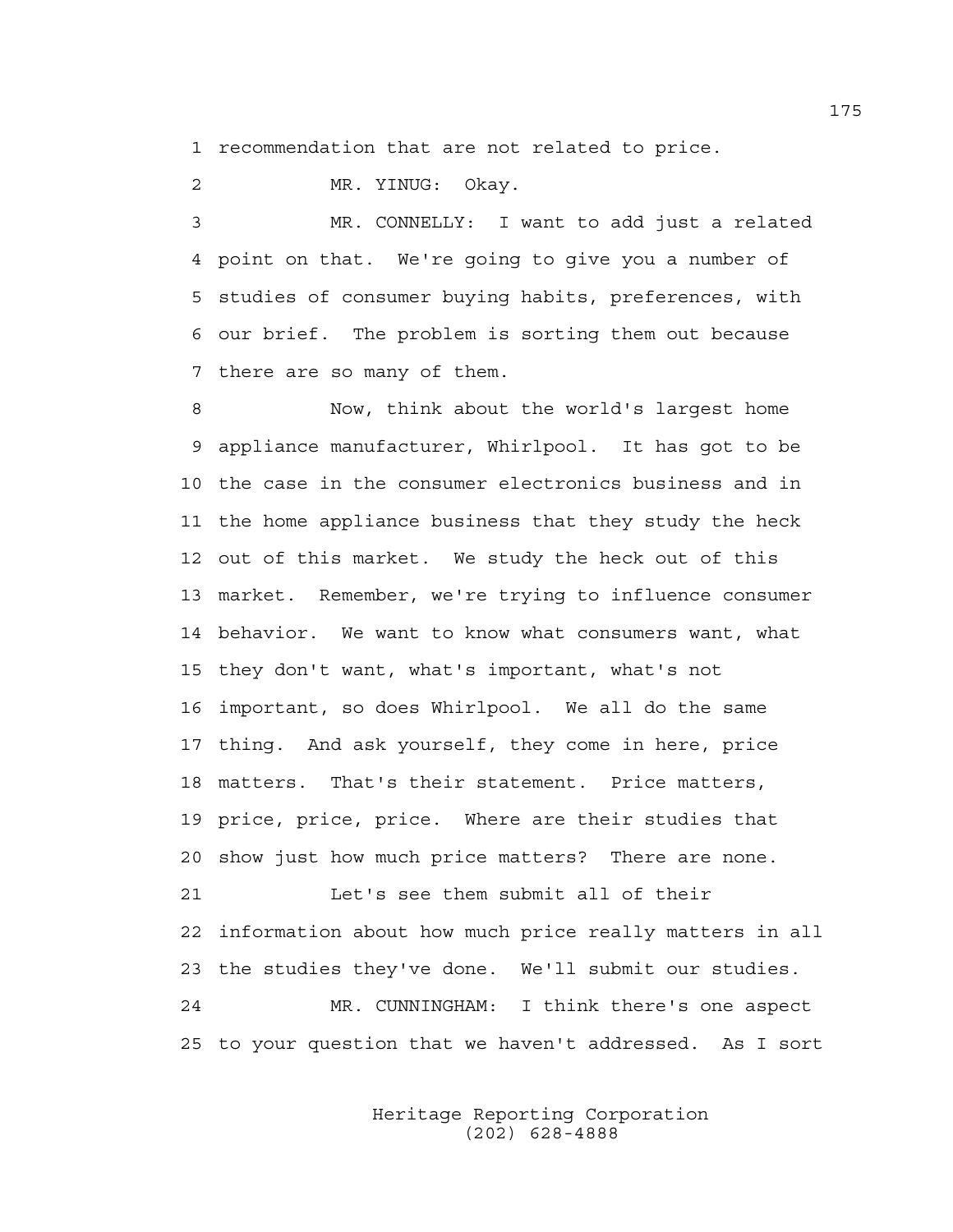1 of understood it, I think what you were getting at in 2 part was do you have a phenomenon here where a 3 manufacturer wants to get people to buy its product, 4 do that, let's say, by temporary low pricing at a 5 promotional thing, and then have them like the product 6 and build brand loyalty and then that can have a 7 lasting effect and that sort of thing. It sounded 8 like you were getting that. I think probably all 9 manufacturers try to do that.

10 I think the thing about the weekly pricing, 11 though, is -- in these promotional periods, you have 12 different manufacturers discounting different models 13 and it's hard to do some comparisons. I do think you 14 ought -- I would commend to your attention a thorough 15 study of that exhibit -- I always forget -- Exhibit H 16 of the January 9 Whirlpool submission, in which one 17 retailer lays out all of its suppliers, 2011 Black 18 Friday discounts. You should ask yourself, who ended 19 up being the lowest price in, let's say, front load, 20 who had the lowest price model out there. You should 21 ask yourself who is doing what level of discounting in 22 general and whether one was doing it more in one 23 product and one in the other. And I don't think -- 24 it's going to be very difficult for you to do kind of 25 a statistical analysis because of the phenomenon that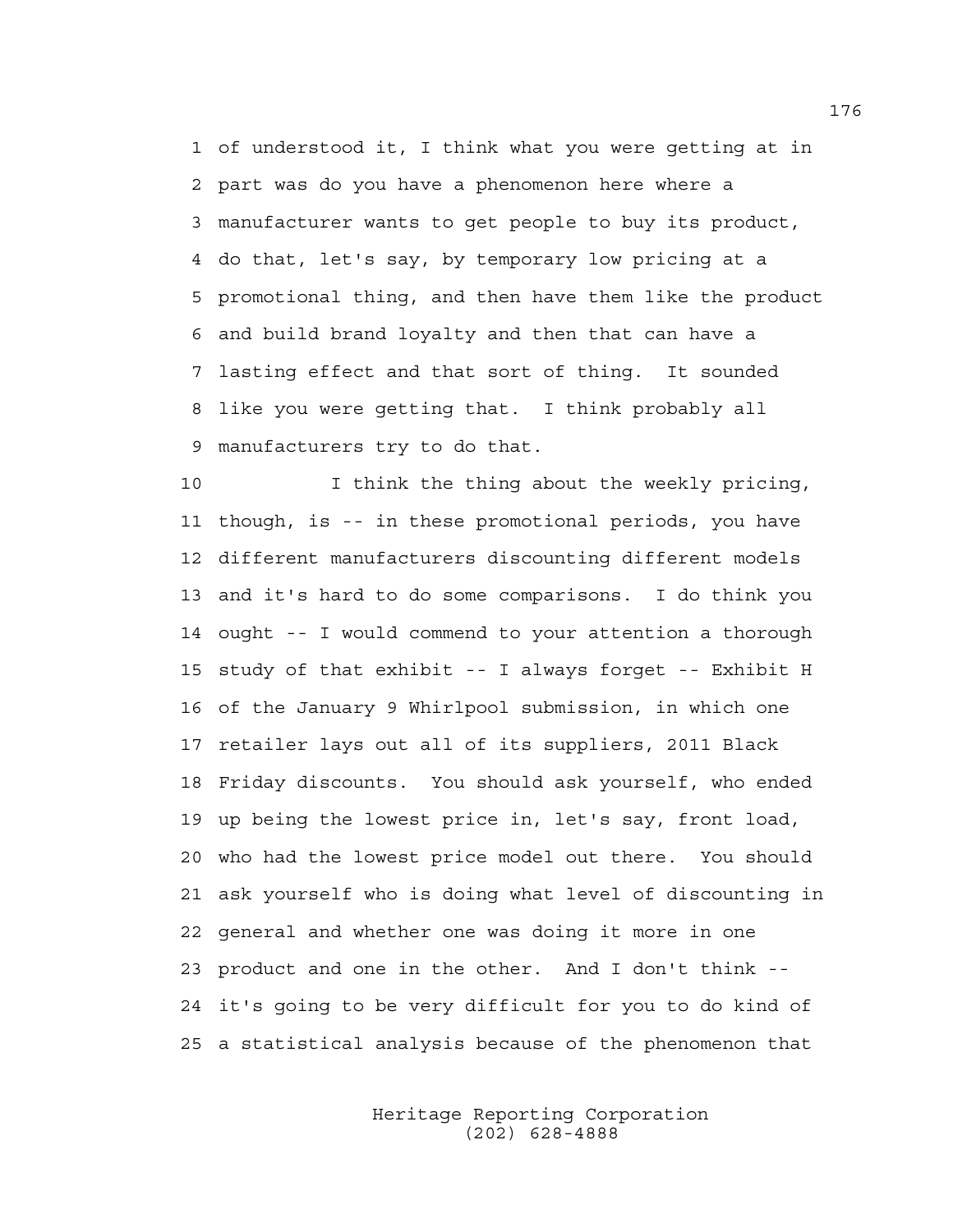1 people discount different models and even different 2 products. One manufacturer may concentrate its 3 discounts on top load. The other may concentrate its 4 discounts on front load.

5 But, I think this one you'll find, contrary 6 to what was testified today, that there's very 7 aggressive discounting by the Whirlpool company, by 8 the brand -- one of the Whirlpool brands in that area, 9 in that time period to that retailer.

10 MR. CONNELLY: I just got to add one more 11 thing. I think there's a temptation and maybe almost 12 a practice of the Commission when opposing parties 13 come in, in a preliminary conference, and they say, 14 it's their fault. No, it's their fault, all right. 15 There's a temptation on the part of the Commission to 16 say or predilection to say, well, we can't really sort 17 it out, all right. We're going to have to wait to the 18 final phase to sort it out because, really, we don't 19 have enough time to make a decision and on the one 20 hand, Whirlpool says this, and on the other hand, 21 Samsung and LG say the opposite.

22 Now, I suggest to you that really what your 23 report needs to consider is whether what we're really 24 talking about here is simply the way this market 25 works. Some people aggressively discount top loads.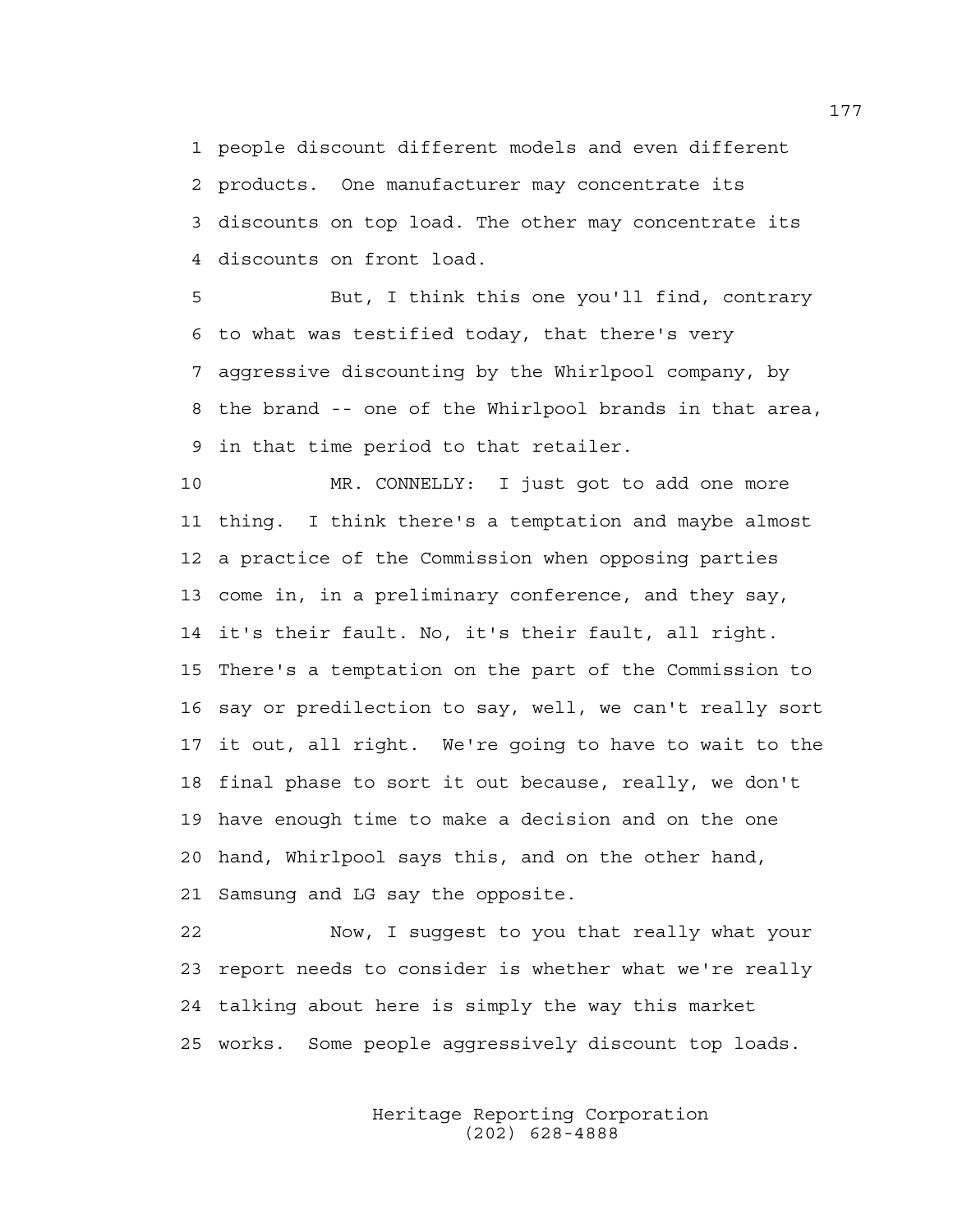1 Some people aggressively discount front loads. Some 2 choose Black Friday, some choose the 4th of July. 3 This is how the industry works. It's an ebb and flow. 4 So, it is fruitless, I think, generally, to try and 5 say, well, they started it or they started it, so 6 we're going to sort it out at the end. A fair and 7 balanced analysis of what's going on would see there 8 are promotions by everybody. It happens all the time. 9 That's just the way the industry works. Competition 10 does not equal causation.

11 MR. CUNNINGHAM: And that's why I would say, 12 you have one rock you can anchor yourself here to and 13 that's the data on injury. You find Whirlpool is 14 doing fine on price. You find Whirlpool is doing fine 15 on volume of sales. You find Whirlpool is doing fine 16 on value of sales. You find Whirlpool is doing fine 17 in the areas where it is competing with the imports 18 and not so fine on the areas where it's not. I think 19 you've got something that you can make a decision on 20 that doesn't get you into the whose fault is this and 21 that sort of thing. I think you got a pretty clear 22 decision here.

23 MR. YINUG: Anyone else?

24 (No response.)

25 MR. YINUG: Just a quick practical follow-up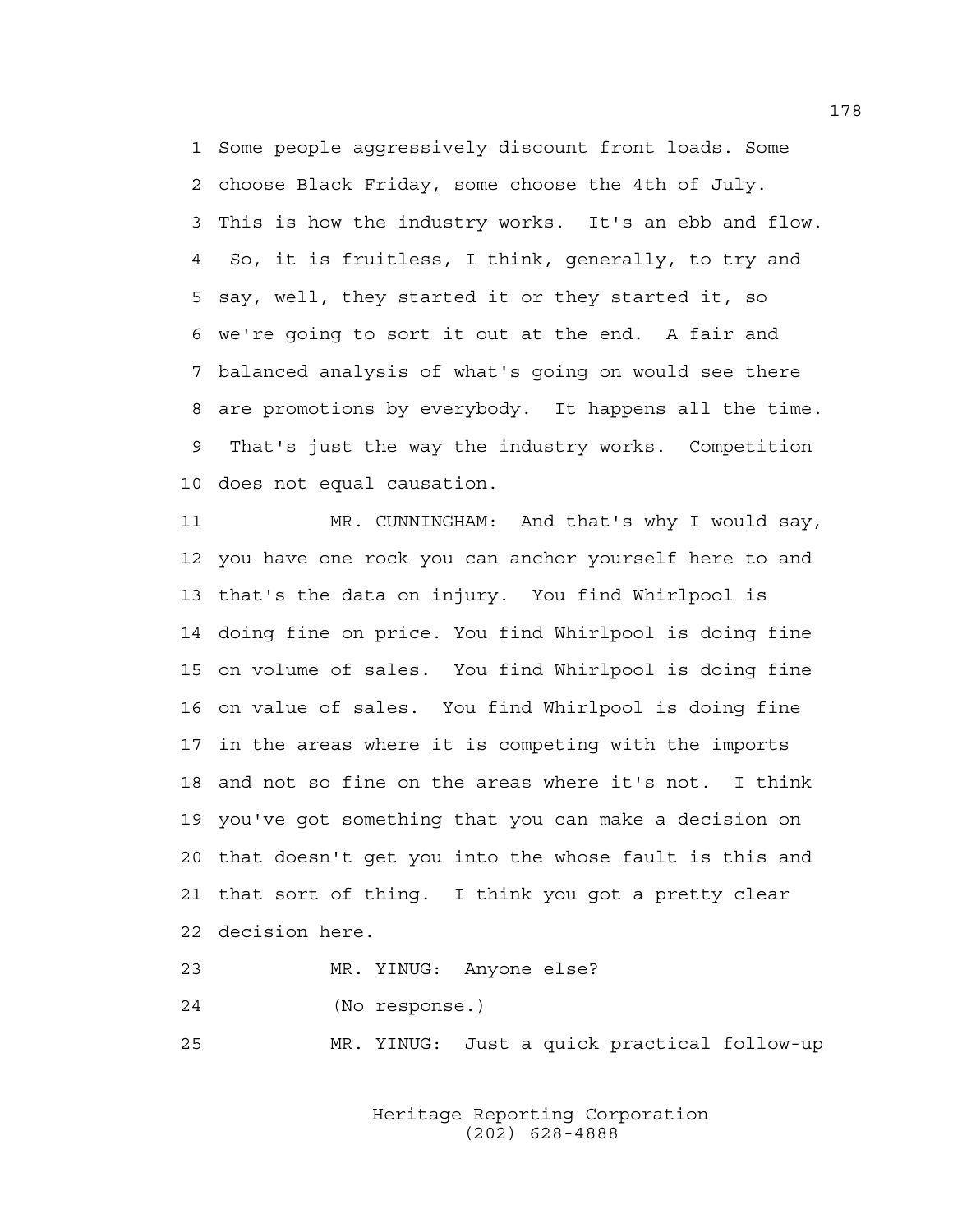1 question. Is it all a common occurrence for producers 2 to do the equivalent of test driving washers (i.e., 3 giving a washer for a consumer to use) and, therefore, 4 as a way to get them more information about whether a 5 washer meets their standards or its high quality? 6 Because, there's a lot of information out there, but 7 it's not gained firsthand. Maybe it's not a common 8 practice, but it occurs to me that -- 9 MR. HERRING: This is John Herring with LG. 10 We don't -- 11 MR. YINUG: Okay. 12 MR. HERRING: -- engage in that type of 13 practice of giving away free products. 14 MR. YINUG: No, it would just be -- it would 15 be -- 16 MR. HERRING: We do some of the testing and 17 sampling with maybe our own employee base around that 18 to get feedback. 19 MR. YINUG: Okay. 20 MR. DEXTER: Yeah. Similar to what you 21 heard from Mr. Herring, it's not something that we do 22 with free units into the marketplace. 23 MR. CONNELLY: There may not be free units, 24 but there are certainly studies of what consumers 25 think when models are introduced. There are studies,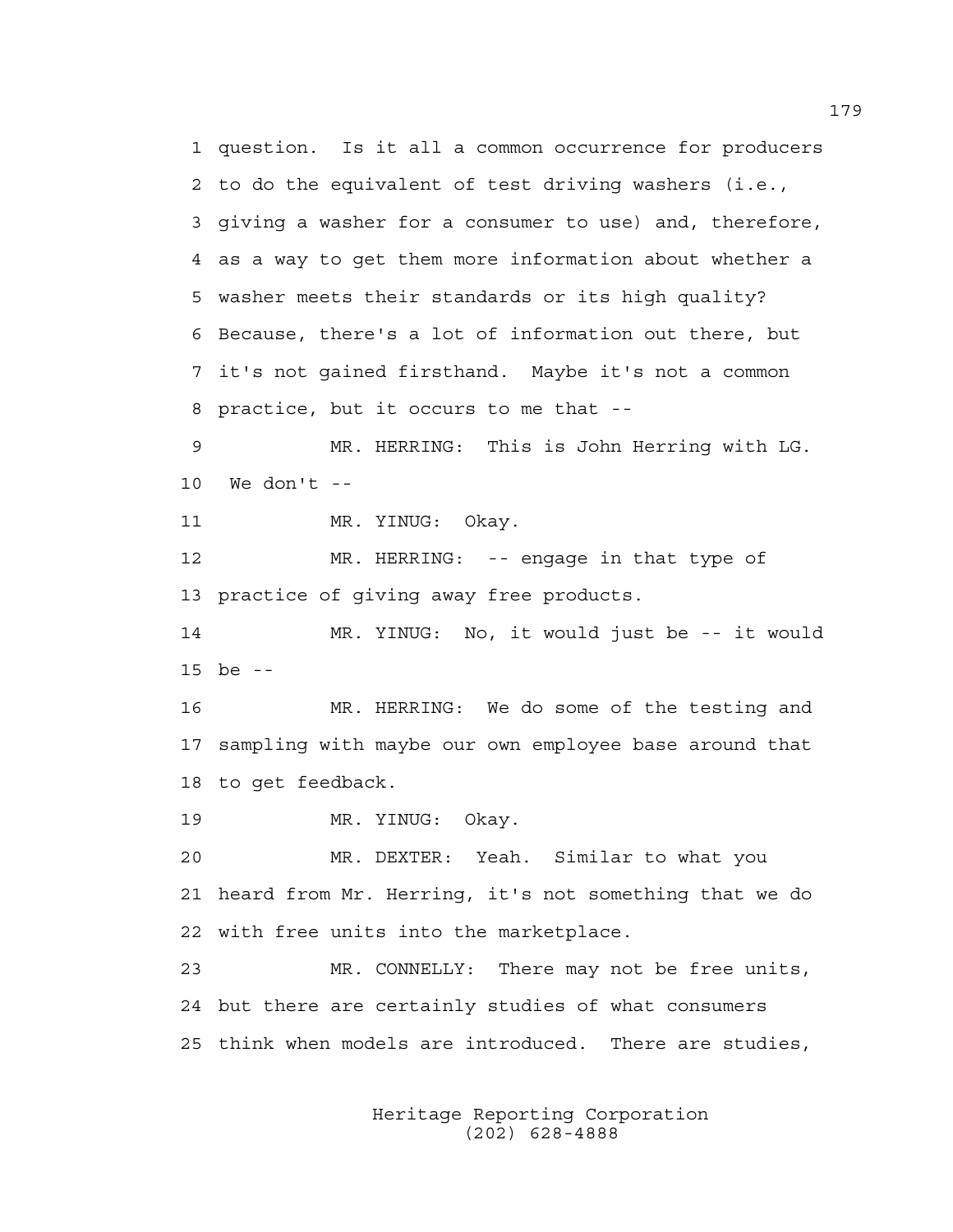1 because, obviously, things can be changed. Things can 2 be improved. As even Mr. Bitzer says, they got a 3 thousand engineers who are working to try and figure 4 out what to do next. Well, part of figuring out what 5 to do next involves finding out what consumers think. 6 So, we do that.

7 MR. YINUG: All right. Just one last 8 question around innovation. You mentioned, I think, 9 Mr. Herring, in your presentation, how some of the 10 innovations that LG has, I guess, come out with, that 11 Whirlpool has come out with afterwards, or something 12 similar. To what extent is it possible for firms who 13 innovate to patent or protect their innovation? It 14 occurs to me that why not -- I mean, if you want to 15 really make a, you know -- you know, if you really 16 want to get consumers, you should have that innovation 17 and not allow your competitors to get it. Is that 18 something that is done or can be done, to distinguish 19 yourself from your competitors?

20 MR. HERRING: John Herring with LG. We 21 certainly do everything we can to protect innovation 22 and technology we're bringing to market. Some items 23 are patentable and some aren't. Color is tough to do. 24 Things with those design characteristics. But, we do 25 what we can to protect the innovation that we've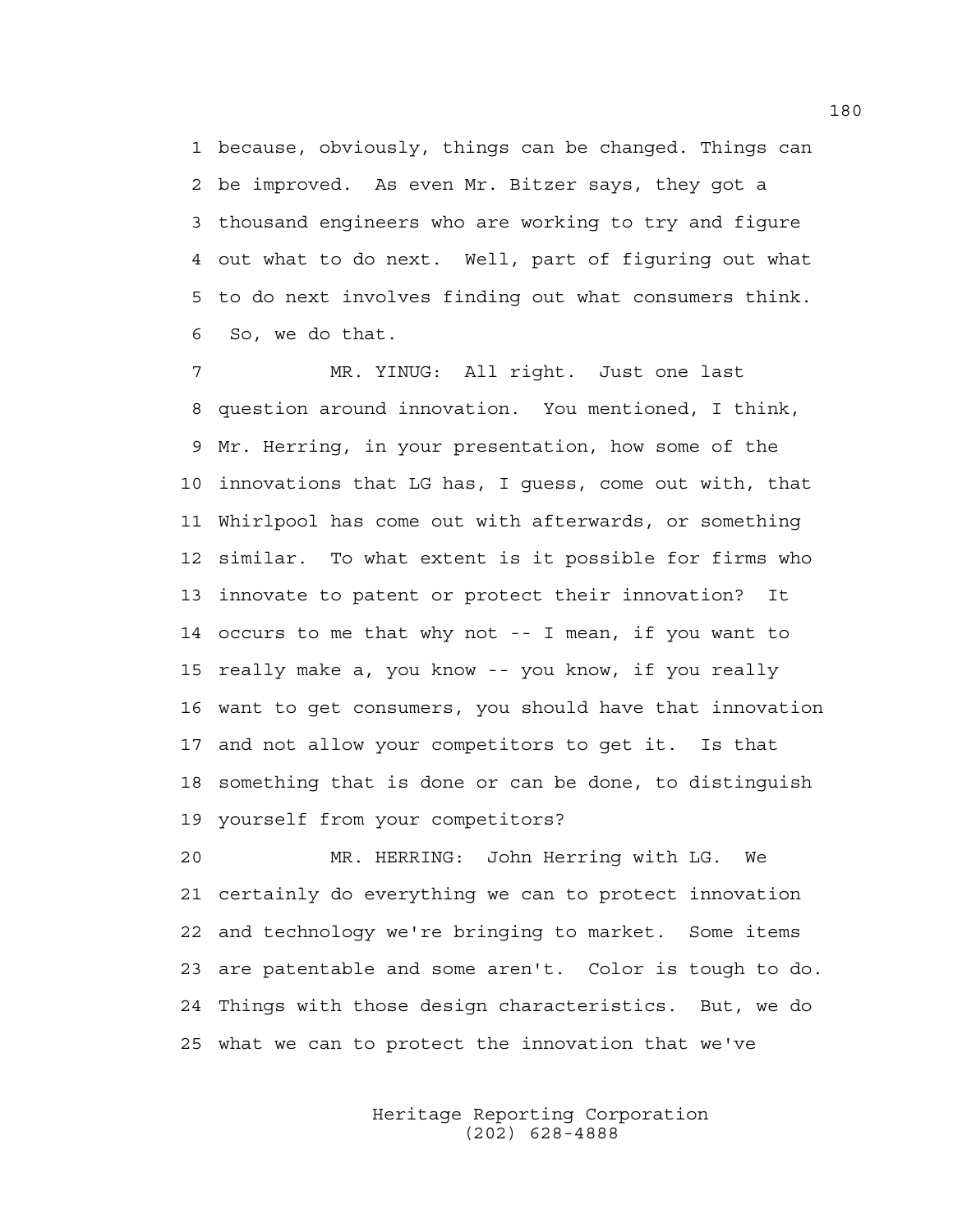1 brought forth.

2 MR. CUNNINGHAM: I just want to apologize to 3 staff. We totally forget to bring our patent lawyers 4 with us to this proceeding.

5 (Laughter.)

6 MR. DEXTER: Yeah. As a practice, again, 7 from Samsung, same thing. You know, we do everything 8 in our power to patent great ideas that are going to 9 resonate with consumers out there. And then there's 10 things that we find in the competitive space out 11 there, as Mr. Herring mentioned, that are harder to 12 patent but, we actively are engaged in patenting, as 13 well.

14 MR. YINUG: One last question. I guess it's 15 mainly for the Samsung, Mr. Dexter. Obviously, 16 Samsung is a big company that works in other areas: 17 electronics, you know, computers. To what extent has 18 some of your innovation been -- have you been able to 19 leverage innovation in those areas within Samsung to 20 your washing machine line of products?

21 MR. DEXTER: Yeah. I think, again, you 22 know, as you describe, a big company and we're looking 23 for the -- we're looking for anything that makes a 24 consumer's life better, easier, more productive in 25 their daily life. So, as we look across our portfolio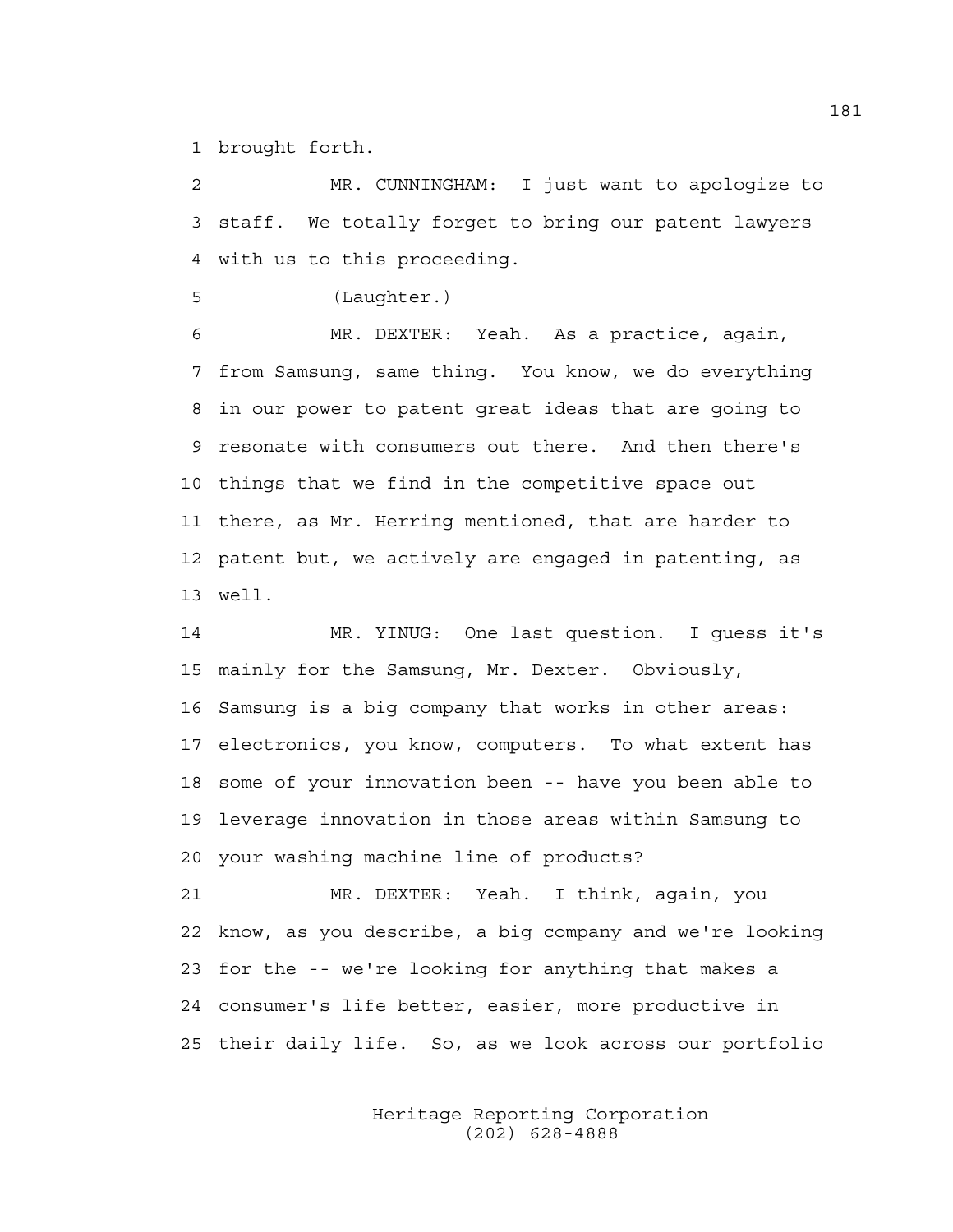1 of products, when you mention great new ideas, we're 2 going to -- we're absolutely going to see if we can 3 find ways to bring that same consumer experience in 4 the home appliance market.

5 MR. YINUG: Thank you.

6 MS. DEFILIPPO: Thank you. Mr. McClure, any 7 questions from you?

8 MR. MCCLURE: Jim McClure. No questions. 9 Obviously, Mr. Cunningham is alive and well. But, I 10 would point out that I've known Mr. Connelly even 11 longer. Anyway, thank you, gentlemen, for your 12 presentation, for the time in coming here. Also, if I 13 didn't thank Petitioner earlier, you know, thank you, 14 because I know it's especially tough on a Friday. 15 Everybody wants to get home and with that, I'll shut 16 up, so you can get home.

17 MS. DEFILIPPO: Thank you, Mr. McClure. I 18 just have a couple of quick follow-up things and 19 actually one comes on the last question in terms of 20 innovation, leveraging. Recognizing that both your 21 companies do do large product lines across a lot of 22 different products and we talked -- sort of meshing 23 back to the discussion on brand loyalty, do you think 24 that brand loyalty from other products helps LG or 25 Samsung when they were entering the market for this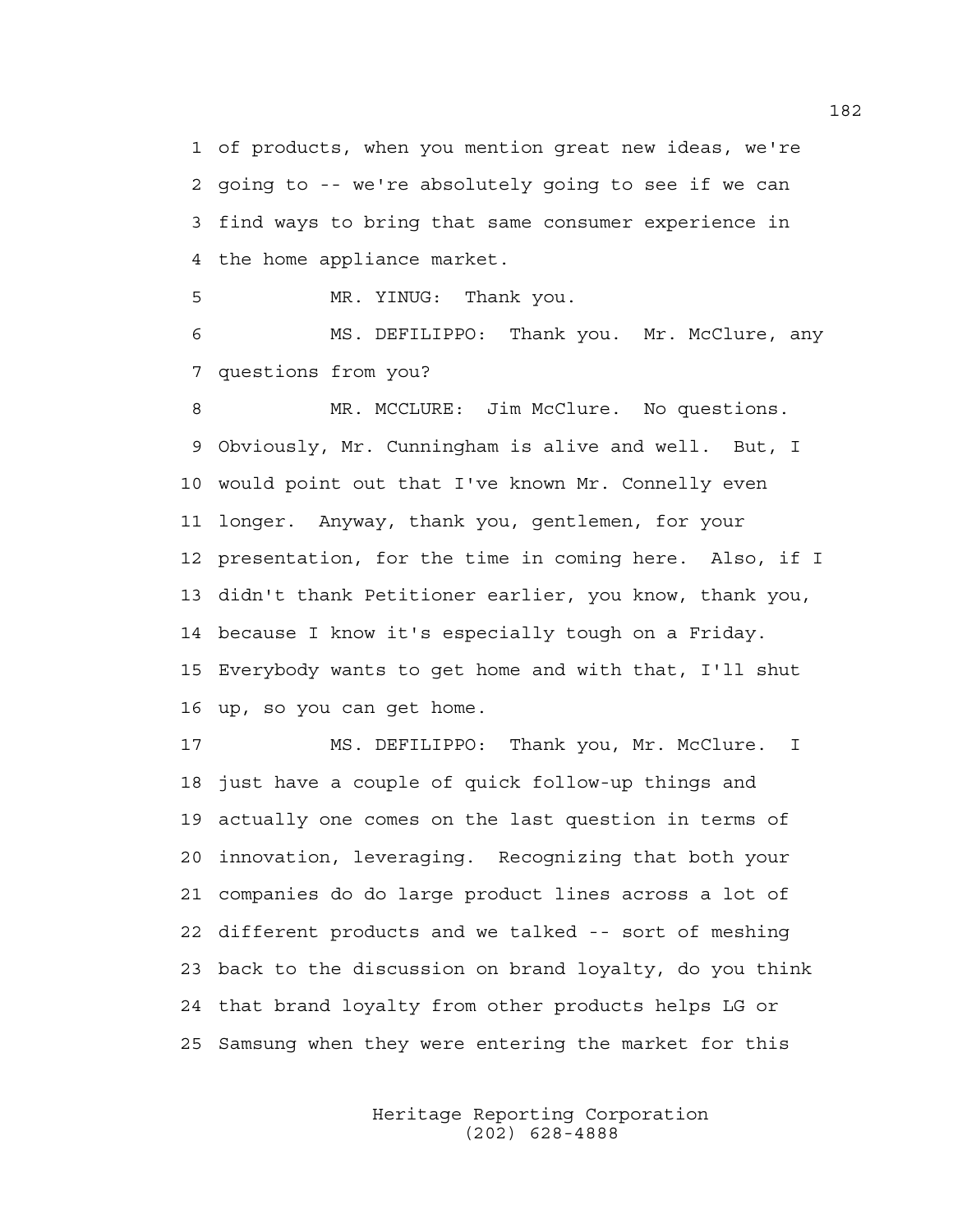1 product? Okay, I have a Samsung TV and I really like 2 that and do you think that helped you guys, in terms 3 of getting into the market with a new washer product? 4 MR. HERRING: John Herring -- 5 MS. DEFILIPPO: Off-brand loyalty I'll call 6 it.

7 MR. HERRING: John Herring with LG. Yes, 8 there's certainly some effect of consumers who 9 purchase an LG product, whether it be a LG phone, LG 10 TV, when they enter the marketplace to come search for 11 a refrigerator or washer and dryer. So, familiarity 12 with the brand and other purchase and hopefully a 13 positive experience would encourage them to go forward 14 with that. We'd like it to happen a lot more than it 15 does.

16 MR. DEXTER: Yeah. I think from Samsung's 17 point of view, same thing. Certainly, as we have 18 success across product categories and, as I described 19 earlier, making consumers lives easier, delighting 20 consumers, we want that to transfer across all of our 21 products. I will, however, say that, you know, maybe 22 the converse of that, as Samsung has entered the 23 market and LG, as well, that, you know, we weren't a 24 known broad in the home appliances and what's enabled 25 us to do that is this innovation and quality and fill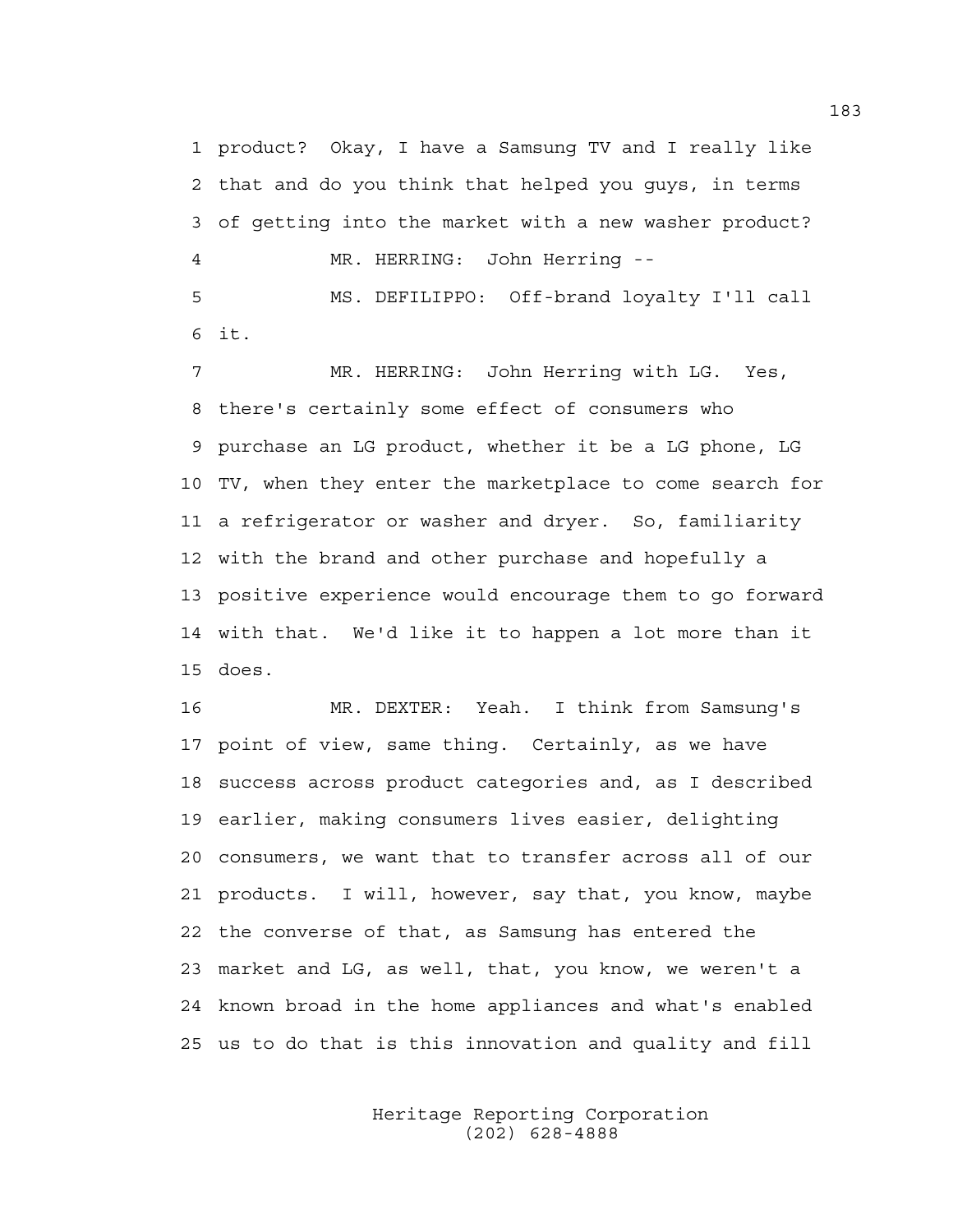1 and finish and all the things that we described, that 2 when we get into the consideration and the purchase, 3 that we're then chosen versus our relative new entrant 4 into the marketplace.

5 MS. DEFILIPPO: Thank you. That's helpful. 6 And we have talked a lot about features and you all 7 have highlighted your efforts to try to be one of the, 8 you know, top tier, high-feature items and I asked 9 this question this morning and you may have answered 10 it and I apologize if it got by me. Across the 11 spectrum of features, are there any that are offered 12 exclusively by your companies that the domestics don't 13 or vice versa or is there a fairly overlapping nest of 14 features between domestic and subject imports?

15 MR. DEXTER: Yeah. From my perspective, 16 again, and maybe the chart that Mr. Herring showed us, 17 his first chart, slide 105 showed that, you know, 18 there tends to be an introduction of features and then 19 you'll find that those features follow into the total 20 marketplace afterwards. I think there are some areas 21 where we're definitely -- well, I don't think, I know 22 that both LG and Samsung have been out in front and 23 leading on many of these innovative features and many 24 times -- you know, the question earlier, we're able to 25 leverage things that we do in some of our other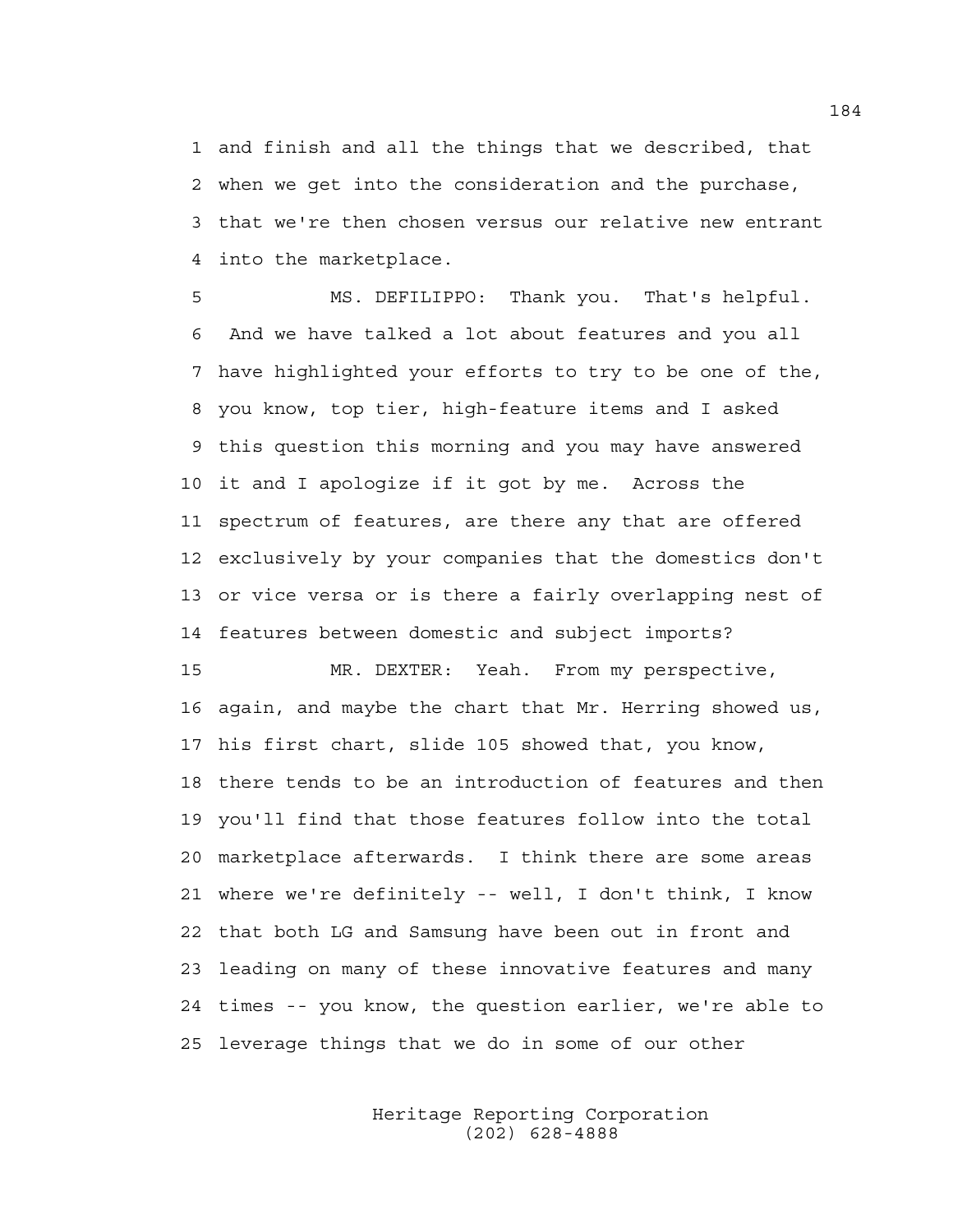1 businesses because, again, we know what resonates with 2 the consumer and making their lives better and more 3 enjoyable.

4 MR. HERRING: John Herring with LG. 5 Certainly, we do everything we an to protect the 6 innovation. As Mr. Dexter pointed out, eventually, 7 other competitors will try to replicate or imitate, 8 maybe rename it, re-badge it, you know, slice it a 9 different way to try to meet the same consumer need. 10 But, it's just part of the speed in which this 11 marketplace continues to evolve and why you need to 12 continue to drive incremental resources and innovation 13 to continue to stay ahead and sustain a product 14 leadership position.

15 MS. DEFILIPPO: Thank you. One last 16 question. I always find retail products interesting 17 and probably could go on all afternoon, but I won't 18 because I'm sure people are getting tired. But on 19 sort of the issue of, say, we'll use Black Friday as 20 an example of a day where clearly the retailers are 21 having deep discounts and a lot of advertising around 22 the product. And to the extent that this may get into 23 anything confidential, obviously, feel free to put it 24 into a post-conference brief. In working with the 25 retailers on what products are going to be offered and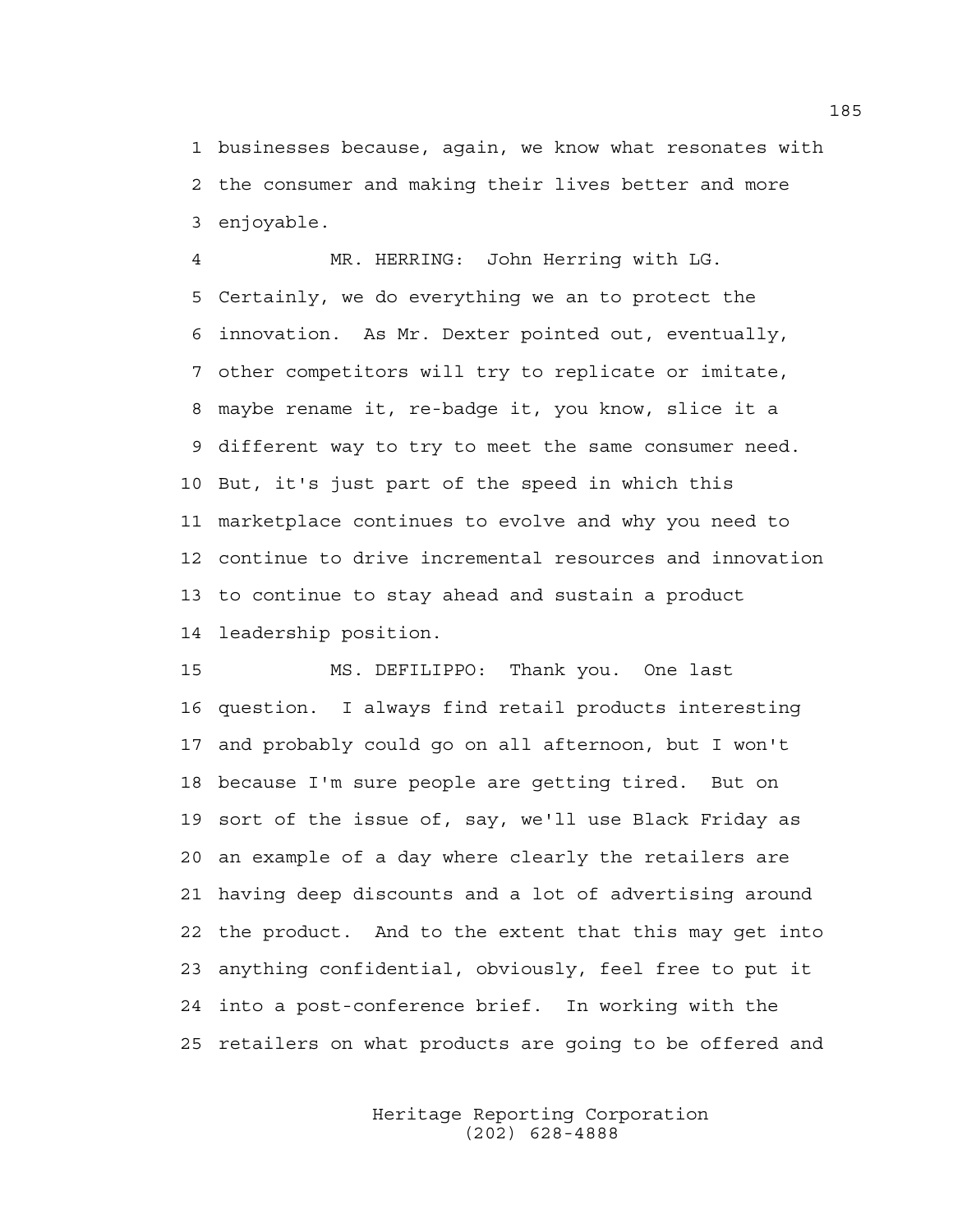1 which products are going to be discounted on, say, 2 Black Friday, are the retailers trying to balance sort 3 of on their floor space or in their advertising a 4 product mix? So, are they trying to balance features 5 and price? Or -- and I guess what I'm trying to get 6 at is, if I were to pick up, you know, the newspaper 7 for Black Friday, would I see a Samsung product or an 8 LG product or a Whirlpool product that had similar 9 features that were being discounted or are they trying 10 to sort of make a package of, well, if I want this 11 feature, the LG one is on sale but if I want that 12 feature, the Samsung one is on sale? And I guess, how 13 is that negotiation working with the retailer? Are 14 they telling you what sort of product they want to 15 place on that day or are you sort of saying this is 16 the one we want to put forward?

17 MR. HERRING: John Herring with LG. 18 Certainly, we look to get insights from the 19 marketplace and the retailer in determining what will 20 be successful for us. From a retailer perspective, if 21 you pick up the paper, they want to have an offering 22 in conventional top or they want to have an offering 23 in high efficiency top or they want to have an 24 offering in front load, because they know there's 25 different consumer segments. So, they want to have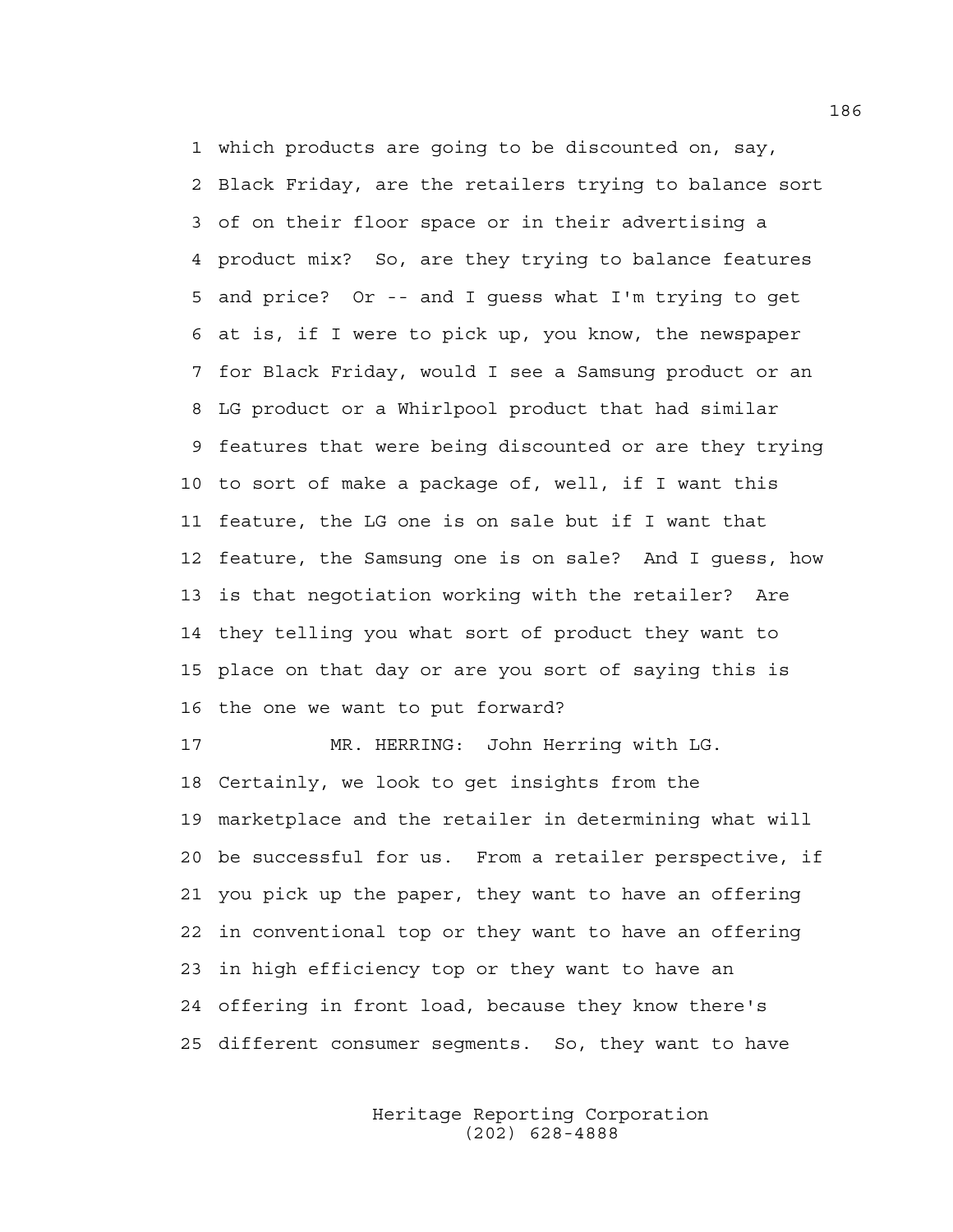1 offerings across that and, likewise, across different 2 price point segments. There may be opening price 3 point front load versus more premium front load. So, 4 I would tell you the retailer is trying to get a broad 5 offering, so they can win in each one of those 6 sections or each one of those components. And so -- 7 also, retailers have strong partnerships with one 8 manufacturer over another, so they're looking to win 9 in the marketplace. Lowe's is trying to beat Home 10 Depot or vice versa. So, there's a lot of factors 11 that go into how the retailer decides what they want. 12 But, in the end, manufacturer determines what their 13 offerings are going to be, just tries to get insights 14 to figure out how to win.

15 MR. DEXTER: And I'd say, you know, to 16 follow that up, again, it's a pretty broad portfolio 17 of products that end up getting offered, some of which 18 are advertised, some of which are, you know, on the 19 floor, floor specials, like you'd imagine. And 20 really, as Mr. Herring said, these retailers are 21 trying to cover all their basis and they're trying to 22 do, you know, maybe kitchen packages for somebody 23 that's really thinking about the holistic kitchen 24 versus the single purchase on a washing machine, for 25 example. So, it covers, as you've heard several times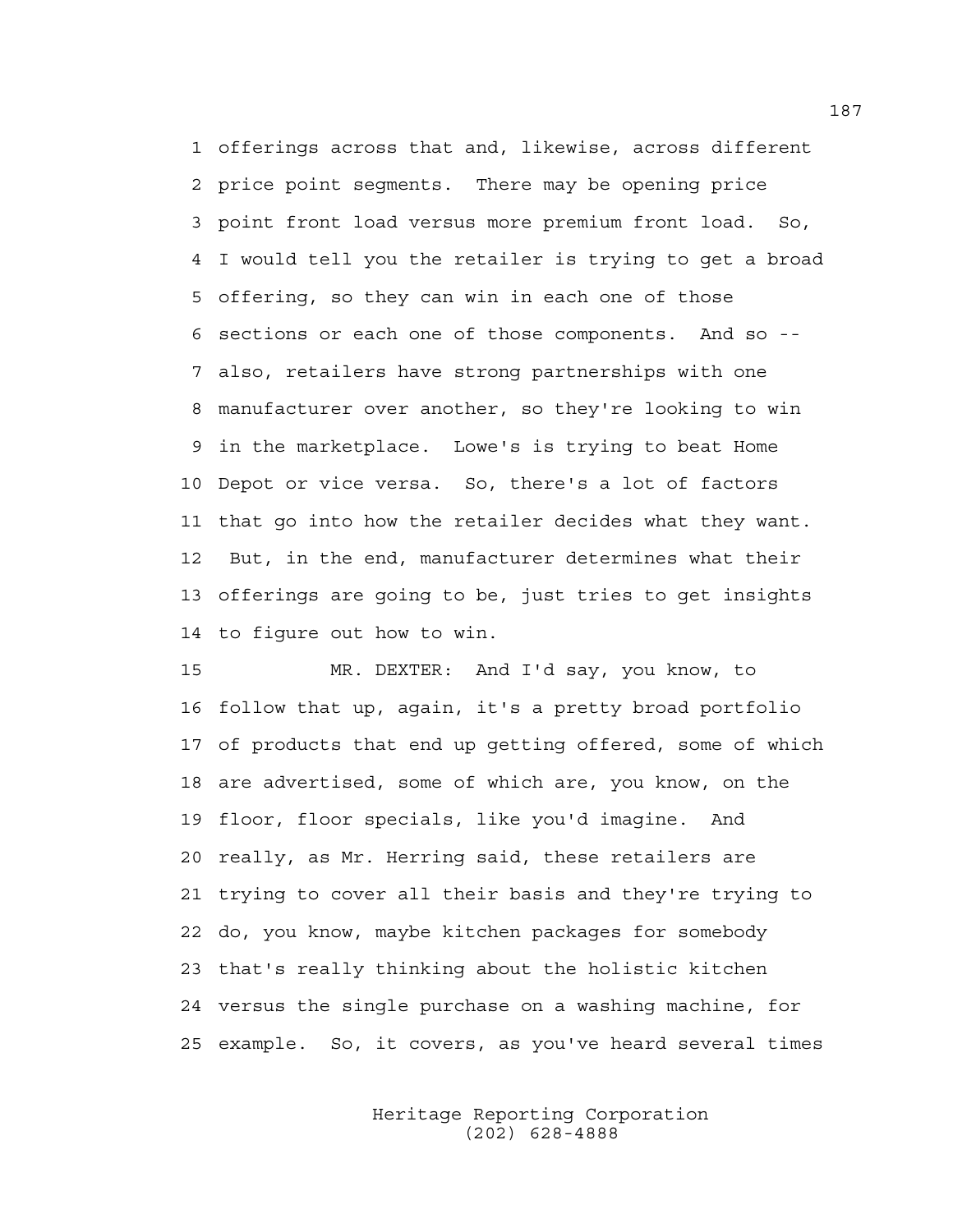1 today, a pretty broad spectrum of what goes on. And, 2 you know, we as the manufacturer have a viewpoint on 3 things that we would like to highlight and see offered 4 but -- and, again, as you heard earlier today, in the 5 end, the retailer determines their pricing and their 6 choice of what they're going to market with.

7 MR. CUNNINGHAM: But, you have one thing 8 right -- or you have lots of things right. Sorry, lots 9 of things right. Your question emphasized one 10 particularly right thing -- it's been a long day. 11 Thank you, I apologize for that -- and that is that 12 this is not across the board discounting by a 13 manufacturer. This is picking particular units, 14 several of them, to offer, maybe different ones at 15 different chains and all of that, and, therefore, 16 that's one of the things that makes it difficult to 17 sort of look at Black Friday and get a -- get the kind 18 of overall analysis of pricing of one manufacturer 19 compared to another, that you do in your normal 20 underselling thing. And that's why I tried to walk 21 you through another way to analyze it.

22 MS. DEFILIPPO: Thank you. Actually, I have 23 one more question that came to mind, because we talked 24 some about sort of reputation and reliability being 25 important. And I think one of these slides came from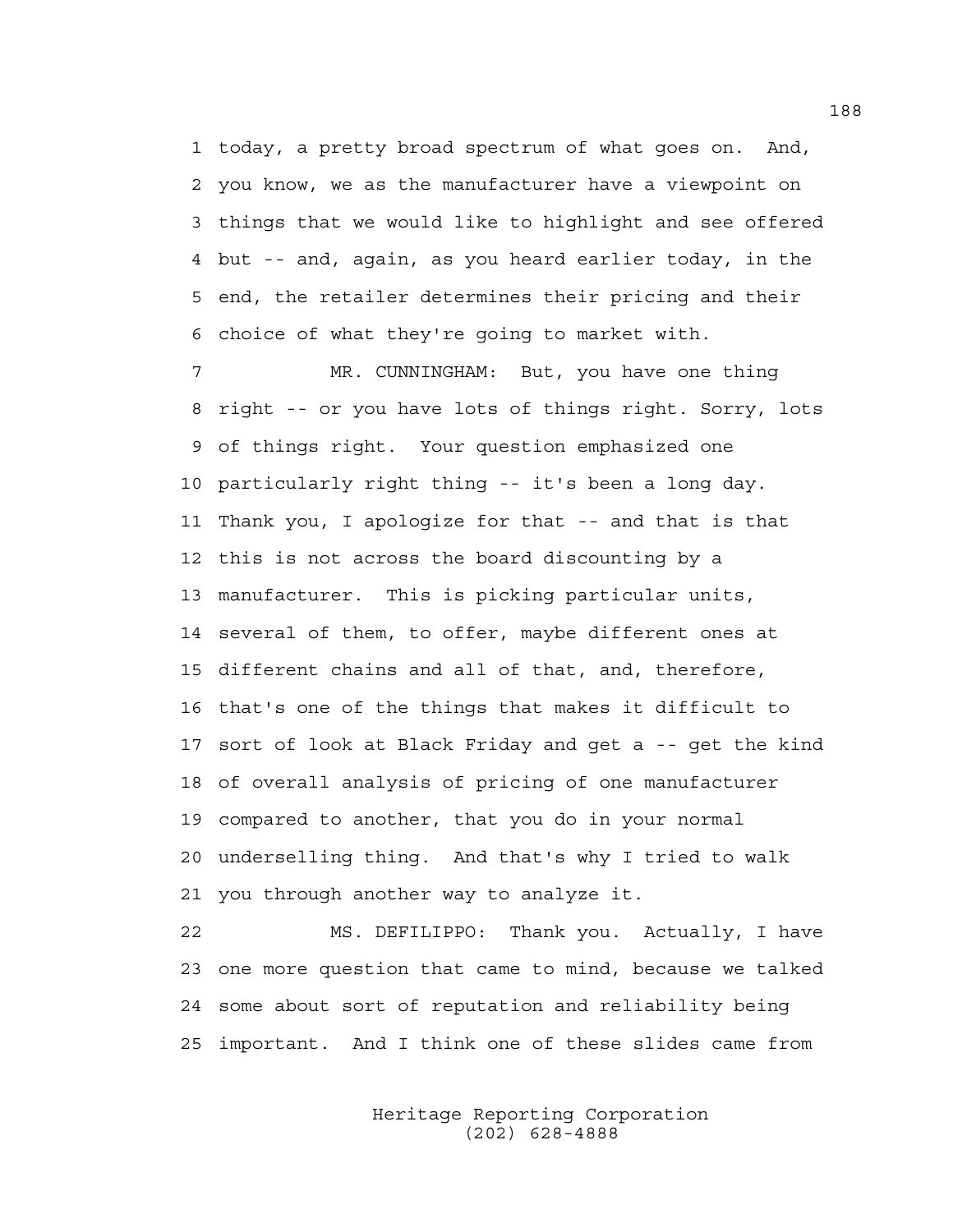1 consumer reviews or we had something from Consumer 2 Reports and I haven't looked at a Consumer Report 3 issue in a while, but sometimes they'll do the washer 4 issue or home appliance issue. Do you track or do you 5 see any spike in sales after, you know, a report comes 6 out that talks about washers? I mean, do you see that 7 direct link between, oh, Consumer Report has came out 8 and put LG at the top? Does that -- can you translate 9 that into increased sales?

10 MR. HERRING: John Herring with LG. Yes, on 11 the ratings, themselves, where they specifically 12 outline a model, you would typically see increased in 13 shopping activity and ultimately purchase behavior on 14 that product. We've seen it become less important 15 over time, as consumers are going to the Internet and 16 researching on-line reviews. Consumer Reports is 17 probably not as important from a shopping perspective, 18 in that respect, as it once was.

19 MS. DEFILIPPO: That's a good point. 20 MR. DEXTER: And I think, again, you're 21 seeing, as Mr. Herring just said, you know, the 22 consumer shop inexperience change how they find 23 information. So, to reiterate, you know, once -- you 24 know, what was once very important in a consumer's 25 credible source, like Consumers Reports, may have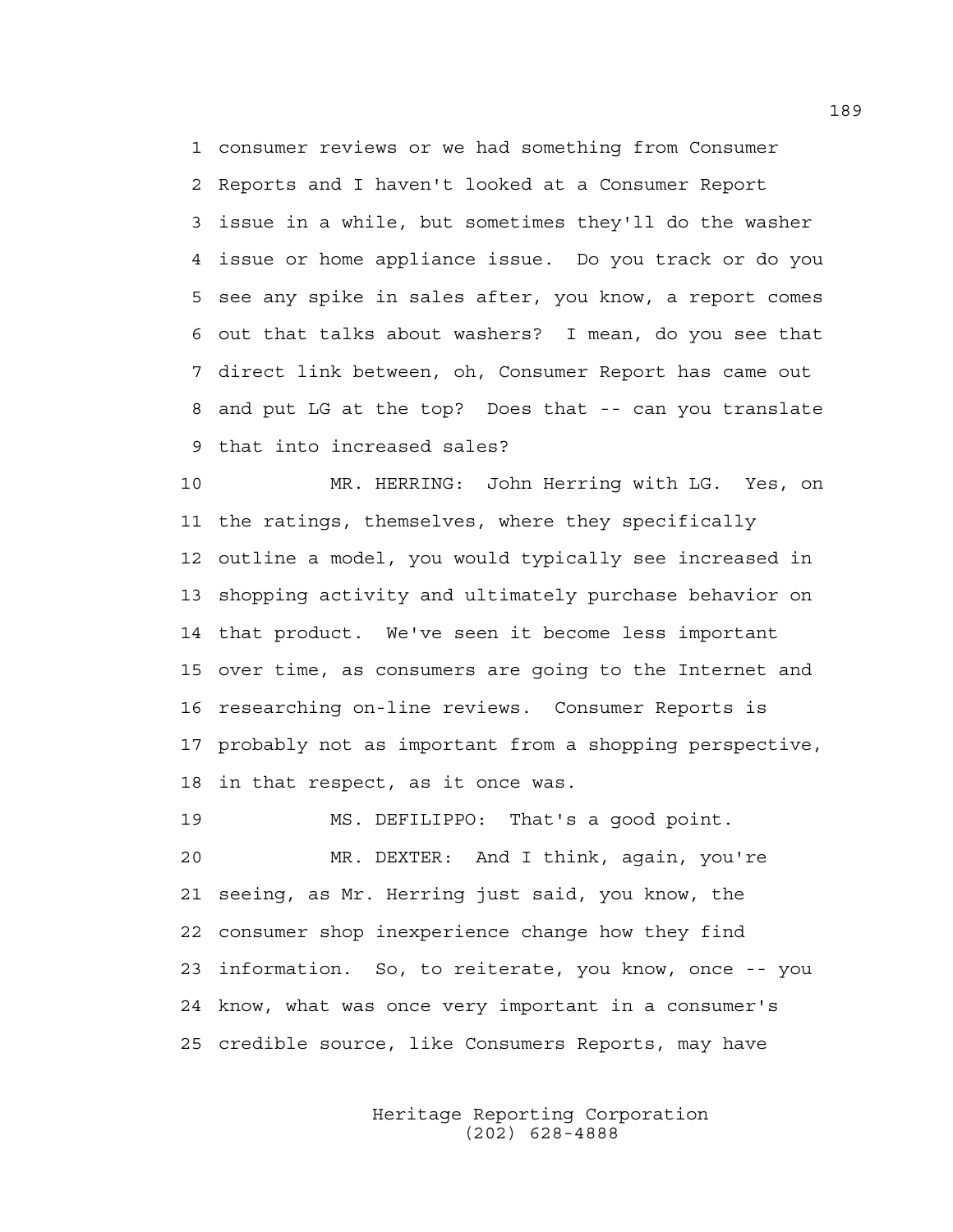1 shifted over time a little bit, but they're still 2 finding many ways to understand what that is before 3 they make the purchase. We talked about J.D. Power, 4 for example. You know, so there's lots of things that 5 go into it that are as accessible as ever in our 6 history and certainly, you can tie the benefit to 7 getting these endorsements to purchases.

8 MS. DEFILIPPO: This is a curiosity 9 question. As a manufacturer, is it then easier for 10 you guys now to have more immediate feedback and use 11 that in your production development process, as 12 opposed to, you know, in the past before the Internet, 13 where you weren't seeing customers getting on line and 14 rating your products? Has that been a helpful 15 development for the manufacturing in putting forth new 16 features, et cetera?

17 MR. HERRING: John Herring with LG. 18 Certainly, using all consumer feedback and insight to 19 improve the development or address, you know, 20 shortcomings or where you can improve the product, 21 absolutely.

22 MR. CUNNINGHAM: And on behalf of my client, 23 we really want to hear from you after you buy your new 24 LG washer.

25 (Laughter.)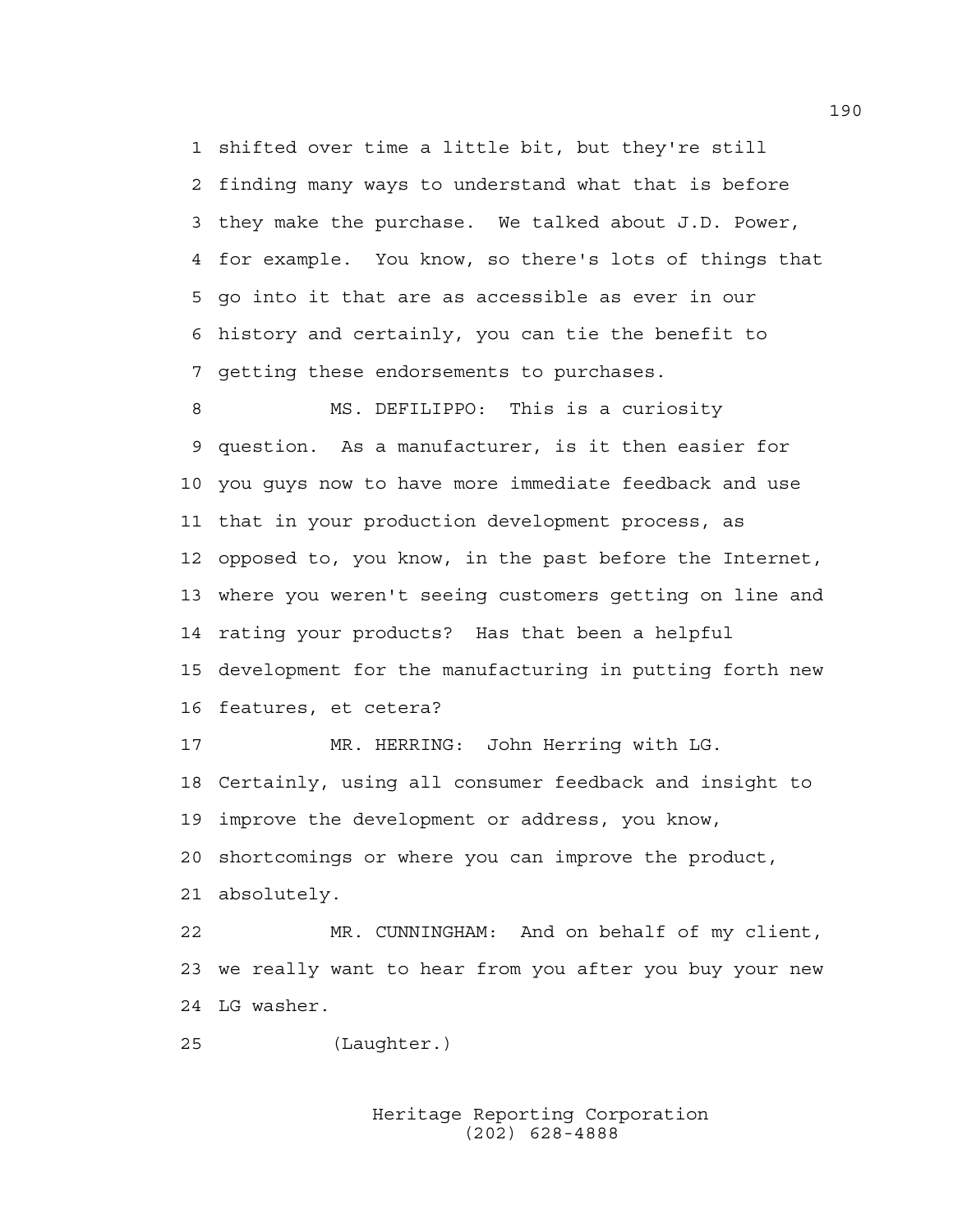1 MR. HERRING: Going to have to leverage that 2 Samsung out of the way to get --

3 MS. DEFILIPPO: I'm going to back to the 4 original one and having my two teenagers start using, 5 if it's still around, the yesterday machine. I don't 6 have any further questions. Does any staff member? 7 (No further questions from staff.) 8 MS. DEFILIPPO: With that, I thank you all 9 very much. It has been very informative and I very 10 much appreciate, also, you taking time from your 11 workday to come here and provide us with information 12 and answer our questions. So, I thank you. We will 13 go to closing statements. It's 2:22. Would you guys 14 be okay with taking until 2:30 to kind of get your 15 thoughts together? We'll reconvene at 2:30 and then 16 head right into both closing statements. Thank you. 17 (Whereupon, a brief recess was taken.) 18 MS. DEFILIPPO: Everybody good? If we can 19 take a seat, we will proceed into our closing 20 statements for the conference. Welcome back, Mr. 21 Greenwald and Mr. Levy. I will let you begin when you 22 are ready.

23 MR. GREENWALD: I'm ready now. It was a 24 fascinating and long morning. What struck me about 25 the Respondents' case was how in a brief two-hour

> Heritage Reporting Corporation (202) 628-4888

191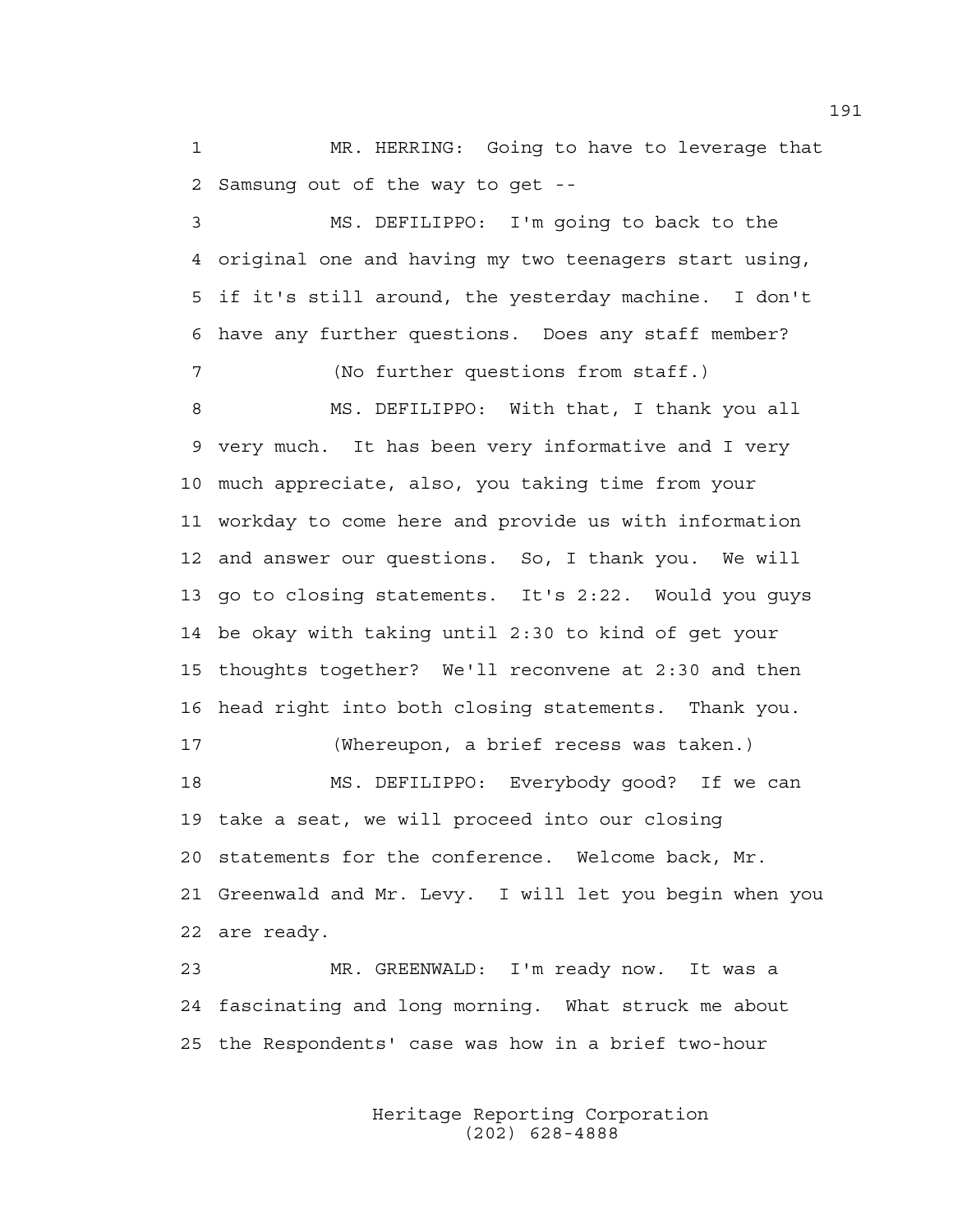1 period, they managed to get the law wrong. They 2 managed to get fundamental economics wrong. They 3 managed even to get the dynamics of the market wrong.

4 Let me start with the law. On like product, 5 the point of departure is always the product made 6 domestically that is like or in the absence of like, 7 most similar to the imports under investigation. The 8 imports under investigation are large residential 9 washers. The issue before you is, is there any 10 compelling reason not to have a like product 11 definition that's coterminous and the answer to that 12 question has got to be no. What you heard today from 13 Respondents was that Whirlpool's pricing affects their 14 pricing. The pricing of front load affects the price 15 of top load, vice versa. Some of the distinctions 16 that they want to make you believe exist in terms of 17 distinctions, let's say, on an agitator, and defining 18 a conventional washer versus a high efficiency washer 19 -- in fact, that was one of the things we looked at. 20 What we found was that there are conventional washers 21 with agitators. They talked about them not being in 22 the conventional washer market. That's just not true. 23 It's true that they're not doing conventional washers 24 with agitators in the United States at this point. It 25 is not true that they don't make them in other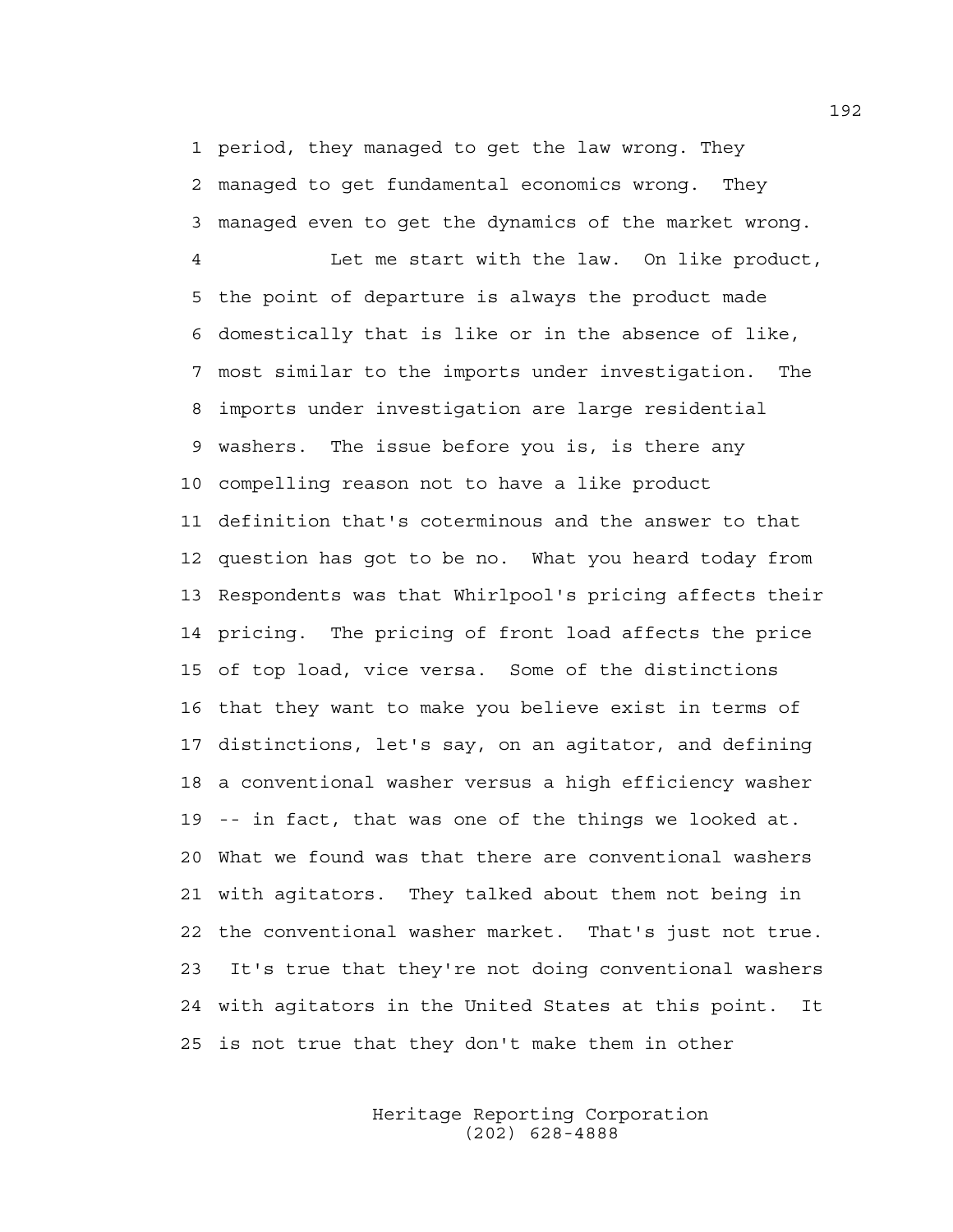1 countries, including, for example, Mexico.

2 The second point on the law. There's an 3 awful lot said about price undercutting, as if that 4 were the litmus test for price effects of subject 5 imports. The statute is disjunctive. It asks whether 6 there's significant price undercutting, significant 7 price suppression, or significant price depression by 8 reason of subject imports. They are very different. 9 And that goes to the point about whether or not the 10 features, which they believe and they say are 11 paramount importance to their success in the market, 12 sell independent of price. That simply is not true. 13 There is not a respectable argument to be made that a 14 highly featured washer by Samsung, by LG, or by 15 anybody else, sells independently of price. You 16 cannot reconcile this non-price factor assertion with 17 the repeated statements lastly by, I think made by Mr. 18 Connelly in sort of a gestured way, that everybody 19 discounts aggressively. That's the market.

20 Well, if that is right and it is true that 21 these guys do discount aggressively, then the notion 22 that there are non-price factors that somehow drives 23 sales regardless of price simply is not true. It may 24 be -- well, in fact, it is true that highly featured 25 washers can sell at a price that is above the price of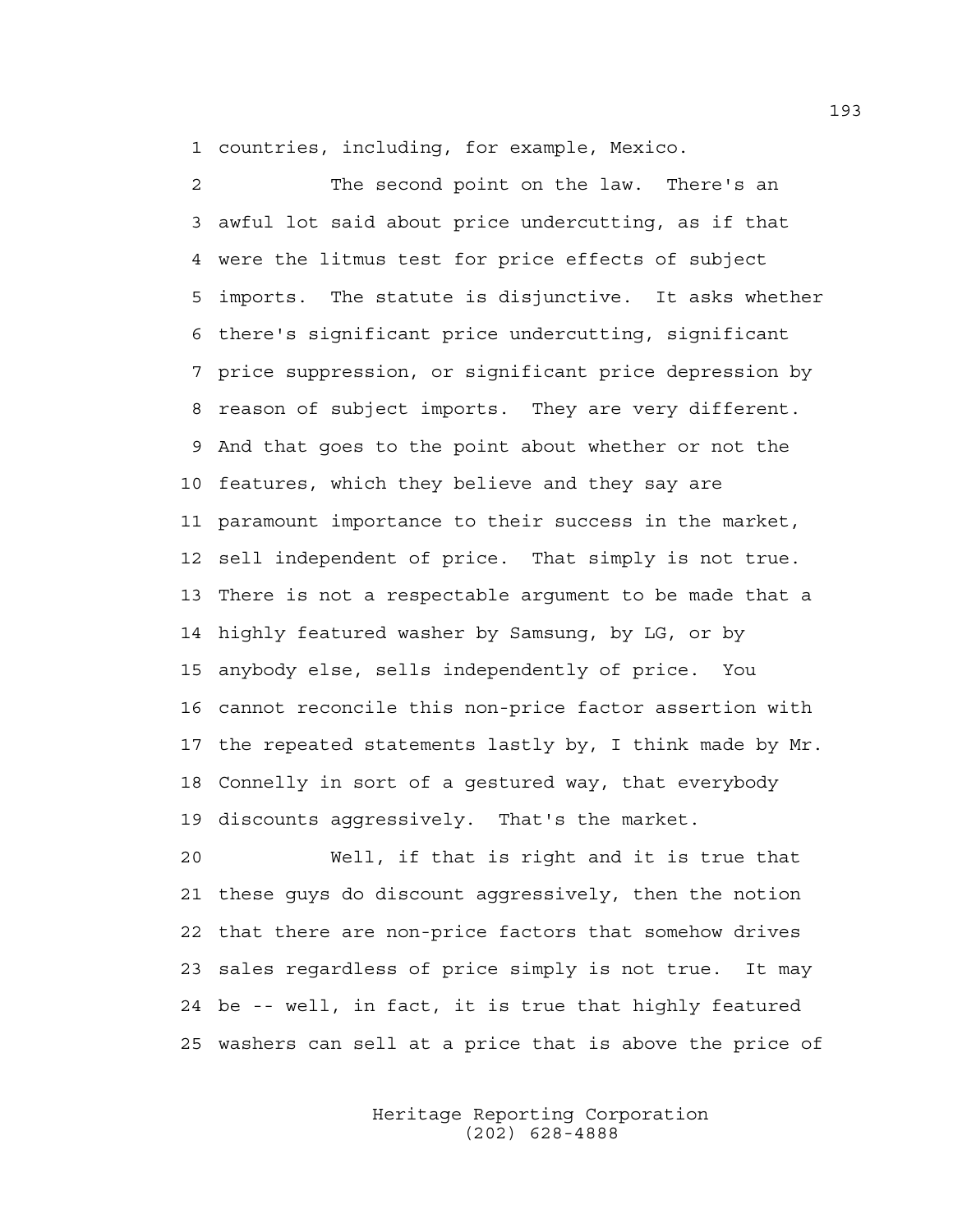1 less featured washers but, the price -- the relative 2 pricing of the two is, in fact, what drives sales.

3 Finally, on the law, I was astonished that 4 Dick Cunningham, who I have known for so many years 5 and respected for most of them, would tell you that 6 the November data, the November 2011 data that you 7 collected in your own questionnaire is somehow outside 8 the period of investigation. Either you got your 9 questionnaire wrong or he got the law wrong and I 10 think the latter.

11 Now, let me turn to the -- where they got 12 the economics wrong. And here, again, I want to go 13 back to Mr. Cunningham or really more precisely to his 14 partner, Tom Trendl. After hearing his notion of 15 injury, please do not let him anywhere near Steptoe & 16 Johnson's management. It is a prescription for 17 disaster. Under this thesis, you could be billing 18 more hours and billing those hours at higher prices 19 and still be losing a fortune and your firm would be 20 in good shape. Let me tell you, that is not how 21 business works. The objective is, in fact, to make 22 money. The notion that there's a price injury or 23 there's a volume injury that is somehow independent of 24 the bottom line of the business is ludicrous.

25 Then let me go on back to this question on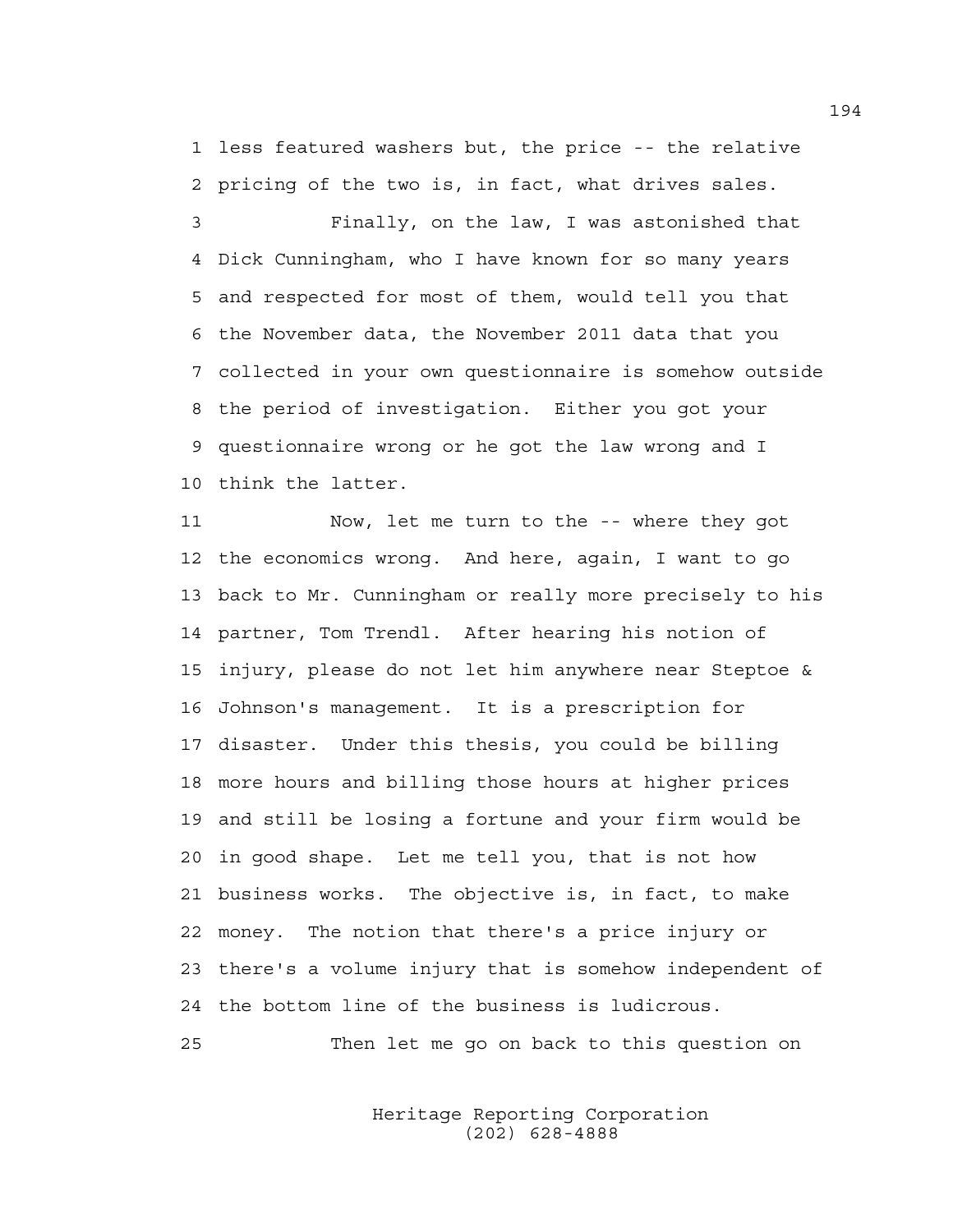1 economics and features. Another ludicrous proposition 2 that, which Mr. Klett made, is woven throughout 3 Respondents' presentation, is somehow there are non-4 price factors that -- which their washers sell. To 5 repeat myself, it is true that highly featured, highly 6 regarded washers can command a price premium. It is 7 not true that they sell independent of price.

8 Now to the market dynamics. I was intrigued 9 in the testimony because I kept waiting for somebody 10 on Respondents' side to talk about OEM sales, and 11 there was nothing said. Now, it just so happens that 12 this industry is characterized by fairly significant 13 OEM customers and those customers go about their 14 business in a very different way than, let's say, 15 retailers selling through the Home Depot or Lowe's. 16 We have given you lost sales allegations. Not a word 17 was said about them and, frankly, for good reason. 18 There is nothing that they have to say about that and 19 those sales, again, are enormously significant to the 20 economics of Whirlpool's operations.

21 Finally, let me do something that's a little 22 cheap, but irresistible, and that is to take you to, I 23 think, in this, Mr. Klett's chart. It's page six and 24 it's taking NPD data. And the question before you, it 25 seems to me, is, is there a correlation between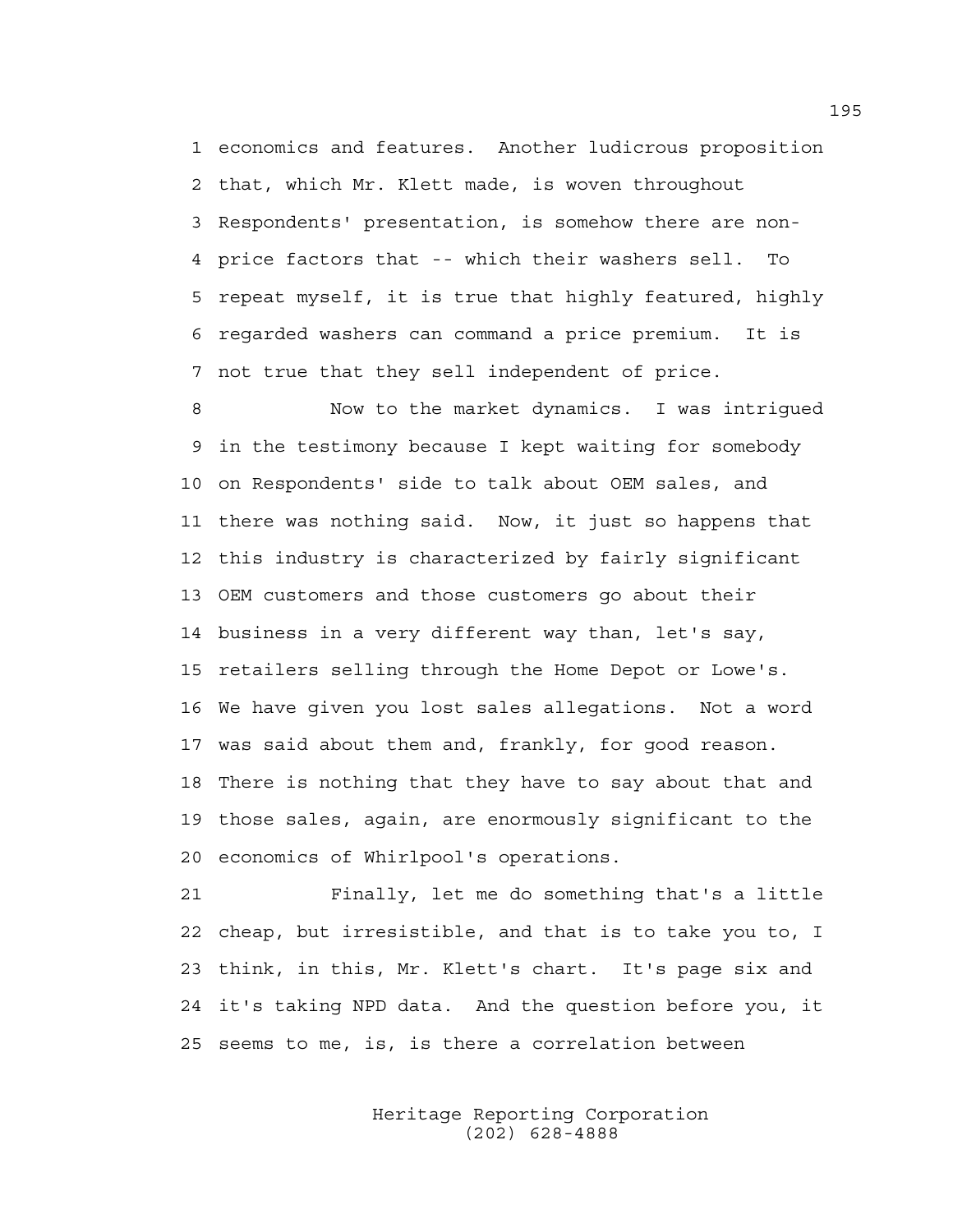1 subject imports and what happens to market prices. 2 And forget for a moment whether Whirlpool's prices or

3 somebody -- or Samsung's or LG's prices are higher or 4 lower because of this feature and product mix 5 difference and instead ask yourselves the question, is 6 there a visible difference between market segment -- 7 let me talk about -- a type of washer that Samsung and 8 LG sell and one that they don't. Is there a visible 9 difference when they enter the market? And I would 10 submit to you, this little chart makes the case we 11 want to make in broad brush.

12 The first two boxes at the top are 13 relatively, again, relatively small capacity washers. 14 And what I want you to look at -- and they're top 15 load. So, what I want you to look at is 2010, in 16 January through September 2011. You see no subject 17 imports of those categories. And I want you to look 18 at what Mr. Klett's pricing data show in both cases. 19 They don't go up during this 2010 to 2011 period -- I 20 mean, they don't go down. Prices actually go up. 21 Now, by contrast, look at the bottom tier, the bottom 22 box, and there, you have larger washers where both 23 Samsung and LG have entered the market and according 24 to these data have done so in a pretty remarkable 25 fashion. Their sales jump from roughly 16,000 to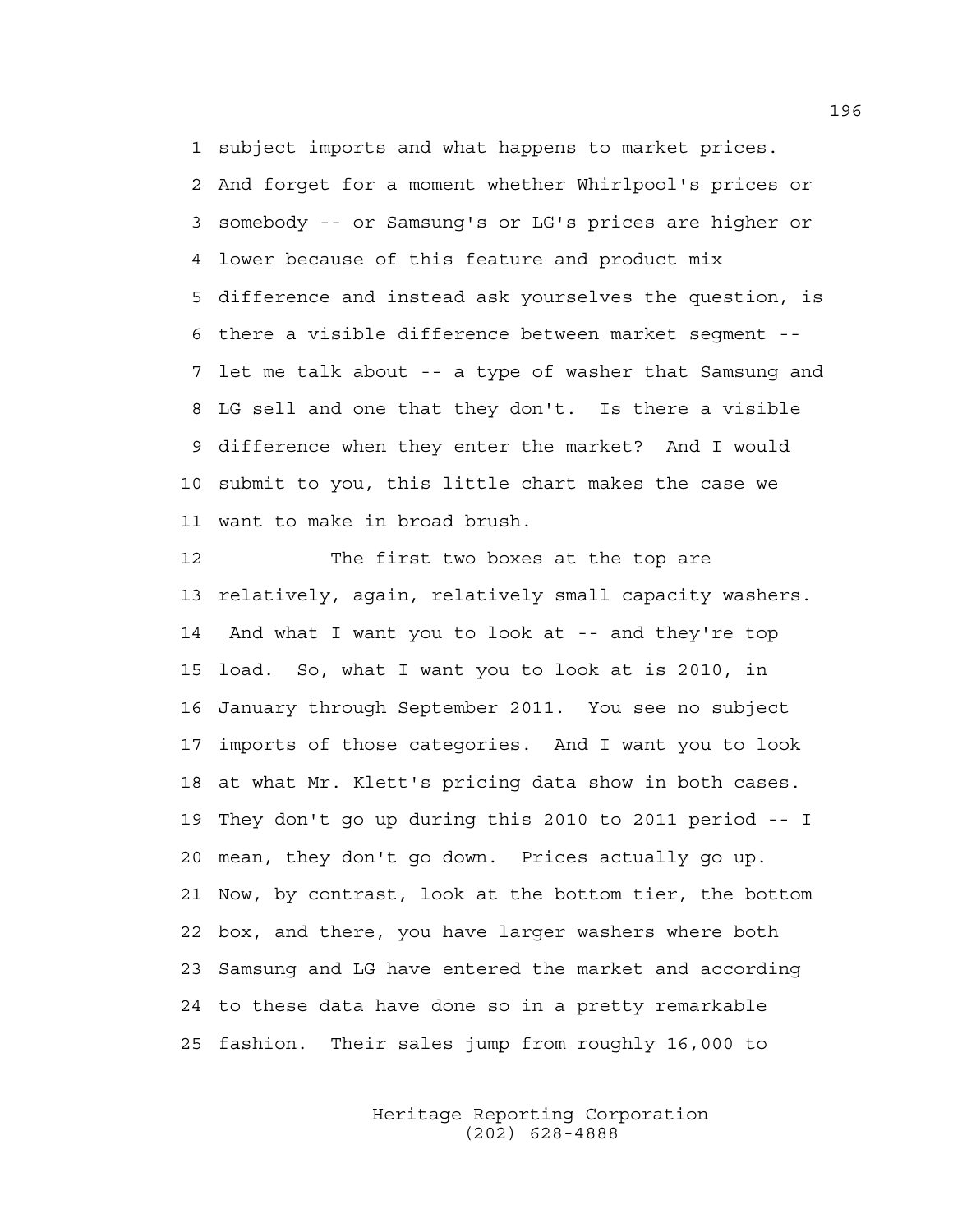1 78,000, 79,000, from one point to the other. Now, 2 look at the pricing and what you see there on the 3 Whirlpool side is a fairly dramatic drop in price. 4 So, if you're looking for the sorts of easy temporal 5 coincidence between market entry and impact on 6 Whirlpool pricing, the fact of the matter is 7 Respondent has made the case we want to make.

8 So let me, with that, we'll end it. Thank 9 you.

10 MS. DEFILIPPO: Thank you, very much, Mr. 11 Greenwald and Mr. Levy. And we will now turn to 12 closing statements by Respondents. Mr. Connelly and 13 Mr. Cunningham, please proceed when you are ready.

14 MR. CUNNINGHAM: We are going to play tag 15 team here and I am going to speak for a few minutes 16 and then I'm going to turn it over to my imminent 17 colleague here.

18 MR. CONNELLY: He gets four, that's it. 19 MR. CUNNINGHAM: Yeah, okay. The rebuttal 20 or the response there struck me as singularly odd. 21 The situation you have here is that two Korean 22 companies came into this market, came into the market 23 at higher prices, which this chart that Mr. Greenwald 24 was talking about confirms, and despite the higher 25 prices, gained some significant volume in the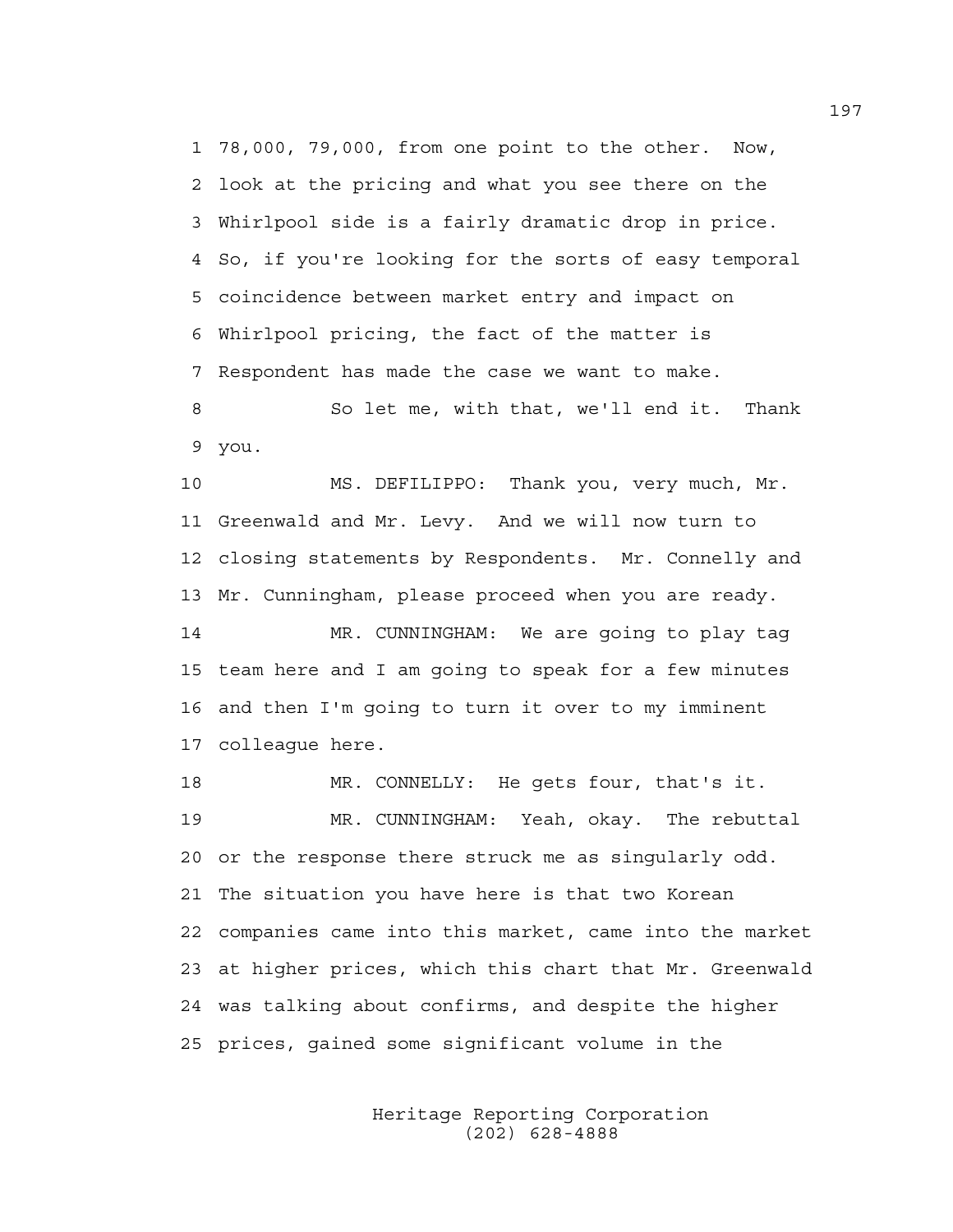1 marketplace. Nothing like, nothing like Whirlpool's 2 volume, but significant volume. I always wonder when 3 we come in and we make the type of presentation that 4 we made today, which sounded like a marketing pitch 5 for Whirlpool -- for LG and Samsung, about how great 6 our stuff is and how people buy us for our features 7 and all that sort of stuff. And sometimes, you hear 8 that in cases like this and you say, well, they're 9 trying to explain away the impact of imports and say 10 it's not because of price. I suggest to you, here, it 11 has a different function. Here, you have a situation 12 where imports came in at higher prices, were always at 13 higher prices, and what we're trying to tell you is, 14 it makes sense that they came in at higher prices and, 15 nevertheless, gained market share. They came in with 16 very good stuff, with innovations, and the consumers 17 were attracted to it. That is not injury caused by 18 dumped imports.

19 Moreover, Whirlpool sales -- well, you saw 20 in the chart that I can't tell you all about, don't go 21 down. In the areas that we're talking about, where 22 they're head-to-head with Samsung and LG, Whirlpool's 23 realized prices don't go down. Whirlpool's revenues 24 don't go down. What happens here is you have an 25 industry that kept on doing pretty darn well, with the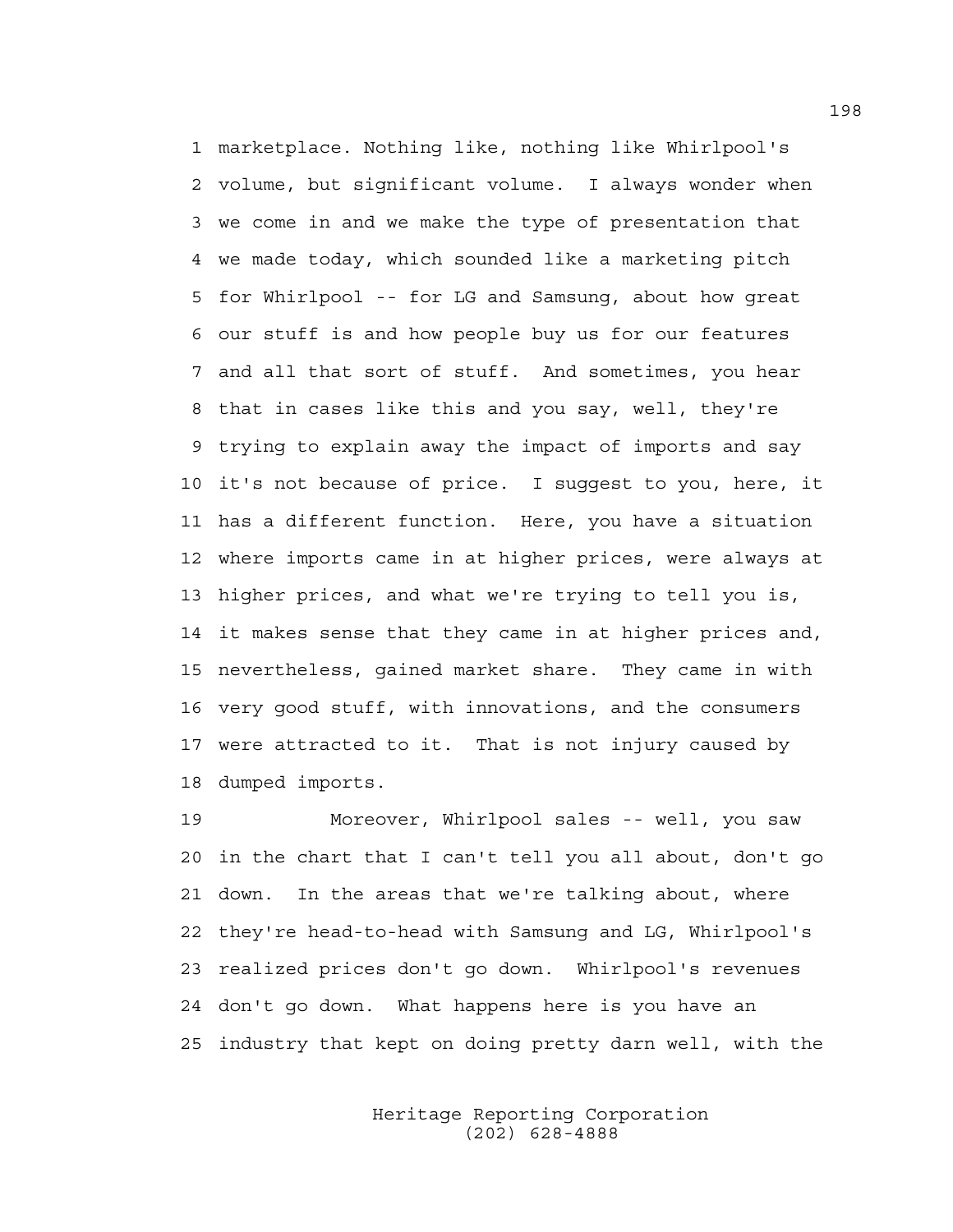1 possible exception of something outside of operating 2 data in some quarters, on a certain line of business. 3 And you need to look at that and we'll talk all about 4 that.

5 This is not an injury that shows you injury. 6 It is not an injury that shows you threat. There 7 hasn't been -- the word "threat" hasn't been mentioned 8 today. I was astonished at that. I thought threat is 9 usually the last resort of the desperate petitioner's 10 lawyer. But, it wasn't mentioned today.

11 You did hear belatedly from Mr. Greenwald 12 stuff about lost sales. We didn't mention it. I 13 notice he didn't mention it in his affirmative 14 presentation. We will talk about the lost sales but 15 let me just say, as to the one sale that they've 16 harped on all the time as a lost sale, which is Sears, 17 we have an absolutely devastating documented, 18 documented reputation of their description of what 19 happened to Sears and we will present that to you in 20 the post-hearing brief.

21 What you are left with here is a case of a 22 petitioner that does not come in and show you the type 23 of injury that petitioners normally do. You have a 24 set of imports that came in at higher prices and 25 you're going to find that they stayed at higher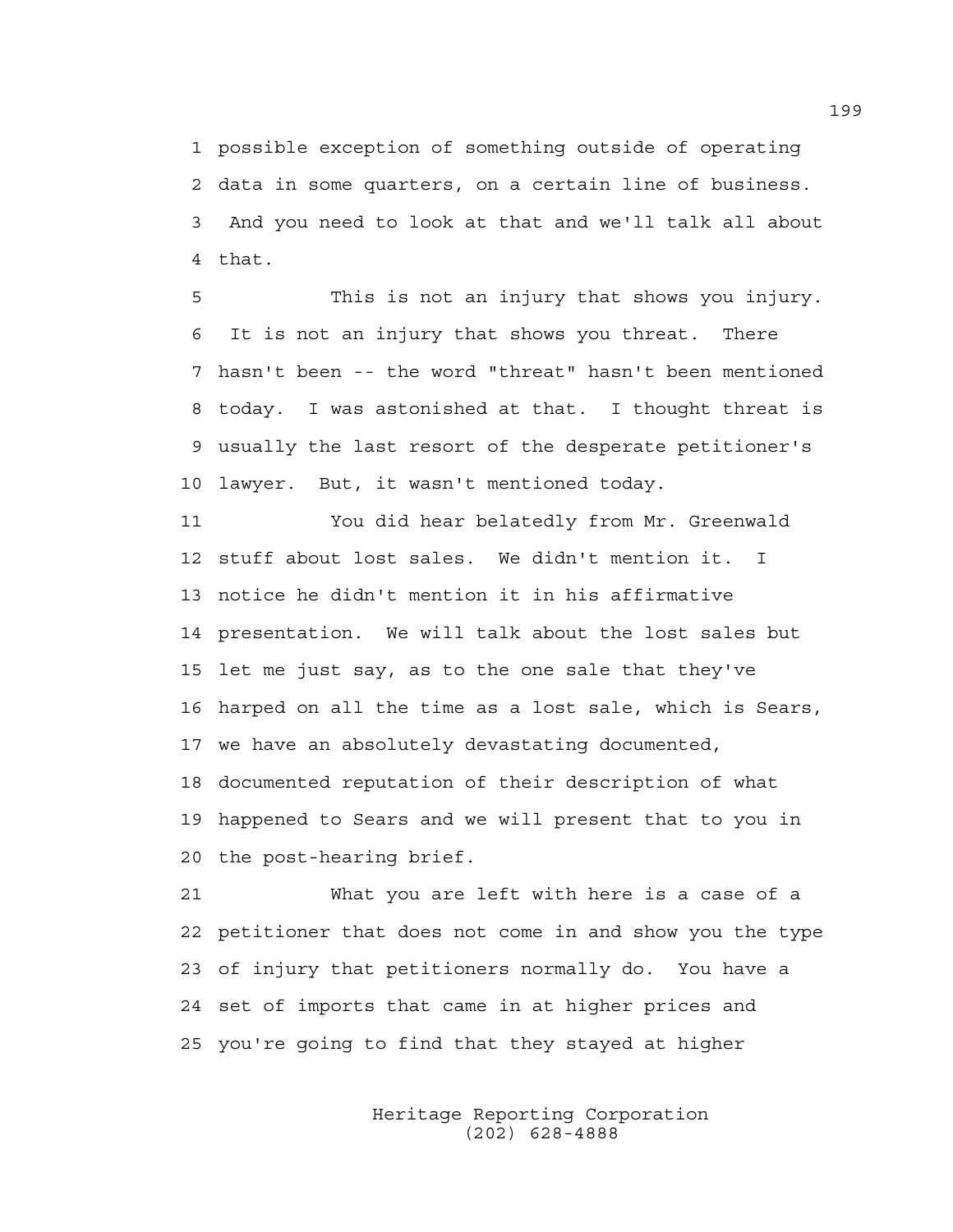1 prices. And, indeed, if you look at the last chart in 2 Mr. -- in John Herring's presentation, you'll notice 3 that the prices of LG are going up. That's not the 4 kind of case where you find injury. This is not a 5 case you should allow to continue. Allowing this case 6 to continue would have a terrible effect on the 7 marketplace that you don't want to have. I'm not 8 saying you want to say, gee, we were scared of that, 9 so we're not going to go affirmative. What I'm saying 10 to you is there's no reason to go affirmative in this 11 case and I hope you don't.

12 MR. CONNELLY: All right. I'll talk with -- 13 I think that was a little more than four minutes. 14 Price: be very skeptical of the NPD data. It's been 15 misused by Whirlpool. Their charts, slide nine and 16 slide 10 -- slide nine is a slide that talks about top 17 load prices -- I'm sorry, front load prices. The 18 reason the price decline is so sharp on slide nine is 19 because our introduction of lower capacity models. 20 Slide 10 is equal infirmities.

21 Let me talk about lost sales. I read what I 22 thought was a very significant lost sale allegation, 23 confirmed by a customer of Samsung's. However, there 24 is a complete rebuttal to that. It is simply 25 insignificant.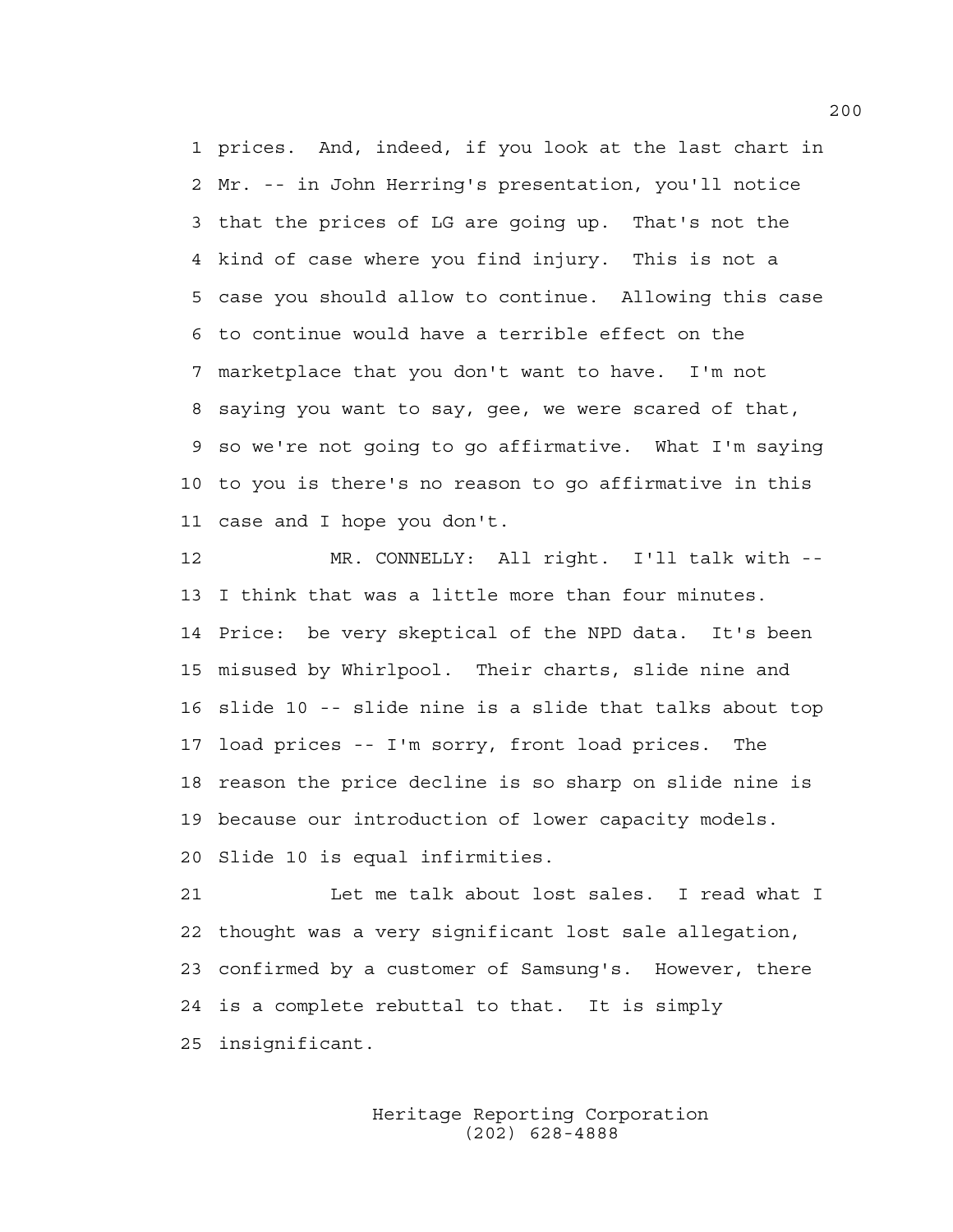1 Features matter, that's their claim. The 2 Commission rejected that in refrigerators. I commend 3 to you the like product analysis in refrigerators. I 4 think we -- I commend to you Whirlpool's brief in 5 refrigerators on a like-product issue. And as far as 6 the law goes, I just recall the shrimp case, where 7 shrimp was shrimp, but the Commission found two kinds 8 of shrimp: frozen shrimp and canned shrimp. And it 9 is frequently the case that the merchandise under 10 investigation is divided into two or more like 11 products. There is nothing unusual about that. 12 So, finally, we're not saying price is 13 irrelevant here. We never made the claim that price

14 is irrelevant. It's just a much more complicated 15 thing than price is everything. You have all these 16 factors and all we're saying is this contrary claim 17 that price is all that counts is just wrong. There is 18 no support for it and Whirlpool knows it. Thank you.

19 MS. DEFILIPPO: Thank you, Mr. Cunningham 20 and Mr. Connelly. On behalf of the Commission and the 21 staff, I would like to the witnesses who came here 22 today, as well as counsel, for helping us gain a 23 better understanding of the product and the conditions 24 of competition in the large residential washer 25 industry. Before concluding, please let me mention a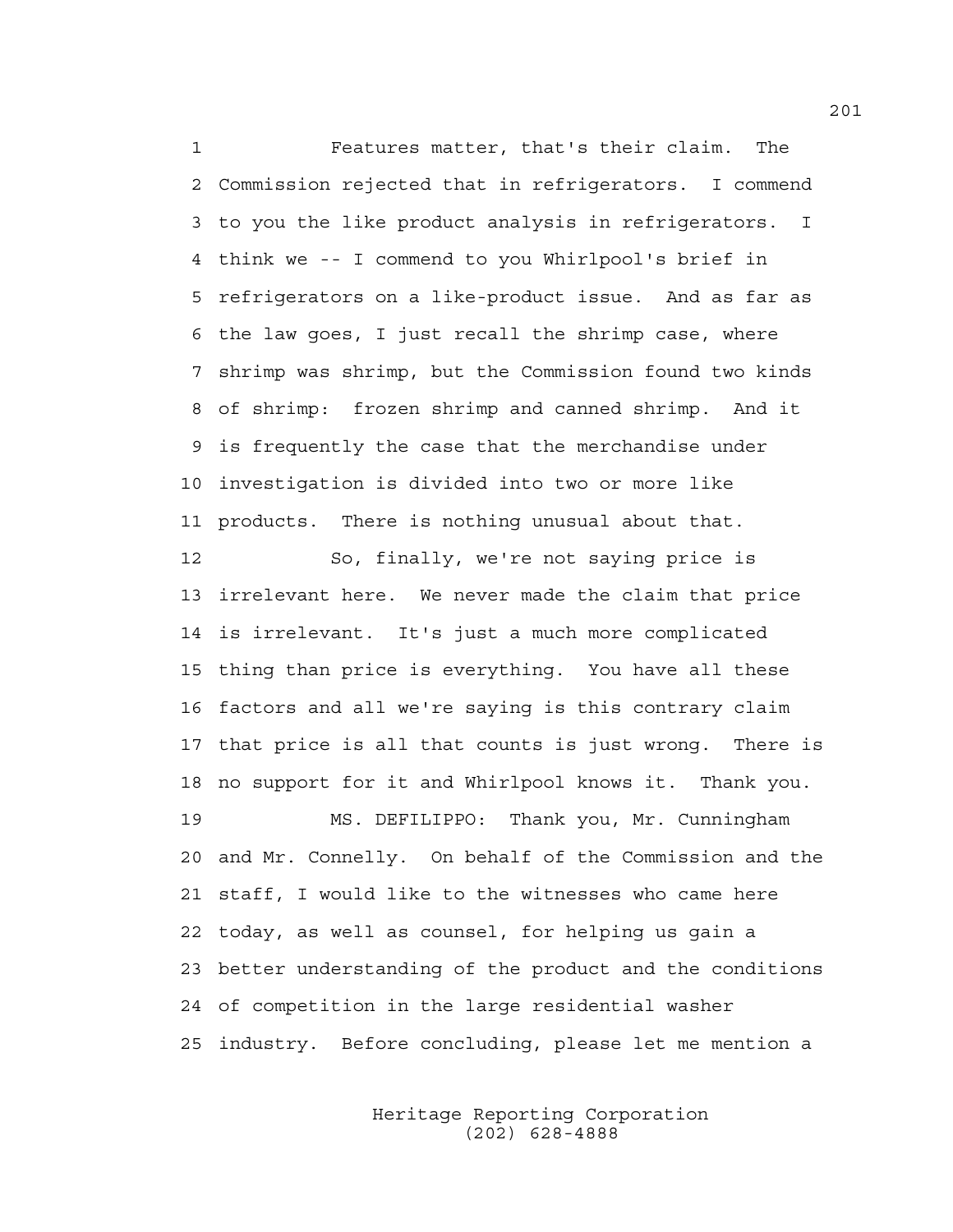1 few dates to keep in mind. The deadline for 2 submission of corrections to the transcript and for 3 submission of post-conference briefs is Wednesday, 4 January 25th. If briefs contain business proprietary 5 information, a public version is due on Thursday, 6 January 26th. The Commission has tentatively 7 scheduled its vote on these investigations for Friday, 8 February 10th, and it will report its determinations 9 to the Secretary of the Department of Commerce on 10 Monday, February 13th. Commissioners' opinions will 11 be transmitted to the Department of Commerce on 12 Tuesday, February 21st. Parties are reminded that the 13 Commission's new e-filing procedures became affective 14 on November 7, 2011. Please contact docket services 15 with any questions or concerns. 16 Thank you all for coming. And with that,

17 this conference is adjourned.

18 (Whereupon, at 2:50 p.m., the preliminary 19 conference was adjourned.) 20 // 21 // 22 // 23 // 24 // 25 //